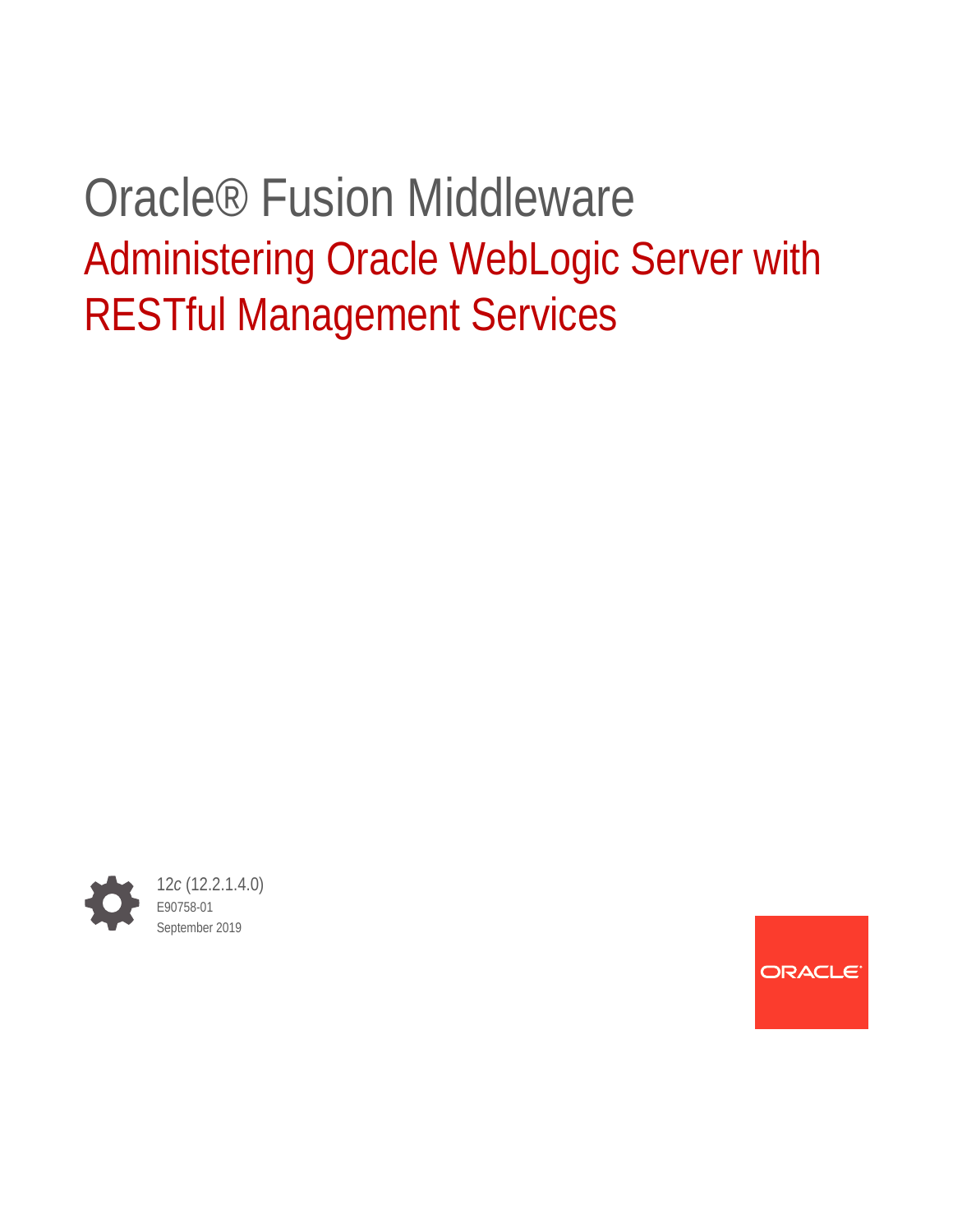Oracle Fusion Middleware Administering Oracle WebLogic Server with RESTful Management Services, 12*c* (12.2.1.4.0)

E90758-01

Copyright © 2007, 2019, Oracle and/or its affiliates. All rights reserved.

Primary Author:

Contributing Authors:

Contributors:

This software and related documentation are provided under a license agreement containing restrictions on use and disclosure and are protected by intellectual property laws. Except as expressly permitted in your license agreement or allowed by law, you may not use, copy, reproduce, translate, broadcast, modify, license, transmit, distribute, exhibit, perform, publish, or display any part, in any form, or by any means. Reverse engineering, disassembly, or decompilation of this software, unless required by law for interoperability, is prohibited.

The information contained herein is subject to change without notice and is not warranted to be error-free. If you find any errors, please report them to us in writing.

If this is software or related documentation that is delivered to the U.S. Government or anyone licensing it on behalf of the U.S. Government, then the following notice is applicable:

U.S. GOVERNMENT END USERS: Oracle programs, including any operating system, integrated software, any programs installed on the hardware, and/or documentation, delivered to U.S. Government end users are "commercial computer software" pursuant to the applicable Federal Acquisition Regulation and agencyspecific supplemental regulations. As such, use, duplication, disclosure, modification, and adaptation of the programs, including any operating system, integrated software, any programs installed on the hardware, and/or documentation, shall be subject to license terms and license restrictions applicable to the programs. No other rights are granted to the U.S. Government.

This software or hardware is developed for general use in a variety of information management applications. It is not developed or intended for use in any inherently dangerous applications, including applications that may create a risk of personal injury. If you use this software or hardware in dangerous applications, then you shall be responsible to take all appropriate fail-safe, backup, redundancy, and other measures to ensure its safe use. Oracle Corporation and its affiliates disclaim any liability for any damages caused by use of this software or hardware in dangerous applications.

Oracle and Java are registered trademarks of Oracle and/or its affiliates. Other names may be trademarks of their respective owners.

Intel and Intel Xeon are trademarks or registered trademarks of Intel Corporation. All SPARC trademarks are used under license and are trademarks or registered trademarks of SPARC International, Inc. AMD, Opteron, the AMD logo, and the AMD Opteron logo are trademarks or registered trademarks of Advanced Micro Devices. UNIX is a registered trademark of The Open Group.

This software or hardware and documentation may provide access to or information about content, products, and services from third parties. Oracle Corporation and its affiliates are not responsible for and expressly disclaim all warranties of any kind with respect to third-party content, products, and services unless otherwise set forth in an applicable agreement between you and Oracle. Oracle Corporation and its affiliates will not be responsible for any loss, costs, or damages incurred due to your access to or use of third-party content, products, or services, except as set forth in an applicable agreement between you and Oracle.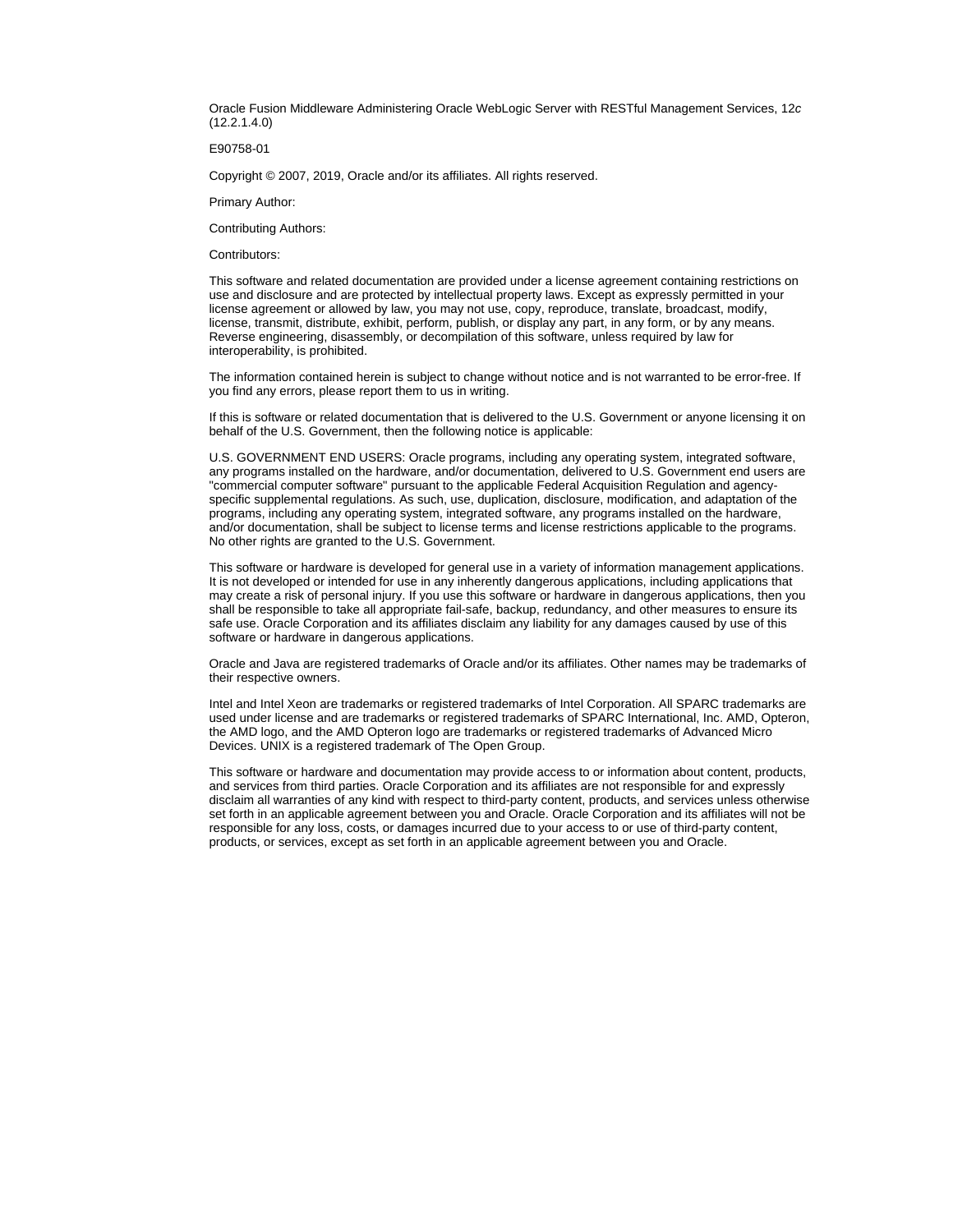# **Contents**

#### [Preface](#page-5-0)

| Documentation Accessibility | ۷ı |
|-----------------------------|----|
| Conventions                 | VI |

### 1 [Introduction and Roadmap](#page-6-0)

| Document Scope and Audience              | $1 - 1$ |
|------------------------------------------|---------|
| Guide to this Document                   | $1 - 1$ |
| Information Roadmap                      | $1 - 1$ |
| New and Changed Features In This Release | $1 - 3$ |

### 2 [About the WLS RESTful Management Interface](#page-9-0)

| Introduction to the WLS RESTful Management Interface | $2 - 1$ |
|------------------------------------------------------|---------|
| Generated REST API for WLS Bean Trees                | $2 - 2$ |
| <b>WLS Bean Tree Overview</b>                        | $2 - 2$ |
| Mapping the WLS Beans to REST                        | $2 - 3$ |
| <b>General REST Patterns</b>                         | $2 - 3$ |
| About the Root Resources                             | $2 - 4$ |
| Naming Conventions                                   | $2 - 5$ |
| Mapping the REST URLs                                | $2 - 5$ |
| <b>JSON Mappings</b>                                 | $2 - 6$ |
| <b>Strings and Scalars</b>                           | $2 - 6$ |
| Arrays                                               | $2 - 7$ |
| <b>Identities</b>                                    | $2 - 7$ |
| <b>WLS Bean References</b>                           | $2 - 7$ |
| java.util.Properties                                 | $2 - 8$ |
| <b>Encrypted Properties</b>                          | $2 - 8$ |
| <b>Returning Error Messages</b>                      | $2 - 8$ |

### 3 [Using the WLS RESTful Management Interface](#page-18-0)

[Accessing REST Resources 3-1](#page-18-0)

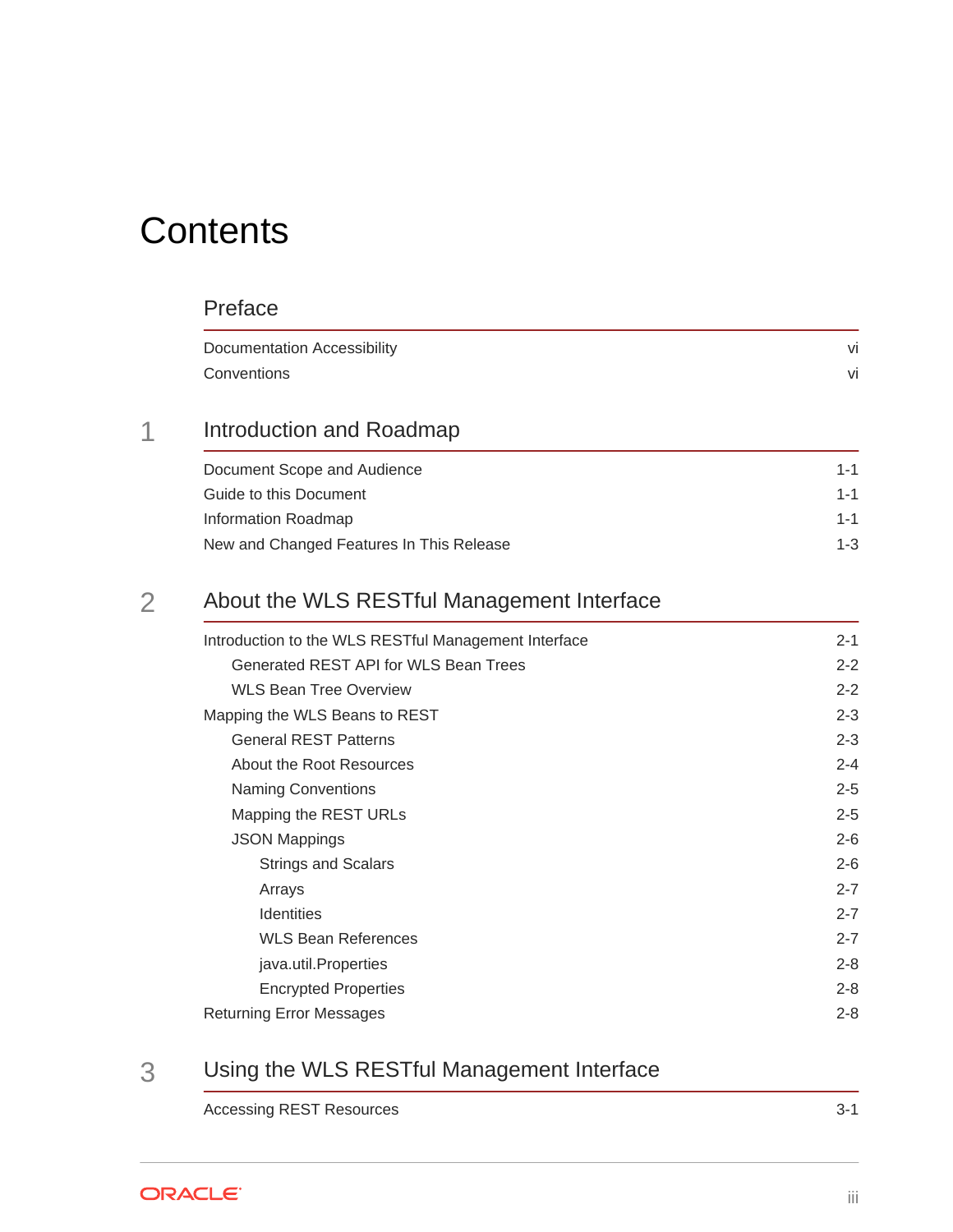| Viewing WLS Beans                                | $3 - 2$  |
|--------------------------------------------------|----------|
| About WLS Bean Properties                        | $3 - 2$  |
| Self and Canonical Links                         | $3 - 2$  |
| <b>Parent Links</b>                              | $3 - 3$  |
| <b>Self Create Form Links</b>                    | $3 - 3$  |
| Child Bean Links                                 | $3 - 3$  |
| <b>Child Create Form Links</b>                   | $3 - 4$  |
| Singleton Bean Reference Links                   | $3 - 4$  |
| <b>Bean Reference Collection Links</b>           | 3-4      |
| <b>Operation Links</b>                           | $3-5$    |
| Viewing Collections of Contains Beans            | $3-5$    |
| <b>About Collection items</b>                    | $3-6$    |
| <b>About Collection Links</b>                    | $3-6$    |
| <b>Retrieving Create Forms</b>                   | $3 - 7$  |
| <b>About Create Form Properties</b>              | $3 - 7$  |
| <b>About Create Form Links</b>                   | $3 - 7$  |
| <b>Filtering Results</b>                         | $3-8$    |
| Modifying the WLS Configuration                  | $3 - 8$  |
| Modifying WLS Configuration Beans                | $3-9$    |
| About the JSON Object Request Body               | $3-9$    |
| Using Multiple Edit Sessions                     | $3 - 10$ |
| <b>Client Specified Edit Session</b>             | $3 - 10$ |
| The Default Edit Session                         | $3 - 11$ |
| <b>Creating WLS Configuration Beans</b>          | $3-11$   |
| <b>URLs For Creating WLS Configuration Beans</b> | $3-11$   |
| Getting a JSON Template                          | $3 - 11$ |
| Creating the Bean                                | $3-12$   |
| Deleting WLS Configuration Beans                 | $3 - 13$ |
| Managing Whether a Property Is Set               | $3-13$   |
| <b>Invoking Operations</b>                       | $3 - 14$ |
| <b>Using Queries</b>                             | $3 - 15$ |
| <b>Search Resources</b>                          | $3 - 15$ |
| <b>Object Queries</b>                            | $3 - 16$ |
| <b>Fields and ExcludeFields</b>                  | $3 - 16$ |
| Links and ExcludeLinks                           | $3 - 16$ |
| Children                                         | $3-17$   |
| Identities                                       | $3-17$   |
| Response Body                                    | $3 - 18$ |
| Query Examples                                   | $3 - 18$ |
| Limiting the Wait Time For a Delegated Request   | $3 - 20$ |
| <b>Consolidating Search Results</b>              | $3 - 22$ |

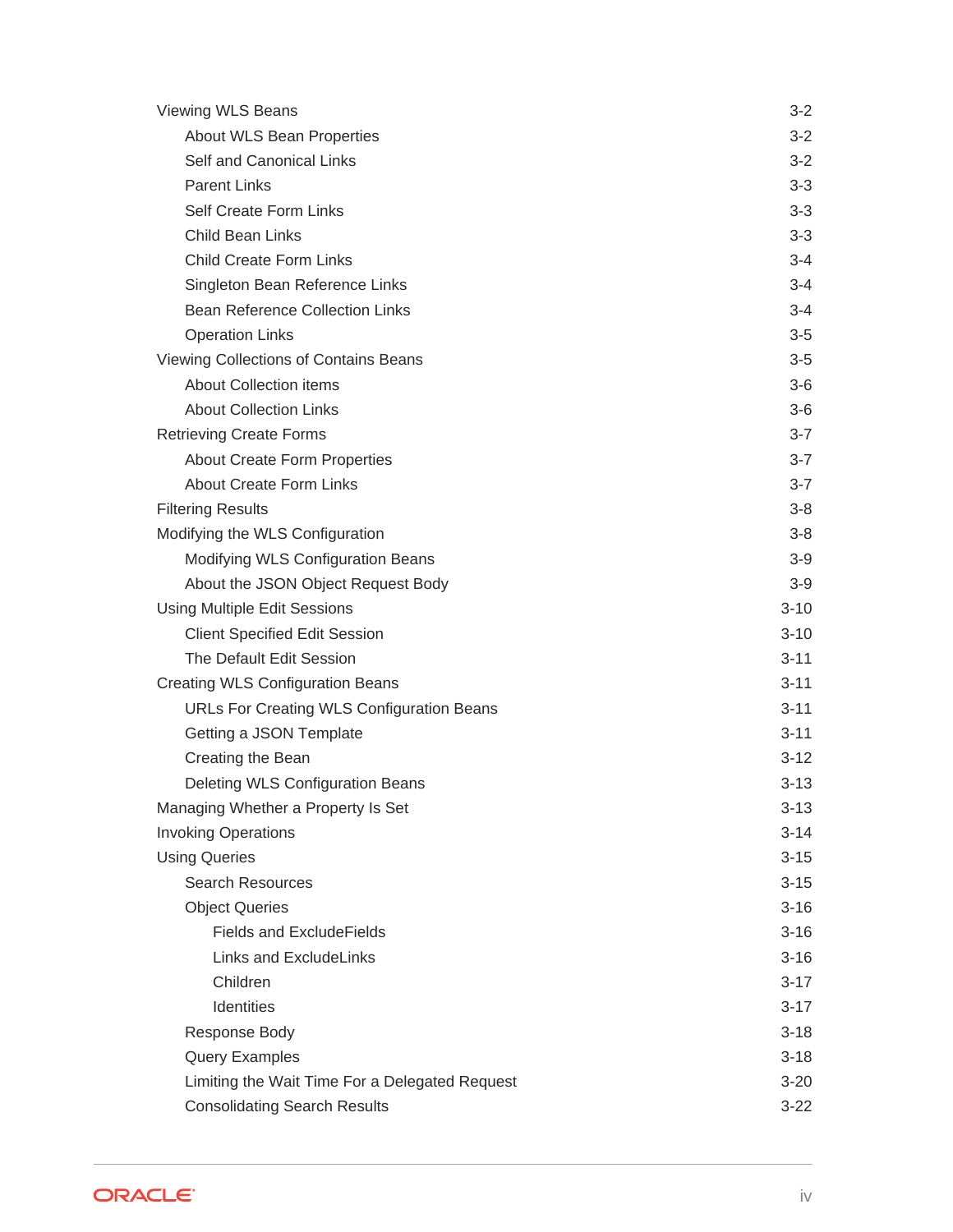| About Synchronous and Asynchronous Operations | $3-28$ |
|-----------------------------------------------|--------|
| Deploying Applications and Libraries          | $3-29$ |

### 4 [Domain Level REST API Examples](#page-47-0)

| <b>Adding Users</b>                              | $4 - 1$   |
|--------------------------------------------------|-----------|
| Setting Up Servers                               | $4 - 4$   |
| <b>Creating Partitions</b>                       | $4 - 23$  |
| <b>Configuring System Resources</b>              | $4 - 45$  |
| Deploying Domain-Scoped Applications             | $4 - 66$  |
| <b>Monitoring Domain Resources</b>               | $4 - 75$  |
| Starting and Stopping Domain-Scoped Applications | 4-148     |
| <b>Starting and Stopping Partitions</b>          | $4 - 152$ |
| <b>Starting and Stopping Servers</b>             | $4 - 161$ |

# 5 [Partition Specific REST API Examples \(Deprecated\)](#page-217-0)

| <b>Configuring Users</b>                            | $5-1$   |
|-----------------------------------------------------|---------|
| <b>Creating Partition-Scoped System Resources</b>   | $5 - 4$ |
| Deploying Partition-Scoped Applications             | $5-27$  |
| <b>Monitoring Partition Resources</b>               | 5-38    |
| Starting and Stopping Partition-Scoped Applications | 5-91    |

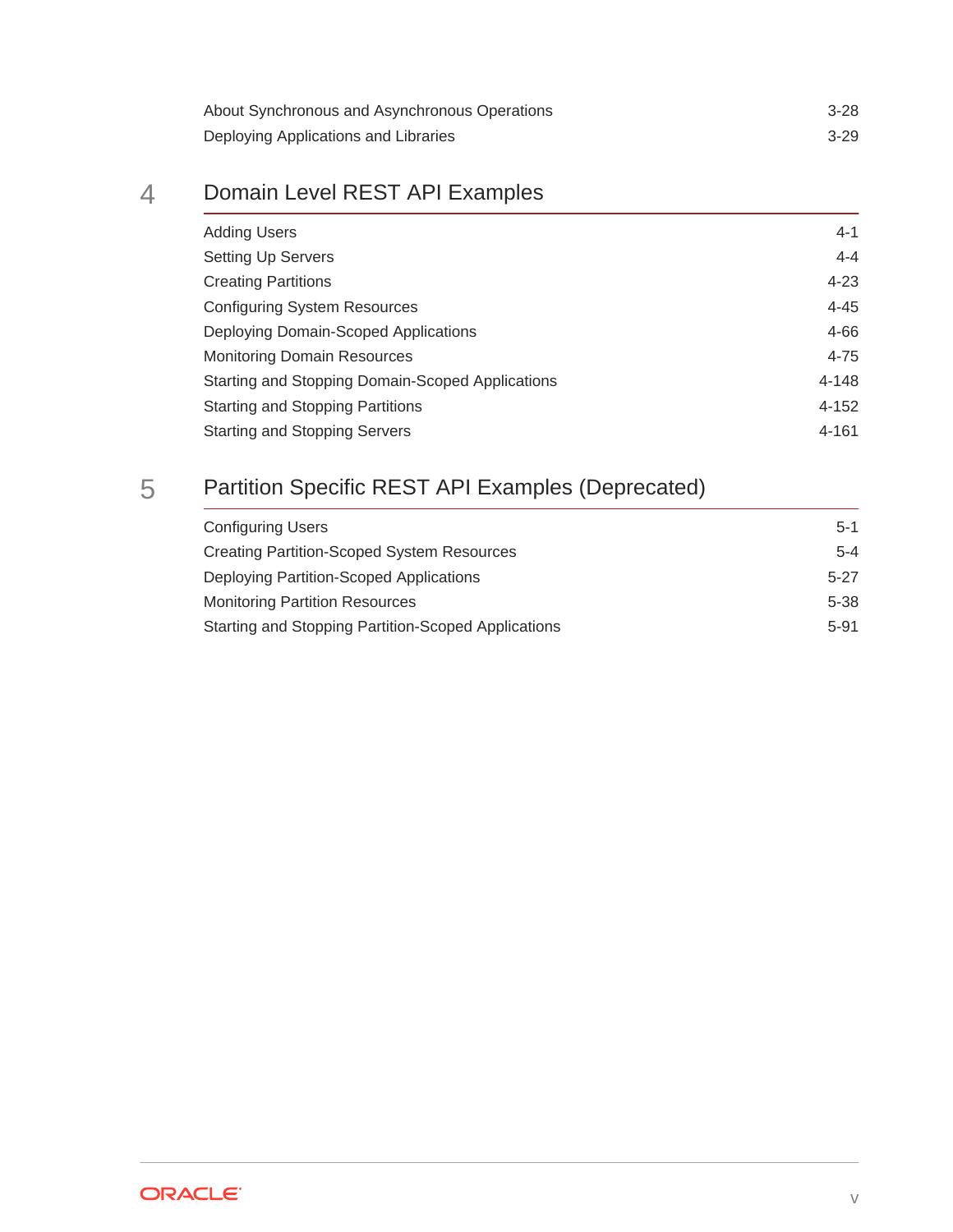# <span id="page-5-0"></span>Preface

This preface describes the document accessibility features and conventions used in this guide— *Administering Oracle WebLogic Server with RESTful Management Services*.

# Documentation Accessibility

For information about Oracle's commitment to accessibility, visit the Oracle Accessibility Program website at [http://www.oracle.com/pls/topic/lookup?](http://www.oracle.com/pls/topic/lookup?ctx=acc&id=docacc) [ctx=acc&id=docacc](http://www.oracle.com/pls/topic/lookup?ctx=acc&id=docacc).

#### **Access to Oracle Support**

Oracle customers that have purchased support have access to electronic support through My Oracle Support. For information, visit [http://www.oracle.com/pls/topic/](http://www.oracle.com/pls/topic/lookup?ctx=acc&id=info) [lookup?ctx=acc&id=info](http://www.oracle.com/pls/topic/lookup?ctx=acc&id=info) or visit [http://www.oracle.com/pls/topic/lookup?](http://www.oracle.com/pls/topic/lookup?ctx=acc&id=trs) [ctx=acc&id=trs](http://www.oracle.com/pls/topic/lookup?ctx=acc&id=trs) if you are hearing impaired.

# **Conventions**

| <b>Convention</b> | <b>Meaning</b>                                                                                                                            |
|-------------------|-------------------------------------------------------------------------------------------------------------------------------------------|
| boldface          | Boldface type indicates graphical user interface elements associated<br>with an action, or terms defined in text or the glossary.         |
| italic            | Italic type indicates book titles, emphasis, or placeholder variables for<br>which you supply particular values.                          |
| monospace         | Monospace type indicates commands within a paragraph, URLs, code<br>in examples, text that appears on the screen, or text that you enter. |

The following text conventions are used in this document:

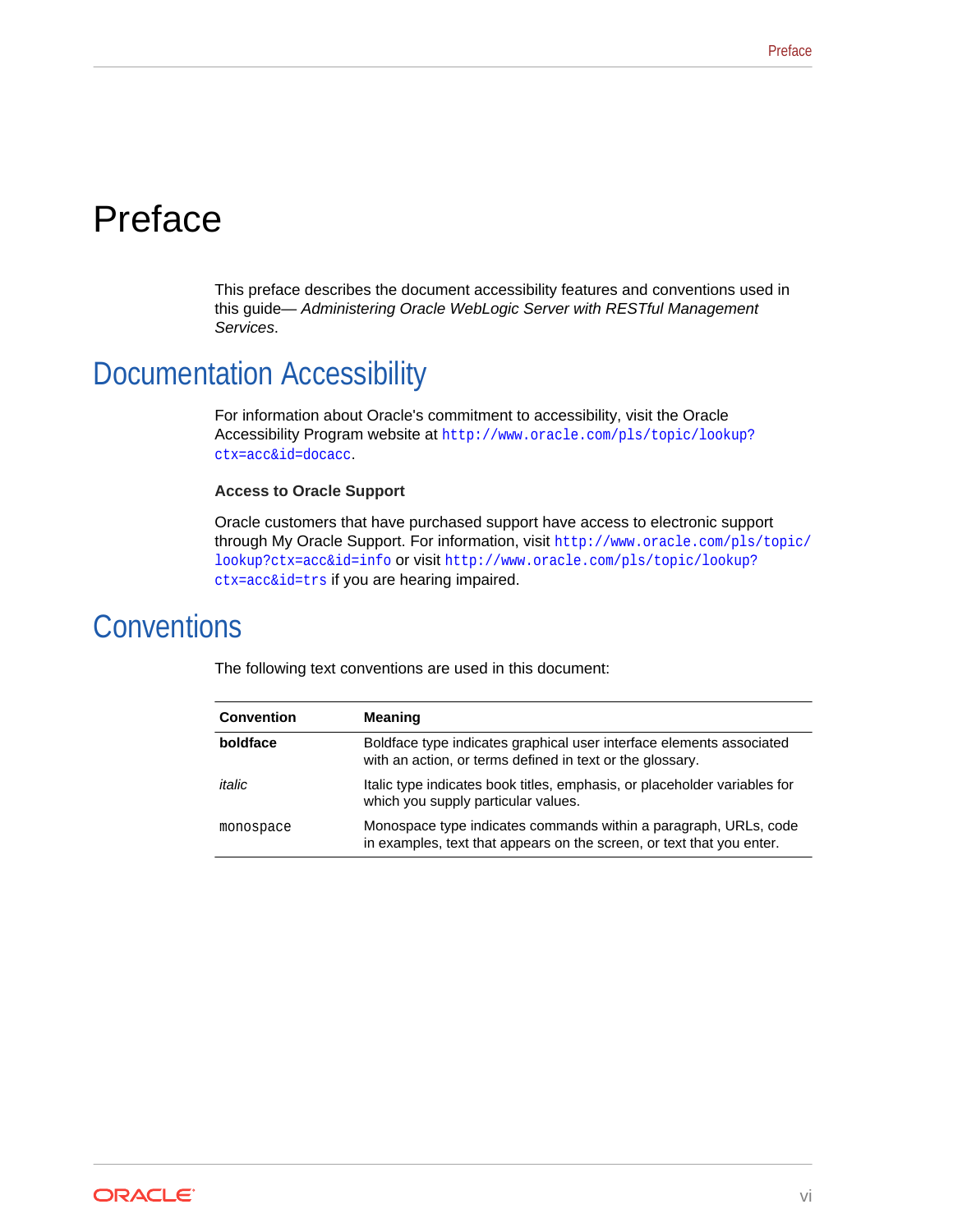# <span id="page-6-0"></span>1 Introduction and Roadmap

This chapter describes the contents and organization of this guide—*Administering Oracle WebLogic Server with RESTful Management Services*.

- Document Scope and Audience
- **Guide to this Document**
- Information Roadmap
- [New and Changed Features In This Release](#page-8-0)

## Document Scope and Audience

This document describes how to use Oracle WebLogic Server RESTful management interfaces for administration, monitoring, deploying, and configuration tasks which are exposed for developing RESTful clients. The user communities for this documentation are administrators who might use cURL commands to invoke these resources in administration scripts, and software developers who will use this information when writing code, perhaps in Java, perhaps in other languages, that monitors and manages WLS domains.

# Guide to this Document

- This chapter, Introduction and Roadmap, describes the organization of this guide.
- [About the WLS RESTful Management Interface](#page-9-0) provides an introduction to the WLS RESTful management interface, useful background and mapping information, and the HTTP status codes returned by WLS REST resources.
- [Using the WLS RESTful Management Interface](#page-18-0) describes how to use the RESTful management services supported by WebLogic Server.
- [Domain Level REST API Examples](#page-47-0) contains example scripts for users in domain level roles that show how to use the WLS REST APIs to perform common domain and partition management and monitoring tasks
- [Partition Specific REST API Examples \(Deprecated\)](#page-217-0) contains example scripts for users in partition level roles that show how to use the WLS REST APIs to perform common partition management and monitoring tasks.

# Information Roadmap

WebLogic Server REST resources are based on WLS bean trees and organized according to their corresponding root resources. See [Mapping the WLS Beans to](#page-11-0) [REST.](#page-11-0)

The REST resources for managing WLS within specified partitions reside in separate manuals (MT reference guides). Each MT manual refers to resources accessible to partition user roles. Each non-MT manual refers to resources accessible to domain user roles. For more information about user roles in WebLogic Server Multitenant, see

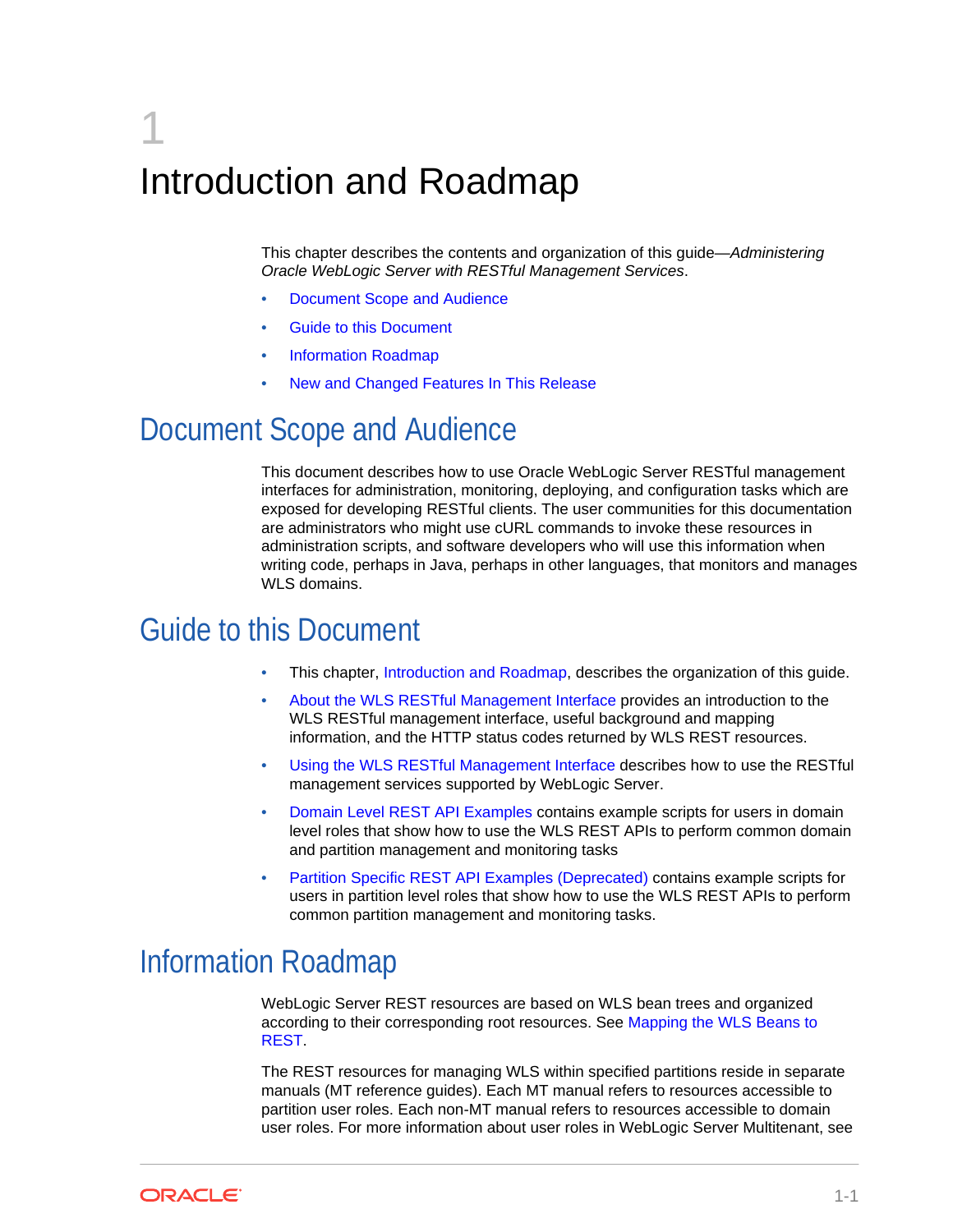Administrative Roles for Configuration and Management in *Using Oracle WebLogic Server Multitenant*.

#### **Note:**

WebLogic Server Multitenant domain partitions, resource groups, resource group templates, virtual targets, and Resource Consumption Management are deprecated in WebLogic Server 12.2.1.4.0 and will be removed in the next release.

In the MT reference guides, REST resources:

- Are running in a partition.
- Must be accessed over a partitioned URL by a user defined in that partition's security realm.
- Only can be used to manage that partition.
- Cannot be used to manage all WLS MBeans. Many of the WLS MBeans are not available to partition users.

In the non-MT reference guides, REST resources:

- Run at the domain level (versus in a partition).
- Must be accessed over a non-partitioned URL by a user defined in the domain's default security realm.
- Can be used to manage all partitions.
- Can be used to manage all WLS MBeans.

See Table 1-1 for a complete listing of the WLS REST reference documents and descriptions of their use.

#### **Table 1-1 WLS RESTful Management Interface Reference Documentation**

| <b>Book Title</b>                                                                                               | Use These REST Resources To                                                                                     |
|-----------------------------------------------------------------------------------------------------------------|-----------------------------------------------------------------------------------------------------------------|
| RESTful Edit Reference for Oracle WebLogic Edit the WLS configuration.<br>Server                                |                                                                                                                 |
| RESTful Domain Configuration Reference for View the last activated WLS configuration.<br>Oracle WebLogic Server |                                                                                                                 |
| <b>RESTful Domain Runtime Reference for</b><br>Oracle WebLogic Server                                           | Monitor the entire WLS domain.                                                                                  |
| <b>RESTful Server Configuration Reference for</b><br>Oracle WebLogic Server                                     | View the WLS configuration that the<br>Administration Server or Managed Server is<br>currently running against. |

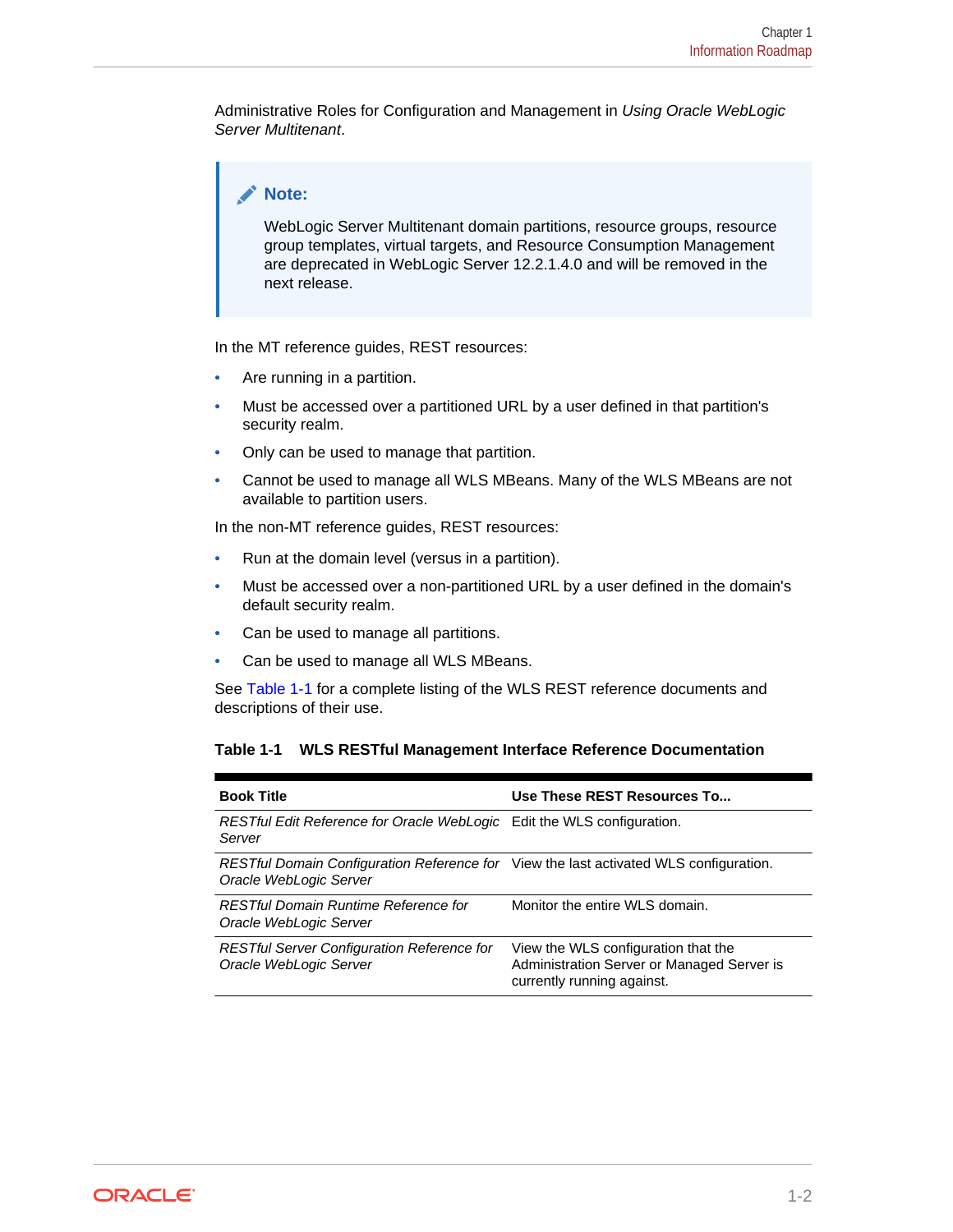| <b>Book Title</b>                                                                           | Use These REST Resources To                                                                                                                                                                                       |
|---------------------------------------------------------------------------------------------|-------------------------------------------------------------------------------------------------------------------------------------------------------------------------------------------------------------------|
| <b>RESTful Server Runtime Reference for</b>                                                 | Monitor the Administration Server or a                                                                                                                                                                            |
| Oracle WebLogic Server                                                                      | Managed Server.                                                                                                                                                                                                   |
|                                                                                             | You can monitor a Managed Server either by<br>using the Administration Server's<br>domainRuntime/serverRuntimes/<br>$<$ managedServerName> $/$ resources or the<br>Managed Server's server Runtime/<br>resources. |
| <b>RESTful Edit Reference for Oracle WebLogic</b>                                           | Edit the WLS configuration in the specified                                                                                                                                                                       |
| Server MT (Deprecated)                                                                      | domain partition.                                                                                                                                                                                                 |
| <b>RESTful Domain Configuration Reference for</b>                                           | View the last activated WLS configuration in the                                                                                                                                                                  |
| Oracle WebLogic Server MT (Deprecated)                                                      | specified domain partition.                                                                                                                                                                                       |
| <b>RESTful Domain Runtime Reference for</b><br>Oracle WebLogic Server MT (Deprecated)       | Monitor the specified WLS domain partition.                                                                                                                                                                       |
| <b>RESTful Server Configuration Reference for</b><br>Oracle WebLogic Server MT (Deprecated) | View the WLS configuration that the<br>Administration Server is currently running<br>against in the specified domain partition.                                                                                   |
| <b>RESTful Server Runtime Reference for</b>                                                 | Monitor the Administration Server in the                                                                                                                                                                          |
| Oracle WebLogic Server MT (Deprecated)                                                      | specified domain partition                                                                                                                                                                                        |
| <b>RESTful Lifecycle Reference for Oracle</b>                                               | Use WLS life cycle management REST                                                                                                                                                                                |
| <b>WebLogic Server</b>                                                                      | resources.                                                                                                                                                                                                        |

#### <span id="page-8-0"></span>**Table 1-1 (Cont.) WLS RESTful Management Interface Reference Documentation**

# New and Changed Features In This Release

For a comprehensive listing of all the new WebLogic Server features introduced in this release, see *What's New in Oracle WebLogic Server*.

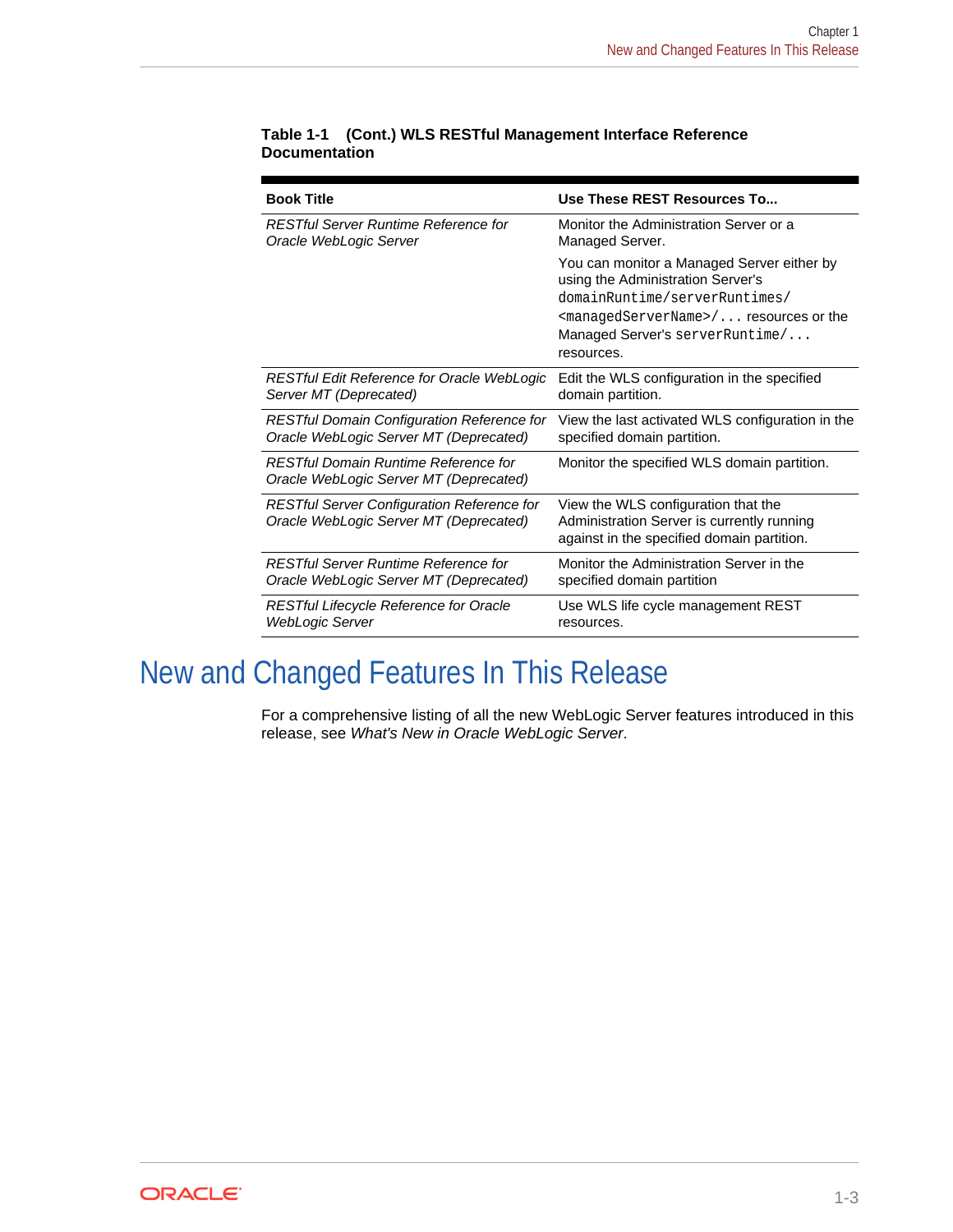# <span id="page-9-0"></span>2 About the WLS RESTful Management Interface

Learn about the WebLogic Server RESTful management interface, and how the WLS MBeans are mapped to the REST interfaces.

This chapter describes the RESTful management services supported by WebLogic Server.

- Introduction to the WLS RESTful Management Interface
- [Mapping the WLS Beans to REST](#page-11-0)

# Introduction to the WLS RESTful Management Interface

The WebLogic Server RESTful management interface provides comprehensive support for WebLogic Server administration through the dynamic generation of REST resources based on WLS MBeans and descriptor interfaces. There are resources to support the configuration and monitoring of partitioned and non-partitioned environments, life cycle management (LCM) resources, and legacy resources from 12.1.3.

#### **Note:**

WebLogic Server Multitenant domain partitions, resource groups, resource group templates, virtual targets, and Resource Consumption Management are deprecated in WebLogic Server 12.2.1.4.0 and will be removed in the next release.

For a guide to the WLS REST reference documentation, see the [Information](#page-6-0) [Roadmap](#page-6-0).

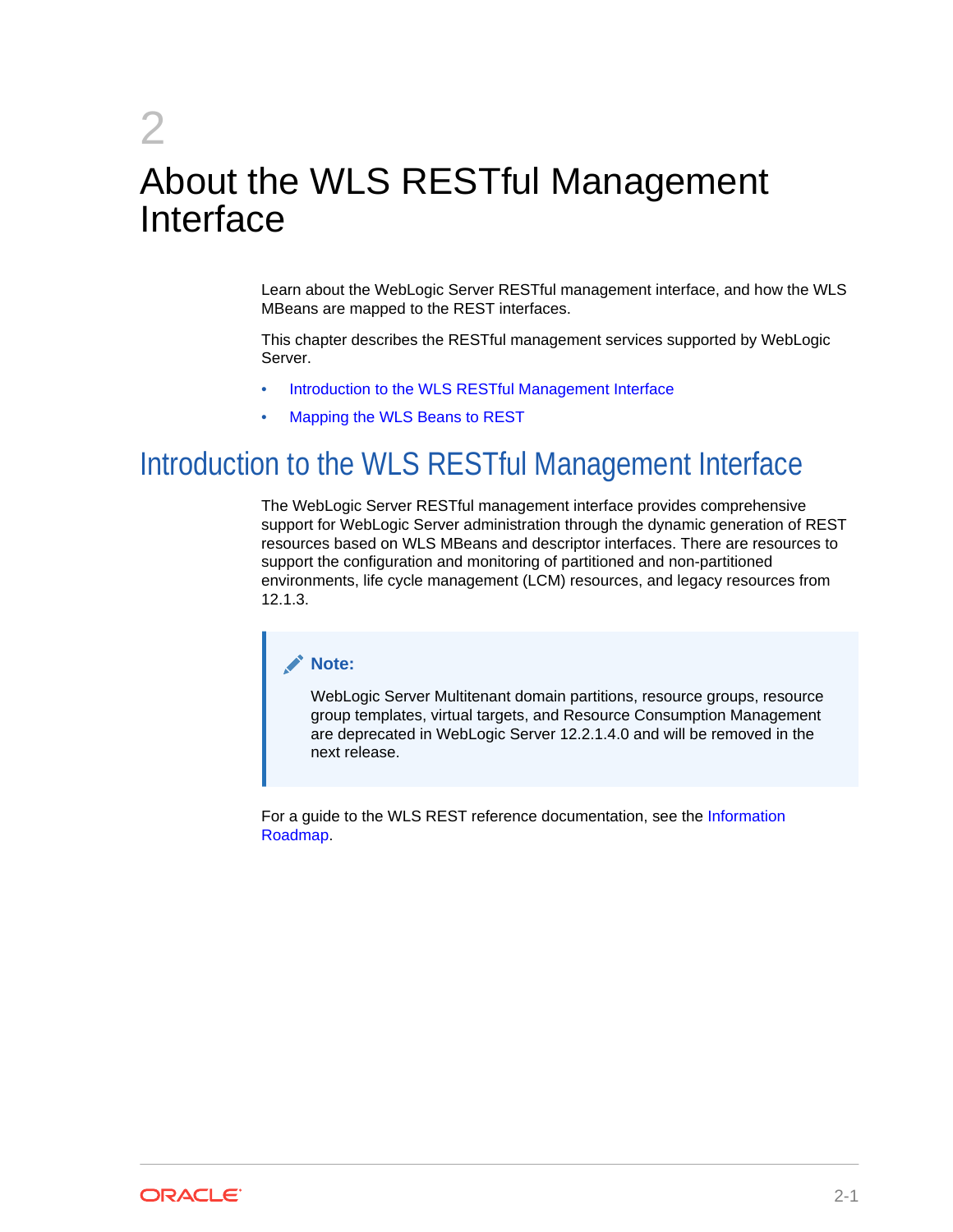#### <span id="page-10-0"></span>**Note:**

In WebLogic Server 12.2.1.4.0:

- All prior versions are now deprecated: 12.2.1.0, 12.2.1.0.0, 12.2.1.1.0, 12.2.1.2.0 and 12.2.1.3.0
- 12.2.1.4.0: this is the latest version

To summarize the changes in this release:

- All prior versions have been deprecated and you should use the 12.2.1.4.0 REST resources instead
- The latest version has changed from 12.2.1.3.0 to 12.2.1.4.0
- All new MBean features added in 12.2.1.4.0 will show up in 12.2.1.1.0, 12.2.1.2.0 and 12.2.1.3.0, also
- Any MBean features that were deprecated in 12.2.1.4.0, will still be available using the 12.2.1.1.0, 12.2.1.2.0 and 12.2.1.3.0 REST URLs, but not the 12.2.1.4.0 REST URLs

### Generated REST API for WLS Bean Trees

WLS beans are used extensively by WLS components to manage configuration settings and to monitor and manage running servers.

The WLS beans are derived from Java interfaces. At runtime, WLS constructs internal trees of Java beans that can be used to configure and monitor the system. In prior releases, the bean trees were only exposed via JMX, WLST, and configuration files (for example, config.xml).

In this release, WLS dynamically generates REST resources, incrementally and ondemand at runtime, by using the bean trees and bean infos. These REST resources provide an alternative for managing WLS.

### WLS Bean Tree Overview

The following sections provide background information about WLS beans which provide the foundation for the REST interfaces.

There are two main bean types:

- Configuration—used to configure WLS.
- Runtime—used to monitor WLS and for some operations, control WLS (for example, starting and stopping servers, shrinking data source connection pools).

WLS provides the following bean trees:

- Edit access—only available on the Administration Server, used to modify the configuration (for example, config.xml and system resource files).
- Runtime access—available on every server, used to view that server's configuration and to access its monitoring data.

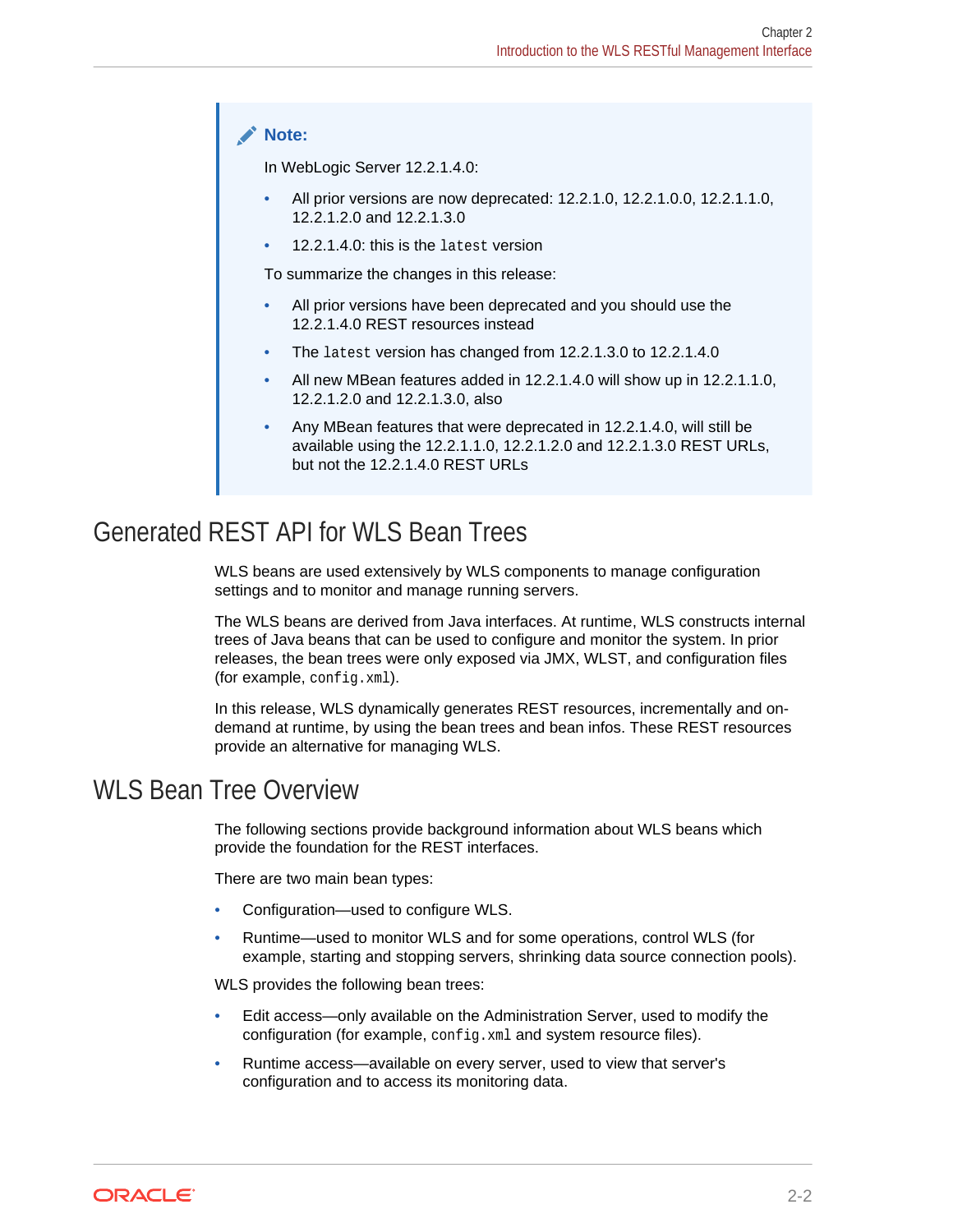<span id="page-11-0"></span>• Domain access—only available on the Administration Server, contains copies of the runtime beans of all of the running servers, provides a single point of access for monitoring, is also used to view the most current configuration that has been persisted.

For more information about WLS MBeans, see Understanding WebLogic Server MBeans in *Developing Custom Management Utilities Using JMX for Oracle WebLogic Server*.

WebLogic Scripting Tool (WLST) presents the bean trees as follows:

- edit—matches the underlying edit access bean tree.
- domainConfig—the configuration MBean half of the domain access bean tree (such as, the last persisted configuration).
- domainRuntime—the runtime MBean half of the domain access bean tree (such as, for monitoring all servers).
- serverConfig—the configuration MBean half of the runtime access bean tree (such as, the configuration the server is using).
- serverRuntime—the runtime MBean half of the runtime access bean tree (such as, for monitoring a specific server).

The REST resources parallel the MBean trees presentation in WLST: edit, domainConfig, domainRuntime, serverConfig, and serverRuntime.

Within the WLS bean trees, there are several types of parent/child (containment) relationships:

- Writable collections—for example, a domain bean has a collection of server beans.
- Mandatory singletons—for example, a server bean always has an SSL bean which is automatically created and cannot be deleted.
- Optional singletons—for example, an overload protection bean can optionally have a server failure trigger bean.

Beans can include properties (generally scalars, strings, and arrays), references to other beans, and operations (for example, to start a server).

With regard to contained collections:

- Each child has a unique identity within the collection (for example, each network channel has a name that's unique within its server).
- Most collections are homogeneous (for example, a domain's applications) though a few are heterogeneous (for example, a security realm's authentication providers).

# Mapping the WLS Beans to REST

Learn how WLS beans are mapped to the REST interfaces.

#### General REST Patterns

Almost all of the WLS beans (a homogeneous collection of children, a mandatory singleton child, and an optional homogenous singleton child) use the following REST patterns:

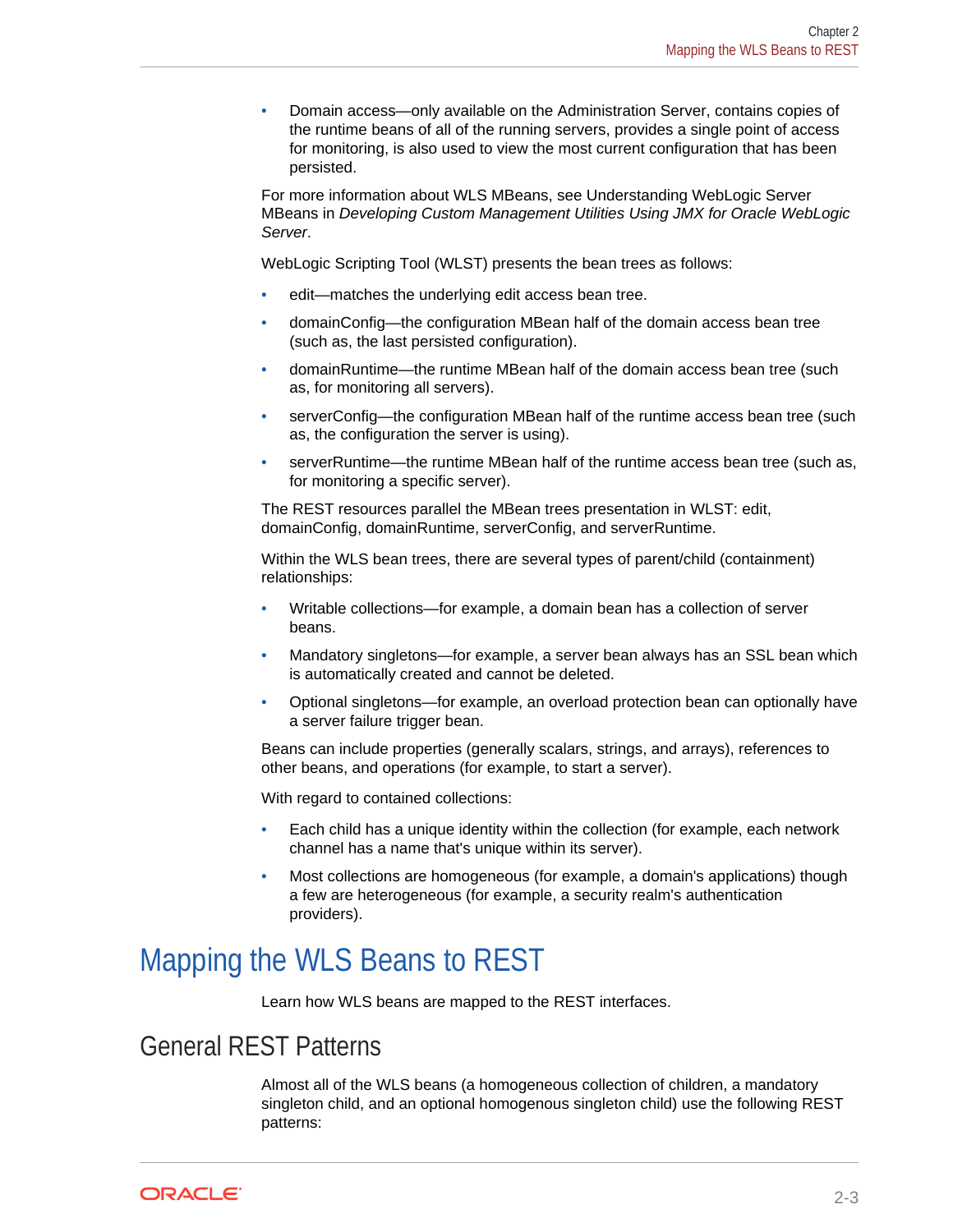<span id="page-12-0"></span>

| <b>WLS Beans/REST</b><br>Resource    | <b>REST Method</b> | <b>Description</b>                                               |
|--------------------------------------|--------------------|------------------------------------------------------------------|
| Collections: collection              | GFT                | Returns the collection.                                          |
| resource                             | POST               | Creates a new item in the collection.                            |
| Collections: create form<br>resource | GET                | Returns a pre-populated entity.                                  |
| Collections: child resource          | GFT                | Returns an item in the collection.                               |
|                                      | <b>POST</b>        | Updates an item in the collection.                               |
|                                      | DEI FTE            | Removes an item from the collection.                             |
| Singletons: singleton                | GET                | Returns the singleton.                                           |
| resource                             | <b>POST</b>        | Updates the singleton if it exists; creates it if it<br>doesn't. |
|                                      | DEI FTE            | Removes the singleton.                                           |
| Operations: action<br>resource       | <b>POST</b>        | Invokes the operation.                                           |

## About the Root Resources

The Administration Server and each running Managed Server hosts a REST web application that runs on each server's administrative port. The context root for each is management. The root REST resources mimic the bean trees in WLST.

Table 2-1 describes the root resources on the Administration Server and lists the corresponding bean tree.

| <b>Administration Server Root Resources</b><br>Table 2-1 |
|----------------------------------------------------------|
|----------------------------------------------------------|

| <b>URL</b>                                                                         | <b>Description</b>                                                                                                            | <b>Corresponding Bean Tree</b>                                               |
|------------------------------------------------------------------------------------|-------------------------------------------------------------------------------------------------------------------------------|------------------------------------------------------------------------------|
| management/weblogic/<br><version>/edit</version>                                   | Edits the WLS configuration.                                                                                                  | <b>Administration Server's edit</b><br>tree domain bean                      |
| management/weblogic/<br><version>/<br/>serverConfiq</version>                      | Views the WLS configuration that Administration Server's server<br>the Administration Server is<br>currently running against. | runtime tree domain bean                                                     |
| management/weblogic/<br><version>/<br/>serverRuntime</version>                     | <b>Monitors the Administration</b><br>Server.                                                                                 | Administration Server's server<br>runtime tree server runtime<br>bean        |
| management/weblogic/<br><version>/<br/>domainConfiq</version>                      | Views the last activated WLS<br>configuration.                                                                                | <b>Administration Server's</b><br>domain runtime tree domain<br>hean         |
| management/weblogic/<br><version>/<br/>domainRuntime</version>                     | Monitors the entire WLS domain.                                                                                               | <b>Administration Server's</b><br>domain runtime tree domain<br>runtime bean |
| management/weblogic/<br><version>/<br/>domainRuntime/<br/>serverRuntimes</version> | Monitors all the running servers<br>in the WLS domain via the<br>Administration Server.                                       | Each running server's server<br>runtime tree server runtime<br>bean          |

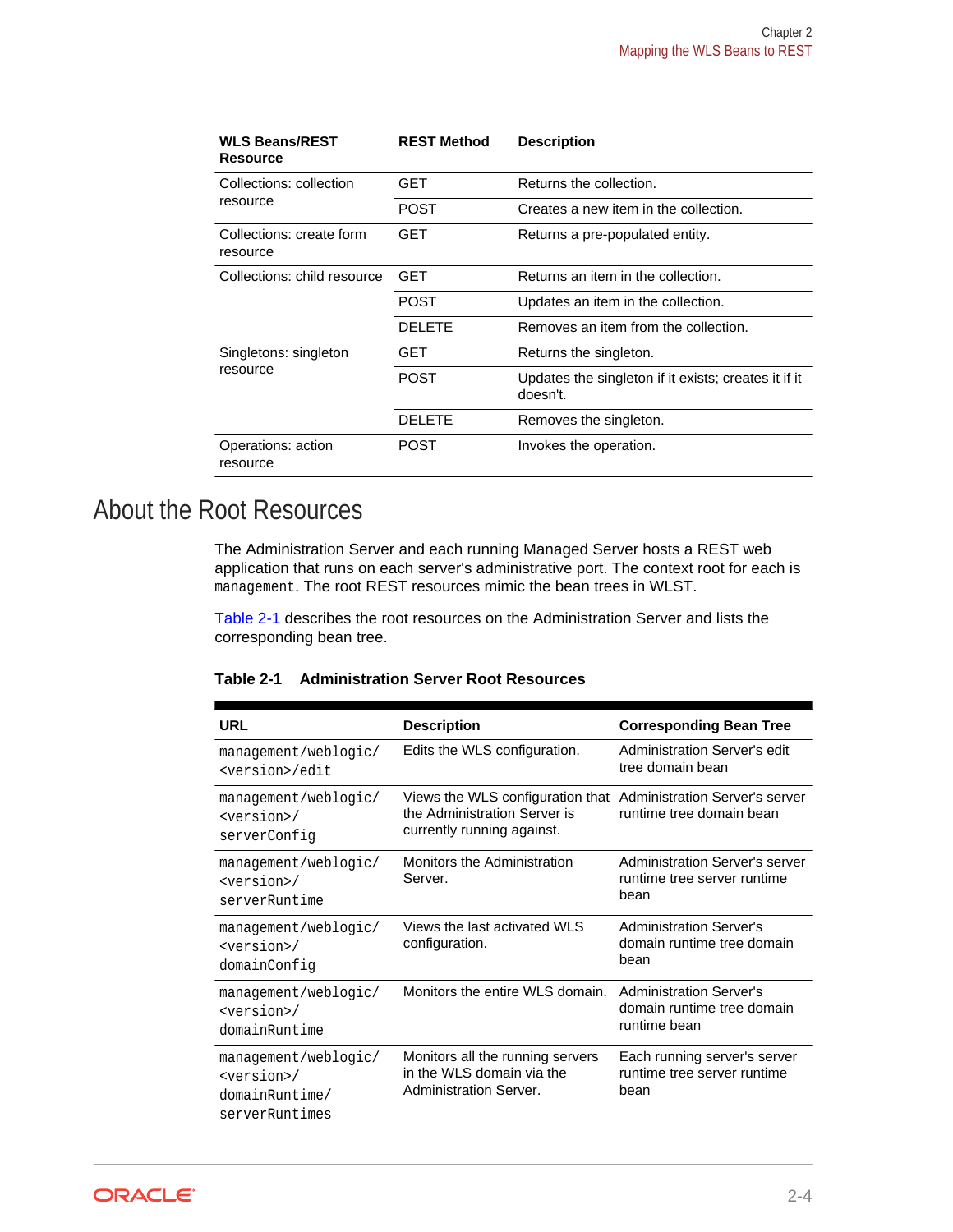| URL                                                                                                               | <b>Description</b>                                                                        | <b>Corresponding Bean Tree</b>                                       |
|-------------------------------------------------------------------------------------------------------------------|-------------------------------------------------------------------------------------------|----------------------------------------------------------------------|
| management/weblogic/<br><version>/<br/>domainRuntime/<br/>serverRuntimes/<br/><servername></servername></version> | Monitors a specific running<br>server in the WLS domain via the<br>Administration Server. | The specified server's server<br>runtime tree server runtime<br>bean |
| management/lifecycle                                                                                              | Life cycle management (LCM)<br><b>REST resources.</b>                                     | n/a                                                                  |
| management/wls                                                                                                    | 12.1.3 (legacy) WLS REST<br>resources.                                                    | n/a                                                                  |

#### <span id="page-13-0"></span>**Table 2-1 (Cont.) Administration Server Root Resources**

Table 2-2 describes the root resources on Managed Servers.

**Table 2-2 Managed Server Root Resources**

| URL                                                            | <b>Description</b>                                                                    | <b>Corresponding Bean Tree</b>                                 |
|----------------------------------------------------------------|---------------------------------------------------------------------------------------|----------------------------------------------------------------|
| management/weblogic/<br><version>/<br/>serverConfiq</version>  | Views the WLS configuration that<br>a Managed Server is currently<br>running against. | Managed Server's server<br>runtime tree domain bean            |
| management/weblogic/<br><version>/<br/>serverRuntime</version> | Monitors that Managed Server.                                                         | Managed Server's server<br>runtime tree server runtime<br>bean |

The URLs on Managed Servers are exactly like the ones on the Administration Server, except that the host and port are different.

For example, to view the Administration Server's server runtime:

curl ... -X GET http://adminHost:7001/management/weblogic/latest/ serverRuntime

To view a Managed Server's server runtime:

```
curl ... -X GET http://managed1Host:7002/management/weblogic/latest/
serverRuntime
```
#### Naming Conventions

WLS bean property names are mapped to names in the REST URLs and JSON object properties. WLS property names usually start with an upper case letter (for example, Domain, JDBCDataSource, ServerRuntime) whereas the REST naming conventions use camel case, lower then upper case letters (for example, domain, JDBCDataSource, serverRuntime).

#### Mapping the REST URLs

Each WLS bean is mapped to a separate REST resource. Contained collections and operations are also mapped to separate resources. All WLS beans are either root

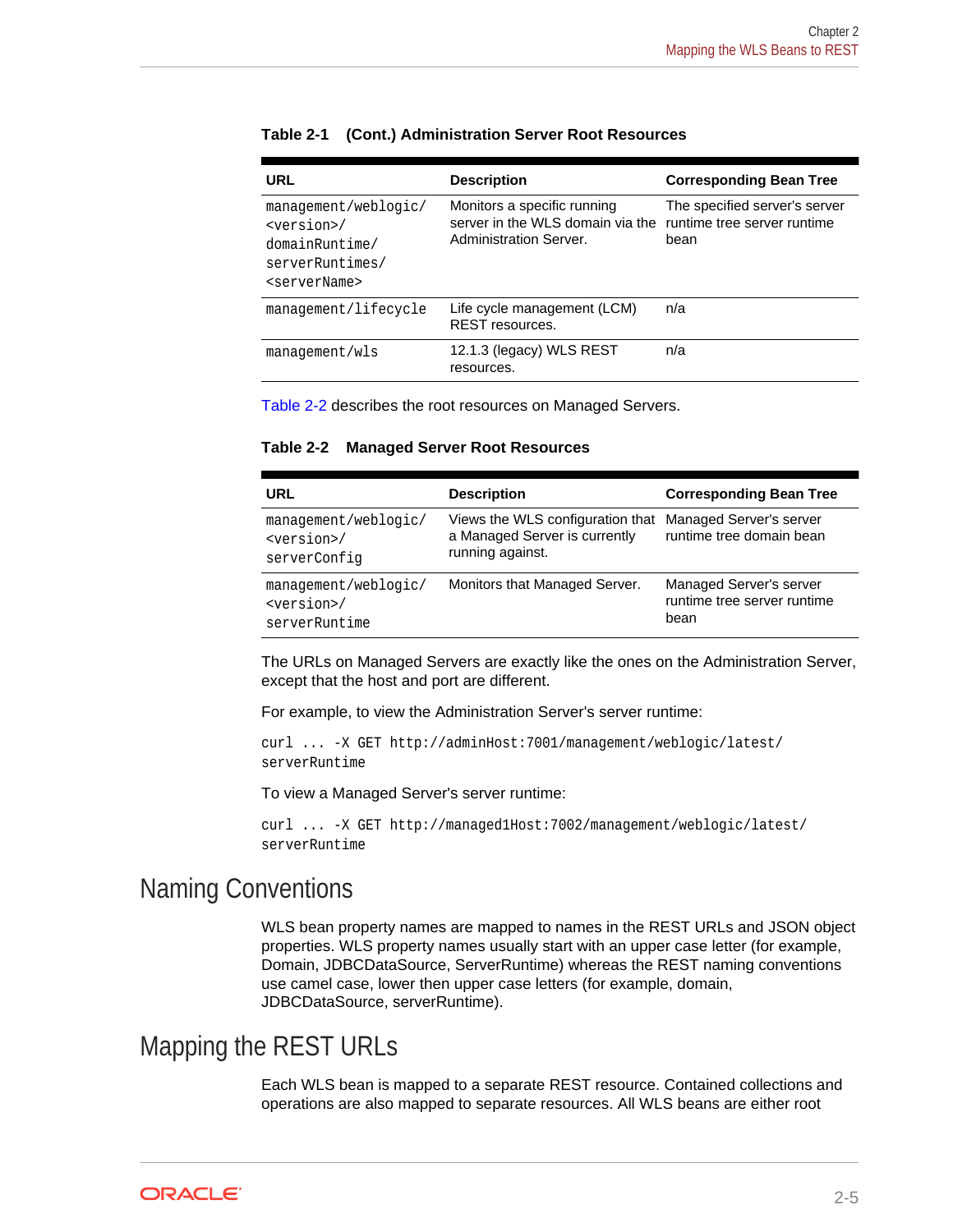<span id="page-14-0"></span>resources (for example, the domain), contained collection children (for example, servers) or contained singleton children (for example, a server's SSL configuration).

The URLs for the root resources are listed in [Table 2-1](#page-12-0) and [Table 2-2](#page-13-0).

Each contained collection bean property maps to a URL for the entire collection as well as a URL for each child. For example:

| URL                                                                                        | <b>Description</b>                    | <b>Example</b>                      |
|--------------------------------------------------------------------------------------------|---------------------------------------|-------------------------------------|
| $\gamma$<br><collectionpropertyname></collectionpropertyname>                              | Manages the entire<br>collection.     | $\ldots$ /edit/servers              |
| $\gamma$<br><collectionpropertyname>/<br/><childname></childname></collectionpropertyname> | Manages a child in the<br>collection. | $\ldots$ /edit/servers/<br>Server-0 |

Similarly, each contained singleton bean property maps to its own URL. For example, a server's SSL bean maps to .../edit/servers/<serverName>/SSL.

If a contained bean property is creatable (for example, you can add a new server to the domain's servers collection, or you can create an RDBMSSecurityStore for the domain), then create form resources are also provided which return a template JSON object with default values to help you create the new resource. The general procedure is that you GET the create form, fill in the values, then POST it back to create the new resource. If any fields are not filled in, they retain their current values. The URLs of the create form resources are <parent>/

<singlularCollectionPropertyName>CreateForm, for example:

- .../edit/serverCreateForm
- .../edit/securityConfiguration/realms/myrealm/ RDBMSSecurityStoreCreateForm

Each bean operation maps to its own URL. For example, .../domainRuntime/ serverRuntimes/<serverName>/shutdown is used to shut down a specific server.

Most of the WLS bean operations are used to create, delete, list, and find contained beans. These operations are handled separately in REST (versus exposed as REST operation URLs). They are described in [Using the WLS RESTful Management](#page-18-0) [Interface.](#page-18-0)

#### JSON Mappings

REST maps the various Java types that the WLS beans use (for example, their properties, operation arguments and return types) to JSON.

#### Strings and Scalars

Java strings and scalars are mapped to their JSON equivalent.

| Java             | <b>JSON</b>    | Example (Java to JSON) |
|------------------|----------------|------------------------|
| java.lang.String | string or null | "Foo" -> "Foo"         |
|                  |                | null -> null           |

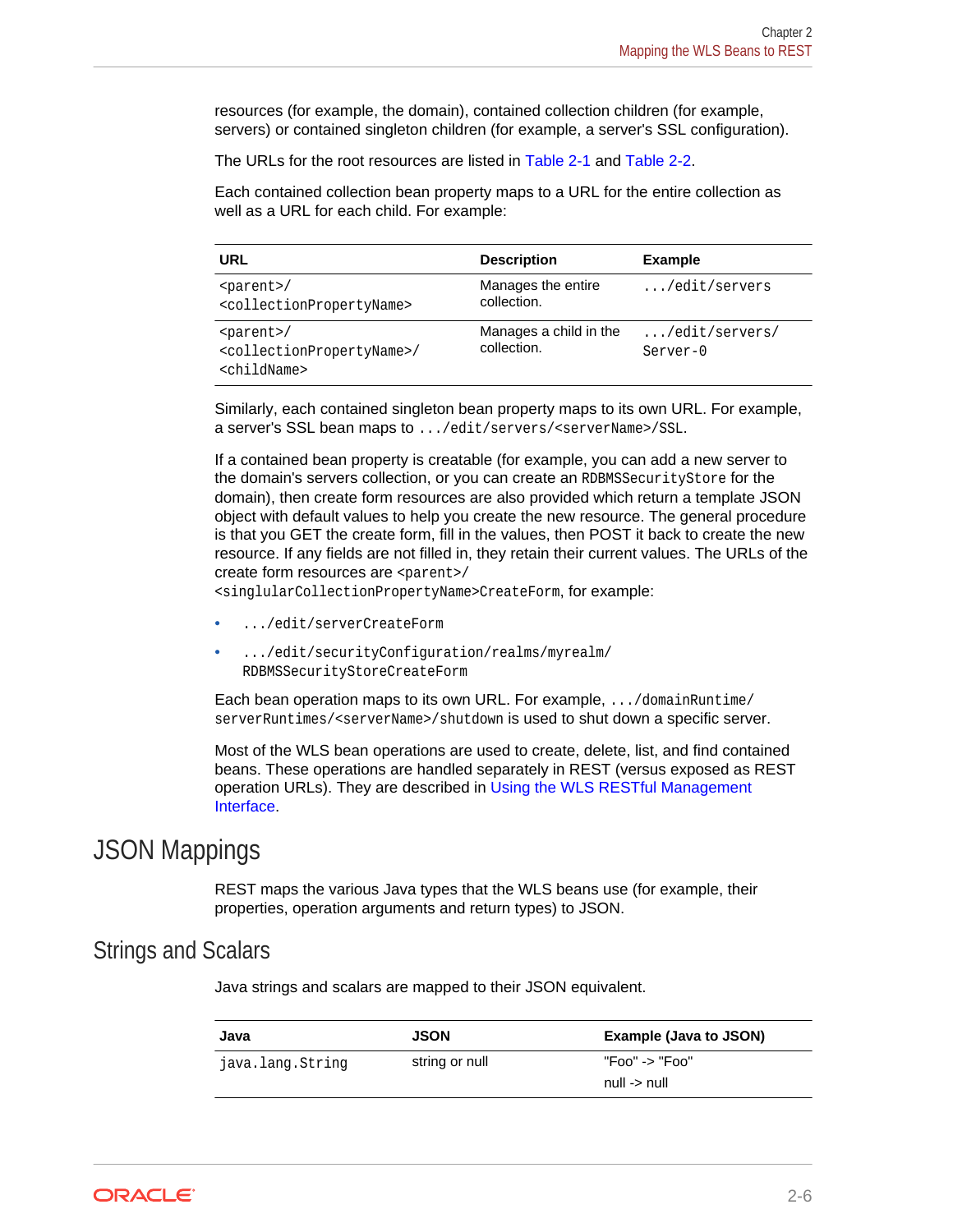<span id="page-15-0"></span>

| Java                | <b>JSON</b> | Example (Java to JSON)  |
|---------------------|-------------|-------------------------|
| char.               | string      | 'a' -> "a"              |
| java.lang.Character |             |                         |
| int                 | number      | 7001 -> 7001            |
| java.lang.Integer   |             |                         |
| long                |             |                         |
| java.lang.Long      |             |                         |
| float               | number      | $1.23 \rightarrow 1.23$ |
| java.lang.Float     |             |                         |
| double              |             |                         |
| java.lang.Double    |             |                         |
| boolean             | boolean     | true $\rightarrow$ true |
| java.lang.Boolean   |             |                         |

#### Arrays

Non-null Java arrays are mapped to JSON arrays. Null Java arrays are mapped to a JSON null.

#### **Identities**

Each WLS bean is uniquely identified within its bean tree by the trailing part of its URL, after the version specifier. For example, edit/machines/Machine-0.

This identity is mapped to a JSON string array, with one string for each path segment past the root resource of the tree, for example:

[ "machines", "Machine-0" ]

#### WLS Bean References

Some WLS bean properties contain references to other WLS beans (versus a containment relationship). The same is true for operation arguments and return types. For example, a Server bean has a reference to a Machine bean, and a Deployment bean has a reference to an array of Target beans.

Singleton references (for example, a server's machine) map to a property whose value is the identity of the referenced bean, as well as a link, for example:

```
{
   machine: [ "domain", "machines", "Machine-0" ],
   links: [
     { rel: "machine", href: "http://localhost:7001/management/latest/weblogic/edit/
machines/Machine-0" }
  \mathbf{I}}
```
Collections of references (for example, a server's candidate machines) map to an array property where each element is an object containing the referenced bean's identity as well as a link to the bean, for example:

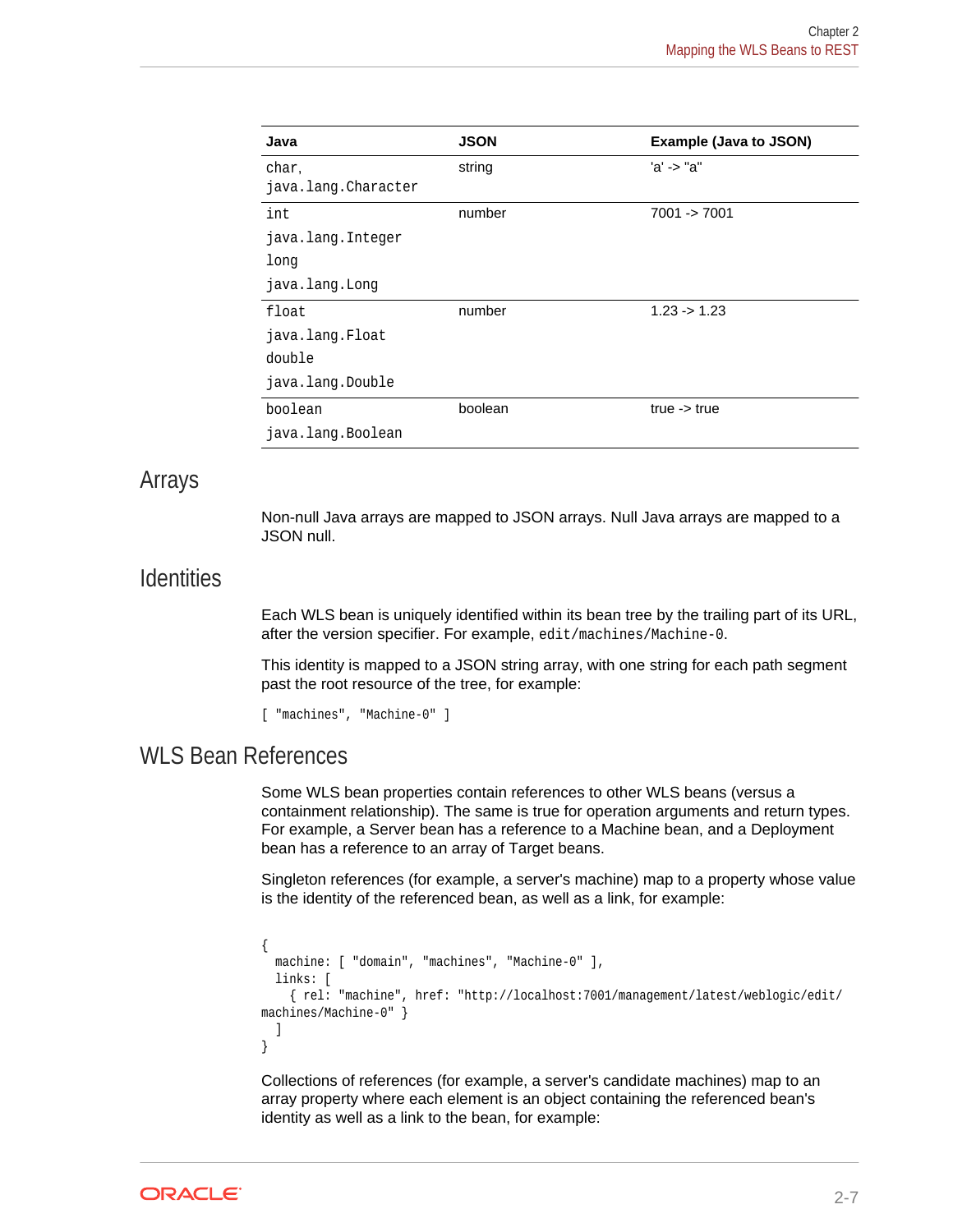```
{
   candidateMachines: [
     {
       identity: [ "machines", "Machine-0" ],
       links [ { rel: "canonical", href: "http://localhost:7001/management/weblogic/
latest/edit/machines/Machine-0"
\vert,
\mathcal{A} identity: [ "machines", "Machine-1" ],
       links [ { rel: "canonical", href: "http://localhost:7001/management/weblogic/
latest/edit/machines/Machine-1"
\left\{\begin{array}{ccc} \end{array}\right\} ]
}
```
A null reference or null reference collection is mapped to a JSON null.

#### java.util.Properties

java.util.Properties holds lists of properties, for example, a CommonLogMBean LoggerSeverityProperties property. It is mapped to a JSON object, with a matching string property for each property in the set of properties, for example:

```
{
   "property1": "value1",
   "property2": "value2"
}
```
Null java.util.Properties are mapped to a JSON null.

#### Encrypted Properties

Some WLS bean string properties are encrypted because they hold sensitive data like passwords. While clients must be able to set passwords (this is done by passing them in as cleartext strings), other users are not allowed to view them but they might want to know whether the password has a value (versus null, is not set).

The mapping is different for inbound versus outbound encrypted properties.

For outbound encrypted properties, if the password is null, it is mapped to a JSON null. If not, then it is mapped to the JSON string @Oracle Confidential Property Set V1.1#.

For inbound encrypted properties, you would typically perform a GET to get the current value of a resource, set the values for the properties that should be changed, leaving the others with their current values, then POST the new value back. Therefore, if the value in the POST is @Oracle\_Confidential\_Property\_Set\_V1.1#, then the property is not changed (it retains the old property value). Otherwise, the value is changed to the cleartext string value in the POST.

# Returning Error Messages

Resources use the following formats for returning error messages.

#### **Error Messages with One Error String**

If a resource returns one error string, it uses this format:

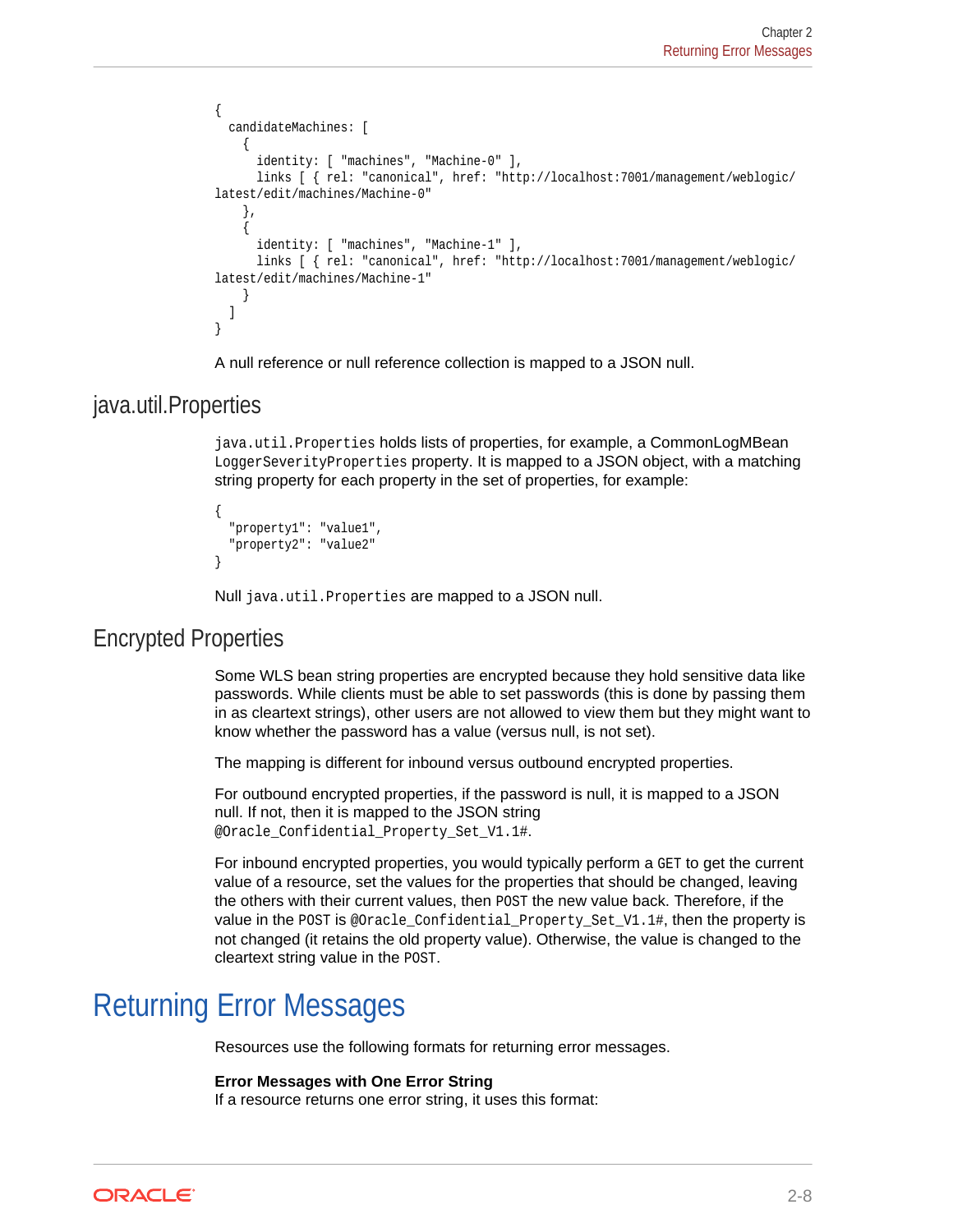```
HTTP/1.1 400 Bad Request
{
   type: "http://oracle/TBD/WlsRestMessageSchema",
   title: "FAILURE",
  detail: "Bean already exists: 
\"weblogic.management.configuration.ServerMBeanImpl@31fa1656([mydomain]/
Servers[Server-1])\"",
   status: 400
}
```
#### **Error Messages with More Than One Error String**

If a resource returns more than one error string, it uses this format:

```
HTTP/1.1 400 Bad Request
{
   type: "http://oracle/TBD/WlsRestMessagesSchema",
   title: "ERRORS",
   status: 400,
   wls:errorsDetails: [
     {
       type: "http://oracle/TBD/WlsRestMessageSchema",
       title: "FAILURE",
       detail: "no-such-protocol is not a legal value for DefaultProtocol.\
      The value must be one of the following: [t3, t3s, http, https, iiop, iiops]",
       o:errorPat: "defaultProtocol"
     },
\left\{\right. type: "http://oracle/TBD/WlsRestMessageSchema",
       title: "FAILURE",
       detail: "Type mismatch. Cannot convert abc to int",
       o:errorPath: "listenPort"
     }
   ]
}
```
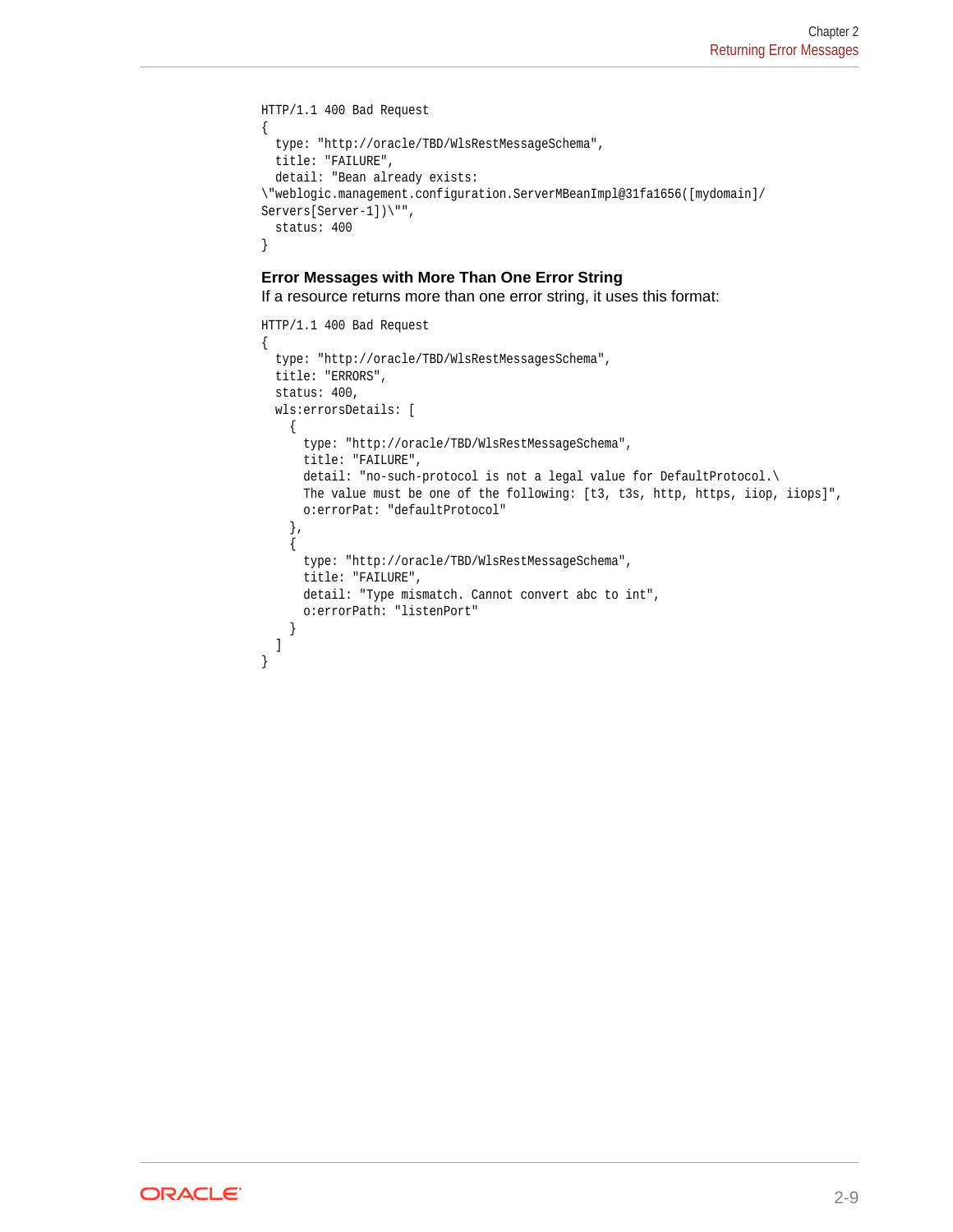# <span id="page-18-0"></span>3 Using the WLS RESTful Management Interface

Learn how to use the RESTful management services supported by WebLogic Server. For example scripts that show how to use the WLS REST APIs to perform common domain and partition management and monitoring tasks, see [Domain Level REST API](#page-47-0) [Examples](#page-47-0) and [Partition Specific REST API Examples \(Deprecated\) .](#page-217-0)

#### **Note:**

WebLogic Server Multitenant domain partitions, resource groups, resource group templates, virtual targets, and Resource Consumption Management are deprecated in WebLogic Server 12.2.1.4.0 and will be removed in the next release.

This chapter includes the following sections:

- Accessing REST Resources
- **[Viewing WLS Beans](#page-19-0)**
- [Viewing Collections of Contains Beans](#page-22-0)
- [Retrieving Create Forms](#page-24-0)
- **[Filtering Results](#page-25-0)**
- [Modifying the WLS Configuration](#page-25-0)
- [Using Multiple Edit Sessions](#page-27-0)
- [Creating WLS Configuration Beans](#page-28-0)
- [Managing Whether a Property Is Set](#page-30-0)
- **[Invoking Operations](#page-31-0)**
- **[Using Queries](#page-32-0)**
- [About Synchronous and Asynchronous Operations](#page-45-0)
- [Deploying Applications and Libraries](#page-46-0)

# Accessing REST Resources

Each REST resource method documents which user roles can access it: Admin, Deployer, Operator, Monitor.

In general:

• You must be in the Admin, Deployer, Operator, or Monitor role to read resources (use the GET method).

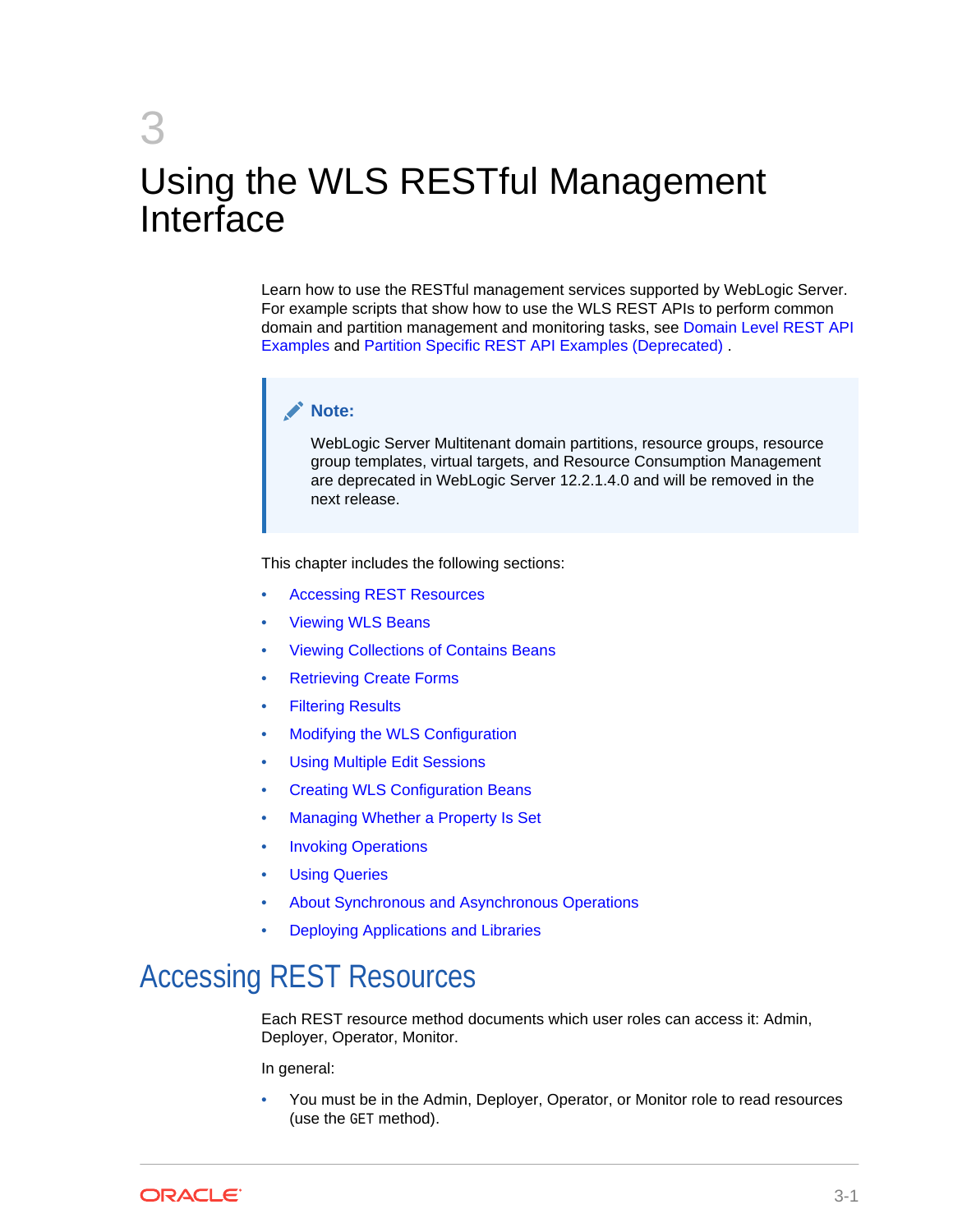- <span id="page-19-0"></span>You must be in the Admin role to write resources (use the POST and DELETE methods) or to invoke operations (using POST).
- However, with certain resources, a Deployer can deploy and undeploy applications and libraries, and an Operator can start a server.

If the user is a domain user (for example, defined in the domain's default security realm), the URL to access REST resources starts with http://host:port/ management. If the user is a partition user (for example, defined in that partition's security realm), the URL to access REST resources starts with http://host:port/ partition\_name/management.

For more information about user roles in WebLogic Server Multitenant, see Administrative Roles for Configuration and Management in *Using Oracle WebLogic Server Multitenant*.

## Viewing WLS Beans

To view a WLS bean, invoke the HTTP GET method on its corresponding REST URL.

For example, to get the configuration for the server, Server-0:

GET http://localhost:7001/management/weblogic/latest/edit/servers/Server-0

GET returns a standard WLS REST response body. It returns a JSON object containing the bean's properties and a links property, a JSON array containing links to related resources.

#### About WLS Bean Properties

The returned JSON object contains the WLS bean's properties (for example, typical properties and references, but not children), using the standard Java to JSON mappings (see [JSON Mappings](#page-14-0)). It also includes an identity property that specifies the bean's identity. For example:

```
{
 identity: [ "domain", "servers", "Server-0" ],
  name: 'Server-0',
  listenPort: 7001,
  machine: { identity: [ "domain", "machines", "Machine-0" ] }
}
```
### Self and Canonical Links

All resources include a self and a canonical top level link that refer to the resource. For example, a server contains self and canonical links that refer to the specified server:

```
{
   links: [
    { rel: "self", href: "http://localhost:7001/management/weblogic/latest/edit/
servers/Server-0" }
    { rel: "canonical", href: "http://localhost:7001/management/weblogic/latest/edit/
servers/Server-0" }
    ]
}
```
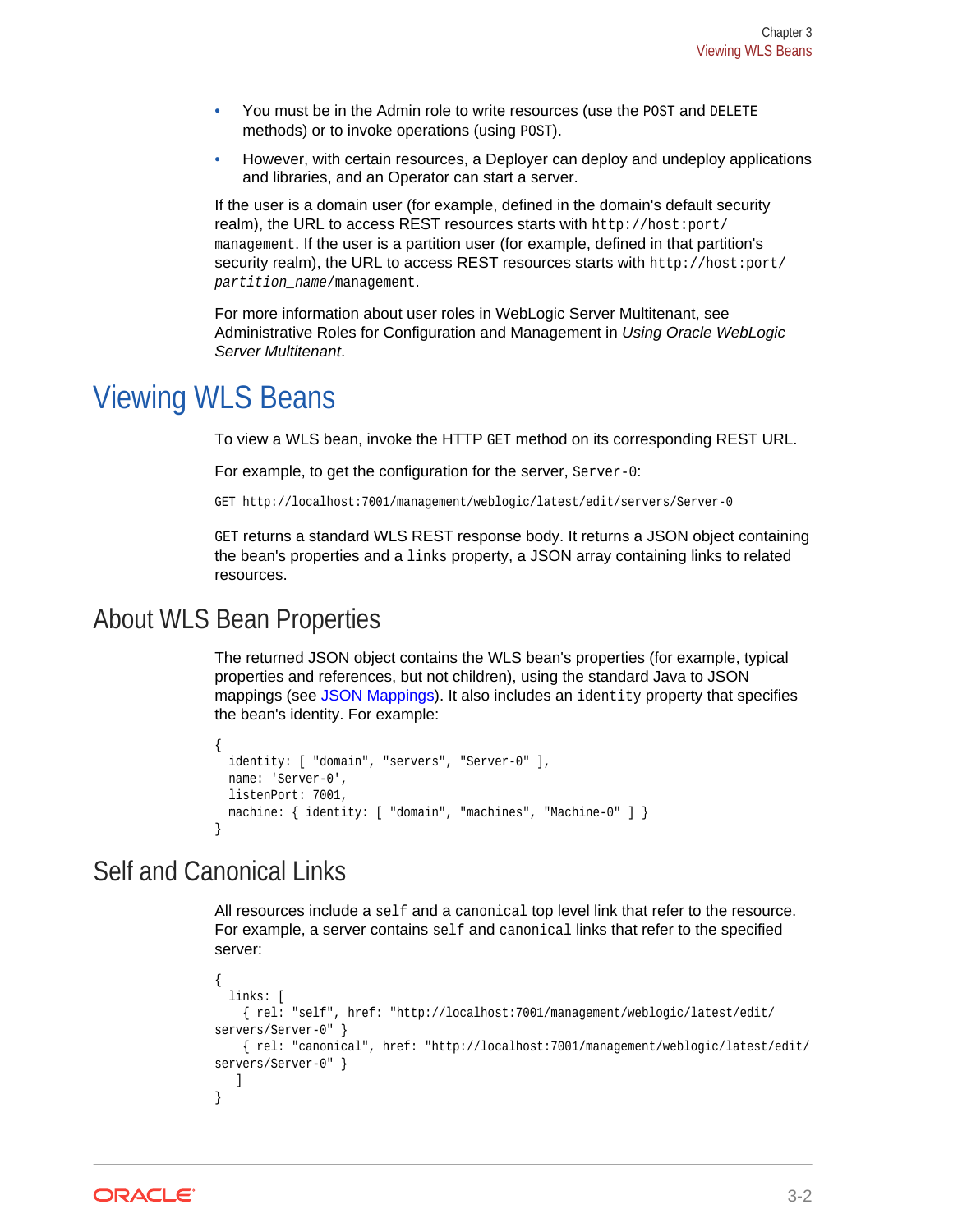The cross-references of these links refer to that REST resource also, therefore, include the name of the tree in which the resource is a child, for example, edit, domainRuntime, serverConfiguration, and such.

#### <span id="page-20-0"></span>Parent Links

All resources, except for root resources, include a top level link to their parent resource. The link's rel property is set to parent.

Collection children return links to the collection resource, for example, a server returns a link to the server's collection resource:

```
{
  links: [
     { rel: "parent", href: "http://localhost:7001/management/weblogic/latest/edit/
servers" }
    ]
}
```
Similarly, singleton children return links to their parent resource, for example, an SSL bean returns a link to the server bean:

```
\{ links: [
     { rel: "parent", href: "http://localhost:7001/management/weblogic/latest/edit/
servers/Server-0" }
   ]
}
```
### Self Create Form Links

If a bean is a creatable, optional singleton (for example, a realm's RDBMSSecurityStore), and the bean currently does not exist, then a link to its corresponding create form resource is also returned. The link's rel property is set to create. For example, calling GET on a security realm's adjudicator also returns:

```
{
   links: [
       {
         rel: "create",
         href: "http://localhost:7001/management/weblogic/latest/edit/
securityConfiguration/realms/myrealm/adjudicatorCreateForm"
\left\{\begin{array}{ccc} \end{array}\right\} ]
}
```
### Child Bean Links

Since a WLS bean's containment properties (for example, children) are mapped to separate REST resources, they are returned as top level links in the JSON response body.

Each link's rel property is mapped to the bean property's name. For example, calling GET on Server-0 returns:

```
{
  links: [
     // mandatory singleton child:
```
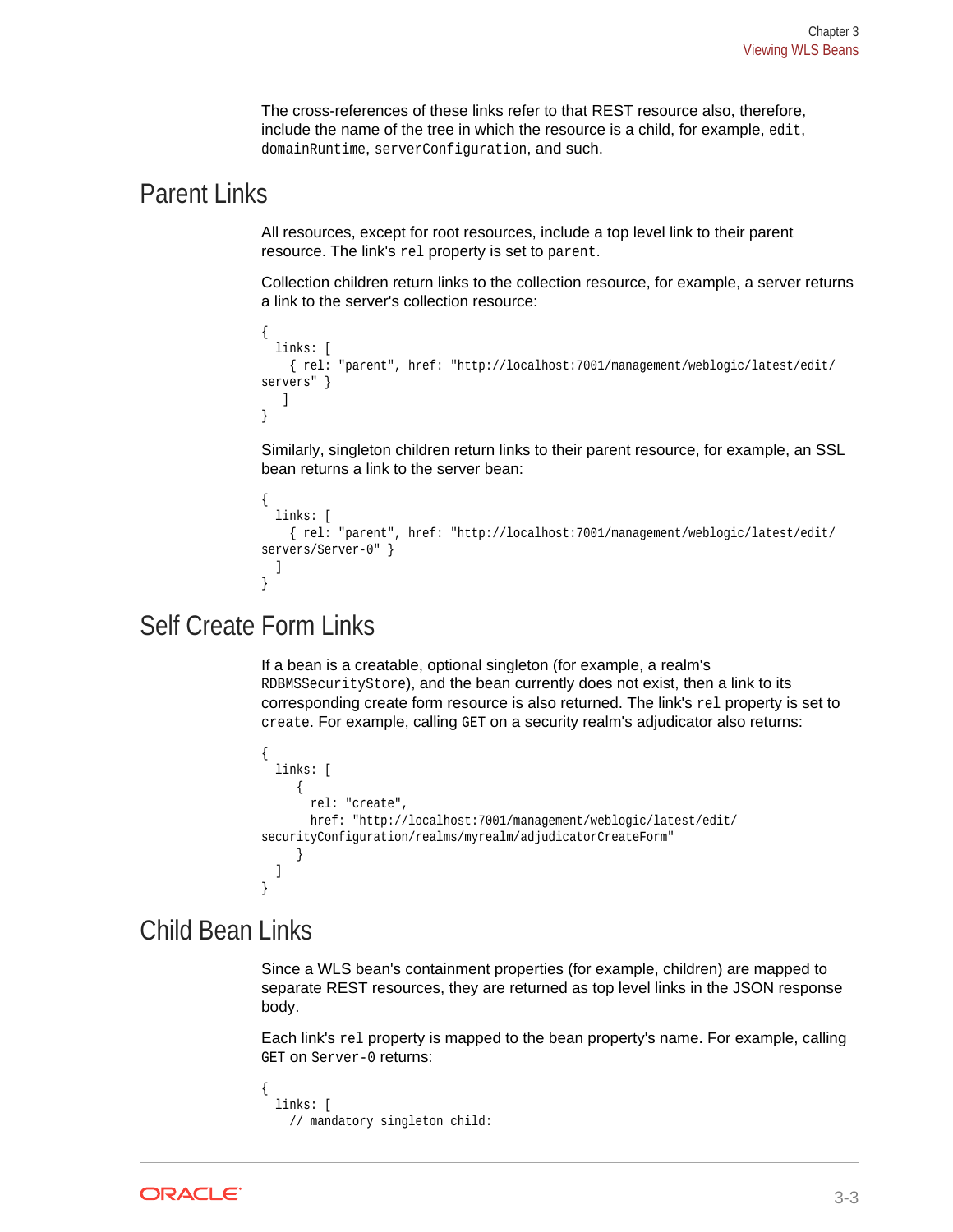```
 {
       rel: "SSL",
       href: "http://localhost:7001/management/weblogic/latest/servers/Server-0/SSL"
     },
     // writable collection of children:
      {
       rel: "networkAccessPoints",
       href: "http://localhost:7001/management/weblogic/latest/edit/servers/Server-0/
networkAccessPoints"
\left\{\begin{array}{ccc} \end{array}\right\} ]
}
```
### Child Create Form Links

Links to create form resources are returned for creatable containment properties (singletons and collections). The link's rel property is set to <singularPropertyName>CreateForm. For example, calling GET on Server-0 also returns:

```
{
   links: [
      {
       rel: "networkAccessPointCreateForm",
       href: "http://localhost:7001/management/weblogic/latest/edit/servers/Server-0/
networkAccessPointCreateForm"
      }
   ]
}
```
### Singleton Bean Reference Links

WLS beans return top level links for each non-null singleton reference. The link's rel property is set to the name of the reference property. For example, if Server-0 refers to Machine-0:

```
{
   machine: [ "machines", "Machine-0" ],
   links: [
     { rel: "machine", href: "http://localhost:7001/management/weblogic/latest/edit/
machines/Machine-0" }
   ]
}
If Server-0 has no machine reference:
```

```
{
  machine: null
}
```
### Bean Reference Collection Links

WLS beans return nested links for each reference in a reference collection. The link's rel property is set to self.

For example, if Application-0 refers to the targets Server-0 and Cluster-0:

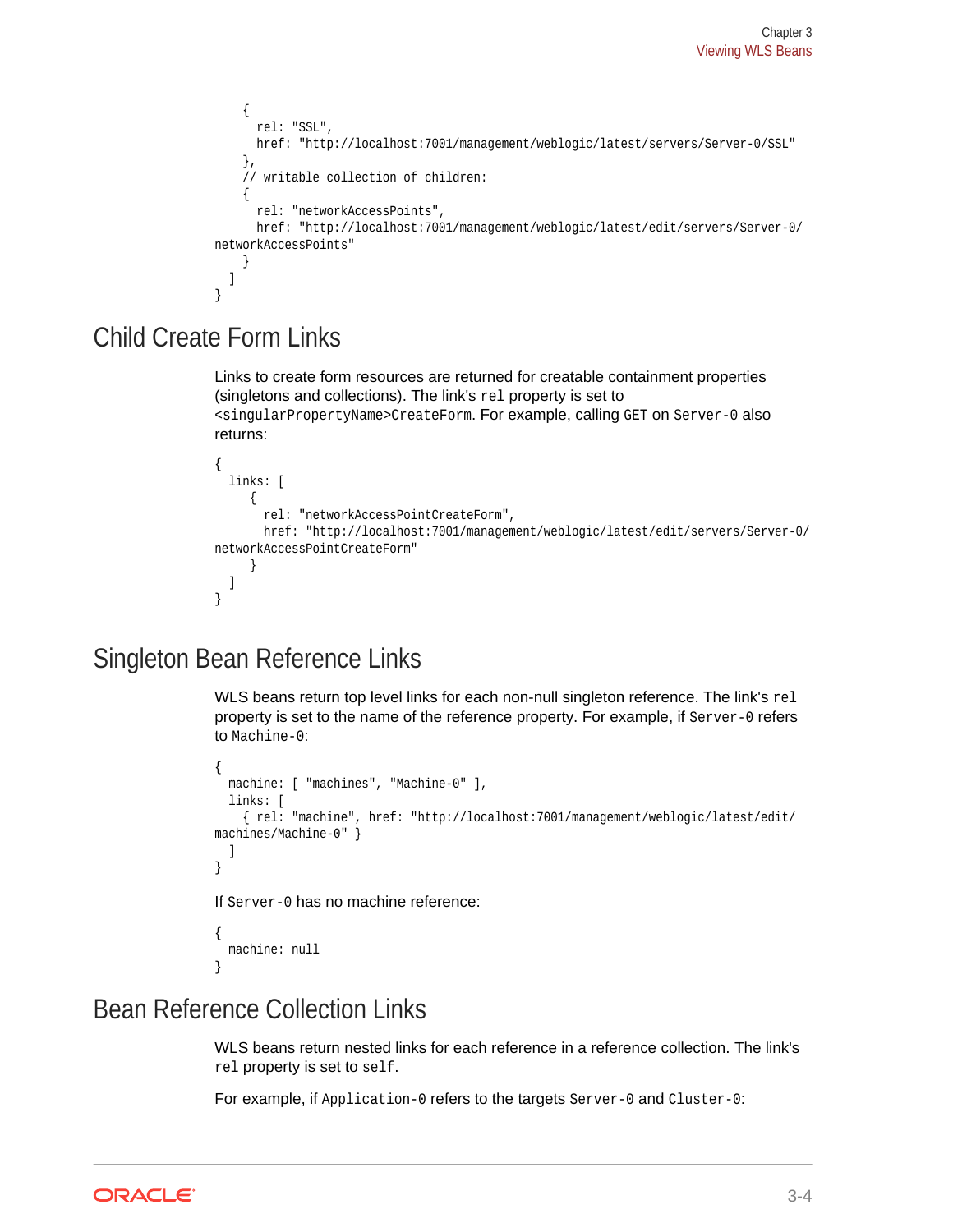```
{
   targets: [
\left\{\right. identity: ["clusters", "Cluster-0" ],
        links: [ { rel: "self", href: "http://localhost:7001/management/weblogic/
latest/edit/clusters/Cluster-0" } ]
     },
\left\{\right. identity: ["servers", "Server-0" ],
        links: [ { rel: "self", href: "http://localhost:7001/management/weblogic/
latest/edit/servers/Server-0" } ]
\left\{\begin{array}{ccc} \end{array}\right\}}
```
### Operation Links

Resources also return top level links to their operation resources. The links' rel properties are set to action and the links' titles are set to the name of the operation. For example, a ServerRuntimeMBean returns:

```
\{ links: [
\left\{\right. rel: "action",
        title: "suspend",
        href: "http://localhost:7001/management/weblogic/latest/domainRuntime/
serverRuntimes/Server-0/suspend"
     },
\left\{\right. rel: "action",
        title: "resume",
        href: "http://localhost:7001/management/weblogic/latest/domainRuntime/
serverRuntimes/Server-0/resume"
      },
\left\{\right. rel: "action",
        title: "shutdown",
        href: "http://localhost:7001/management/weblogic/latest/domainRuntime/
serverRuntimes/Server-0/shutdown"
\left\{\begin{array}{ccc} \end{array}\right\} ]
}
```
# Viewing Collections of Contains Beans

To view a collection of WLS beans, invoke the HTTP GET method on its corresponding REST URL.

For example, to get the configuration of all the servers:

GET http://localhost:7001/management/weblogic/latest/edit/servers

GET returns a standard WLS REST response body. items contains the children's properties. Each item has embedded self and canonical links to that child's resource.

Only the immediate children are returned. For example, if you get the servers collection, each server's properties will be returned, but the server's children (such as SSL) are not returned.

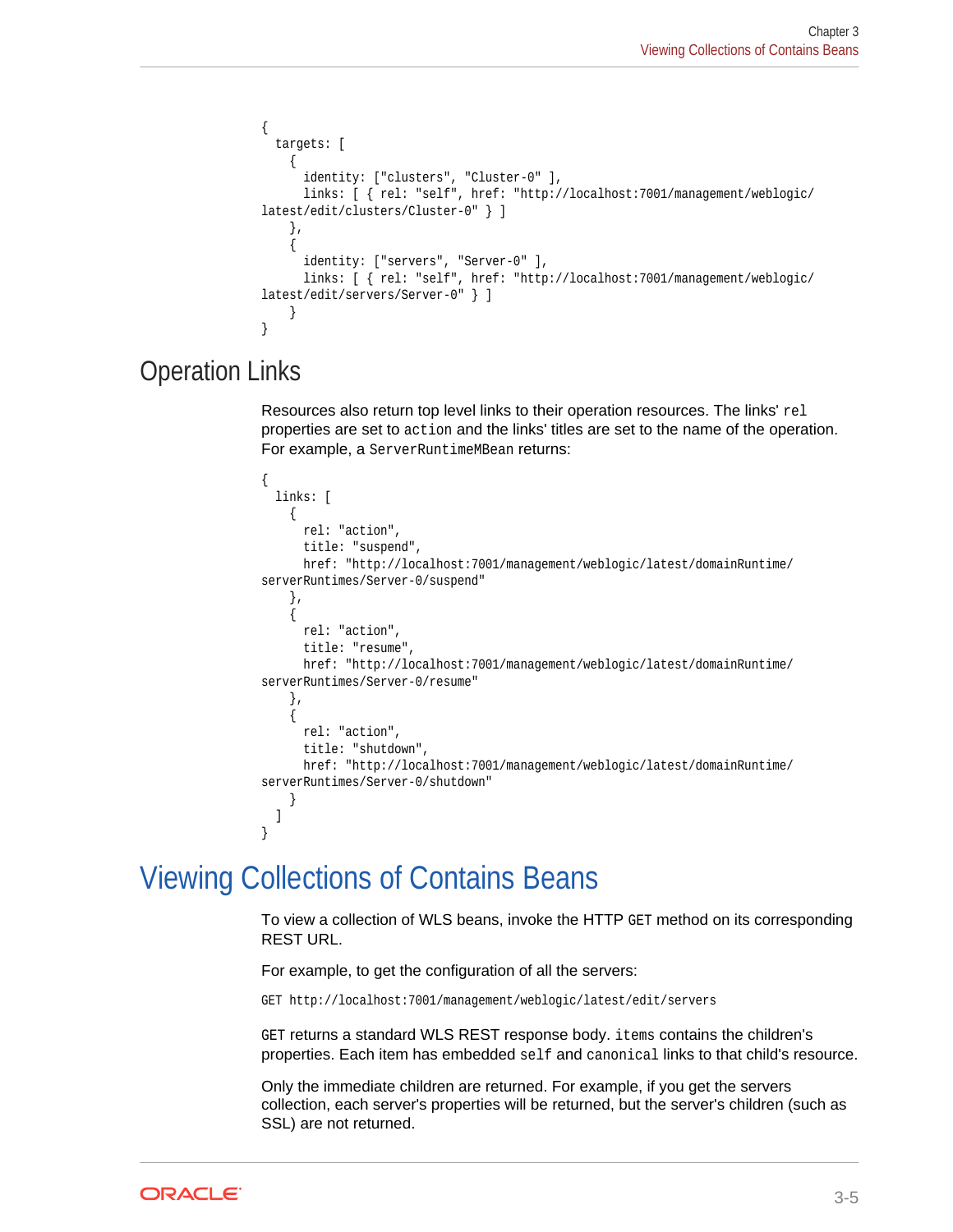### <span id="page-23-0"></span>About Collection items

The resource returns a JSON object for each child in the collection. These objects contain the same data as the items returned from calling GET on the children's resources. For example, getting the domain bean's servers collection returns:

```
{
  items: [
     name: "Server-1", listenPort: 7001, ... },
     name: "Server-2", listenPort: 7003, ... }
  ]
}
```
### About Collection Links

A collection resource returns the following links:

- self and canonical links to itself.
- A link to its parent.
- A link to its corresponding create form resource if the collection is writable.
- Nested self and canonical links to each of its children.

For example, getting the domain bean's servers collection returns:

```
{
   items: [
     {
      name: "Server-1",
      listenPort: 7001,
      links: [
        { rel: "self", href: "http://localhost:7001/management/weblogic/latest/edit/
servers/Server-1" }
        { rel: "canonical", href: "http://localhost:7001/management/weblogic/latest/
edit/servers/Server-1" }
       ]
     },
     {
      name: "Server-2",
      listenPort: 7005,
      links: [
        { rel: "self", href: "http://localhost:7001/management/weblogic/latest/edit/
servers/Server-1" }
        { rel: "canonical", href: "http://localhost:7001/management/weblogic/latest/
edit/servers/Server-1" }
      ]
     }
   ]
  links: [
     { rel: "self", href: "http://localhost:7001/management/weblogic/latest/edit/
servers" }
     { rel: "canonical", href: "http://localhost:7001/management/weblogic/latest/edit/
servers" }
     { rel: "parent", href: "http://localhost:7001/management/weblogic/latest/edit" }
     { rel: "create-form", href: "http://localhost:7001/management/weblogic/latest/
edit/serverCreateForm" }
   ]
```
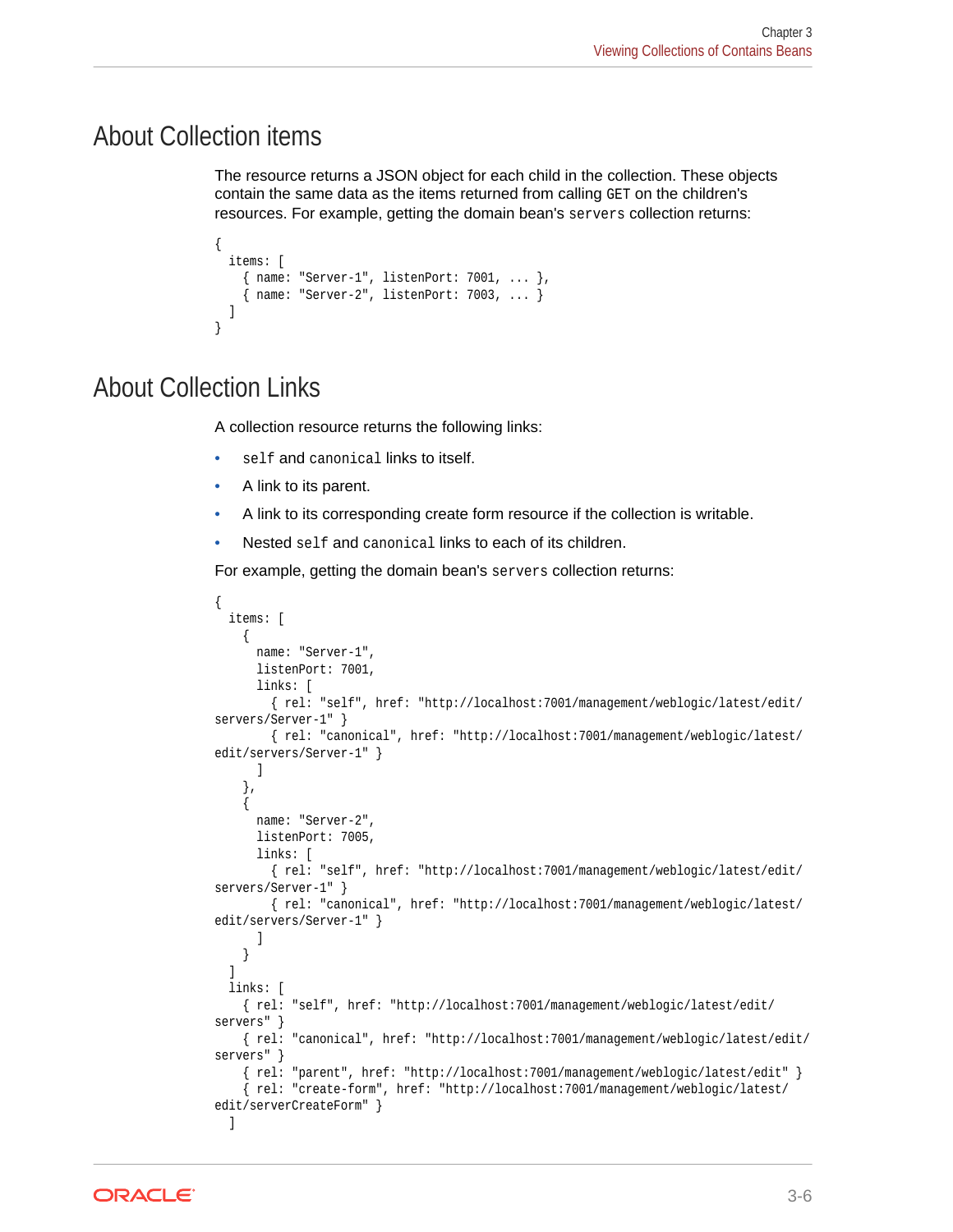# <span id="page-24-0"></span>Retrieving Create Forms

}

To retrieve a create form for creating a new resource, invoke the HTTP GET method on its corresponding create form REST URL.

For example, to retrieve a create form for creating a new server:

GET http://localhost:7001/management/weblogic/latest/edit/serverCreateForm

GET returns a standard WLS REST response body. It returns a JSON object containing the create form's properties and a links property which is a JSON array containing links to related resources.

#### About Create Form Properties

The returned JSON object contains a property for each writable property (normal properties and references) that may be specified when creating a new resource of that type. The property's value will either be the default value from the type's bean info (if available), or the default value for the property's type (for example, 0 for an int). The values for reference properties are always null. For example, getting the domain's serverCreateForm returns:

```
{
  name: null, // identity - unique names are not generated
  idleConnectionTimeout: 65, // from the default value in the bean info
  replicationGroup: null, // default value for a String since the bean info does not 
provide a default value
  machine: null, // singleton reference
   candidateMachines: null, // reference collection
   ...
}
```
### About Create Form Links

A create form returns the following links:

- self and canonical links to itself.
- A link to its parent.
- A create link to the corresponding resource that can be used to create a resource of this type.

For example, getting the domain bean's serverCreateForm returns:

```
{
  links: [
     { rel: "parent", href: "http://localhost:7001/management/weblogic/latest/edit" },
     { rel: "self", href: "http://localhost:7001/management/weblogic/latest/edit/
serverCreateForm" },
     { rel: "canonical", href: "http://localhost:7001/management/weblogic/latest/edit/
serverCreateForm" },
     { rel: "create", href: "http://localhost:7001/management/weblogic/latest/edit/
servers" }
   ]
}
```
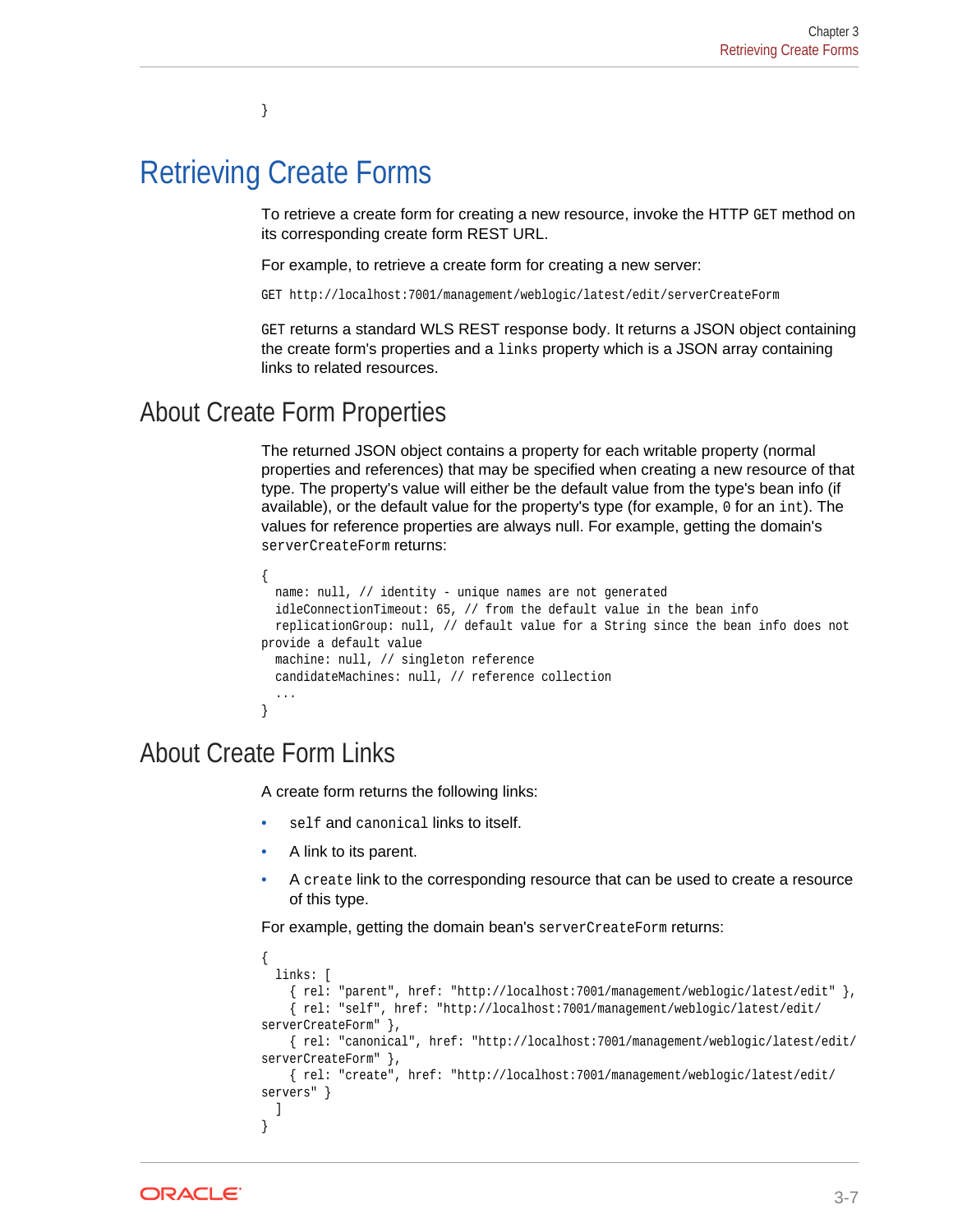# <span id="page-25-0"></span>Filtering Results

Bean, collection, and create form resource GET methods support these query parameters to let you omit properties and links from the response.

| <b>Parameter Name</b> | <b>Description</b>                                         |
|-----------------------|------------------------------------------------------------|
| fields                | Only return these properties.                              |
| excludeFields         | Return all properties except for these properties.         |
| links                 | Only return links with these rel names.                    |
| excludeLinks          | Return all links except for the ones with these rel names. |

fields and excludeFields are mutually exclusive, as are links and excludeLinks. All the values are comma-separated lists of names.

For example, to only retrieve a server's self and parent links, and name and listenPort properties:

```
curl ... -X GET http://localhost:7001/management/weblogic/latest/edit/servers/
myserver\
   ?fields=name,listenPort\&links=self,parent
{
   links: [
     { rel: "parent", href: "http://localhost:7001/management/weblogic/latest/edit/
servers" },
     { rel: "self", href: "http://localhost:7001/management/weblogic/latest/edit/
servers/myserver" }
  \mathbf{1},
   name: "myserver",
   listenPort: 7001
}
```
# Modifying the WLS Configuration

You can create, modify and delete beans in the edit tree *only* (.../management/ weblogic/<version>/edit/...). The other bean trees are read-only.

All WLS bean edits must be performed within a configuration transaction:

- If you already have started a transaction, the REST changes will be made in the same transaction. You will still be responsible for committing or rolling back the transaction.
- If you have not started a transaction, the REST resource will begin a transaction on your behalf, try to make the changes, and either commit or roll back the transaction depending on whether the changes could be made (auto-transactions).
- If someone else already has started a transaction, the REST resource will return an error (instead of modifying the configuration).

Sometimes a configuration transaction cannot be committed unless complementary changes to multiple beans are made in the same transaction. In these cases, you need to begin and end the transaction explicitly versus relying on auto-transactions.

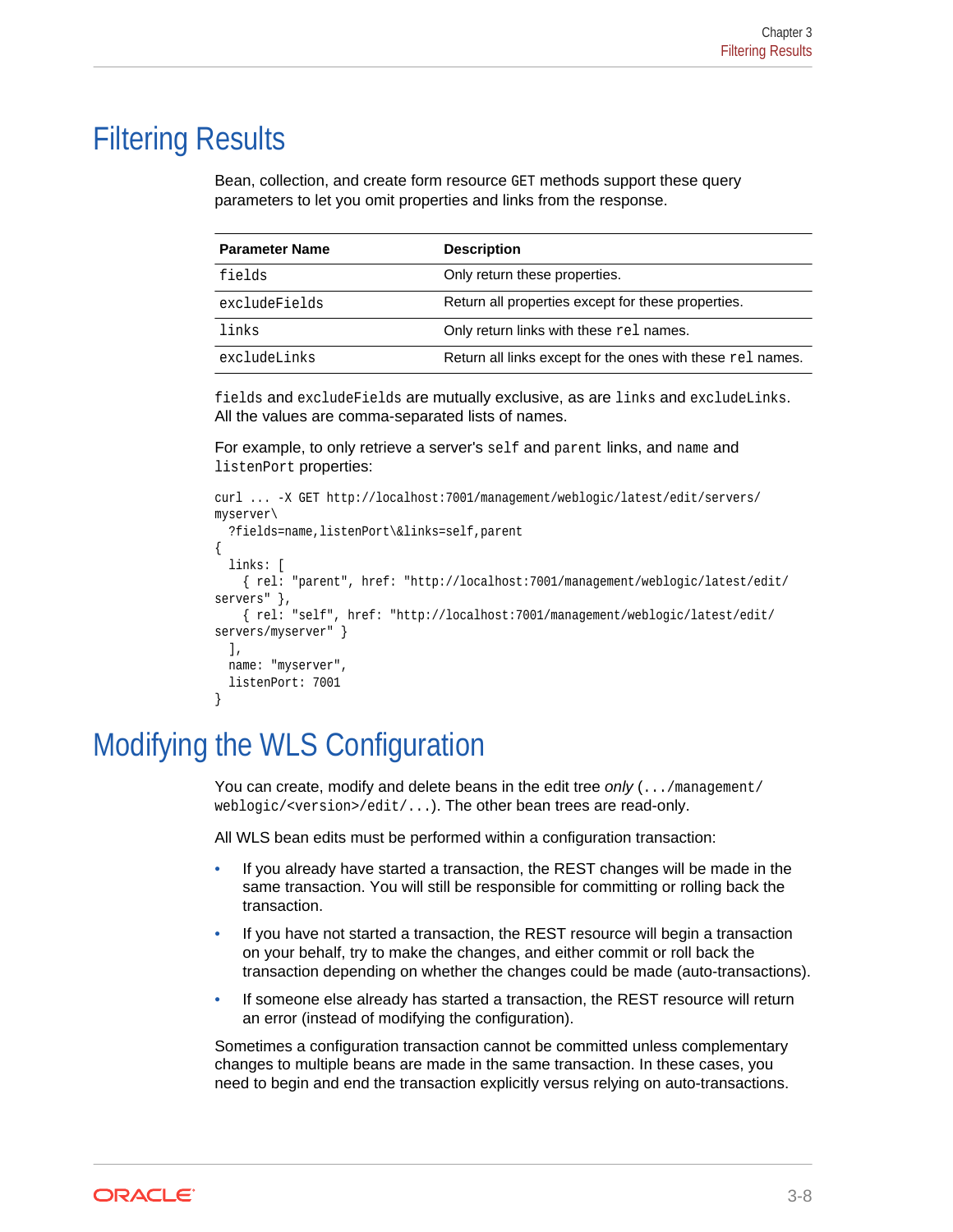<span id="page-26-0"></span>Also, when the client manages the transaction, each REST call saves the changes (but does not activate them). There is some MBean validation that occurs during the save operation which might cause it to fail. For example, when you create a JDBC system resource, the changes cannot be saved until after its child JDBC resource name is set. For cases like this, use the saveChanges=false query parameter.

See the changeManager resources in *RESTful Edit Reference for Oracle WebLogic Server*.

### Modifying WLS Configuration Beans

To modify a WLS bean, construct a JSON object containing the values you want to change then invoke the HTTP POST method on its corresponding REST URL, passing in that JSON object as the request body.

For example, to change a server's listen port and administration port:

```
curl \ldots -d \sqrt[q]{ } listenPort: 7007,
  administrationPort: 9007
}" -X POST http://localhost:7001/management/weblogic/latest/edit/servers/Server-0
```
This is similar to an HTTP PATCH operation where you only modify part of the bean, versus needing to pass in all of the bean's properties every time.

#### About the JSON Object Request Body

You construct a JSON object containing the values you want to change. Some WLS bean properties are read-only (for example, a server's name). Read-only properties are ignored.

You don't have to pass in all of the bean's properties. Any properties not passed in will retain their current values. As was described in [Encrypted Properties](#page-16-0), GET returns the value @Oracle\_Confidential\_Property\_Set\_V1.1# for an encrypted string property that has a non-null value. If you POST back this value, then the property will retain its current value. If you want to change the encrypted property's value, then set the value to the cleartext string that you want it to be, for example:

```
{ defaultIIOPPassword: "admin123" }
```
To change a reference, pass in its identity. The same is true for reference collections. This replaces the reference collection versus adding references to the collection. For example, to set a server's machine to Machine-0 and candidate Machines to Machine-0 and Machine-1:

```
{
 machine: [ 'machines', 'Machine-0' ] },
  candidateMachines: [
      { identity: [ 'machines', 'Machine-0' ] },
      { identity: [ 'machines', 'Machine-1' ] }
   ]
}
```
Also, use null to remove references. For example, to remove a server's machine and candidate machines' references:

{ machine: null,

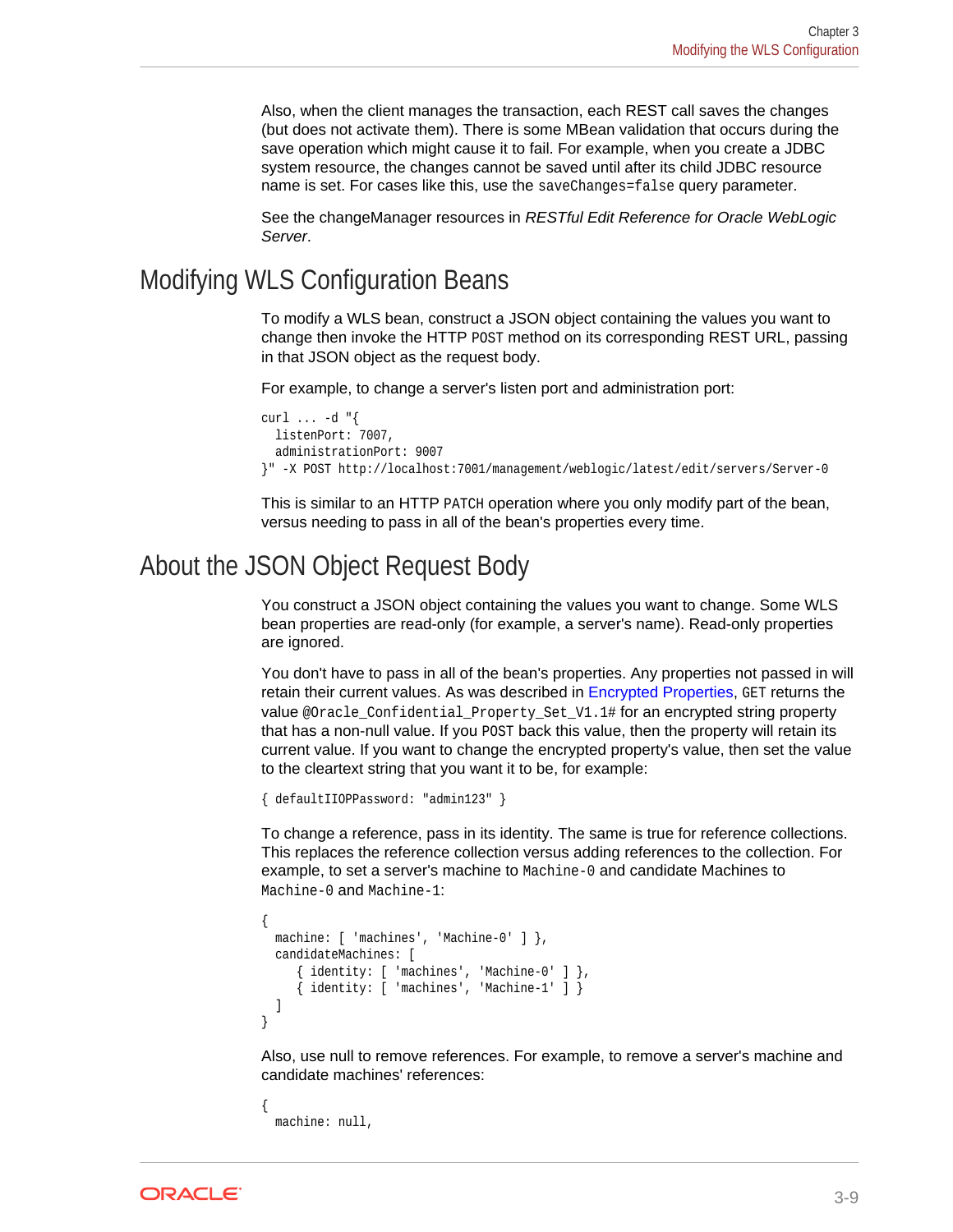```
 candidateMachines: null
}
```
If you pass in a mixture of valid and invalid values, the valid ones are written and errors are returned for the invalid ones, and overall, the REST method returns an OK status code. For example:

```
curl ... -d "{
   listenPort: 7007,
   administrationPort: 'foo'
}" -X POST http://localhost:7001/management/weblogic/latest/edit/servers/Server-0
HTTP/1.1 200 OK
\{ messages: [
     {
       severity: "FAILURE",
       field: "administrationPort",
       message: "Something about the value needs to be an integer"
\left\{\begin{array}{ccc} \end{array}\right\} ]
}
```
In this example, the listen port is modified and the administration port is not. The method returned an OK status code.

## Using Multiple Edit Sessions

In a previous release, WLS introduced multiple edit sessions. These edit sessions are scoped. There is one scope for domain level edit sessions and one per partition. Each scope has a default edit session. Edit session names are unique within a scope, but not across scopes.

For more information about edit sessions, see Managing Named Concurrent Edit Sessions in *Using Oracle WebLogic Server Multitenant*.

For all the REST resources in the edit tree, you must specify which edit session to use—the name of the scope and the name of the edit session within that scope.

The edit session scope name is derived from the URL. If you use a non-partitioned REST URL, then REST uses the domain level scope. If you use a partitioned REST URL, then REST uses that partition's scope.

Within that scope, REST must know which edit session to use. You can either specify a header which states exactly which edit session to use, or you can let REST use defaulting rules to pick one.

### Client Specified Edit Session

You can select the edit session by including a weblogic.edit.session header in the request. The header's value is used as the edit session name. For example:

```
curl ... -H weblogic.edit.session=MySession ...
```
Each edit session scope has a default edit session named default. To explicitly select the scope's default edit session:

```
curl ... -H weblogic.edit.session=default ...
```
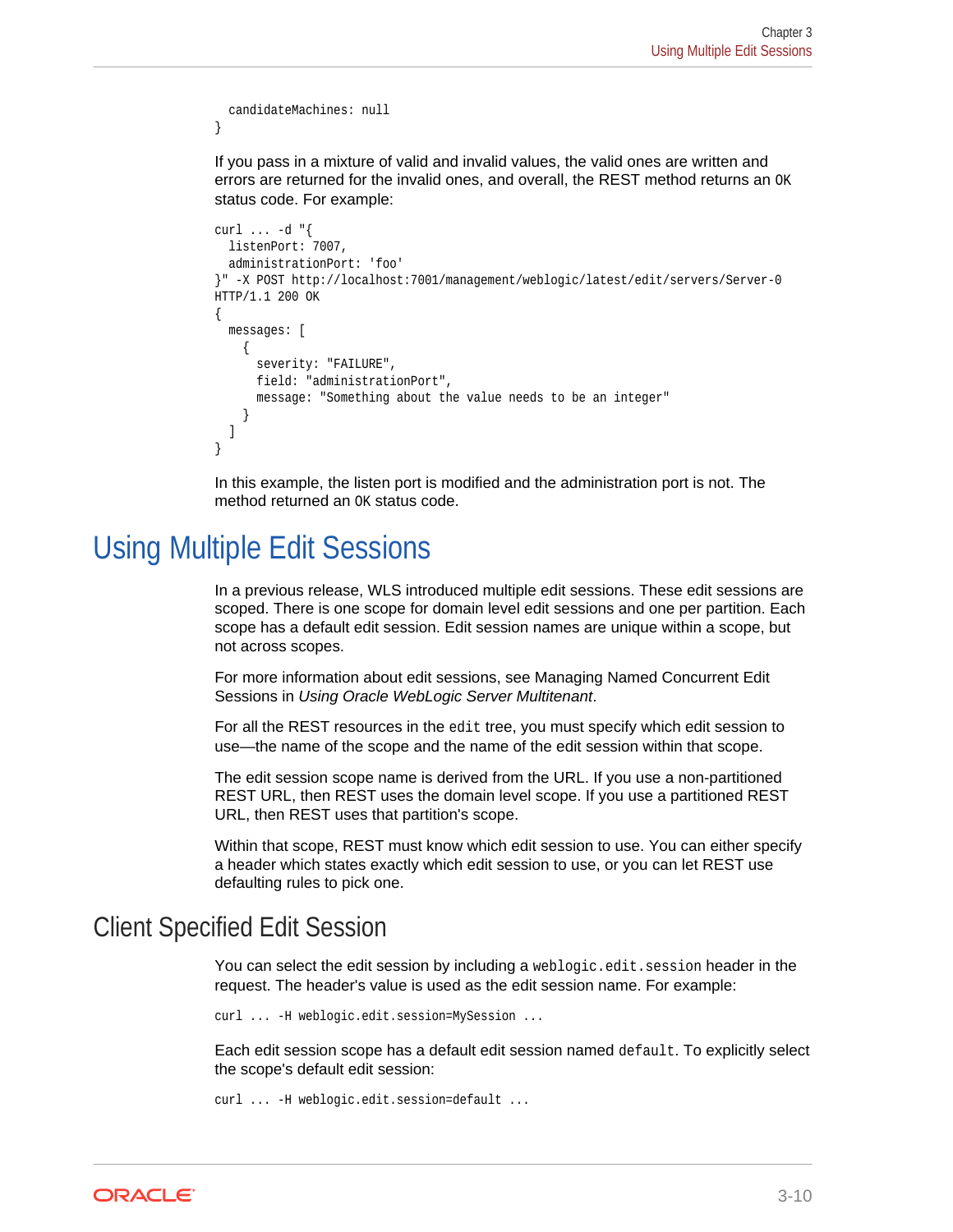### <span id="page-28-0"></span>The Default Edit Session

If you did not include the weblogic.edit.session header, the REST resources use the following rules to select an edit session:

- If you currently have one edit session locked in the scope, REST will use it.
- Or, if you have created one edit session in the scope, REST will use it.
- Otherwise, REST will use the scope's default edit session.

# Creating WLS Configuration Beans

You create a new WLS configuration bean by calling POST with a JSON structure containing the new bean's properties.

To make this easier, you can use the corresponding create form resource to retrieve a template JSON structure that is populated with default values for the various writeable properties.

### URLs For Creating WLS Configuration Beans

To create a collection child, call POST on the collection's URL, for example, http:// localhost:7001/management/weblogic/latest/edit/servers.

To create an optional singleton child, call POST on the proposed child's URL, for example, http://localhost:7001/management/weblogic/latest/edit/ securityConfiguration/realms/myRealm/adjudicator.

To retrieve a create form, call GET on the corresponding create form resource, for example:

http://localhost:7001/management/weblogic/latest/edit/serverCreateForm

#### And

http://localhost:7001/management/weblogic/latest/edit/securityConfiguration/realms/ myRealm/adjudicatorCreateForm

#### Getting a JSON Template

The underlying WLS beans have default values for many properties. You typically want to display these default values and perhaps, customize them, then use them to create a new WLS bean. You can get these default values by calling GET on the corresponding create form resource. For example:

```
curl ... -X GET http://localhost:7001/management/weblogic/latest/edit/
serverCreateForm
HTTP/1.1 200 OK
{
     listenPort: 7001,
 ...
\vert}
```
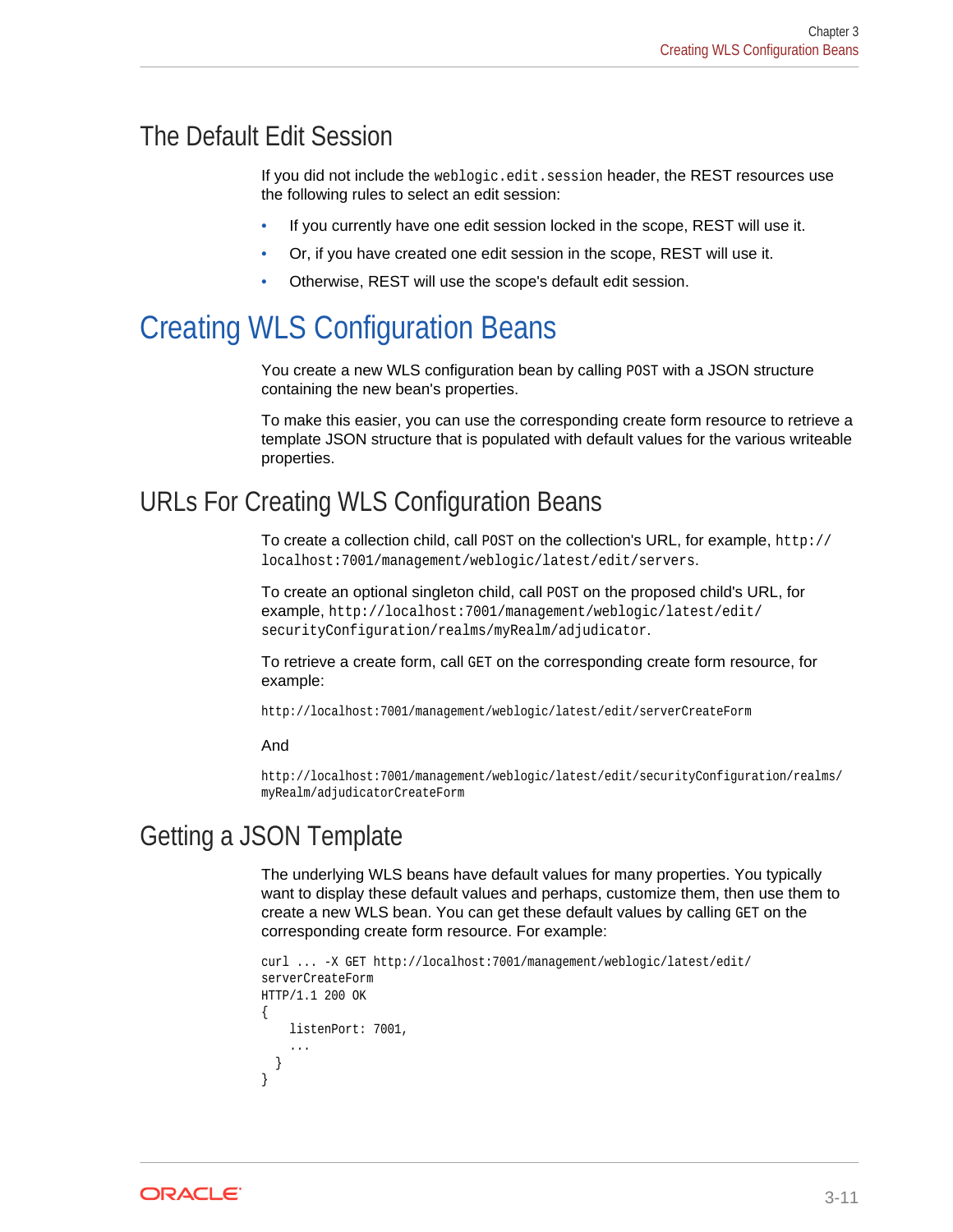#### <span id="page-29-0"></span>Creating the Bean

To create the WLS configuration bean, call POST on a JSON object containing the new bean's properties.

The JSON object does not need to include all the possible properties. Unspecified properties are set to their default values. All collection children need to be assigned a unique identity within their collection, for example, a server needs a unique name. Therefore, the identity property is not optional.

The response contains a location header containing the resource's URL. For example:

```
curl ... -d "{
  name: "Server-1",
  defaultProtocol: "t3s"
}" -X POST http://localhost:7001/management/weblogic/latest/edit/servers
HTTP/1.1 201 Created
Location: http://localhost:7001/management/weblogic/latest/edit/servers/Server-1
curl -X GET http://localhost:7001/management/weblogic/latest/edit/servers/id/Server-1
HTTP/1.1 200 OK
{
   item: {
     identity: [ "domain", "servers", "Server-1" ],
    name: "Server-1",
     defaultProtocol: "t3s", // specified by the caller
    listenAddress: 7001 // not specified by the caller, therefore set to its
default value
\vert}
```
If a bean with that name already exists, the resource returns a BAD\_REQUEST status code along with a failure message. For example:

```
curl ... -d "{
  name: "Server-1"
}" -X POST http://localhost:7001/management/weblogic/latest/edit/servers
HTTP/1.1 400 Bad Request
{
   type: "http://oracle/TBD/WlsRestMessageSchema",
   title: "FAILURE",
  detail: "Bean already exists: 
\"weblogic.management.configuration.ServerMBeanImpl@31fa1656([mydomain]/
Servers[Server-1])\"",
   status: 400
}
```
Similar to updating a WLS configuration bean, you can pass in a mixture of valid and invalid values. Read-only properties and properties that the bean does not support are ignored. If there is an exception setting a property, the resource adds a failure message to the response. After processing all of the properties, if there were any errors, the resource attempts to delete the new bean and returns a BAD\_REQUEST status code.

#### **Example 3-1 Mixture of valid and invalid properties**

```
curl \ldots -d \sqrt[q]{ } name: "Server-1",
   listenPort: abc,
```
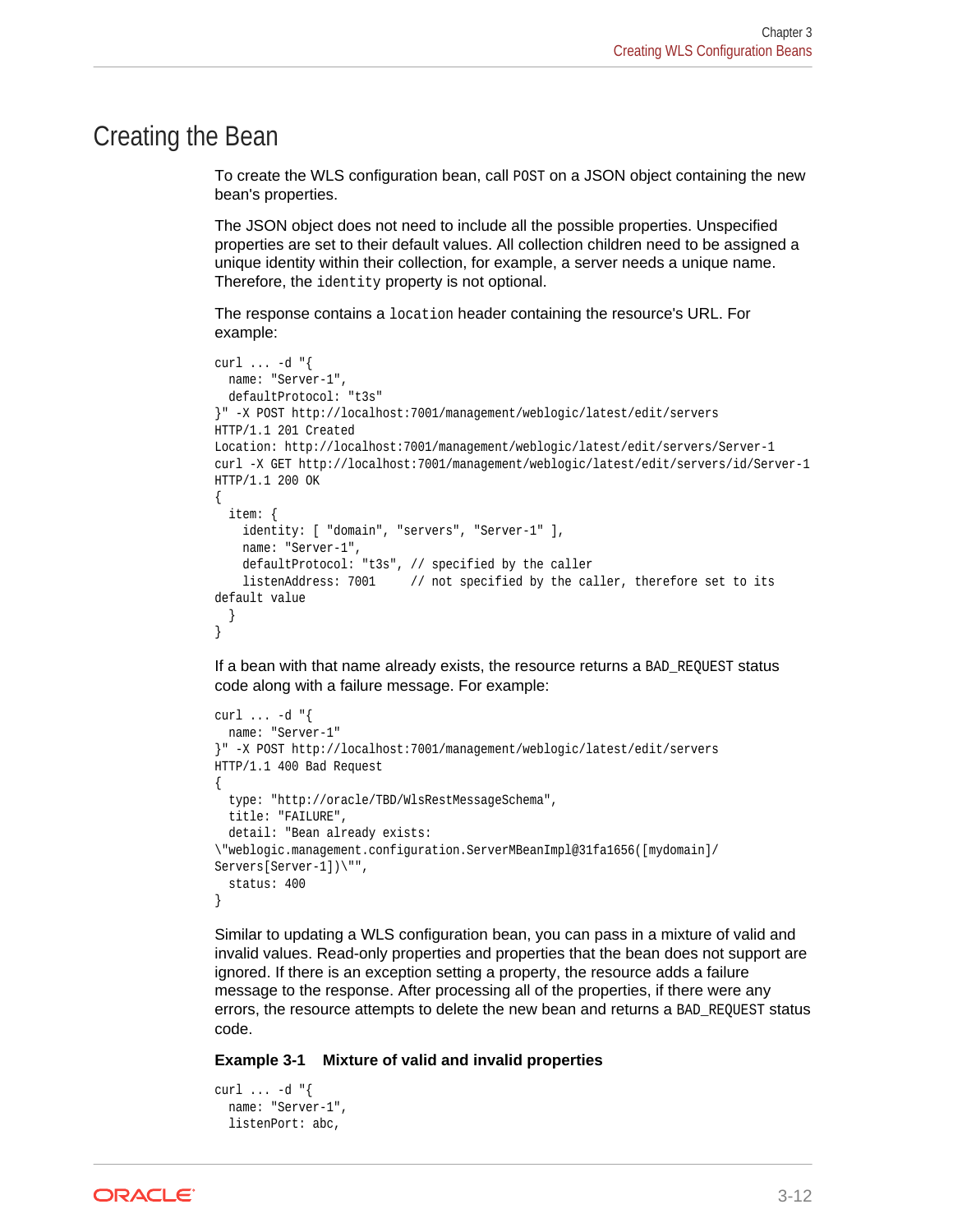```
 defaultProtocol: "no-such-protocol",
   adminstrationProtocol: "iiop"
}" -X POST http://localhost:7001/management/weblogic/latest/edit/servers
HTTP/1.1 400 Bad Request
{
   type: "http://oracle/TBD/WlsRestMessagesSchema",
   title: "ERRORS",
   status: 400,
   wls:errorsDetails: [
\left\{\right. type: "http://oracle/TBD/WlsRestMessageSchema",
       title: "FAILURE",
       detail: "no-such-protocol is not a legal value for DefaultProtocol.\
      The value must be one of the following: [t3, t3s, http, https, iiop, iiops]",
       o:errorPat: "defaultProtocol"
     },
\left\{\right. type: "http://oracle/TBD/WlsRestMessageSchema",
       title: "FAILURE",
       detail: "Type mismatch. Cannot convert abc to int",
       o:errorPath: "listenPort"
\left\{\begin{array}{ccc} \end{array}\right\} ]
}
```
#### **Example 3-2 All valid properties**

```
curl ... -d "{
  name: "Server-1",
  listenPort: 7003,
  defaultProtocol: "https",
  adminstrationProtocol: "iiop"
}" -X POST http://localhost:7001/management/weblogic/latest/edit/servers
HTTP/1.1 201 Created
Location: http://localhost:7001/management/weblogic/latest/edit/servers/Server-1
```
### Deleting WLS Configuration Beans

To delete a WLS bean (both collection children and optional singleton children), invoke the HTTP DELETE operation on its corresponding REST URL. Any references to that bean will be removed also. For example, to delete a server:

```
curl ... -X DELETE http://localhost:7001/management/weblogic/latest/edit/servers/
Server-0
```
### Managing Whether a Property Is Set

An MBean property can either be set or unset. If it is set, its value is persisted (for example, to config.xml) and locked in. If it is unset, then a default value is used. The value can either be the default value for the property's type, a hard coded default value, or a computed default value that runs some custom Java code.

By default, when you call GET on a resource, it returns the property's current value. When you set the value of a String property to null or an empty string, it unsets the property (returns it to its default value).

REST lets you determine whether a property has been set, and explicitly set or unset a property.

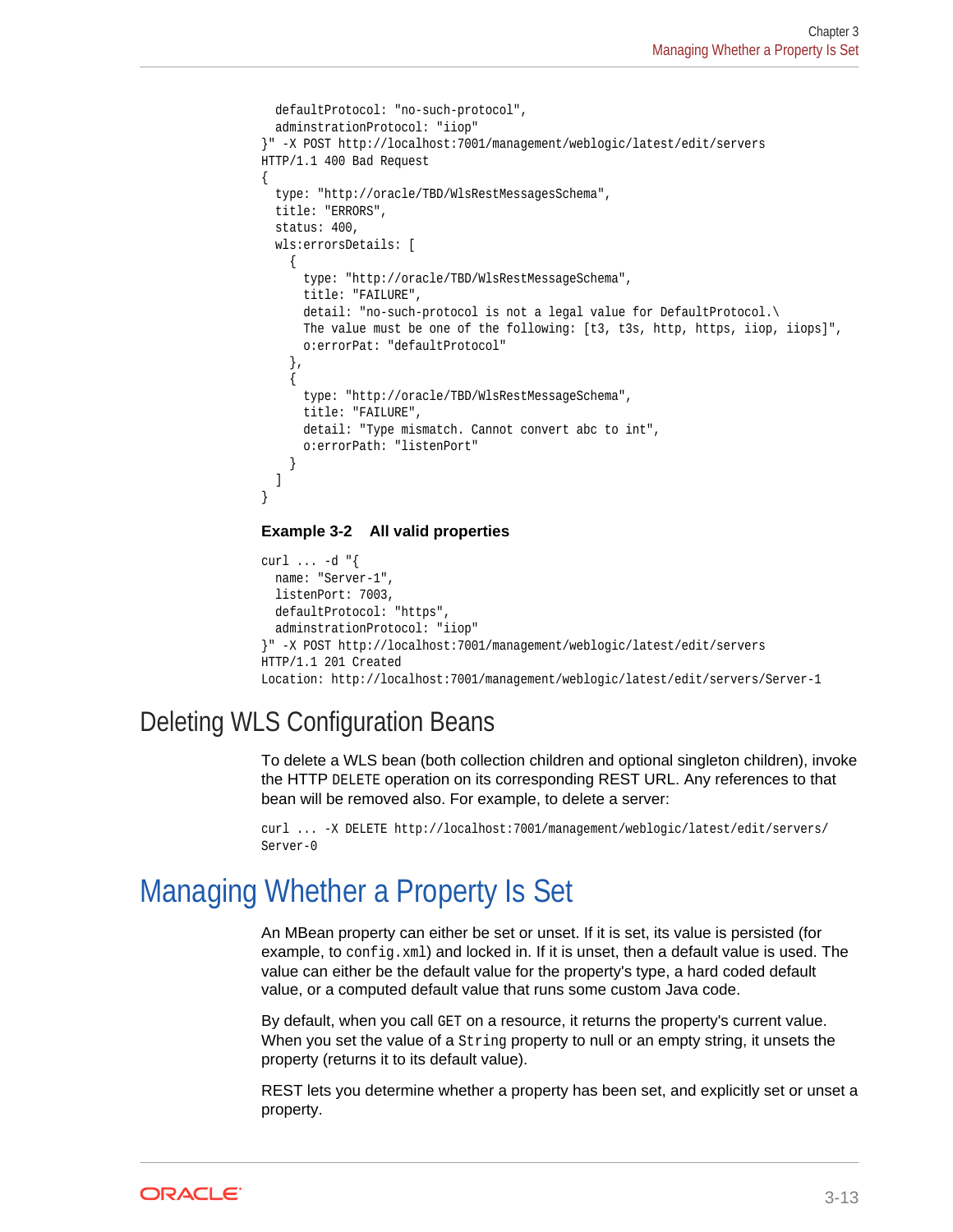<span id="page-31-0"></span>If you set the expandedValues query parameter to true when getting a resource, each value is returned as a JSON object with a set Boolean property and a value property that holds the current value. For example, getting a server returns:

```
curl \ldots -X GET \
  http://localhost:7001/management/weblogic/latest/edit/servers/myserver?
&expandedValues=true
\{ listenPortEnabled: { set: false, value: true }, // currently not set
  name: { set: true, value: "myserver" }, // currently set
  listenPort: { set: true, value: 7003 } // currently set
}
```
Similarly, you can use the expandedValues query parameter to explicitly set or unset values. For example, to unset the listen port and set the listen address to an empty string:

```
curl \ldots -d \sqrt[n]{ listenPort: { set: false }, // value will be ignored if specified
   listenAddress: { set: true, value: "" }
}" -X POST http://localhost:7001/management/weblogic/latest/edit/servers/myserver?
expandedValues=true
```
# Invoking Operations

Each WLS bean operation maps to its own REST URL. In the case of overloaded operations (for example, shutdown() versus shutdown(int, boolean)), all the overloaded operations map to the same URL and the resource looks at the incoming arguments to determine which operation to invoke.

If the operation requires input arguments, they are specified by passing in a JSON object request body with a property for each argument. The name of the property matches the name of the argument.

If the operation does not take input arguments, you must pass in a JSON object with no properties.

Similarly, if the operation returns a value, then it is returned in a standard REST response body's JSON object return property. If the operation is void, the response body does not include an return property.

If the underlying MBean operation throws an exception, the REST method returns a BAD REQUEST (404) response containing the exception's text.

#### **Example 3-3 void operation with no arguments : void shutdown()**

```
curl \ldots -d "{}" \
-X POST http://localhost:7001/management/weblogic/latest/domainRuntime/
serverRuntimes/Server-0/shutdown
{
   // response does not include a 'return' property since it's a void operation
}
```
#### **Example 3-4 void operation with multiple arguments : void shutdown(int timeout, boolean ignoreSessions)**

```
curl ... -d "{ timeout: 500, ignoreSessions: false }" \
-X POST http://localhost:7001/management/weblogic/latest/domainRuntime/
serverRuntimes/Server-0/shutdown
{
```
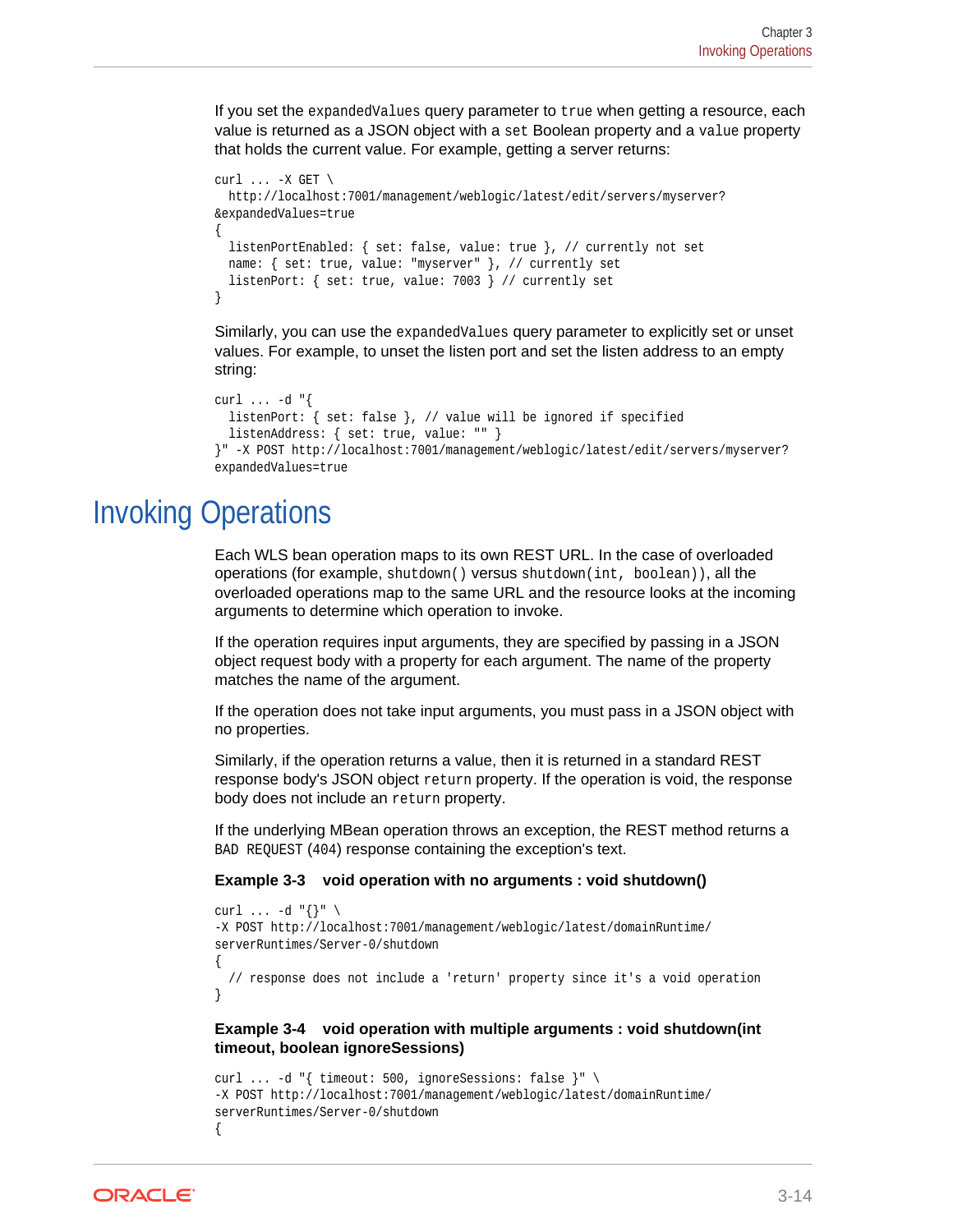```
 // response does not include a 'return' property since it's a void operation
}
Example 3-5 non-void operation with an argument: String getURL(String
protocol)
curl ... -d "{ protocol: 'http' }" \
-X POST http://localhost:7001/management/weblogic/latest/domainRuntime/
serverRuntimes/Server-0/getURL
{
  return: "http://localhost:7003"
```
# Using Queries

}

The REST API includes a powerful bulk access capability that lets you dynamically describe a tree of beans that can be returned in one call.

Each tree (for example, edit, domain runtime, and such), has a root search resource. You can POST a query to these search resources. The query indicates which beans (and properties and links) should be returned, and, as such, returns a portion ("slice") of the bean tree.

Bulk access can only be used for reading; it cannot be used for writing.

### Search Resources

Each bean tree includes a search resource for bulk queries.

On the Administration Server:

| <b>URL</b>                                                    | <b>Description</b>                                                                                                                             |
|---------------------------------------------------------------|------------------------------------------------------------------------------------------------------------------------------------------------|
| $\ldots$ /management/weblogic/latest/<br>edit/search          | Returns a slice of the edit bean tree (in progress<br>edits that have not been saved to disk yet).                                             |
| /management/weblogic/latest/<br>domainConfig/search           | Returns a slice of the last configuration bean tree<br>that was saved to disk (versus the configuration the<br>servers are currently using).   |
| $\ldots$ /management/weblogic/latest/<br>domainRuntime/search | Returns a slice of the Administration Server's<br>domain runtime bean tree (which covers all the<br>servers' runtime bean trees).              |
| $\ldots$ /management/weblogic/latest/<br>serverConfig/search  | Returns a slice of the Administration Server's<br>configuration bean tree (the configuration the<br>Administration Server is running against). |
| $\ldots$ /management/weblogic/latest/<br>serverRuntime/search | Returns a slice of the Administration Server's<br>runtime bean tree.                                                                           |

#### On Managed Servers:

| URL                                                          | <b>Description</b>                                                                                                   |
|--------------------------------------------------------------|----------------------------------------------------------------------------------------------------------------------|
| $\ldots$ /management/weblogic/latest/<br>serverConfig/search | Returns a slice of Managed Server's configuration<br>bean tree (the configuration the server is running<br>against). |

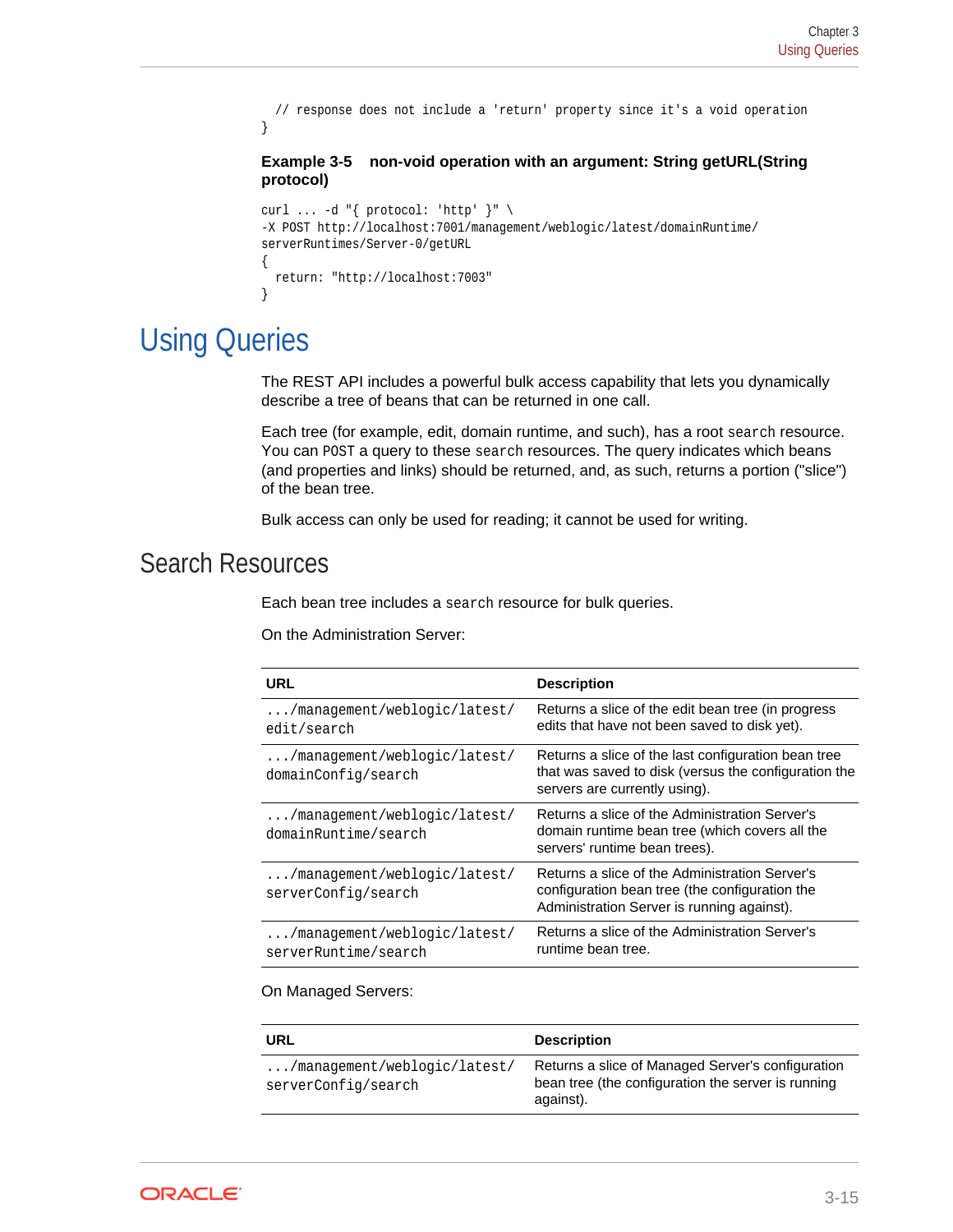<span id="page-33-0"></span>

| URL                                   | <b>Description</b>                              |
|---------------------------------------|-------------------------------------------------|
| $\ldots$ /management/weblogic/latest/ | Returns a slice of the Managed Server's runtime |
| serverRuntime/search                  | bean tree.                                      |

When you POST a query to a search resource, the query starts searching at the root bean of the tree. The resource returns a JSON response containing the results of the query, that "slice" of the bean tree.

#### Object Queries

An object query describes what data should be returned for a WLS bean (or collection of beans), such as:

- Which of the bean's properties should be returned.
- Which of the bean's links should be returned.
- Which of the bean's children should be returned.
- For a collection, which of its children should be returned.

Note that all searches start at the root bean of the search resource's tree. For example, if you POST a query to management/weblogic/latest/domainRuntime/ search, it starts searching at the DomainRuntimeMBean in the domain runtime tree.

#### Fields and ExcludeFields

fields specifies which bean properties (for example, scalars and references) are returned. It is a JSON string array of property names. For example, to return the domain's name and configurationVersion:

curl ... -d "{ fields: [ 'name', 'configurationVersion' ] }" \ -X POST http://localhost:7001/management/weblogic/latest/edit/search

If the query lists properties that the bean does not support, then that part of the query is ignored (instead of returning an error). If fields is not specified, then all of the properties are returned.

excludeFields specifies a list of fields that should not be returned; all other properties are returned. fields and excludeFields are mutually exclusive.

Note that a query's fields and excludeFields properties mirror the fields and excludeFields query parameters that you can specify when calling GET on a resource. The difference is that the query parameters use comma-separated names and queries use JSON arrays of names.

#### Links and ExcludeLinks

links specifies which of the bean's links should be returned. It is a JSON string array of link rel names. For example, to return the domain's self and servers links:

curl ... -d  $\lceil$  links: [ 'self', 'servers' ]  $\rceil$ " \ -X POST http://localhost:7001/management/weblogic/latest/edit/search

If the query lists links that the bean does not support, then that part of the query is ignored (instead of returning an error).

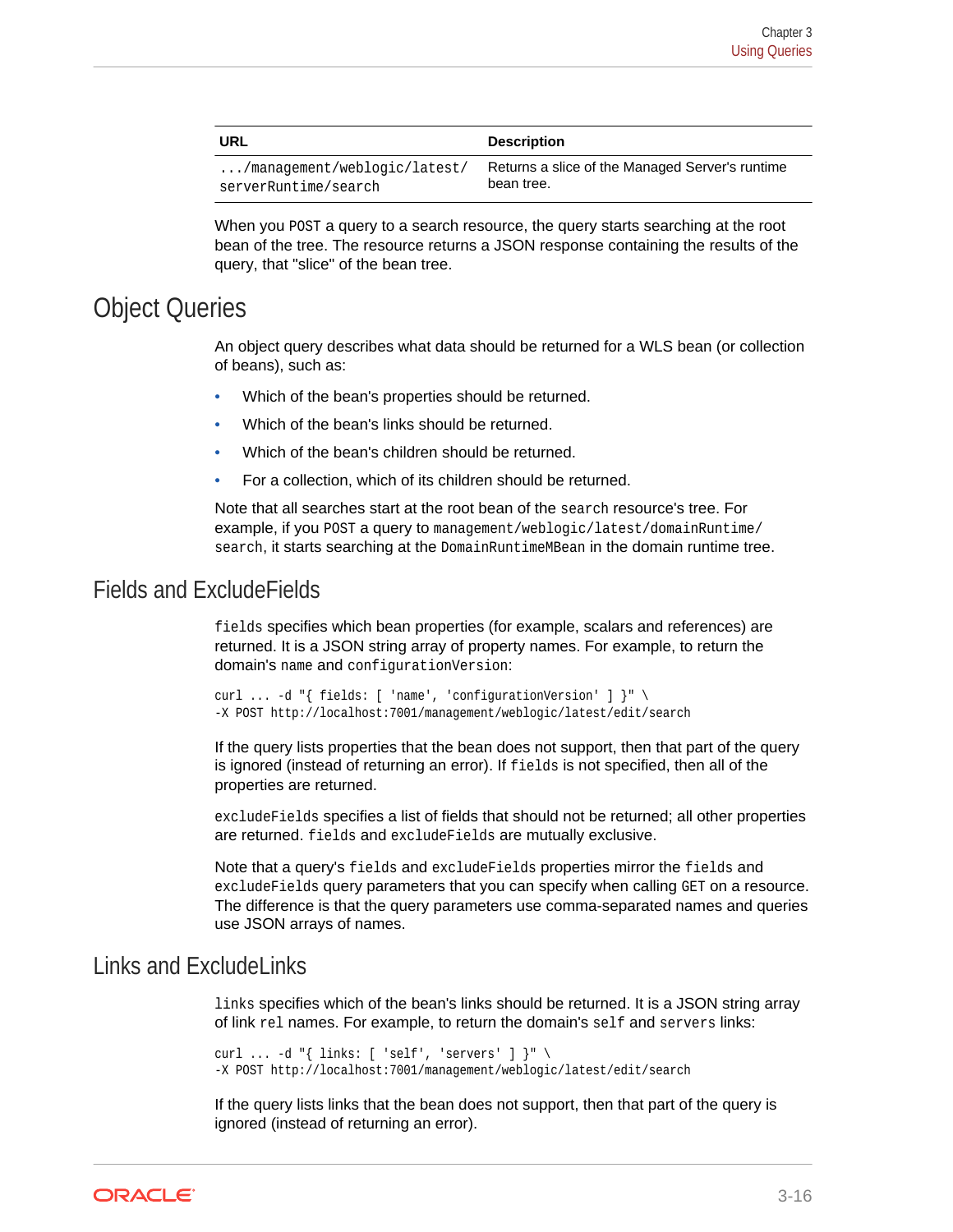<span id="page-34-0"></span>If links is not specified, then all the links are returned (except for collection children, which only return their self and canonical links by default).

Similarly, excludeLinks specifies a list of links that should not be returned; all other links are returned. links and excludeLinks are mutually exclusive.

To return all of a collection's children's links, use excludeLinks: [].

Note that a query's links and excludeLinks properties mirror the links and excludeLinks query parameters that you can specify when calling GET on a resource.

#### Children

children specifies which child bean properties are returned. It is a JSON object whose property names are the names of the children to return, and whose values are object queries. For example, to get the domain's name, along with the name and listen port of each server:

```
curl ... -d "{
   fields: [ 'name' ], // only return the domain's name
   children: {
     servers: { // fetch the domain's 'servers' collection
       fields: [ 'name', 'listenPort' ] // only return each server's name and listen 
port
\left\{\begin{array}{ccc} \end{array}\right\}\rightarrow}" -X POST http://localhost:7001/management/weblogic/latest/edit/search
```
If children is not specified, then none of the bean's children are returned.

#### **Identities**

Sometimes you want to only return certain items in a collection (for example, myserver and Server-0). Each collection child has a property that specifies its identity. Typically this is the name property. The query uses this property name to specify which children of a collection are returned. It is a JSON string array of identities. fields and links can also be used to control which properties and links are returned for each of these children. For example, to return the name and listen port for the servers, Server-0 and Server-1:

```
curl ... -d "{
   fields: [ 'name' ], // only return the domain's name
   children: {
     servers: { // fetch the domain's 'servers' collection
       names: [ 'Server-0', 'Server-1' ], // only return the children whose 'name' is 
'Server-0' or 'Server-1'
       fields: [ 'name', 'listenPort' ] // only return each server's name and listen 
port
\left\{\begin{array}{ccc} \end{array}\right\}\vert}" -X POST http://localhost:7001/management/weblogic/latest/edit/search
```
Identities that do not exist are ignored (instead of returning an error). Similarly, if the context is not a collection, then this part of the query is ignored. By default, all collection children are returned.

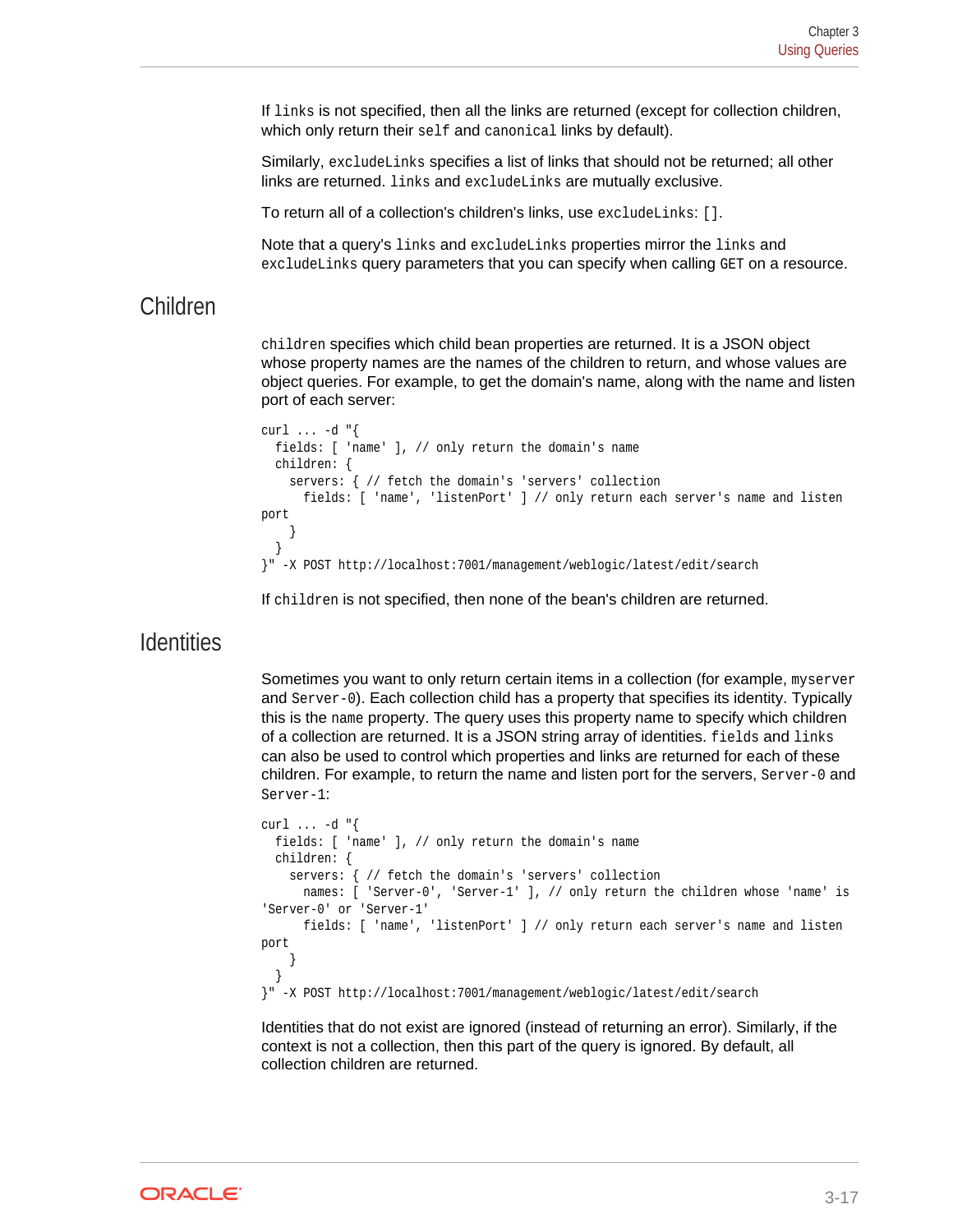#### <span id="page-35-0"></span>Response Body

The response body follows the usual pattern (inline properties or items, depending on whether the URL is for a bean or a collection). The child beans are returned as nested properties. For example:

```
curl ... -d "{
   fields: [], // don't return any domain level properties
   links: [], // don't return any domain level links
   children: {
     servers: { // fetch the domain's 'servers' collection
       names: [ 'Server-0', 'Server-1' ], // only return the children whose 'name' is 
'Server-0' or 'Server-1'
       fields: [ 'name' ], // only return each server's name
       links: [], // don't return any per-server links
       children: {
         SSL: {
           fields: [ 'listenPort' ], // only return each server's SSL listen port
           links: [] // don't return any SSL level links
 }
\} }
   }
}" -X POST http://localhost:7001/management/weblogic/latest/edit/search
{code:JavaScript}
HTTP/1.1 200 OK
{
   servers: {
     items: [
       {
         name: "myserver",
         SSL: { listenPort: 7002}
       },
\left\{\begin{array}{ccc} \end{array}\right\} name: "AnotherServer",
         SSL: { listenPort: 7002}
 }
     ]
\vert}
```
### Query Examples

This example gets the component runtimes of specific applications on all running servers. It only returns the name for the server runtimes and application runtime parents and returns all of the component runtimes' properties.

```
curl ... -d "{
   fields: [], links: [], // don't return any domain runtime level properties or links
   children: {
     serverRuntimes: {
       fields: [ 'name' ], links: [], // return each server's name. don't return any 
server level links
       children: {
         applicationRuntimes: {
           name: [ 'myapp', 'BasicApp' ], // only return apps 'myapp' and 'BasicApp'
           fields: [ 'name' ], links: [], // return each app's name but no per-app 
links
```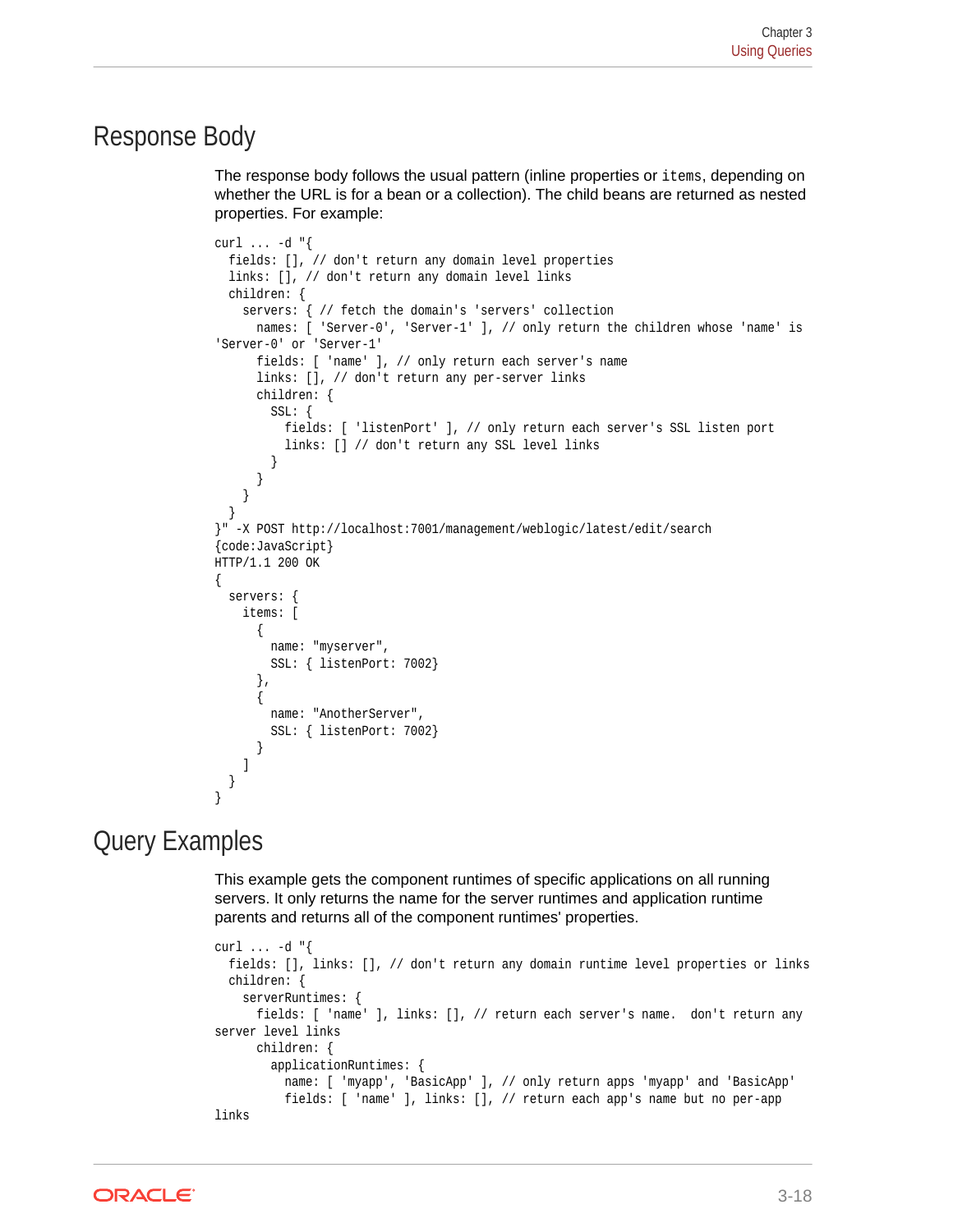```
 children: {
             componentRuntimes: { links: [] } // return all component runtime 
properties, but no links
 }
         }
       }
     }
   }
}" -X POST http://localhost:7001/management/weblogic/latest/domainRuntime/search
```
This example gets all of the servlet runtime and EJB runtime information for a set of applications across all running servers.

```
curl ... -d "{
   links: [],
   fields: [],
   children: {
     serverRuntimes: {
       links: [],
       fields: [ 'name', 'state' ],
       children: {
         applicationRuntimes: {
            name: [ 'myapp', 'BasicApp' ],
            links: [],
            fields: [ 'name', 'healthState' ],
            children: {
              componentRuntimes: {
                links: [],
                fields:[
                   'name',
                   'healthState',
                   'contextRoot',
                   'openSessionsCurrentCount',
                   'sessionsOpenedTotalCount'
                ],
                children: {
                  EJBRuntimes: {
                     links: [],
                     fields: [
                       'EJBName',
                       'type'
                     ],
                     children: {
                       transactionRuntime: {
                         links: [],
                         fields: [
                            'transactionsCommittedTotalCount',
                           'transactionsRolledBackTotalCount',
                            'transactionsTimedOutTotalCount'
) and the contract of the contract \mathbf{I} },
                       poolRuntime: {
                         links: [],
                         fields: [
                            'accessTotalCount',
                            'missTotalCount',
                            'destroyedTotalCount',
                            'pooledBeansCurrentCount',
                            'beansInUseCurrentCount',
                            'waiterCurrentCount',
                            'timeoutTotalCount'
```
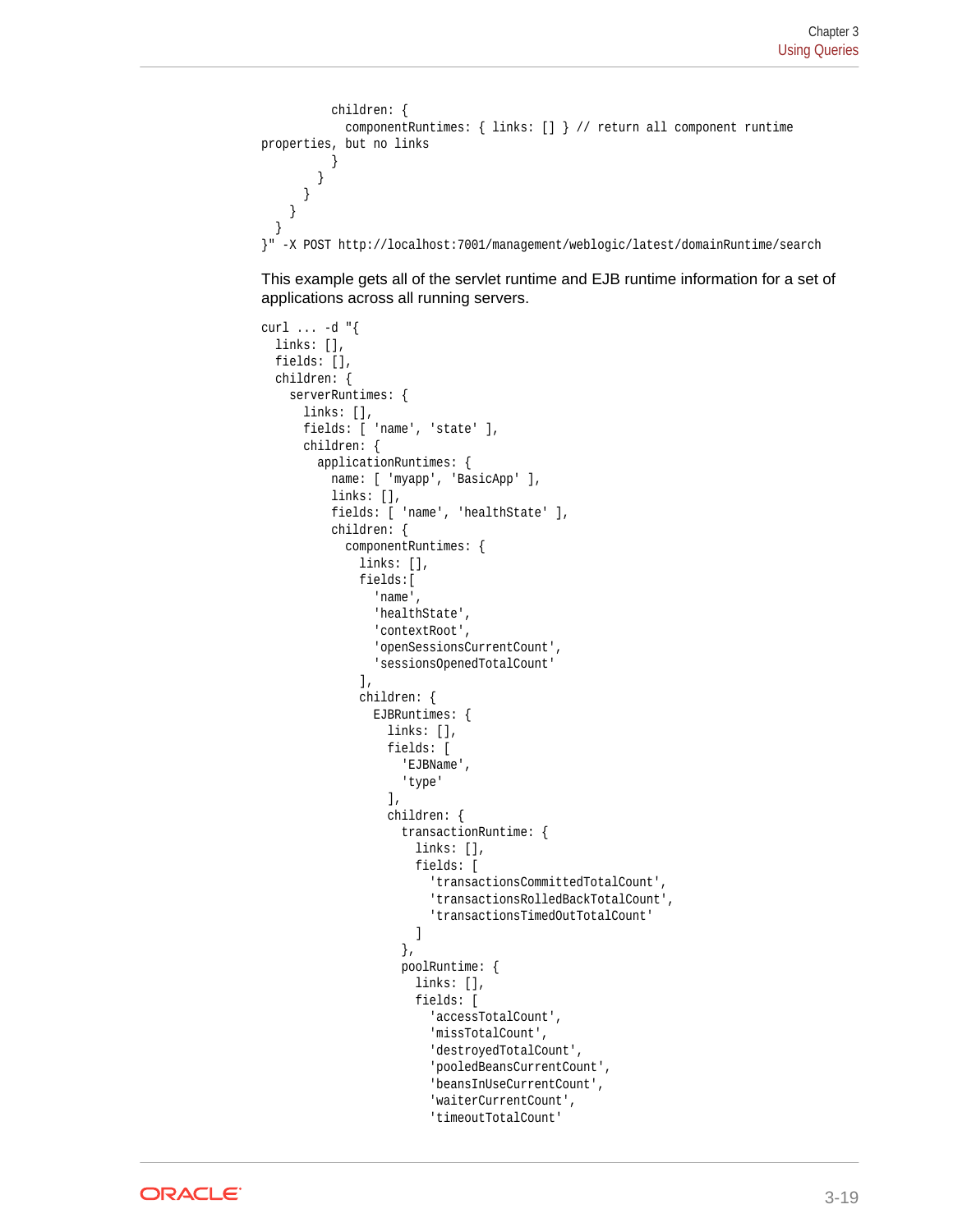```
) and the contract of the contract \mathbf{I} },
                      cacheRuntime: {
                        links: [],
                        fields: [
                           'cachedBeansCurrentCount',
                           'cacheAccessCount',
                           'cacheMissCount',
                           'activationCount',
                           'passivationCount'
) and the contract of the contract \mathbf{I} },
                      lockingRuntime: {
                        links: [],
                        fields: [
                           'lockEntriesCurrentCount',
                           'lockManagerAccessCount',
                           'waiterTotalCount',
                           'waiterCurrentCount',
                           'timeoutTotalCount'
) and the contract of the contract \mathbf{I} },
                      timerRuntime: {
                        links: [],
                        fields: [
                           'timeoutCount',
                          'cancelledTimerCount',
                          'activeTimerCount',
                           'disabledTimerCount'
) and the contract of the contract \mathbf{I} }
 }
                  },
                  servlets: {
                    links: [],
                    fields: [
                      'servletName',
                      'contextPath',
                      'reloadTotalCount',
                      'invocationTotalCount',
                      'executionTimeTotal',
                      'executionTimeHigh',
                      'executionTimeLow'
 ]
 }
               }
            }
          }
        }
       }
     }
   }
}" -X POST http://localhost:7001/management/weblogic/latest/domainRuntime/search
```
## Limiting the Wait Time For a Delegated Request

When you make a GET request or a search POST call in the domainRuntime tree that gets delegated to one or more servers, you can specify the request MaxWaitMillis query parameter which sets the maximum amount of time you are willing to wait for a response from each server. If not specified, it uses the

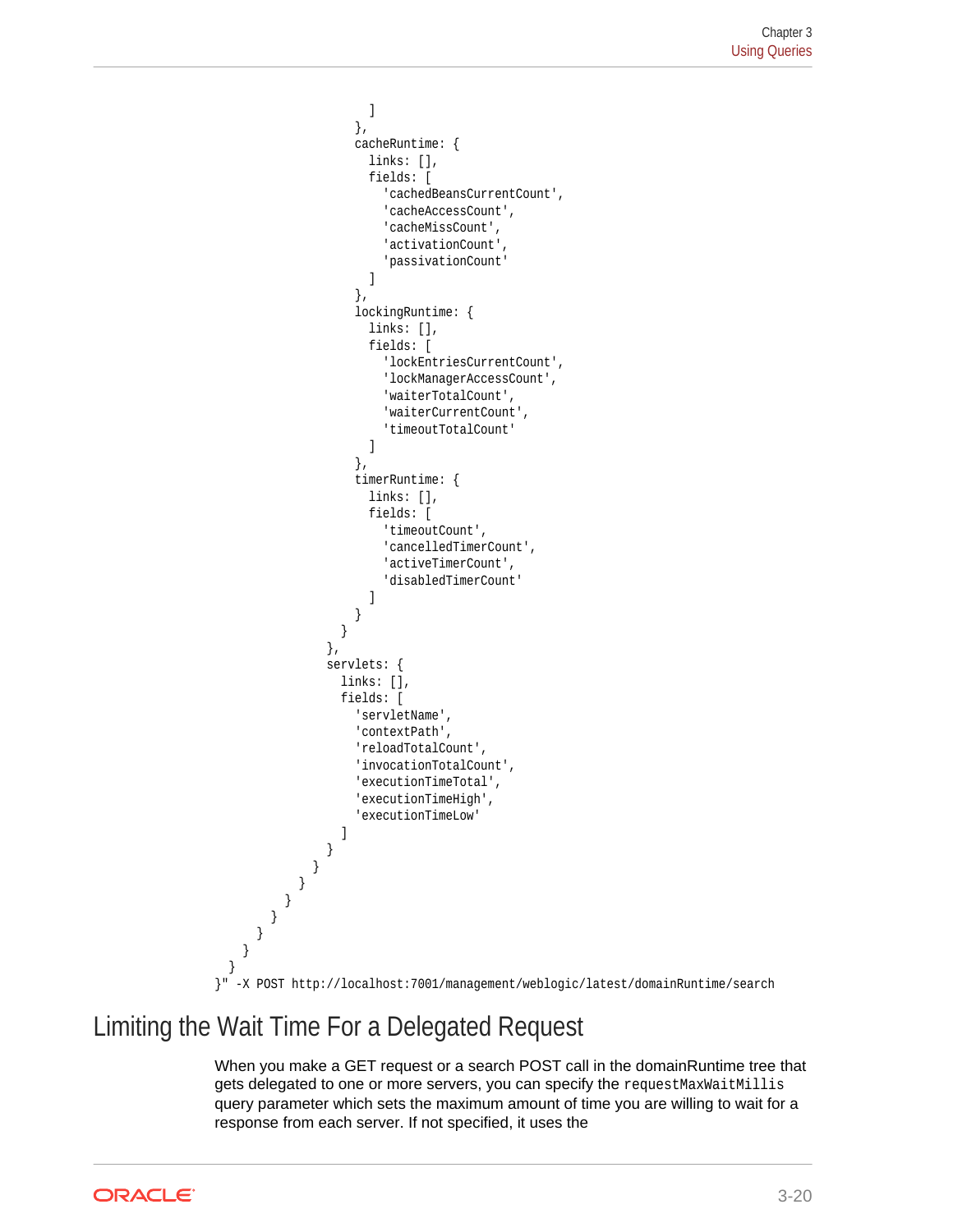RestfulManagementServicesMBean's DelegatedRequestMaxWaitMillis value that the administrator configured for the domain.

For servers that do not respond fast enough, the response body includes bad perserver HTTP status codes.

Examine the following examples:

```
# GET all the server runtimes' names, give up on a server if it doesn't respond 
within 10 milliseconds:
curl -v \backslash--user admin:admin123 \
-H X-Requested-By:MyClient \
-H Accept:application/json \
-H Content-Type:application/json \
-X GET http://127.0.0.1:7001/management/weblogic/latest/domainRuntime/serverRuntimes?
links=none\&fields=name\&requestMaxWaitMillis=10
< HTTP/1.1 200 OK
{"items": [
     {
          "httpStatus": 504,
          "name": "Cluster1Server1",
         "identity": []
     },
     {"name": "AdminServer"},
\left\{\right. "httpStatus": 504,
         "name": "Cluster1Server2",
         "identity": []
     }
]}
# GET all the server runtimes' application's names, give up on a server if it 
doesn't respond within 50 milliseconds:
curl -v \backslash--user admin:admin123 \
-H X-Requested-By:MyClient \
-H Accept:application/json \
-H Content-Type:application/json \
-X POST http://127.0.0.1:7001/management/weblogic/latest/domainRuntime/search?
requestMaxWaitMillis=50 \backslash -d "{
    links: [], fields: ['name'],
    children: {
      serverRuntimes: {
        links: [], fields: ['name'],
        children: {
          applicationRuntimes: { links: [], fields: ['name'] }
        }
      }
\rightarrow}"
< HTTP/1.1 200 OK
{
     "name": "bean-ex",
     "serverRuntimes": {"items": [
          {
              "httpStatus": 504,
              "name": "Cluster1Server1",
              "identity": []
```
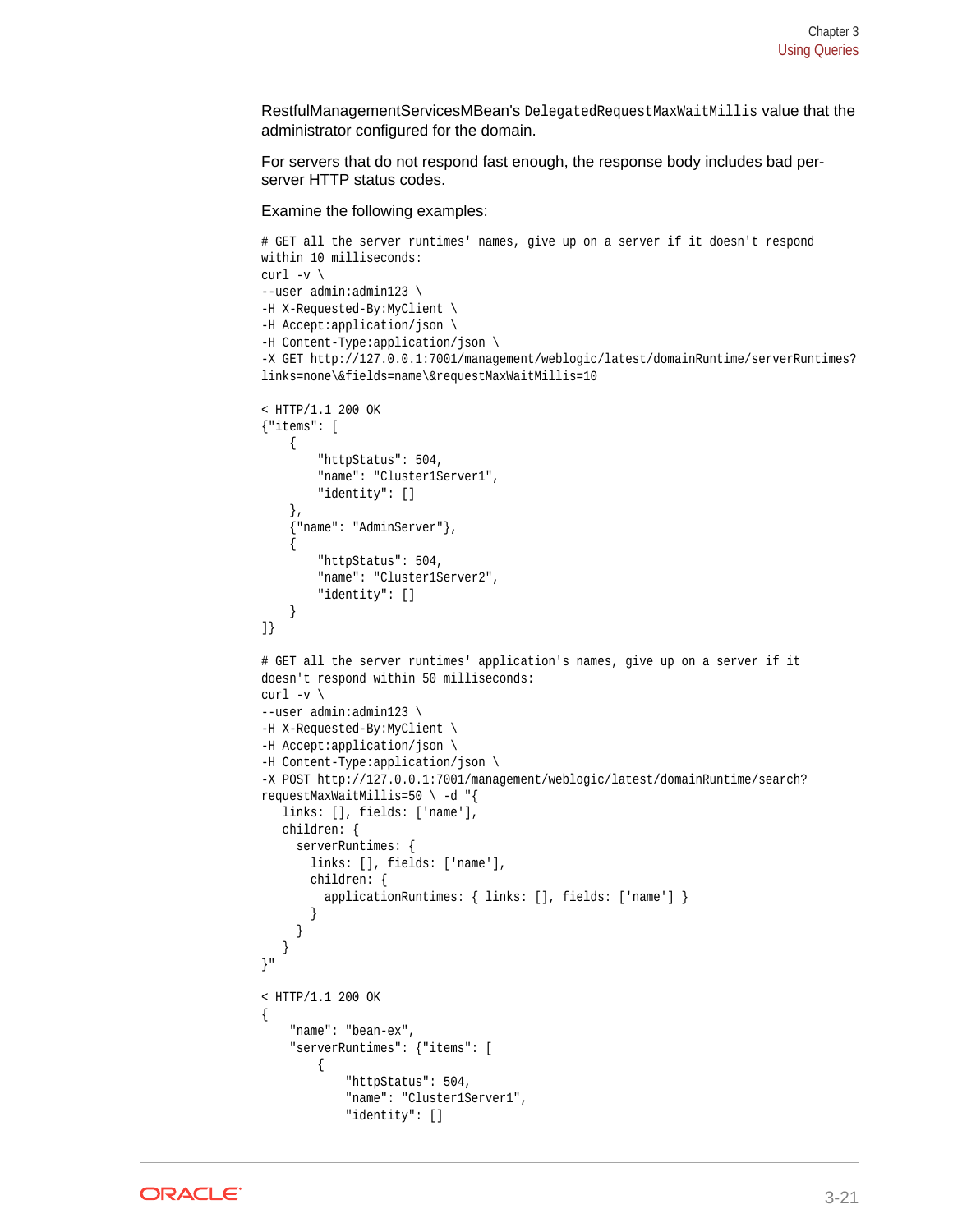```
 },
          {
               "name": "AdminServer",
               "applicationRuntimes": {"items": [
                    {"name": "bea_wls_management_internal2"},
                    {"name": "jms-internal-xa-adp"},
                    {"name": "mejb"},
                    {"name": "jms-internal-notran-adp"},
                    {"name": "bea_wls_internal"},
                     {"name": "wls-management-services"},
                    {"name": "bea_wls_deployment_internal"}
               ]}
          },
\left\{ \begin{array}{ccc} 1 & 1 & 1 \\ 1 & 1 & 1 \end{array} \right\} "httpStatus": 504,
               "name": "Cluster1Server2",
               "identity": []
 }
     ]}
}
```
### Consolidating Search Results

You can consolidate the domainRuntime search results of REST resources that span multiple servers in a domain based on criteria you specify, for example, you can retrieve the maximum openSocketsCurrentCount of all the running servers.

Like any search, you use the request body to specify a slice of the bean tree to return. To enable this feature, you specify additional fields to indicate that the results should be consolidated across the servers and how each property should be consolidated.

Review the syntax for the following consolidated search examples:

```
----------------------------------------------------------------------
Get the total number of open sessions across each application's component runtimes 
across all servers
-curl -v \backslash--user monitor:monitor123 \
-H X-Requested-By:MyClient \
-H Accept:application/json \
-H Content-Type:application/json \
-d "\{ links: [], fields: [],
  children: {
    serverRuntimes: {
      mergeCollection: true,
      children: {
        applicationRuntimes: {
          mergeOn: 'name',
          fields: [ { name: 'name', sameValue: true } ],
          children: {
            componentRuntimes: {
              mergeCollection: true,
              fields: [ { name: 'openSessionsCurrentCount', total: true } ]
 }
          }
        }
```
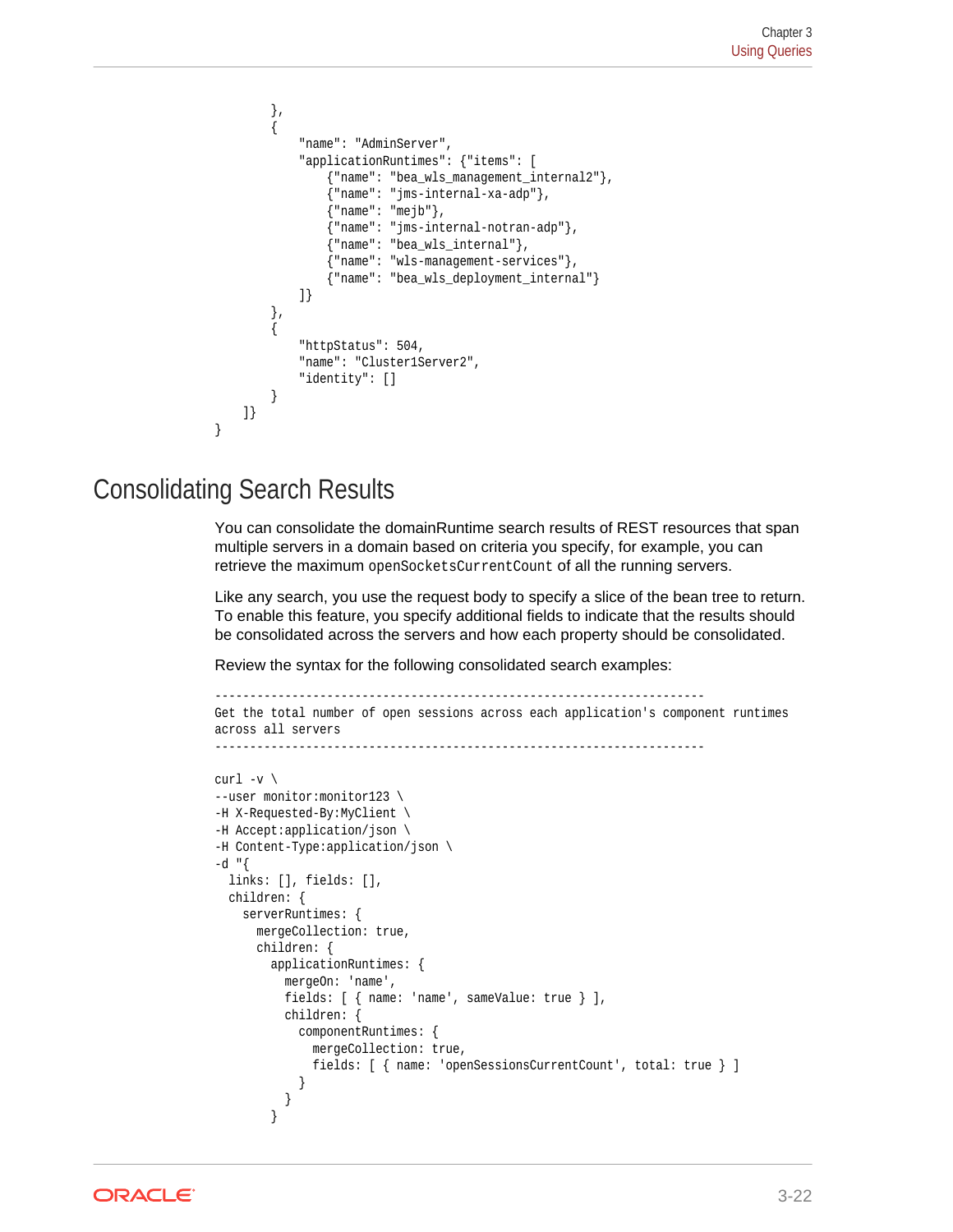```
 }
     }
   }
}" \
-X POST http://localhost:7001/management/weblogic/latest/domainRuntime/search
HTTP/1.1 200 OK
Response Body:
{"serverRuntimes": {"items": [{"applicationRuntimes": {"items": [
     {
          "name": "JDBCDataSource1",
          "componentRuntimes": {"items": [{}]}
     },
\left\{\right. "name": "bea_wls_deployment_internal",
          "componentRuntimes": {"items": [{"openSessionsCurrentCount": {
              "total": 0,
              "count": 3
         }}]}
     },
\left\{\right. "name": "wls-management-services",
          "componentRuntimes": {"items": [{"openSessionsCurrentCount": {
              "total": 202,
              "count": 3
         }}]}
     },
     {
          "name": "bea_wls_cluster_internal",
          "componentRuntimes": {"items": [{"openSessionsCurrentCount": {
              "total": 0,
              "count": 2
         }}]}
     },
\left\{\right. "name": "jms-internal-xa-adp",
          "componentRuntimes": {"items": [{}]}
     },
\left\{\right. "name": "fairShare",
          "componentRuntimes": {"items": [{"openSessionsCurrentCount": {
              "total": 0,
              "count": 2
         }}]}
     },
\left\{\right. "name": "bea_wls_internal",
          "componentRuntimes": {"items": [{"openSessionsCurrentCount": {
              "total": 0,
              "count": 3
         }}]}
     },
     {
         "name": "JMSSystemResource1",
          "componentRuntimes": {"items": [{}]}
     },
\mathcal{A} "name": "basicapp",
          "componentRuntimes": {"items": [{"openSessionsCurrentCount": {
              "total": 0,
```
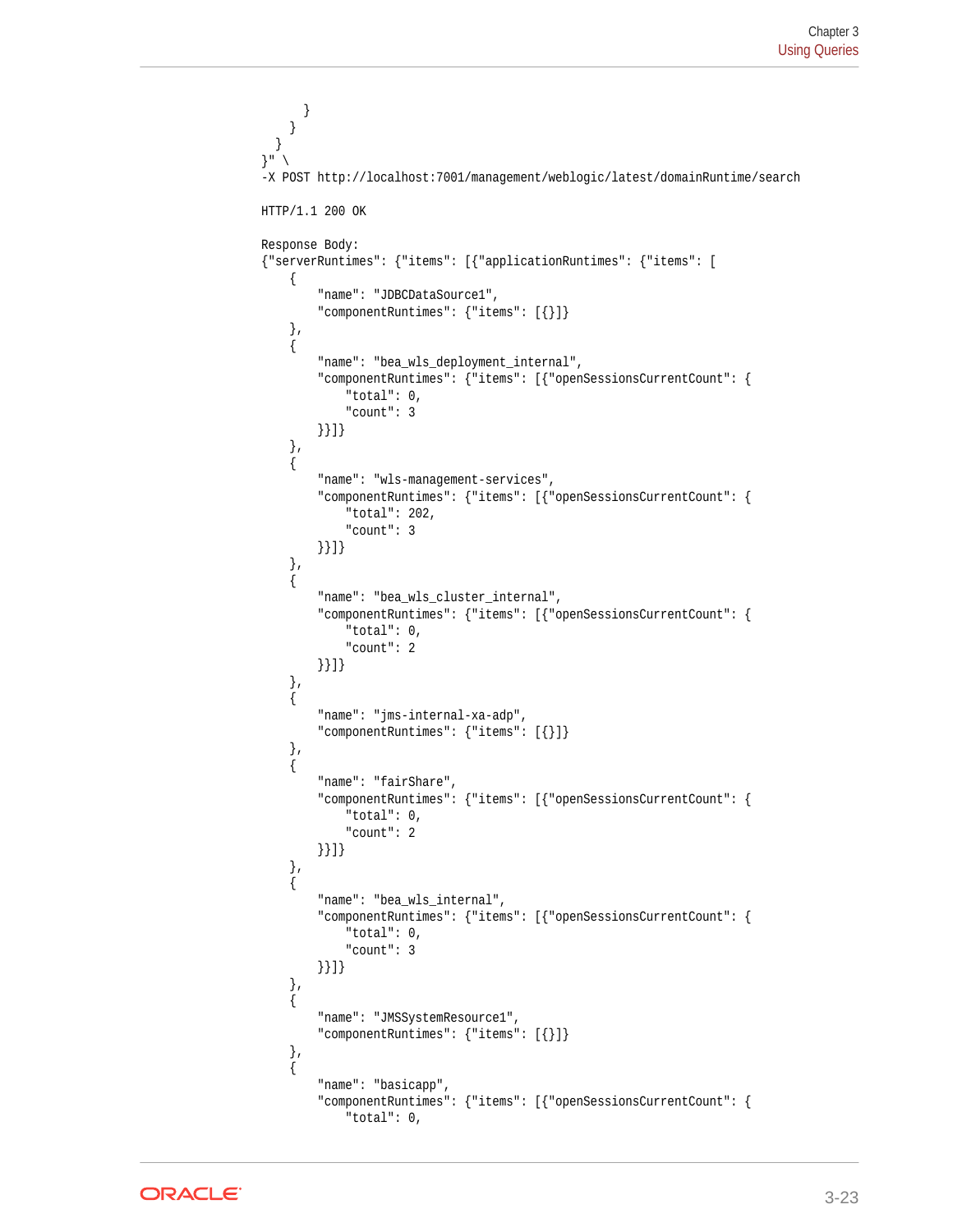```
 "count": 2
         }}]}
     },
     {
         "name": "jms-internal-notran-adp",
         "componentRuntimes": {"items": [{}]}
     },
\mathcal{A} "name": "bea_wls_management_internal2",
         "componentRuntimes": {"items": [{"openSessionsCurrentCount": {
             "total": 0,
              "count": 1
         }}]}
     },
     {
         "name": "mejb",
         "componentRuntimes": {"items": [{}]}
\left\{\begin{array}{ccc} \end{array}\right\}]}}]}}
----------------------------------------------------------------------
Get the total number of invocations of the servlets of each component runtime of the 
fairShare and wls-management-services applications across all servers
----------------------------------------------------------------------
curl -v \backslash--user monitor:monitor123 \
-H X-Requested-By:MyClient \
-H Accept:application/json \
-H Content-Type:application/json \
-d "\{ links: [], fields: [],
   children: {
     serverRuntimes: {
       mergeCollection: true,
       children: {
         applicationRuntimes: {
           name: [ 'fairShare', 'wls-management-services' ],
           mergeOn: 'name',
           fields: [ { name: 'name', sameValue: true } ],
           children: {
             componentRuntimes: {
               mergeOn: 'moduleId',
               fields: [ { name: 'contextRoot', sameValue: true } ],
               children: {
                 servlets: {
                    mergeCollection: true,
                    fields: [ { name: 'invocationTotalCount', total: true } ]
 }
           }<sup>}</sup>
 }
 }
 }
 }
     }
   }
\}" \
-X POST http://localhost:7001/management/weblogic/latest/domainRuntime/search
HTTP/1.1 200 OK
```
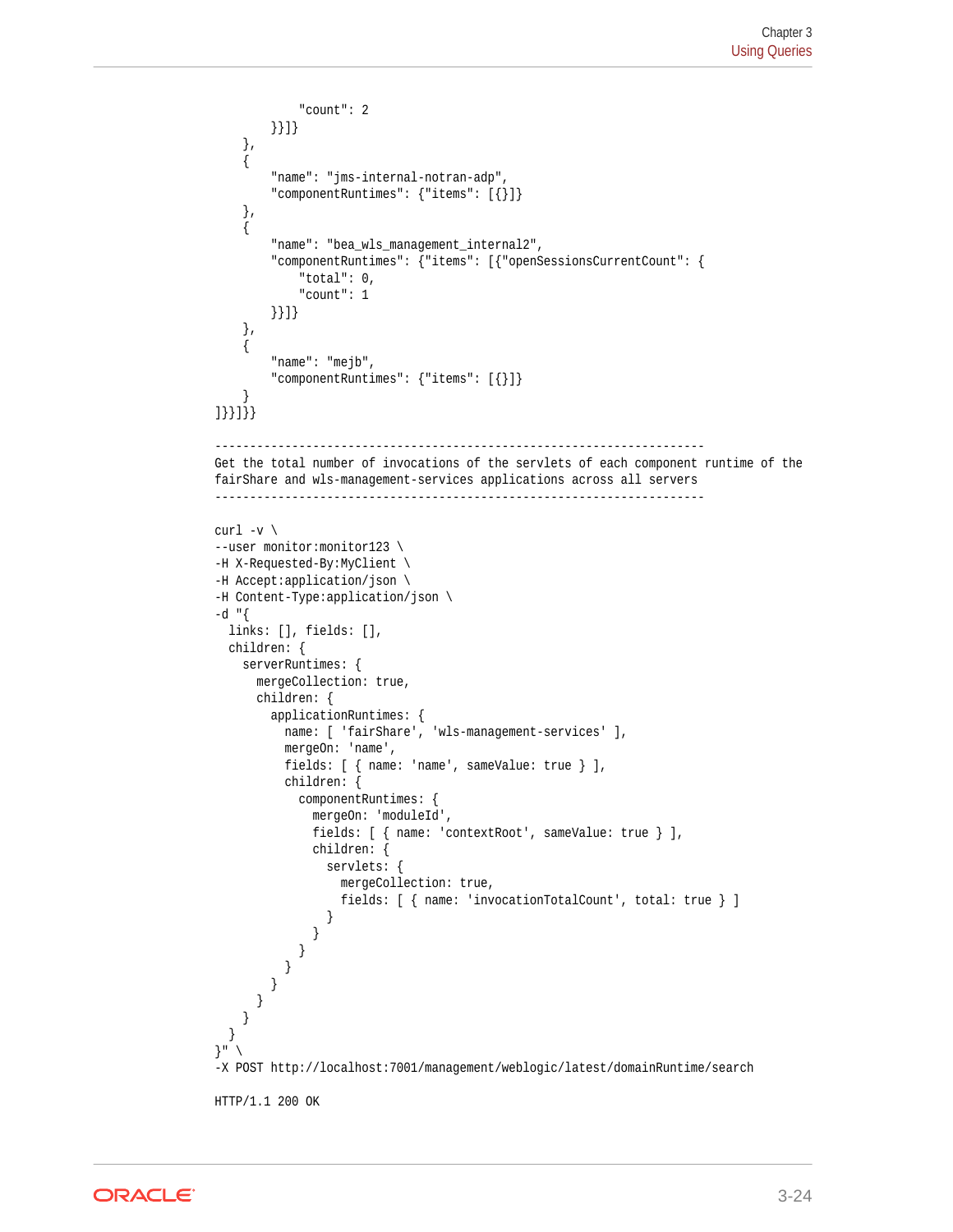```
Response Body:
{"serverRuntimes": {"items": [{"applicationRuntimes": {"items": [
     {
          "name": "fairShare",
          "componentRuntimes": {"items": [{
               "contextRoot": "\/fairShare",
               "servlets": {"items": [{"invocationTotalCount": {
                   "total": 0,
                   "count": 8
               }}]}
          }]}
 },
\mathcal{A} "name": "wls-management-services",
          "componentRuntimes": {"items": [{
               "contextRoot": "\/management",
               "servlets": {"items": [{"invocationTotalCount": {
                   "total": 202,
                   "count": 9
               }}]}
          }]}
\left\{\begin{array}{ccc} \end{array}\right\}]}}]}}
```
The first example, "Get the total number of open sessions across each application's component runtimes across all servers," keeps each application separate (based on the application's name), merging each application's components together across all the servers.

This is achieved by specifying:

 serverRuntimes - mergeCollection: true applicationRuntimes - mergeOn: 'name' componentRuntimes - mergeCollection: true

For example, if the bean tree has:

```
 server1
  app1 : comp1, comp2
  app2 : comp3, comp4
  app3 : comp5, comp6
 server2
  app1 : comp1, comp2
  app2 : comp3, comp4
  app3 : comp5, comp6
```
The response will return:

app1

 merged values from server1.app1.comp1, server1.app1.comp2, server2.app1.comp1, server2.app1.comp2

app2

comp

comp

 merged values from server1.app2.comp3, server1.app2.comp4, server2.app2.comp3, server2.app2.comp4

app3

comp

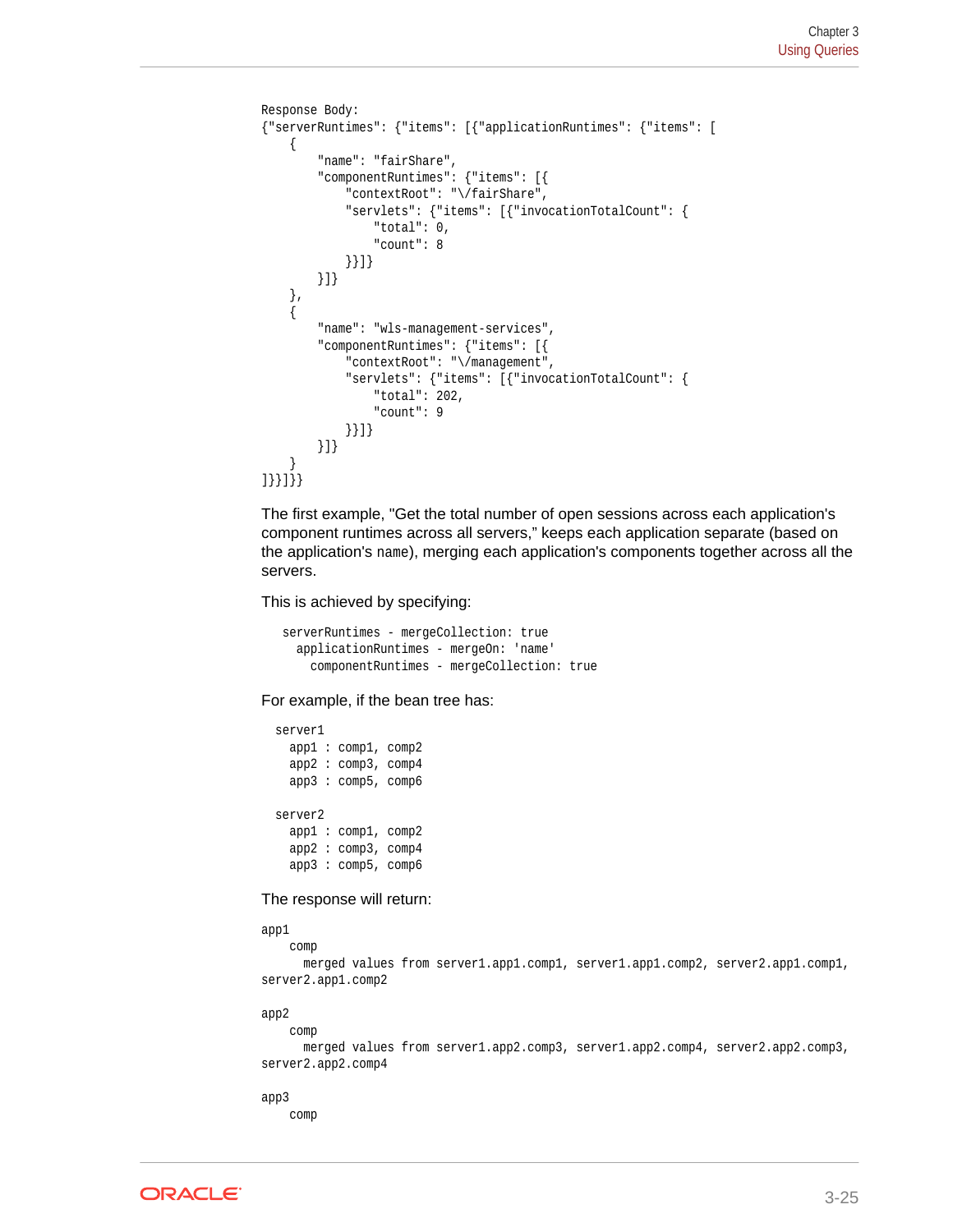```
 merged values from server1.app3.comp5, server1.app3.comp6, server2.app3.comp5, 
server2.app3.comp6
```
The second example, "Get the total number of invocations of the servlets of each component runtime of the fairShare and wls-management-services applications across all servers," keeps each application separate (based on the application's name), and keeps each application's components separate (based on the component's  $modu1eId$ ), merging each application's component's servlets together across all the servers. It also specifies to return results only for app1 and app2 (versus all the applications).

This is achieved by specifying:

```
 serverRuntimes - mergeCollection: true
  applicationRuntimes - mergeOn: 'name', name: [ 'app1', 'app2' ]
    componentRuntimes - mergeOn: 'moduleId'
       servlets - mergeCollection: true
```
For example, if the bean tree has:

```
 server1
   app1
     comp1 : servlet1, servlet2
    comp2 : servlet3, servlet4
   app2
    comp3 : servlet5, servlet6
    comp4 : servlet7, servlet8
  app3
    comp5 : servlet9, servlet10
    comp6 : servlet11, servlet12
 server2 
   app1
    comp1 : servlet1, servlet2
    comp2 : servlet3, servlet4
   app2
    comp3 : servlet5, servlet6
    comp4 : servlet7, servlet8
   app3
    comp5 : servlet9, servlet10
     comp6 : servlet11, servlet12
```
The response will return (notice that app3 isn't returned):

```
 app1
     comp1
      merged values from server1.app1.comp1.servlet1, server1.app1.comp1.servlet2, 
server2.app1.comp1.servlet1, server2.app1.comp1.servlet2
    comp2
      merged values from server1.app1.comp2.servlet3, server1.app1.comp2.servlet4, 
server2.app1.comp2.servlet3, server2.app1.comp2.servlet4
   app2
    comp3
      merged values from server1.app2.comp3.servlet5, server1.app2.comp3.servlet6, 
server2.app2.comp3.servlet5, server2.app2.comp3.servlet6
    comp4
      merged values from server1.app2.comp4.servlet7, server1.app2.comp4.servlet8, 
server2.app2.comp4.servlet7, server2.app2.copm4.servlet8
```
For more examples of consolidating search results in domains and partitions, see [Domain Level REST API Examples](#page-47-0) and [Partition Specific REST API Examples](#page-217-0) [\(Deprecated\)](#page-217-0) .

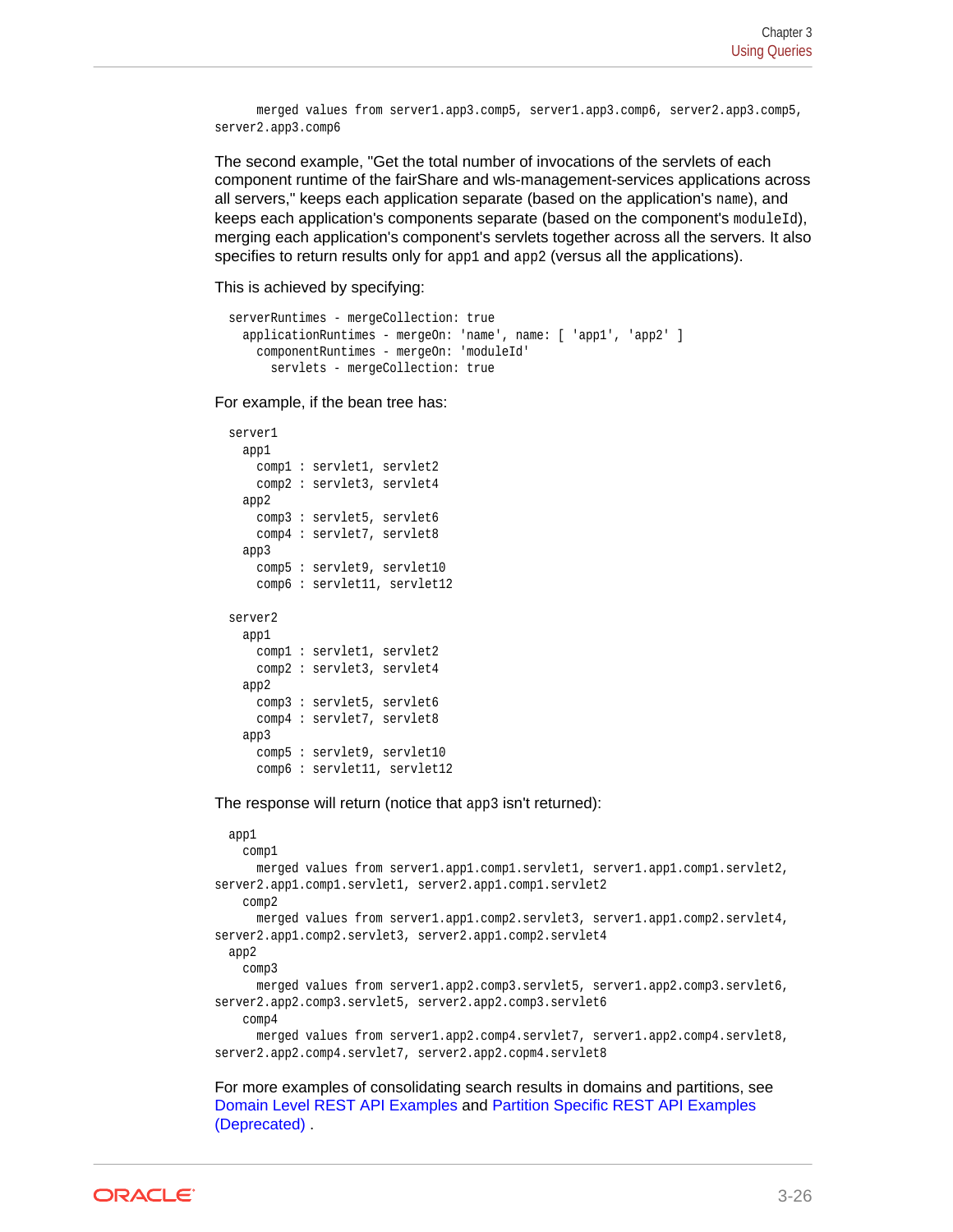### **Request Body Merge-Related Fields**

The following table describes the request body merge-related search fields. If none are specified, then the search results will not be consolidated.

| Field           | <b>Description</b>                                                                                                                                                                                                                                                                                                               |
|-----------------|----------------------------------------------------------------------------------------------------------------------------------------------------------------------------------------------------------------------------------------------------------------------------------------------------------------------------------|
| mergeCollection | Indicates that a collection of MBeans (and their trees of sub-<br>MBeans) should be merged together into a single<br>consolidated MBean tree (and tree of sub-MBeans). Its<br>value is a Boolean.                                                                                                                                |
| mergeOn         | Indicates when child MBeans in a merged collection should<br>be merged together (for example, that app1 in server1<br>should be merged with app1 in server2). Its value is a string,<br>naming a property.                                                                                                                       |
|                 | mergeOn must be specified for all child collections of a<br>merged collection (unless mergeCollection: true is<br>specified for the child collection instead). Similarly, it must<br>not be specified on collections that are is not parented by a<br>merged collection. Returns BAD REQUEST if either<br>condition is violated. |
| fields          | Specifies which properties of an MBean should be returned.<br>fields contains a list of per-property merge rules. If not<br>specified, no properties are returned. Each entry in the list of<br>fields is a JSON object containing the name of the property<br>and its merge rules. For example:                                 |
|                 | fields: [ { name: 'openSessionCurrentCount', total:<br>true, min:true, max:true $\}$ , $\{$ name: 'type',<br>sameValue: true } ]                                                                                                                                                                                                 |
|                 | Multiple merge rules can be specified for the same property<br>(for example, return the min, max, and total). Returns BAD<br>REQUEST if no merge rules are specified for a property. See<br>the Per-Property Merge Rules table below.                                                                                            |
| excludeFields   | Specifies which properties should not be returned when<br>doing a non-consolidated search (for example, a list of what<br>not to return instead of what to return). It is not supported<br>when doing consolidated searches. Returns BAD REQUEST<br>if present.                                                                  |
| links           | links and excludeLinks specify which links to related<br>REST resources are returned when doing a non-<br>consolidated search. They are not supported when doing a<br>consolidated search. Returns BAD REQUEST if either is<br>present.                                                                                          |

### **Per-Property Merge Rules**

The following table describes the per-property merge rules.

| Field | <b>Description</b>                                                                                                            |
|-------|-------------------------------------------------------------------------------------------------------------------------------|
| name  | Contains the name of the property to merge. It is a<br>mandatory string field. Returns BAD REQUEST if it is not<br>specified. |

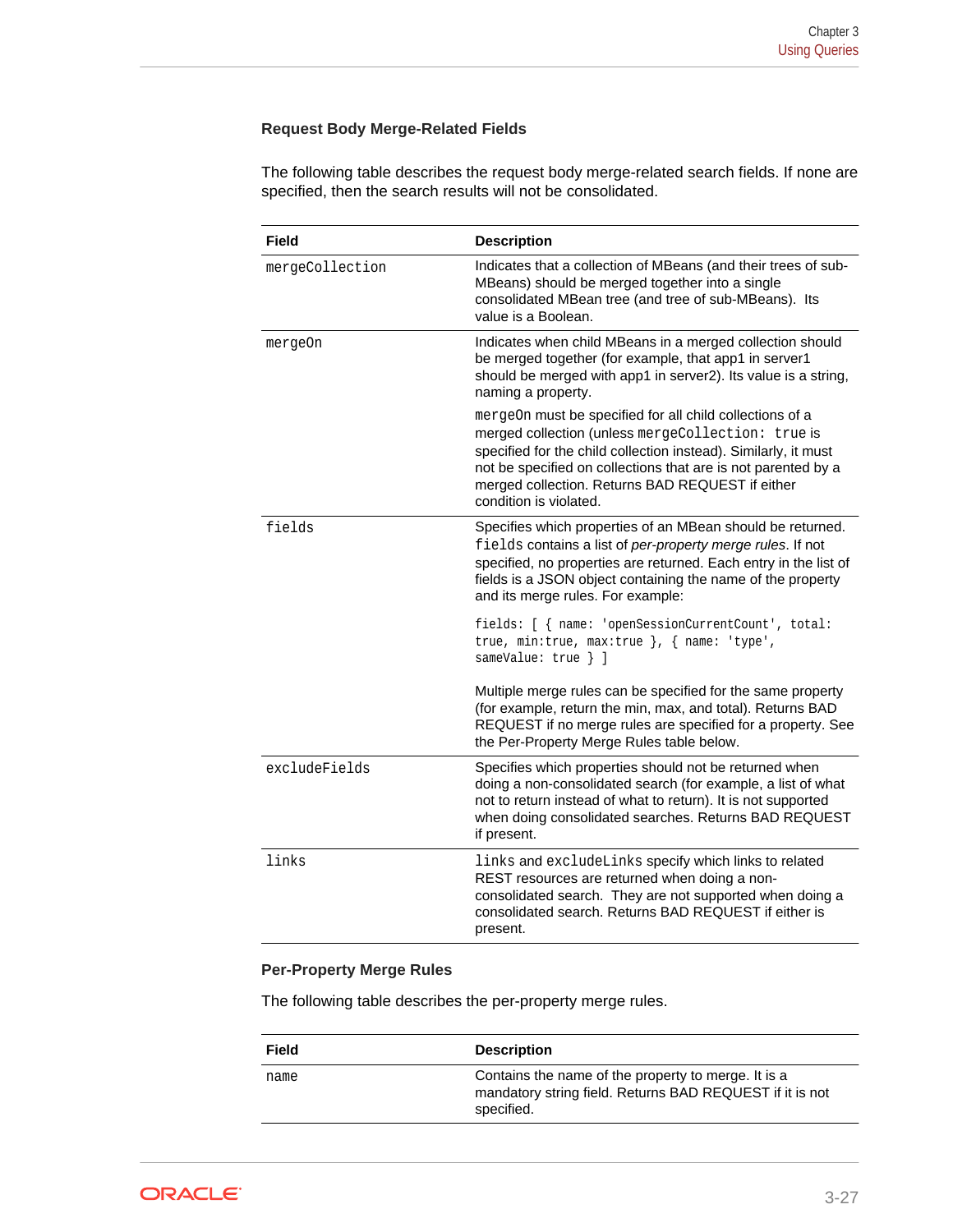| Field     | <b>Description</b>                                                                                                                                                                                                                                                           |
|-----------|------------------------------------------------------------------------------------------------------------------------------------------------------------------------------------------------------------------------------------------------------------------------------|
| total     | The total field indicates that the sum and number of the<br>property values should be returned. Similarly, the min and<br>max fields indicate that the minimum or maximum property<br>value should be returned. These are optional Boolean fields<br>which default to false. |
| min       |                                                                                                                                                                                                                                                                              |
| max       |                                                                                                                                                                                                                                                                              |
|           | Returns BAD REQUEST if the REST API finds a value that is<br>not a number (or a string that can be converted to a number).                                                                                                                                                   |
| sameValue | Some property values should be the same on each merged<br>MBean, for example, a component's type and moduleld. The<br>sameValue field indicates that the value should be the same<br>for each merged MBean. It is an optional Boolean field which<br>defaults to false.      |
|           | Returns BAD REQUEST if the REST API finds different<br>values while merging. Similarly, returns BAD REQUEST if<br>the property value is not a string.                                                                                                                        |
| values    | Indicates that the list of property values should be returned.<br>They are unordered. The field is an optional Boolean which<br>defaults to false. It can be used for any type of MBean<br>property.                                                                         |

# About Synchronous and Asynchronous Operations

Several MBean operations (for example, server lifecycle, deployment) are asynchronous. They return job MBeans that must be monitored to determine when the job has completed.

Asynchronous MBean operations return a 200 OK, 201 Created or 400 Bad Request if the operation completed or failed immediately. Otherwise, they return a 202 Accepted and you must poll the returned job resource to find out when the work is done. By default, REST makes a best effort attempt to wait for the work to complete, but returns after about 5 minutes. You can specify the Prefer header to control how long REST waits for the work to complete.

Table 3-1 describes using the Prefer header.

| Header                                                      | <b>Description</b>                                                                                                                                                                                                                                                                                                                                                                                             |
|-------------------------------------------------------------|----------------------------------------------------------------------------------------------------------------------------------------------------------------------------------------------------------------------------------------------------------------------------------------------------------------------------------------------------------------------------------------------------------------|
| -X Prefer: respond-async                                    | The client polls a returned job resource. REST returns a 200<br>OK, 201 Created, or 400 Bad Request if the asynchronous<br>MBean operation finishes immediately; otherwise it returns a<br>202 Accepted.                                                                                                                                                                                                       |
| -X Prefer: wait=#<br>For example, $-X$<br>$Prefer: wait=10$ | The REST resource internally polls the job for up to the<br>specified number of seconds and returns a 200 OK, 201<br>Created, or 400 Bad Request if the asynchronous MBean<br>operation finishes within that time; otherwise it returns a 202<br>Accepted, along with a Location header containing the URL<br>of a REST task resource that the client can poll (via GET) to find<br>out when the work is done. |

### **Table 3-1 Using the Prefer Header**

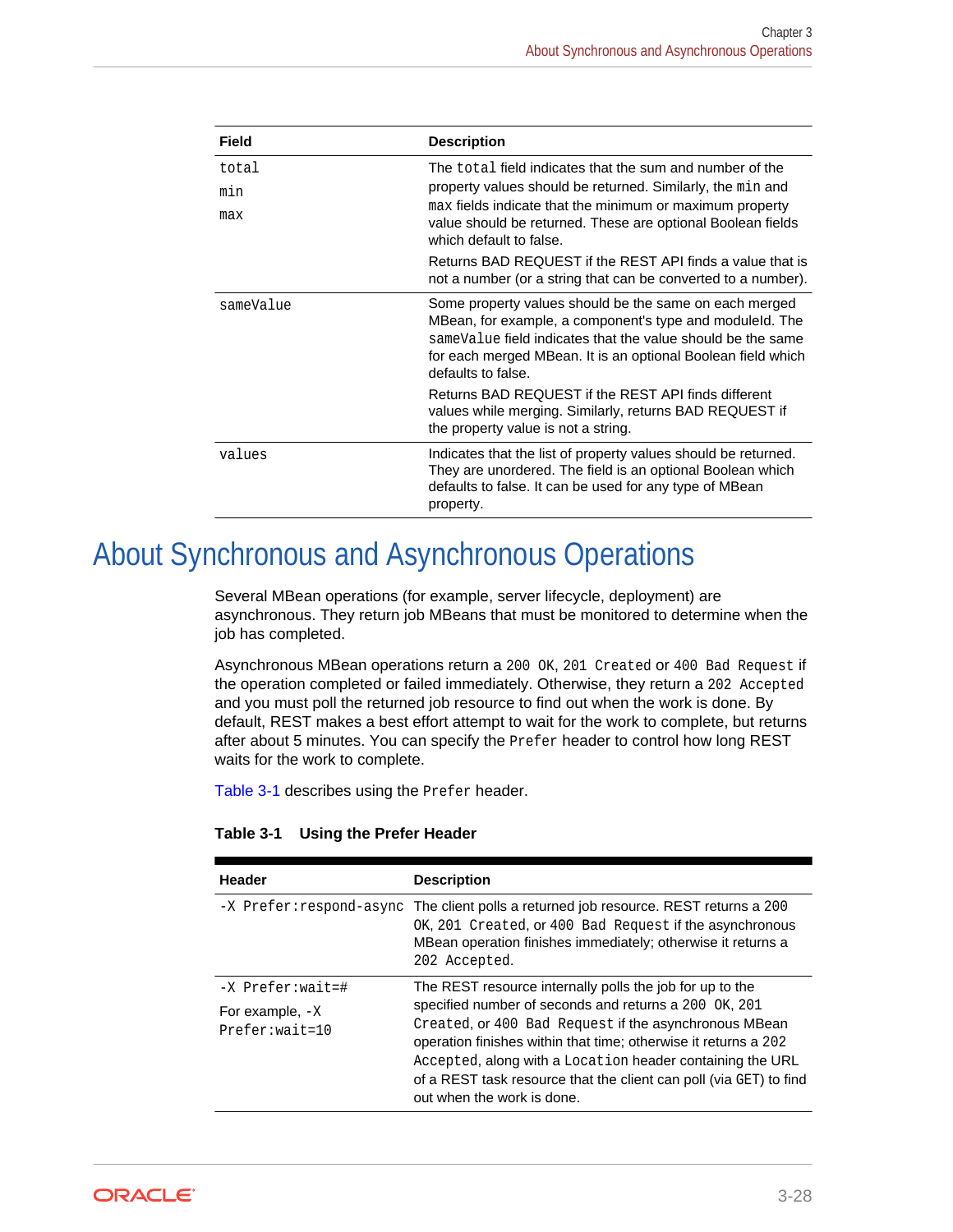If you don't specify the Prefer header, REST will return a 200 OK, 201 Created, or 400 Bad Request if the asynchronous MBean operation finishes within approximately 5 minutes, otherwise it returns a 202 Accepted.

If you specify both respond-async and wait, respond-async is ignored.

For examples of synchronous and asynchronous operations, see [Domain Level REST](#page-47-0) [API Examples](#page-47-0) and [Partition Specific REST API Examples \(Deprecated\)](#page-217-0) .

## Deploying Applications and Libraries

You view deployed applications and libraries in the edit tree. You call POST on the collections to deploy them, and DELETE to undeploy them.

Similarly, the deployment MBeans take server relative pathnames. In addition, you can upload files from the client to the server then deploy them and use create form resources to inspect deployments (for example, to determine their preferred name and version numbers). For examples of deploying domain-scoped and partition-scoped applications, see [Domain Level REST API Examples](#page-47-0) and [Partition Specific REST API](#page-217-0) [Examples \(Deprecated\) .](#page-217-0)

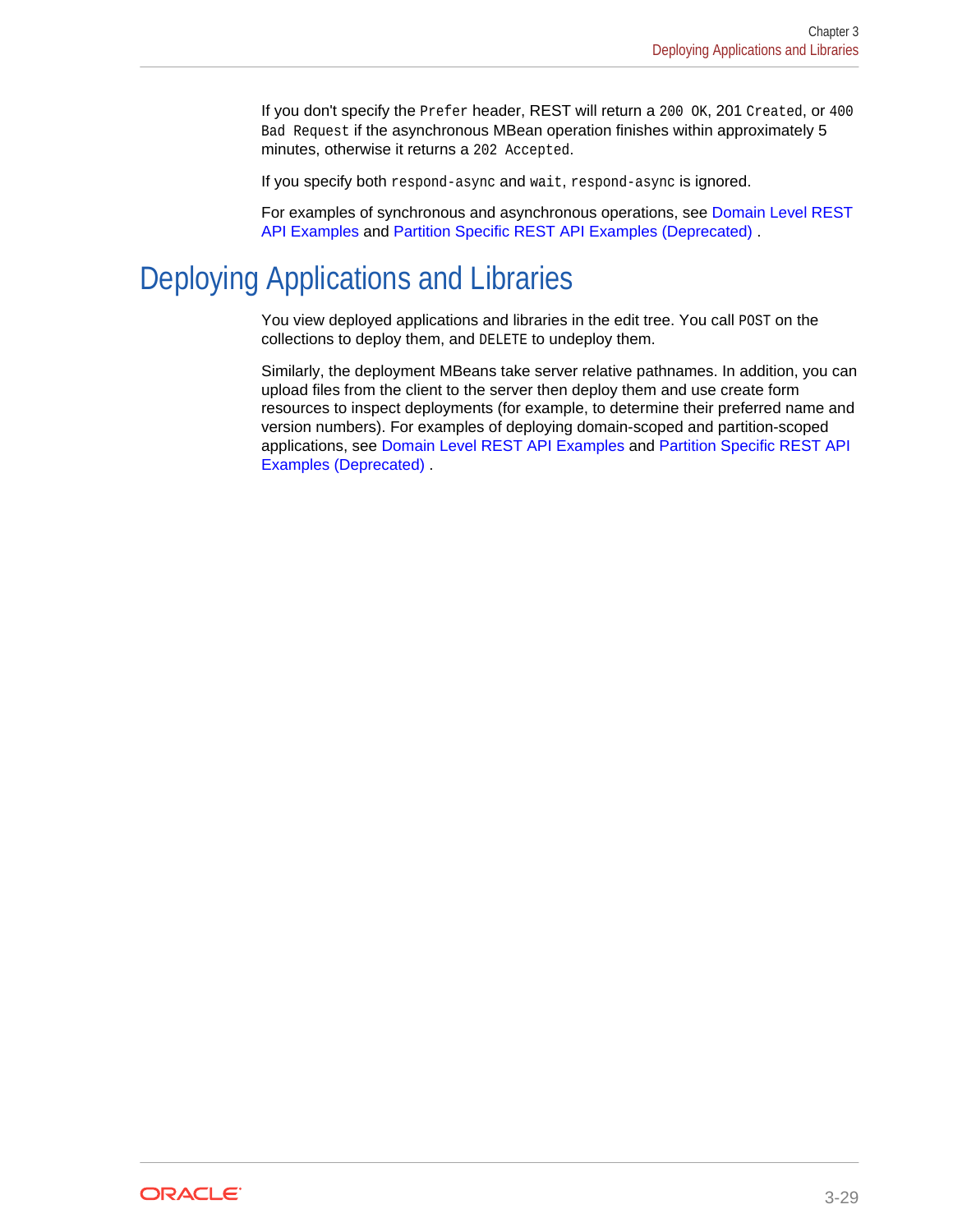# <span id="page-47-0"></span>4 Domain Level REST API Examples

Examine example scripts for users in domain level roles using WebLogic Server REST APIs to perform common domain and partition management and monitoring tasks.

### **Note:**

WebLogic Server Multitenant domain partitions, resource groups, resource group templates, virtual targets, and Resource Consumption Management are deprecated in WebLogic Server 12.2.1.4.0 and will be removed in the next release.

For information on the user roles which can access a REST resource, see [Accessing](#page-18-0) [REST Resources](#page-18-0).

This chapter includes the following sections:

- **Adding Users**
- **[Setting Up Servers](#page-50-0)**
- **[Creating Partitions](#page-69-0)**
- [Configuring System Resources](#page-91-0)
- [Deploying Domain-Scoped Applications](#page-112-0)
- [Monitoring Domain Resources](#page-121-0)
- [Starting and Stopping Domain-Scoped Applications](#page-194-0)
- **[Starting and Stopping Partitions](#page-198-0)**
- **[Starting and Stopping Servers](#page-207-0)**

## Adding Users

Review an example script that demonstrates how a System Administrator adds users such as Operators, Deployers, and Monitors.



To view long URLs, use the scroll bar located beneath the section.

---------------------------------------------------------------------- Demonstrate a domain admin configuring domain level users ----------------------------------------------------------------------

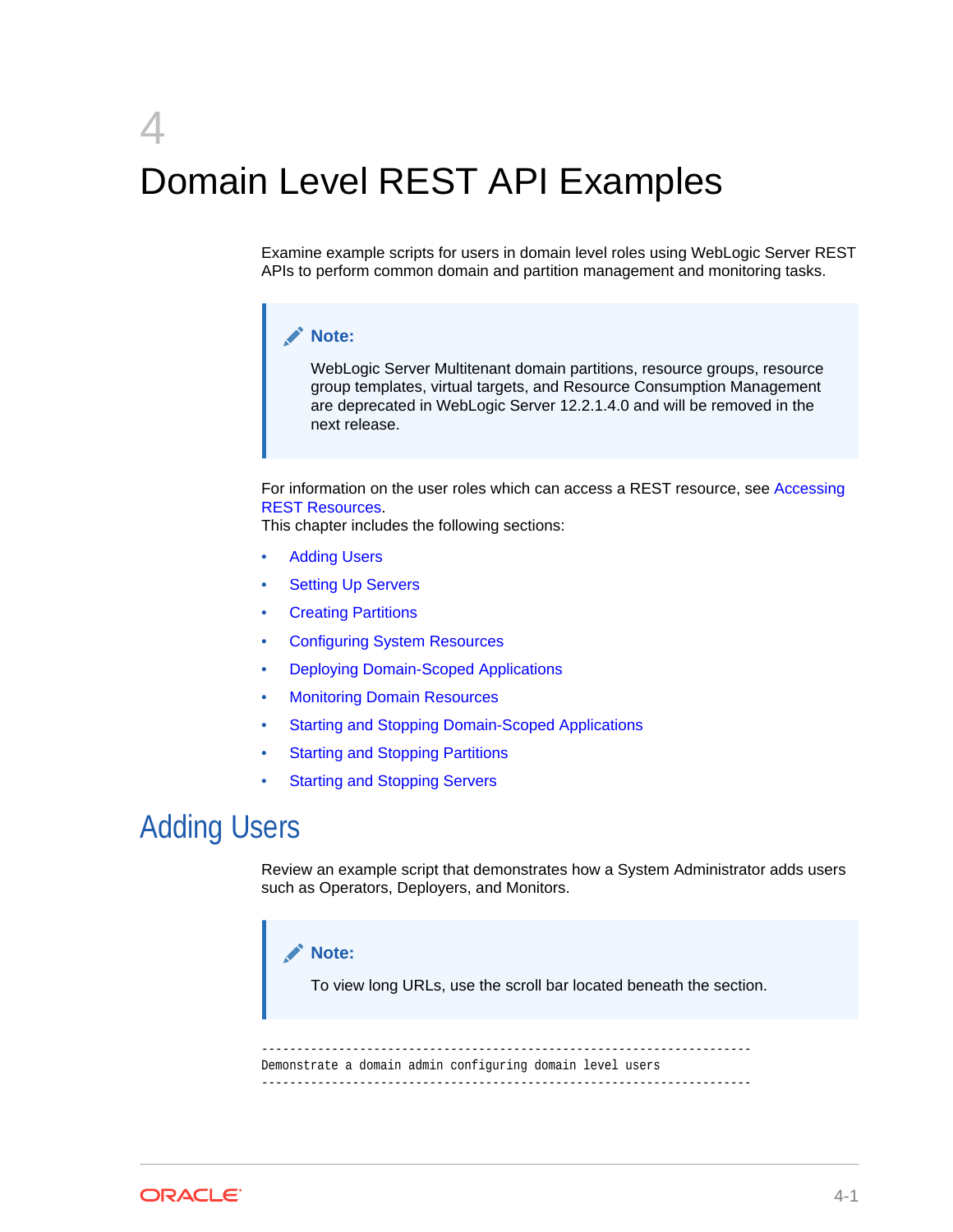```
----------------------------------------------------------------------
Create a deployer
----------------------------------------------------------------------
curl -v \backslash--user admin:admin123 \
-H X-Requested-By:MyClient \
-H Accept:application/json \
-H Content-Type:application/json \
-d "{
   userName: 'deployer',
   password: 'deployer123',
   description: 'A domain level deployer'
}" \
-X POST http://localhost:7001/management/weblogic/latest/serverConfig/
securityConfiguration/realms/myrealm/authenticationProviders/DefaultAuthenticator/
createUser
HTTP/1.1 200 OK
Response Body:
{}
curl -v \backslash--user admin:admin123 \
-H X-Requested-By:MyClient \
-H Accept:application/json \
-H Content-Type:application/json \
-d "\{ groupName: 'Deployers',
   memberUserOrGroupName: 'deployer'
\}" \
-X POST http://localhost:7001/management/weblogic/latest/serverConfig/
securityConfiguration/realms/myrealm/authenticationProviders/DefaultAuthenticator/
addMemberToGroup
HTTP/1.1 200 OK
Response Body:
{}
----------------------------------------------------------------------
Create an operator
----------------------------------------------------------------------
curl -v \backslash--user admin:admin123 \
-H X-Requested-By:MyClient \
-H Accept:application/json \
-H Content-Type:application/json \
-d "{
   userName: 'operator',
```
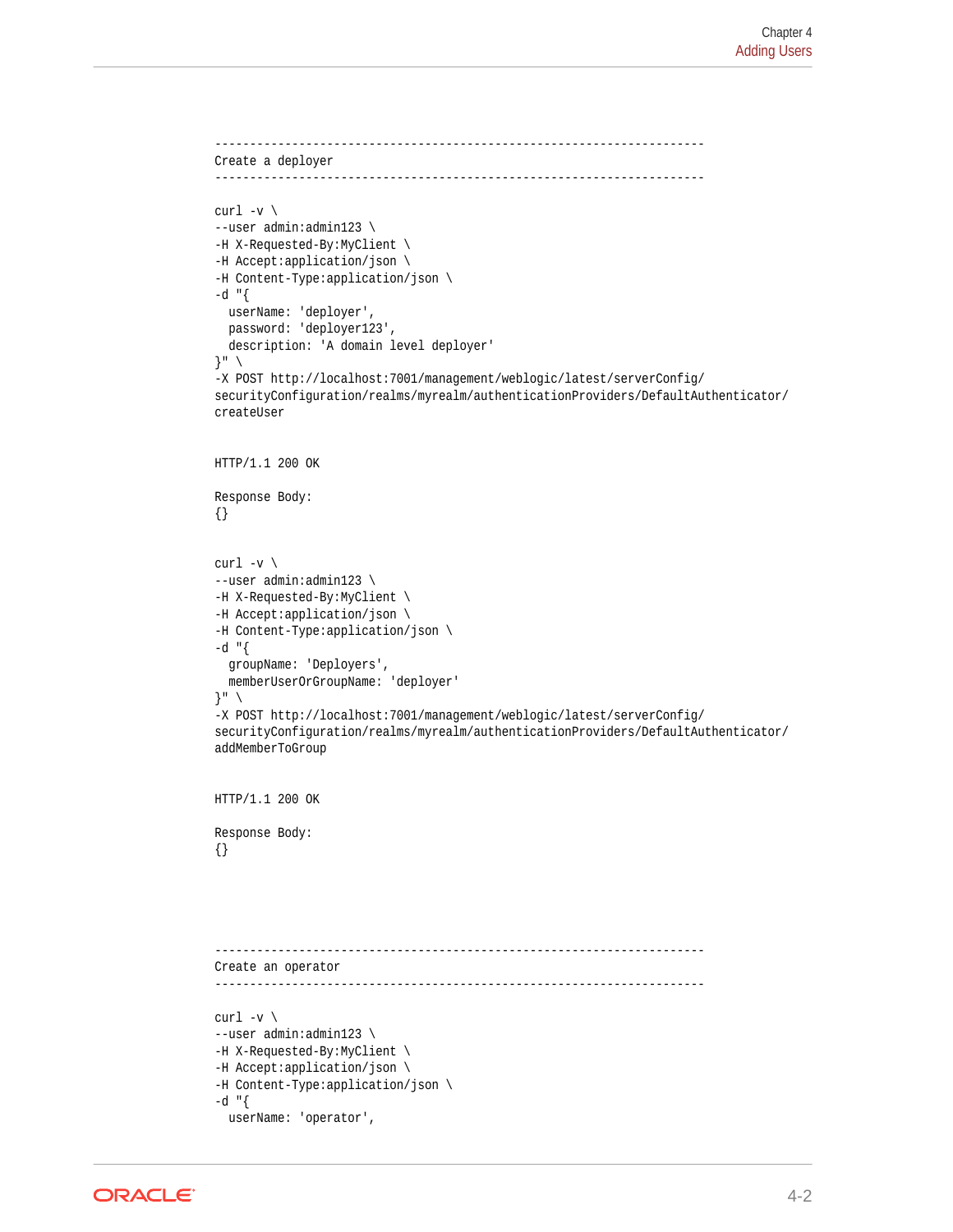```
 password: 'operator123',
   description: 'A domain level operator'
}" \
-X POST http://localhost:7001/management/weblogic/latest/serverConfig/
securityConfiguration/realms/myrealm/authenticationProviders/DefaultAuthenticator/
createUser
HTTP/1.1 200 OK
Response Body:
{}
curl -v \backslash--user admin:admin123 \
-H X-Requested-By:MyClient \
-H Accept:application/json \
-H Content-Type:application/json \
-d "{
   groupName: 'Operators',
   memberUserOrGroupName: 'operator'
}" \
-X POST http://localhost:7001/management/weblogic/latest/serverConfig/
securityConfiguration/realms/myrealm/authenticationProviders/DefaultAuthenticator/
addMemberToGroup
HTTP/1.1 200 OK
Response Body:
{}
   ----------------------------------------------------------------------
Create a monitor
----------------------------------------------------------------------
curl -v \backslash--user admin:admin123 \
-H X-Requested-By:MyClient \
-H Accept:application/json \
-H Content-Type:application/json \
-d "\{userName: 'monitor',
  password: 'monitor123',
   description: 'A domain level monitor'
}" \
-X POST http://localhost:7001/management/weblogic/latest/serverConfig/
securityConfiguration/realms/myrealm/authenticationProviders/DefaultAuthenticator/
createUser
HTTP/1.1 200 OK
Response Body:
```


{}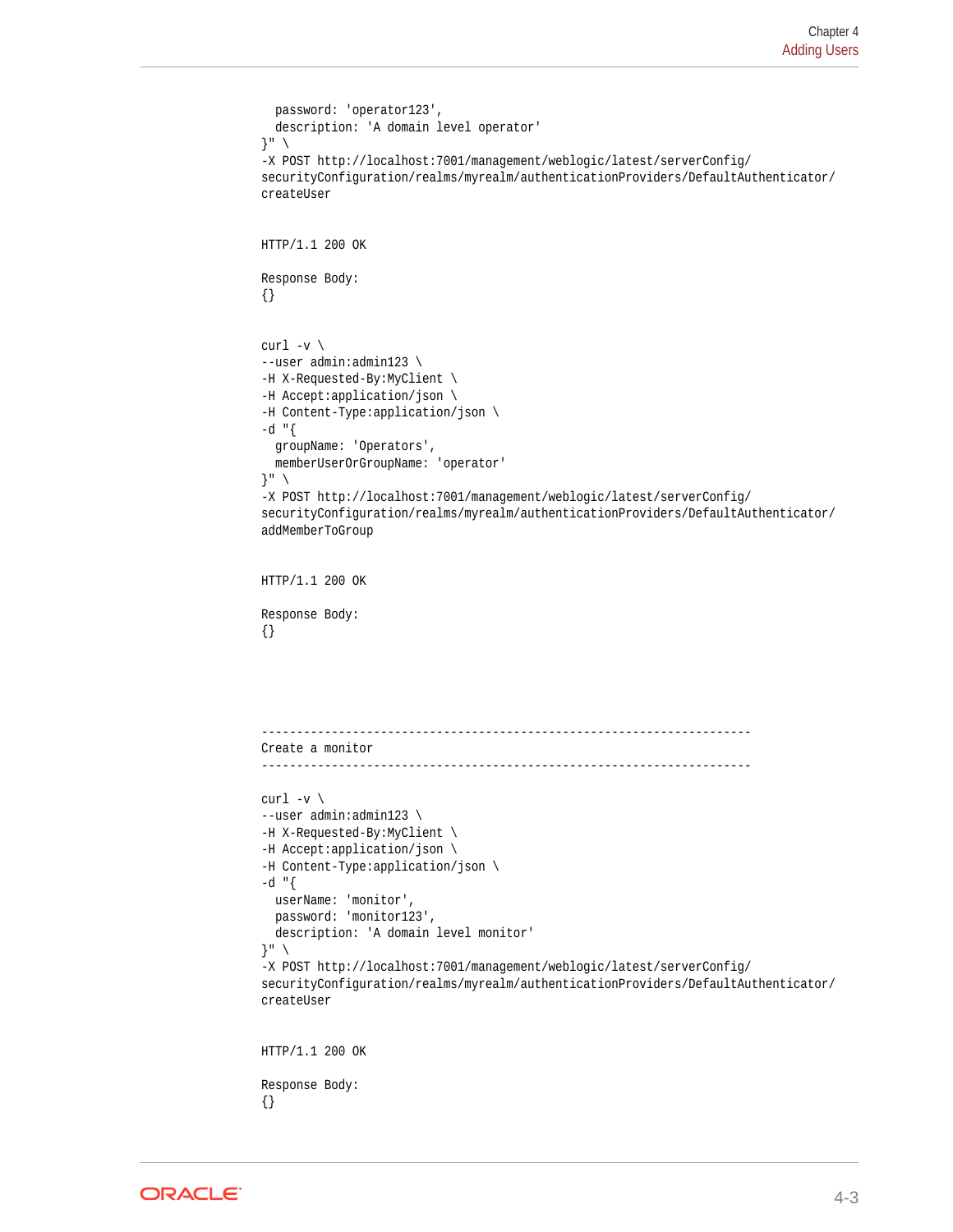```
curl -v \backslash--user admin:admin123 \
-H X-Requested-By:MyClient \
-H Accept:application/json \
-H Content-Type:application/json \
-d "{
   groupName: 'Monitors',
   memberUserOrGroupName: 'monitor'
}" \
-X POST http://localhost:7001/management/weblogic/latest/serverConfig/
securityConfiguration/realms/myrealm/authenticationProviders/DefaultAuthenticator/
addMemberToGroup
HTTP/1.1 200 OK
Response Body:
```
#### {}

## Setting Up Servers

Review an example script that demonstrates how a System Administrator creates a cluster, machine, and dynamic server targeted to the cluster, including setting up resource management for the Managed Servers.

For more information about resource management, see Configuring Resource Consumption Management in *Using Oracle WebLogic Server Multitenant*.

```
Note:
        To view long URLs, use the scroll bar located beneath the section.
         ----------------------------------------------------------------------
Demonstrate a domain admin configuring dynamic servers
----------------------------------------------------------------------
----------------------------------------------------------------------
Start editing
                  ----------------------------------------------------------------------
curl -v \langle--user admin:admin123 \
-H X-Requested-By:MyClient \
-H Accept:application/json \
-H Content-Type:application/json \
-d "\{\}" \
-X POST http://localhost:7001/management/weblogic/latest/edit/changeManager/startEdit
```
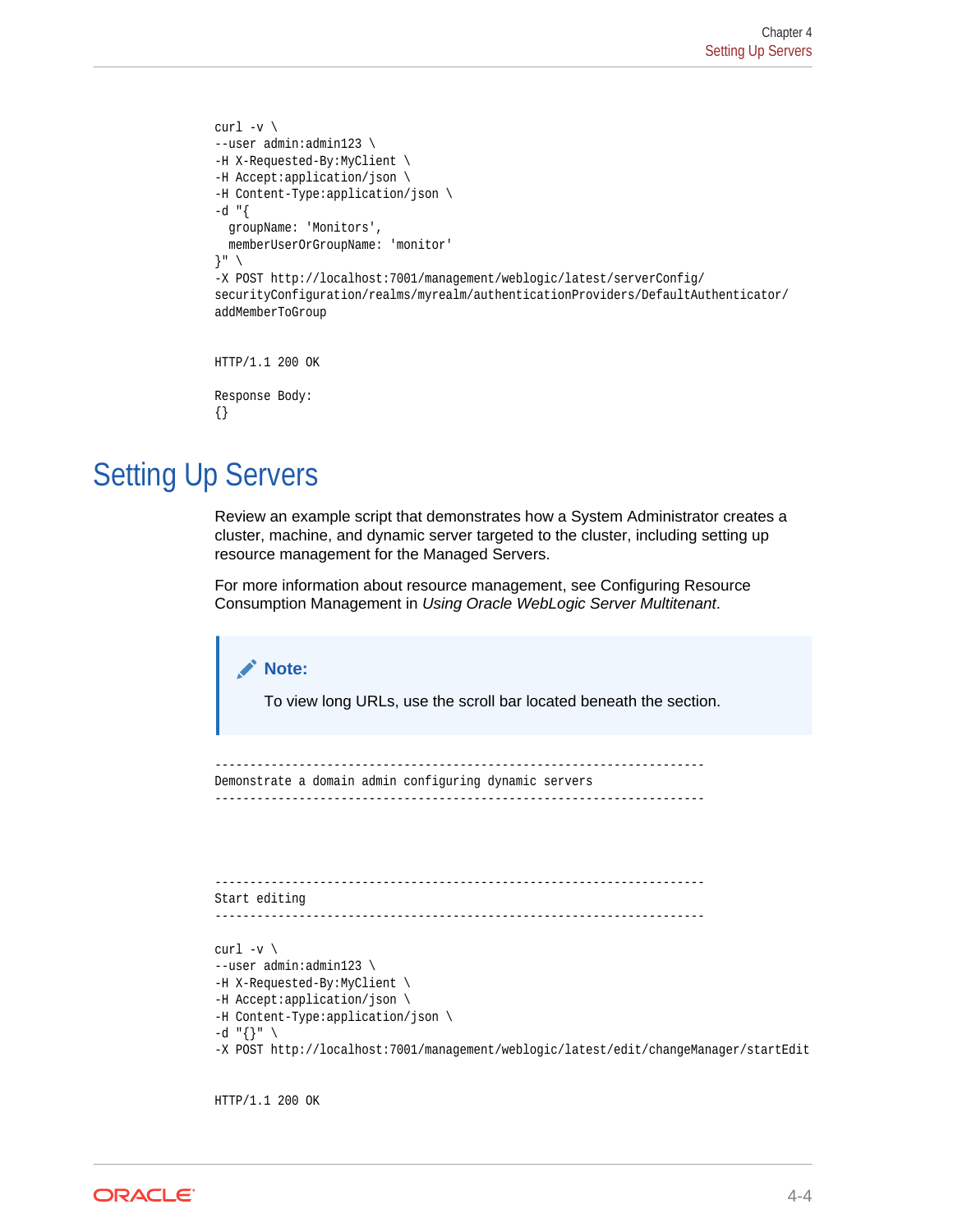```
Response Body:
{}
  ----------------------------------------------------------------------
View the default values for a new cluster
----------------------------------------------------------------------
curl -v \backslash--user admin:admin123 \
-H X-Requested-By:MyClient \
-H Accept:application/json \
-X GET http://localhost:7001/management/weblogic/latest/edit/clusterCreateForm?
links=none
HTTP/1.1 200 OK
Response Body:
\{ "sessionStateQueryRequestTimeout": 30,
     "notes": null,
     "sessionFlushInterval": 180,
     "txnAffinityEnabled": false,
     "fencingGracePeriodMillis": 30000,
     "serviceActivationRequestResponseTimeout": 0,
     "databaseLeasingBasisConnectionRetryCount": 1,
     "millisToSleepBetweenAutoMigrationAttempts": 180000,
     "migrationBasis": "database",
     "oneWayRmiForReplicationEnabled": false,
     "secureReplicationEnabled": false,
     "WANSessionPersistenceTableName": "WLS_WAN_PERSISTENCE_TABLE",
     "asyncSessionQueueTimeout": 30,
     "clusterType": "none",
     "databaseLeasingBasisConnectionRetryDelay": 1000,
     "defaultLoadAlgorithm": "round-robin",
     "frontendHTTPPort": 0,
     "singletonServiceRequestTimeout": 30000,
     "sessionFlushThreshold": 10000,
     "httpTraceSupportEnabled": false,
     "tags": null,
     "replicationTimeoutEnabled": true,
     "serviceAgeThresholdSeconds": 180,
     "additionalAutoMigrationAttempts": 3,
     "multicastBufferSize": 64,
     "weblogicPluginEnabled": false,
     "healthCheckIntervalMillis": 10000,
     "jobSchedulerTableName": "WEBLOGIC_TIMERS",
     "concurrentSingletonActivationEnabled": false,
     "memberDeathDetectorEnabled": false,
     "multicastTTL": 1,
     "frontendHost": null,
     "clusterAddress": null,
     "interClusterCommLinkHealthCheckInterval": 30000,
     "remoteClusterAddress": null,
     "greedySessionFlushInterval": 3,
     "replicationChannel": "ReplicationChannel",
     "multicastAddress": "239.192.0.0",
```
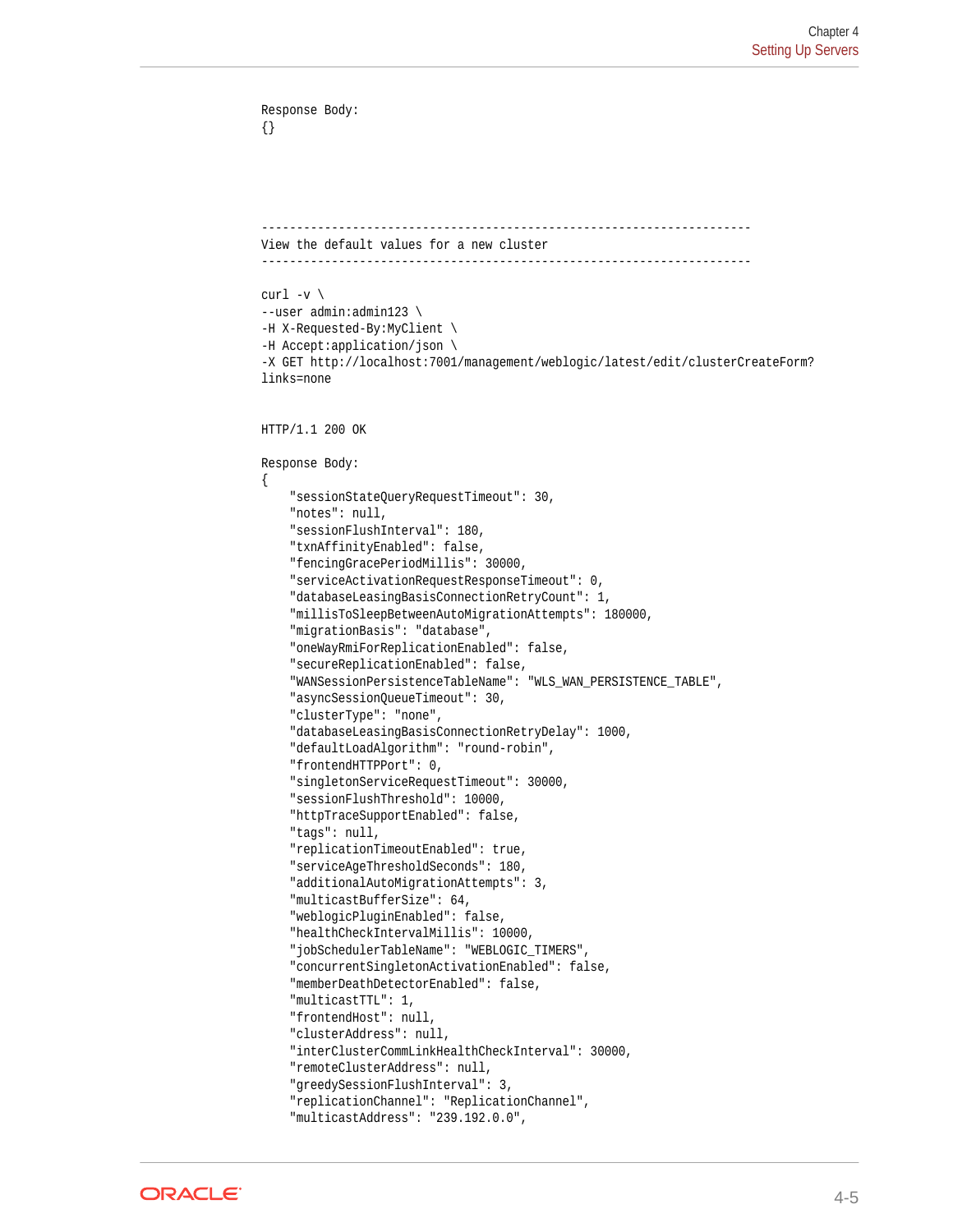```
 "numberOfServersInClusterAddress": 3,
 "persistSessionsOnShutdown": false,
 "healthCheckPeriodsUntilFencing": 3,
 "sessionStateQueryProtocolEnabled": false,
 "clusterBroadcastChannel": null,
 "multicastSendDelay": 3,
 "multicastDataEncryption": false,
 "messageOrderingEnabled": true,
 "autoMigrationTableName": "ACTIVE",
 "idlePeriodsUntilTimeout": 3,
 "clientCertProxyEnabled": false,
 "multicastPort": 7001,
 "clusterMessagingMode": "unicast",
 "unicastReadTimeout": 15000,
 "frontendHTTPSPort": 0,
 "dataSourceForSessionPersistence": null,
 "dataSourceForJobScheduler": null,
 "dataSourceForAutomaticMigration": null,
 "coherenceClusterSystemResource": null,
 "candidateMachinesForMigratableServers": [],
 "name": null
```

```
----------------------------------------------------------------------
Configure a new cluster
                ----------------------------------------------------------------------
curl -v \backslash--user admin:admin123 \
-H X-Requested-By:MyClient \
-H Accept:application/json \
-H Content-Type:application/json \
-d "{ name: 'Cluster1' }" \
-X POST http://localhost:7001/management/weblogic/latest/edit/clusters
```
HTTP/1.1 201 Created

Location: http://localhost:7001/management/weblogic/latest/edit/clusters/Cluster1

Response Body: {}

}

```
----------------------------------------------------------------------
View the new cluster
----------------------------------------------------------------------
curl -v \backslash--user admin:admin123 \
-H X-Requested-By:MyClient \
-H Accept:application/json \
-X GET http://localhost:7001/management/weblogic/latest/edit/clusters/Cluster1?
links=none
```
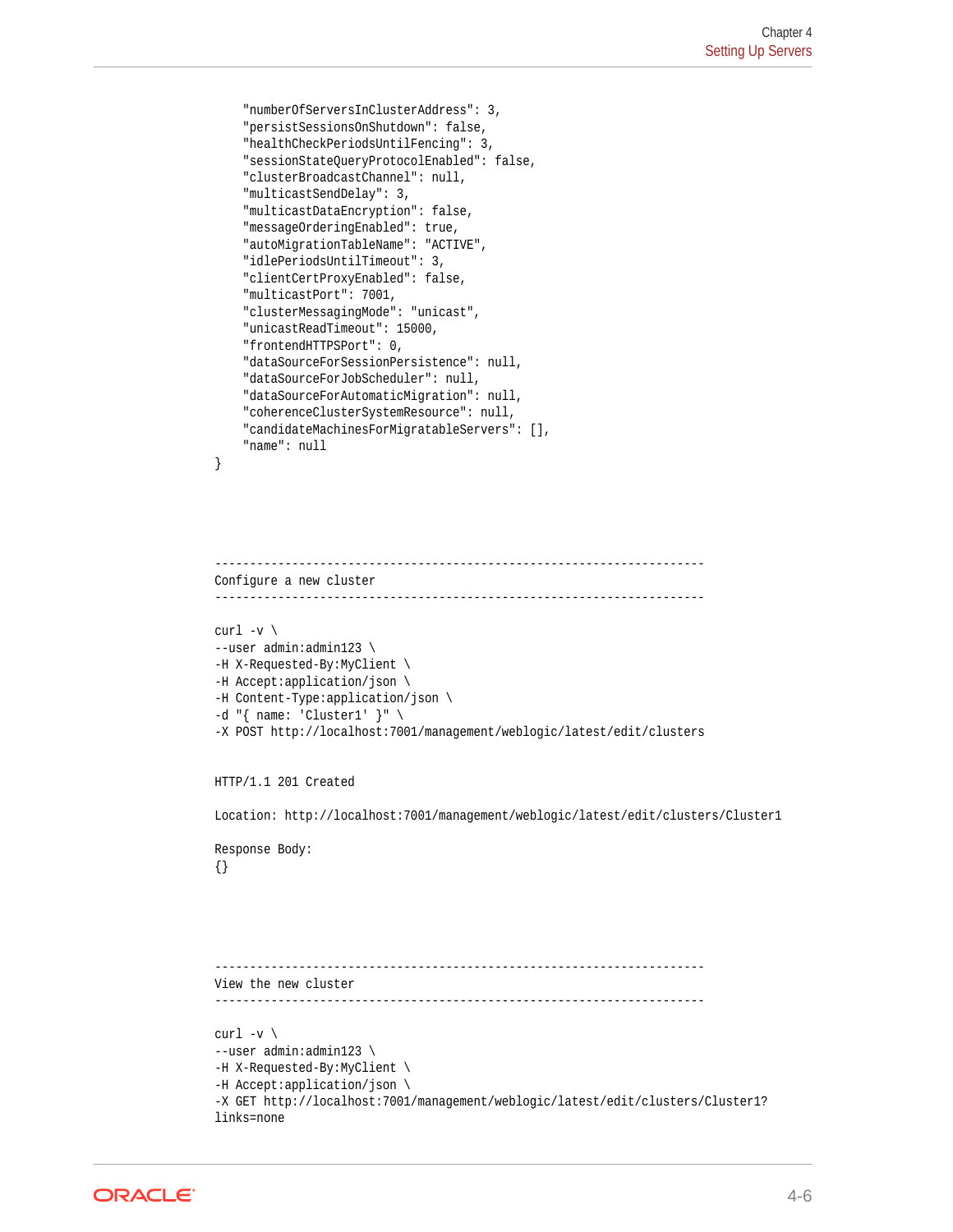```
HTTP/1.1 200 OK
Response Body:
{
     "identity": [
         "clusters",
         "Cluster1"
     ],
     "sessionStateQueryRequestTimeout": 30,
     "notes": null,
     "sessionFlushInterval": 180,
     "txnAffinityEnabled": false,
     "fencingGracePeriodMillis": 30000,
     "serviceActivationRequestResponseTimeout": 0,
     "type": "Cluster",
     "databaseLeasingBasisConnectionRetryCount": 1,
     "millisToSleepBetweenAutoMigrationAttempts": 180000,
     "migrationBasis": "database",
     "oneWayRmiForReplicationEnabled": false,
     "id": 0,
     "secureReplicationEnabled": false,
     "WANSessionPersistenceTableName": "WLS_WAN_PERSISTENCE_TABLE",
     "asyncSessionQueueTimeout": 30,
     "clusterType": "none",
     "databaseLeasingBasisConnectionRetryDelay": 1000,
     "defaultLoadAlgorithm": "round-robin",
     "frontendHTTPPort": 0,
     "singletonServiceRequestTimeout": 30000,
     "sessionFlushThreshold": 10000,
     "httpTraceSupportEnabled": false,
     "tags": [],
     "replicationTimeoutEnabled": true,
     "serviceAgeThresholdSeconds": 180,
     "additionalAutoMigrationAttempts": 3,
     "name": "Cluster1",
     "sessionLazyDeserializationEnabled": false,
     "multicastBufferSize": 64,
     "weblogicPluginEnabled": false,
     "healthCheckIntervalMillis": 10000,
     "jobSchedulerTableName": "WEBLOGIC_TIMERS",
     "concurrentSingletonActivationEnabled": false,
     "memberDeathDetectorEnabled": false,
     "multicastTTL": 1,
     "siteName": null,
     "frontendHost": null,
     "clusterAddress": null,
     "interClusterCommLinkHealthCheckInterval": 30000,
     "remoteClusterAddress": null,
     "greedySessionFlushInterval": 3,
     "memberWarmupTimeoutSeconds": 0,
     "replicationChannel": "ReplicationChannel",
     "multicastAddress": "239.192.0.0",
     "dynamicallyCreated": false,
     "numberOfServersInClusterAddress": 3,
     "persistSessionsOnShutdown": false,
     "healthCheckPeriodsUntilFencing": 3,
     "sessionStateQueryProtocolEnabled": false,
     "clusterBroadcastChannel": null,
     "multicastSendDelay": 3,
```
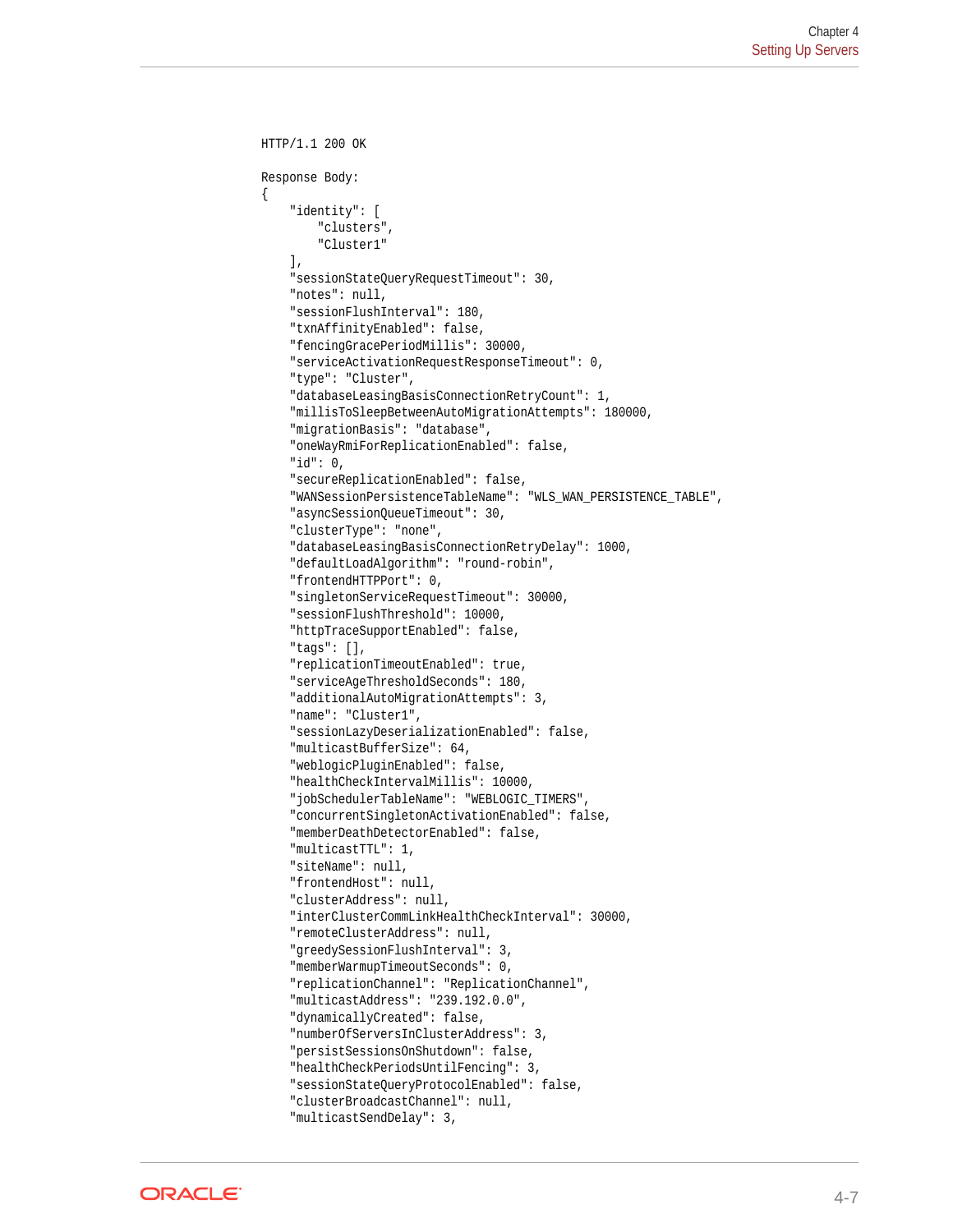```
 "multicastDataEncryption": false,
 "messageOrderingEnabled": true,
 "autoMigrationTableName": "ACTIVE",
 "idlePeriodsUntilTimeout": 3,
 "clientCertProxyEnabled": false,
 "multicastPort": 7001,
 "clusterMessagingMode": "unicast",
 "unicastReadTimeout": 15000,
 "frontendHTTPSPort": 0,
 "dataSourceForSessionPersistence": null,
 "dataSourceForJobScheduler": null,
 "dataSourceForAutomaticMigration": null,
 "coherenceClusterSystemResource": null,
 "servers": [],
 "migratableTargets": [],
 "candidateMachinesForMigratableServers": []
```
}

```
----------------------------------------------------------------------
View the default values for a new machine
                                               ----------------------------------------------------------------------
curl -v \backslash--user admin:admin123 \
-H X-Requested-By:MyClient \
-H Accept:application/json \
-X GET http://localhost:7001/management/weblogic/latest/edit/machineCreateForm?
links=none
HTTP/1.1 200 OK
Response Body:
{
     "notes": null,
     "tags": null,
     "name": null
}
             ----------------------------------------------------------------------
Configure a new machine
```

```
curl -v \
--user admin:admin123 \
-H X-Requested-By:MyClient \
-H Accept:application/json \
-H Content-Type:application/json \
-d "{ name:'Machine1' }" \
-X POST http://localhost:7001/management/weblogic/latest/edit/machines
```
----------------------------------------------------------------------

HTTP/1.1 201 Created

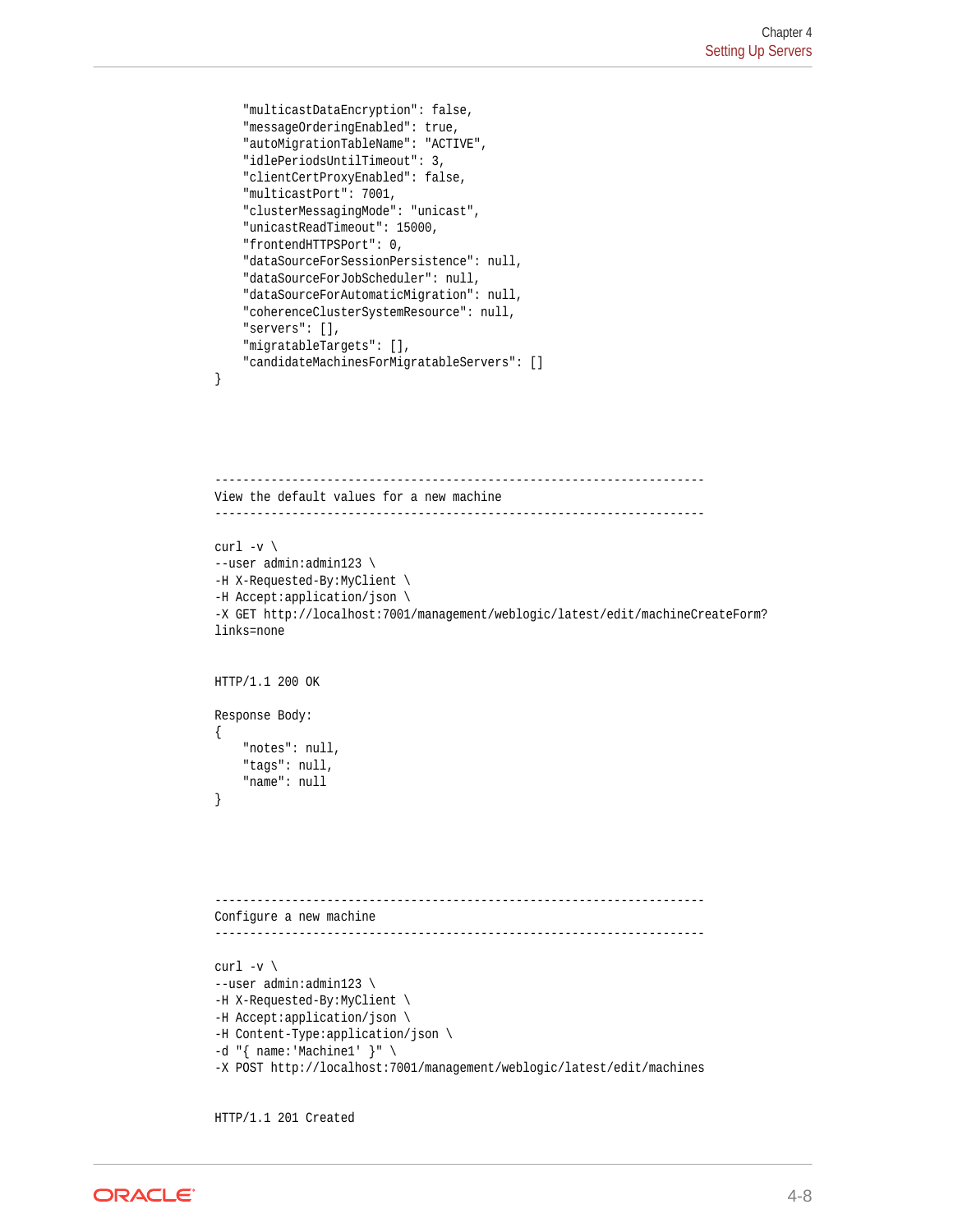```
Location: http://localhost:7001/management/weblogic/latest/edit/machines/Machine1
Response Body:
{}
 ----------------------------------------------------------------------
View the new machine
----------------------------------------------------------------------
curl -v \backslash--user admin:admin123 \
-H X-Requested-By:MyClient \
-H Accept:application/json \
-X GET http://localhost:7001/management/weblogic/latest/edit/machines/Machine1?
links=none
HTTP/1.1 200 OK
Response Body:
{
     "identity": [
         "machines",
         "Machine1"
     ],
     "notes": null,
     "name": "Machine1",
     "id": 0,
     "dynamicallyCreated": false,
     "type": "Machine",
     "tags": []
}
----------------------------------------------------------------------
View the default values for the machine's node manager configuration
----------------------------------------------------------------------
curl -v \backslash--user admin:admin123 \
-H X-Requested-By:MyClient \
-H Accept:application/json \
-X GET http://localhost:7001/management/weblogic/latest/edit/machines/Machine1/
nodeManager?links=none
HTTP/1.1 200 OK
Response Body:
{
     "identity": [
         "machines",
         "Machine1",
```
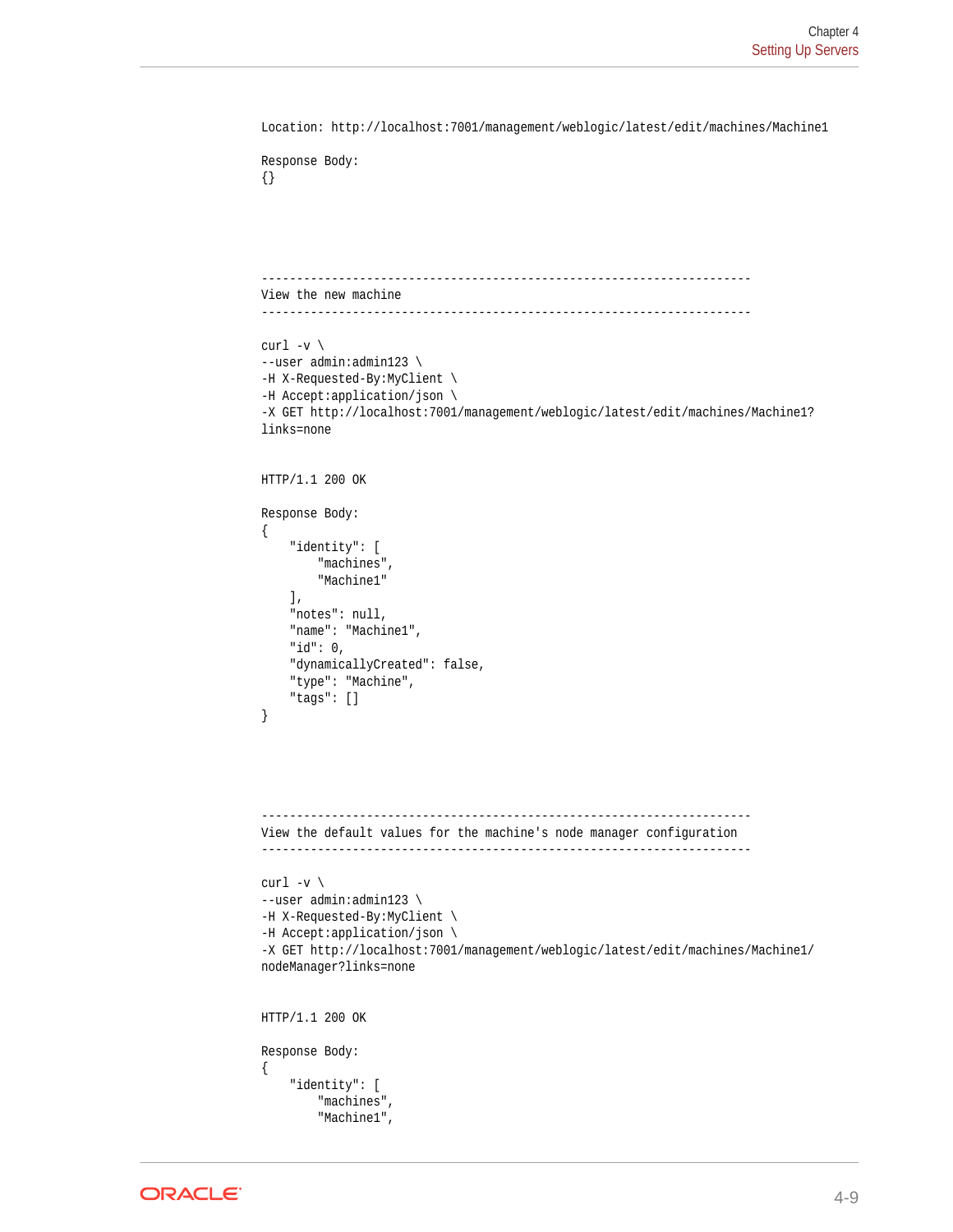```
 "nodeManager"
     ],
     "adapter": null,
     "notes": null,
     "NMType": "SSL",
     "debugEnabled": false,
     "userName": null,
     "type": "NodeManager",
     "tags": [],
     "shellCommand": null,
     "NMSocketCreateTimeoutInMillis": 180000,
     "password": null,
     "listenAddress": "localhost",
     "name": "Machine1",
     "nodeManagerHome": null,
     "adapterVersion": null,
     "adapterName": null,
     "id": 0,
     "dynamicallyCreated": false,
     "listenPort": 5556
}
   ----------------------------------------------------------------------
Customize the machine's node manager configuration
----------------------------------------------------------------------
curl -v \backslash--user admin:admin123 \
-H X-Requested-By:MyClient \
-H Accept:application/json \
-H Content-Type:application/json \
-d "\{ NMType: 'Plain',
  listenAddress: 'localhost'
\}" \setminus-X POST http://localhost:7001/management/weblogic/latest/edit/machines/Machine1/
nodeManager
HTTP/1.1 200 OK
Response Body:
{}
    ----------------------------------------------------------------------
View the modified node manager configuration
----------------------------------------------------------------------
curl -v \backslash--user admin:admin123 \
-H X-Requested-By:MyClient \
```

```
-H Accept:application/json \
```
-X GET http://localhost:7001/management/weblogic/latest/edit/machines/Machine1/

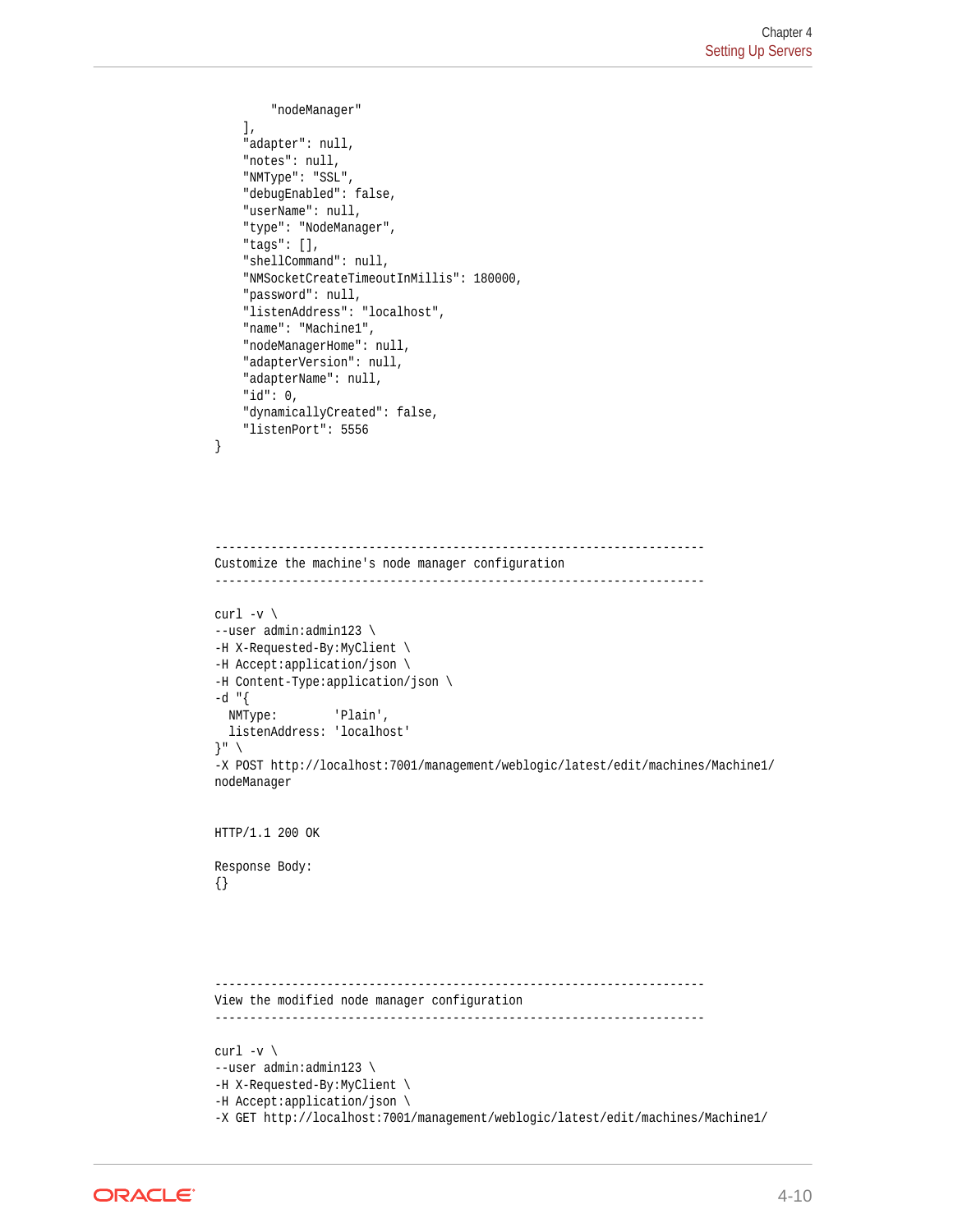```
nodeManager?links=none
HTTP/1.1 200 OK
Response Body:
{
     "identity": [
         "machines",
         "Machine1",
         "nodeManager"
    \cdot "adapter": null,
     "notes": null,
     "NMType": "Plain",
     "debugEnabled": false,
     "userName": null,
     "type": "NodeManager",
     "tags": [],
     "shellCommand": null,
     "NMSocketCreateTimeoutInMillis": 180000,
     "password": null,
     "listenAddress": "localhost",
     "name": "Machine1",
     "nodeManagerHome": null,
     "adapterVersion": null,
     "adapterName": null,
     "id": 0,
     "dynamicallyCreated": false,
     "listenPort": 5556
}
     ----------------------------------------------------------------------
View the default values for a new server template
----------------------------------------------------------------------
curl -v \backslash--user admin:admin123 \
-H X-Requested-By:MyClient \
-H Accept:application/json \
-X GET http://localhost:7001/management/weblogic/latest/edit/
serverTemplateCreateForm?links=none
HTTP/1.1 200 OK
Response Body:
{
     "maxOpenSockCount": -1,
     "interfaceAddress": null,
     "startupTimeout": 0,
     "idleConnectionTimeout": 65,
```

```
 "resolveDNSName": false,
```

```
 "ignoreSessionsDuringShutdown": false,
```

```
 "adminReconnectIntervalSeconds": 10,
```

```
 "preferredSecondaryGroup": null,
```

```
 "defaultSecureProtocol": "t3s",
```
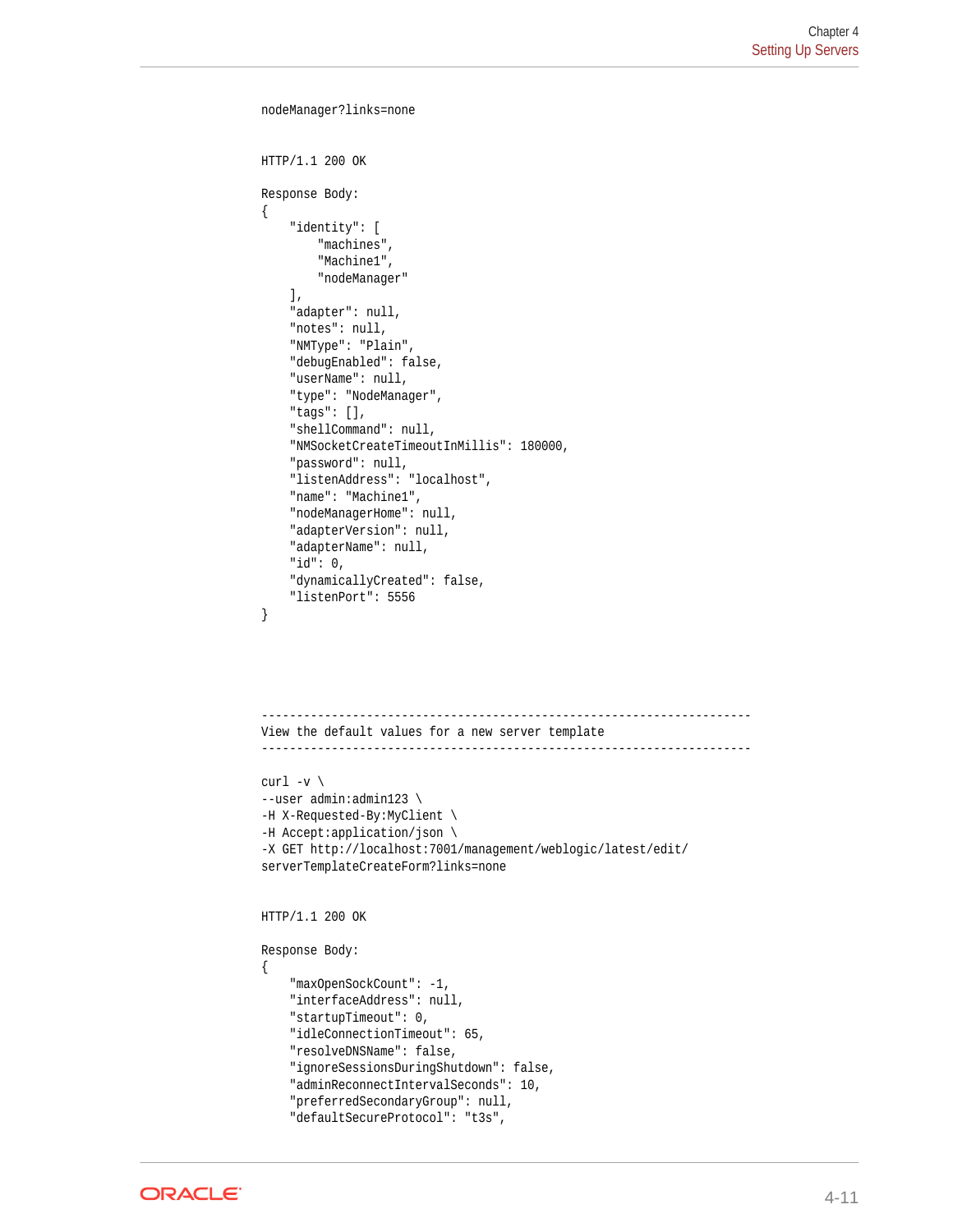```
 "transactionPublicChannelName": null,
 "maxMessageSize": 10000000,
 "stagingDirectoryName": null,
 "outboundPrivateKeyEnabled": false,
 "defaultTGIOPPassword": null,
 "cleanupOrphanedSessionsEnabled": false,
 "httpTraceSupportEnabled": false,
 "classpathServletSecureModeEnabled": false,
 "tags": null,
 "useEnhancedIncrementAdvisor": true,
 "completeMessageTimeout": 60,
 "managedServerIndependenceEnabled": true,
 "isolatePartitionThreadLocals": false,
 "retryIntervalBeforeMSIMode": 5,
 "nativeIOEnabled": true,
 "startupMode": "RUNNING",
 "externalDNSName": null,
 "JMSConnectionFactoryUnmappedResRefMode": "ReturnDefault",
 "extraEjbcOptions": null,
 "autoMigrationEnabled": false,
 "tunnelingClientPingSecs": 45,
 "instrumentStackTraceEnabled": true,
 "customIdentityKeyStorePassPhrase": null,
 "transactionPrimaryChannelName": null,
 "gracefulShutdownTimeout": 0,
 "outboundEnabled": false,
 "javaStandardTrustKeyStorePassPhrase": null,
 "buzzAddress": null,
 "classpathServletDisabled": false,
 "healthCheckStartDelaySeconds": 120,
 "clientCertProxyEnabled": false,
 "defaultInternalServletsDisabled": false,
 "customIdentityKeyStoreType": null,
 "sessionReplicationOnShutdownEnabled": false,
 "restartIntervalSeconds": 3600,
 "notes": null,
 "serverLifeCycleTimeoutVal": 30,
 "httpdEnabled": true,
 "javaCompilerPostClassPath": null,
 "buzzPort": 0,
 "keyStores": "DemoIdentityAndDemoTrust",
 "sitConfigRequired": false,
 "defaultTGIOPUser": "guest",
 "use81StyleExecuteQueues": false,
 "uploadDirectoryName": null,
 "tunnelingClientTimeoutSecs": 40,
 "listenThreadStartDelaySecs": 60,
 "tunnelingEnabled": false,
 "listenAddress": null,
 "acceptBacklog": 300,
 "listenPortEnabled": true,
 "eagerThreadLocalCleanup": false,
 "connectTimeout": 0,
 "transactionSecureChannelName": null,
 "printStackTraceInProduction": false,
 "useFusionForLLR": false,
 "clusterWeight": 100,
 "customTrustKeyStorePassPhrase": null,
 "restartDelaySeconds": 0,
 "transactionLogFilePrefix": ".\/",
 "maxConcurrentLongRunningRequests": 100,
```
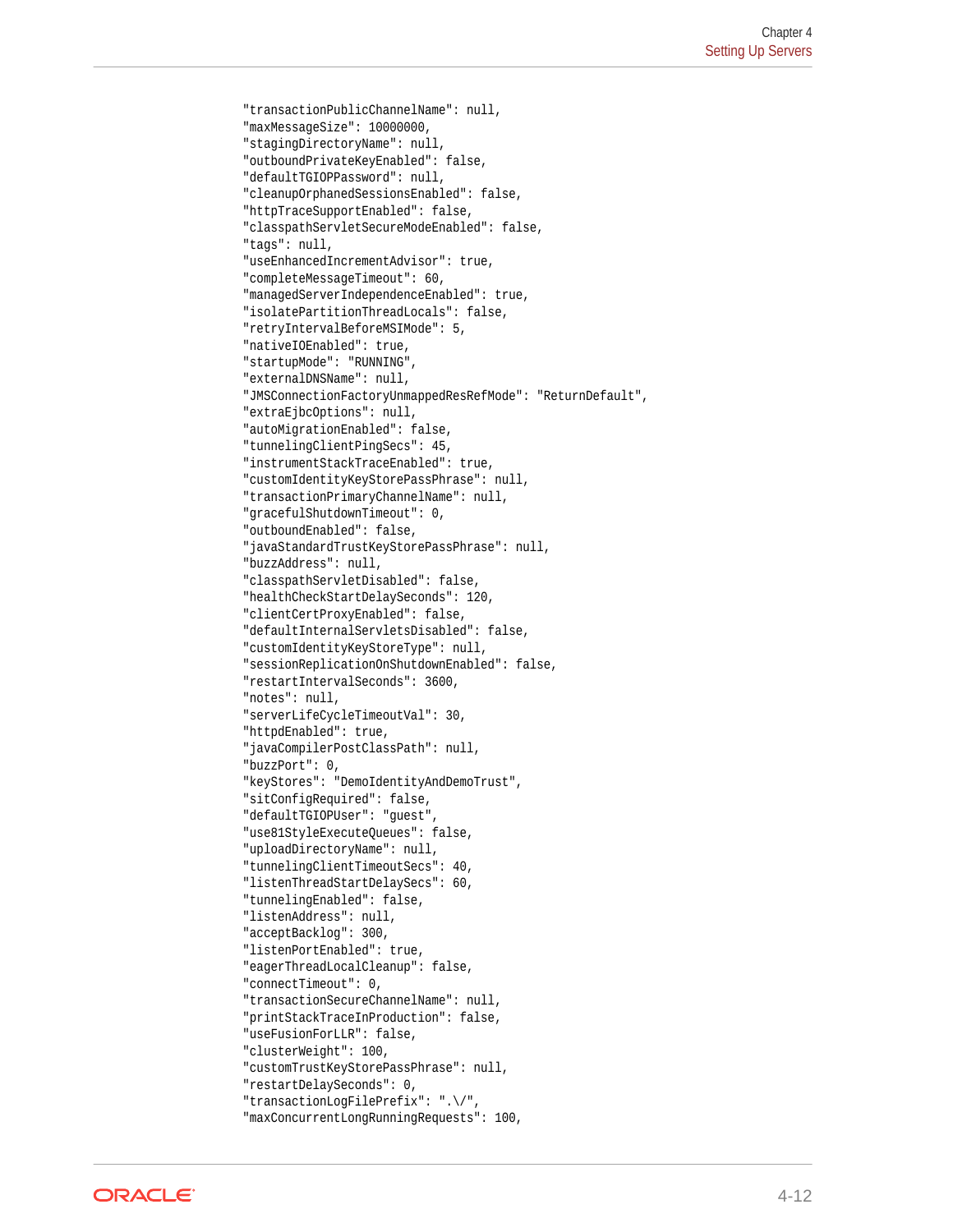```
 "customTrustKeyStoreFileName": null,
 "socketReaders": -1,
 "threadPoolPercentSocketReaders": 33,
 "JDBCLoginTimeoutSeconds": 0,
 "customTrustKeyStoreType": null,
 "loginTimeoutMillis": 5000,
 "messageIdPrefixEnabled": true,
 "healthCheckIntervalSeconds": 180,
 "useEnhancedPriorityQueueForRequestManager": false,
 "reverseDNSAllowed": false,
 "periodLength": 60000,
 "socketBufferSizeAsChunkSize": false,
 "JDBCLLRTableName": null,
 "transactionPublicSecureChannelName": null,
 "buzzEnabled": false,
 "weblogicPluginEnabled": false,
 "useDetailedThreadName": false,
 "stuckThreadTimerInterval": 60,
 "TGIOPEnabled": true,
 "listenersBindEarly": false,
 "JNDITransportableObjectFactoryList": null,
 "NMSocketCreateTimeoutInMillis": 180000,
 "DGCIdlePeriodsUntilTimeout": 5,
 "defaultIIOPUser": null,
 "logRemoteExceptionsEnabled": false,
 "transactionLogFileWritePolicy": "Direct-Write",
 "defaultProtocol": "t3",
 "replicationPorts": null,
 "autoRestart": true,
 "extraRmicOptions": null,
 "customIdentityKeyStoreFileName": null,
 "restartMax": 2,
 "replicationGroup": null,
 "defaultIIOPPassword": null,
 "IIOPEnabled": true,
 "maxConcurrentNewThreads": 100,
 "numOfRetriesBeforeMSIMode": 3,
 "JMSDefaultConnectionFactoriesEnabled": true,
 "sitConfigPollingInterval": 5,
 "allowShrinkingPriorityRequestQueue": true,
 "COMEnabled": false,
 "javaCompilerPreClassPath": null,
 "idlePeriodsUntilTimeout": 4,
 "listenPort": 7001,
 "javaCompiler": "javac",
 "cluster": null,
 "reliableDeliveryPolicy": null,
 "machine": null,
 "XMLEntityCache": null,
 "XMLRegistry": null,
 "coherenceClusterSystemResource": null,
 "candidateMachines": [],
 "name": null
```
---------------------------------------------------------------------- Configure a new server template for the cluster



}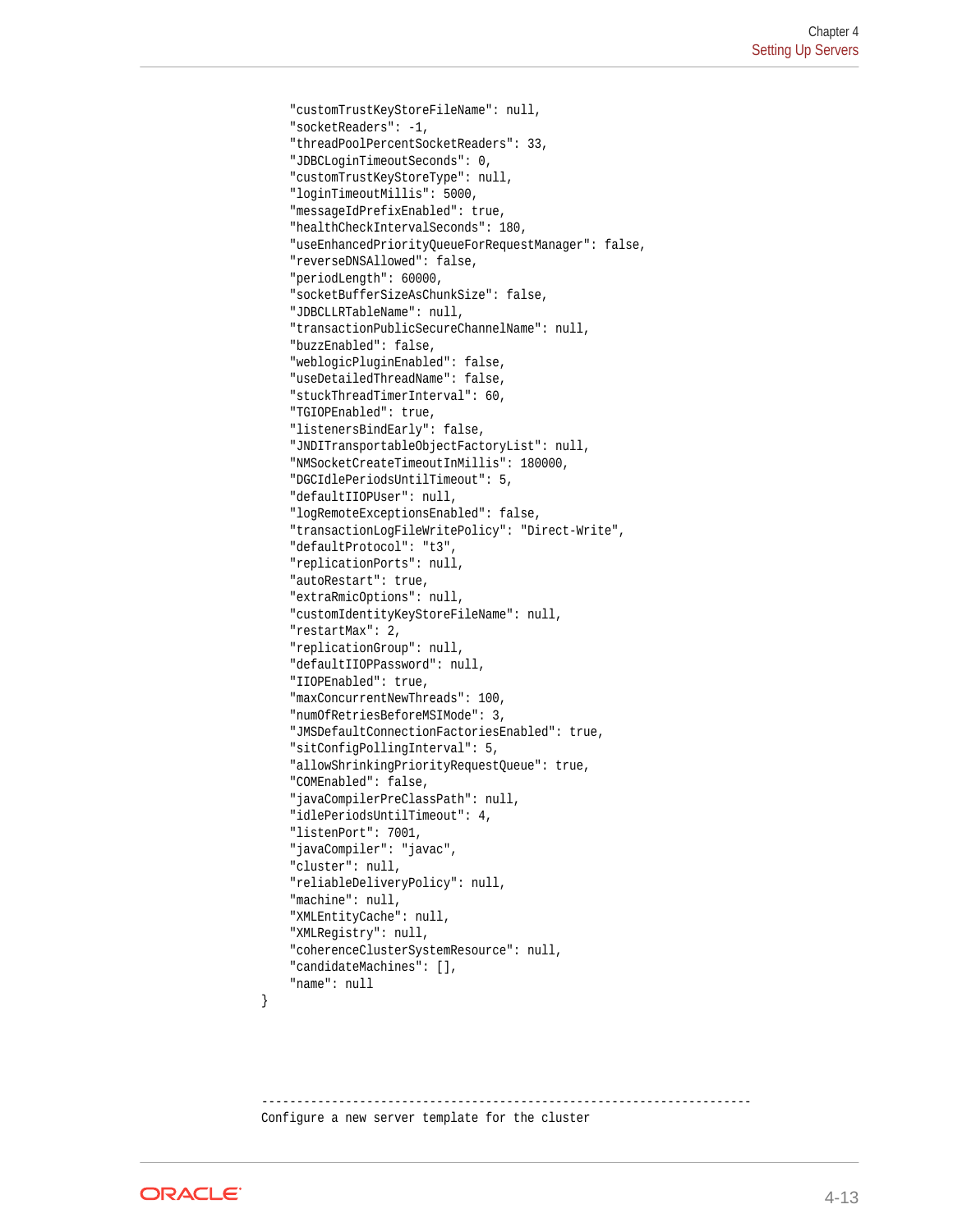```
-curl -v \backslash--user admin:admin123 \
-H X-Requested-By:MyClient \
-H Accept:application/json \
-H Content-Type:application/json \
-d "{
 name: 'ServerTemplate1',
 listenPort: 7100,
  listenAddress: 'localhost',
 machine: [ 'machines', 'Machine1' ],
  cluster: [ 'clusters', 'Cluster1' ]
}" \
-X POST http://localhost:7001/management/weblogic/latest/edit/serverTemplates
HTTP/1.1 201 Created
Location: http://localhost:7001/management/weblogic/latest/edit/serverTemplates/
ServerTemplate1
```

```
Response Body:
{}
```

```
----------------------------------------------------------------------
Turn on resource management for the managed servers
----------------------------------------------------------------------
curl -v \backslash--user admin:admin123 \
-H X-Requested-By:MyClient \
-H Accept:application/json \
-H Content-Type:application/json \
-d "{
   arguments: '-XX:+UnlockCommercialFeatures -XX:+ResourceManagement -XX:+UseG1GC'
}" \
-X POST http://localhost:7001/management/weblogic/latest/edit/serverTemplates/
ServerTemplate1/serverStart
HTTP/1.1 200 OK
Response Body:
{}
   ----------------------------------------------------------------------
View the new server template
----------------------------------------------------------------------
curl -v \backslash--user admin:admin123 \
-H X-Requested-By:MyClient \
```
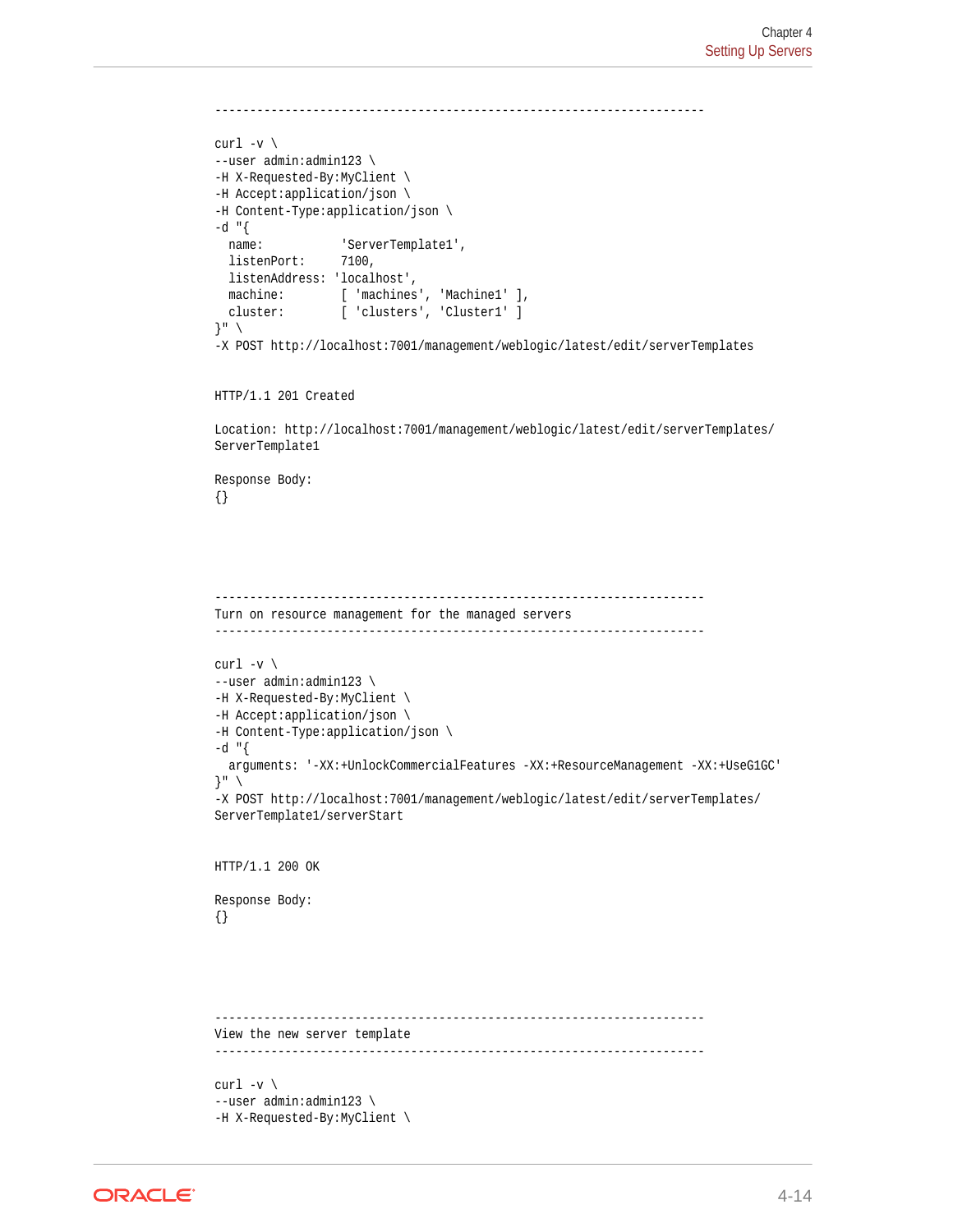```
-H Accept:application/json \
-X GET http://localhost:7001/management/weblogic/latest/edit/serverTemplates/
ServerTemplate1?links=none
HTTP/1.1 200 OK
Response Body:
{
     "identity": [
         "serverTemplates",
         "ServerTemplate1"
    \cdot "stagingMode": "stage",
     "maxOpenSockCount": -1,
     "interfaceAddress": null,
     "hostsMigratableServices": true,
     "startupTimeout": 0,
     "idleConnectionTimeout": 65,
     "resolveDNSName": false,
     "ignoreSessionsDuringShutdown": false,
     "type": "ServerTemplate",
     "adminReconnectIntervalSeconds": 10,
     "administrationPort": 9002,
     "preferredSecondaryGroup": null,
     "defaultSecureProtocol": "t3s",
     "transactionPublicChannelName": null,
     "id": 0,
     "maxMessageSize": 10000000,
     "completeWriteTimeout": 60,
     "stagingDirectoryName": "\/domains\/mydomain\/servers\/ServerTemplate1\/stage",
     "outboundPrivateKeyEnabled": false,
     "defaultTGIOPPassword": null,
     "cleanupOrphanedSessionsEnabled": false,
     "httpTraceSupportEnabled": false,
     "classpathServletSecureModeEnabled": false,
     "tags": [],
     "useEnhancedIncrementAdvisor": true,
     "completeMessageTimeout": 60,
     "managedServerIndependenceEnabled": true,
     "isolatePartitionThreadLocals": false,
     "retryIntervalBeforeMSIMode": 5,
     "nativeIOEnabled": true,
     "startupMode": "RUNNING",
     "externalDNSName": null,
     "JMSConnectionFactoryUnmappedResRefMode": "ReturnDefault",
     "administrationProtocol": "t3s",
     "extraEjbcOptions": null,
     "autoMigrationEnabled": false,
     "tunnelingClientPingSecs": 45,
     "instrumentStackTraceEnabled": true,
     "dynamicallyCreated": false,
     "customIdentityKeyStorePassPhrase": null,
     "transactionPrimaryChannelName": null,
     "gracefulShutdownTimeout": 0,
     "outboundEnabled": false,
     "javaStandardTrustKeyStorePassPhrase": null,
     "useConcurrentQueueForRequestManager": false,
     "buzzAddress": null,
     "classpathServletDisabled": false,
     "healthCheckStartDelaySeconds": 120,
```
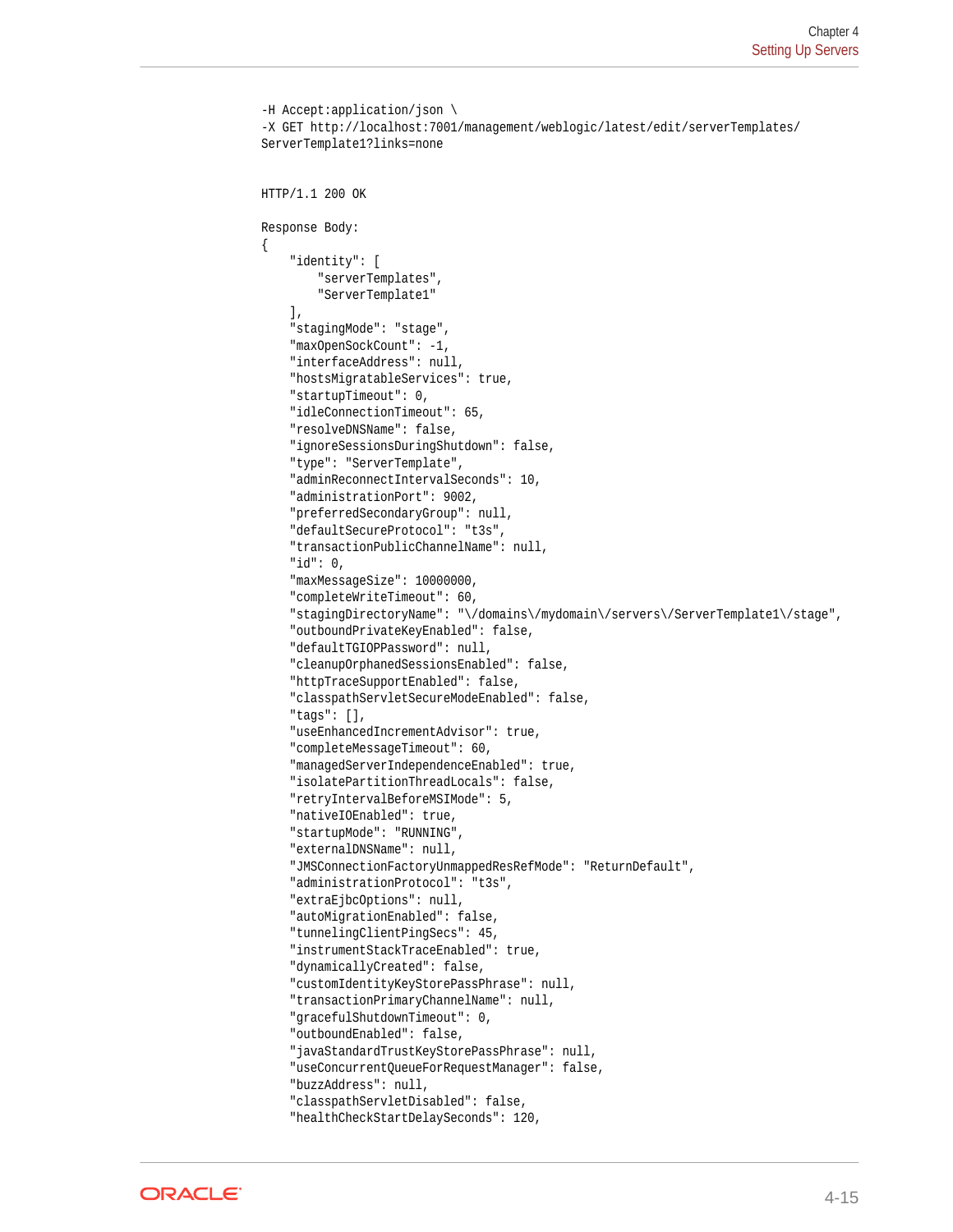```
 "clientCertProxyEnabled": false,
 "defaultInternalServletsDisabled": false,
 "customIdentityKeyStoreType": null,
 "sessionReplicationOnShutdownEnabled": false,
 "restartIntervalSeconds": 3600,
 "notes": null,
 "serverLifeCycleTimeoutVal": 30,
 "httpdEnabled": true,
 "javaCompilerPostClassPath": null,
 "buzzPort": 0,
 "keyStores": "DemoIdentityAndDemoTrust",
 "sitConfigRequired": false,
 "use81StyleExecuteQueues": false,
 "uploadDirectoryName": ".\/servers\/ServerTemplate1\/upload",
 "tunnelingClientTimeoutSecs": 40,
 "listenThreadStartDelaySecs": 60,
 "tunnelingEnabled": false,
 "listenAddress": "localhost",
 "acceptBacklog": 300,
 "listenPortEnabled": true,
 "eagerThreadLocalCleanup": false,
 "connectTimeout": 0,
 "transactionSecureChannelName": null,
 "printStackTraceInProduction": false,
 "scatteredReadsEnabled": false,
 "muxerClass": "weblogic.socket.NIOSocketMuxer",
 "useFusionForLLR": false,
 "clusterWeight": 100,
 "customTrustKeyStorePassPhrase": null,
 "restartDelaySeconds": 0,
 "transactionLogFilePrefix": ".\/",
 "maxConcurrentLongRunningRequests": 100,
 "customTrustKeyStoreFileName": null,
 "socketReaders": -1,
 "threadPoolPercentSocketReaders": 33,
 "JDBCLoginTimeoutSeconds": 0,
 "customTrustKeyStoreType": null,
 "loginTimeoutMillis": 5000,
 "messageIdPrefixEnabled": false,
 "healthCheckIntervalSeconds": 180,
 "useEnhancedPriorityQueueForRequestManager": false,
 "name": "ServerTemplate1",
 "reverseDNSAllowed": false,
 "periodLength": 60000,
 "socketBufferSizeAsChunkSize": false,
 "JDBCLLRTableName": null,
 "transactionPublicSecureChannelName": null,
 "buzzEnabled": false,
 "weblogicPluginEnabled": false,
 "useDetailedThreadName": false,
 "stuckThreadTimerInterval": 60,
 "TGIOPEnabled": true,
 "listenersBindEarly": false,
 "JNDITransportableObjectFactoryList": [],
 "DGCIdlePeriodsUntilTimeout": 5,
 "defaultIIOPUser": null,
 "logRemoteExceptionsEnabled": false,
 "transactionLogFileWritePolicy": "Direct-Write",
 "gatheredWritesEnabled": false,
 "defaultProtocol": "t3",
 "replicationPorts": null,
```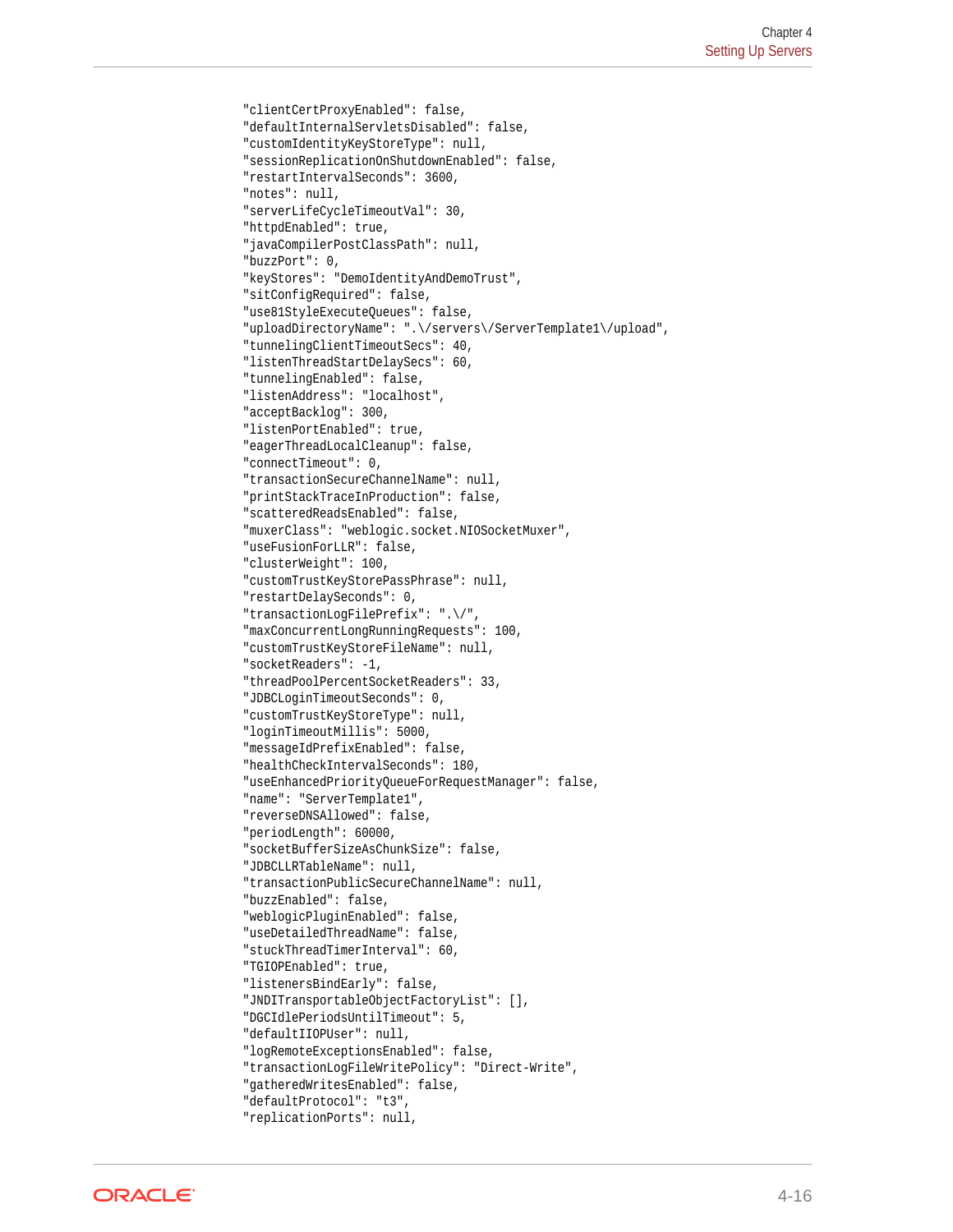```
 "autoRestart": true,
     "extraRmicOptions": null,
     "customIdentityKeyStoreFileName": null,
     "restartMax": 2,
     "replicationGroup": null,
     "defaultIIOPPassword": null,
     "IIOPEnabled": true,
     "maxConcurrentNewThreads": 100,
     "numOfRetriesBeforeMSIMode": 3,
     "JMSDefaultConnectionFactoriesEnabled": true,
     "sitConfigPollingInterval": 5,
     "allowShrinkingPriorityRequestQueue": true,
     "addWorkManagerThreadsByCpuCount": false,
     "javaCompilerPreClassPath": null,
     "idlePeriodsUntilTimeout": 4,
     "listenPort": 7100,
     "javaCompiler": "javac",
     "cluster": [
         "clusters",
         "Cluster1"
    \,],
     "reliableDeliveryPolicy": null,
     "machine": [
         "machines",
         "Machine1"
     ],
     "XMLEntityCache": null,
     "XMLRegistry": null,
     "coherenceClusterSystemResource": null,
     "candidateMachines": []
     ----------------------------------------------------------------------
View the default values for the cluster's dynamic servers configuration
----------------------------------------------------------------------
```

```
curl -v \backslash--user admin:admin123 \
-H X-Requested-By:MyClient \
-H Accept:application/json \
-X GET http://localhost:7001/management/weblogic/latest/edit/clusters/Cluster1/
dynamicServers?links=none
HTTP/1.1 200 OK
Response Body:
{
     "identity": [
         "clusters",
          "Cluster1",
         "dynamicServers"
    \mathbf{1},
     "notes": null,
     "dynamicClusterSize": 0,
     "machineNameMatchExpression": null,
     "maxDynamicClusterSize": 8,
```
 $\mathfrak{h}$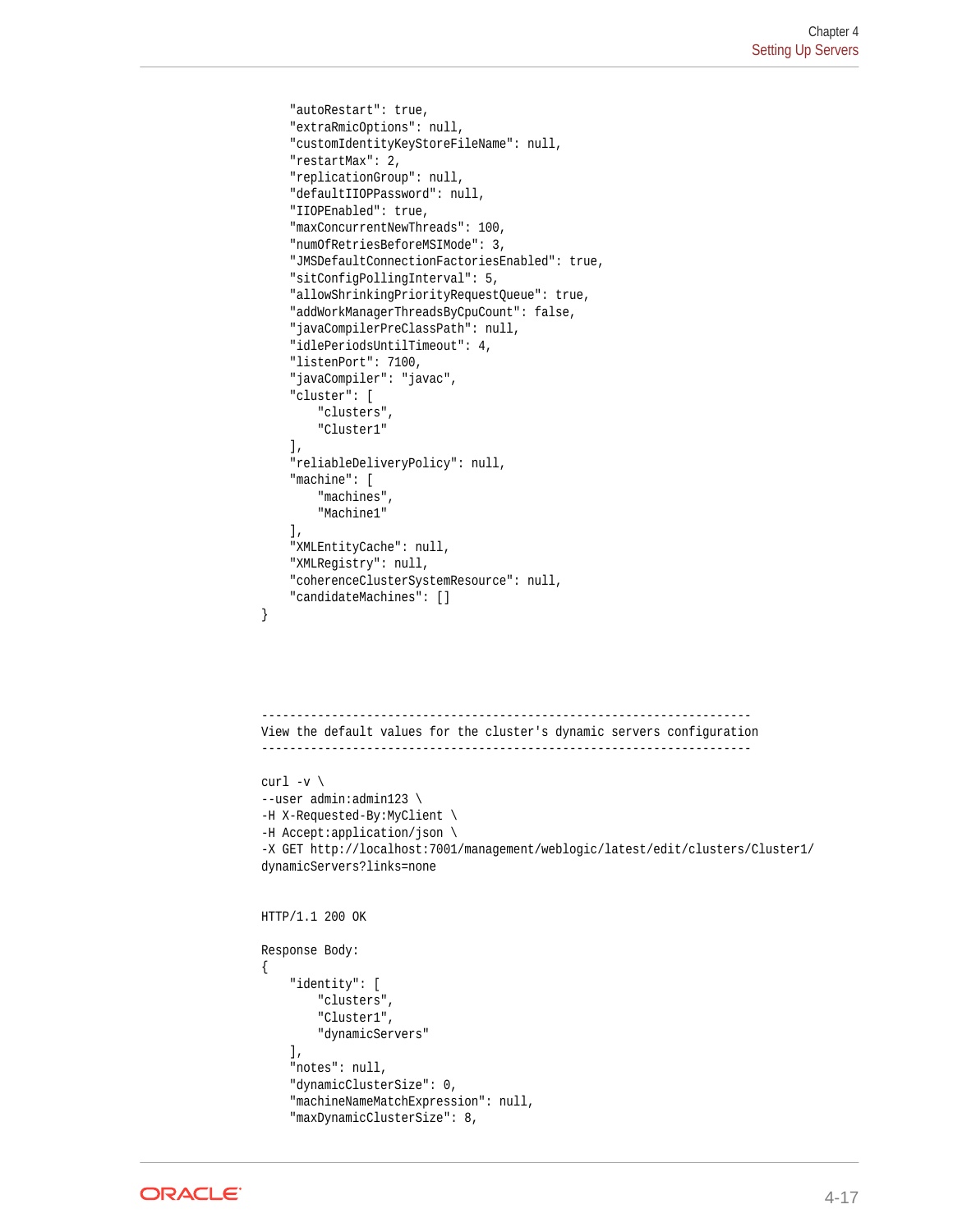```
 "serverNamePrefix": "Cluster1-",
     "ignoreSessionsDuringShutdown": false,
     "type": "DynamicServers",
     "calculatedMachineNames": false,
     "dynamicClusterShutdownTimeoutSeconds": 0,
     "tags": [],
     "waitForAllSessionsDuringShutdown": false,
     "machineMatchExpression": null,
     "dynamicServerNames": [],
     "calculatedListenPorts": true,
     "name": "Cluster1",
     "id": 0,
     "dynamicallyCreated": false,
     "machineMatchType": "name",
     "minDynamicClusterSize": 1,
     "dynamicClusterCooloffPeriodSeconds": 900,
     "serverTemplate": null
}
    ----------------------------------------------------------------------
Customize the cluster's dynamic servers configuration
----------------------------------------------------------------------
curl -v \backslash--user admin:admin123 \
-H X-Requested-By:MyClient \
-H Accept:application/json \
-H Content-Type:application/json \
-d "\{serverTemplate: [ 'serverTemplates', 'ServerTemplate1' ],
   dynamicClusterSize: 2,
  serverNamePrefix: 'Cluster1Server'
}" \
-X POST http://localhost:7001/management/weblogic/latest/edit/clusters/Cluster1/
dynamicServers
HTTP/1.1 200 OK
Response Body:
{}
----------------------------------------------------------------------
View the modified dynamic servers configuration
----------------------------------------------------------------------
curl -v \
--user admin:admin123 \
-H X-Requested-By:MyClient \
-H Accept:application/json \
```

```
-X GET http://localhost:7001/management/weblogic/latest/edit/clusters/Cluster1/
dynamicServers?links=none
```
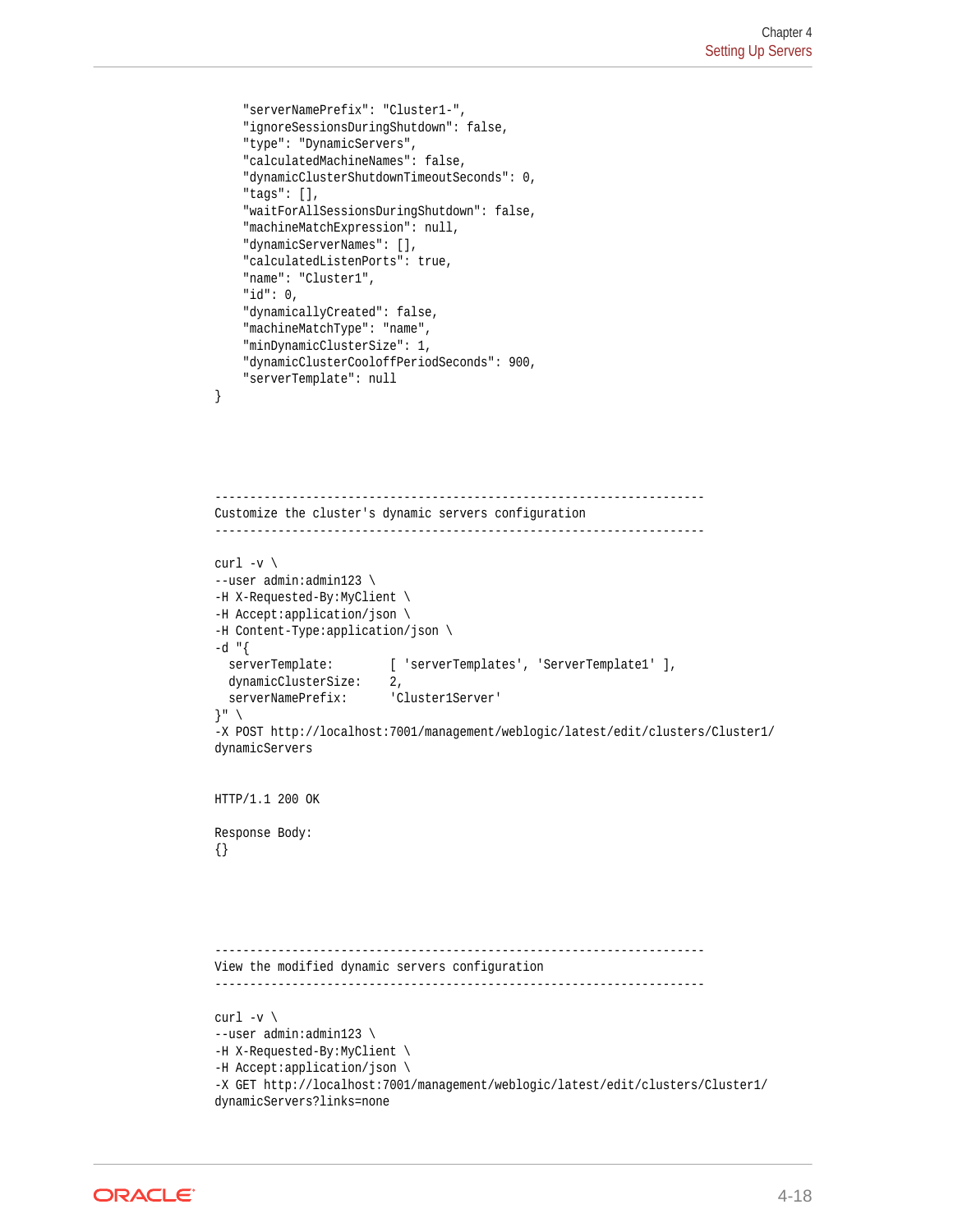```
HTTP/1.1 200 OK
Response Body:
{
     "identity": [
         "clusters",
         "Cluster1",
         "dynamicServers"
    \cdot "notes": null,
     "dynamicClusterSize": 2,
     "machineNameMatchExpression": null,
     "maxDynamicClusterSize": 8,
     "serverNamePrefix": "Cluster1Server",
     "ignoreSessionsDuringShutdown": false,
     "type": "DynamicServers",
     "calculatedMachineNames": false,
     "dynamicClusterShutdownTimeoutSeconds": 0,
     "tags": [],
     "waitForAllSessionsDuringShutdown": false,
     "machineMatchExpression": null,
     "dynamicServerNames": [
         "Cluster1Server1",
         "Cluster1Server2"
     ],
     "calculatedListenPorts": true,
     "name": "Cluster1",
     "id": 0,
     "dynamicallyCreated": false,
     "machineMatchType": "name",
     "minDynamicClusterSize": 1,
     "dynamicClusterCooloffPeriodSeconds": 900,
     "serverTemplate": [
         "serverTemplates",
         "ServerTemplate1"
     ]
}
 ----------------------------------------------------------------------
Activate the changes
----------------------------------------------------------------------
curl -v \backslash--user admin:admin123 \
-H X-Requested-By:MyClient \
-H Accept:application/json \
-H Content-Type:application/json \
-d "\{\}" \
-X POST http://localhost:7001/management/weblogic/latest/edit/changeManager/activate
HTTP/1.1 200 OK
Response Body:
{}
```
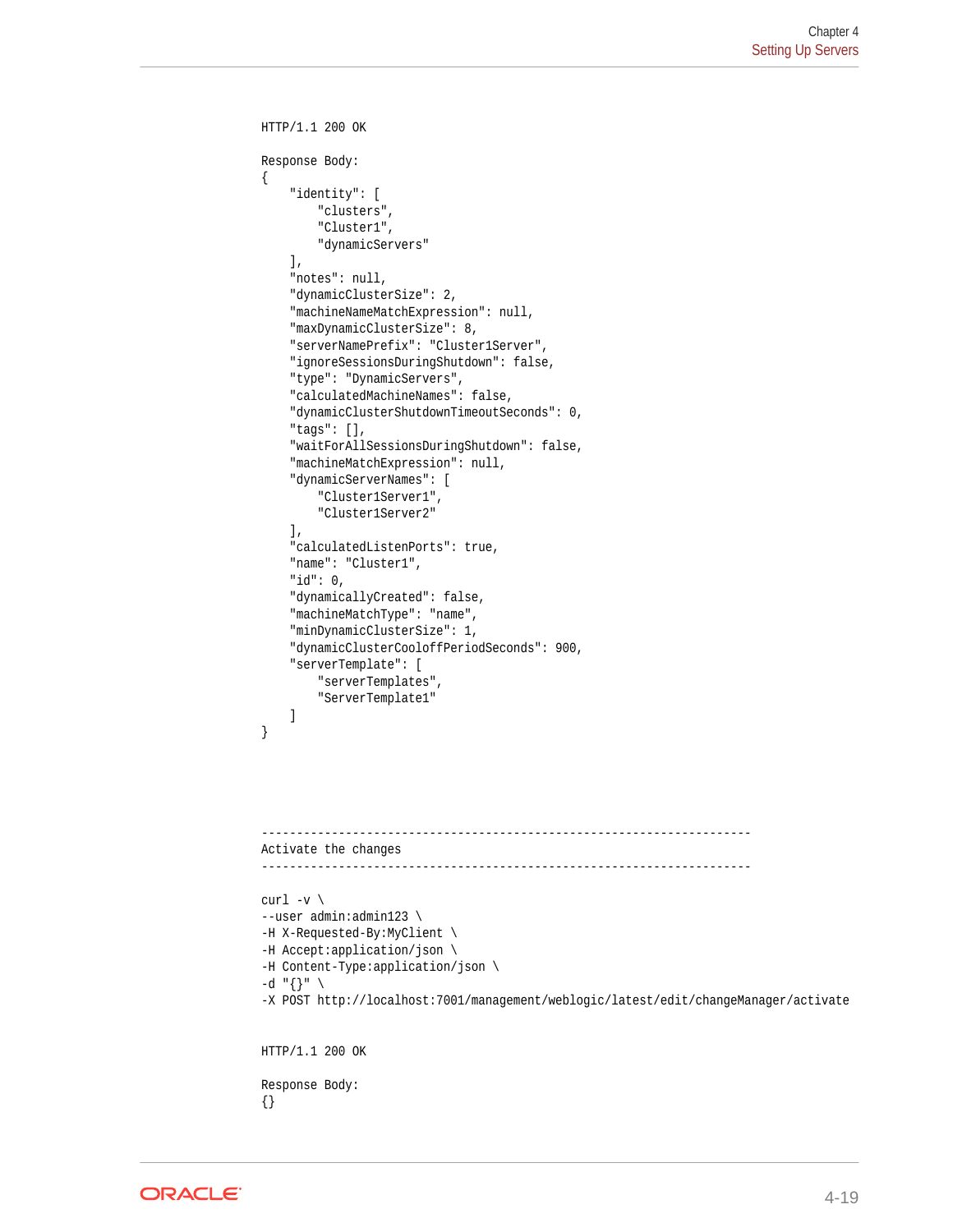```
----------------------------------------------------------------------
Synchronously start the managed servers
----------------------------------------------------------------------
curl -v \backslash--user admin:admin123 \
-H X-Requested-By:MyClient \
-H Accept:application/json \
-X POST http://localhost:7001/management/weblogic/latest/domainRuntime/
serverLifeCycleRuntimes/Cluster1Server1/start
HTTP/1.1 200 OK
Response Body:
{
     "links": [{
         "rel": "job",
         "href": "http:\/\/localhost:7001\/management\/weblogic\/latest\/domainRuntime
\/serverLifeCycleRuntimes\/Cluster1Server1\/tasks\/_0_start"
     }],
     "identity": [
         "serverLifeCycleRuntimes",
         "Cluster1Server1",
         "tasks",
         "_0_start"
     ],
     "running": false,
     "systemTask": false,
     "endTimeAsLong": 1565294805092,
     "name": "_0_start",
     "progress": "success",
    "description": "Starting Cluster1Server1 server ...",
     "serverName": "Cluster1Server1",
     "taskError": null,
     "startTimeAsLong": 1565294784574,
     "type": "ServerLifeCycleTaskRuntime",
     "operation": "start",
     "taskStatus": "TASK COMPLETED",
     "parentTask": null,
     "completed": true,
     "intervalToPoll": 1000,
     "startTime": "2019-08-08T16:06:24.574-04:00",
     "endTime": "2019-08-08T16:06:45.092-04:00"
}
curl -v \backslash--user admin:admin123 \
-H X-Requested-By:MyClient \
-H Accept:application/json \
-X POST http://localhost:7001/management/weblogic/latest/domainRuntime/
serverLifeCycleRuntimes/Cluster1Server2/start
```
HTTP/1.1 200 OK

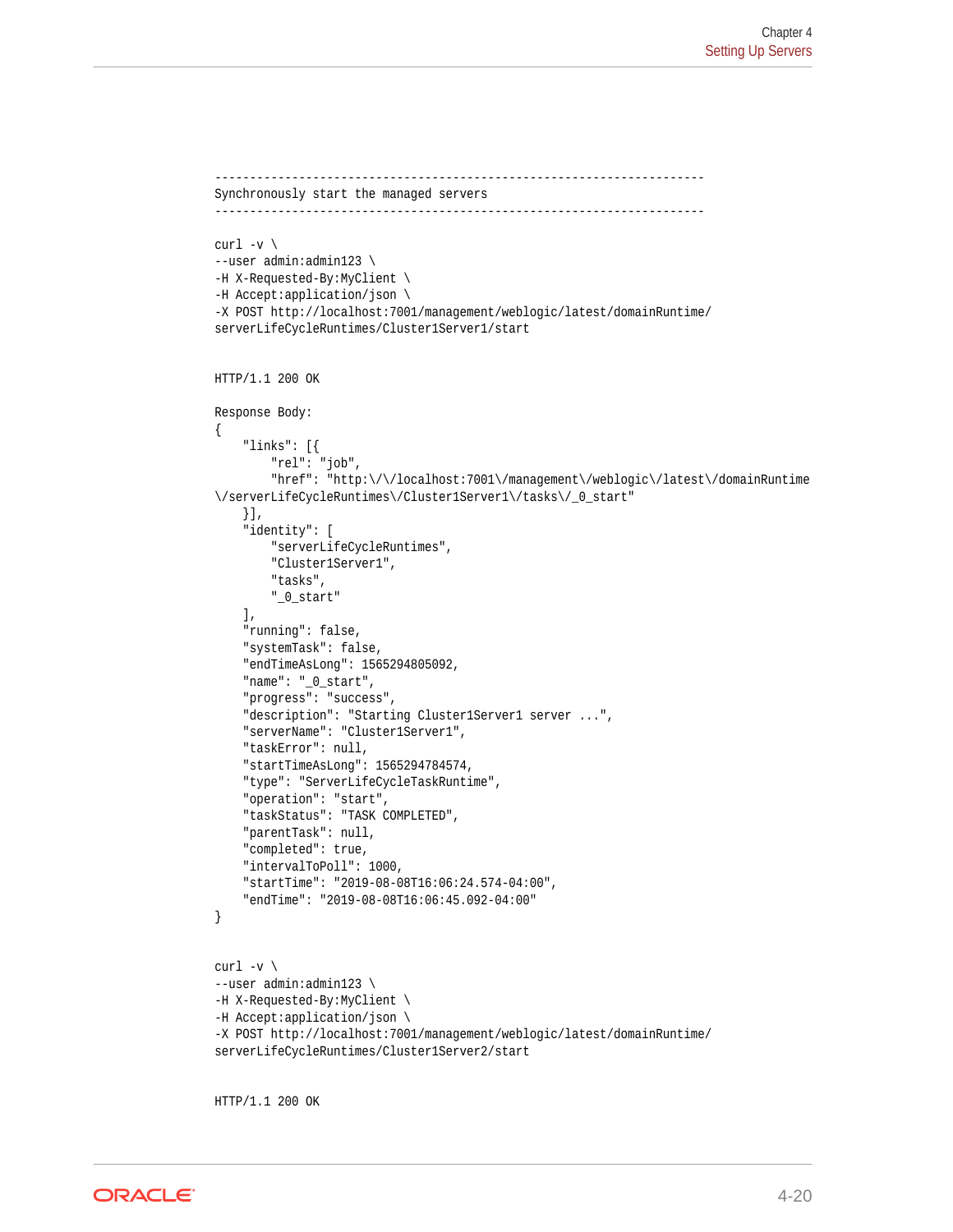```
Response Body:
{
     "links": [{
         "rel": "job",
         "href": "http:\/\/localhost:7001\/management\/weblogic\/latest\/domainRuntime
\/serverLifeCycleRuntimes\/Cluster1Server2\/tasks\/_1_start"
     }],
     "identity": [
         "serverLifeCycleRuntimes",
         "Cluster1Server2",
         "tasks",
          "_1_start"
    \mathbf{1},
     "running": false,
     "systemTask": false,
     "endTimeAsLong": 1565294865526,
     "name": "_1_start",
     "progress": "success",
     "description": "Starting Cluster1Server2 server ...",
     "serverName": "Cluster1Server2",
     "taskError": null,
     "startTimeAsLong": 1565294848746,
     "type": "ServerLifeCycleTaskRuntime",
     "operation": "start",
     "taskStatus": "TASK COMPLETED",
     "parentTask": null,
     "completed": true,
     "intervalToPoll": 1000,
     "startTime": "2019-08-08T16:07:28.746-04:00",
     "endTime": "2019-08-08T16:07:45.526-04:00"
\mathfrak{h}----------------------------------------------------------------------
Verify that the managed servers are running
----------------------------------------------------------------------
curl -v \backslash--user admin:admin123 \
-H X-Requested-By:MyClient \
-H Accept:application/json \
-X GET http://localhost:7001/management/weblogic/latest/domainRuntime/
serverLifeCycleRuntimes?links=none
HTTP/1.1 200 OK
Response Body:
{"items": [
     {
         "identity": [
              "serverLifeCycleRuntimes",
              "Cluster1Server1"
        \mathbf{1},
         "nodeManagerRestartCount": 0,
         "middlewareHome": "\/Oracle_Home",
         "name": "Cluster1Server1",
         "weblogicHome": "\/Oracle_Home\/wlserver",
```
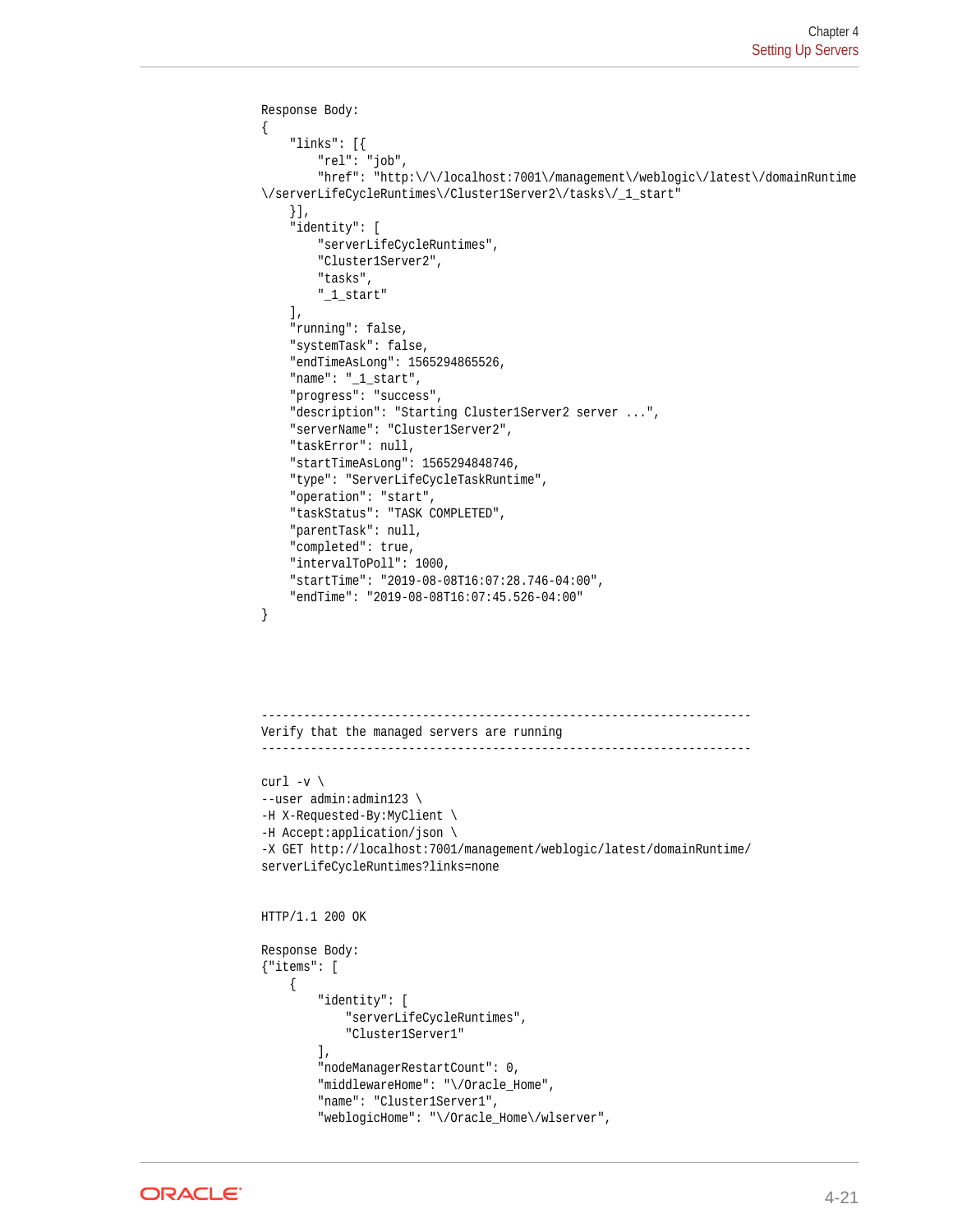```
 "state": "RUNNING",
         "type": "ServerLifeCycleRuntime"
     },
     {
         "identity": [
              "serverLifeCycleRuntimes",
              "AdminServer"
         ],
         "nodeManagerRestartCount": 0,
         "middlewareHome": "\/Oracle_Home",
         "name": "AdminServer",
          "weblogicHome": "\/Oracle_Home\/wlserver",
         "state": "RUNNING",
         "type": "ServerLifeCycleRuntime"
 },
\left\{\right. "identity": [
              "serverLifeCycleRuntimes",
              "Cluster1Server2"
         ],
         "nodeManagerRestartCount": 0,
         "middlewareHome": "\/Oracle_Home",
         "name": "Cluster1Server2",
         "weblogicHome": "\/Oracle_Home\/wlserver",
         "state": "RUNNING",
         "type": "ServerLifeCycleRuntime"
     }
]}
curl -v \backslash--user admin:admin123 \
-H X-Requested-By:MyClient \
-H Accept:application/json \
-X GET http://localhost:7001/management/weblogic/latest/domainRuntime/serverRuntimes?
links=none&fields=name,state
HTTP/1.1 200 OK
Response Body:
{"items": [
     {
         "state": "RUNNING",
         "name": "Cluster1Server1"
     },
     {
         "state": "RUNNING",
         "name": "AdminServer"
     },
     {
         "state": "RUNNING",
         "name": "Cluster1Server2"
     }
]}
```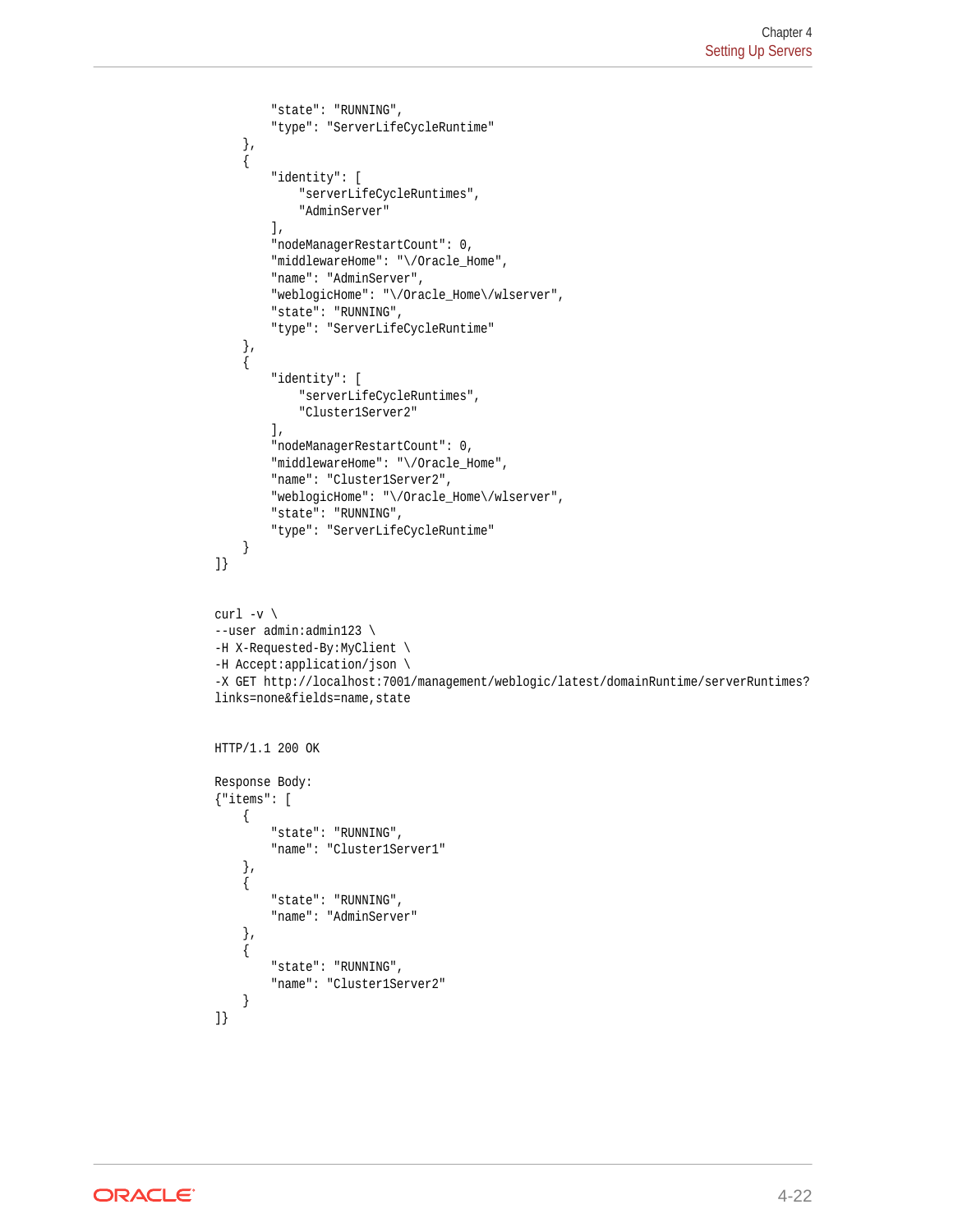## <span id="page-69-0"></span>Creating Partitions

Review an example script that demonstrates how a System Administrator creates a partition.

This includes:

- A new security realm for the partition, including security providers, the primary identity domain, and the management identity domain
- A virtual target for the cluster, on which the applications will run
- A virtual target for the Administration Server, so that the Deployer can create system resources and deploy applications
- A resource group for each virtual target
- Partition users in the Administrator, Deployer, Monitor, and Operator roles
- Creating a resource manager for the new partition to monitor and control system resource sharing by collocated partition users

```
Note:
```
WebLogic Server Multitenant domain partitions, resource groups, resource group templates, virtual targets, and Resource Consumption Management are deprecated in WebLogic Server 12.2.1.4.0 and will be removed in the next release.

To view long URLs, use the scroll bar located beneath the section.

```
----------------------------------------------------------------------
Demonstrate a domain admin configuring a partition
----------------------------------------------------------------------
```

```
----------------------------------------------------------------------
Start editing
```

```
----------------------------------------------------------------------
```

```
curl -v \backslash--user admin:admin123 \
-H X-Requested-By:MyClient \
-H Accept:application/json \
-H Content-Type:application/json \
-d "\{\}" \
-X POST http://localhost:7001/management/weblogic/latest/edit/changeManager/startEdit
HTTP/1.1 200 OK
Response Body:
```
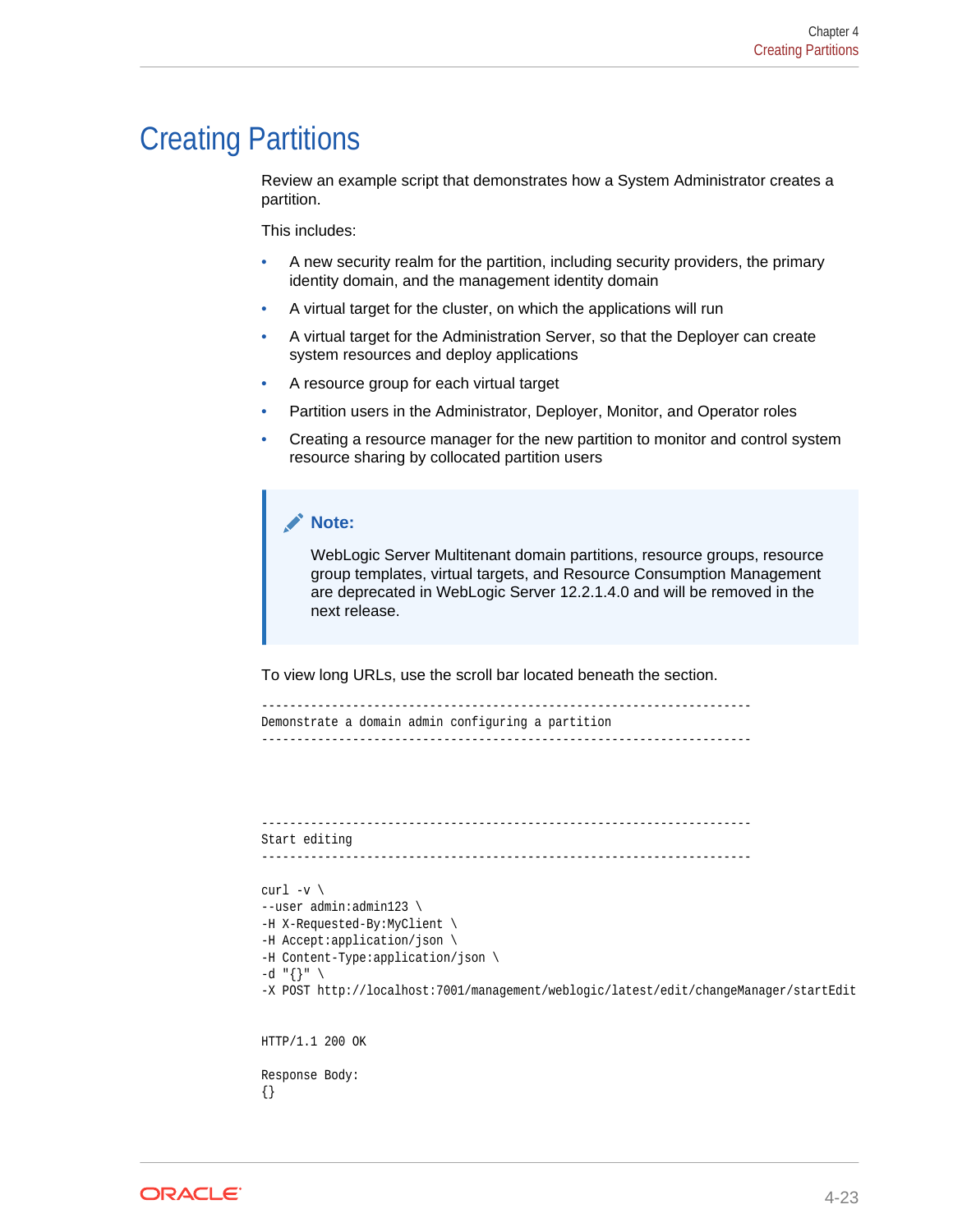```
----------------------------------------------------------------------
View the default values for a new security realm
----------------------------------------------------------------------
curl -v \backslash--user admin:admin123 \
-H X-Requested-By:MyClient \
-H Accept:application/json \
-X GET http://localhost:7001/management/weblogic/latest/edit/securityConfiguration/
realmCreateForm?links=none
HTTP/1.1 200 OK
Response Body:
{
     "managementIdentityDomain": null,
     "maxWebLogicPrincipalsInCache": 500,
     "enableWebLogicPrincipalValidatorCache": true,
     "authMethods": null,
     "validateDDSecurityData": false,
     "combinedRoleMappingEnabled": true,
     "delegateMBeanAuthorization": false,
     "deployableProviderSynchronizationTimeout": 60000,
     "deployableProviderSynchronizationEnabled": false,
     "identityAssertionHeaderNamePrecedence": null,
     "retireTimeoutSeconds": 60,
     "securityDDModel": "DDOnly",
     "certPathBuilder": null,
     "name": null
}
----------------------------------------------------------------------
Create a security realm for the new partition
----------------------------------------------------------------------
curl -v \backslash--user admin:admin123 \
-H X-Requested-By:MyClient \
-H Accept:application/json \
-H Content-Type:application/json \
-d "{
 name: 'Partition1Realm',
   managementIdentityDomain: 'Partition1IdentityDomain'
}" \
-X POST http://localhost:7001/management/weblogic/latest/edit/securityConfiguration/
realms
```
HTTP/1.1 201 Created

Location: http://localhost:7001/management/weblogic/latest/edit/ securityConfiguration/realms/Partition1Realm

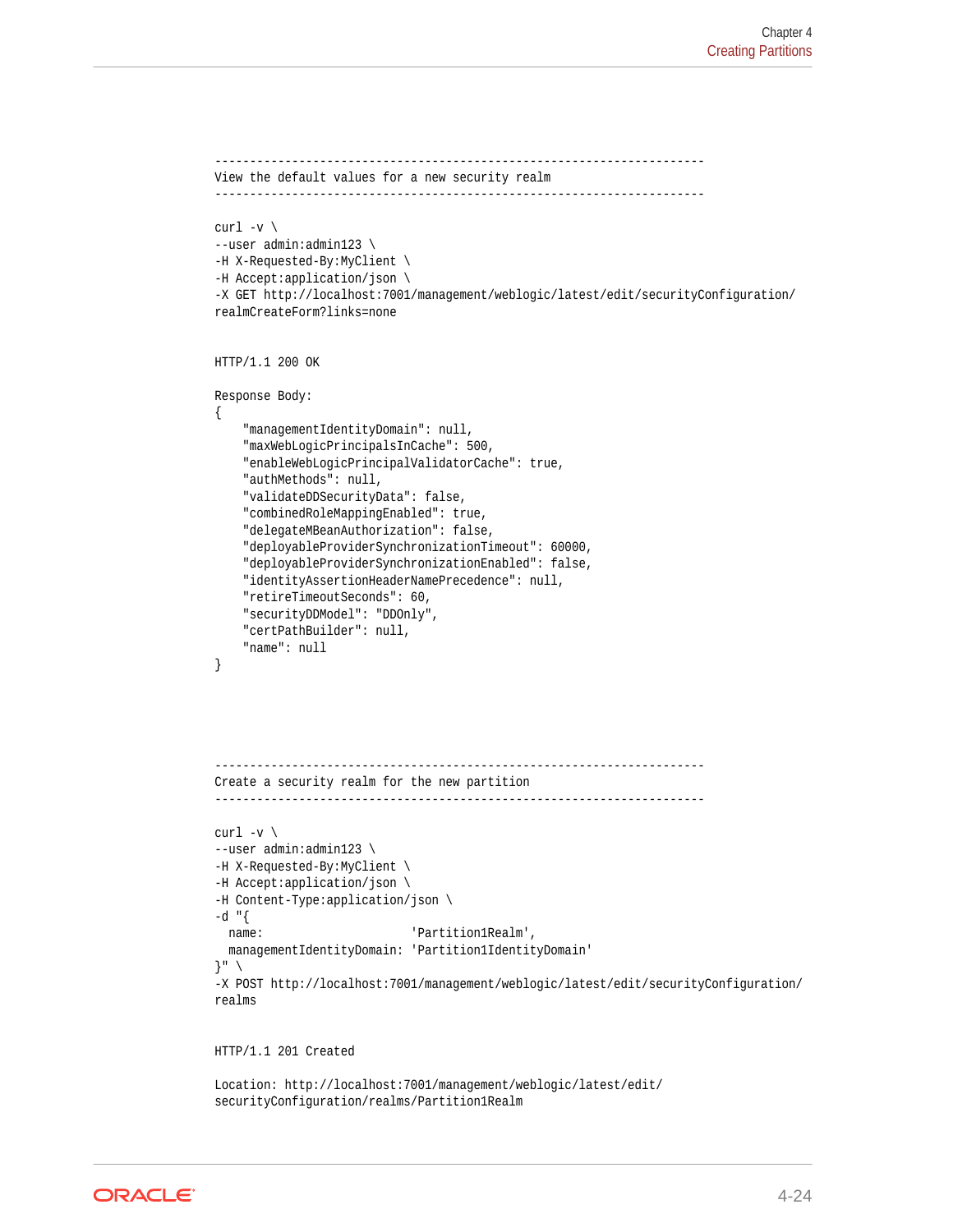```
Response Body:
{}
curl -v \backslash--user admin:admin123 \
-H X-Requested-By:MyClient \
-H Accept:application/json \
-H Content-Type:application/json \
-d "\{ name: 'DefaultAuthenticator',
   type: 'weblogic.security.providers.authentication.DefaultAuthenticator'
}" \
-X POST http://localhost:7001/management/weblogic/latest/edit/securityConfiguration/
realms/Partition1Realm/authenticationProviders
HTTP/1.1 201 Created
Location: http://localhost:7001/management/weblogic/latest/edit/
securityConfiguration/realms/Partition1Realm/authenticationProviders/
DefaultAuthenticator
Response Body:
{}
curl -v \backslash--user admin:admin123 \
-H X-Requested-By:MyClient \
-H Accept:application/json \
-H Content-Type:application/json \
-d "{
   name: 'DefaultIdentityAsserter',
   type: 'weblogic.security.providers.authentication.DefaultIdentityAsserter',
   activeTypes: [ 'AuthenticatedUser','weblogic-jwt-token']
\}" \
-X POST http://localhost:7001/management/weblogic/latest/edit/securityConfiguration/
realms/Partition1Realm/authenticationProviders
HTTP/1.1 201 Created
Location: http://localhost:7001/management/weblogic/latest/edit/
securityConfiguration/realms/Partition1Realm/authenticationProviders/
DefaultIdentityAsserter
Response Body:
{}
curl -v \backslash--user admin:admin123 \
-H X-Requested-By:MyClient \
-H Accept:application/json \
-H Content-Type:application/json \
-d "{
  name: 'SystemPasswordValidator',
   type: 
'com.bea.security.providers.authentication.passwordvalidator.SystemPasswordValidator'
,
```
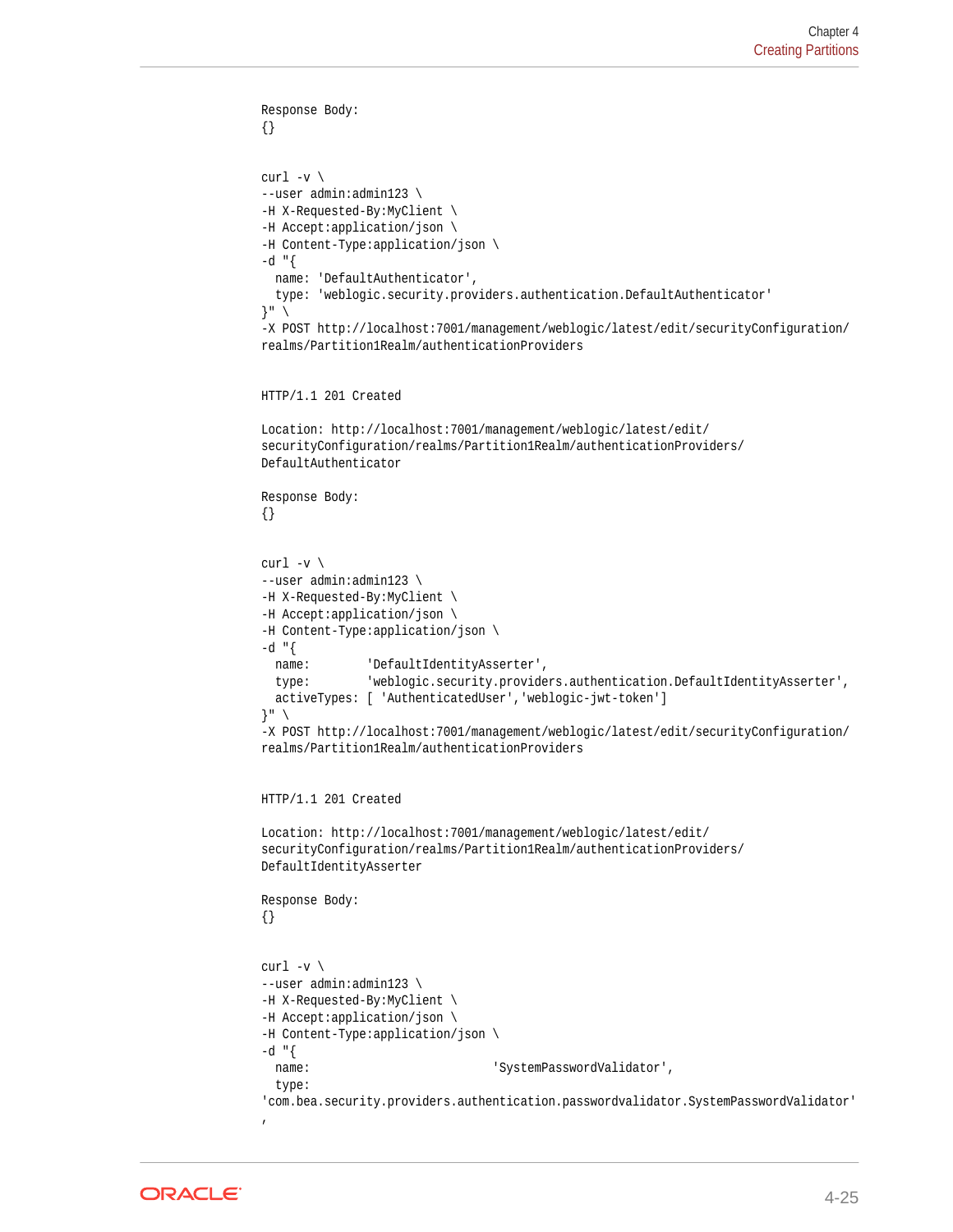```
minPasswordLength: 8,
   minNumericOrSpecialCharacters: 1
}" \
-X POST http://localhost:7001/management/weblogic/latest/edit/securityConfiguration/
realms/Partition1Realm/passwordValidators
HTTP/1.1 201 Created
Location: http://localhost:7001/management/weblogic/latest/edit/
securityConfiguration/realms/Partition1Realm/passwordValidators/
SystemPasswordValidator
Response Body:
{}
curl -v \backslash--user admin:admin123 \
-H X-Requested-By:MyClient \
-H Accept:application/json \
-H Content-Type:application/json \
-d "{
  name: 'XACMLRoleMapper',
   type: 'weblogic.security.providers.xacml.authorization.XACMLRoleMapper'
}" \
-X POST http://localhost:7001/management/weblogic/latest/edit/securityConfiguration/
realms/Partition1Realm/roleMappers
HTTP/1.1 201 Created
Location: http://localhost:7001/management/weblogic/latest/edit/
securityConfiguration/realms/Partition1Realm/roleMappers/XACMLRoleMapper
Response Body:
{}
curl -v \backslash--user admin:admin123 \
-H X-Requested-By:MyClient \
-H Accept:application/json \
-H Content-Type:application/json \
-d "\{ name: 'XACMLAuthorizer',
   type: 'weblogic.security.providers.xacml.authorization.XACMLAuthorizer'
}" \
-X POST http://localhost:7001/management/weblogic/latest/edit/securityConfiguration/
realms/Partition1Realm/authorizers
HTTP/1.1 201 Created
```

```
Location: http://localhost:7001/management/weblogic/latest/edit/
securityConfiguration/realms/Partition1Realm/authorizers/XACMLAuthorizer
```
Response Body: {}

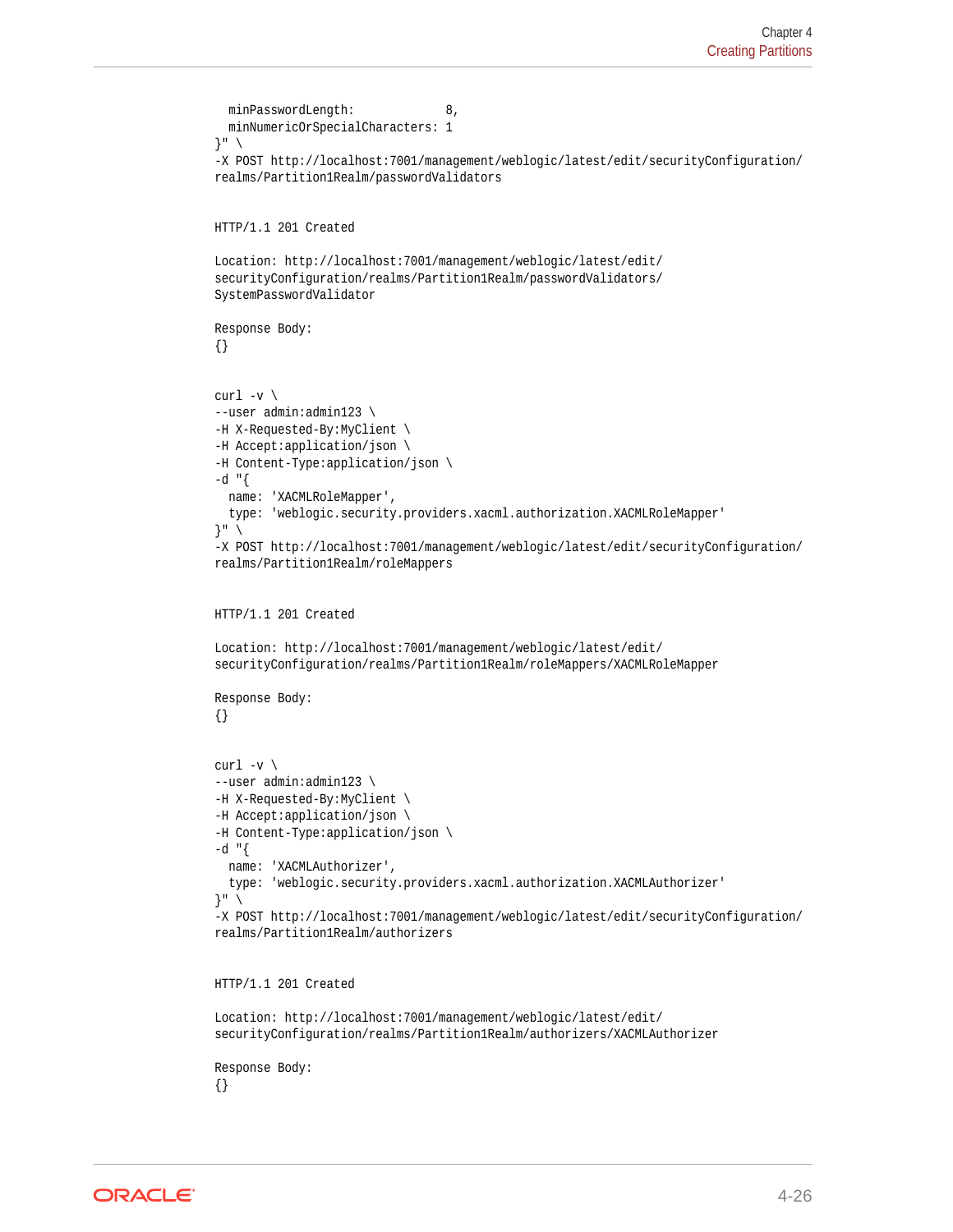```
curl -v \backslash--user admin:admin123 \
-H X-Requested-By:MyClient \
-H Accept:application/json \
-H Content-Type:application/json \
-d "\{ name: 'DefaultAdjudicator',
   type: 'weblogic.security.providers.authorization.DefaultAdjudicator'
\} " \rightarrow-X POST http://localhost:7001/management/weblogic/latest/edit/securityConfiguration/
realms/Partition1Realm/adjudicator
HTTP/1.1 201 Created
Location: http://localhost:7001/management/weblogic/latest/edit/
securityConfiguration/realms/Partition1Realm/adjudicator
Response Body:
{}
curl -v \backslash--user admin:admin123 \
-H X-Requested-By:MyClient \
-H Accept:application/json \
-H Content-Type:application/json \
-d "\{ name: 'DefaultCredentialMapper',
   type: 'weblogic.security.providers.credentials.DefaultCredentialMapper'
\}" \
-X POST http://localhost:7001/management/weblogic/latest/edit/securityConfiguration/
realms/Partition1Realm/credentialMappers
HTTP/1.1 201 Created
Location: http://localhost:7001/management/weblogic/latest/edit/
securityConfiguration/realms/Partition1Realm/credentialMappers/
DefaultCredentialMapper
Response Body:
{}
curl -v \backslash--user admin:admin123 \
-H X-Requested-By:MyClient \
-H Accept:application/json \
-H Content-Type:application/json \
-d "{
   name: 'WebLogicCertPathProvider',
   type: 'weblogic.security.providers.pk.WebLogicCertPathProvider'
\} " \rightarrow-X POST http://localhost:7001/management/weblogic/latest/edit/securityConfiguration/
realms/Partition1Realm/certPathProviders
```
HTTP/1.1 201 Created

Location: http://localhost:7001/management/weblogic/latest/edit/

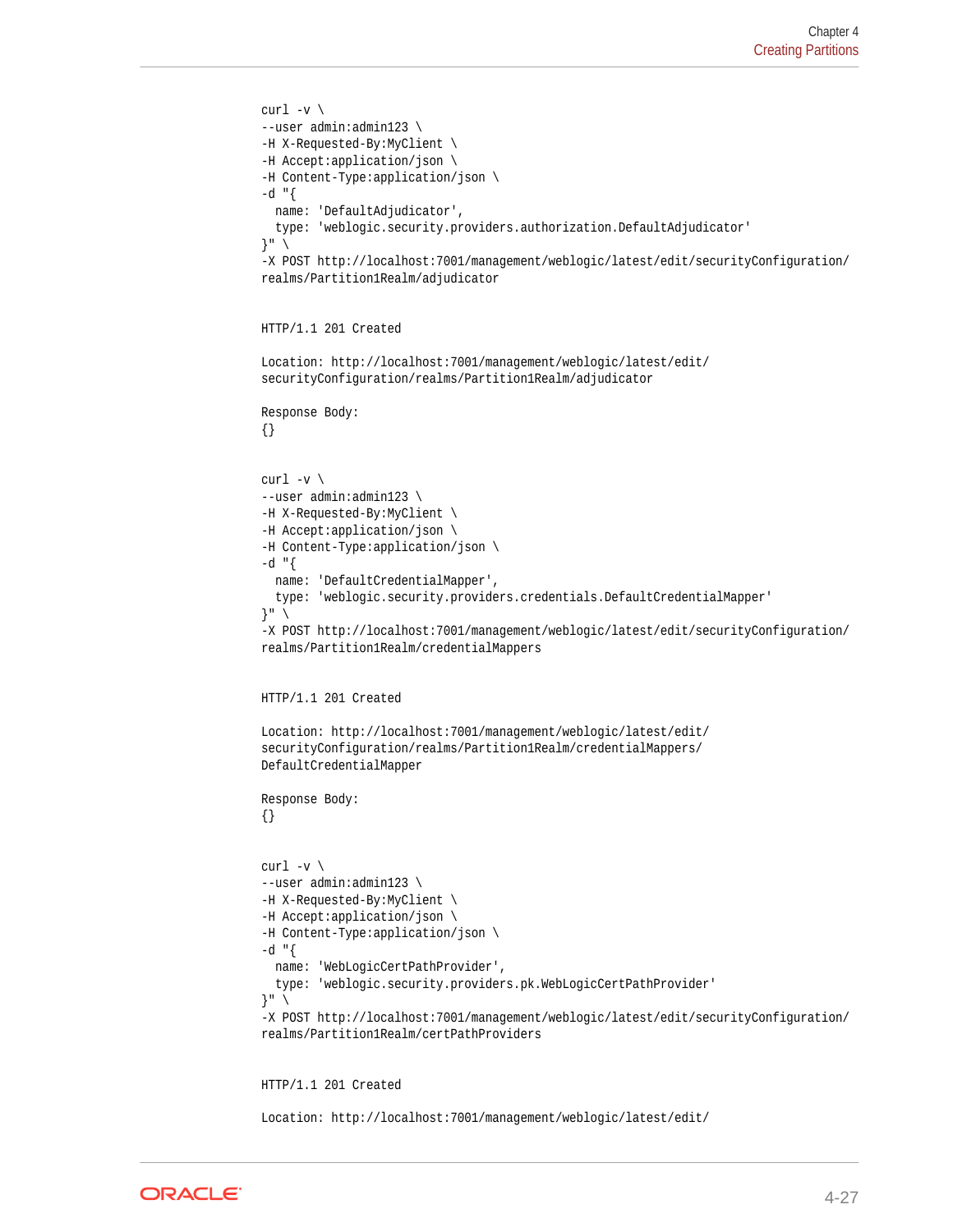```
securityConfiguration/realms/Partition1Realm/certPathProviders/
WebLogicCertPathProvider
Response Body:
{}
curl -v \backslash--user admin:admin123 \
-H X-Requested-By:MyClient \
-H Accept:application/json \
-H Content-Type:application/json \
-d "{
  certPathBuilder: [ 'securityConfiguration', 'realms', 'Partition1Realm', 
'certPathProviders', 'WebLogicCertPathProvider' ]
\}" \
-X POST http://localhost:7001/management/weblogic/latest/edit/securityConfiguration/
realms/Partition1Realm
HTTP/1.1 200 OK
Response Body:
{}
----------------------------------------------------------------------
View the default values for a new virtual target
----------------------------------------------------------------------
curl -v \backslash--user admin:admin123 \
-H X-Requested-By:MyClient \
-H Accept:application/json \
-X GET http://localhost:7001/management/weblogic/latest/edit/virtualTargetCreateForm?
links=none
HTTP/1.1 200 OK
Response Body:
{
     "explicitPort": 0,
     "notes": null,
     "portOffset": 0,
     "hostNames": null,
     "uriPrefix": "\/",
     "deploymentOrder": 1000,
     "partitionChannel": "PartitionChannel",
     "tags": null,
     "targets": [],
     "name": null
```
}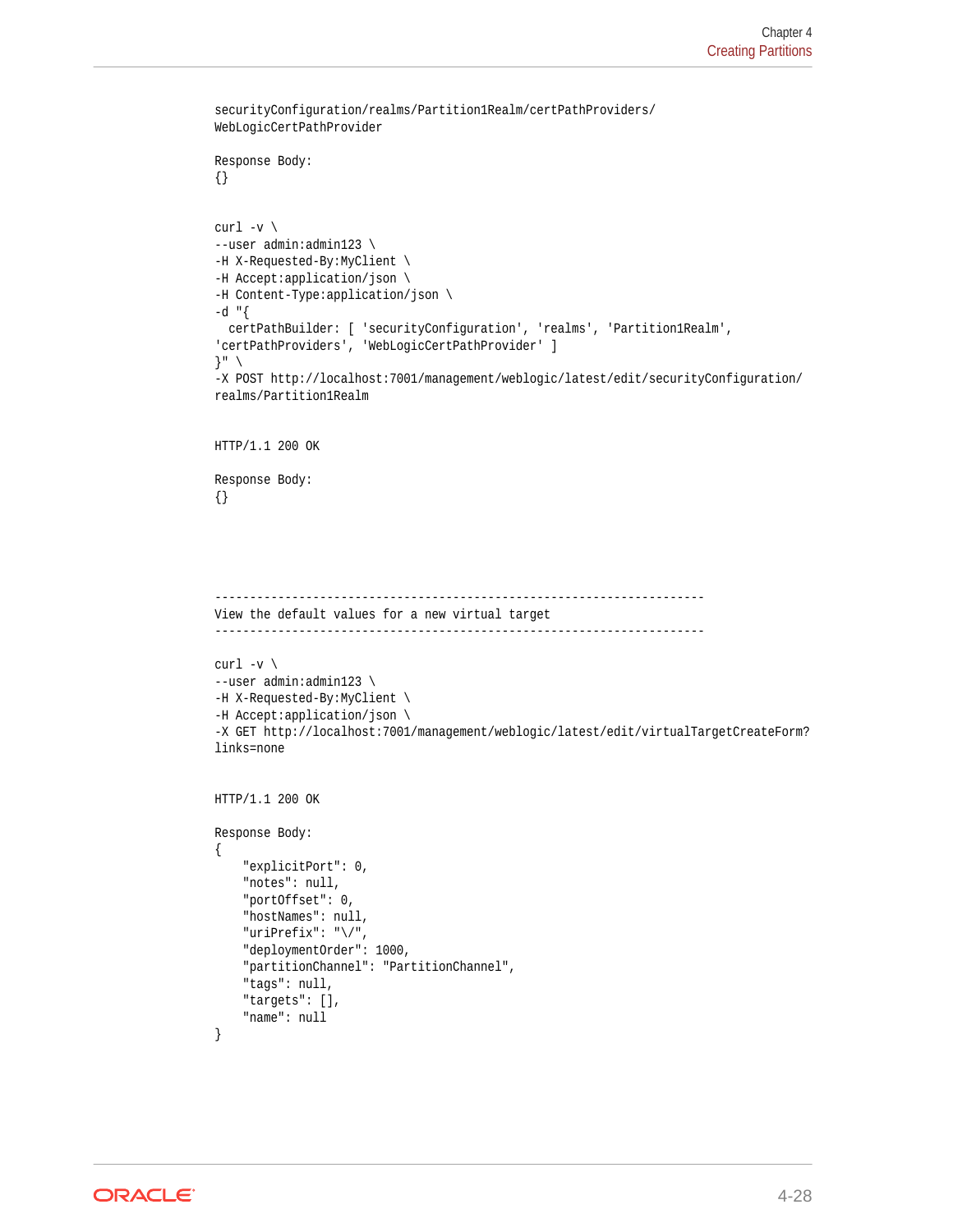```
----------------------------------------------------------------------
Create a virtual target for the new partition
----------------------------------------------------------------------
curl -v \backslash--user admin:admin123 \
-H X-Requested-By:MyClient \
-H Accept:application/json \
-H Content-Type:application/json \
-d "{
  name: 'Partition1VirtualTarget',
   hostNames: [ 'localhost' ],
   uriPrefix: '/partition1',
   targets: [ { identity: [ 'clusters', 'Cluster1' ] } ]
}" \
-X POST http://localhost:7001/management/weblogic/latest/edit/virtualTargets
```

```
HTTP/1.1 201 Created
```
Location: http://localhost:7001/management/weblogic/latest/edit/virtualTargets/ Partition1VirtualTarget

Response Body: {}

```
-Create a resource manager for the new partition
----------------------------------------------------------------------
```

```
curl -v \backslash--user admin:admin123 \
-H X-Requested-By:MyClient \
-H Accept:application/json \
-H Content-Type:application/json \
-d "{ name: 'Partition1ResourceManager' }" \
-X POST http://localhost:7001/management/weblogic/latest/edit/resourceManagement/
resourceManagers
```
HTTP/1.1 201 Created

Location: http://localhost:7001/management/weblogic/latest/edit/resourceManagement/ resourceManagers/Partition1ResourceManager

Response Body: {}

```
curl -v \backslash--user admin:admin123 \
-H X-Requested-By:MyClient \
-H Accept:application/json \
-H Content-Type:application/json \
-d "{ name: 'FileOpen' }" \
-X POST http://localhost:7001/management/weblogic/latest/edit/resourceManagement/
resourceManagers/Partition1ResourceManager/fileOpen
```
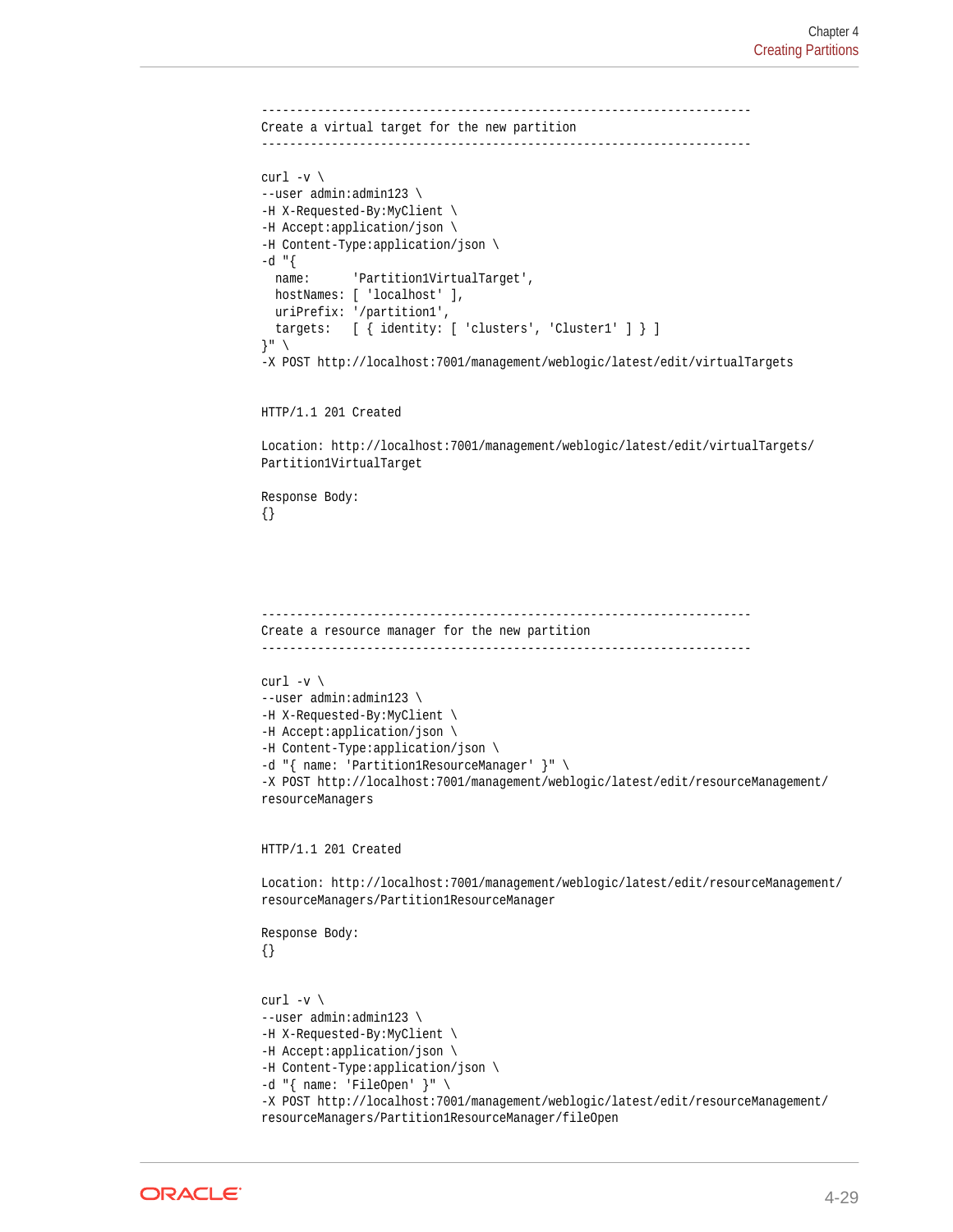```
HTTP/1.1 201 Created
Location: http://localhost:7001/management/weblogic/latest/edit/resourceManagement/
resourceManagers/Partition1ResourceManager/fileOpen
Response Body:
{}
curl -v \backslash--user admin:admin123 \
-H X-Requested-By:MyClient \
-H Accept:application/json \
-H Content-Type:application/json \
-d "{ name: 'CpuUtilization' }" \
-X POST http://localhost:7001/management/weblogic/latest/edit/resourceManagement/
resourceManagers/Partition1ResourceManager/cpuUtilization
HTTP/1.1 201 Created
Location: http://localhost:7001/management/weblogic/latest/edit/resourceManagement/
resourceManagers/Partition1ResourceManager/cpuUtilization
Response Body:
{}
curl -v \backslash--user admin:admin123 \
-H X-Requested-By:MyClient \
-H Accept:application/json \
-H Content-Type:application/json \
-d "{ name: 'HeapRetained' }" \
-X POST http://localhost:7001/management/weblogic/latest/edit/resourceManagement/
resourceManagers/Partition1ResourceManager/heapRetained
HTTP/1.1 201 Created
Location: http://localhost:7001/management/weblogic/latest/edit/resourceManagement/
resourceManagers/Partition1ResourceManager/heapRetained
Response Body:
{}
          ----------------------------------------------------------------------
Create a trigger that notifies the domain admin if the new partition has 4 or more 
files open
----------------------------------------------------------------------
curl -v \backslash--user admin:admin123 \
-H X-Requested-By:MyClient \
-H Accept:application/json \
```
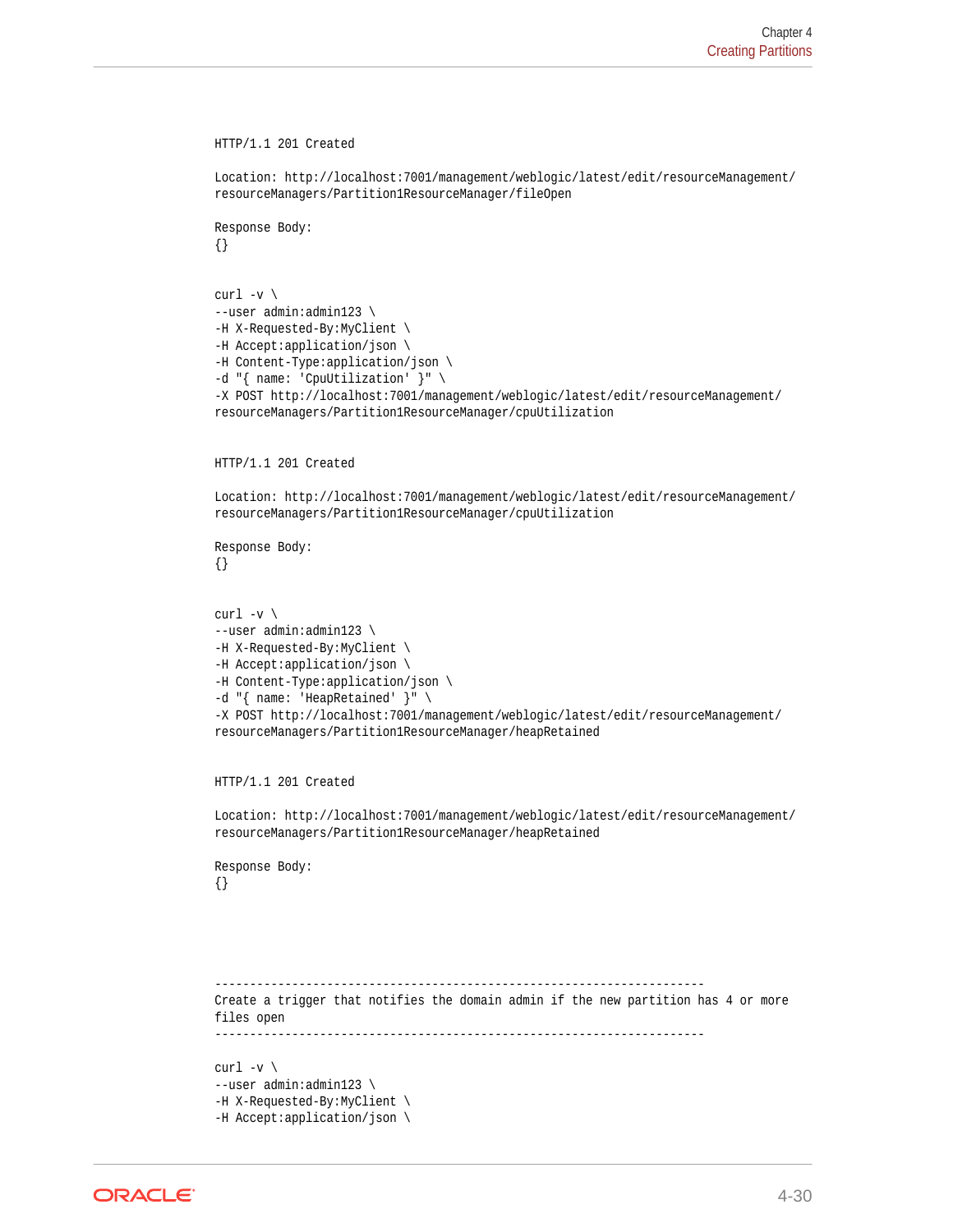```
-H Content-Type:application/json \
-d "\{ name: 'NotifyTrigger',
   value: 4,
   action: 'notify'
}" \
-X POST http://localhost:7001/management/weblogic/latest/edit/resourceManagement/
resourceManagers/Partition1ResourceManager/fileOpen/triggers
HTTP/1.1 201 Created
Location: http://localhost:7001/management/weblogic/latest/edit/resourceManagement/
resourceManagers/Partition1ResourceManager/fileOpen/triggers/NotifyTrigger
Response Body:
{}
 ----------------------------------------------------------------------
Create a trigger that notifies the domain admin if the new partition uses 50% of the 
CPU
             ----------------------------------------------------------------------
curl -v \backslash--user admin:admin123 \
-H X-Requested-By:MyClient \
-H Accept:application/json \
-H Content-Type:application/json \
-d "{
   name: 'NotifyTrigger',
   value: 50,
   action: 'notify'
\}" \
-X POST http://localhost:7001/management/weblogic/latest/edit/resourceManagement/
resourceManagers/Partition1ResourceManager/cpuUtilization/triggers
HTTP/1.1 201 Created
Location: http://localhost:7001/management/weblogic/latest/edit/resourceManagement/
resourceManagers/Partition1ResourceManager/cpuUtilization/triggers/NotifyTrigger
Response Body:
{}
            ----------------------------------------------------------------------
Create a trigger that slows down traffic to the new partition if it uses 60% or more 
of the CPU
                    ----------------------------------------------------------------------
curl -v \backslash--user admin:admin123 \
-H X-Requested-By:MyClient \
```
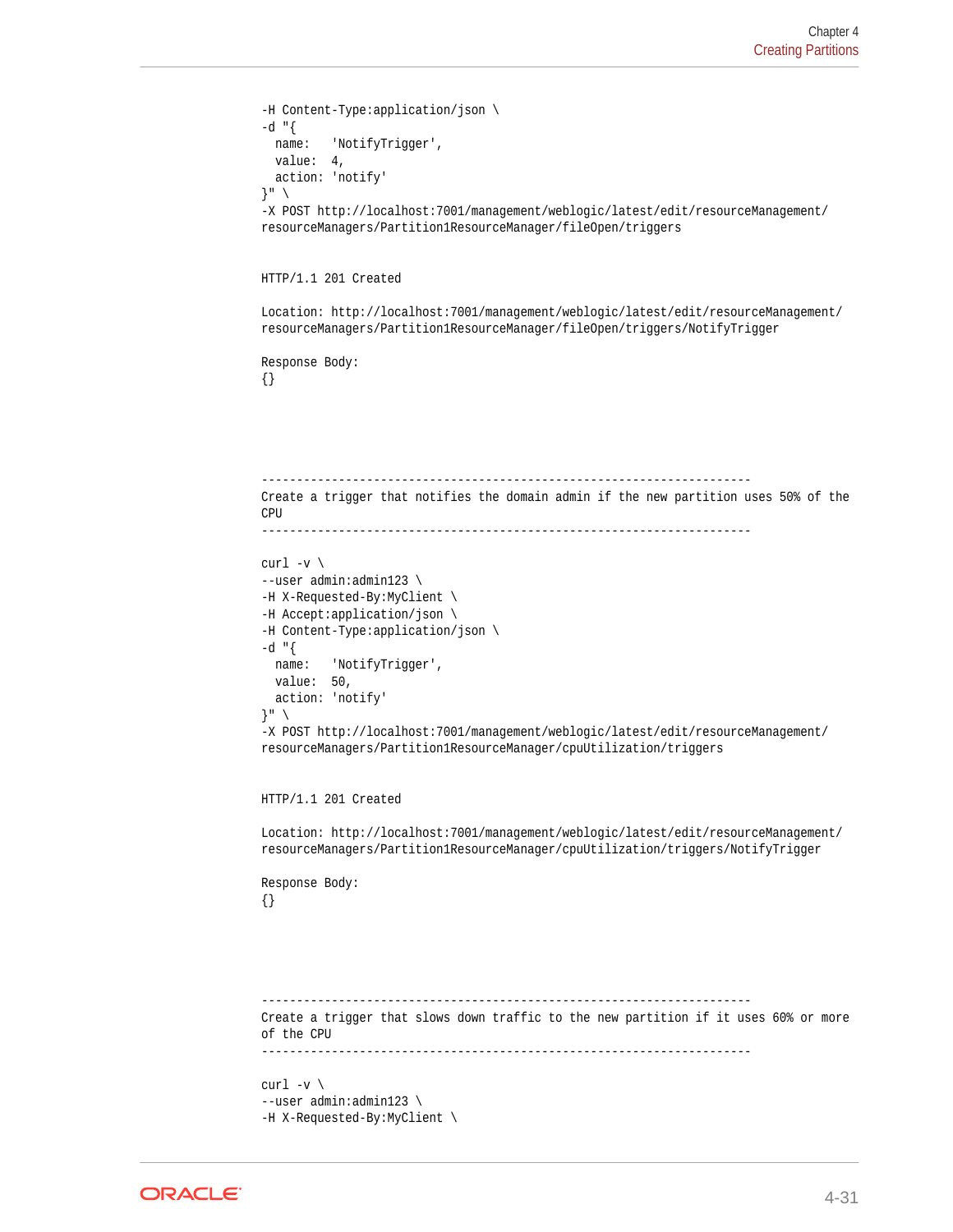```
-H Accept:application/json \
-H Content-Type:application/json \
-d "\{ name: 'SlowTrigger',
  value: 60,
   action: 'slow'
}" \
-X POST http://localhost:7001/management/weblogic/latest/edit/resourceManagement/
resourceManagers/Partition1ResourceManager/cpuUtilization/triggers
HTTP/1.1 201 Created
Location: http://localhost:7001/management/weblogic/latest/edit/resourceManagement/
resourceManagers/Partition1ResourceManager/cpuUtilization/triggers/SlowTrigger
Response Body:
{}
----------------------------------------------------------------------
Create a trigger that notifies the domain admin if the new partition uses more than 
200 megabytes of the heap
----------------------------------------------------------------------
curl -v \backslash--user admin:admin123 \
-H X-Requested-By:MyClient \
-H Accept:application/json \
-H Content-Type:application/json \
-d "\{name: 'NotifyTriqqer',
  value: 200,
   action: 'notify'
}" \
-X POST http://localhost:7001/management/weblogic/latest/edit/resourceManagement/
resourceManagers/Partition1ResourceManager/heapRetained/triggers
HTTP/1.1 201 Created
Location: http://localhost:7001/management/weblogic/latest/edit/resourceManagement/
resourceManagers/Partition1ResourceManager/heapRetained/triggers/NotifyTrigger
Response Body:
{}
   ----------------------------------------------------------------------
View the default values for a new partition
----------------------------------------------------------------------
curl -v \backslash--user admin:admin123 \
-H X-Requested-By:MyClient \
```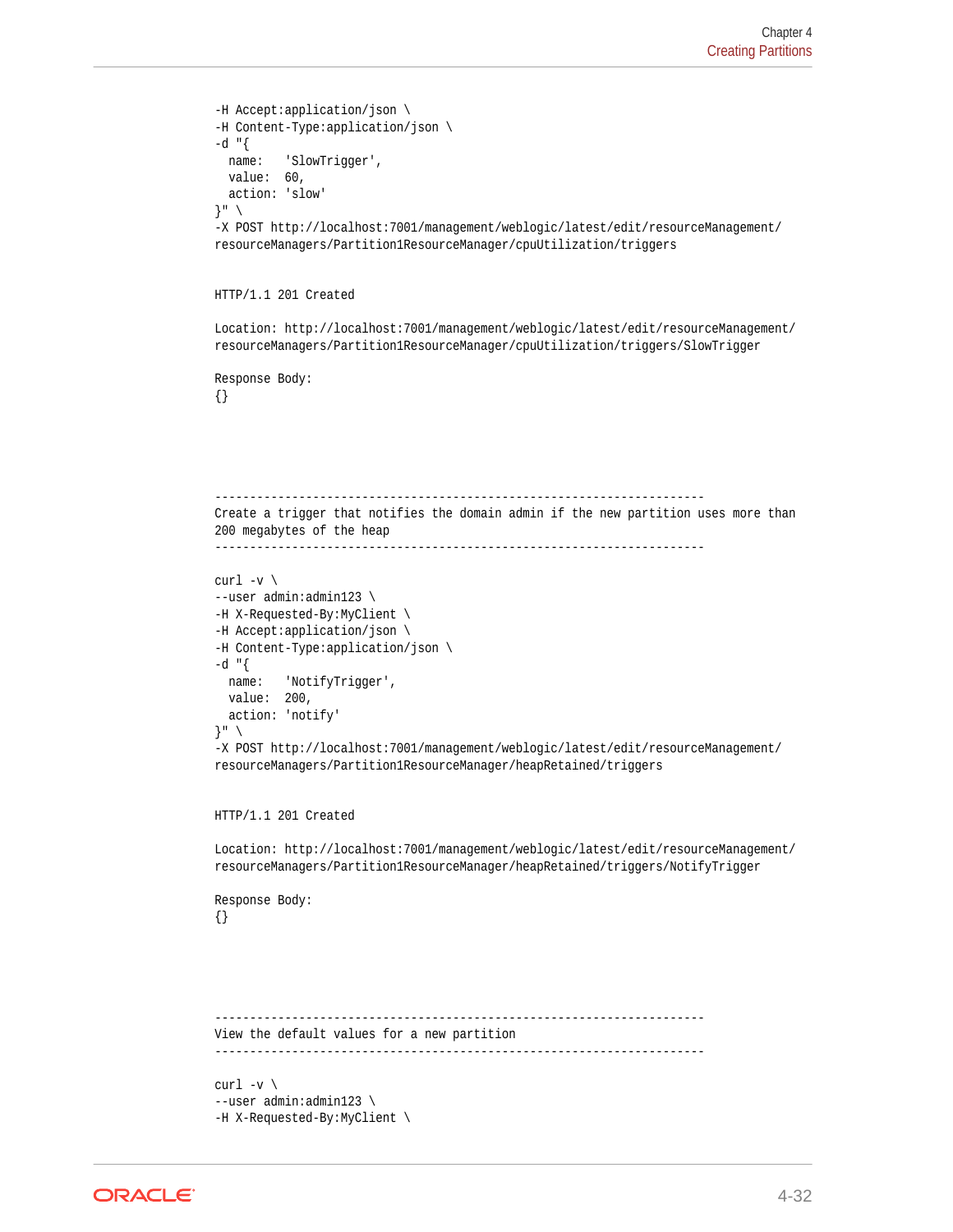```
-H Accept:application/json \
-X GET http://localhost:7001/management/weblogic/latest/edit/partitionCreateForm?
links=none
HTTP/1.1 200 OK
Response Body:
{
     "batchJobsExecutorServiceName": null,
     "jobSchedulerTableName": "WEBLOGIC_TIMERS",
     "notes": null,
     "parallelDeployApplications": true,
     "startupTimeout": 0,
     "maxConcurrentLongRunningRequests": 50,
     "ignoreSessionsDuringShutdown": false,
     "maxConcurrentNewThreads": 50,
     "tags": null,
     "gracefulShutdownTimeout": 0,
     "RCMHistoricalDataBufferLimit": 250,
     "uploadDirectoryName": null,
     "eagerTrackingOfResourceMetricsEnabled": false,
     "parallelDeployApplicationModules": false,
     "partitionLifeCycleTimeoutVal": 30,
     "resourceDeploymentPlanPath": null,
     "batchJobsDataSourceJndiName": null,
     "dataSourceForJobScheduler": null,
     "resourceManagerRef": null,
     "realm": null,
     "partitionWorkManagerRef": null,
     "defaultTargets": [],
     "availableTargets": [],
     "name": null
}
----------------------------------------------------------------------
Create the new partition
----------------------------------------------------------------------
curl -v \backslash--user admin:admin123 \
-H X-Requested-By:MyClient \
-H Accept:application/json \
-H Content-Type:application/json \
-d "{
 name: 'Partition1',
   realm: [ 'securityConfiguration', 'realms', 'Partition1Realm' ],
   resourceManagerRef: [ 'resourceManagement', 'resourceManagers', 
'Partition1ResourceManager' ],
   availableTargets: [ { identity: [ 'virtualTargets', 
'Partition1VirtualTarget' ] } ],
  defaultTargets: [ { identity: [ 'virtualTargets',
'Partition1VirtualTarget' ] } ],
   primaryIdentityDomain: 'Partition1IdentityDomain'
}" \
-X POST http://localhost:7001/management/weblogic/latest/edit/partitions
```
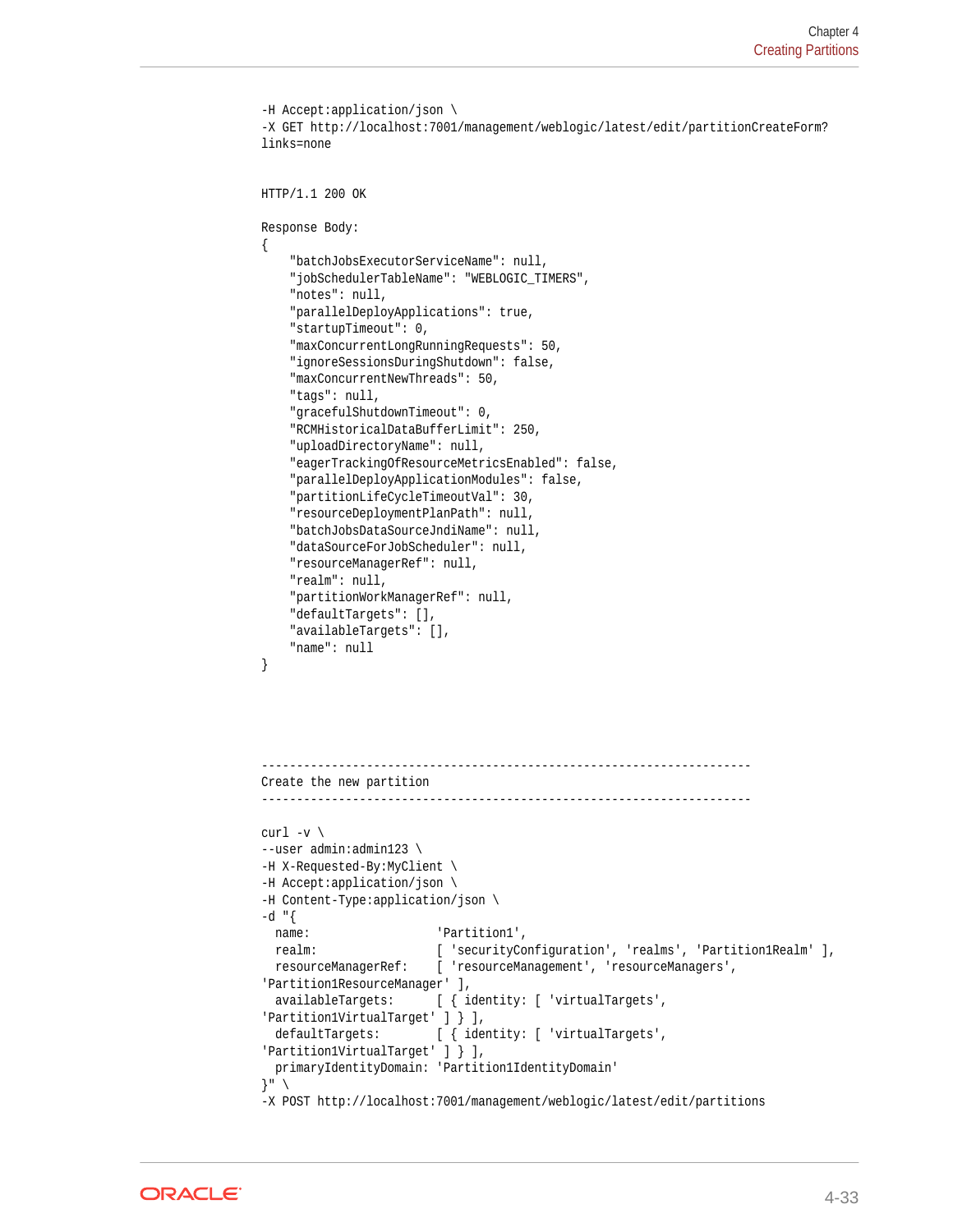```
HTTP/1.1 201 Created
Location: http://localhost:7001/management/weblogic/latest/edit/partitions/Partition1
Response Body:
{}
        ----------------------------------------------------------------------
View the default values for a new resource group in this partition
----------------------------------------------------------------------
curl -v \backslash--user admin:admin123 \
-H X-Requested-By:MyClient \
-H Accept:application/json \
-X GET http://localhost:7001/management/weblogic/latest/edit/partitions/Partition1/
resourceGroupCreateForm?links=none
HTTP/1.1 200 OK
Response Body:
{
     "uploadDirectoryName": null,
     "notes": null,
     "useDefaultTarget": true,
     "administrative": false,
     "autoTargetAdminServer": false,
     "tags": null,
     "resourceGroupTemplate": null,
     "targets": [],
     "name": null
}
----------------------------------------------------------------------
Create a resource group for the new partition
----------------------------------------------------------------------
curl -v \backslash--user admin:admin123 \
-H X-Requested-By:MyClient \
-H Accept:application/json \
-H Content-Type:application/json \
-d "{
   name: 'Partition1ResourceGroup',
   targets: [ { identity: [ 'virtualTargets', 'Partition1VirtualTarget' ] } ]
}" \
-X POST http://localhost:7001/management/weblogic/latest/edit/partitions/Partition1/
resourceGroups
```
HTTP/1.1 201 Created

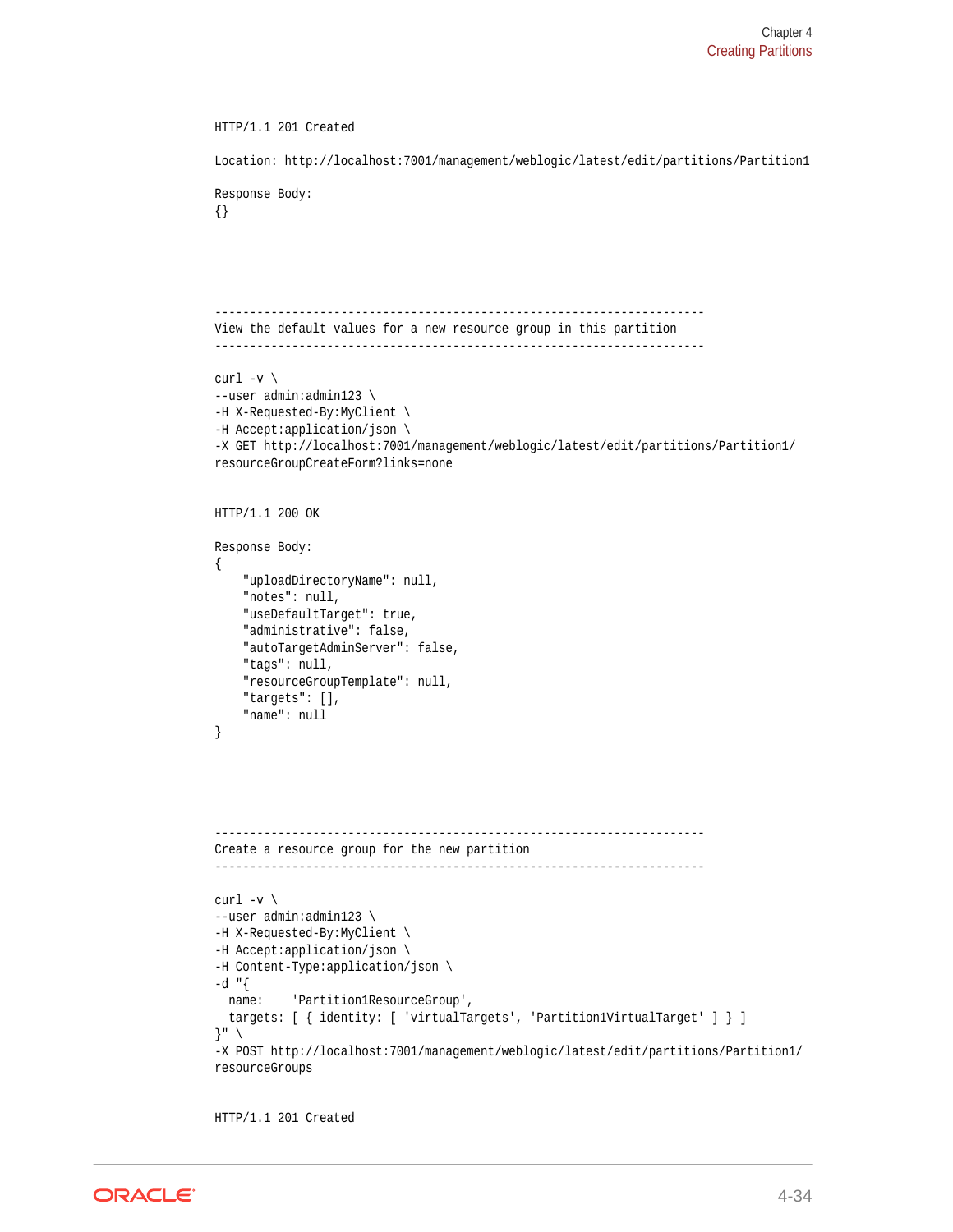```
Location: http://localhost:7001/management/weblogic/latest/edit/partitions/
Partition1/resourceGroups/Partition1ResourceGroup
Response Body:
{}
  ----------------------------------------------------------------------
Activate the changes
----------------------------------------------------------------------
curl -v \backslash--user admin:admin123 \
-H X-Requested-By:MyClient \
-H Accept:application/json \
-X POST http://localhost:7001/management/weblogic/latest/edit/changeManager/activate
HTTP/1.1 200 OK
Response Body:
{}
----------------------------------------------------------------------
Create an administrator for the new partition
----------------------------------------------------------------------
curl -v \backslash--user admin:admin123 \
-H X-Requested-By:MyClient \
-H Accept:application/json \
-H Content-Type:application/json \
-d "{
    userName: 'Partition1Admin',
    password: 'Partition1Admin123',
    description: 'Partition1 administrator'
   }" \
-X POST http://localhost:7001/management/weblogic/latest/serverConfig/
securityConfiguration/realms/Partition1Realm/authenticationProviders/
DefaultAuthenticator/createUser
HTTP/1.1 200 OK
Response Body:
{}
curl -v \backslash--user admin:admin123 \
-H X-Requested-By:MyClient \
-H Accept:application/json \
-H Content-Type:application/json \
```
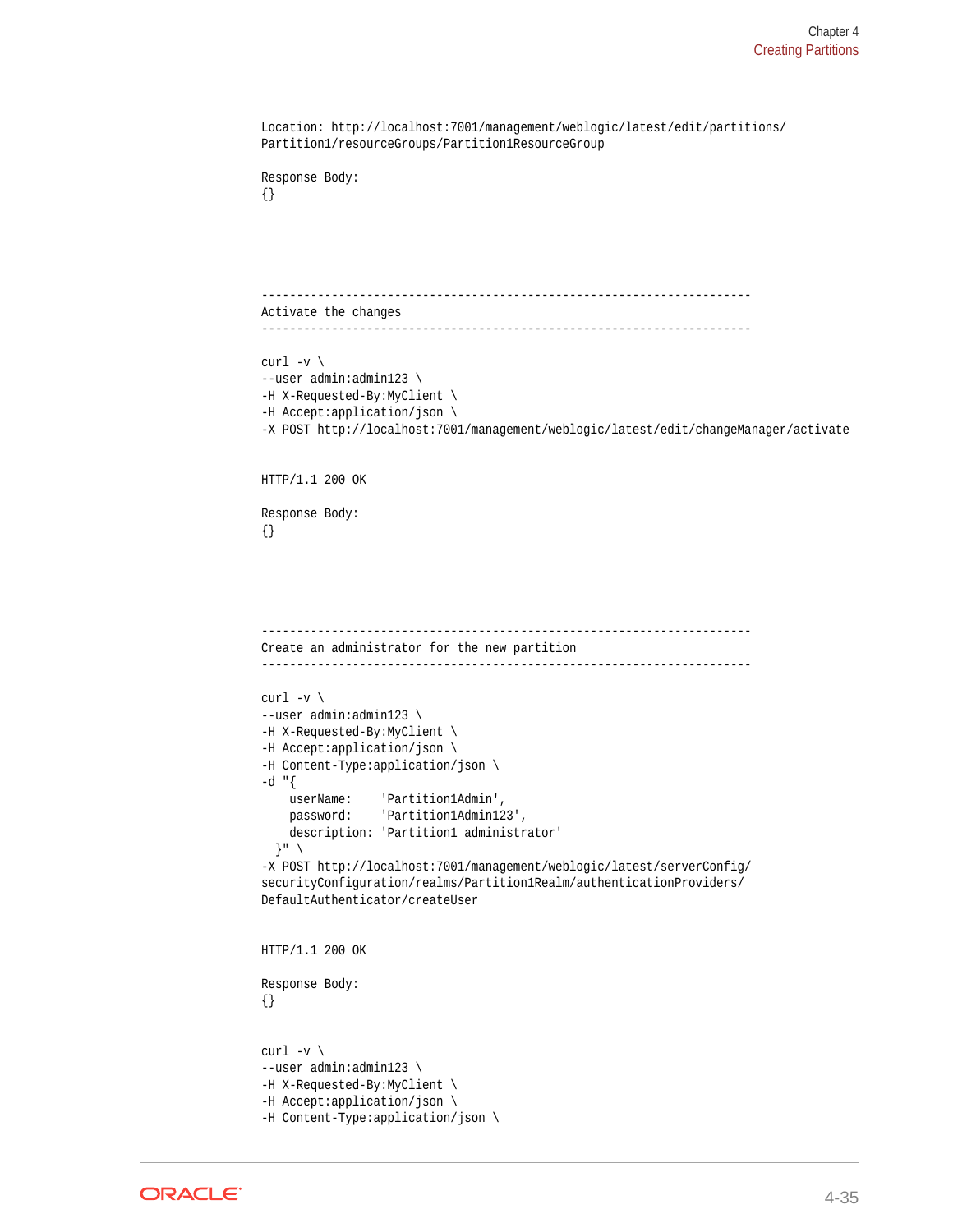```
-d "{
   groupName: 'Administrators',
   memberUserOrGroupName: 'Partition1Admin'
}" \
-X POST http://localhost:7001/management/weblogic/latest/serverConfig/
securityConfiguration/realms/Partition1Realm/authenticationProviders/
DefaultAuthenticator/addMemberToGroup
HTTP/1.1 200 OK
Response Body:
{}
----------------------------------------------------------------------
Start the new partition
----------------------------------------------------------------------
curl -v \backslash--user admin:admin123 \
-H X-Requested-By:MyClient \
-H Accept:application/json \
-H Content-Type:application/json \
-d "\{\}" \
-X POST http://localhost:7001/management/weblogic/latest/domainRuntime/
domainPartitionRuntimes/Partition1/partitionLifeCycleRuntime/start
HTTP/1.1 200 OK
Response Body:
{
     "links": [{
         "rel": "job",
         "href": "http:\/\/localhost:7001\/management\/weblogic\/latest\/domainRuntime
\/domainPartitionRuntimes\/Partition1\/partitionLifeCycleRuntime\/tasks\/_4_START"
     }],
     "identity": [
         "domainPartitionRuntimes",
         "Partition1",
         "partitionLifeCycleRuntime",
         "tasks",
         "_4_START"
    \mathbf{1},
     "systemTask": false,
     "description": "Starting Partition1 on servers 
Cluster1Server1,AdminServer,Cluster1Server2 ... ",
     "serverName": "Cluster1Server1,AdminServer,Cluster1Server2",
     "startTimeAsLong": 1565294916335,
     "type": "PartitionLifeCycleTaskRuntime",
     "running": false,
     "partitionName": "Partition1",
     "endTimeAsLong": 1565294918064,
     "name": "_4_START",
     "progress": "success",
     "taskError": null,
     "operation": "START",
```
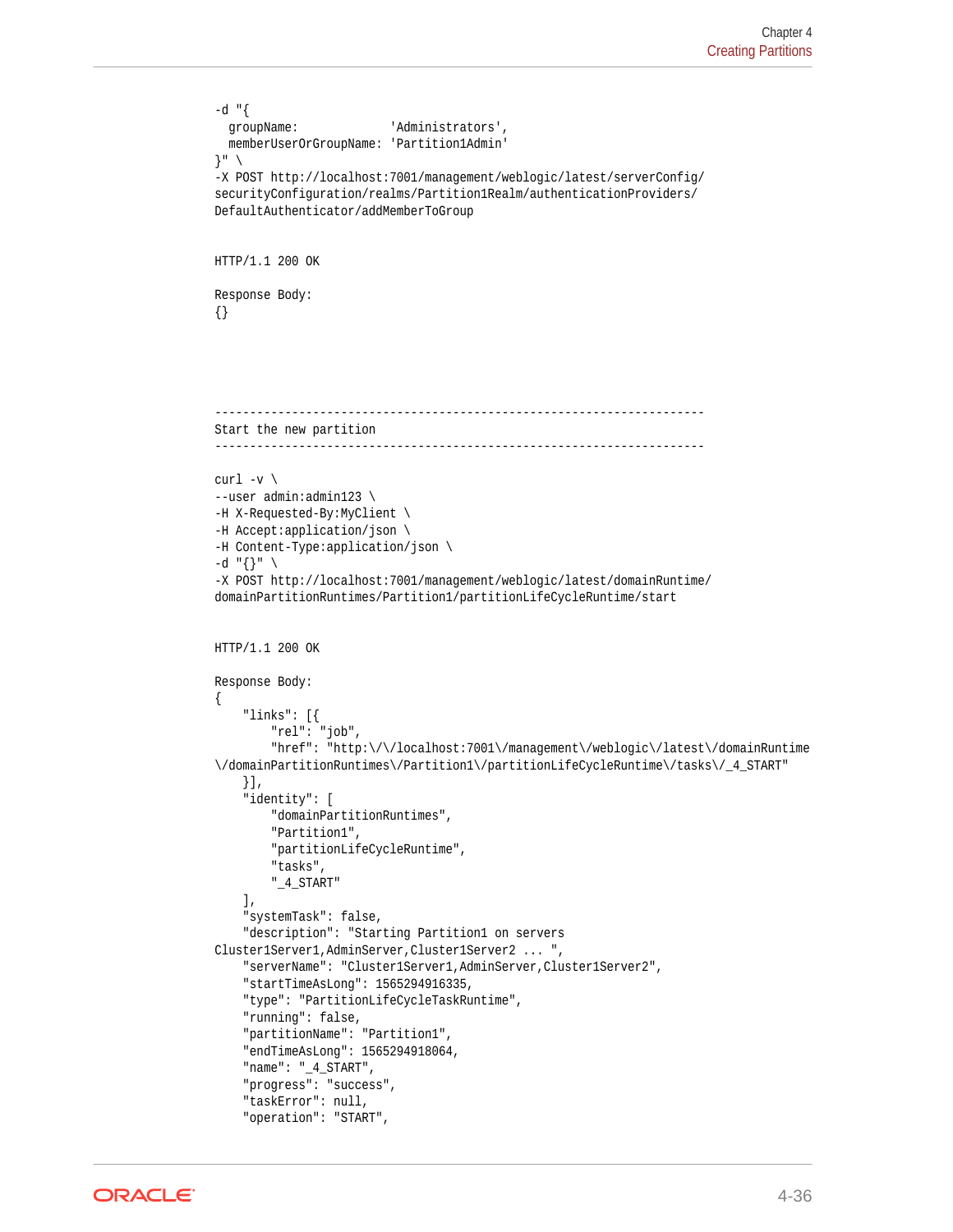```
 "taskStatus": "TASK COMPLETED",
     "parentTask": null,
     "completed": true,
     "intervalToPoll": 1000,
     "startTime": "2019-08-08T16:08:36.335-04:00",
     "endTime": "2019-08-08T16:08:38.064-04:00"
}
----------------------------------------------------------------------
View the new security realm
----------------------------------------------------------------------
curl -v \backslash--user admin:admin123 \
-H X-Requested-By:MyClient \
-H Accept:application/json \
-X GET http://localhost:7001/management/weblogic/latest/edit/securityConfiguration/
realms/Partition1Realm?links=none
HTTP/1.1 200 OK
Response Body:
\{ "identity": [
         "securityConfiguration",
         "realms",
         "Partition1Realm"
    \cdot "managementIdentityDomain": "Partition1IdentityDomain",
     "autoRestartOnNonDynamicChanges": true,
     "credentialMapperTypes": [
         "com.bea.security.saml2.providers.SAML2CredentialMapper",
         "weblogic.security.providers.credentials.DefaultCredentialMapper",
         "weblogic.security.providers.credentials.PKICredentialMapper",
         "weblogic.security.providers.saml.SAMLCredentialMapperV2"
     ],
     "maxWebLogicPrincipalsInCache": 500,
     "enableWebLogicPrincipalValidatorCache": true,
     "roleMapperTypes": [
         "weblogic.security.providers.authorization.DefaultRoleMapper",
         "weblogic.security.providers.xacml.authorization.XACMLRoleMapper"
    \cdot "adjudicatorTypes": 
["weblogic.security.providers.authorization.DefaultAdjudicator"],
     "auditorTypes": ["weblogic.security.providers.audit.DefaultAuditor"],
     "authMethods": null,
     "authenticationProviderTypes": [
         "com.bea.security.saml2.providers.SAML2IdentityAsserter",
         "weblogic.security.providers.authentication.ActiveDirectoryAuthenticator",
         "weblogic.security.providers.authentication.CustomDBMSAuthenticator",
         "weblogic.security.providers.authentication.DefaultAuthenticator",
         "weblogic.security.providers.authentication.DefaultIdentityAsserter",
         "weblogic.security.providers.authentication.IPlanetAuthenticator",
         "weblogic.security.providers.authentication.LDAPAuthenticator",
         "weblogic.security.providers.authentication.LDAPX509IdentityAsserter",
         "weblogic.security.providers.authentication.NegotiateIdentityAsserter",
```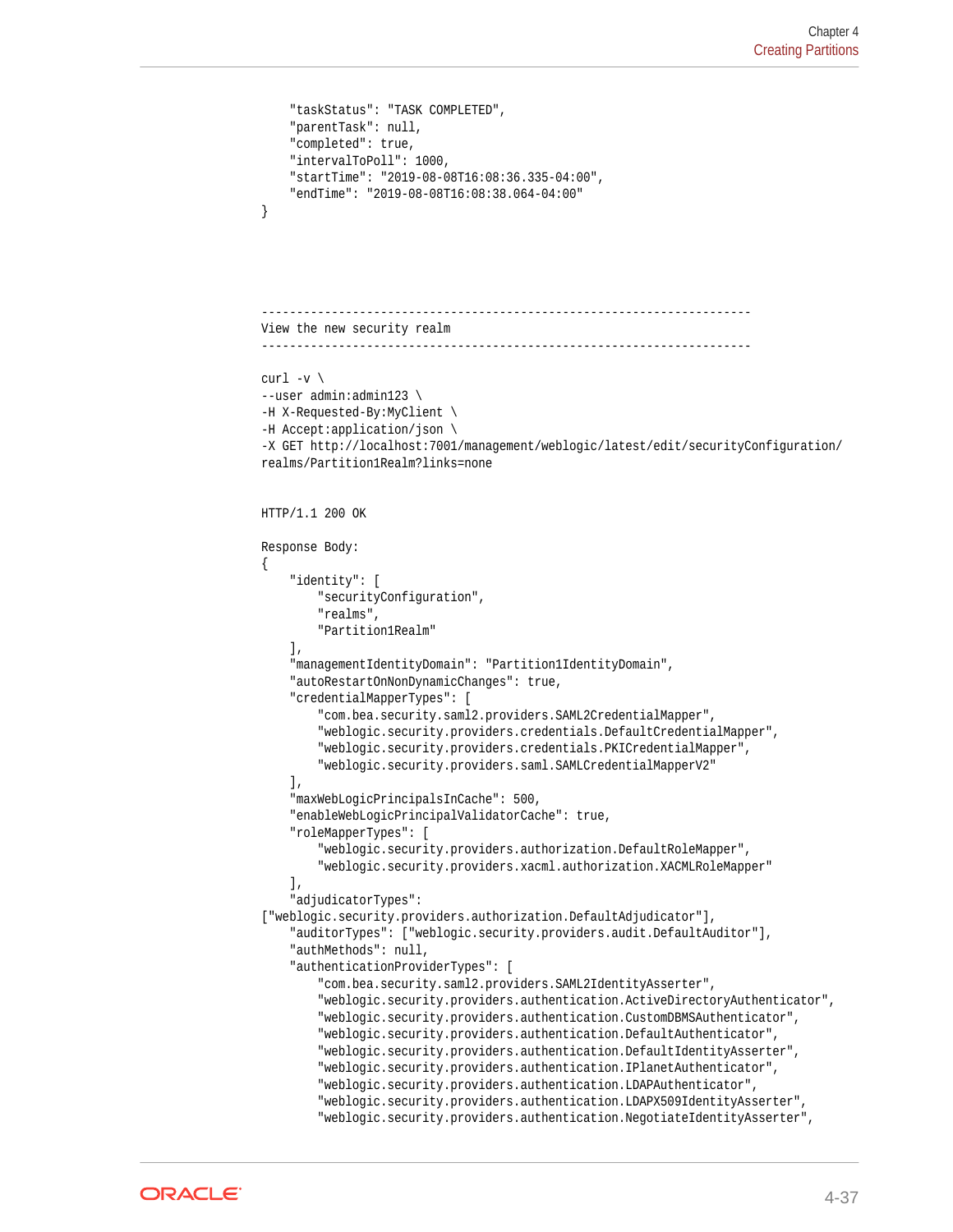```
 "weblogic.security.providers.authentication.NovellAuthenticator",
         "weblogic.security.providers.authentication.OpenLDAPAuthenticator",
         "weblogic.security.providers.authentication.OracleIdentityCloudIntegrator",
"weblogic.security.providers.authentication.OracleInternetDirectoryAuthenticator",
"weblogic.security.providers.authentication.OracleUnifiedDirectoryAuthenticator",
"weblogic.security.providers.authentication.OracleVirtualDirectoryAuthenticator",
         "weblogic.security.providers.authentication.ReadOnlySQLAuthenticator",
         "weblogic.security.providers.authentication.SQLAuthenticator",
         "weblogic.security.providers.authentication.VirtualUserAuthenticator",
         "weblogic.security.providers.saml.SAMLAuthenticator",
         "weblogic.security.providers.saml.SAMLIdentityAsserterV2"
     ],
     "validateDDSecurityData": false,
     "combinedRoleMappingEnabled": true,
     "delegateMBeanAuthorization": false,
     "authorizerTypes": [
         "weblogic.security.providers.authorization.DefaultAuthorizer",
         "weblogic.security.providers.xacml.authorization.XACMLAuthorizer"
     ],
     "deployableProviderSynchronizationTimeout": 60000,
     "passwordValidatorTypes": 
["com.bea.security.providers.authentication.passwordvalidator.SystemPasswordValidator
"],
     "certPathProviderTypes": [
         "weblogic.security.providers.pk.CertificateRegistry",
         "weblogic.security.providers.pk.WebLogicCertPathProvider"
     ],
     "deployableProviderSynchronizationEnabled": false,
     "identityAssertionHeaderNamePrecedence": [],
     "name": "Partition1Realm",
     "retireTimeoutSeconds": 60,
     "securityDDModel": "DDOnly",
     "certPathBuilder": [
         "securityConfiguration",
         "realms",
         "Partition1Realm",
         "certPathProviders",
         "WebLogicCertPathProvider"
     ]
}
                            ----------------------------------------------------------------------
View the new virtual targets
----------------------------------------------------------------------
curl -v \backslash--user admin:admin123 \
-H X-Requested-By:MyClient \
-H Accept:application/json \
-X GET http://localhost:7001/management/weblogic/latest/edit/virtualTargets?
links=none
```
HTTP/1.1 200 OK

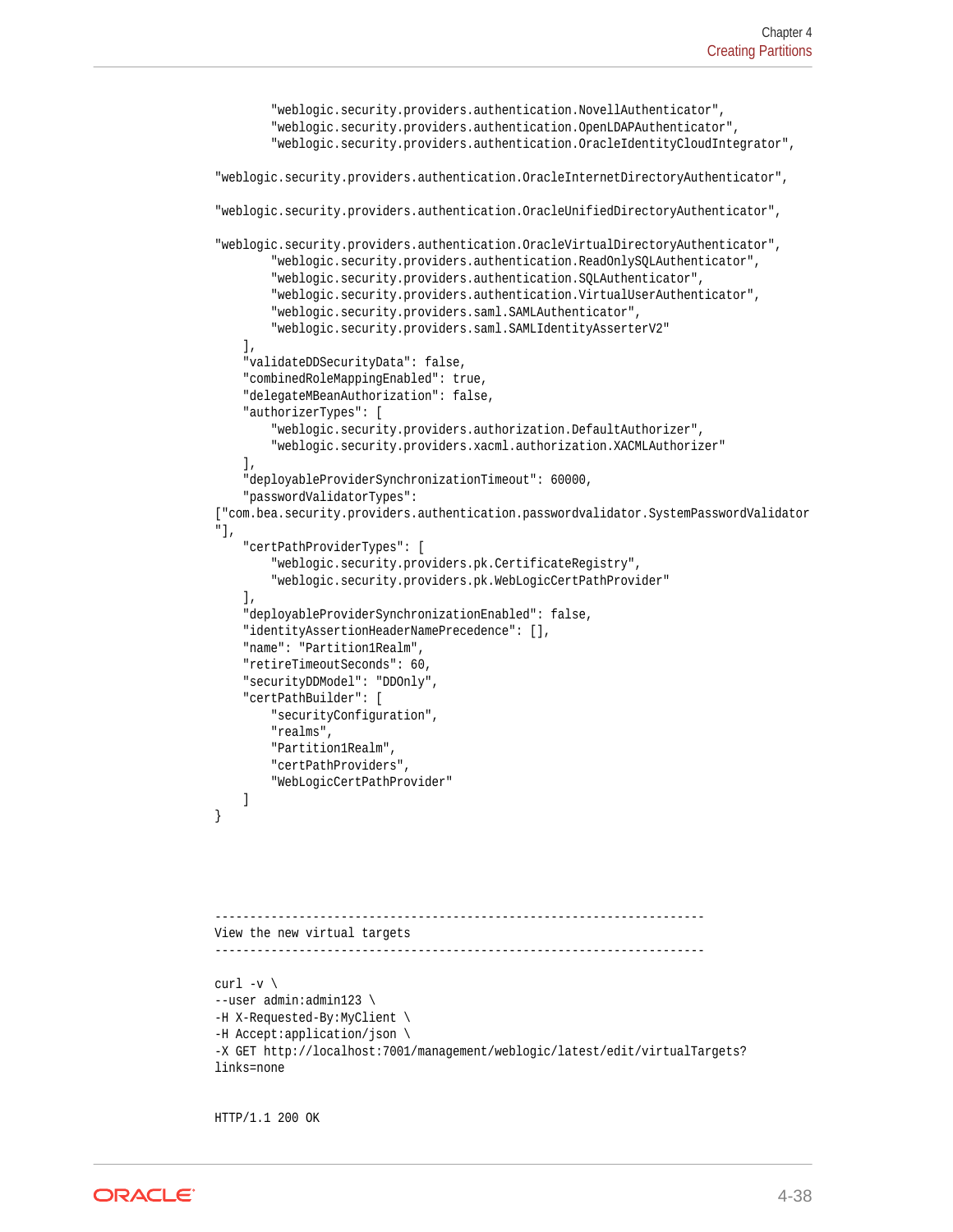```
Response Body:
{"items": [{
     "identity": [
         "virtualTargets",
         "Partition1VirtualTarget"
     ],
     "explicitPort": 0,
     "notes": null,
     "portOffset": 0,
     "hostNames": ["localhost"],
     "name": "Partition1VirtualTarget",
     "uriPrefix": "\/partition1",
     "id": 0,
     "deploymentOrder": 1000,
     "dynamicallyCreated": false,
     "type": "VirtualTarget",
     "partitionChannel": "PartitionChannel",
     "tags": [],
     "targets": [{"identity": [
         "clusters",
         "Cluster1"
     ]}]
}]}
```

```
----------------------------------------------------------------------
View the new partition's resource groups
----------------------------------------------------------------------
curl -v \backslash--user admin:admin123 \
-H X-Requested-By:MyClient \
-H Accept:application/json \
-X GET http://localhost:7001/management/weblogic/latest/edit/partitions/Partition1/
resourceGroups?links=none
HTTP/1.1 200 OK
Response Body:
{"items": [{
     "identity": [
         "partitions",
         "Partition1",
         "resourceGroups",
         "Partition1ResourceGroup"
     ],
     "uploadDirectoryName": "\/domains\/mydomain\/partitions\/Partition1\/system\/
servers\/AdminServer\/upload\/",
     "notes": null,
     "useDefaultTarget": false,
     "administrative": false,
     "name": "Partition1ResourceGroup",
     "autoTargetAdminServer": false,
     "id": 0,
     "dynamicallyCreated": false,
     "type": "ResourceGroup",
```
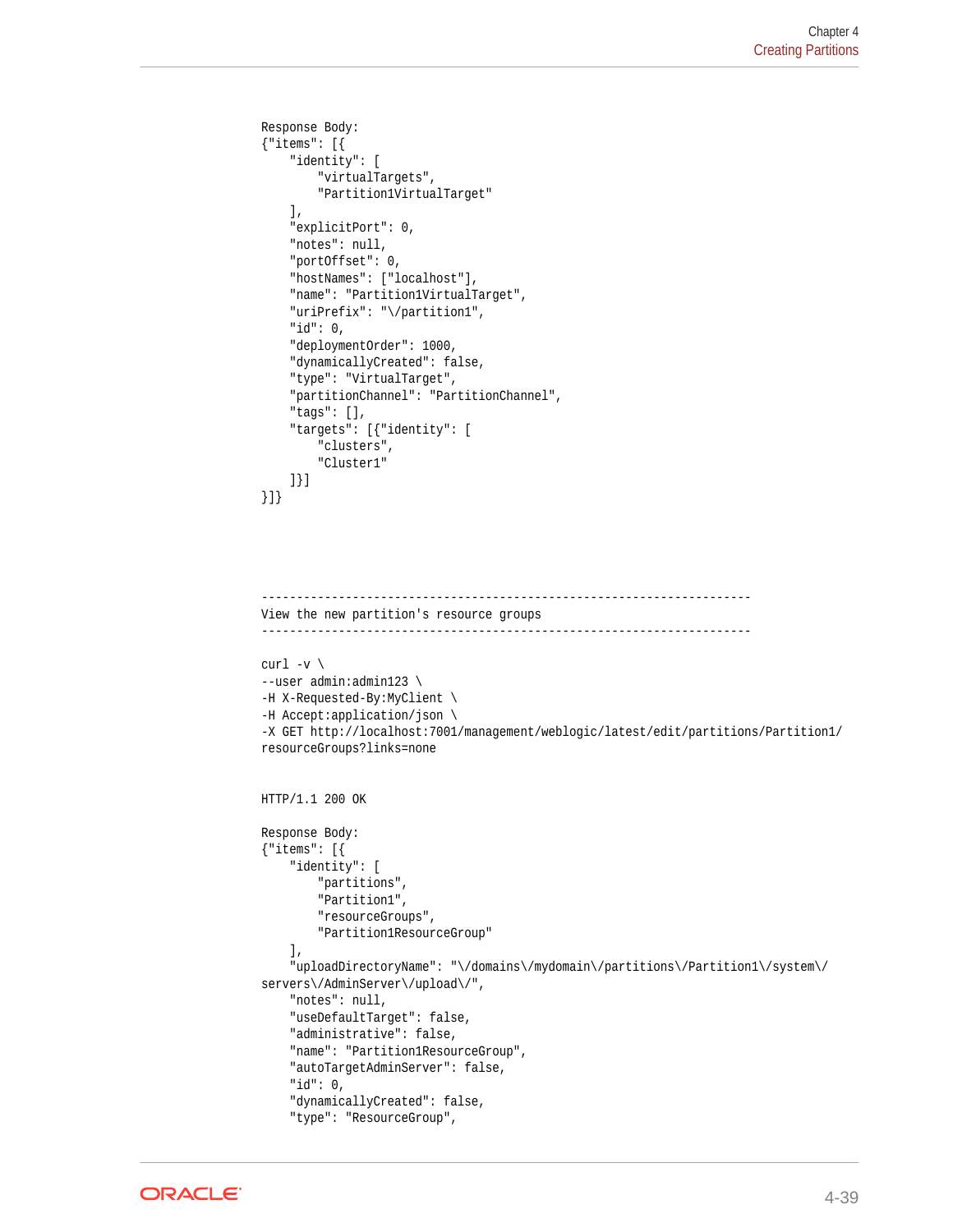```
 "tags": [],
     "resourceGroupTemplate": null,
     "targets": [{"identity": [
         "virtualTargets",
         "Partition1VirtualTarget"
     ]}]
}]}
           ----------------------------------------------------------------------
View all the resource manager configurations
----------------------------------------------------------------------
curl -v \backslash--user admin:admin123 \
-H X-Requested-By:MyClient \
-H Accept:application/json \
-H Content-Type:application/json \
-d "{
  links: [], fields: [],
   children: {
     resourceManagement: {
       links: [], fields: [],
       children: {
         resourceManagers: {
           links: [], fields: [ 'name' ],
           children: {
             fileOpen: {
               links: [], fields: [],
               children: {
                  triggers: { links: [], fields: [ 'name', 'action', 'value' ] }
 }
             },
             heapRetained: {
              links: [], fields: [],
               children: {
                  triggers: { links: [], fields: [ 'name', 'action', 'value' ] }
 }
             },
             cpuUtilization: {
               links: [], fields: [],
               children: {
                  triggers: { links: [], fields: [ 'name', 'action', 'value' ] }
 }
             },
           }
         }
       }
     },
     partitions: {
       links: [], fields: [ 'name', 'resourceManagerRef' ],
       children: {
         resourceManager: {
           links: [], fields: [],
           children: {
             fileOpen: {
               links: [], fields: [],
               children: {
```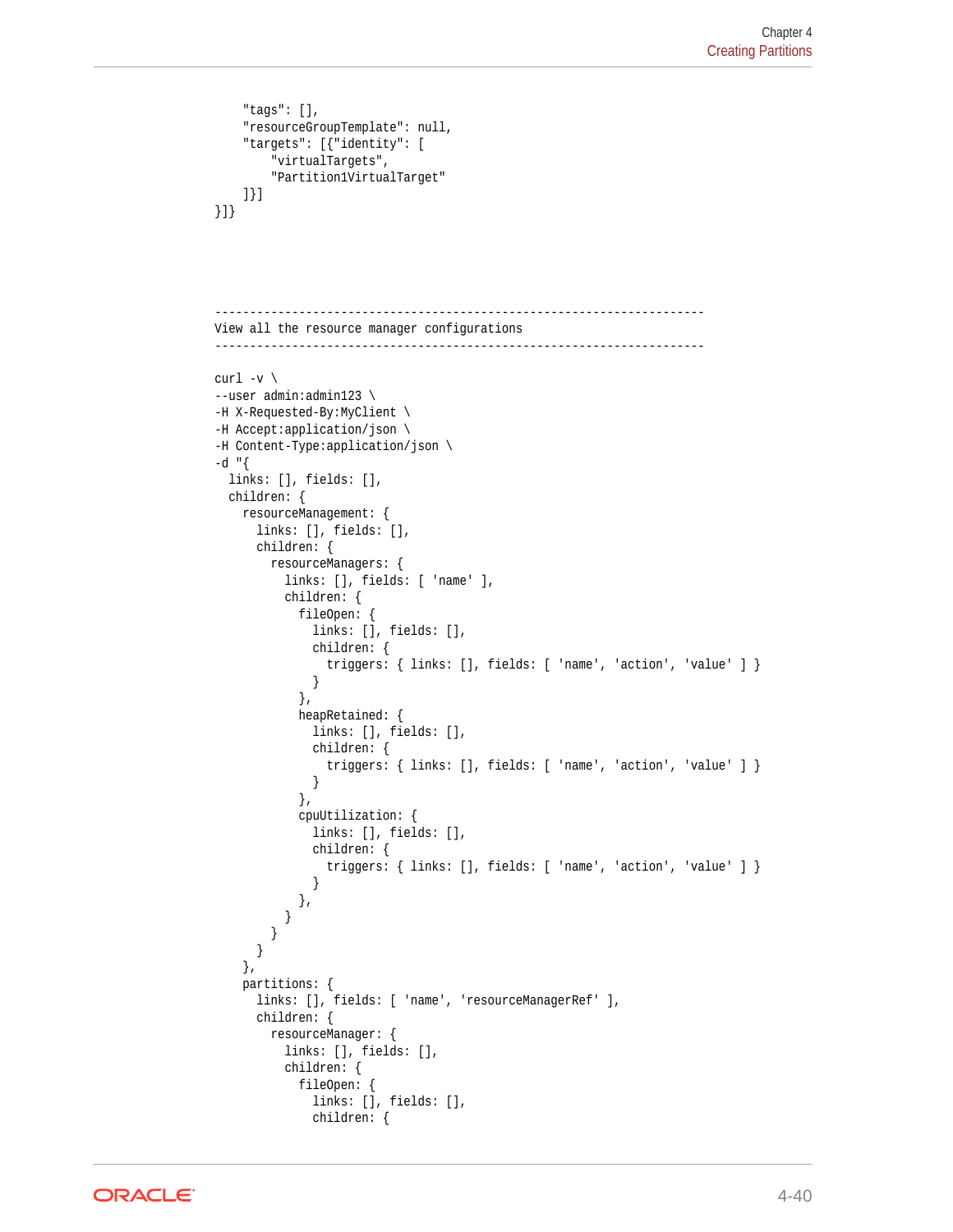```
 triggers: { links: [], fields: [ 'name', 'action', 'value' ] }
               }
             },
             heapRetained: {
              links: [], fields: [],
               children: {
                 triggers: { links: [], fields: [ 'name', 'action', 'value' ] }
 }
             },
             cpuUtilization: {
              links: [], fields: [],
               children: {
                 triggers: { links: [], fields: [ 'name', 'action', 'value' ] }
 }
 },
 }
 }
}
    }
   }
}" \
-X POST http://localhost:7001/management/weblogic/latest/edit/search
HTTP/1.1 100 Continue HTTP/1.1 200 OK
Response Body:
{
     "partitions": {"items": [{
         "name": "Partition1",
         "resourceManagerRef": [
             "resourceManagement",
             "resourceManagers",
             "Partition1ResourceManager"
        \mathbf{1},
         "resourceManager": null
     }]},
     "resourceManagement": {"resourceManagers": {"items": [{
         "name": "Partition1ResourceManager",
         "fileOpen": {"triggers": {"items": [{
             "name": "NotifyTrigger",
             "action": "notify",
             "value": 4
         }]}},
         "cpuUtilization": {"triggers": {"items": [
             {
                 "name": "NotifyTrigger",
                "action": "notify",
                 "value": 50
             },
 {
                 "name": "SlowTrigger",
                 "action": "slow",
                 "value": 60
 }
         ]}},
         "heapRetained": {"triggers": {"items": [{
             "name": "NotifyTrigger",
             "action": "notify",
             "value": 200
         }]}}
```
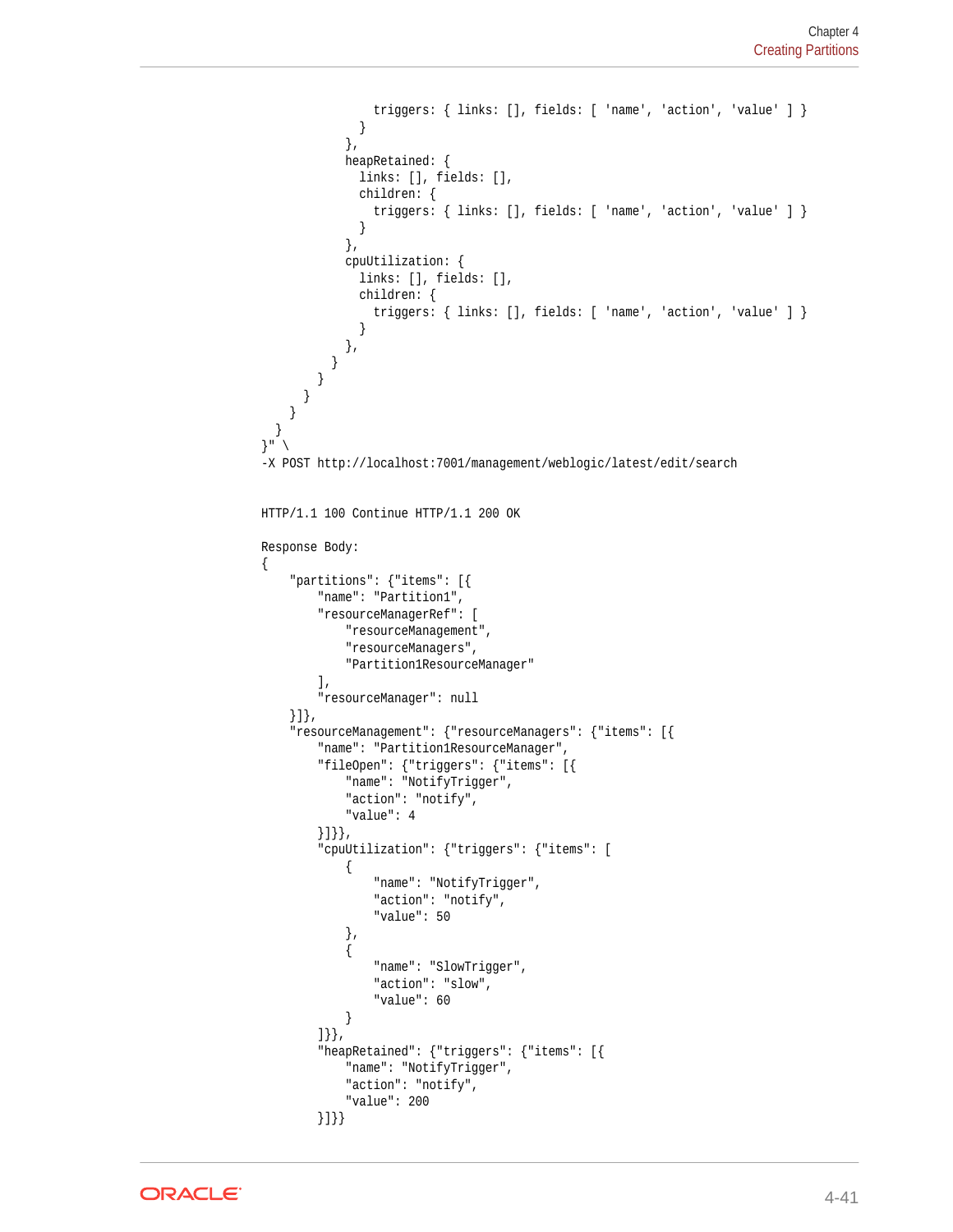```
 }]}}
}
----------------------------------------------------------------------
View the new partition
----------------------------------------------------------------------
curl -v \backslash--user admin:admin123 \
-H X-Requested-By:MyClient \
-H Accept:application/json \
-X GET http://localhost:7001/management/weblogic/latest/edit/partitions/Partition1?
links=none
HTTP/1.1 200 OK
Response Body:
\{ "identity": [
         "partitions",
         "Partition1"
     ],
     "batchJobsExecutorServiceName": null,
     "jobSchedulerTableName": "WEBLOGIC_TIMERS",
     "notes": null,
     "parallelDeployApplications": true,
     "startupTimeout": 0,
     "partitionID": "8cc47e77-e543-4ab4-a963-c75c2cac051e",
     "maxConcurrentLongRunningRequests": 50,
     "ignoreSessionsDuringShutdown": false,
     "type": "Partition",
     "maxConcurrentNewThreads": 50,
     "tags": [],
     "gracefulShutdownTimeout": 0,
     "RCMHistoricalDataBufferLimit": 250,
     "uploadDirectoryName": "\/domains\/mydomain\/partitions\/Partition1\/system\/
servers\/AdminServer\/upload\/",
     "primaryIdentityDomain": "Partition1IdentityDomain",
     "eagerTrackingOfResourceMetricsEnabled": false,
     "parallelDeployApplicationModules": false,
     "partitionLifeCycleTimeoutVal": 30,
     "name": "Partition1",
     "resourceDeploymentPlanPath": null,
     "id": 0,
     "batchJobsDataSourceJndiName": null,
     "dynamicallyCreated": false,
     "dataSourceForJobScheduler": null,
     "resourceManagerRef": [
         "resourceManagement",
         "resourceManagers",
         "Partition1ResourceManager"
    \cdot "realm": [
         "securityConfiguration",
         "realms",
         "Partition1Realm"
```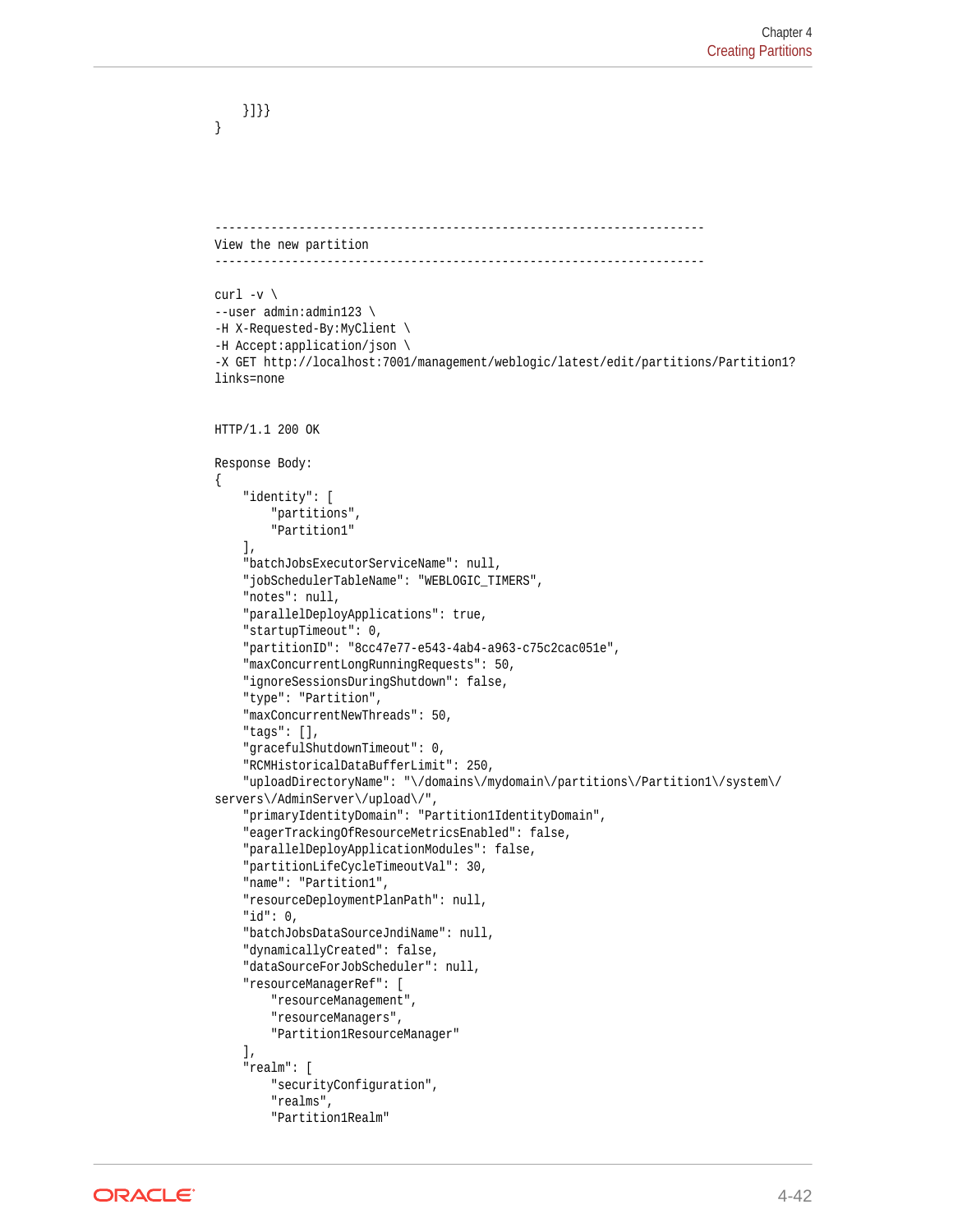```
 ],
     "partitionWorkManagerRef": null,
     "defaultTargets": [{"identity": [
         "virtualTargets",
         "Partition1VirtualTarget"
     ]}],
     "availableTargets": [{"identity": [
         "virtualTargets",
         "Partition1VirtualTarget"
     ]}]
}
curl -v \backslash--user admin:admin123 \
-H X-Requested-By:MyClient \
-H Accept:application/json \
-X GET http://localhost:7001/management/weblogic/latest/domainRuntime/
domainPartitionRuntimes/Partition1?links=none
HTTP/1.1 200 OK
Response Body:
{
     "identity": [
         "domainPartitionRuntimes",
         "Partition1"
     ],
     "partitionID": "8cc47e77-e543-4ab4-a963-c75c2cac051e",
     "name": "Partition1",
     "type": "DomainPartitionRuntime"
}
curl -v \backslash--user admin:admin123 \
-H X-Requested-By:MyClient \
-H Accept:application/json \
-X GET http://localhost:7001/management/weblogic/latest/domainRuntime/
domainPartitionRuntimes/Partition1/partitionLifeCycleRuntime?links=none
HTTP/1.1 200 OK
Response Body:
{
     "identity": [
         "domainPartitionRuntimes",
         "Partition1",
         "partitionLifeCycleRuntime"
     ],
     "subState": null,
     "name": "Partition1",
     "state": "RUNNING",
     "type": "PartitionLifeCycleRuntime"
}
```
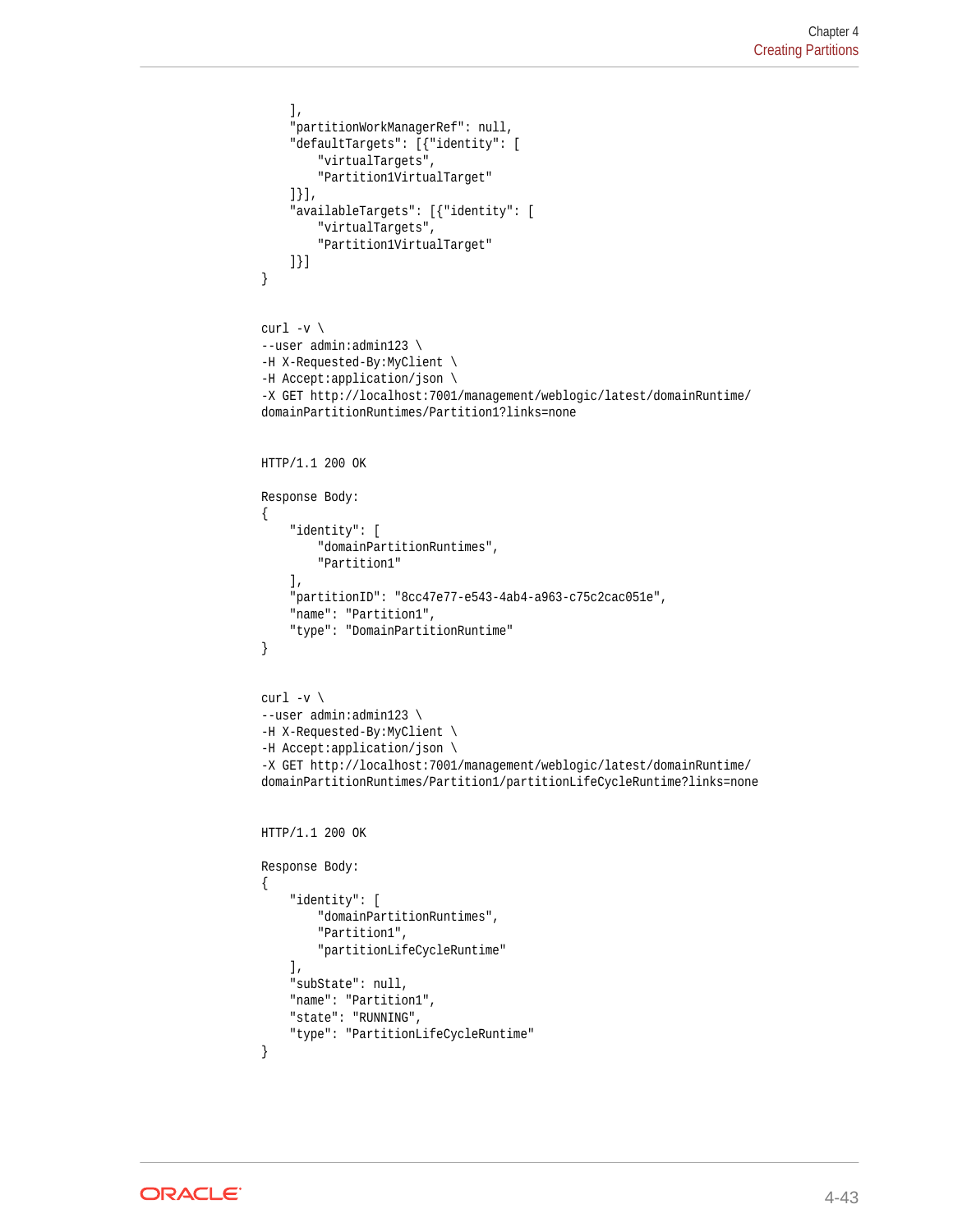```
----------------------------------------------------------------------
Search for all of the new partition's partitionRuntimes
----------------------------------------------------------------------
curl -v \backslash--user admin:admin123 \
-H X-Requested-By:MyClient \
-H Accept:application/json \
-H Content-Type:application/json \
-d "\{ links: [], fields: [],
   children: {
     serverRuntimes: {
       links: [], fields: [ 'name' ],
       children: {
         partitionRuntimes: {
            links: [], fields: [ 'name', 'state', 'restartRequired' ]
 }
       }
     }
   }
}" \
-X POST http://localhost:7001/management/weblogic/latest/domainRuntime/search
HTTP/1.1 200 OK
Response Body:
{"serverRuntimes": {"items": [
     {
          "name": "Cluster1Server1",
          "partitionRuntimes": {"items": [{
              "restartRequired": false,
              "name": "Partition1",
              "state": "RUNNING"
         }]}
     },
     {
          "name": "AdminServer",
          "partitionRuntimes": {"items": [{
              "restartRequired": false,
              "name": "Partition1",
              "state": "RUNNING"
         }]}
     },
     {
          "name": "Cluster1Server2",
          "partitionRuntimes": {"items": [{
              "restartRequired": false,
              "name": "Partition1",
              "state": "RUNNING"
         }]}
     }
]}}
```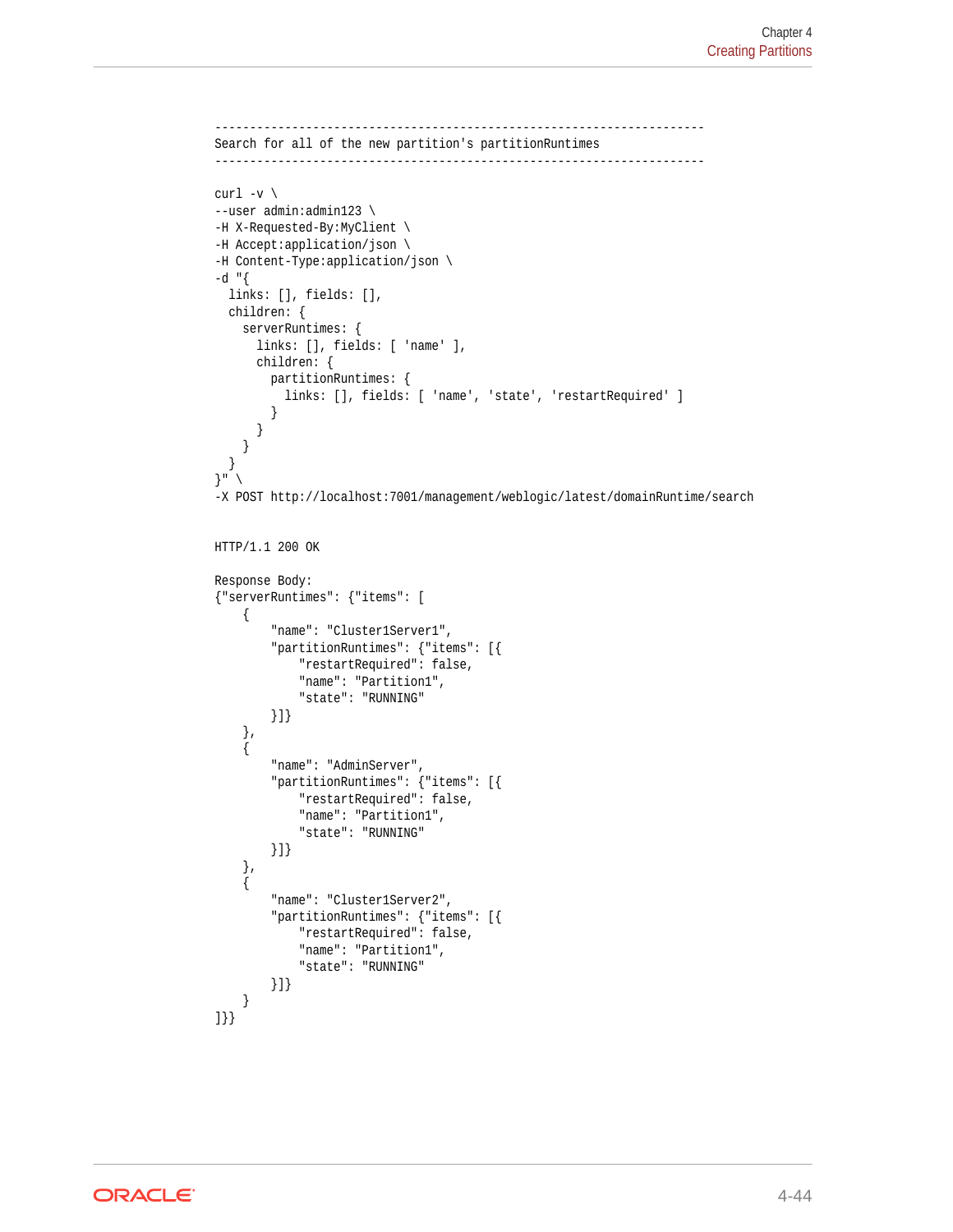## Configuring System Resources

Review an example script that demonstrates how a Deployer configures JDBC and JMS system resources.

```
Note:
       To view long URLs, use the scroll bar located beneath the section.
   ----------------------------------------------------------------------
Demonstrate a domain deployer configuring system resources
----------------------------------------------------------------------
----------------------------------------------------------------------
View the default values for a new global JDBC system resource
----------------------------------------------------------------------
curl -v \backslash--user deployer:deployer123 \
-H X-Requested-By:MyClient \
-H Accept:application/json \
-X GET http://localhost:7001/management/weblogic/latest/edit/
JDBCSystemResourceCreateForm?links=none
HTTP/1.1 200 OK
Response Body:
{
     "notes": null,
     "moduleType": null,
     "deploymentPrincipalName": null,
     "compatibilityName": null,
     "deploymentOrder": 100,
     "tags": null,
     "targets": [],
     "name": null,
     "descriptorFileName": null
}
 ----------------------------------------------------------------------
Start editing
----------------------------------------------------------------------
```
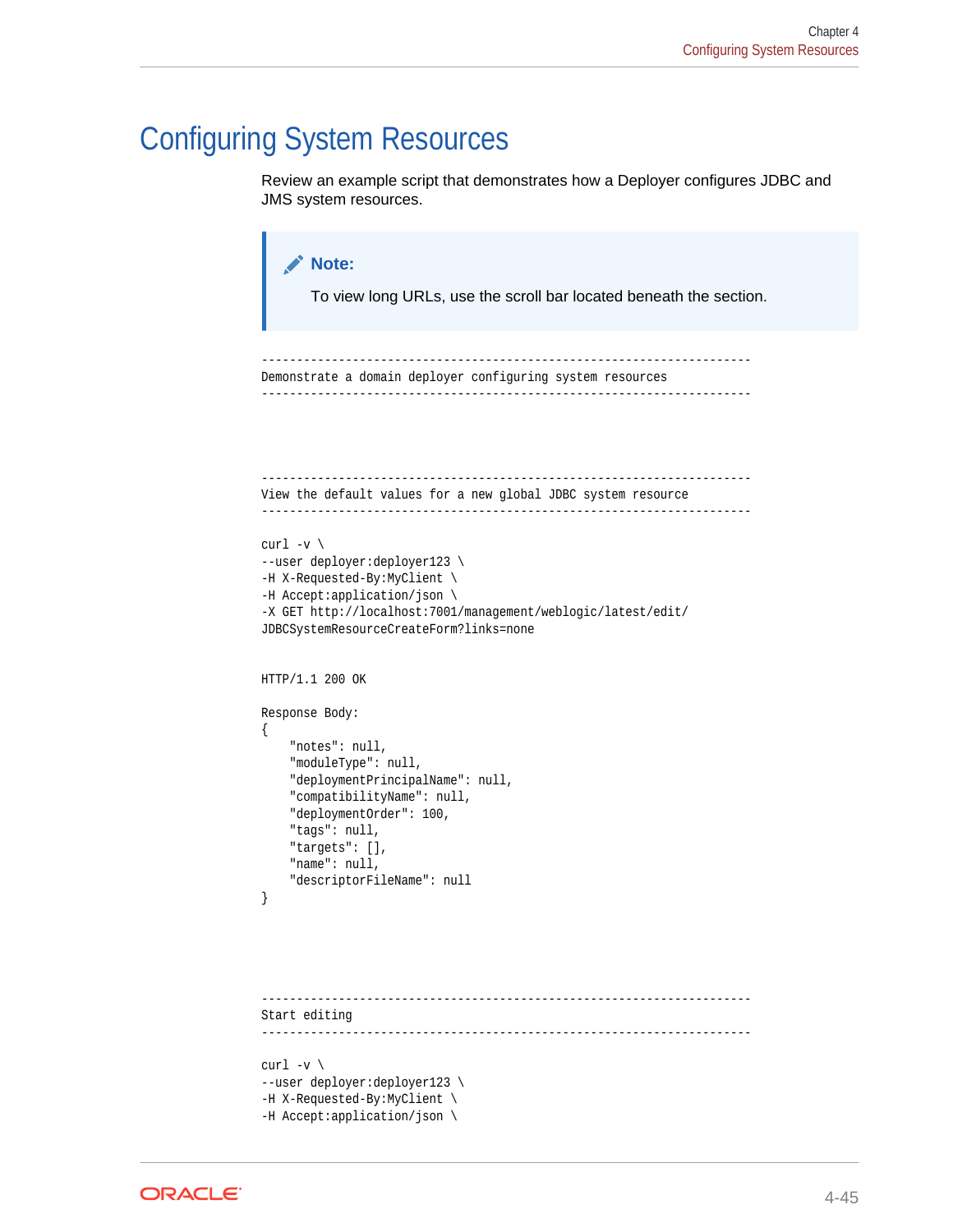```
-H Content-Type:application/json \
-d "{}" \setminus-X POST http://localhost:7001/management/weblogic/latest/edit/changeManager/startEdit
HTTP/1.1 200 OK
Response Body:
{}
----------------------------------------------------------------------
Create a new global JDBC system resource and set its name
----------------------------------------------------------------------
curl -v \backslash--user deployer:deployer123 \
-H X-Requested-By:MyClient \
-H Accept:application/json \
-H Content-Type:application/json \
-d "\{ name: 'JDBCDataSource1',
   targets: [ { identity: [ clusters, 'Cluster1' ] } ]
}" \
-X POST http://localhost:7001/management/weblogic/latest/edit/JDBCSystemResources?
saveChanges=false
HTTP/1.1 201 Created
Location: http://localhost:7001/management/weblogic/latest/edit/JDBCSystemResources/
JDBCDataSource1
Response Body:
{}
curl -v \backslash--user deployer:deployer123 \
-H X-Requested-By:MyClient \
-H Accept:application/json \
-H Content-Type:application/json \
-d "\{ name: 'JDBCDataSource1'
}" \
-X POST http://localhost:7001/management/weblogic/latest/edit/JDBCSystemResources/
JDBCDataSource1/JDBCResource
HTTP/1.1 200 OK
```
Response Body:

{}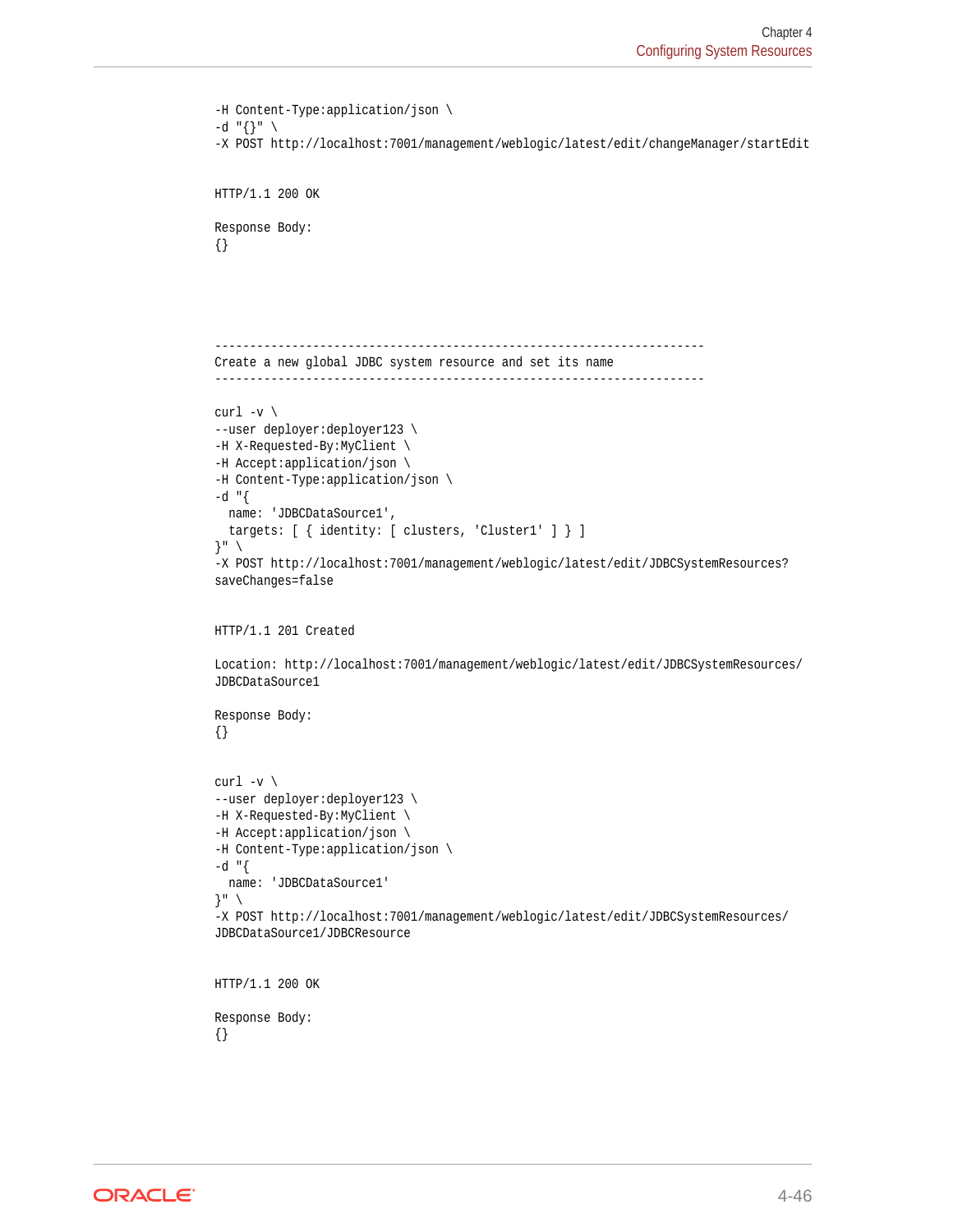```
----------------------------------------------------------------------
Configure the JDBC system resource's JNDI name
----------------------------------------------------------------------
curl -v \backslash--user deployer:deployer123 \
-H X-Requested-By:MyClient \
-H Accept:application/json \
-H Content-Type:application/json \
-d "\{ JNDINames: [ 'JDBCDataSource1' ]
}" \
-X POST http://localhost:7001/management/weblogic/latest/edit/JDBCSystemResources/
JDBCDataSource1/JDBCResource/JDBCDataSourceParams
HTTP/1.1 200 OK
Response Body:
{}
           ----------------------------------------------------------------------
Configure the JDBC system resource's driver info
           ----------------------------------------------------------------------
curl -v \backslash--user deployer:deployer123 \
-H X-Requested-By:MyClient \
-H Accept:application/json \
-H Content-Type:application/json \
-d "\{driverName: 'org.apache.derby.jdbc.ClientXADataSource',
 url: 'jdbc:derby://localhost:1527/demo'
}" \
-X POST http://localhost:7001/management/weblogic/latest/edit/JDBCSystemResources/
JDBCDataSource1/JDBCResource/JDBCDriverParams
HTTP/1.1 200 OK
Response Body:
{}
curl -v \backslash--user deployer:deployer123 \
-H X-Requested-By:MyClient \
-H Accept:application/json \
-H Content-Type:application/json \
-d "{
  name: 'portNumber',
   value: '1527'
}" \
-X POST http://localhost:7001/management/weblogic/latest/edit/JDBCSystemResources/
JDBCDataSource1/JDBCResource/JDBCDriverParams/properties/properties
```
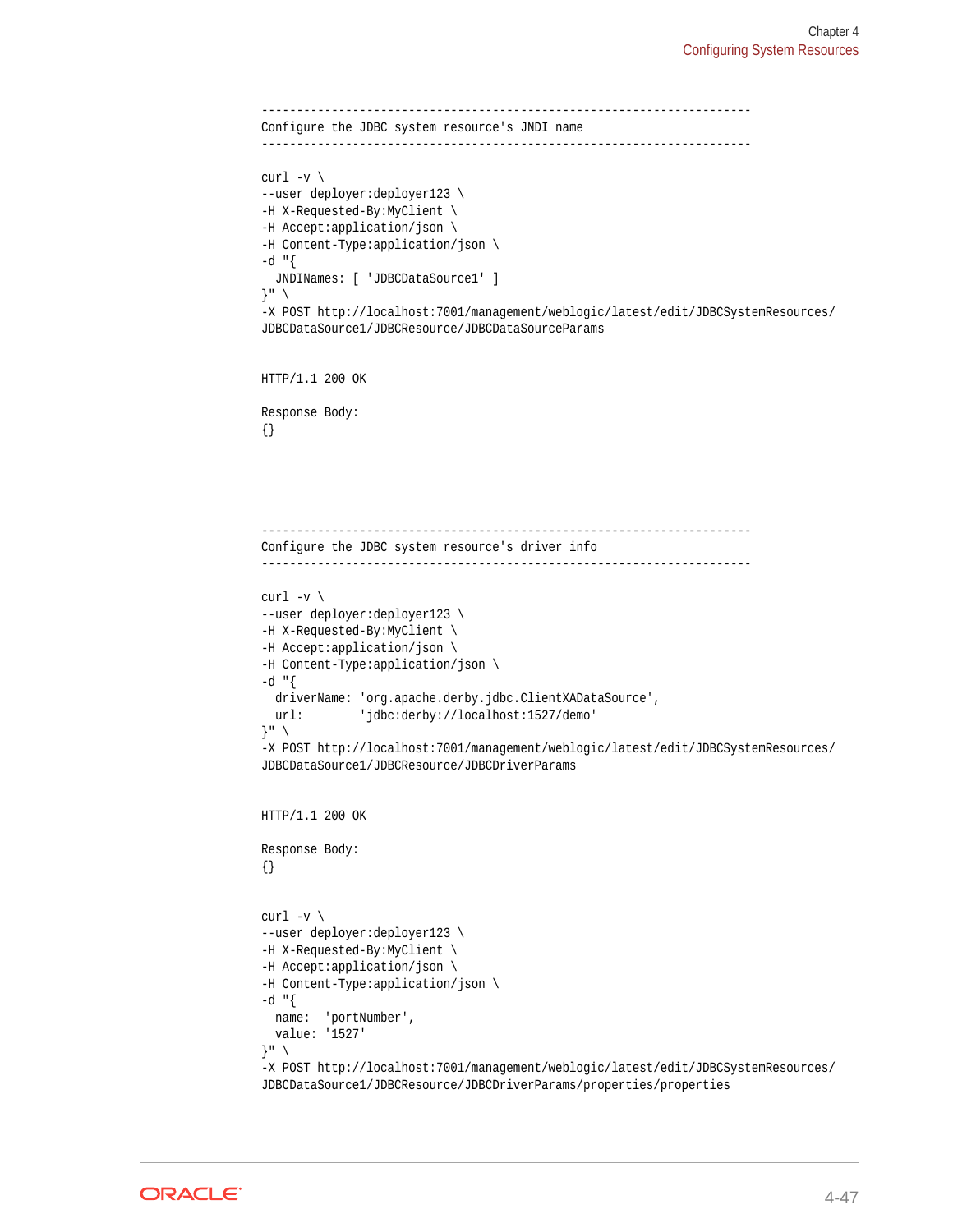```
HTTP/1.1 201 Created
Location: http://localhost:7001/management/weblogic/latest/edit/JDBCSystemResources/
JDBCDataSource1/JDBCResource/JDBCDriverParams/properties/properties/portNumber
Response Body:
{}
curl -v \backslash--user deployer:deployer123 \
-H X-Requested-By:MyClient \
-H Accept:application/json \
-H Content-Type:application/json \
-d "\{ name: 'databaseName',
  value: 'demo;create=true'
}" \
-X POST http://localhost:7001/management/weblogic/latest/edit/JDBCSystemResources/
JDBCDataSource1/JDBCResource/JDBCDriverParams/properties/properties
HTTP/1.1 201 Created
Location: http://localhost:7001/management/weblogic/latest/edit/JDBCSystemResources/
JDBCDataSource1/JDBCResource/JDBCDriverParams/properties/properties/databaseName
Response Body:
{}
curl -v \backslash--user deployer:deployer123 \
-H X-Requested-By:MyClient \
-H Accept:application/json \
-H Content-Type:application/json \
-d "{
  name: 'serverName',
  value: 'localhost'
}" \
-X POST http://localhost:7001/management/weblogic/latest/edit/JDBCSystemResources/
JDBCDataSource1/JDBCResource/JDBCDriverParams/properties/properties
HTTP/1.1 201 Created
Location: http://localhost:7001/management/weblogic/latest/edit/JDBCSystemResources/
JDBCDataSource1/JDBCResource/JDBCDriverParams/properties/properties/serverName
Response Body:
{}
----------------------------------------------------------------------
Activate the changes
      ----------------------------------------------------------------------
curl -v \backslash
```
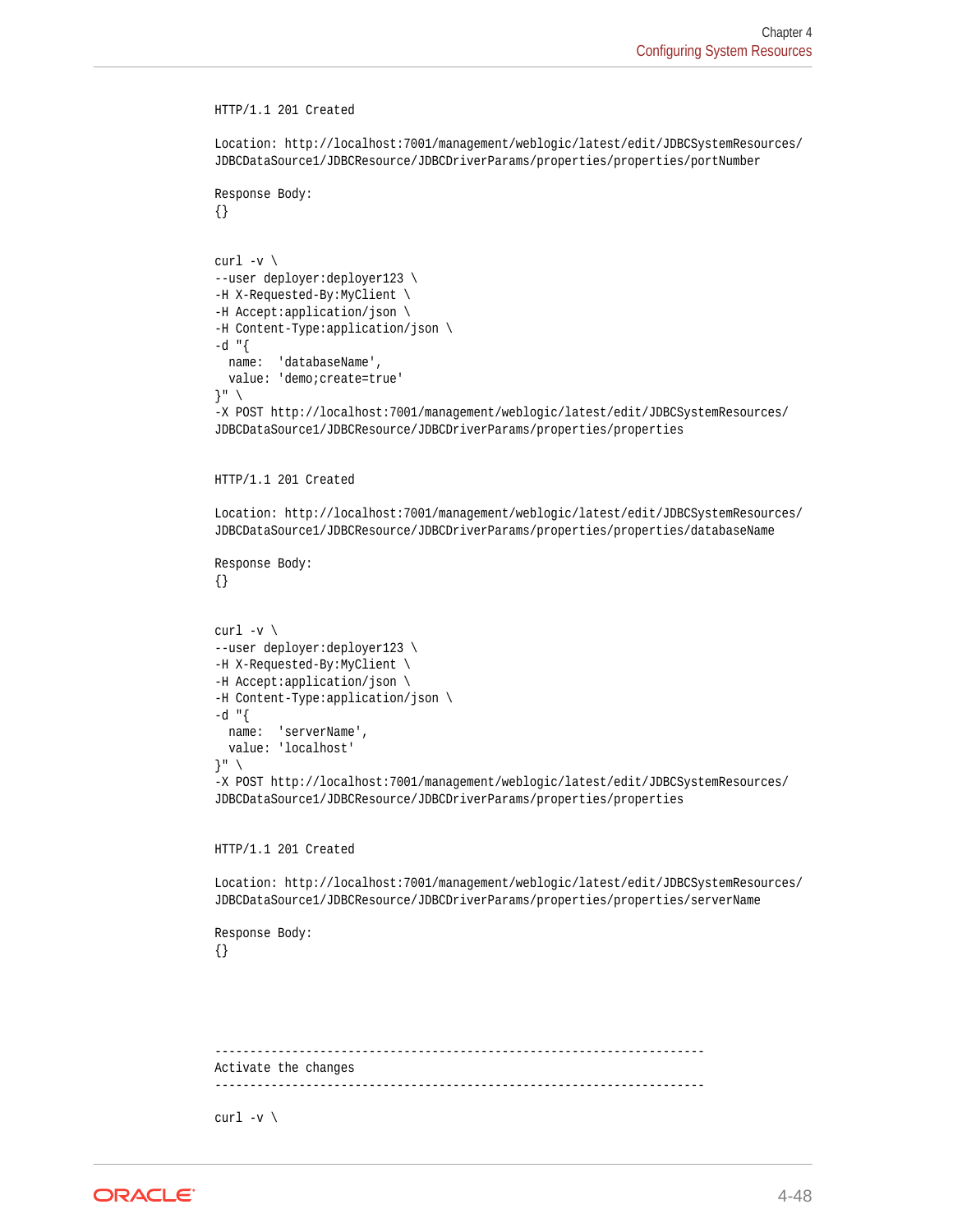```
--user deployer:deployer123 \
-H X-Requested-By:MyClient \
-H Accept:application/json \
-H Content-Type:application/json \
-d "\{\}" \
-X POST http://localhost:7001/management/weblogic/latest/edit/changeManager/activate
HTTP/1.1 200 OK
Response Body:
{}
----------------------------------------------------------------------
View the new JDBC system resource
----------------------------------------------------------------------
curl -v \backslash--user deployer:deployer123 \
-H X-Requested-By:MyClient \
-H Accept:application/json \
-X GET http://localhost:7001/management/weblogic/latest/edit/JDBCSystemResources/
JDBCDataSource1?links=none
HTTP/1.1 200 OK
Response Body:
\{ "identity": [
         "JDBCSystemResources",
         "JDBCDataSource1"
     ],
     "notes": null,
     "moduleType": null,
     "deploymentPrincipalName": null,
     "descriptorFileName": "jdbc\/JDBCDataSource1-6865-jdbc.xml",
     "name": "JDBCDataSource1",
     "compatibilityName": null,
     "id": 0,
     "deploymentOrder": 100,
     "dynamicallyCreated": false,
     "type": "JDBCSystemResource",
     "sourcePath": ".\/config\/jdbc\/JDBCDataSource1-6865-jdbc.xml",
     "tags": [],
     "resource": [
         "JDBCSystemResources",
         "JDBCDataSource1",
         "JDBCResource"
    \,],
     "targets": [{"identity": [
         "clusters",
          "Cluster1"
     ]}]
}
```
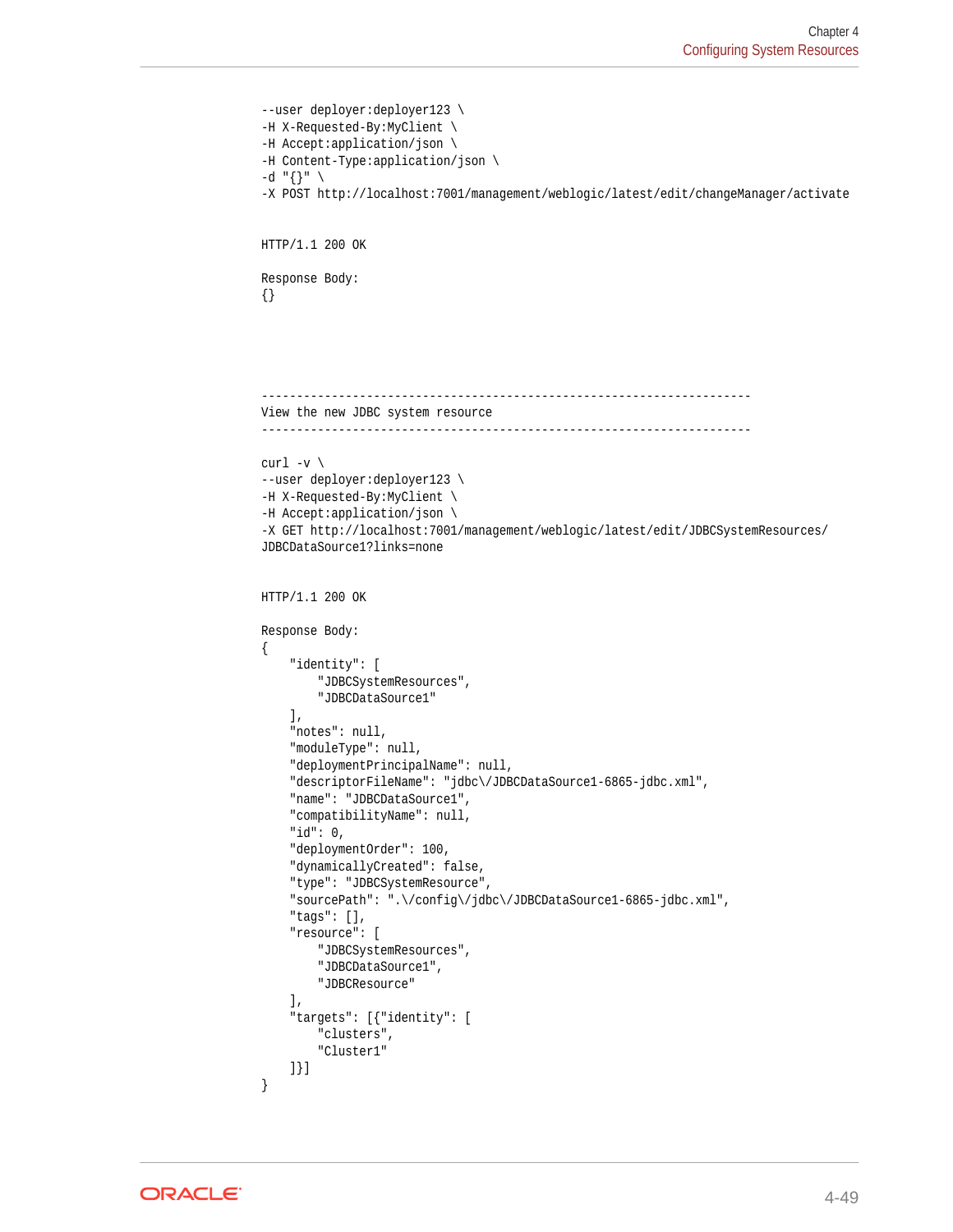```
curl -v \backslash--user deployer:deployer123 \
-H X-Requested-By:MyClient \
-H Accept:application/json \
-X GET http://localhost:7001/management/weblogic/latest/edit/JDBCSystemResources/
JDBCDataSource1/JDBCResource?links=none
HTTP/1.1 200 OK
Response Body:
{
     "identity": [
         "JDBCSystemResources",
         "JDBCDataSource1",
         "JDBCResource"
    \cdot "datasourceType": null,
     "name": "JDBCDataSource1",
     "id": 0,
     "version": null
}
curl -v \backslash--user deployer:deployer123 \
-H X-Requested-By:MyClient \
-H Accept:application/json \
-X GET http://localhost:7001/management/weblogic/latest/edit/JDBCSystemResources/
JDBCDataSource1/JDBCResource/JDBCDataSourceParams?links=none
HTTP/1.1 200 OK
Response Body:
{
     "identity": [
         "JDBCSystemResources",
         "JDBCDataSource1",
         "JDBCResource",
         "JDBCDataSourceParams"
    \cdot "connectionPoolFailoverCallbackHandler": null,
     "globalTransactionsProtocol": "OnePhaseCommit",
     "algorithmType": "Failover",
     "scope": "Global",
     "failoverRequestIfBusy": false,
     "proxySwitchingCallback": null,
     "JNDINames": ["JDBCDataSource1"],
     "proxySwitchingProperties": null,
     "dataSourceList": null,
     "keepConnAfterGlobalTx": false
}
curl -v \backslash--user deployer:deployer123 \
-H X-Requested-By:MyClient \
-H Accept:application/json \
-X GET http://localhost:7001/management/weblogic/latest/edit/JDBCSystemResources/
JDBCDataSource1/JDBCResource/JDBCDriverParams?links=none
```
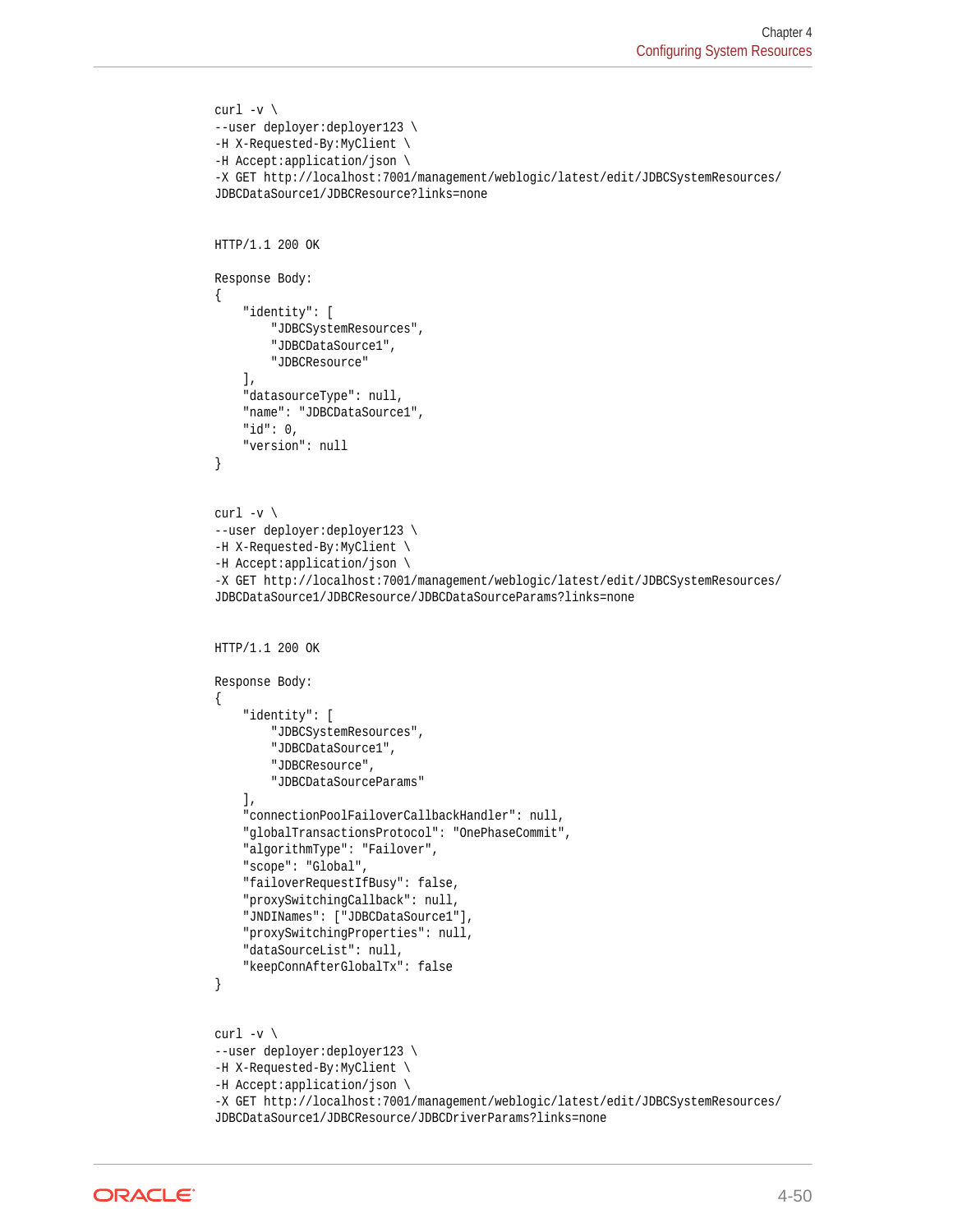```
HTTP/1.1 200 OK
Response Body:
{
     "identity": [
         "JDBCSystemResources",
          "JDBCDataSource1",
          "JDBCResource",
          "JDBCDriverParams"
    \cdot "password": null,
     "driverName": "org.apache.derby.jdbc.ClientXADataSource",
     "usePasswordIndirection": false,
     "url": "jdbc:derby:\/\/localhost:1527\/demo",
     "useXaDataSourceInterface": true
}
curl -v \backslash--user deployer:deployer123 \
-H X-Requested-By:MyClient \
-H Accept:application/json \
-X GET http://localhost:7001/management/weblogic/latest/edit/JDBCSystemResources/
JDBCDataSource1/JDBCResource/JDBCDriverParams/properties/properties?links=none
HTTP/1.1 200 OK
Response Body:
{"items": [
     {
          "identity": [
              "JDBCSystemResources",
              "JDBCDataSource1",
              "JDBCResource",
              "JDBCDriverParams",
              "properties",
              "properties",
              "portNumber"
        \cdot "encryptedValue": null,
         "name": "portNumber",
         "sysPropValue": null,
         "value": "1527"
     },
\mathcal{A} "identity": [
              "JDBCSystemResources",
              "JDBCDataSource1",
              "JDBCResource",
              "JDBCDriverParams",
              "properties",
              "properties",
              "databaseName"
        \mathbf{1},
          "encryptedValue": null,
          "name": "databaseName",
          "sysPropValue": null,
          "value": "demo;create=true"
```
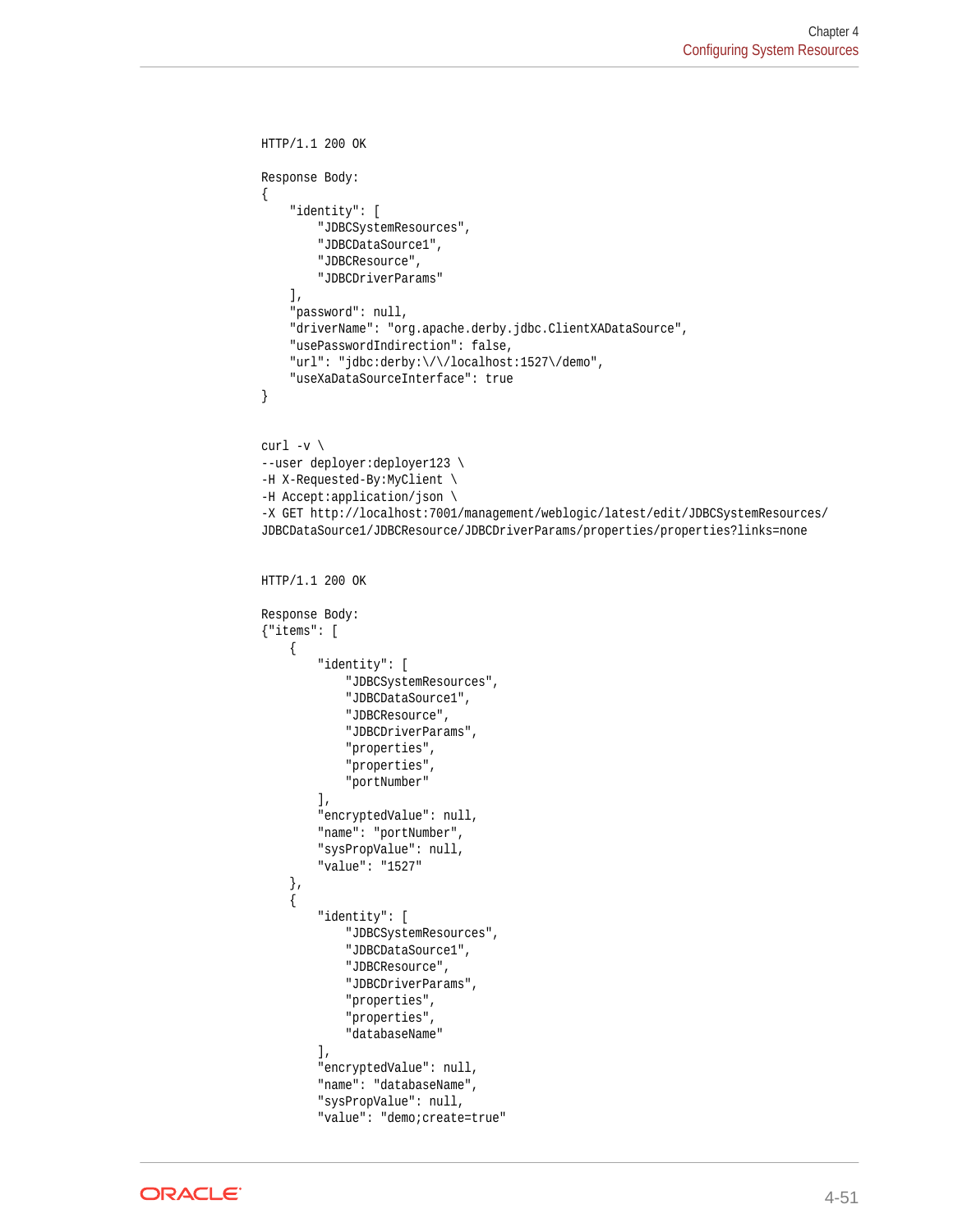```
 },
     {
         "identity": [
              "JDBCSystemResources",
              "JDBCDataSource1",
              "JDBCResource",
              "JDBCDriverParams",
              "properties",
              "properties",
              "serverName"
         ],
         "encryptedValue": null,
         "name": "serverName",
         "sysPropValue": null,
         "value": "localhost"
     }
]}
                   ----------------------------------------------------------------------
Search for all of the new JDBC data source's runtimes
----------------------------------------------------------------------
curl -v \backslash--user deployer:deployer123 \
-H X-Requested-By:MyClient \
-H Accept:application/json \
-H Content-Type:application/json \
-d "{
   links: [], fields: [],
   children: {
     serverRuntimes: {
       links: [], fields: [ 'name' ],
       children: {
         JDBCServiceRuntime: {
           links: [], fields: [ 'name' ],
           children: {
             JDBCDataSourceRuntimeMBeans : {
                links: [], fields: [ 'name', 'state' ],
               name: [ 'JDBCDataSource1' ]
 }
           }
        }
      }
     }
   }
}" \
-X POST http://localhost:7001/management/weblogic/latest/domainRuntime/search
HTTP/1.1 200 OK
Response Body:
{"serverRuntimes": {"items": [
     {
         "name": "Cluster1Server1",
         "JDBCServiceRuntime": {
              "name": "Cluster1Server1",
```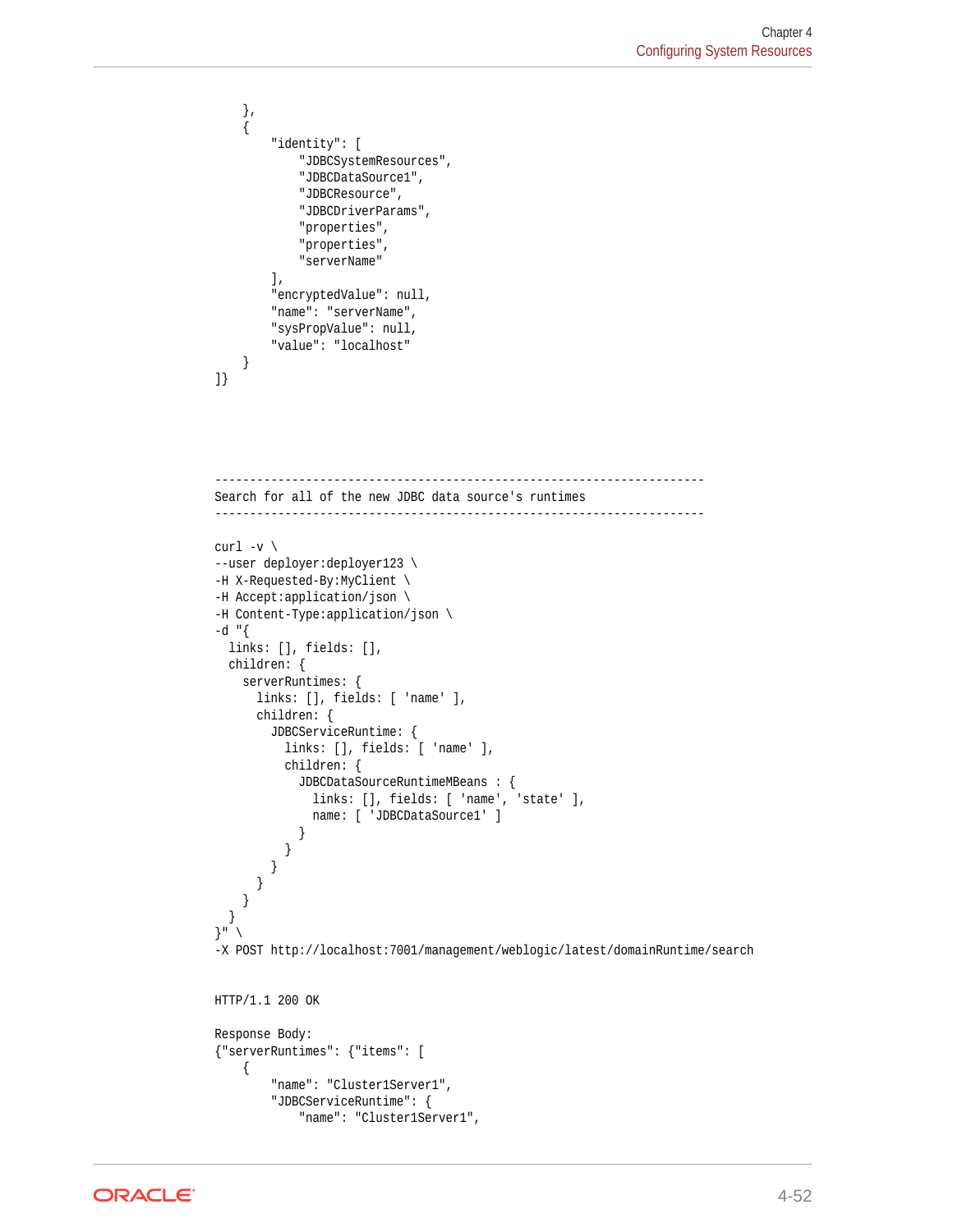```
 "JDBCDataSourceRuntimeMBeans": {"items": [{
                  "state": "Running",
                   "name": "JDBCDataSource1"
              }]}
         }
     },
     {
          "name": "AdminServer",
         "JDBCServiceRuntime": {
              "name": "AdminServer",
              "JDBCDataSourceRuntimeMBeans": {"items": []}
         }
     },
\left\{\right. "name": "Cluster1Server2",
          "JDBCServiceRuntime": {
              "name": "Cluster1Server2",
              "JDBCDataSourceRuntimeMBeans": {"items": [{
                  "state": "Running",
                  "name": "JDBCDataSource1"
              }]}
         }
     }
]}}
```

```
----------------------------------------------------------------------
Start editing
----------------------------------------------------------------------
curl -v \backslash--user deployer:deployer123 \
-H X-Requested-By:MyClient \
-H Accept:application/json \
-H Content-Type:application/json \
-d "{}" \
-X POST http://localhost:7001/management/weblogic/latest/edit/changeManager/startEdit
HTTP/1.1 200 OK
Response Body:
{}
           ----------------------------------------------------------------------
View the default values for a new global JMS file store
----------------------------------------------------------------------
curl -v \backslash--user deployer:deployer123 \
-H X-Requested-By:MyClient \
-H Accept:application/json \
-X GET http://localhost:7001/management/weblogic/latest/edit/fileStoreCreateForm?
links=none
```
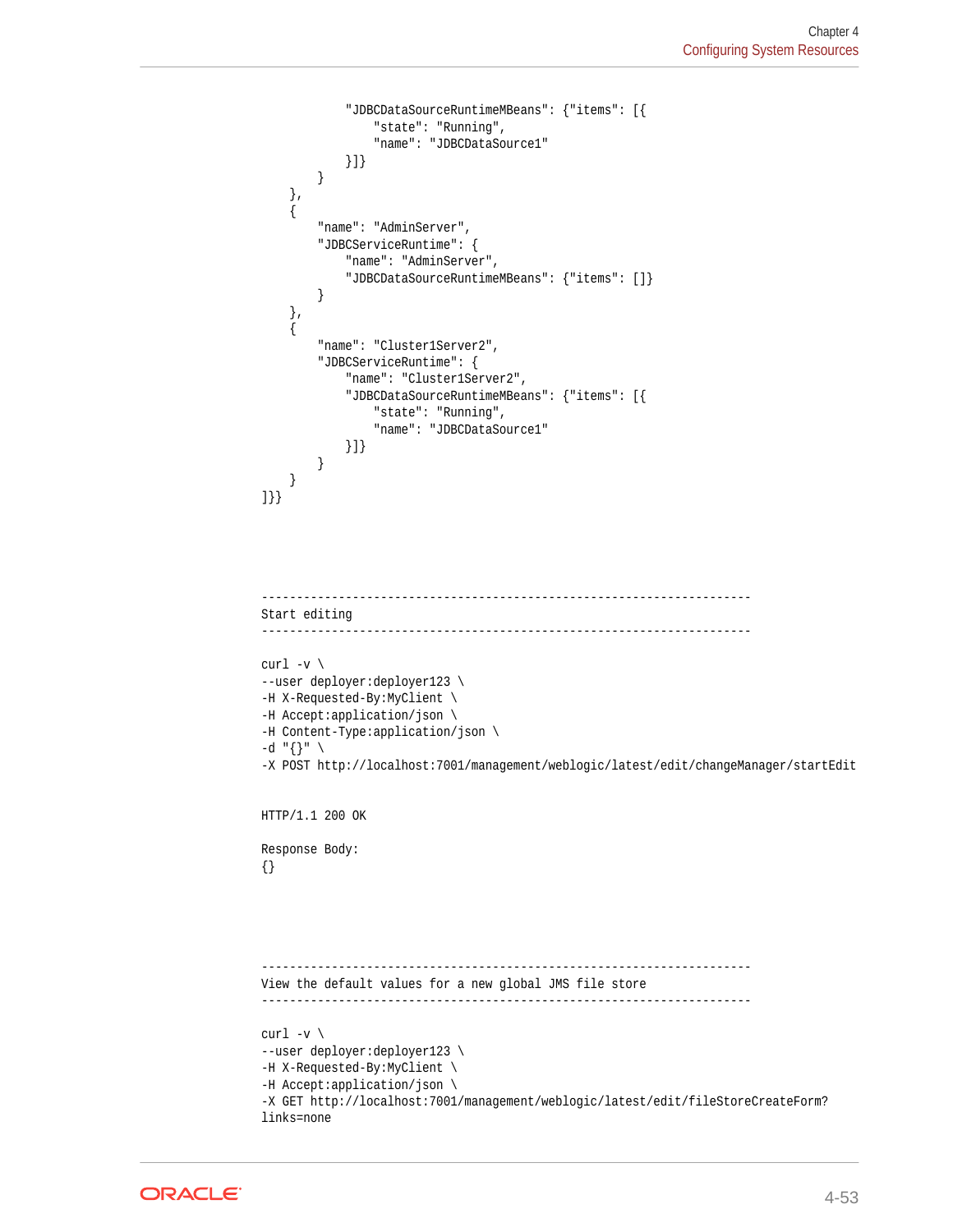```
HTTP/1.1 200 OK
Response Body:
{
     "notes": null,
     "fileLockingEnabled": true,
     "distributionPolicy": "Distributed",
     "partialClusterStabilityDelaySeconds": 240,
     "deploymentOrder": 1000,
     "directory": null,
     "initialBootDelaySeconds": 60,
     "ioBufferSize": -1,
     "minWindowBufferSize": -1,
     "failbackDelaySeconds": -1,
     "cacheDirectory": null,
     "numberOfRestartAttempts": 6,
     "initialSize": 0,
     "logicalName": null,
     "maxFileSize": 1342177280,
     "synchronousWritePolicy": "Direct-Write",
     "blockSize": -1,
     "tags": null,
     "maxWindowBufferSize": -1,
     "migrationPolicy": "Off",
     "secondsBetweenRestarts": 30,
     "failOverLimit": -1,
     "targets": [],
     "name": null
}
----------------------------------------------------------------------
Create a new global file store
----------------------------------------------------------------------
curl -v \backslash--user deployer:deployer123 \
-H X-Requested-By:MyClient \
-H Accept:application/json \
-H Content-Type:application/json \
-d "\{name: 'FileStore1',
 targets: [ { identity: [ 'clusters', 'Cluster1' ] } ]
}" \
-X POST http://localhost:7001/management/weblogic/latest/edit/fileStores
HTTP/1.1 201 Created
Location: http://localhost:7001/management/weblogic/latest/edit/fileStores/FileStore1
Response Body:
{}
```
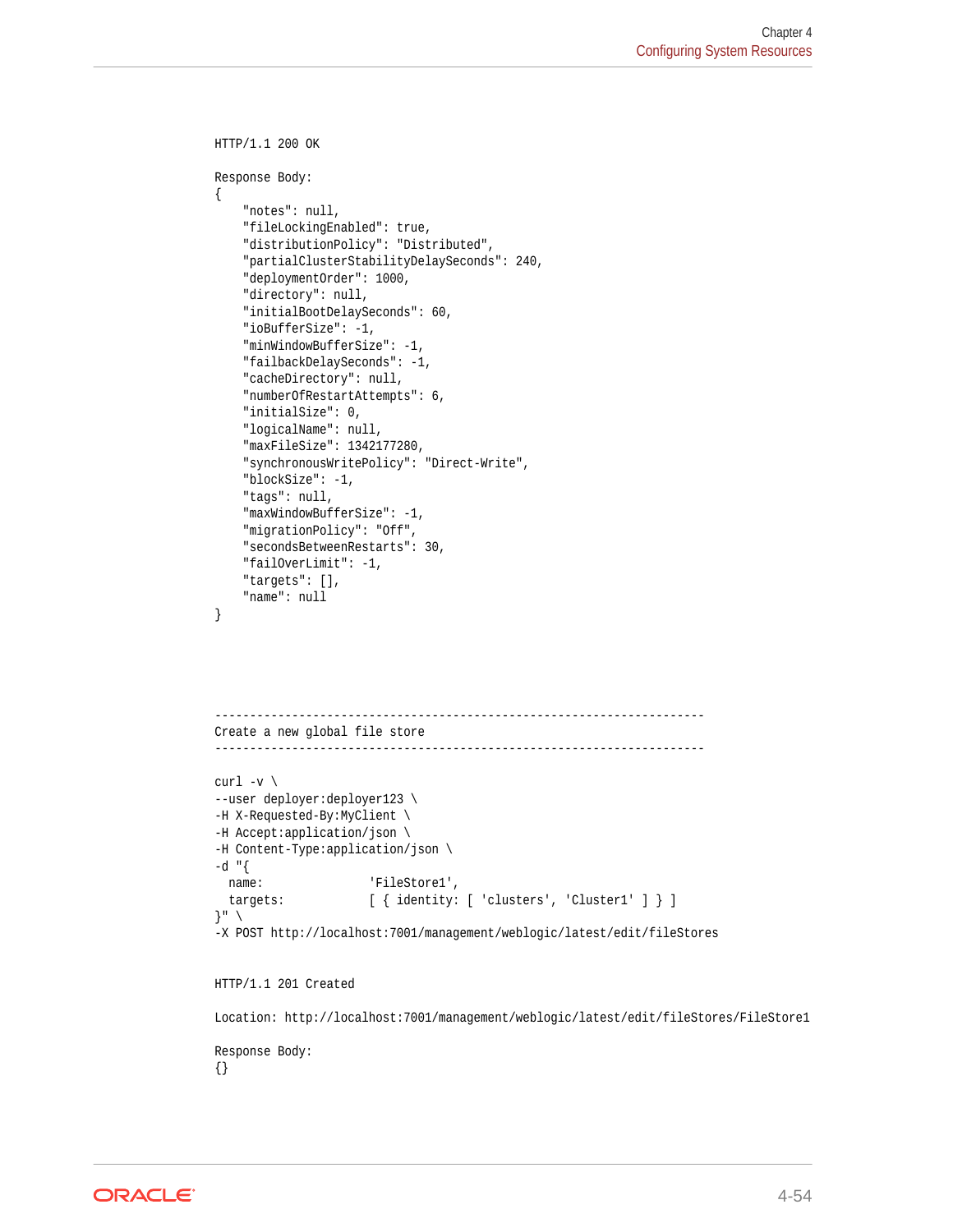```
----------------------------------------------------------------------
View the default values for a new global JMS server
----------------------------------------------------------------------
curl -v \backslash--user deployer:deployer123 \
-H X-Requested-By:MyClient \
-H Accept:application/json \
-X GET http://localhost:7001/management/weblogic/latest/edit/JMSServerCreateForm?
links=none
HTTP/1.1 200 OK
Response Body:
{
     "messagesThresholdHigh": -1,
     "hostingTemporaryDestinations": true,
     "temporaryTemplateName": null,
     "notes": null,
     "maximumMessageSize": 2147483647,
     "allowsPersistentDowngrade": false,
     "storeMessageCompressionEnabled": false,
     "deploymentOrder": 1000,
     "pagingMessageCompressionEnabled": false,
     "messageBufferSize": -1,
     "expirationScanInterval": 30,
     "bytesThresholdLow": -1,
     "messagesThresholdLow": -1,
     "blockingSendPolicy": "FIFO",
     "pagingBlockSize": -1,
     "insertionPausedAtStartup": "default",
     "pagingMaxWindowBufferSize": -1,
     "bytesThresholdHigh": -1,
     "pagingMaxFileSize": 1342177280,
     "productionPausedAtStartup": "default",
     "pagingFileLockingEnabled": true,
     "tags": null,
     "bytesMaximum": -1,
     "temporaryTemplateResource": null,
     "messageCompressionOptions": "GZIP_DEFAULT_COMPRESSION",
     "pagingMinWindowBufferSize": -1,
     "pagingIoBufferSize": -1,
     "messagesMaximum": -1,
     "consumptionPausedAtStartup": "default",
     "pagingDirectory": null,
     "storeEnabled": true,
     "persistentStore": null,
     "targets": [],
     "name": null
}
```
---------------------------------------------------------------------- Create a new global JMS server and hook it up to the cluster and file store ----------------------------------------------------------------------

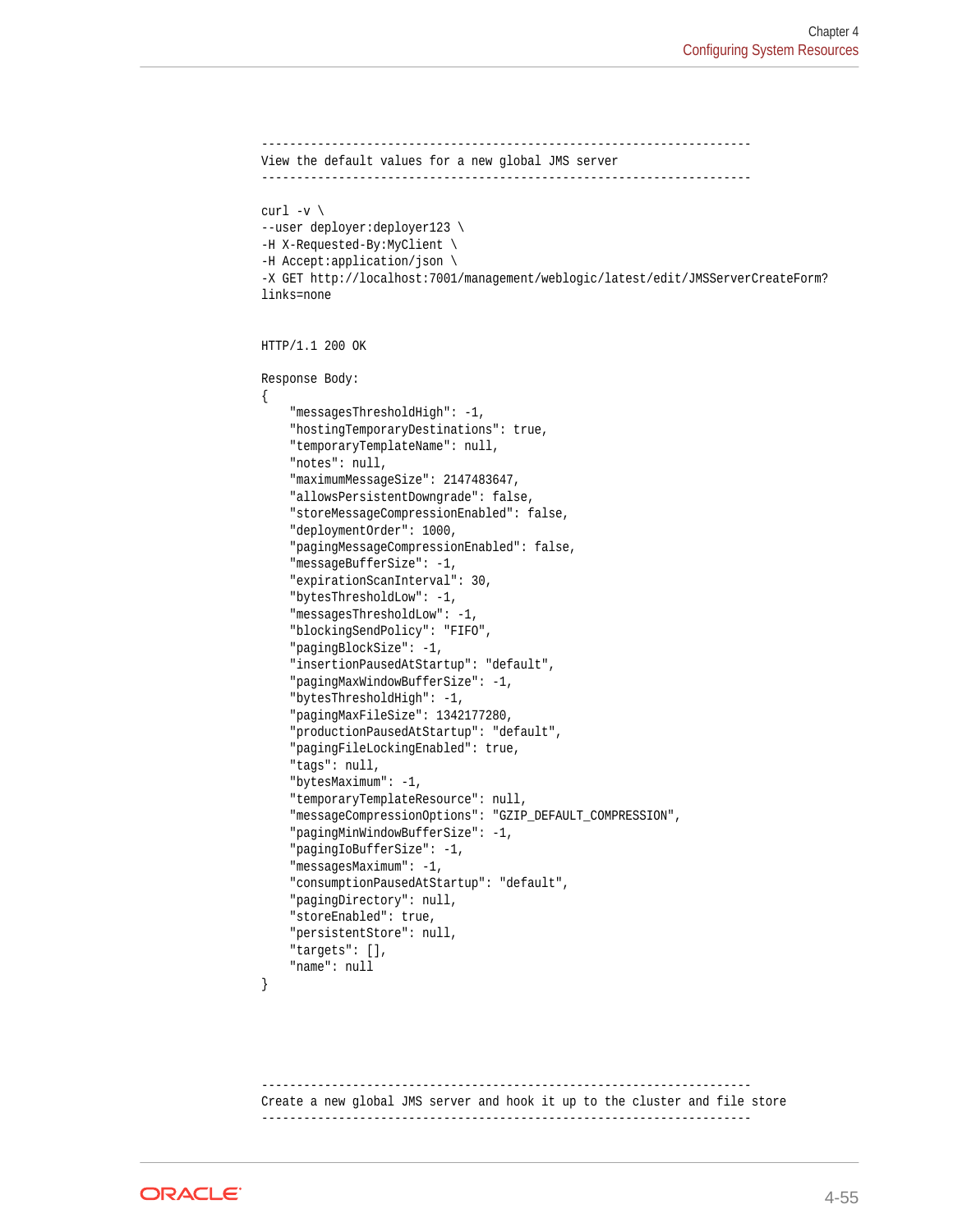```
curl -v \backslash--user deployer:deployer123 \
-H X-Requested-By:MyClient \
-H Accept:application/json \
-H Content-Type:application/json \
-d "{
 name: 'JMSServer1',
   messagesMaximum: 10000,
  bytesMaximum: 10000000,
  targets: \left[\right\{ \text{identity: } [\text{ clusters'}, \text{ 'Cluster1'} ] \right\} ], persistentStore: [ 'fileStores', 'FileStore1' ]
}" \
-X POST http://localhost:7001/management/weblogic/latest/edit/JMSServers
HTTP/1.1 201 Created
Location: http://localhost:7001/management/weblogic/latest/edit/JMSServers/JMSServer1
Response Body:
{}
----------------------------------------------------------------------
View the default values for a new global JMS system resource
          ----------------------------------------------------------------------
curl -v \backslash--user deployer:deployer123 \
-H X-Requested-By:MyClient \
-H Accept:application/json \
-X GET http://localhost:7001/management/weblogic/latest/edit/
JMSSystemResourceCreateForm?links=none
HTTP/1.1 200 OK
Response Body:
{
     "notes": null,
     "moduleType": null,
     "deploymentPrincipalName": null,
     "compatibilityName": null,
     "deploymentOrder": 100,
     "tags": null,
     "targets": [],
     "name": null,
     "descriptorFileName": null
}
    ----------------------------------------------------------------------
Create a new global JMS system resource and hook it up to the cluster
```
----------------------------------------------------------------------

```
ORACLE
```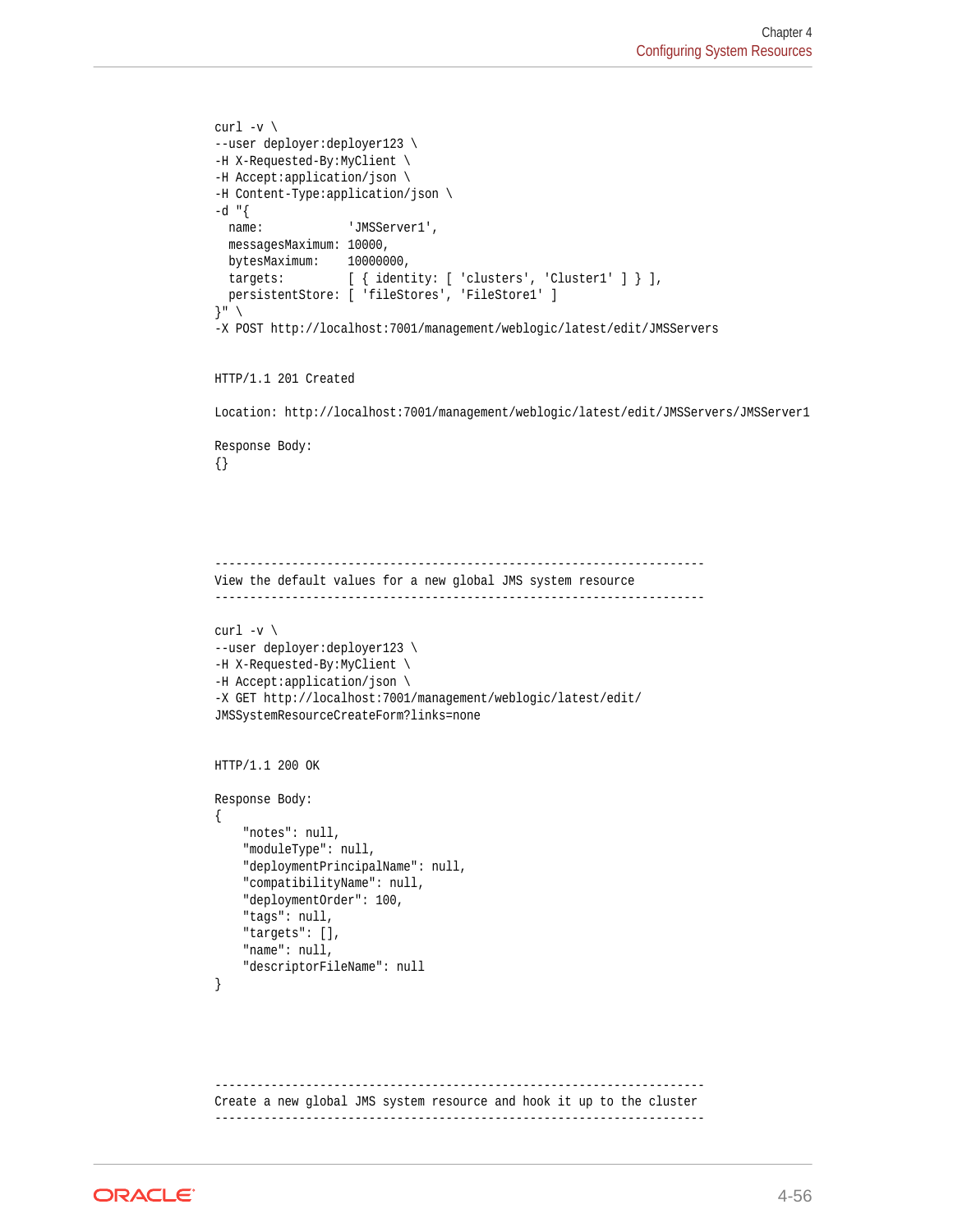```
curl -v \backslash--user deployer:deployer123 \
-H X-Requested-By:MyClient \
-H Accept:application/json \
-H Content-Type:application/json \
-d "{
  name: 'JMSSystemResource1',
   targets: [ { identity: [ 'clusters', 'Cluster1' ] } ]
}" \
-X POST http://localhost:7001/management/weblogic/latest/edit/JMSSystemResources
```
## HTTP/1.1 201 Created

Location: http://localhost:7001/management/weblogic/latest/edit/JMSSystemResources/ JMSSystemResource1

Response Body: {}

```
----------------------------------------------------------------------
View the default values for a new JMS subdeployment
            ----------------------------------------------------------------------
curl -v \backslash--user deployer:deployer123 \
-H X-Requested-By:MyClient \
-H Accept:application/json \
-X GET http://localhost:7001/management/weblogic/latest/edit/JMSSystemResources/
JMSSystemResource1/subDeploymentCreateForm?links=none
```
HTTP/1.1 200 OK

```
Response Body:
{
     "notes": null,
     "moduleType": null,
     "compatibilityName": null,
     "untargeted": false,
     "tags": null,
     "targets": [],
     "name": null
}
```

```
----------------------------------------------------------------------
Create a new JMS subdeployment and hook it up to the JMS server
----------------------------------------------------------------------
curl -v \backslash
```

```
--user deployer:deployer123 \
-H X-Requested-By:MyClient \
```
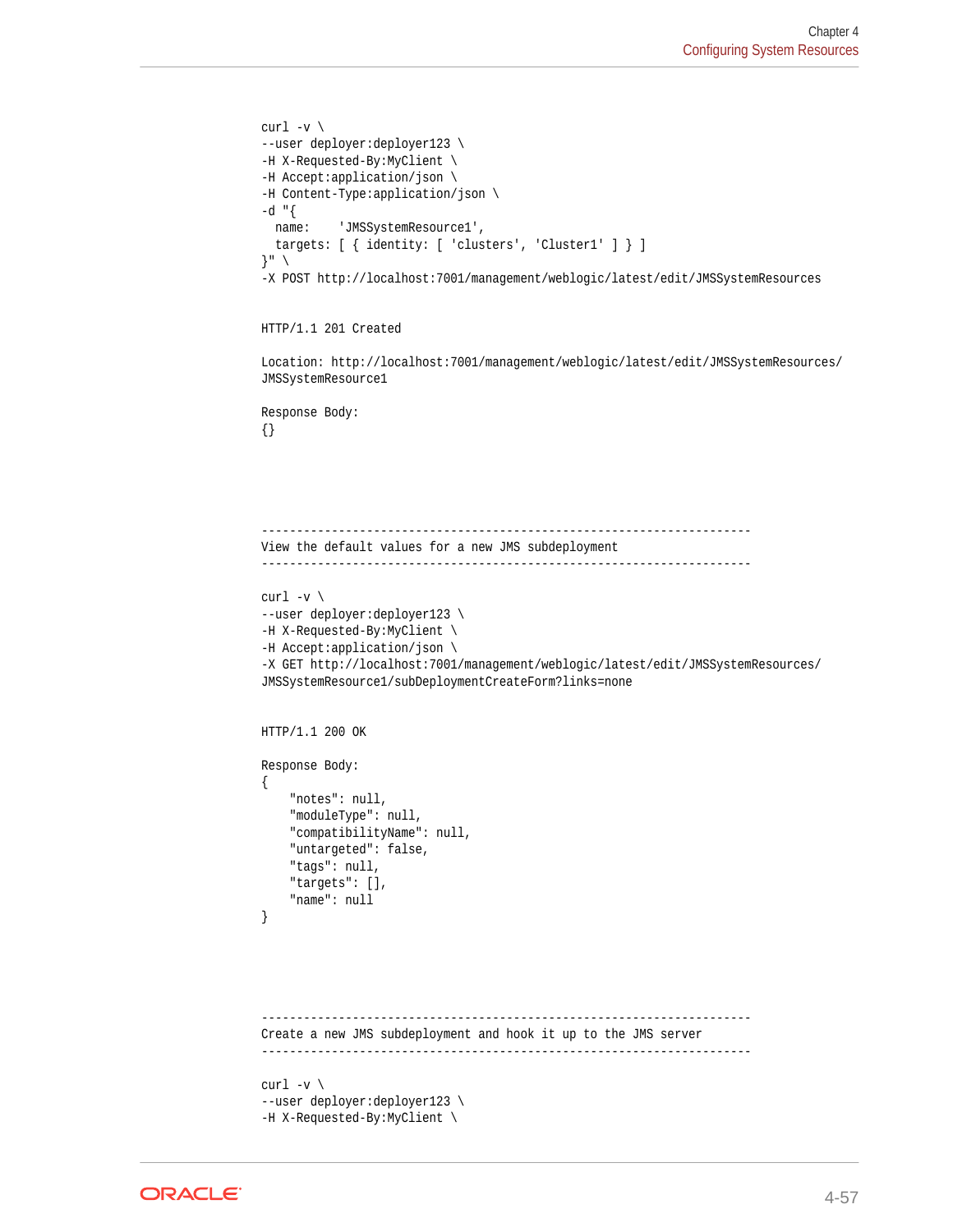```
-H Accept:application/json \
-H Content-Type:application/json \
-d "\{ name: 'JMSSubDeployment1',
   targets: [ { identity: [ 'JMSServers', 'JMSServer1' ] } ]
}" \
-X POST http://localhost:7001/management/weblogic/latest/edit/JMSSystemResources/
JMSSystemResource1/subDeployments
HTTP/1.1 201 Created
Location: http://localhost:7001/management/weblogic/latest/edit/JMSSystemResources/
JMSSystemResource1/subDeployments/JMSSubDeployment1
Response Body:
{}
        ----------------------------------------------------------------------
View the default values for a new JMS connection factory
----------------------------------------------------------------------
curl -v \backslash--user deployer:deployer123 \
-H X-Requested-By:MyClient \
-H Accept:application/json \
-X GET http://localhost:7001/management/weblogic/latest/edit/JMSSystemResources/
JMSSystemResource1/JMSResource/connectionFactoryCreateForm?links=none
HTTP/1.1 200 OK
Response Body:
{
     "notes": null,
     "JNDIName": null,
     "defaultTargetingEnabled": false,
     "localJNDIName": null,
     "name": null
}
      ----------------------------------------------------------------------
Create a new JMS connection factory and hook it up to the JMS subdeployment
----------------------------------------------------------------------
curl -v \backslash--user deployer:deployer123 \
-H X-Requested-By:MyClient \
-H Accept:application/json \
-H Content-Type:application/json \
-d "{
  name: 'ConnectionFactory1',
   subDeploymentName: 'JMSSubDeployment1'
```
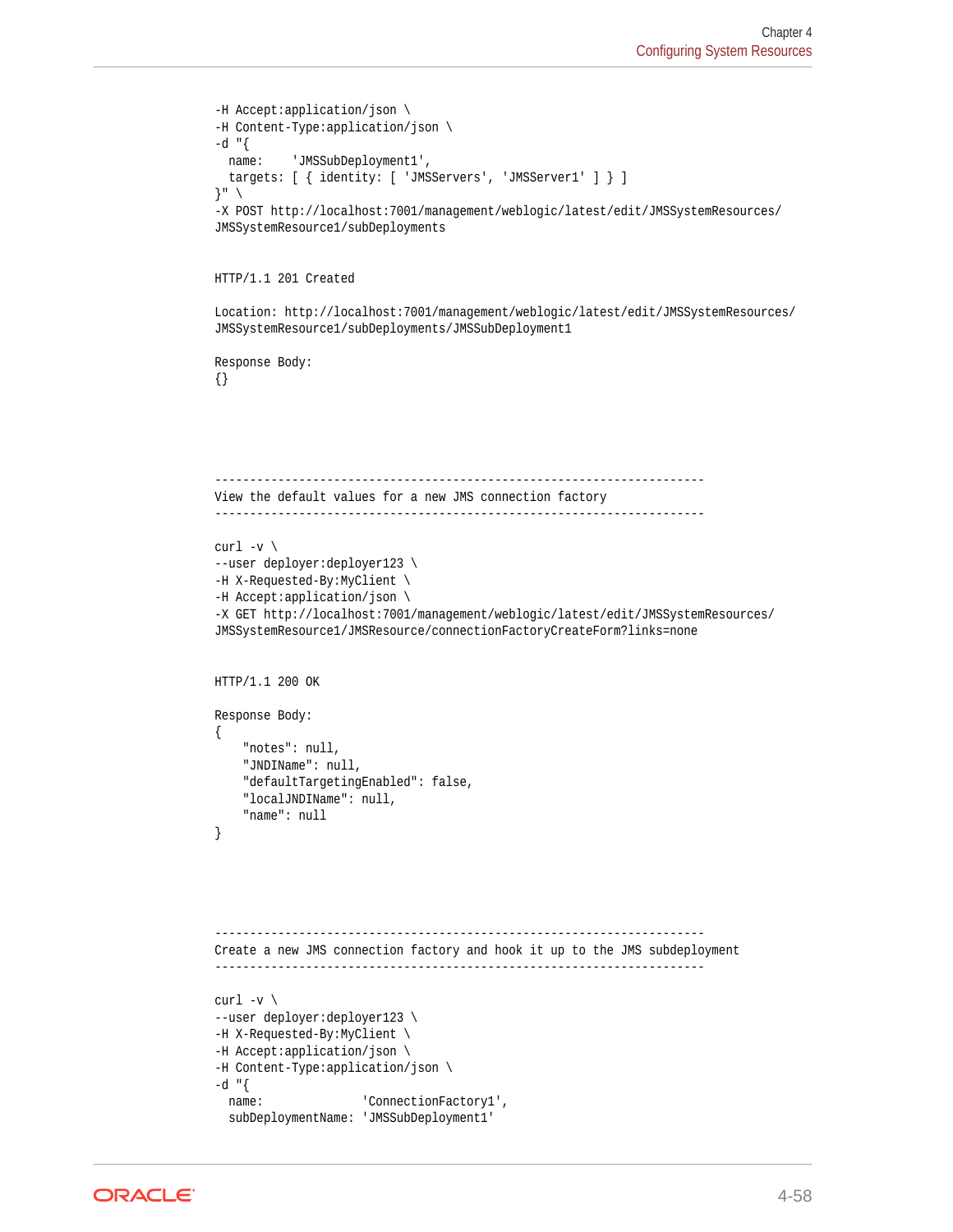```
}" \
-X POST http://localhost:7001/management/weblogic/latest/edit/JMSSystemResources/
JMSSystemResource1/JMSResource/connectionFactories
HTTP/1.1 201 Created
Location: http://localhost:7001/management/weblogic/latest/edit/JMSSystemResources/
JMSSystemResource1/JMSResource/connectionFactories/ConnectionFactory1
Response Body:
{}
      ----------------------------------------------------------------------
View the default values for a new JMS distributed queue
----------------------------------------------------------------------
curl -v \backslash--user deployer:deployer123 \
-H X-Requested-By:MyClient \
-H Accept:application/json \
-X GET http://localhost:7001/management/weblogic/latest/edit/JMSSystemResources/
JMSSystemResource1/JMSResource/uniformDistributedQueueCreateForm?links=none
HTTP/1.1 200 OK
Response Body:
\{ "notes": null,
     "JNDIName": null,
     "unitOfOrderRouting": "Hash",
     "resetDeliveryCountOnForward": true,
     "defaultUnitOfOrder": false,
     "defaultTargetingEnabled": false,
     "incompleteWorkExpirationTime": -1,
     "loadBalancingPolicy": "Round-Robin",
     "forwardDelay": -1,
     "JMSCreateDestinationIdentifier": null,
     "localJNDIName": null,
     "template": null,
     "quota": null,
     "name": null
}
         ----------------------------------------------------------------------
Create a new JMS uniform distributed queue and hook it up to the JMS subdeployment
----------------------------------------------------------------------
curl -v \backslash--user deployer:deployer123 \
-H X-Requested-By:MyClient \
```

```
-H Accept:application/json \
```

```
ORACLE
```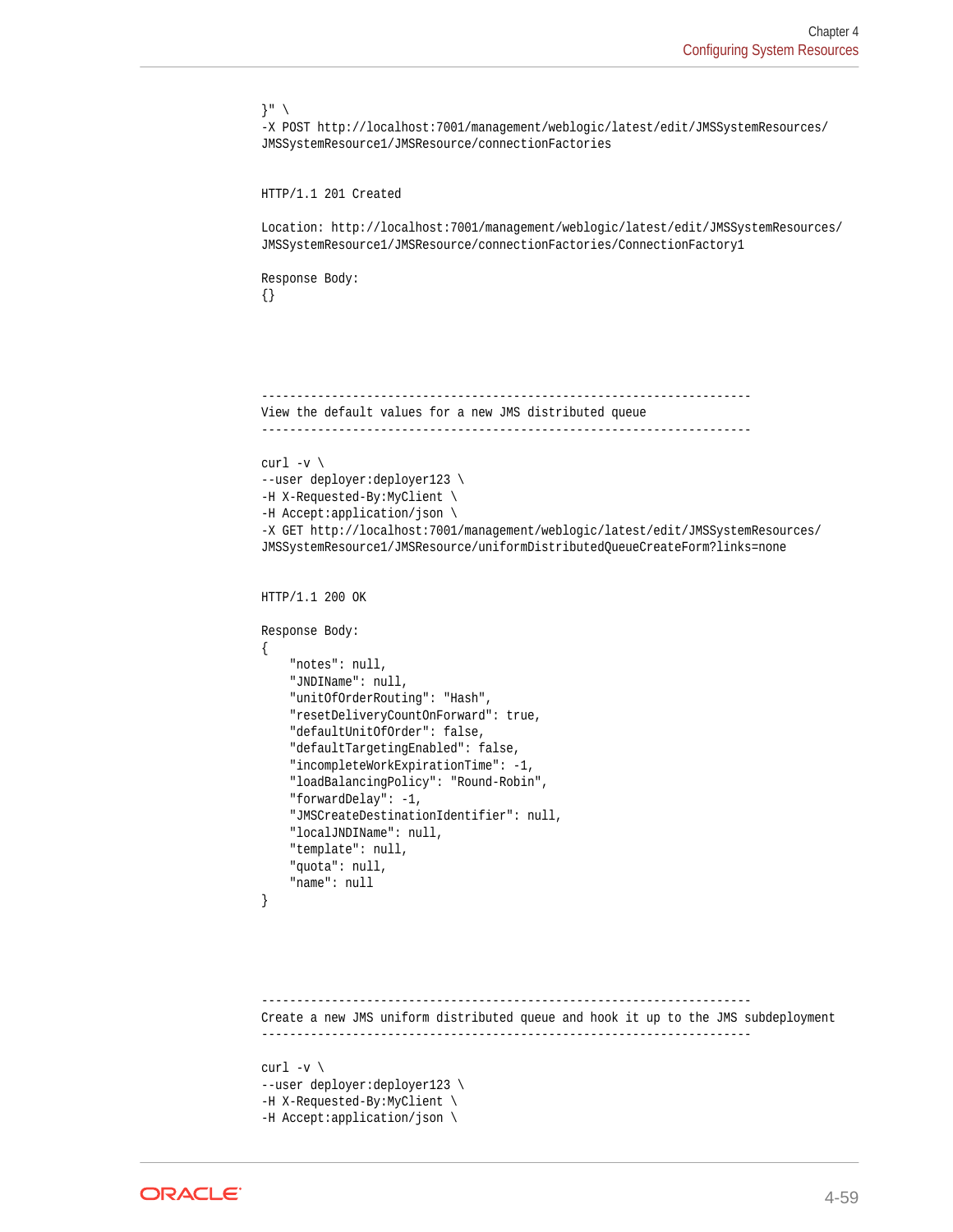```
-H Content-Type:application/json \
-d "\{name: 'UniformDistributedQueue1',
  subDeploymentName: 'JMSSubDeployment1'
}" \
-X POST http://localhost:7001/management/weblogic/latest/edit/JMSSystemResources/
JMSSystemResource1/JMSResource/uniformDistributedQueues
HTTP/1.1 201 Created
Location: http://localhost:7001/management/weblogic/latest/edit/JMSSystemResources/
JMSSystemResource1/JMSResource/uniformDistributedQueues/UniformDistributedQueue1
Response Body:
{}
----------------------------------------------------------------------
Activate the changes
                          ----------------------------------------------------------------------
curl -v \backslash--user deployer:deployer123 \
-H X-Requested-By:MyClient \
-H Accept:application/json \
-H Content-Type:application/json \
-d "{}" \
-X POST http://localhost:7001/management/weblogic/latest/edit/changeManager/activate
HTTP/1.1 200 OK
Response Body:
{}
 ----------------------------------------------------------------------
View the file stores
----------------------------------------------------------------------
curl -v \backslash--user deployer:deployer123 \
-H X-Requested-By:MyClient \
-H Accept:application/json \
-X GET http://localhost:7001/management/weblogic/latest/edit/fileStores?links=none
HTTP/1.1 200 OK
Response Body:
{"items": [{
     "identity": [
         "fileStores",
         "FileStore1"
```
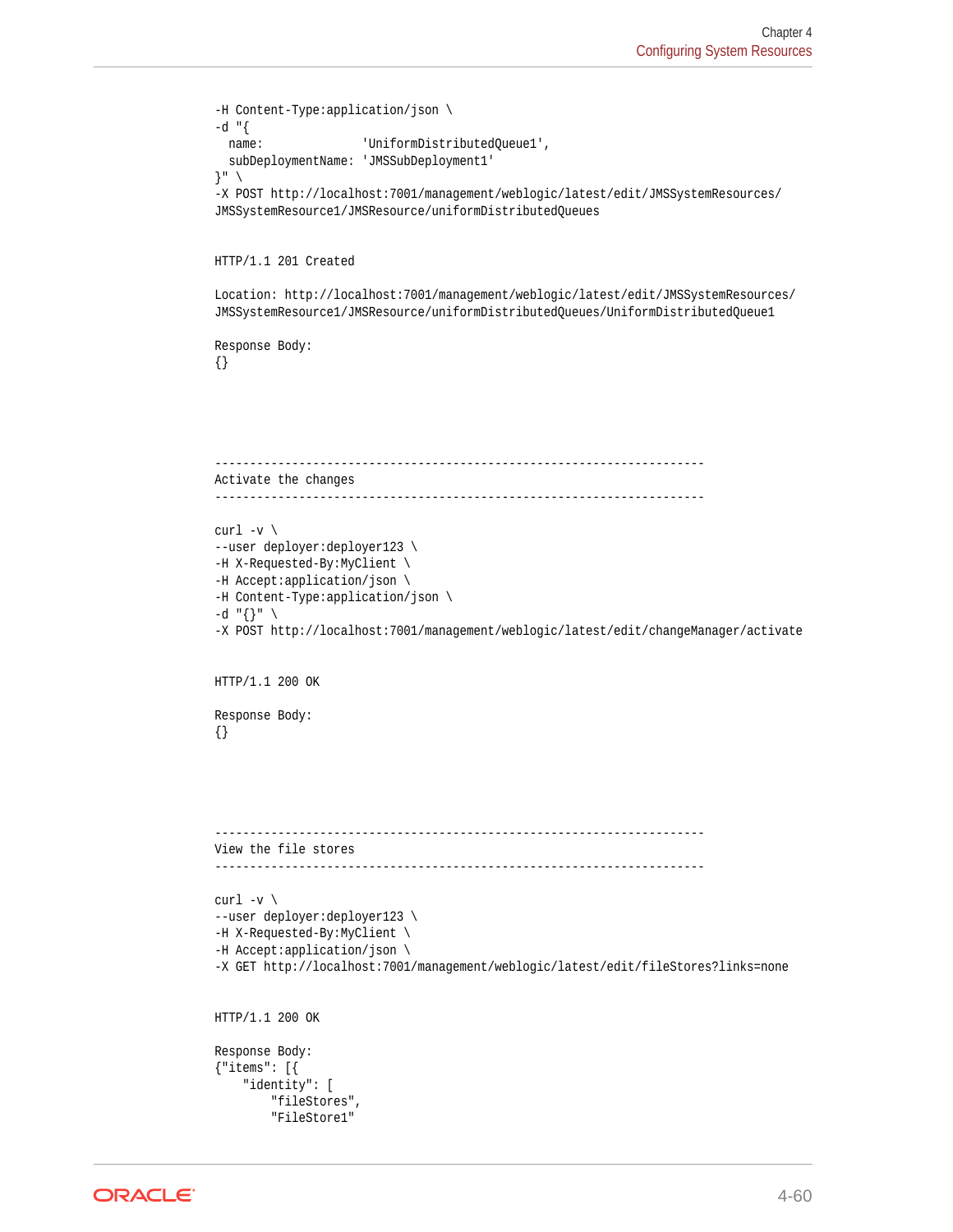```
 ],
     "notes": null,
     "fileLockingEnabled": true,
     "distributionPolicy": "Distributed",
     "partialClusterStabilityDelaySeconds": 240,
     "deploymentOrder": 1000,
     "type": "FileStore",
     "directory": null,
     "initialBootDelaySeconds": 60,
     "ioBufferSize": -1,
     "minWindowBufferSize": -1,
     "failbackDelaySeconds": -1,
     "cacheDirectory": null,
     "id": 0,
     "dynamicallyCreated": false,
     "XAResourceName": null,
     "numberOfRestartAttempts": 6,
     "initialSize": 0,
     "logicalName": null,
     "maxFileSize": 1342177280,
     "synchronousWritePolicy": "Direct-Write",
     "blockSize": -1,
     "tags": [],
     "maxWindowBufferSize": -1,
     "name": "FileStore1",
     "migrationPolicy": "Off",
     "secondsBetweenRestarts": 30,
     "restartInPlace": false,
     "failOverLimit": -1,
     "targets": [{"identity": [
         "clusters",
          "Cluster1"
     ]}]
}]}
```

```
----------------------------------------------------------------------
View the JMS servers
----------------------------------------------------------------------
curl -v \backslash--user deployer:deployer123 \
-H X-Requested-By:MyClient \
-H Accept:application/json \
-X GET http://localhost:7001/management/weblogic/latest/edit/JMSServers?links=none
HTTP/1.1 200 OK
Response Body:
{"items": [{
     "identity": [
         "JMSServers",
         "JMSServer1"
    \mathbf{1},
     "messagesThresholdHigh": -1,
     "hostingTemporaryDestinations": true,
     "temporaryTemplateName": null,
```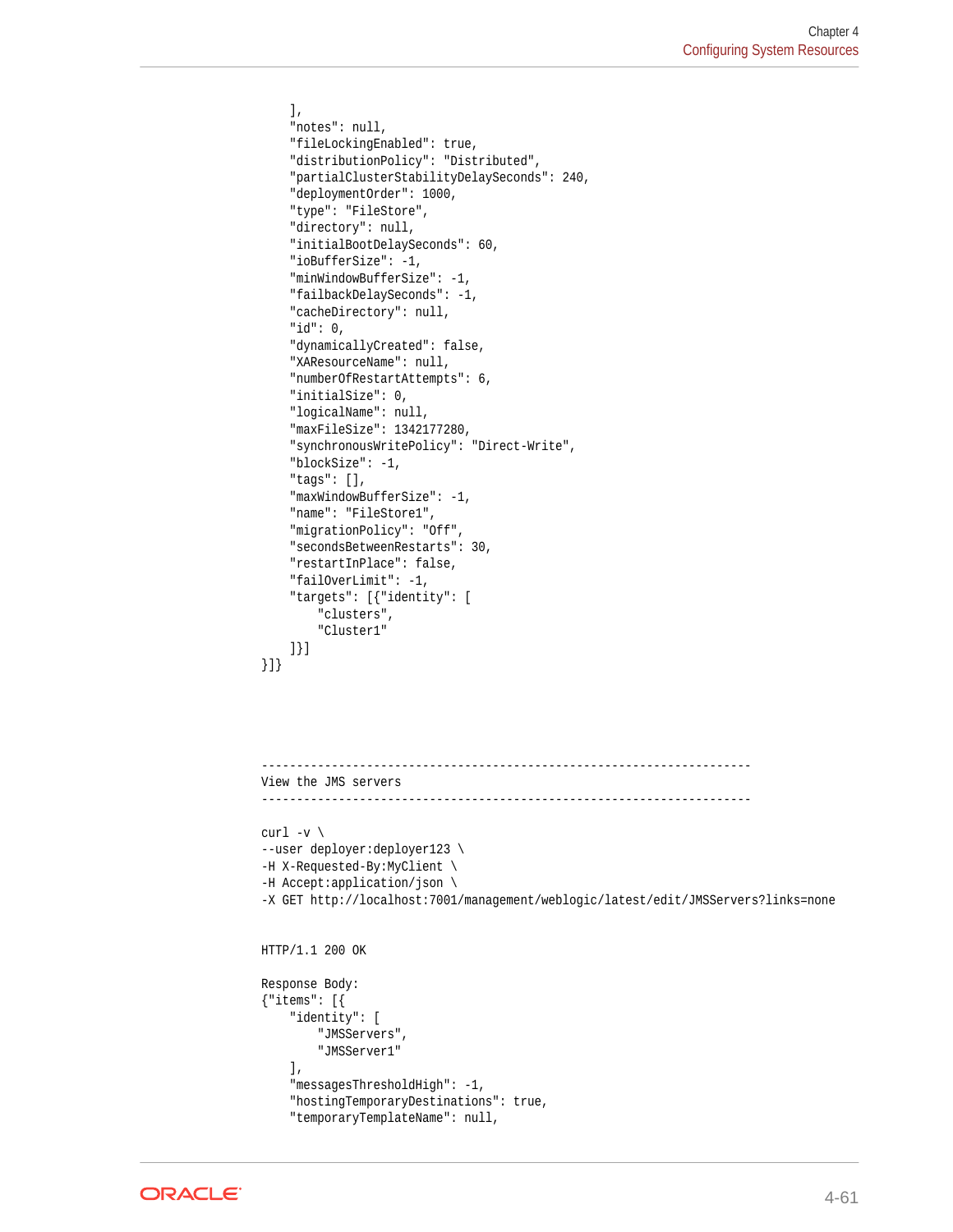```
 "notes": null,
     "maximumMessageSize": 2147483647,
     "allowsPersistentDowngrade": false,
     "storeMessageCompressionEnabled": false,
     "deploymentOrder": 1000,
     "type": "JMSServer",
     "pagingMessageCompressionEnabled": false,
     "messageBufferSize": -1,
     "expirationScanInterval": 30,
     "bytesThresholdLow": -1,
     "messagesThresholdLow": -1,
     "blockingSendPolicy": "FIFO",
     "id": 0,
     "dynamicallyCreated": false,
     "pagingBlockSize": -1,
     "insertionPausedAtStartup": "default",
     "pagingMaxWindowBufferSize": -1,
     "bytesThresholdHigh": -1,
     "pagingMaxFileSize": 1342177280,
     "productionPausedAtStartup": "default",
     "pagingFileLockingEnabled": true,
     "tags": [],
     "bytesMaximum": 10000000,
     "temporaryTemplateResource": null,
     "messageCompressionOptions": "GZIP_DEFAULT_COMPRESSION",
     "pagingMinWindowBufferSize": -1,
     "pagingIoBufferSize": -1,
     "messagesMaximum": 10000,
     "name": "JMSServer1",
     "consumptionPausedAtStartup": "default",
     "pagingDirectory": null,
     "storeEnabled": true,
     "persistentStore": [
         "fileStores",
         "FileStore1"
     ],
     "targets": [{"identity": [
         "clusters",
         "Cluster1"
     ]}]
}]}
```

```
----------------------------------------------------------------------
View the JMS system resources and their children
----------------------------------------------------------------------
curl -v \backslash--user deployer:deployer123 \
-H X-Requested-By:MyClient \
-H Accept:application/json \
-H Content-Type:application/json \
-d "{
   links: [], fields: [],
   children: {
     JMSSystemResources: {
       links: [],
       children: {
```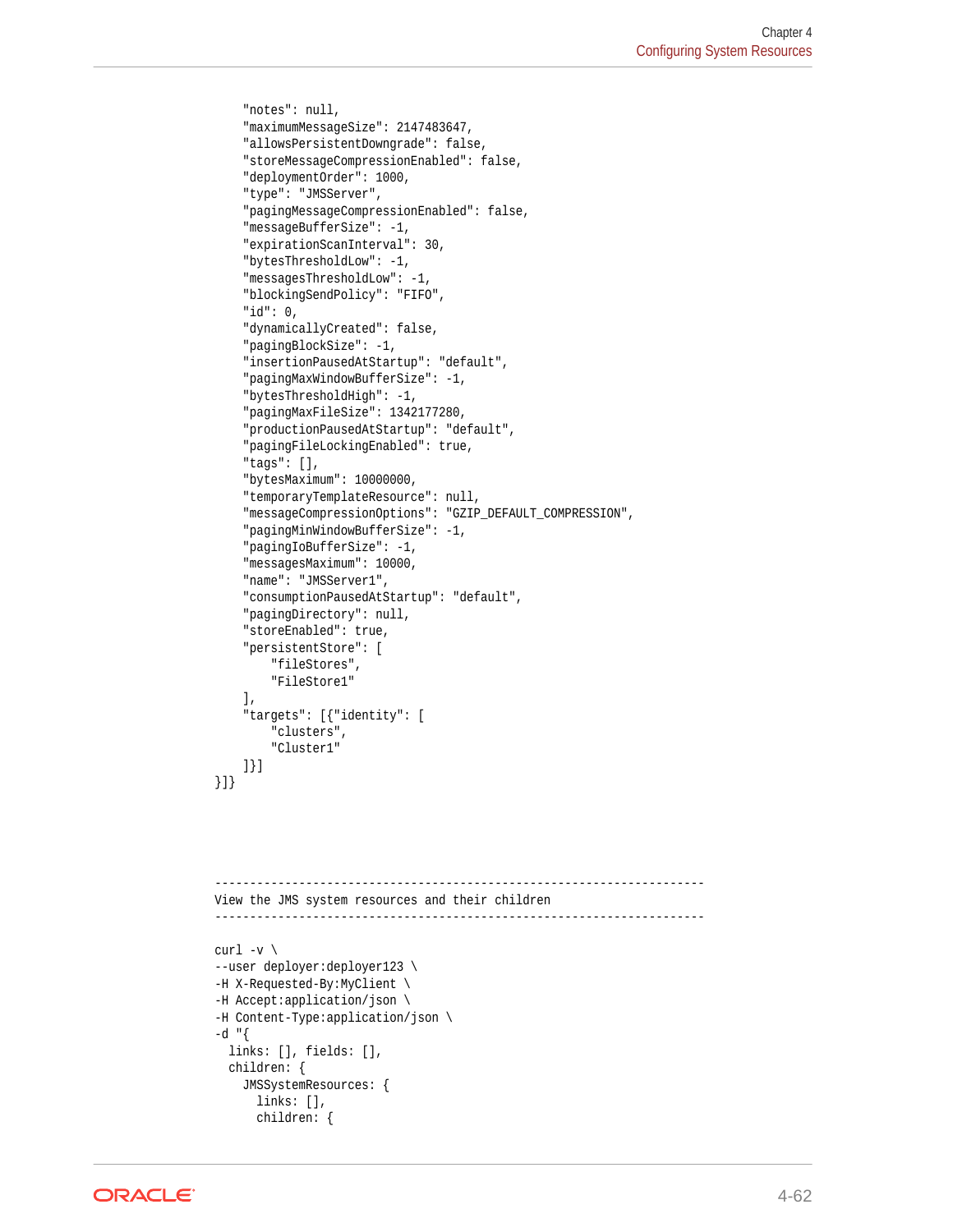```
 JMSResource: {
           links: [], fields: [],
           children: {
              connectionFactories: {
                links: []
              },
             distributedQueues: {
                links: []
              },
 }
         },
         subDeployments: {
           links: []
 }
       }
     }
   }
\}" \
-X POST http://localhost:7001/management/weblogic/latest/edit/search
HTTP/1.1 200 OK
Response Body:
{"JMSSystemResources": {"items": [{
     "identity": [
         "JMSSystemResources",
          "JMSSystemResource1"
     ],
     "notes": null,
     "moduleType": null,
     "deploymentPrincipalName": null,
     "descriptorFileName": "jms\/jmssystemresource1-jms.xml",
     "name": "JMSSystemResource1",
     "compatibilityName": null,
     "id": 0,
     "deploymentOrder": 100,
     "dynamicallyCreated": false,
     "type": "JMSSystemResource",
     "sourcePath": ".\/config\/jms\/jmssystemresource1-jms.xml",
     "tags": [],
     "resource": [
         "JMSSystemResources",
         "JMSSystemResource1",
         "JMSResource"
    \mathbf{I},
     "targets": [{"identity": [
         "clusters",
          "Cluster1"
     ]}],
     "subDeployments": {"items": [{
         "identity": [
              "JMSSystemResources",
              "JMSSystemResource1",
              "subDeployments",
              "JMSSubDeployment1"
         ],
          "notes": null,
          "moduleType": null,
          "name": "JMSSubDeployment1",
          "compatibilityName": null,
```
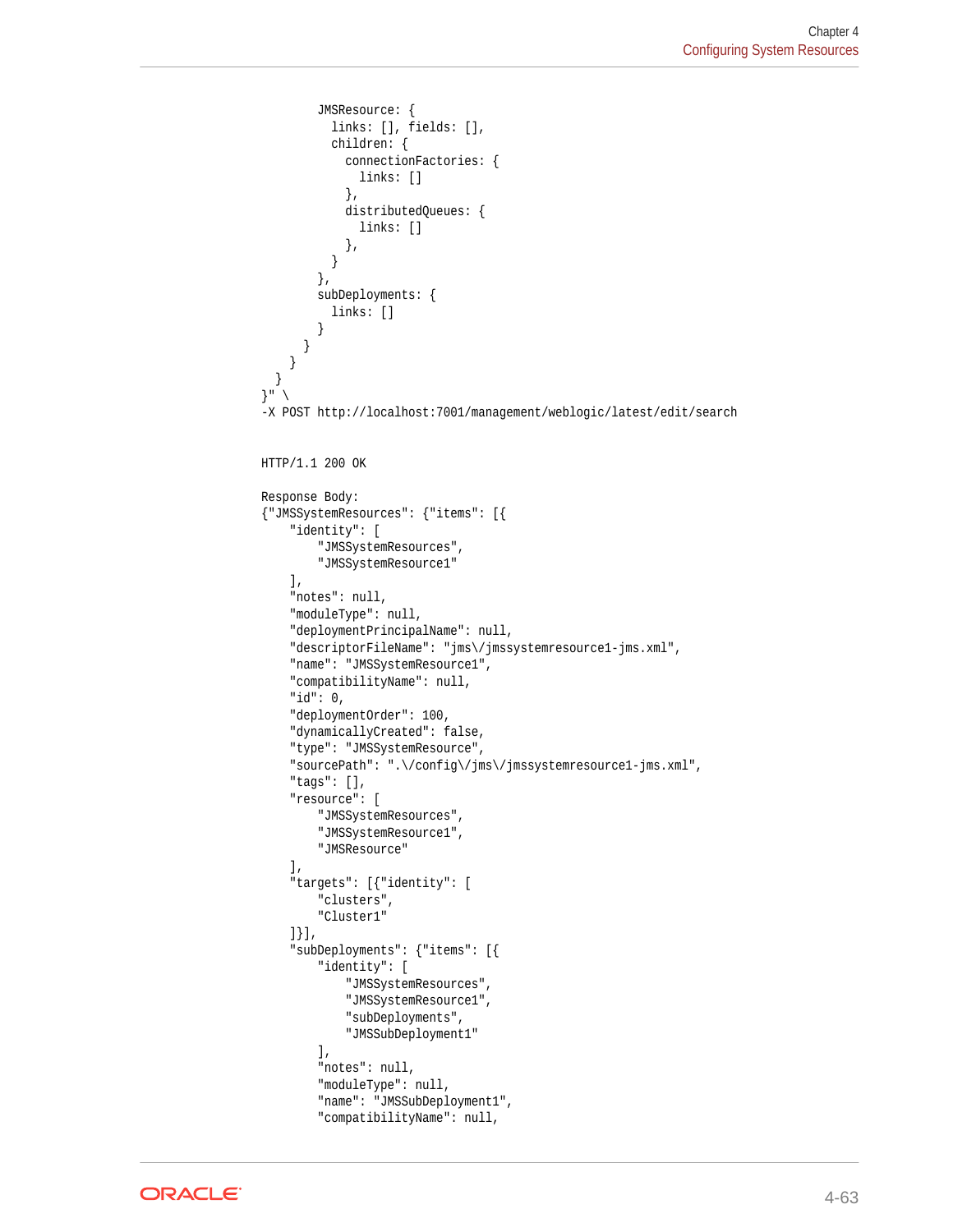```
 "untargeted": false,
         "id": 0,
         "dynamicallyCreated": false,
         "type": "SubDeployment",
         "tags": [],
         "targets": [{"identity": [
              "JMSServers",
              "JMSServer1"
         ]}]
     }]},
     "JMSResource": {"connectionFactories": {"items": [{
         "identity": [
              "JMSSystemResources",
              "JMSSystemResource1",
              "JMSResource",
              "connectionFactories",
              "ConnectionFactory1"
        \mathbf{1},
         "notes": null,
         "JNDIName": null,
         "defaultTargetingEnabled": false,
         "name": "ConnectionFactory1",
         "subDeploymentName": "JMSSubDeployment1",
         "id": 0,
         "localJNDIName": null
     }]}}
}]}}
```

```
----------------------------------------------------------------------
Search for all of the JMS related runtimes
----------------------------------------------------------------------
curl -v \backslash--user deployer:deployer123 \
-H X-Requested-By:MyClient \
-H Accept:application/json \
-H Content-Type:application/json \
-d "{
  links: [], fields: [],
  children: {
    serverRuntimes: {
      links: [], fields: [ 'name' ],
      children: {
        JMSRuntime: {
          links: [], fields: [ 'name', 'healthState' ],
          children: {
            JMSServers: {
              links: [], fields: [ 'name', 'healthState' ],
              children: {
                destinations: {
                  links: [], fields: [ 'name', 'state' ],
 }
 }
 }
 }
 }
      }
```
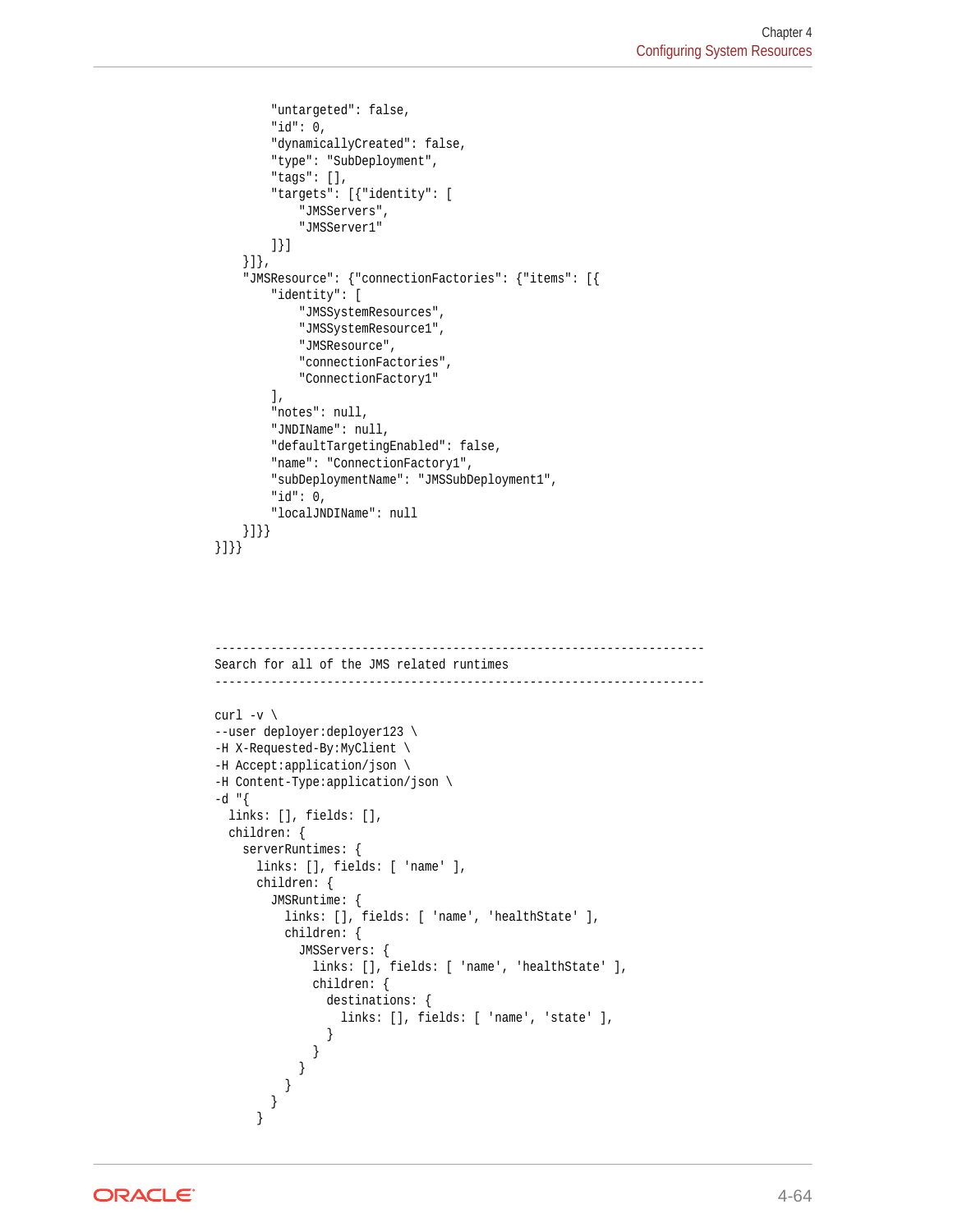```
 }
   }
}" \
-X POST http://localhost:7001/management/weblogic/latest/domainRuntime/search
HTTP/1.1 200 OK
Response Body:
{"serverRuntimes": {"items": [
     {
         "name": "Cluster1Server1",
         "JMSRuntime": {
              "healthState": {
                  "state": "ok",
                  "subsystemName": null,
                  "partitionName": null,
                  "symptoms": []
              },
              "name": "Cluster1Server1.jms",
              "JMSServers": {"items": [{
                  "healthState": {
                      "state": "ok",
                      "subsystemName": "JMSServer.JMSServer1@Cluster1Server1",
                      "partitionName": null,
                      "symptoms": []
                  },
                  "name": "JMSServer1@Cluster1Server1",
                  "destinations": {"items": [{
                      "state": "started",
                      "name": "JMSSystemResource1!
JMSServer1@Cluster1Server1@UniformDistributedQueue1"
                  }]}
             }]}
 }
     },
\left\{\right. "name": "AdminServer",
         "JMSRuntime": {
              "healthState": {
                  "state": "ok",
                  "subsystemName": null,
                  "partitionName": null,
                  "symptoms": []
              },
              "name": "AdminServer.jms",
              "JMSServers": {"items": []}
         }
     },
\left\{\right. "name": "Cluster1Server2",
         "JMSRuntime": {
              "healthState": {
                  "state": "ok",
                  "subsystemName": null,
                  "partitionName": null,
                  "symptoms": []
              },
              "name": "Cluster1Server2.jms",
              "JMSServers": {"items": [{
                  "healthState": {
```
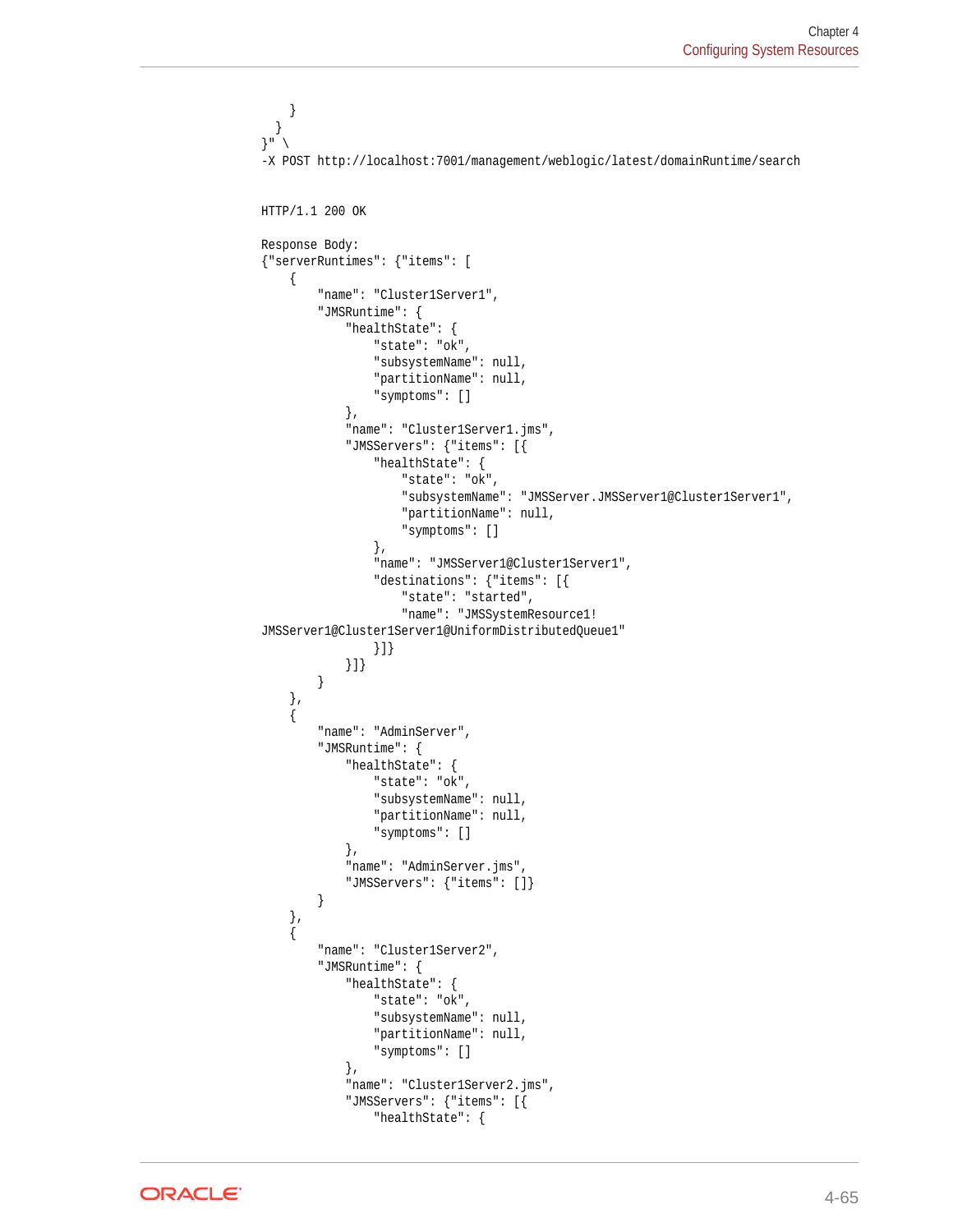```
 "state": "ok",
                      "subsystemName": "JMSServer.JMSServer1@Cluster1Server2",
                      "partitionName": null,
                      "symptoms": []
                  },
                  "name": "JMSServer1@Cluster1Server2",
                  "destinations": {"items": [{
                      "state": "started",
                      "name": "JMSSystemResource1!
JMSServer1@Cluster1Server2@UniformDistributedQueue1"
                  }]}
              }]}
         }
     }
]}}
```
## Deploying Domain-Scoped Applications

Review an example script that demonstrates how a Deployer deploys domain-scoped applications.

```
Note:
       To view long URLs, use the scroll bar located beneath the section.
 ----------------------------------------------------------------------
Demonstrate a domain deployer deploying apps
          ----------------------------------------------------------------------
----------------------------------------------------------------------
Synchronously deploy a domain-scoped server-side application to the cluster
-curl -v \backslash--user deployer:deployer123 \
-H X-Requested-By:MyClient \
-H Accept:application/json \
-H Content-Type:application/json \
-d "\{name: 'fairShare',
  sourcePath: '/deployments/fairShare.war',
  targets: [ { identity: [ 'clusters', 'Cluster1' ] } ]
}" \
-X POST http://localhost:7001/management/weblogic/latest/edit/appDeployments
HTTP/1.1 201 Created
Location: http://localhost:7001/management/weblogic/latest/edit/appDeployments/
fairShare
```
Response Body:

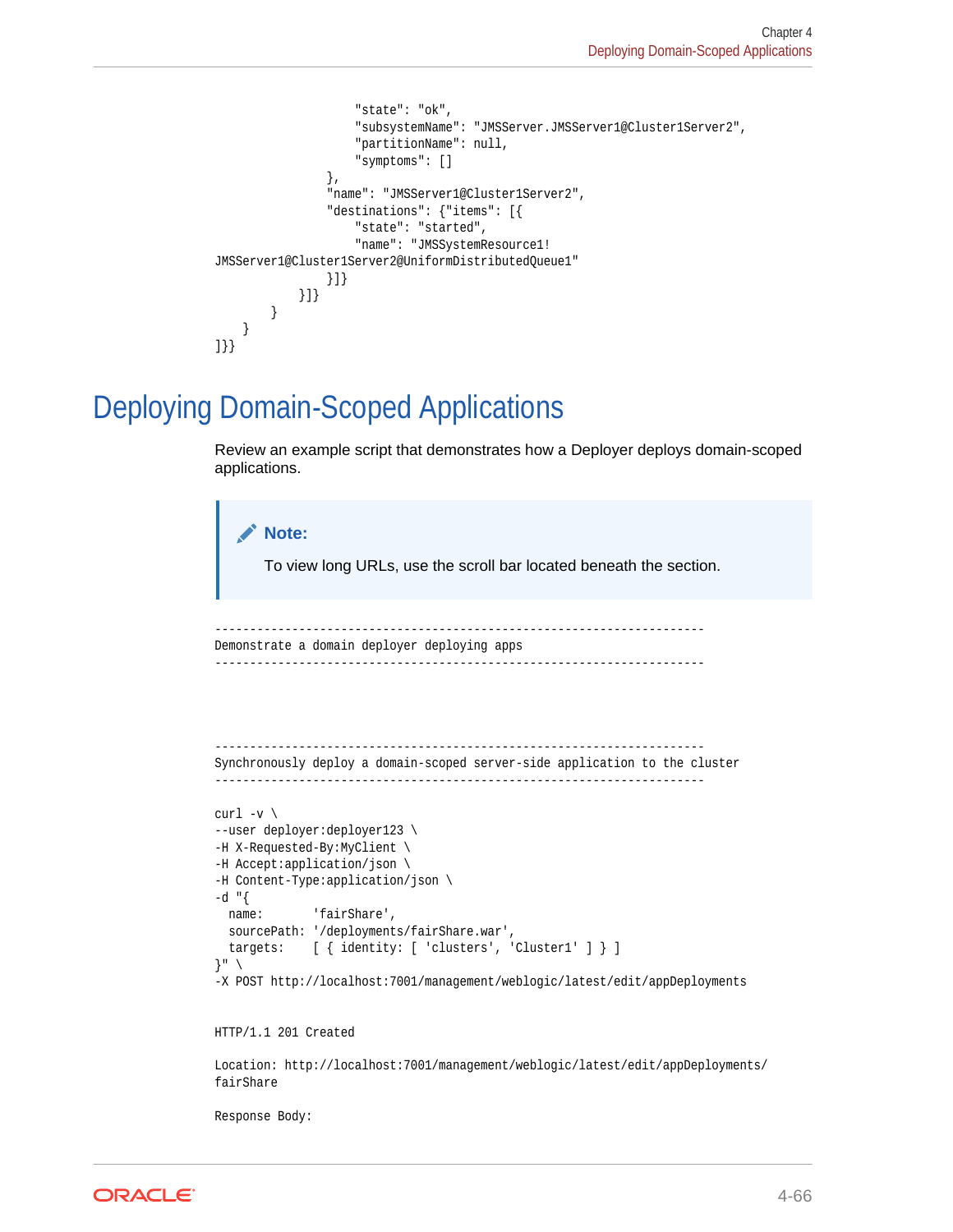```
{
     "links": [{
         "rel": "job",
         "href": "http:\/\/localhost:7001\/management\/weblogic\/latest\/domainRuntime
\/deploymentManager\/deploymentProgressObjects\/fairShare"
    \}],
     "identity": [
         "deploymentManager",
         "deploymentProgressObjects",
         "fairShare"
     ],
     "rootExceptions": [],
     "endTimeAsLong": 1565294939661,
     "deploymentMessages": [
         "[Deployer:149191]Operation \"deploy\" on application \"fairShare\" is 
initializing on \"Cluster1Server1\".",
         "[Deployer:149191]Operation \"deploy\" on application \"fairShare\" is 
initializing on \"Cluster1Server2\".",
         "[Deployer:149191]Operation \"deploy\" on application \"fairShare\" is 
initializing on \"Cluster1Server1\".",
         "[Deployer:149191]Operation \"deploy\" on application \"fairShare\" is 
initializing on \"Cluster1Server2\".",
         "[Deployer:149192]Operation \"deploy\" on application \"fairShare\" is in 
progress on \"Cluster1Server1\".",
         "[Deployer:149192]Operation \"deploy\" on application \"fairShare\" is in 
progress on \"Cluster1Server2\".",
         "[Deployer:149194]Operation \"deploy\" on application \"fairShare\" has 
succeeded on \"Cluster1Server1\".",
         "[Deployer:149194]Operation \"deploy\" on application \"fairShare\" has 
succeeded on \"Cluster1Server2\"."
     ],
     "name": "fairShare",
     "operationType": 3,
     "startTimeAsLong": 1565294933976,
     "state": "STATE_COMPLETED",
     "id": "0",
     "type": "DeploymentProgressObject",
     "targets": ["Cluster1"],
     "applicationName": "fairShare",
     "failedTargets": [],
     "progress": "success",
     "completed": true,
     "intervalToPoll": 1000,
     "startTime": "2019-08-08T16:08:53.976-04:00",
     "endTime": "2019-08-08T16:08:59.661-04:00"
}
            ----------------------------------------------------------------------
Asynchronously upload a domain-scoped application from the client and deploy it to 
the cluster
----------------------------------------------------------------------
curl -v \backslash--user deployer:deployer123 \
-H X-Requested-By:MyClient \
```

```
-H Accept:application/json \
```

```
-H Content-Type:multipart/form-data \
```
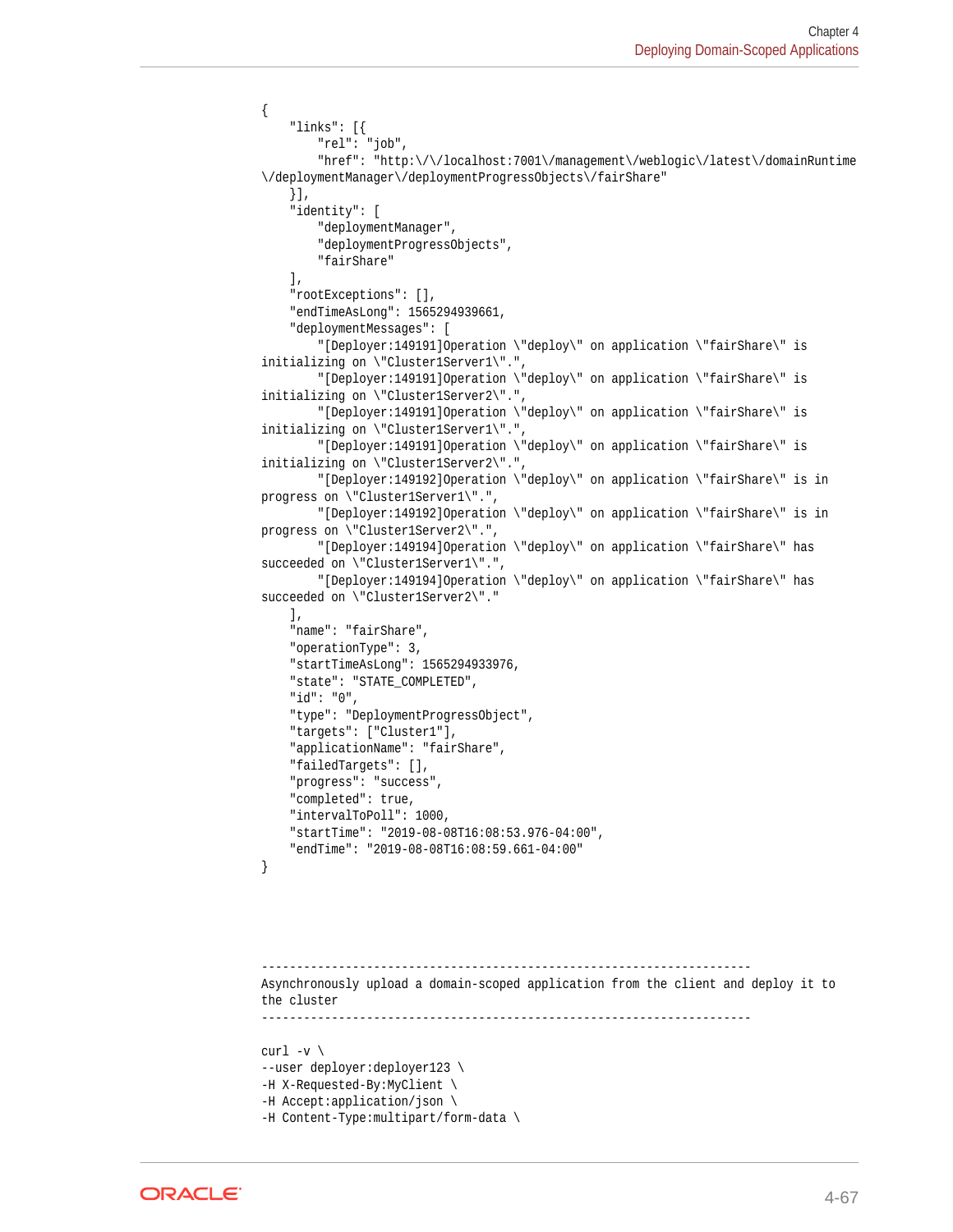```
-F "model={
   name: 'basicapp',
   targets: [ { identity: [ 'clusters' , 'Cluster1' ] } ]
}" \
-F "sourcePath=@/deployments/BasicApp/app/BasicApp.ear" \
-F "planPath=@/deployments/BasicApp/plan/Plan.xml" \
-H "Prefer:respond-async" \
-X POST http://localhost:7001/management/weblogic/latest/edit/appDeployments
HTTP/1.1 100 Continue HTTP/1.1 202 Accepted
Location: http://localhost:7001/management/weblogic/latest/domainRuntime/
deploymentManager/deploymentProgressObjects/basicapp
Response Body:
{
     "links": [{
         "rel": "job",
         "href": "http:\/\/localhost:7001\/management\/weblogic\/latest\/domainRuntime
\/deploymentManager\/deploymentProgressObjects\/basicapp"
     }],
     "identity": [
         "deploymentManager",
         "deploymentProgressObjects",
         "basicapp"
     ],
     "rootExceptions": [],
     "deploymentMessages": [],
     "name": "basicapp",
     "operationType": 3,
     "startTimeAsLong": 1565294940841,
     "state": "STATE_RUNNING",
     "id": "1",
     "type": "DeploymentProgressObject",
     "targets": ["Cluster1"],
     "applicationName": "basicapp",
     "failedTargets": [],
     "progress": "processing",
     "completed": false,
     "intervalToPoll": 1000,
     "startTime": "2019-08-08T16:09:00.841-04:00"
}
     ----------------------------------------------------------------------
Get status for job domainRuntime/deploymentManager/deploymentProgressObjects/basicapp
----------------------------------------------------------------------
curl -v \
--user deployer:deployer123 \
-H X-Requested-By:MyClient \
-H Accept:application/json \
-X GET http://localhost:7001/management/weblogic/latest/domainRuntime/
deploymentManager/deploymentProgressObjects/basicapp?links=none
```
HTTP/1.1 200 OK

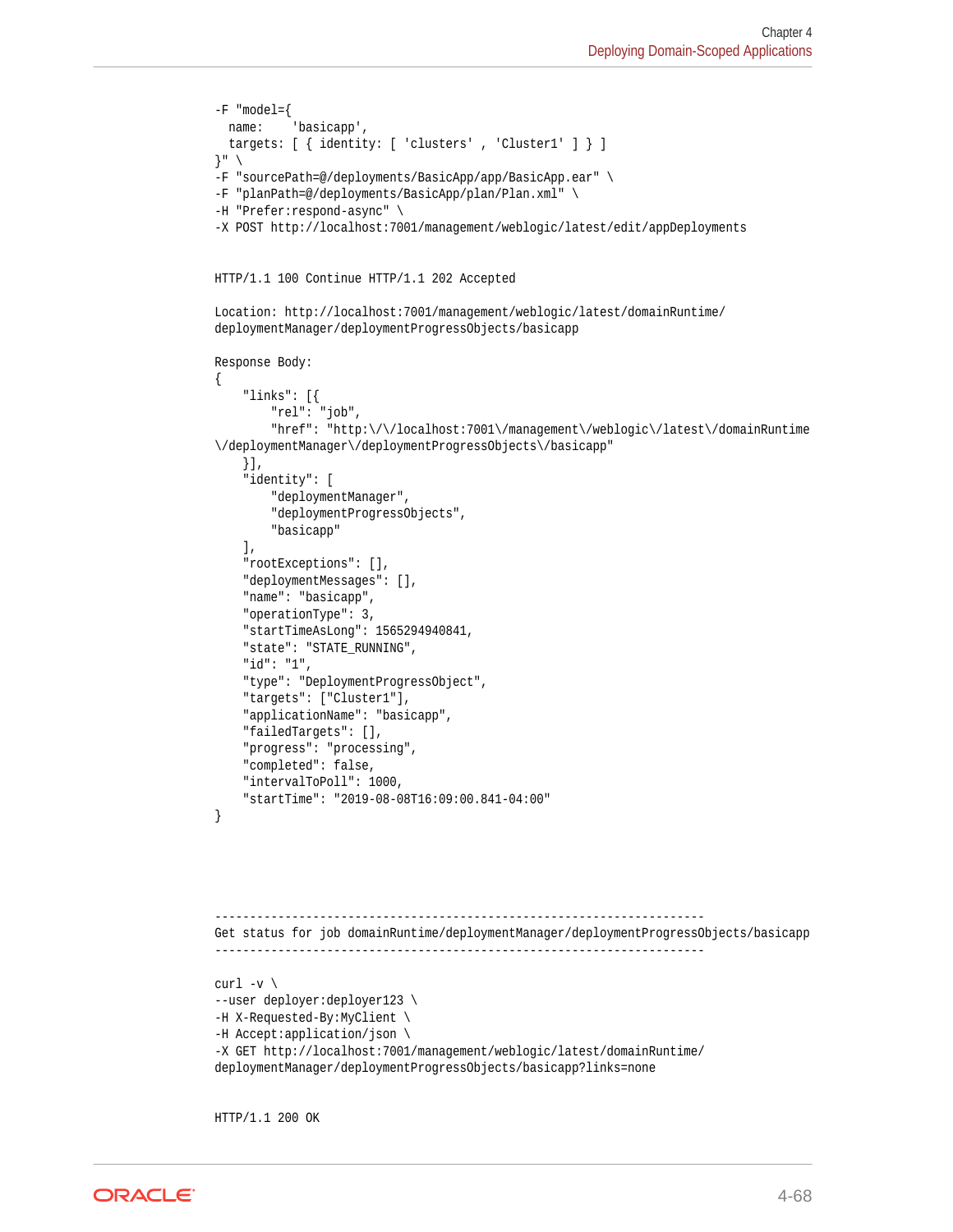```
Response Body:
{
     "identity": [
         "deploymentManager",
         "deploymentProgressObjects",
         "basicapp"
     ],
     "rootExceptions": [],
     "deploymentMessages": [],
     "name": "basicapp",
     "operationType": 3,
     "startTimeAsLong": 1565294940841,
     "state": "STATE_RUNNING",
     "id": "1",
     "type": "DeploymentProgressObject",
     "targets": ["Cluster1"],
     "applicationName": "basicapp",
     "failedTargets": [],
     "progress": "processing",
     "completed": false,
     "intervalToPoll": 1000,
     "startTime": "2019-08-08T16:09:00.841-04:00"
}
----------------------------------------------------------------------
Get status for job domainRuntime/deploymentManager/deploymentProgressObjects/basicapp
----------------------------------------------------------------------
curl -v \backslash--user deployer:deployer123 \
-H X-Requested-By:MyClient \
-H Accept:application/json \
-X GET http://localhost:7001/management/weblogic/latest/domainRuntime/
deploymentManager/deploymentProgressObjects/basicapp?links=none
HTTP/1.1 200 OK
Response Body:
{
     "identity": [
         "deploymentManager",
         "deploymentProgressObjects",
         "basicapp"
     ],
     "rootExceptions": [],
     "endTimeAsLong": 1565294943487,
     "deploymentMessages": [
         "[Deployer:149191]Operation \"deploy\" on application \"basicapp\" is 
initializing on \"Cluster1Server1\".",
         "[Deployer:149191]Operation \"deploy\" on application \"basicapp\" is 
initializing on \"Cluster1Server2\".",
         "[Deployer:149192]Operation \"deploy\" on application \"basicapp\" is in
```
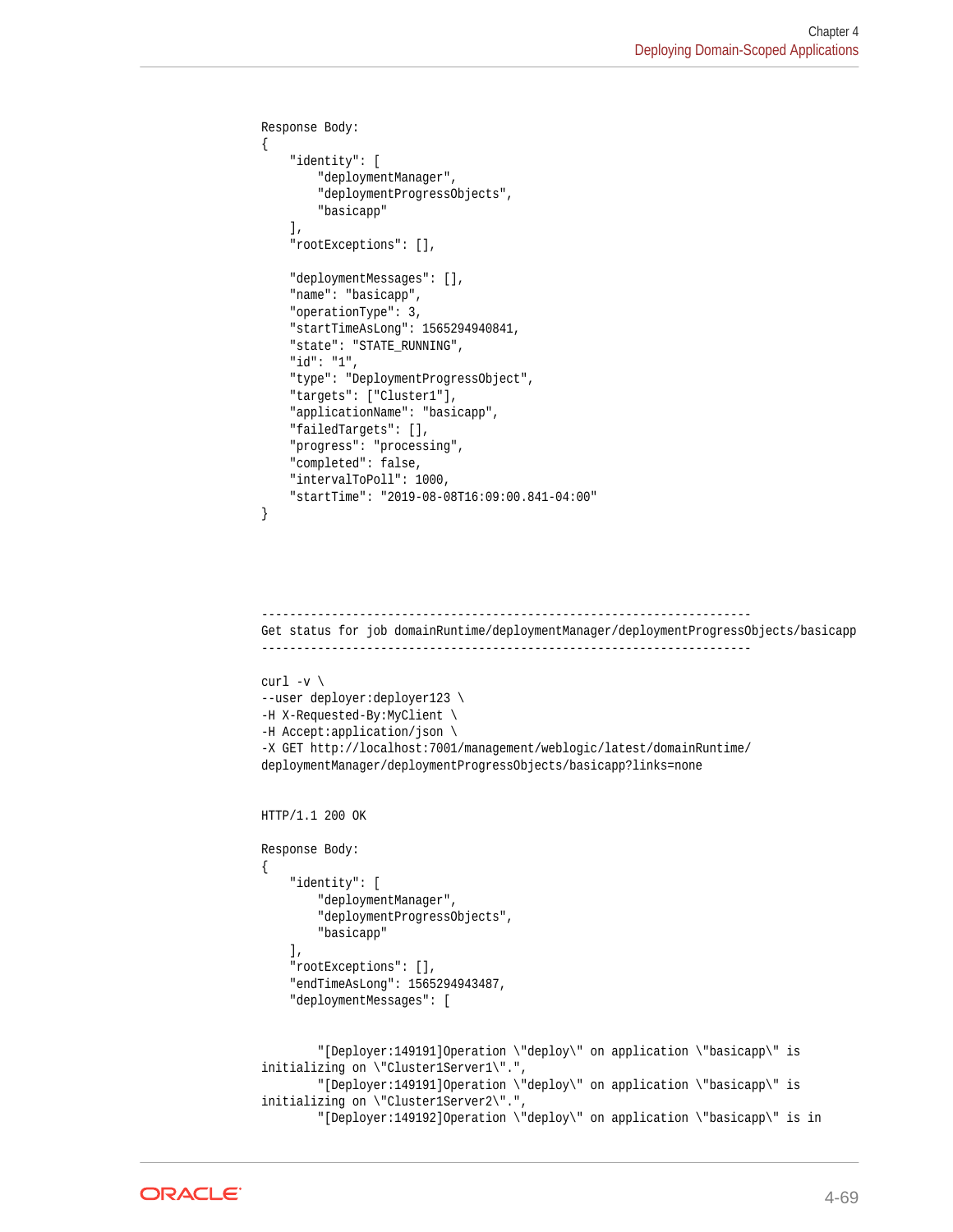```
progress on \"Cluster1Server1\".",
         "[Deployer:149192]Operation \"deploy\" on application \"basicapp\" is in 
progress on \"Cluster1Server2\".",
         "[Deployer:149194]Operation \"deploy\" on application \"basicapp\" has 
succeeded on \"Cluster1Server1\".",
        "[Deployer:149194]Operation \"deploy\" on application \"basicapp\" has 
succeeded on \"Cluster1Server2\"."
     ],
     "name": "basicapp",
     "operationType": 3,
     "startTimeAsLong": 1565294940841,
     "state": "STATE_COMPLETED",
     "id": "1",
     "type": "DeploymentProgressObject",
     "targets": ["Cluster1"],
     "applicationName": "basicapp",
     "failedTargets": [],
     "progress": "success",
     "completed": true,
     "intervalToPoll": 1000,
     "startTime": "2019-08-08T16:09:00.841-04:00",
     "endTime": "2019-08-08T16:09:03.487-04:00"
}
----------------------------------------------------------------------
View the new applications' configurations
----------------------------------------------------------------------
```

```
curl -v \backslash--user deployer:deployer123 \
-H X-Requested-By:MyClient \
-H Accept:application/json \
-X GET http://localhost:7001/management/weblogic/latest/edit/appDeployments/
fairShare?links=none
```

```
HTTP/1.1 200 OK
```

```
Response Body:
{
     "identity": [
         "appDeployments",
         "fairShare"
     ],
     "stagingMode": null,
     "absoluteSourcePath": "\/deployments\/fairShare.war",
     "notes": null,
     "absoluteAltDescriptorPath": null,
     "deploymentOrder": 100,
     "type": "AppDeployment",
     "installDir": null,
     "id": 0,
     "altDescriptorDir": null,
     "dynamicallyCreated": false,
     "sourcePath": "\/deployments\/fairShare.war",
     "applicationName": "fairShare",
```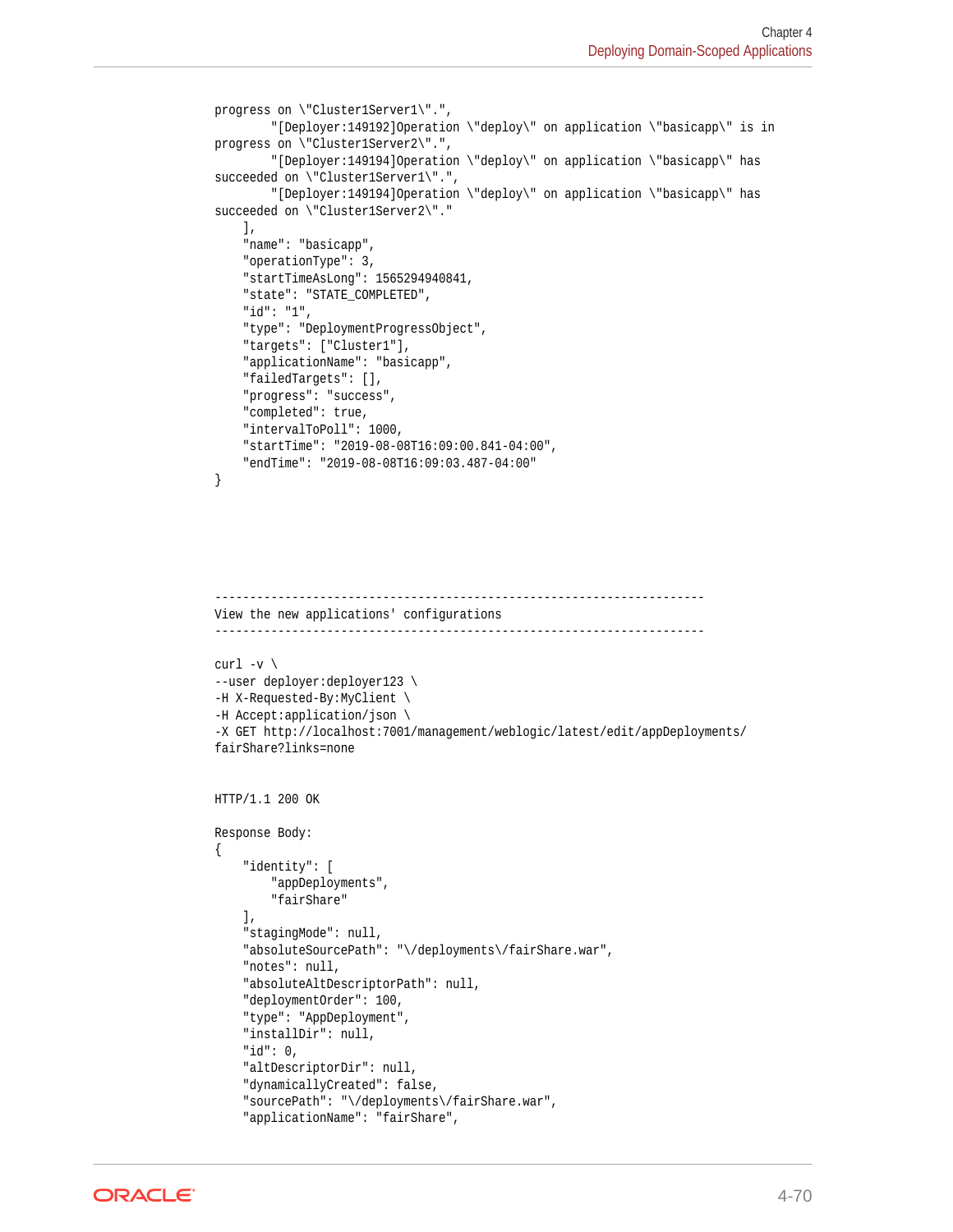```
 "absoluteAltDescriptorDir": null,
     "moduleType": "war",
     "planStagingMode": null,
     "cacheInAppDirectory": false,
     "absoluteInstallDir": null,
     "compatibilityName": null,
     "absolutePlanPath": null,
     "untargeted": false,
     "planDir": null,
     "validateDDSecurityData": false,
     "applicationIdentifier": "fairShare",
     "tags": [],
     "planPath": null,
     "versionIdentifier": null,
     "deploymentPrincipalName": null,
     "absolutePlanDir": null,
     "name": "fairShare",
     "parallelDeployModules": false,
     "securityDDModel": "DDOnly",
     "targets": [{"identity": [
         "clusters",
         "Cluster1"
     ]}]
}
curl -v \backslash--user deployer:deployer123 \
-H X-Requested-By:MyClient \
-H Accept:application/json \
-X GET http://localhost:7001/management/weblogic/latest/edit/appDeployments/basicapp?
links=none
HTTP/1.1 200 OK
Response Body:
{
     "identity": [
         "appDeployments",
         "basicapp"
    \cdot "stagingMode": null,
     "absoluteSourcePath": "\/domains\/mydomain\/servers\/AdminServer\/upload\/
basicapp\/app\/BasicApp.ear",
     "notes": null,
     "absoluteAltDescriptorPath": null,
     "deploymentOrder": 100,
     "type": "AppDeployment",
     "installDir": null,
     "id": 0,
     "altDescriptorDir": null,
     "dynamicallyCreated": false,
     "sourcePath": "servers\/AdminServer\/upload\/basicapp\/app\/BasicApp.ear",
     "applicationName": "basicapp",
     "absoluteAltDescriptorDir": null,
     "moduleType": "ear",
     "planStagingMode": null,
     "cacheInAppDirectory": false,
     "absoluteInstallDir": null,
     "compatibilityName": null,
```
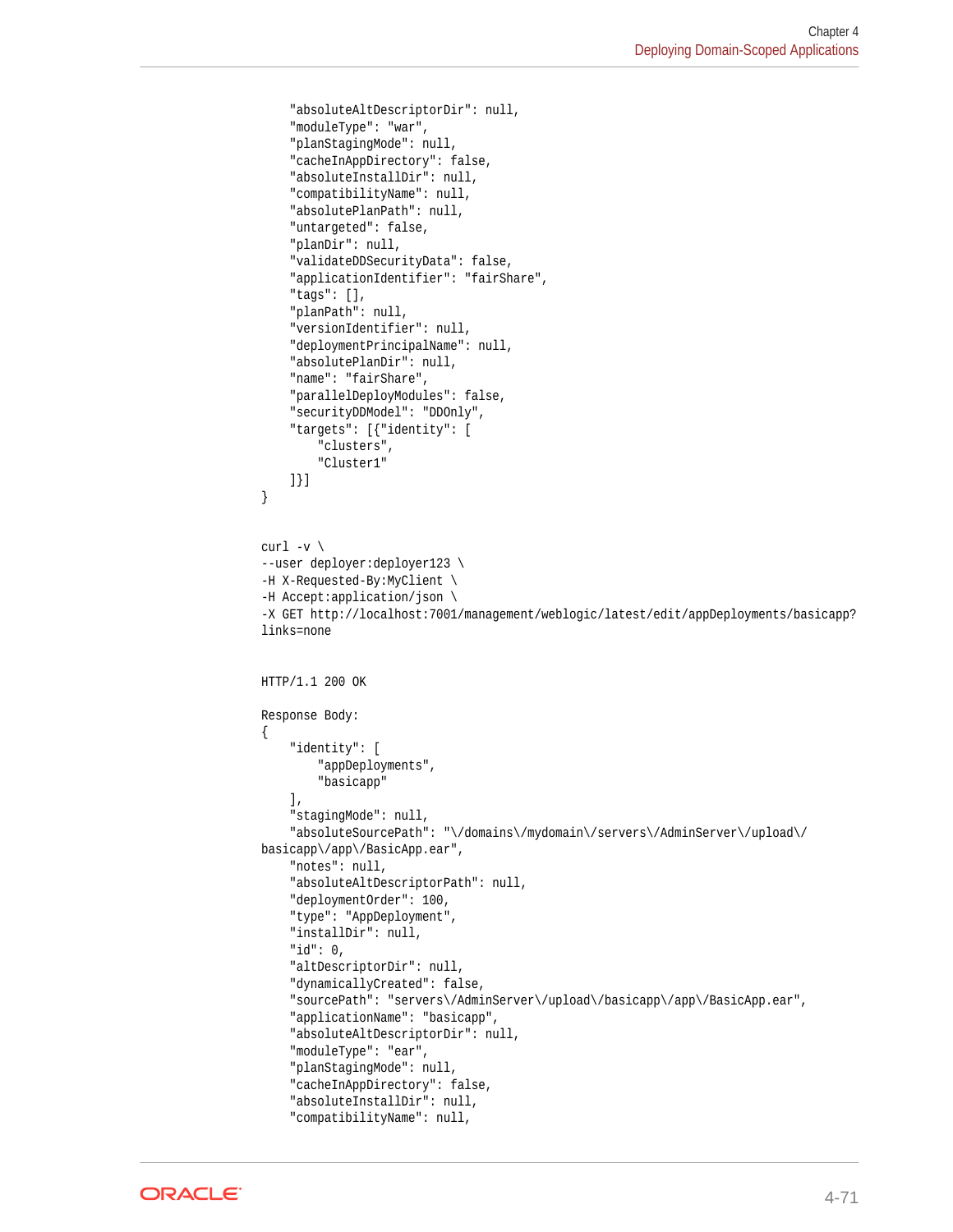```
 "absolutePlanPath": "\/domains\/mydomain\/servers\/AdminServer\/upload\/basicapp
\/plan\/Plan.xml",
     "untargeted": false,
     "planDir": null,
     "validateDDSecurityData": false,
     "applicationIdentifier": "basicapp",
     "tags": [],
     "planPath": "servers\/AdminServer\/upload\/basicapp\/plan\/Plan.xml",
     "versionIdentifier": null,
     "deploymentPrincipalName": null,
     "absolutePlanDir": null,
     "name": "basicapp",
     "parallelDeployModules": false,
     "securityDDModel": "DDOnly",
     "targets": [{"identity": [
         "clusters",
         "Cluster1"
     ]}]
}
----------------------------------------------------------------------
View the new applications' appDeploymentRuntimes
----------------------------------------------------------------------
curl -v \backslash--user deployer:deployer123 \
-H X-Requested-By:MyClient \
-H Accept:application/json \
-X GET http://localhost:7001/management/weblogic/latest/domainRuntime/
deploymentManager/appDeploymentRuntimes/fairShare?links=none
HTTP/1.1 200 OK
Response Body:
{
     "identity": [
         "deploymentManager",
         "appDeploymentRuntimes",
         "fairShare"
    \mathbf{1},
     "applicationVersion": null,
     "partitionName": null,
     "name": "fairShare",
     "type": "AppDeploymentRuntime",
     "applicationName": "fairShare",
     "modules": ["fairShare"]
}
curl -v \backslash--user deployer:deployer123 \
-H X-Requested-By:MyClient \
-H Accept:application/json \
-X GET http://localhost:7001/management/weblogic/latest/domainRuntime/
deploymentManager/appDeploymentRuntimes/basicapp?links=none
```
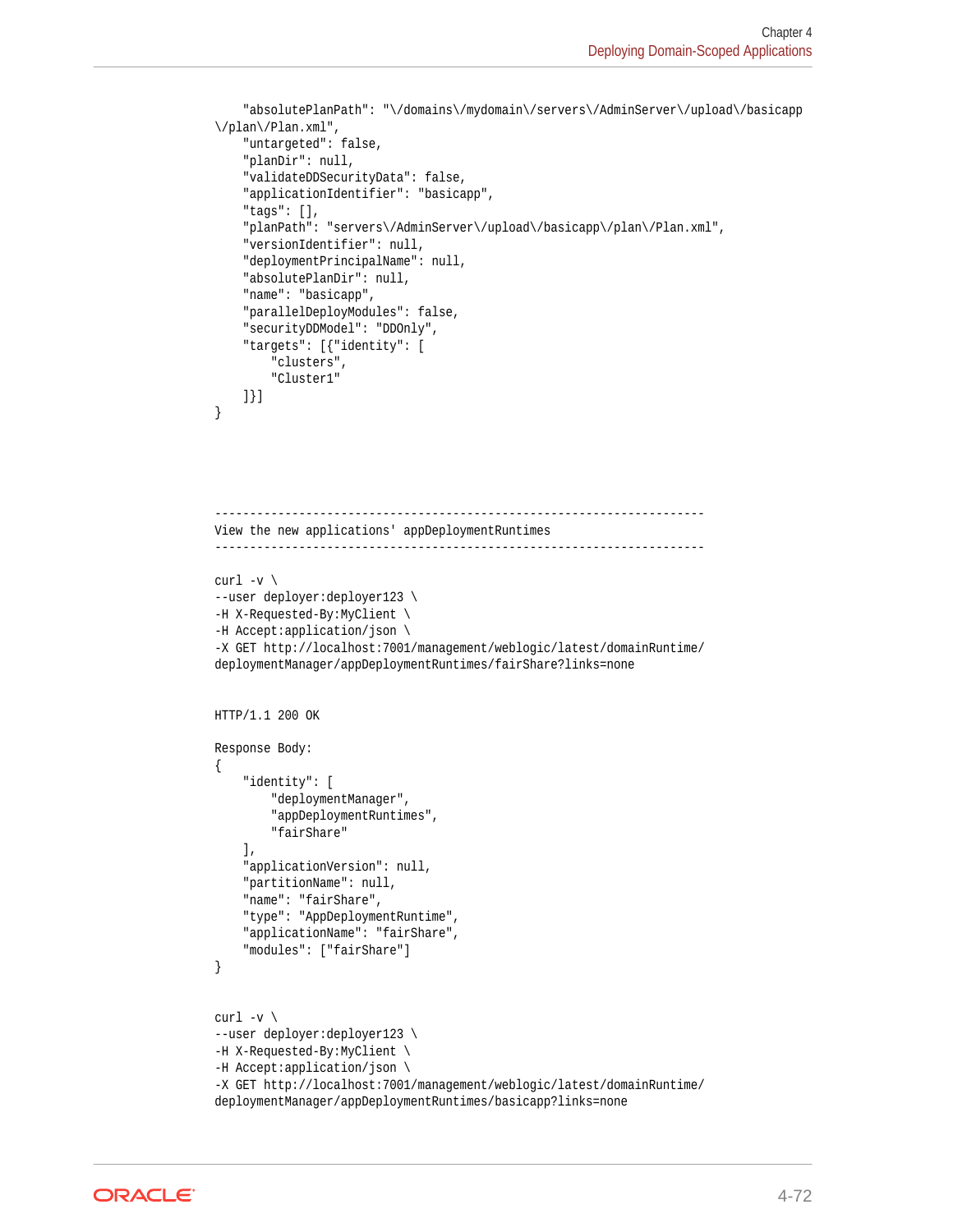```
HTTP/1.1 200 OK
Response Body:
{
     "identity": [
         "deploymentManager",
         "appDeploymentRuntimes",
         "basicapp"
     ],
     "applicationVersion": null,
     "partitionName": null,
     "name": "basicapp",
     "type": "AppDeploymentRuntime",
     "applicationName": "basicapp",
     "modules": [
         "BasicEJB.jar",
         "BasicAuth"
     ]
}
----------------------------------------------------------------------
Search for all of the new applications' applicationRuntimes
       ----------------------------------------------------------------------
curl -v \backslash--user deployer:deployer123 \
-H X-Requested-By:MyClient \
-H Accept:application/json \
-H Content-Type:application/json \
-d "{
   links: [], fields: [],
   children: {
     serverRuntimes: {
       links: [], fields: [ 'name' ],
       children: {
         applicationRuntimes: {
           links: [],
           name: [ 'fairShare', 'basicapp' ]
         }
       }
     }
  }
\}" \
-X POST http://localhost:7001/management/weblogic/latest/domainRuntime/search
HTTP/1.1 200 OK
Response Body:
{"serverRuntimes": {"items": [
     {
         "name": "Cluster1Server1",
         "applicationRuntimes": {"items": [
              {
                  "identity": [
                      "applicationRuntimes",
```
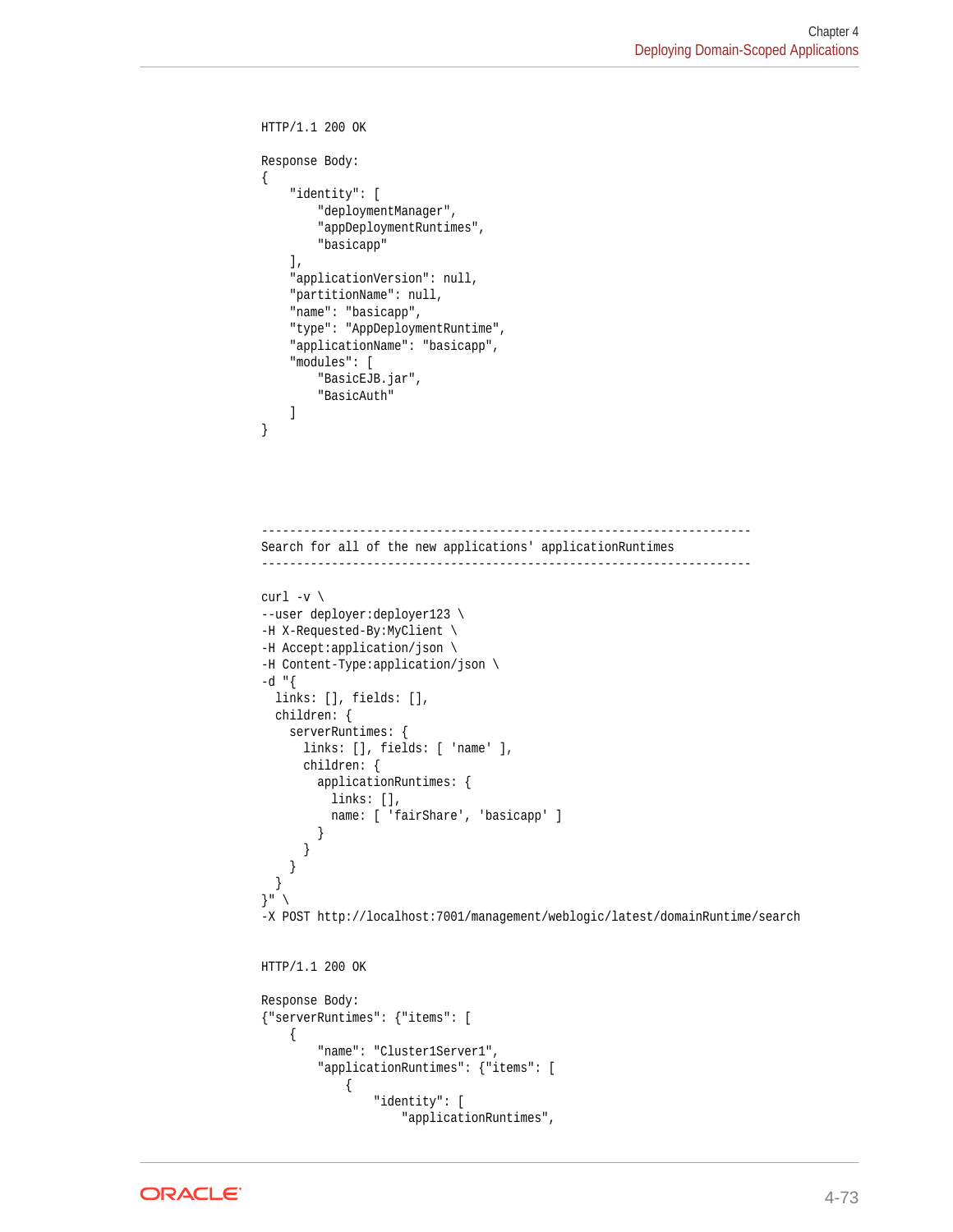```
 "fairShare"
                 ],
                  "applicationVersion": null,
                  "internal": false,
                  "partitionName": null,
                  "overallHealthState": {
                      "state": "ok",
                      "subsystemName": null,
                      "partitionName": null,
                      "symptoms": []
                 },
                  "healthState": {
                      "state": "ok",
                      "subsystemName": null,
                      "partitionName": null,
                      "symptoms": []
                 },
                  "name": "fairShare",
                  "type": "ApplicationRuntime",
                  "activeVersionState": 2,
                  "applicationName": "fairShare"
             },
\{ "identity": [
                      "applicationRuntimes",
                      "basicapp"
                 ],
                  "applicationVersion": null,
                  "internal": false,
                  "partitionName": null,
                  "overallHealthState": {
                      "state": "ok",
                      "subsystemName": null,
                      "partitionName": null,
                      "symptoms": []
                 },
                  "healthState": {
                      "state": "ok",
                      "subsystemName": null,
                      "partitionName": null,
                      "symptoms": []
                 },
                  "name": "basicapp",
                  "type": "ApplicationRuntime",
                  "activeVersionState": 2,
                  "applicationName": "basicapp"
 }
         ]}
    },
    {
         "name": "AdminServer",
         "applicationRuntimes": {"items": []}
    },
    {
         "name": "Cluster1Server2",
         "applicationRuntimes": {"items": [
             {
                  "identity": [
                      "applicationRuntimes",
                      "fairShare"
                 ],
```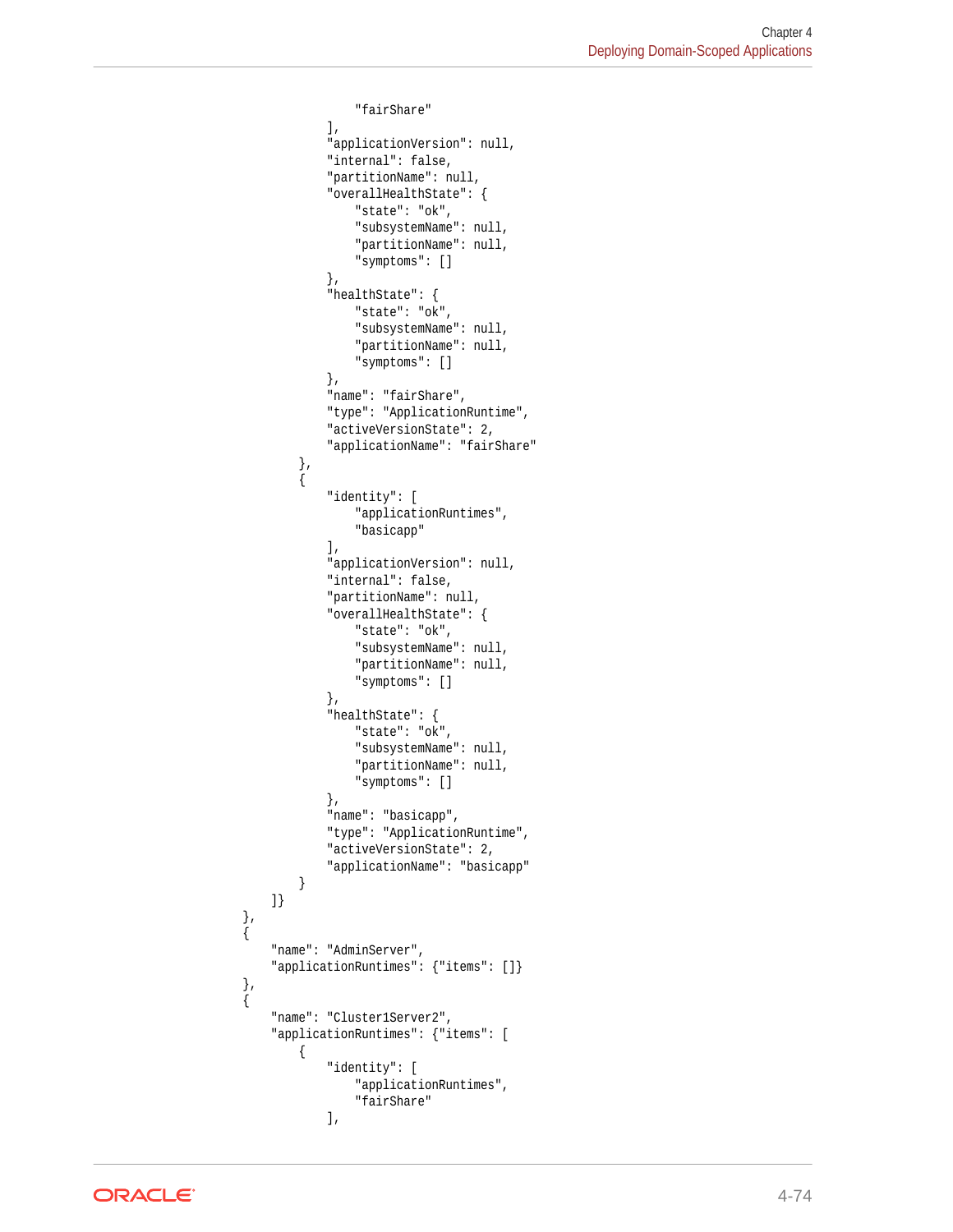```
 "applicationVersion": null,
                   "internal": false,
                   "partitionName": null,
                   "overallHealthState": {
                       "state": "ok",
                       "subsystemName": null,
                       "partitionName": null,
                       "symptoms": []
                  },
                   "healthState": {
                       "state": "ok",
                       "subsystemName": null,
                       "partitionName": null,
                       "symptoms": []
                  },
                   "name": "fairShare",
                   "type": "ApplicationRuntime",
                   "activeVersionState": 2,
                   "applicationName": "fairShare"
              },
 {
                   "identity": [
                       "applicationRuntimes",
                       "basicapp"
                  ],
                   "applicationVersion": null,
                   "internal": false,
                   "partitionName": null,
                   "overallHealthState": {
                       "state": "ok",
                       "subsystemName": null,
                       "partitionName": null,
                       "symptoms": []
                   },
                   "healthState": {
                       "state": "ok",
                       "subsystemName": null,
                       "partitionName": null,
                       "symptoms": []
                  },
                   "name": "basicapp",
                  "type": "ApplicationRuntime",
                   "activeVersionState": 2,
                   "applicationName": "basicapp"
 }
         ]}
\left\{\begin{array}{ccc} \end{array}\right\}]}}
```
## Monitoring Domain Resources

Review an example script that demonstrates how an Operator monitors the entire domain, including its partitions and resource managers.

Resource managers monitor and control system resource sharing by collocated partition users. For more information about resource management, see Configuring Resource Consumption Management in *Using Oracle WebLogic Server Multitenant*.

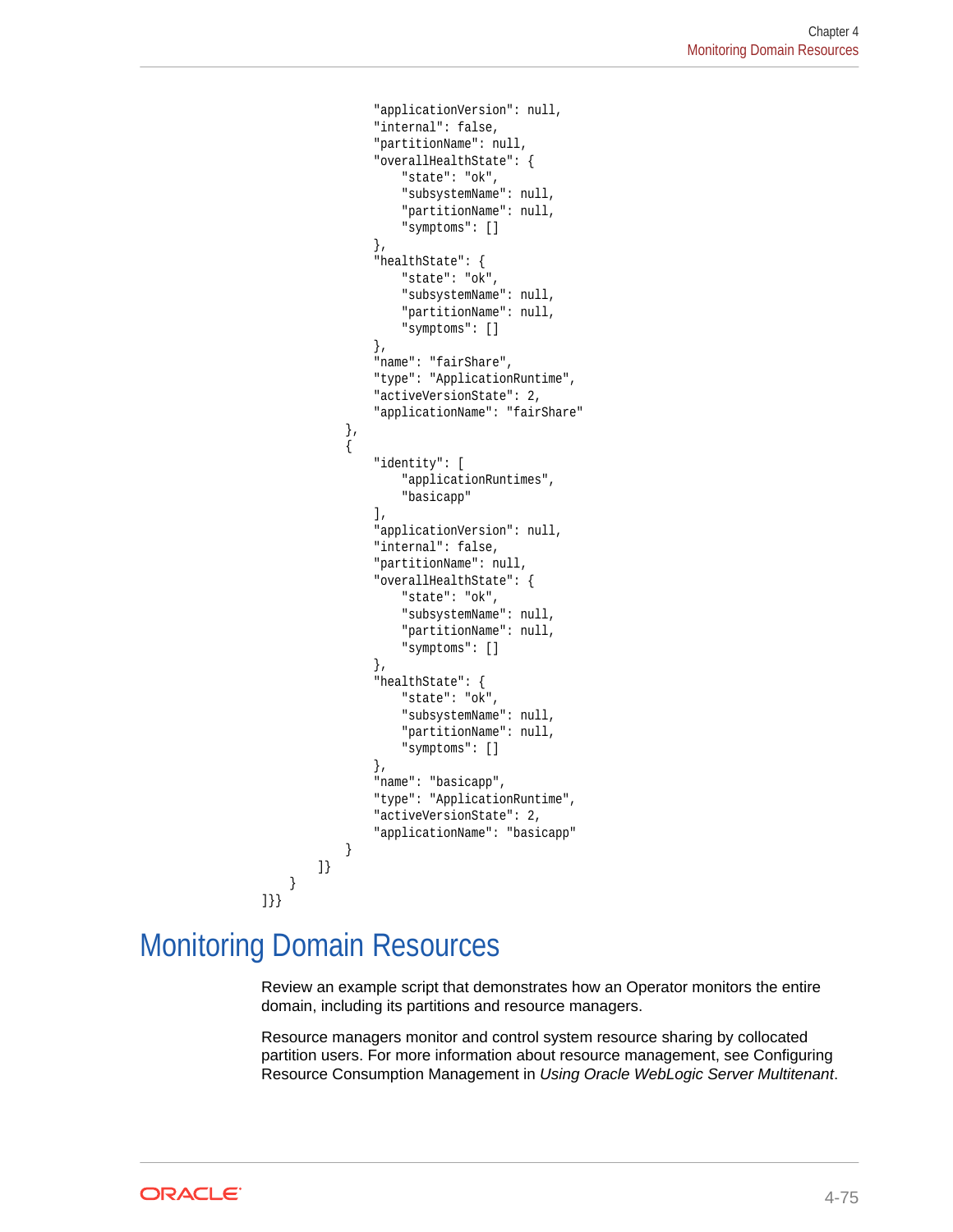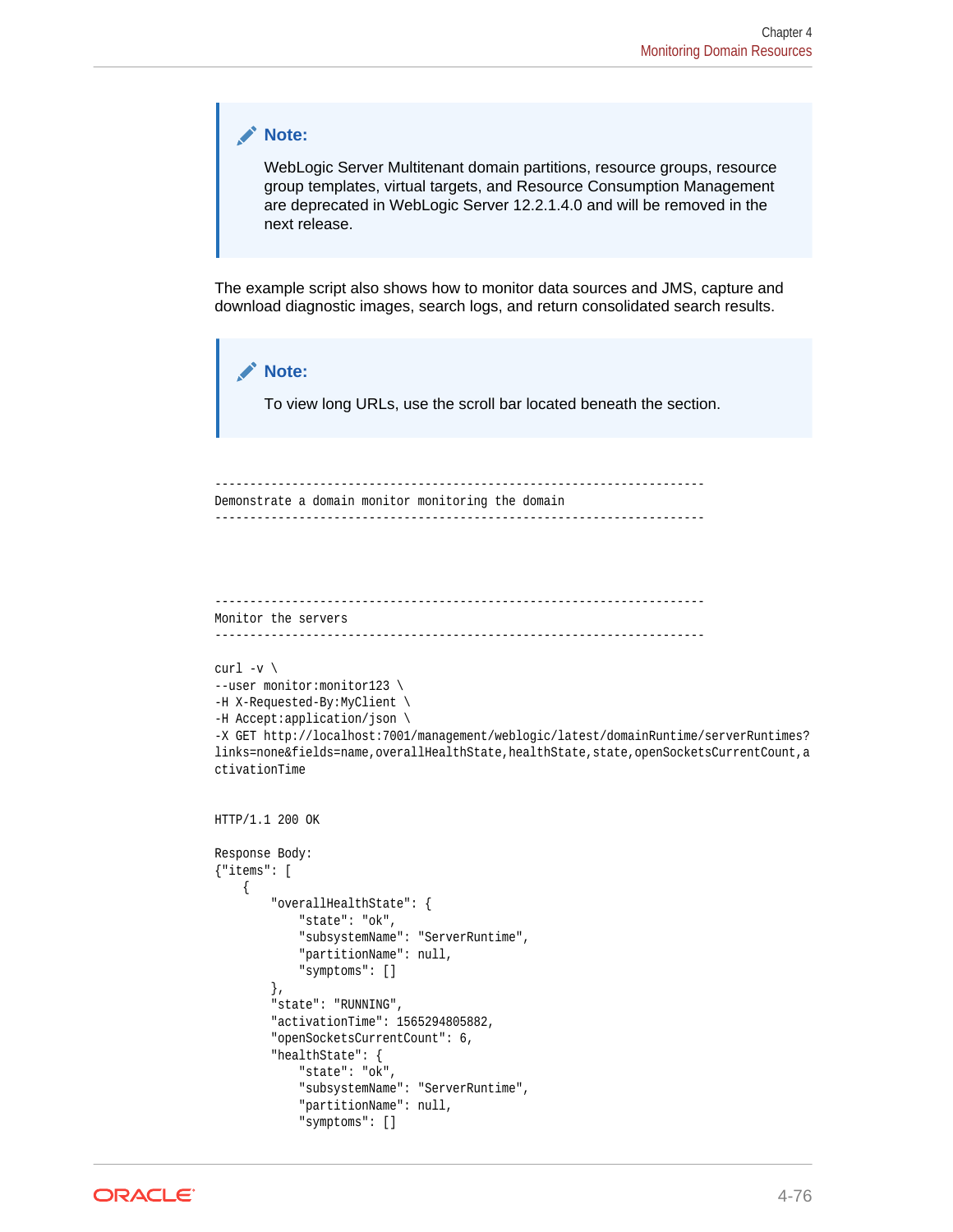```
 },
          "name": "Cluster1Server1"
     },
     {
          "overallHealthState": {
              "state": "ok",
              "subsystemName": "ServerRuntime",
              "partitionName": null,
              "symptoms": []
          },
          "state": "RUNNING",
          "activationTime": 1565294746351,
          "openSocketsCurrentCount": 16,
          "healthState": {
             "state": "ok",
              "subsystemName": "ServerRuntime",
              "partitionName": null,
              "symptoms": []
         },
          "name": "AdminServer"
     },
     {
          "overallHealthState": {
             "state": "ok",
              "subsystemName": null,
              "partitionName": null,
              "symptoms": []
         },
          "state": "RUNNING",
          "activationTime": 1565294866241,
          "openSocketsCurrentCount": 6,
          "healthState": {
              "state": "ok",
              "subsystemName": null,
              "partitionName": null,
              "symptoms": []
          },
          "name": "Cluster1Server2"
     }
]}
            ----------------------------------------------------------------------
Get the number of open sockets of the server that has the highest number of open 
sockets
----------------------------------------------------------------------
curl -v \backslash--user monitor: monitor123 \
-H X-Requested-By:MyClient \
-H Accept:application/json \
-H Content-Type:application/json \
-d "\{ links: [], fields: [],
   children: {
     serverRuntimes: {
       mergeCollection: true,
       fields: [ { name: 'openSocketsCurrentCount', max:true } ]
```
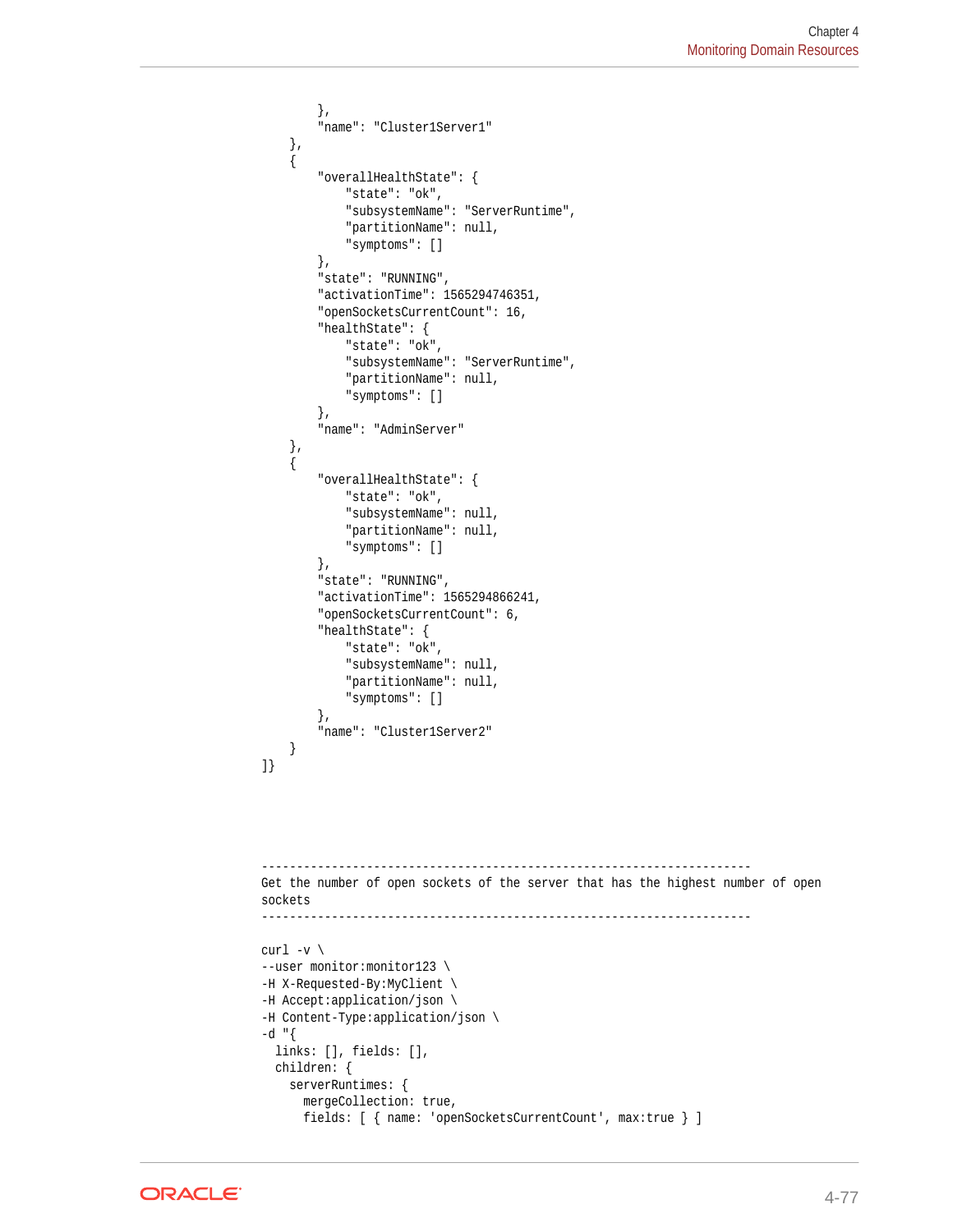```
 }
   }
}" \
-X POST http://localhost:7001/management/weblogic/latest/domainRuntime/search
HTTP/1.1 200 OK
Response Body:
{"serverRuntimes": {"items": [{"openSocketsCurrentCount": {"max": 16}}]}}
        ----------------------------------------------------------------------
Get the total number of open sockets of the running servers
----------------------------------------------------------------------
curl -v \backslash--user monitor:monitor123 \
-H X-Requested-By:MyClient \
-H Accept:application/json \
-H Content-Type:application/json \
-d "\{ links: [], fields: [],
   children: {
     serverRuntimes: {
       mergeCollection: true,
       fields: [ { name: 'openSocketsCurrentCount', total:true } ]
\left\{\begin{array}{ccc} \end{array}\right\} }
\}" \
-X POST http://localhost:7001/management/weblogic/latest/domainRuntime/search
HTTP/1.1 200 OK
Response Body:
{"serverRuntimes": {"items": [{"openSocketsCurrentCount": {
     "total": 28,
     "count": 3
}}]}}
----------------------------------------------------------------------
Get a list of the running servers' overall health states
----------------------------------------------------------------------
curl -v \backslash--user monitor:monitor123 \
-H X-Requested-By:MyClient \
-H Accept:application/json \
-H Content-Type:application/json \
-d "{
   links: [], fields: [],
   children: {
     serverRuntimes: {
```
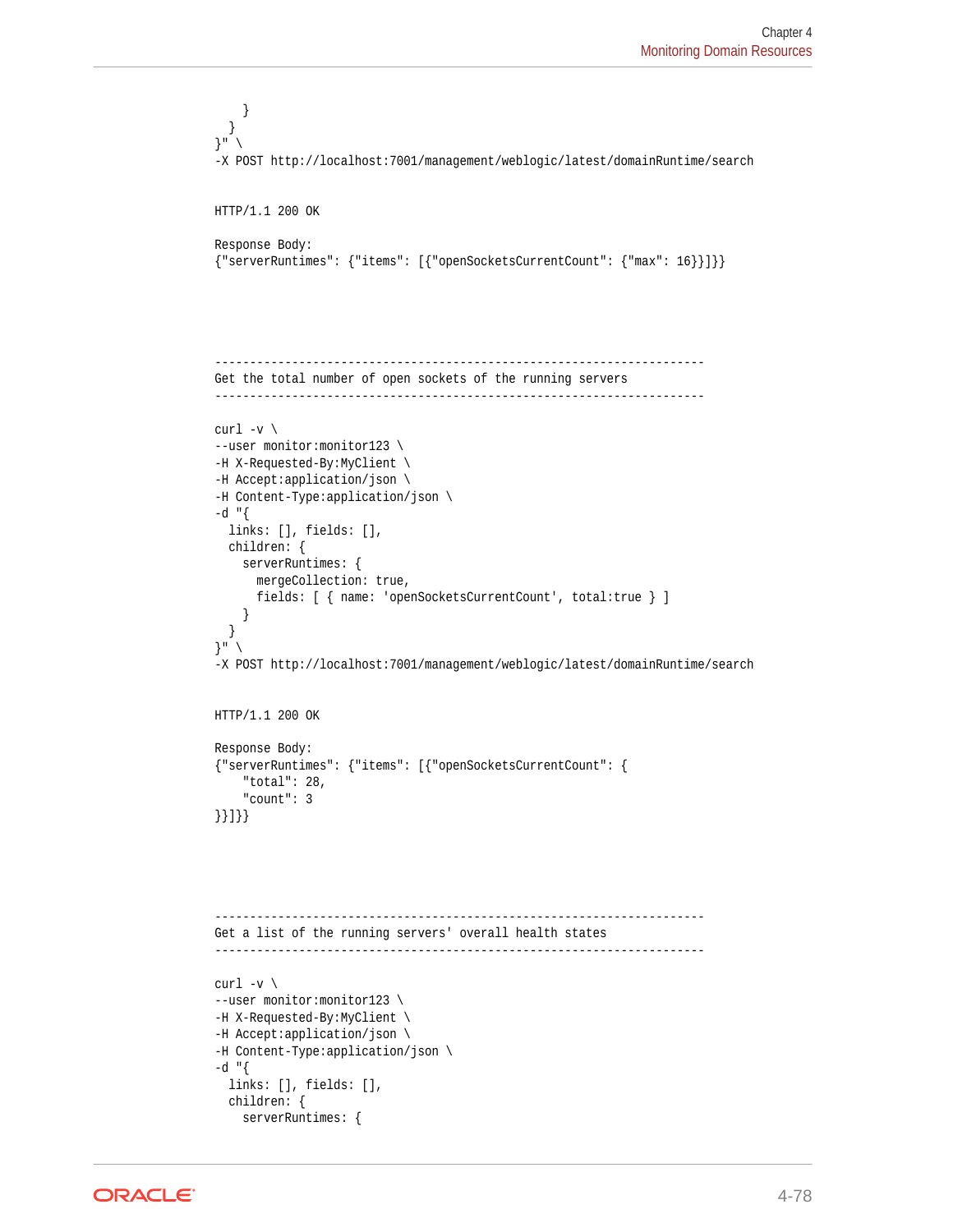```
 mergeCollection: true,
       fields: [ { name: 'overallHealthState', values: true } ]
     }
   }
}" \
-X POST http://localhost:7001/management/weblogic/latest/domainRuntime/search
HTTP/1.1 200 OK
Response Body:
{"serverRuntimes": {"items": [{"overallHealthState": {"values": [
\mathcal{A} "state": "ok",
          "subsystemName": "ServerRuntime",
          "partitionName": null,
          "symptoms": []
     },
\left\{\right. "state": "ok",
          "subsystemName": "ServerRuntime",
          "partitionName": null,
          "symptoms": []
     },
\left\{\right. "state": "ok",
          "subsystemName": null,
          "partitionName": null,
          "symptoms": []
\left\{\begin{array}{ccc} \end{array}\right\}]}}]}}
       ----------------------------------------------------------------------
Get a list of the running servers' JVM statistics and links except for the 
threadStackDump and processCpuLoad fields and the parent and canonical links
     ----------------------------------------------------------------------
curl -v \backslash--user monitor:monitor123 \
-H X-Requested-By:MyClient \
-H Accept:application/json \
-H Content-Type:application/json \
-d "\{ 'links': [], 'fields': [],
   'children': {
     'serverRuntimes': {
       'links': [], 'fields': [ 'name' ],
        'children': {
          'JVMRuntime': {
            'excludeFields': [ 'threadStackDump', 'processCpuLoad' ],
            'excludeLinks': [ 'parent', 'canonical' ]
          }
       }
     }
   }
}" \
-X POST http://localhost:7001/management/weblogic/latest/domainRuntime/search
```
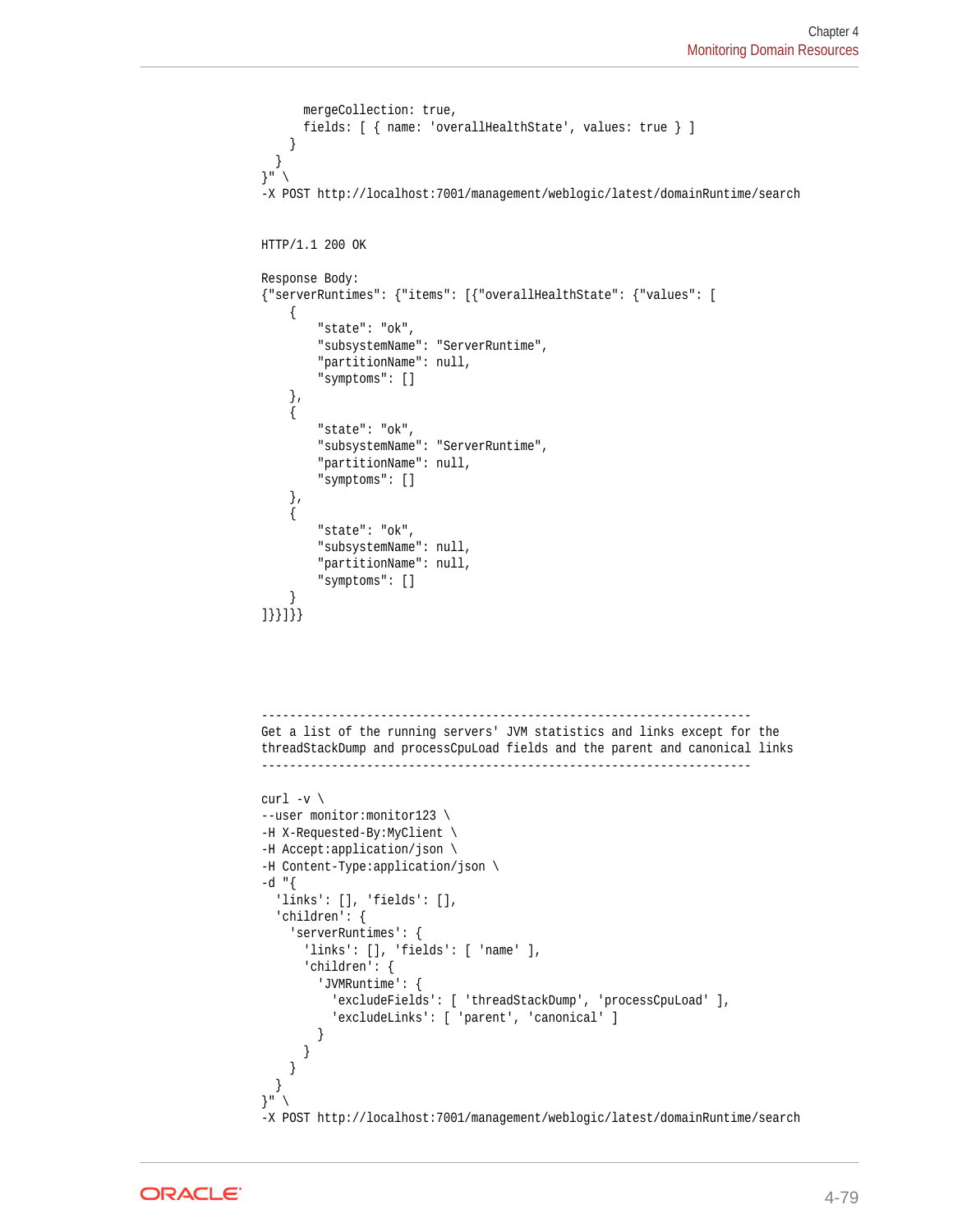```
HTTP/1.1 200 OK
Response Body:
{"serverRuntimes": {"items": [
\left\{\right. "name": "Cluster1Server1",
         "JVMRuntime": {
              "links": [{
                  "rel": "self",
                  "href": "http:\/\/localhost:7001\/management\/weblogic\/latest\/
domainRuntime\/serverRuntimes\/Cluster1Server1\/JVMRuntime"
              }],
              "identity": ["JVMRuntime"],
              "javaVersion": "1.8.0_211",
              "javaVMVendor": "Oracle Corporation",
              "OSName": "Mac OS X",
              "javaVendor": "Oracle Corporation",
              "type": "JVMRuntime",
              "uptime": 192687,
              "heapSizeCurrent": 268435456,
              "heapFreeCurrent": 62703664,
              "name": "Cluster1Server1",
              "OSVersion": "10.13.6",
              "heapSizeMax": 536870912,
              "heapFreePercent": 61
         }
     },
\left\{\right. "name": "AdminServer",
         "JVMRuntime": {
              "links": [{
                  "rel": "self",
                  "href": "http:\/\/localhost:7001\/management\/weblogic\/latest\/
domainRuntime\/serverRuntimes\/AdminServer\/JVMRuntime"
              }],
              "identity": ["JVMRuntime"],
              "javaVersion": "1.8.0_211",
              "javaVMVendor": "Oracle Corporation",
              "OSName": "Mac OS X",
              "javaVendor": "Oracle Corporation",
              "type": "JVMRuntime",
              "uptime": 252187,
              "heapSizeCurrent": 268435456,
              "heapFreeCurrent": 83529368,
              "name": "AdminServer",
              "OSVersion": "10.13.6",
              "heapSizeMax": 536870912,
              "heapFreePercent": 65
         }
     },
\mathcal{A} "name": "Cluster1Server2",
         "JVMRuntime": {
              "links": [{
                  "rel": "self",
                  "href": "http:\/\/localhost:7001\/management\/weblogic\/latest\/
domainRuntime\/serverRuntimes\/Cluster1Server2\/JVMRuntime"
              }],
              "identity": ["JVMRuntime"],
```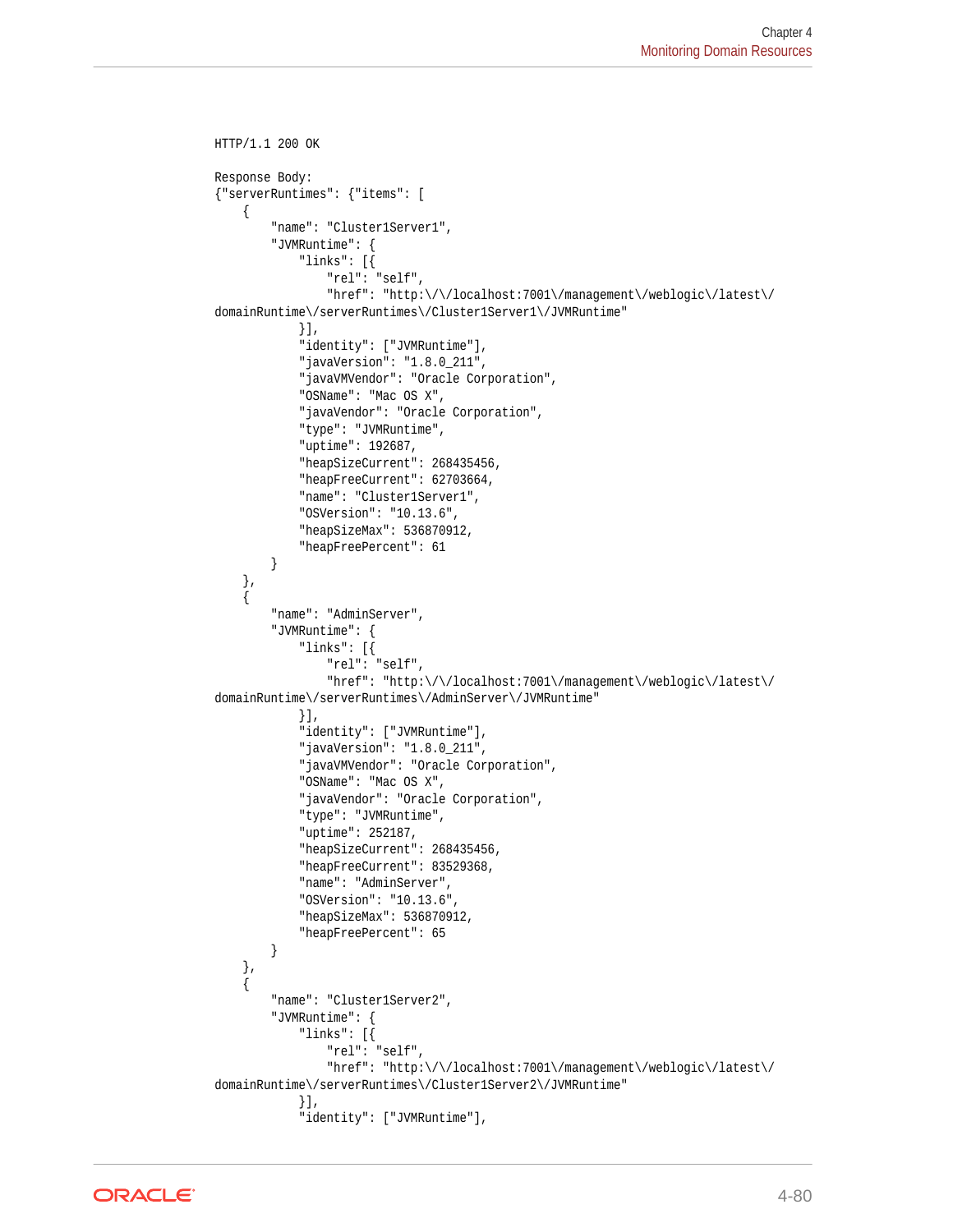```
 "javaVersion": "1.8.0_211",
              "javaVMVendor": "Oracle Corporation",
              "OSName": "Mac OS X",
              "javaVendor": "Oracle Corporation",
              "type": "JVMRuntime",
              "uptime": 132329,
              "heapSizeCurrent": 268435456,
              "heapFreeCurrent": 128985152,
              "name": "Cluster1Server2",
              "OSVersion": "10.13.6",
              "heapSizeMax": 536870912,
              "heapFreePercent": 74
         }
\left\{\begin{array}{ccc} \end{array}\right\}]}}
                                           -Get the admin server's JVM statistics and links except for the threadStackDump and 
processCpuLoad fields and the parent and canonical links
    ----------------------------------------------------------------------
curl -v \backslash--user monitor: monitor123 \
-H X-Requested-By:MyClient \
-H Accept:application/json \
-X GET http://localhost:7001/management/weblogic/latest/serverRuntime/JVMRuntime?
excludeFields=threadStackDump,processCpuLoad&excludeLinks=parent,canonical
HTTP/1.1 200 OK
Response Body:
{
     "links": [{
         "rel": "self",
          "href": "http:\/\/localhost:7001\/management\/weblogic\/latest\/serverRuntime
\/JVMRuntime"
     }],
     "identity": ["JVMRuntime"],
     "javaVersion": "1.8.0_211",
     "javaVMVendor": "Oracle Corporation",
     "OSName": "Mac OS X",
     "javaVendor": "Oracle Corporation",
     "type": "JVMRuntime",
     "uptime": 252352,
     "heapSizeCurrent": 268435456,
     "heapFreeCurrent": 73395304,
     "name": "AdminServer",
     "OSVersion": "10.13.6",
     "heapSizeMax": 536870912,
     "heapFreePercent": 63
}
```
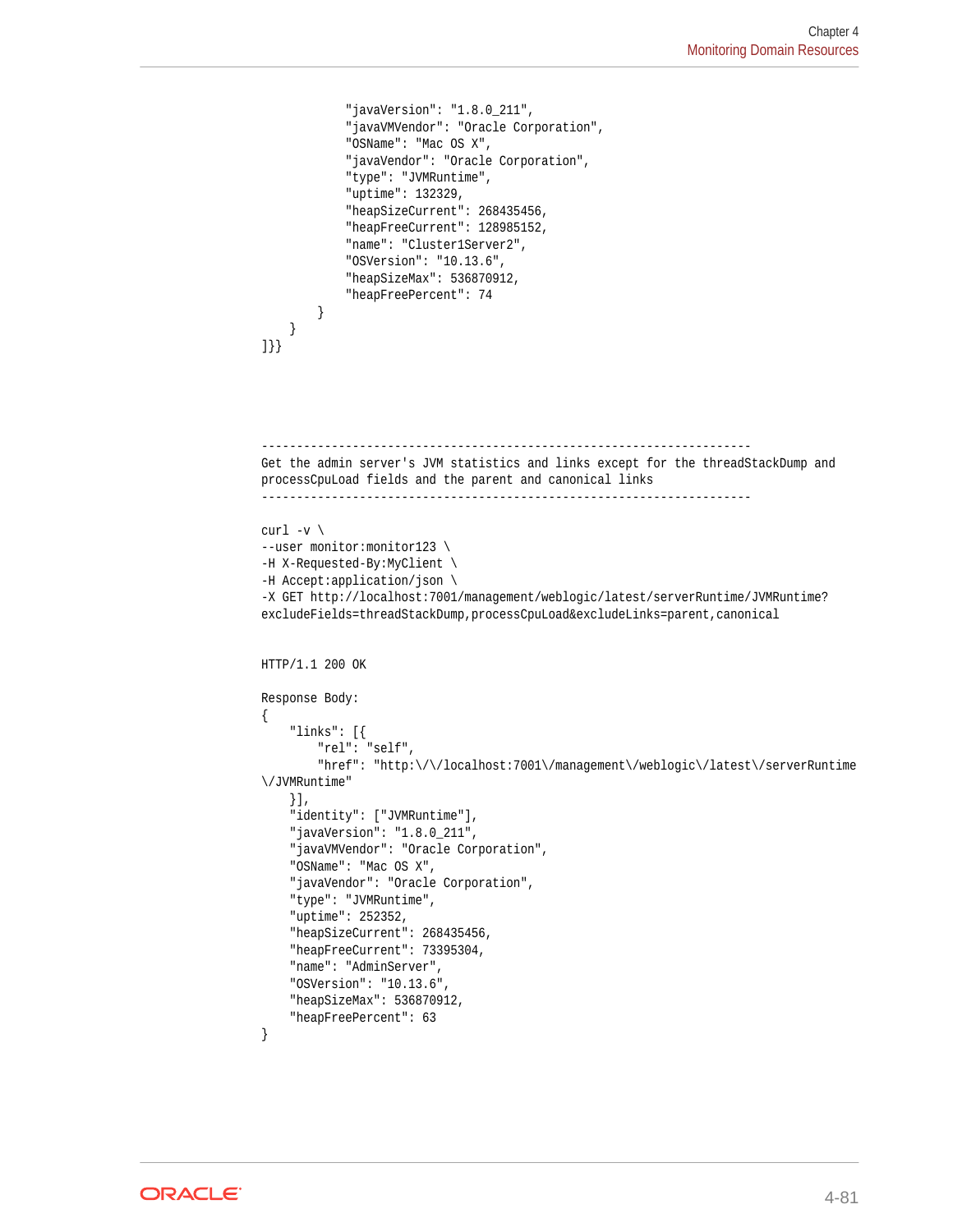```
-Monitor the partitions
----------------------------------------------------------------------
curl -v \backslash--user monitor:monitor123 \
-H X-Requested-By:MyClient \
-H Accept:application/json \
-H Content-Type:application/json \
-d "\{ links: [], fields: [],
   children: {
     serverRuntimes: {
        links: [], fields: [ 'name' ],
        children: {
          partitionRuntimes: {
           links: [], fields: [ 'name', 'state', 'overallHealthState',
'subsystemHealthStates' ]
 }
 }
      }
   }
}" \
-X POST http://localhost:7001/management/weblogic/latest/domainRuntime/search
HTTP/1.1 200 OK
Response Body:
{"serverRuntimes": {"items": [
\left\{\right. "name": "Cluster1Server1",
           "partitionRuntimes": {"items": [{
               "subsystemHealthStates": [
\left\{ \begin{array}{ccc} 1 & 1 & 1 \\ 1 & 1 & 1 \end{array} \right\} "state": "ok",
                         "subsystemName": "jms-internal-notran-adp-
Partition1VirtualTarget_jms-internal-notran-adp(Adapter)",
                         "partitionName": "Partition1",
                         "symptoms": []
                    },
\left\{ \begin{array}{ccc} 1 & 1 & 1 \\ 1 & 1 & 1 \end{array} \right\} "state": "ok",
                         "subsystemName": "bea_wls_internal-
Partition1VirtualTarget$Partition1(Application)",
                         "partitionName": "Partition1",
                         "symptoms": []
                    },
\left\{ \begin{array}{ccc} 1 & 1 & 1 \\ 1 & 1 & 1 \end{array} \right\} "state": "ok",
                         "subsystemName": "eis\/jms\/internal\/
WLSConnectionFactoryJNDINoTX(Adapter Outbound Pool)",
                         "partitionName": "Partition1",
                         "symptoms": []
                    },
\left\{ \begin{array}{ccc} 1 & 1 & 1 \\ 1 & 1 & 1 \end{array} \right\} "state": "ok",
                         "subsystemName": "Cluster1Server1.jms",
                         "partitionName": "Partition1",
                         "symptoms": []
                    },
```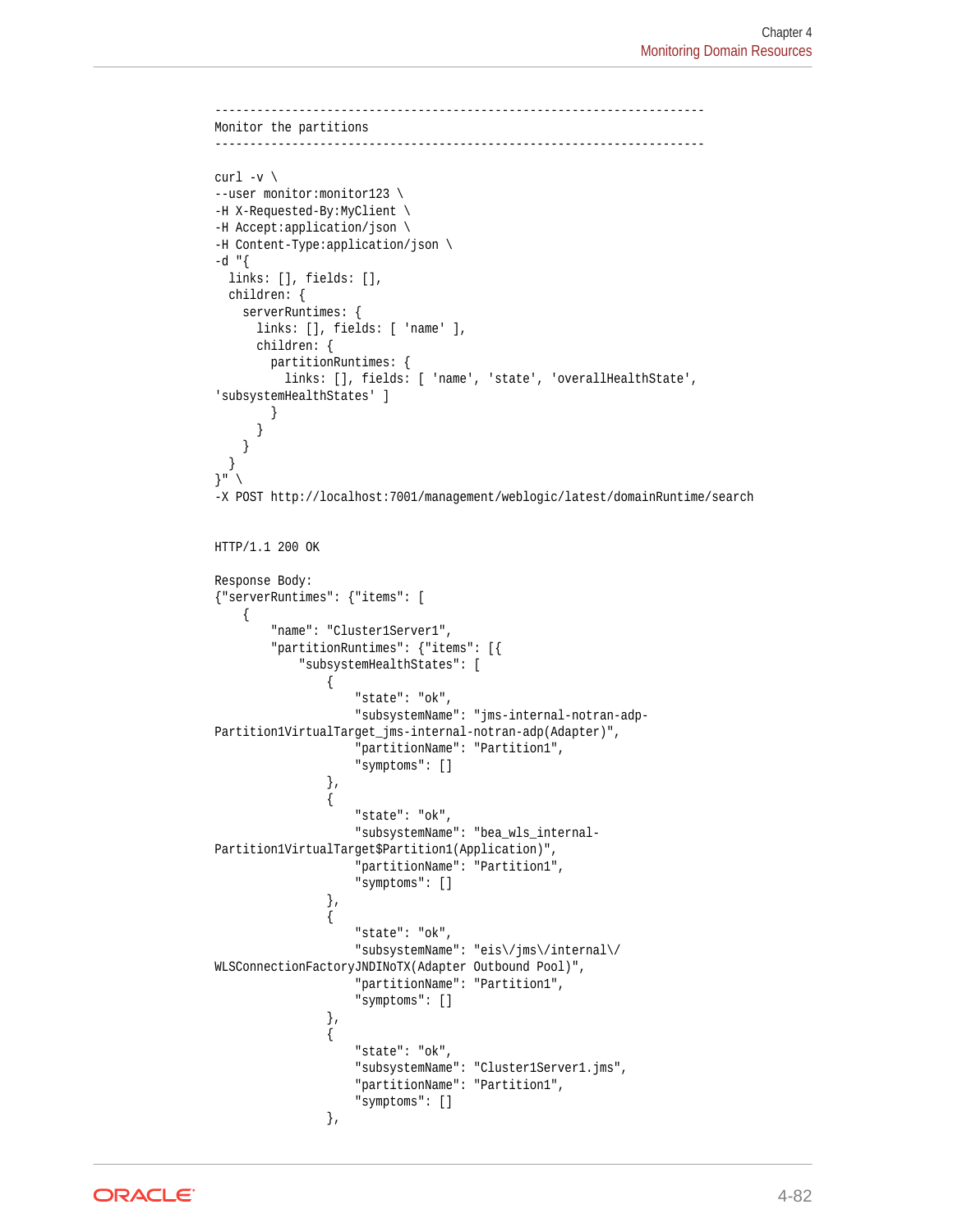```
\left\{ \begin{array}{ccc} 1 & 1 & 1 \\ 1 & 1 & 1 \end{array} \right\} "state": "ok",
                            "subsystemName": "Cluster1Server1.saf",
                            "partitionName": "Partition1",
                            "symptoms": []
                      },
\left\{ \begin{array}{ccc} 1 & 1 & 1 \\ 1 & 1 & 1 \end{array} \right\} "state": "ok",
                            "subsystemName": "jms-internal-xa-adp-
Partition1VirtualTarget$Partition1(Application)",
                            "partitionName": "Partition1",
                            "symptoms": []
                       },
\left\{ \begin{array}{ccc} 1 & 1 & 1 \\ 1 & 1 & 1 \end{array} \right\} "state": "ok",
                            "subsystemName": "basicapp$Partition1(Application)",
                            "partitionName": "Partition1",
                            "symptoms": []
                       },
\left\{ \begin{array}{ccc} 1 & 1 & 1 \\ 1 & 1 & 1 \end{array} \right\} "state": "ok",
                            "subsystemName": "wls-management-services-
Partition1VirtualTarget$Partition1(Application)",
                            "partitionName": "Partition1",
                            "symptoms": []
                      },
\left\{ \begin{array}{ccc} 1 & 1 & 1 \\ 1 & 1 & 1 \end{array} \right\} "state": "ok",
                            "subsystemName": "jms-internal-xa-adp-
Partition1VirtualTarget_jms-internal-xa-adp(Adapter)",
                            "partitionName": "Partition1",
                            "symptoms": []
                      },
\left\{ \begin{array}{ccc} 1 & 1 & 1 \\ 1 & 1 & 1 \end{array} \right\} "state": "ok",
                            "subsystemName": "jms-internal-notran-adp-
Partition1VirtualTarget$Partition1(Application)",
                            "partitionName": "Partition1",
                            "symptoms": []
                       },
\left\{ \begin{array}{ccc} 1 & 1 & 1 \\ 1 & 1 & 1 \end{array} \right\} "state": "ok",
                            "subsystemName": "fairShare$Partition1(Application)",
                            "partitionName": "Partition1",
                            "symptoms": []
                       },
\left\{ \begin{array}{ccc} 1 & 1 & 1 \\ 1 & 1 & 1 \end{array} \right\} "state": "ok",
                            "subsystemName": "PersistentStore._WLS_EJBTIMER_Cluster1Server1",
                            "partitionName": "Partition1",
                            "symptoms": []
                       },
\{ "state": "ok",
                            "subsystemName": 
"JMSServer.Partition1JMSServer1@Cluster1Server1$Partition1",
                            "partitionName": "Partition1",
                            "symptoms": []
                       },
\left\{ \begin{array}{ccc} 1 & 1 & 1 \\ 1 & 1 & 1 \end{array} \right\} "state": "ok",
```
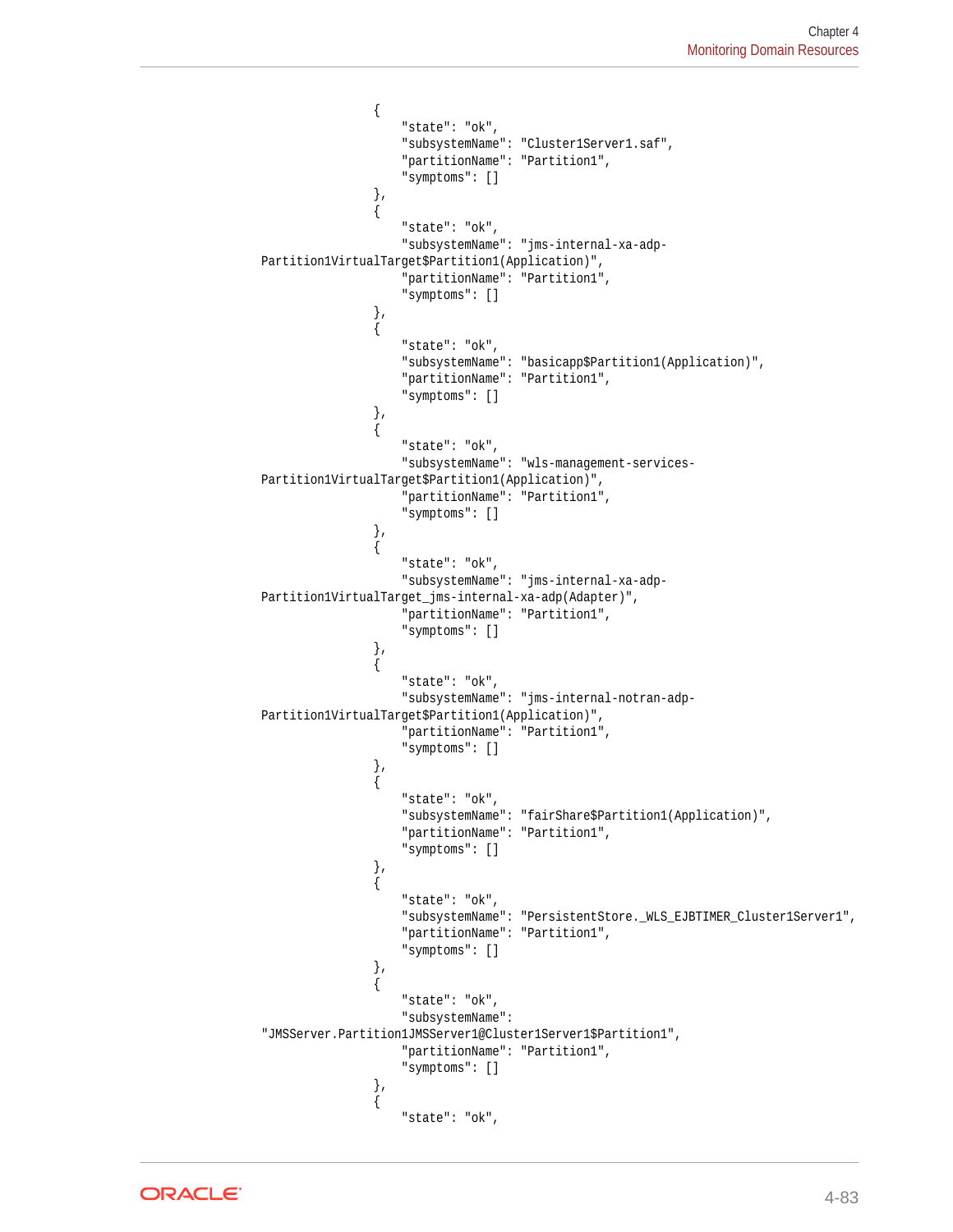```
 "subsystemName": "eis\/jms\/internal\/
WLSConnectionFactoryJNDIXA(Adapter Outbound Pool)",
                        "partitionName": "Partition1",
                        "symptoms": []
                    },
\left\{ \begin{array}{ccc} 1 & 1 & 1 \\ 1 & 1 & 1 \end{array} \right\} "state": "ok",
                        "subsystemName": 
"PersistentStore.Partition1FileStore1@Cluster1Server1$Partition1",
                        "partitionName": "Partition1",
                        "symptoms": []
 }
              \mathbf{1},
               "overallHealthState": {
                   "state": "ok",
                   "subsystemName": "PartitionRuntime.Partition1",
                   "partitionName": "Partition1",
                   "symptoms": []
               },
               "name": "Partition1",
               "state": "RUNNING"
          }]}
     },
     {
          "name": "AdminServer",
          "partitionRuntimes": {"items": [{
               "subsystemHealthStates": [
\{ "state": "ok",
                        "subsystemName": "PersistentStore._WLS_EJBTIMER_AdminServer",
                        "partitionName": "Partition1",
                        "symptoms": []
                   },
\left\{ \begin{array}{ccc} 1 & 1 & 1 \\ 1 & 1 & 1 \end{array} \right\} "state": "ok",
                        "subsystemName": "wls-management-services-Partition1-
adminVT$Partition1(Application)",
                        "partitionName": "Partition1",
                        "symptoms": []
                    },
\left\{ \begin{array}{ccc} 1 & 1 & 1 \\ 1 & 1 & 1 \end{array} \right\} "state": "ok",
                        "subsystemName": "eis\/jms\/internal\/
WLSConnectionFactoryJNDINoTX(Adapter Outbound Pool)",
                        "partitionName": "Partition1",
                        "symptoms": []
                    },
\{ "state": "ok",
                        "subsystemName": "jms-internal-notran-adp-Partition1-adminVT_jms-
internal-notran-adp(Adapter)",
                        "partitionName": "Partition1",
                        "symptoms": []
                    },
\left\{ \begin{array}{ccc} 1 & 1 & 1 \\ 1 & 1 & 1 \end{array} \right\} "state": "ok",
                        "subsystemName": "jms-internal-notran-adp-Partition1-
adminVT$Partition1(Application)",
                        "partitionName": "Partition1",
                        "symptoms": []
                   },
```
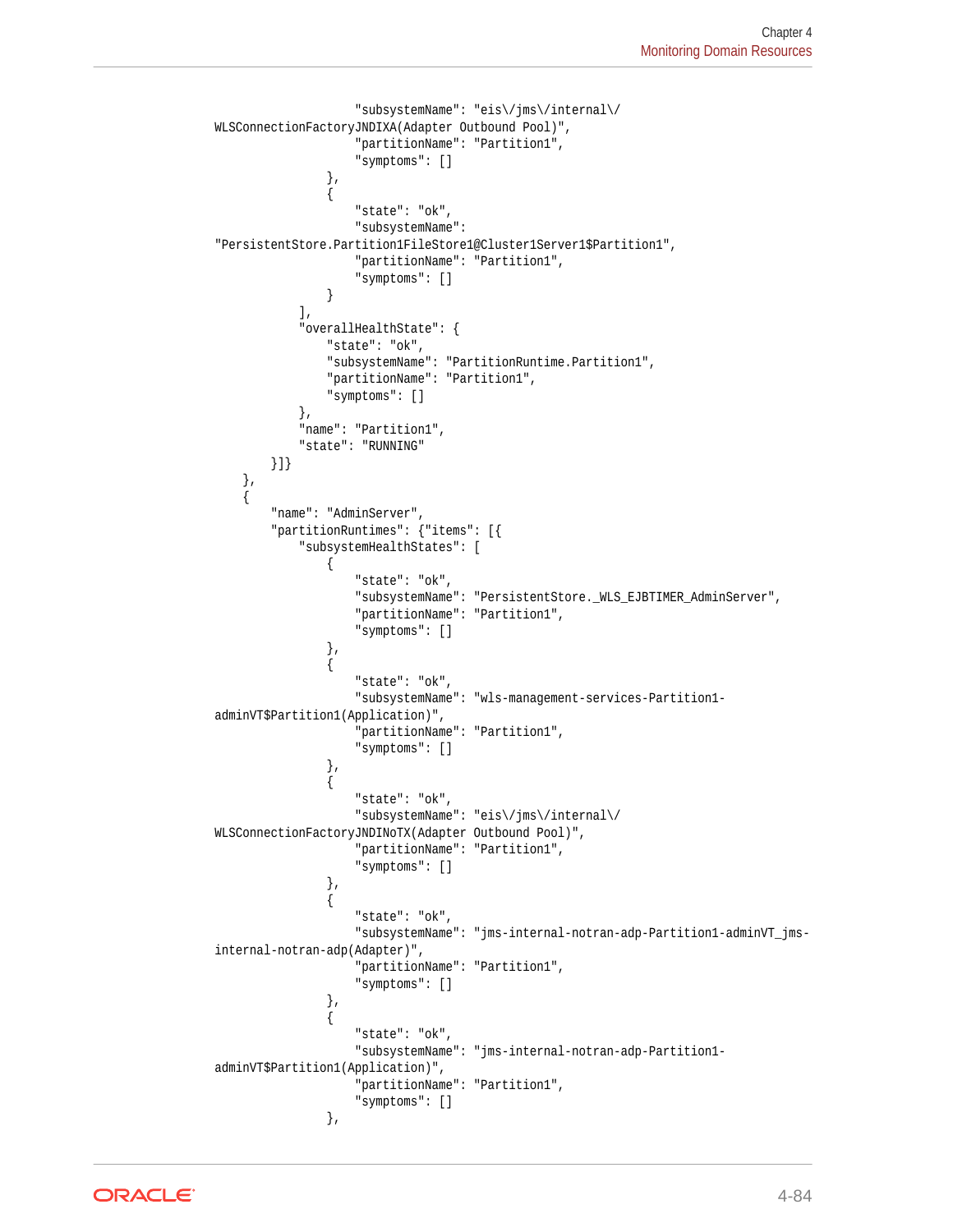```
\left\{ \begin{array}{ccc} 1 & 1 & 1 \\ 1 & 1 & 1 \end{array} \right\} "state": "ok",
                          "subsystemName": "bea_wls_internal-Partition1-
adminVT$Partition1(Application)",
                          "partitionName": "Partition1",
                          "symptoms": []
                     },
\{ "state": "ok",
                          "subsystemName": "AdminServer.saf",
                          "partitionName": "Partition1",
                          "symptoms": []
                     },
\left\{ \begin{array}{ccc} 1 & 1 & 1 \\ 1 & 1 & 1 \end{array} \right\} "state": "ok",
                          "subsystemName": "AdminServer.jms",
                          "partitionName": "Partition1",
                          "symptoms": []
                     },
\left\{ \begin{array}{ccc} 1 & 1 & 1 \\ 1 & 1 & 1 \end{array} \right\} "state": "ok",
                          "subsystemName": "jms-internal-xa-adp-Partition1-
adminVT$Partition1(Application)",
                          "partitionName": "Partition1",
                          "symptoms": []
                     },
\left\{ \begin{array}{ccc} 1 & 1 & 1 \\ 1 & 1 & 1 \end{array} \right\} "state": "ok",
                          "subsystemName": "jms-internal-xa-adp-Partition1-adminVT_jms-
internal-xa-adp(Adapter)",
                          "partitionName": "Partition1",
                          "symptoms": []
                     },
\left\{ \begin{array}{ccc} 1 & 1 & 1 \\ 1 & 1 & 1 \end{array} \right\} "state": "ok",
                          "subsystemName": "eis\/jms\/internal\/
WLSConnectionFactoryJNDIXA(Adapter Outbound Pool)",
                          "partitionName": "Partition1",
                          "symptoms": []
 }
                ],
                "overallHealthState": {
                     "state": "ok",
                     "subsystemName": "PartitionRuntime.Partition1",
                     "partitionName": "Partition1",
                     "symptoms": []
                },
                "name": "Partition1",
                "state": "RUNNING"
           }]}
      },
\left\{\right. "name": "Cluster1Server2",
           "partitionRuntimes": {"items": [{
                "subsystemHealthStates": [
\left\{ \begin{array}{ccc} 1 & 1 & 1 \\ 1 & 1 & 1 \end{array} \right\} "state": "ok",
                          "subsystemName": "jms-internal-notran-adp-
Partition1VirtualTarget_jms-internal-notran-adp(Adapter)",
                          "partitionName": "Partition1",
                          "symptoms": []
```
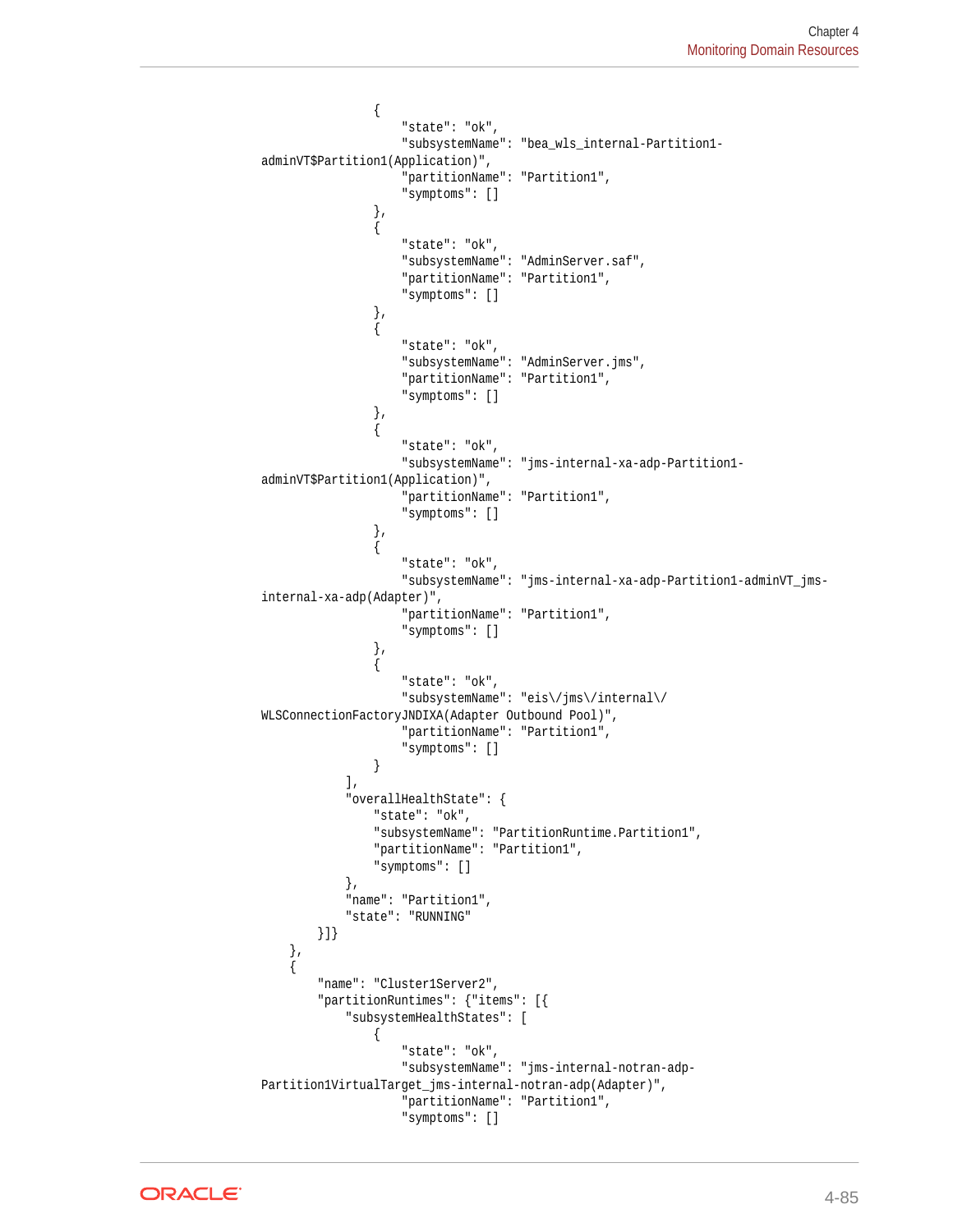```
 },
\left\{ \begin{array}{ccc} 1 & 1 & 1 \\ 1 & 1 & 1 \end{array} \right\} "state": "ok",
                          "subsystemName": "Cluster1Server2.jms",
                          "partitionName": "Partition1",
                          "symptoms": []
                     },
\{ "state": "ok",
                          "subsystemName": 
"JMSServer.Partition1JMSServer1@Cluster1Server2$Partition1",
                          "partitionName": "Partition1",
                          "symptoms": []
                     },
\left\{ \begin{array}{ccc} 1 & 1 & 1 \\ 1 & 1 & 1 \end{array} \right\} "state": "ok",
                          "subsystemName": "Cluster1Server2.saf",
                          "partitionName": "Partition1",
                          "symptoms": []
                     },
\left\{ \begin{array}{ccc} 1 & 1 & 1 \\ 1 & 1 & 1 \end{array} \right\} "state": "ok",
                          "subsystemName": "bea_wls_internal-
Partition1VirtualTarget$Partition1(Application)",
                          "partitionName": "Partition1",
                          "symptoms": []
                     },
\{ "state": "ok",
                          "subsystemName": "eis\/jms\/internal\/
WLSConnectionFactoryJNDINoTX(Adapter Outbound Pool)",
                          "partitionName": "Partition1",
                          "symptoms": []
                     },
\left\{ \begin{array}{ccc} 1 & 1 & 1 \\ 1 & 1 & 1 \end{array} \right\} "state": "ok",
                          "subsystemName": "jms-internal-xa-adp-
Partition1VirtualTarget$Partition1(Application)",
                          "partitionName": "Partition1",
                          "symptoms": []
                     },
\left\{ \begin{array}{ccc} 1 & 1 & 1 \\ 1 & 1 & 1 \end{array} \right\} "state": "ok",
                          "subsystemName": "basicapp$Partition1(Application)",
                          "partitionName": "Partition1",
                          "symptoms": []
                     },
\{ "state": "ok",
                          "subsystemName": "wls-management-services-
Partition1VirtualTarget$Partition1(Application)",
                          "partitionName": "Partition1",
                          "symptoms": []
                     },
\left\{ \begin{array}{ccc} 1 & 1 & 1 \\ 1 & 1 & 1 \end{array} \right\} "state": "ok",
                          "subsystemName": 
"PersistentStore.Partition1FileStore1@Cluster1Server2$Partition1",
                          "partitionName": "Partition1",
                          "symptoms": []
                     },
```
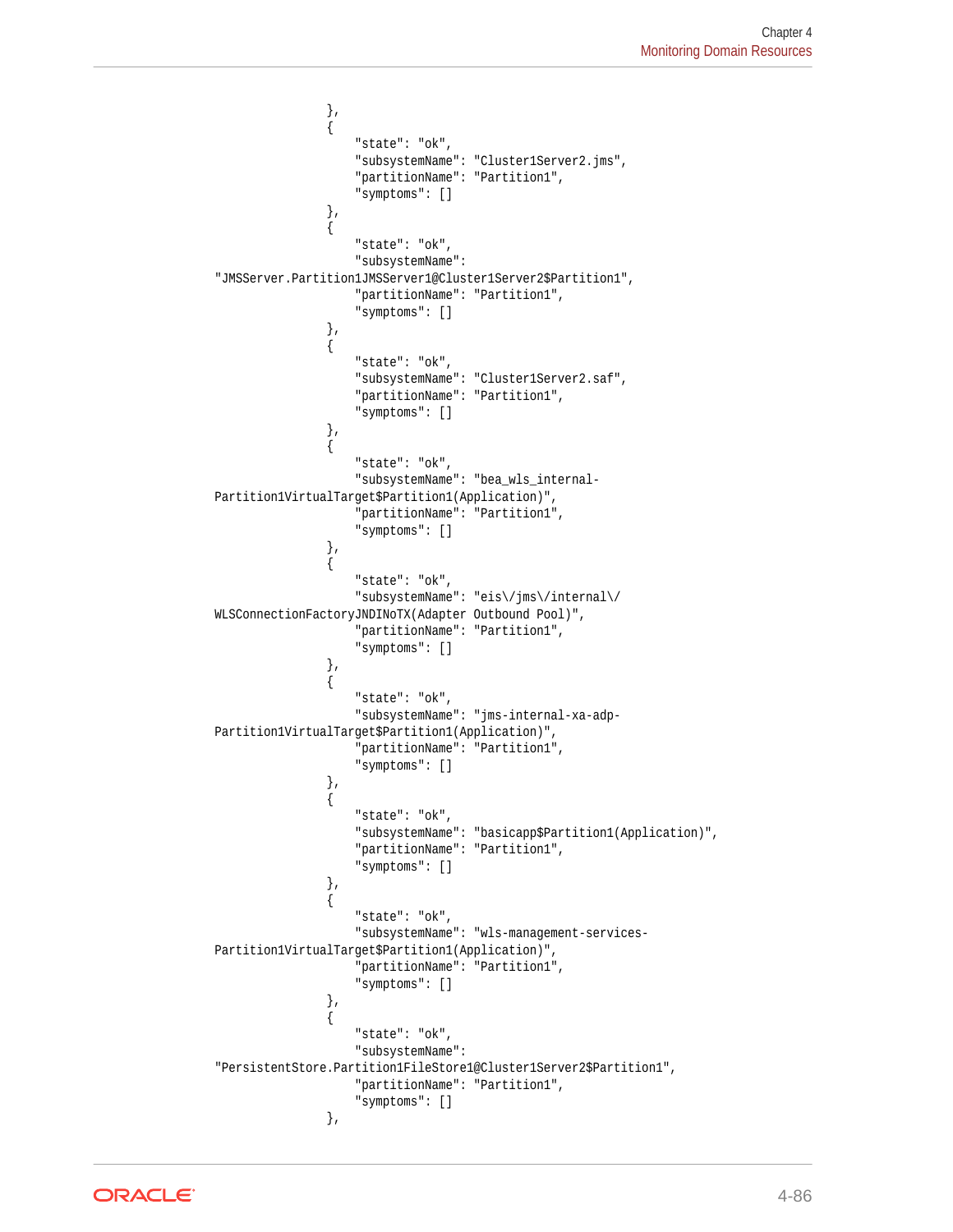```
\left\{ \begin{array}{ccc} 1 & 1 & 1 \\ 1 & 1 & 1 \end{array} \right\} "state": "ok",
                         "subsystemName": "jms-internal-xa-adp-
Partition1VirtualTarget_jms-internal-xa-adp(Adapter)",
                         "partitionName": "Partition1",
                         "symptoms": []
                    },
\{ "state": "ok",
                         "subsystemName": "jms-internal-notran-adp-
Partition1VirtualTarget$Partition1(Application)",
                         "partitionName": "Partition1",
                         "symptoms": []
                    },
\left\{ \begin{array}{ccc} 1 & 1 & 1 \\ 1 & 1 & 1 \end{array} \right\} "state": "ok",
                         "subsystemName": "fairShare$Partition1(Application)",
                         "partitionName": "Partition1",
                         "symptoms": []
                    },
\left\{ \begin{array}{ccc} 1 & 1 & 1 \\ 1 & 1 & 1 \end{array} \right\} "state": "ok",
                         "subsystemName": "PersistentStore._WLS_EJBTIMER_Cluster1Server2",
                         "partitionName": "Partition1",
                         "symptoms": []
                    },
\left\{ \begin{array}{ccc} 1 & 1 & 1 \\ 1 & 1 & 1 \end{array} \right\} "state": "ok",
                         "subsystemName": "eis\/jms\/internal\/
WLSConnectionFactoryJNDIXA(Adapter Outbound Pool)",
                         "partitionName": "Partition1",
                         "symptoms": []
 }
               ],
               "overallHealthState": {
                    "state": "ok",
                    "subsystemName": "PartitionRuntime.Partition1",
                    "partitionName": "Partition1",
                    "symptoms": []
               },
               "name": "Partition1",
               "state": "RUNNING"
          }]}
      }
]}}
 ----------------------------------------------------------------------
Monitor the JDBC system resources
----------------------------------------------------------------------
curl -v \backslash--user monitor:monitor123 \
-H X-Requested-By:MyClient \
-H Accept:application/json \
-H Content-Type:application/json \
-d "\{ links: [], fields: [],
```
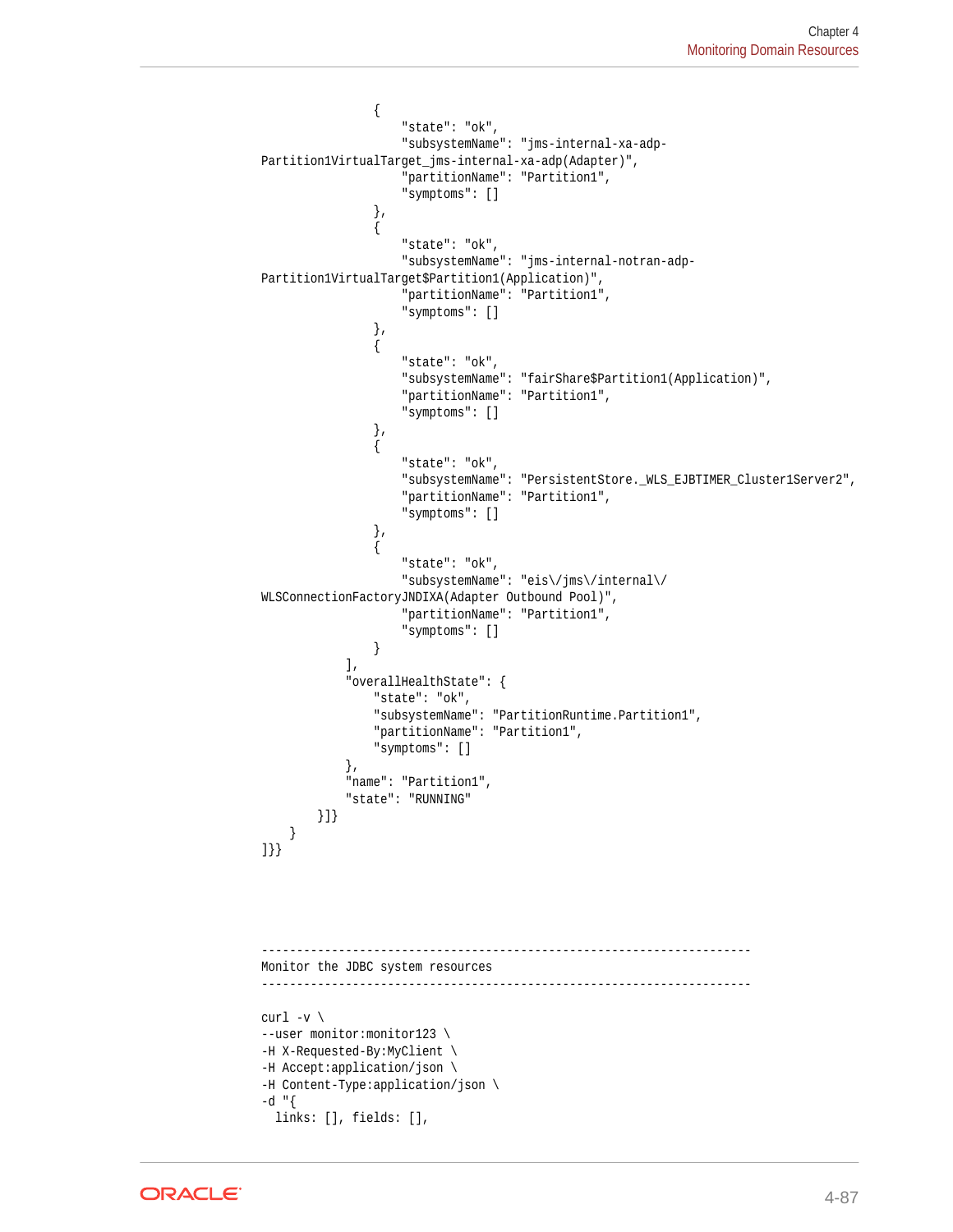```
 children: {
     serverRuntimes: {
       links: [], fields: [ 'name' ],
       children: {
         JDBCServiceRuntime: {
           links: [], fields: [ 'name' ],
           children: {
             JDBCDataSourceRuntimeMBeans : { links: [], excludeFields: 
[ 'properties' ] }
           }
         },
         partitionRuntimes: {
           links: [], fields: [ 'name' ],
           children: {
             JDBCPartitionRuntime: {
               links: [], fields: [ 'name' ],
               children: {
                 JDBCDataSourceRuntimeMBeans : { links: [], excludeFields: 
[ 'properties' ] }
 }
 }
           }
         }
       }
     }
   }
}" \
-X POST http://localhost:7001/management/weblogic/latest/domainRuntime/search
HTTP/1.1 200 OK
Response Body:
{"serverRuntimes": {"items": [
     {
         "name": "Cluster1Server1",
         "partitionRuntimes": {"items": [{
             "name": "Partition1",
             "JDBCPartitionRuntime": {
                 "name": "Partition1",
                  "JDBCDataSourceRuntimeMBeans": {"items": [{
                      "identity": [
                          "partitionRuntimes",
                          "Partition1",
                          "JDBCPartitionRuntime",
                          "JDBCDataSourceRuntimeMBeans",
                          "Partition1JDBCDataSource1"
                      ],
                      "connectionsTotalCount": 1,
                      "waitingForConnectionSuccessTotal": 0,
                      "highestNumUnavailable": 0,
                      "reserveRequestCount": 0,
                      "type": "JDBCDataSourceRuntime",
                      "waitingForConnectionTotal": 0,
                      "enabled": true,
                      "currCapacityHighCount": 1,
                      "resolvedAsNotCommittedTotalCount": 0,
                      "prepStmtCacheHitCount": 0,
                      "prepStmtCacheMissCount": 0,
                      "databaseProductName": "Apache Derby",
                      "commitOutcomeRetryTotalCount": 0,
```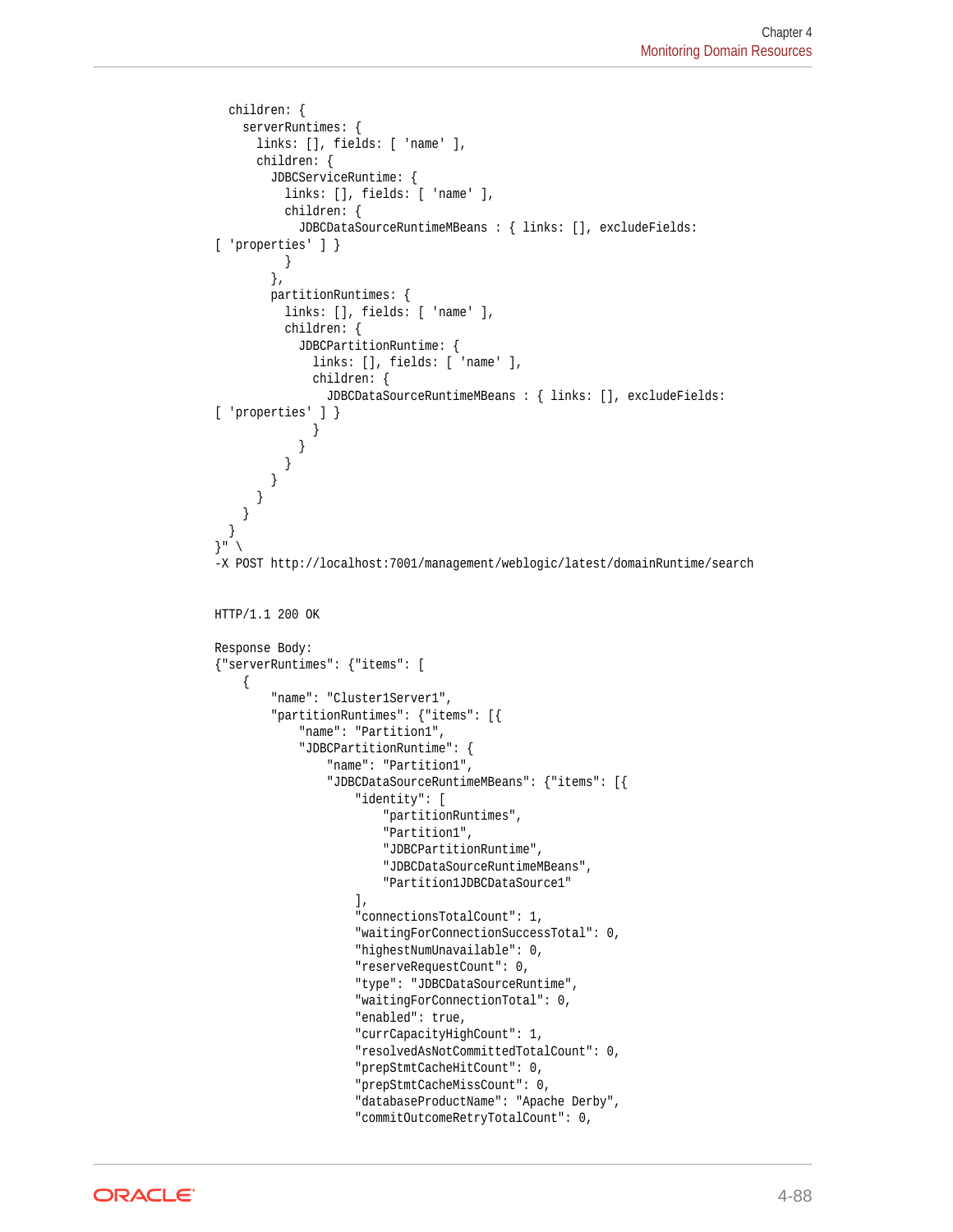```
 "failedRepurposeCount": 0,
                     "state": "Running",
                     "moduleId": "Partition1JDBCDataSource1",
                     "prepStmtCacheAddCount": 0,
                     "failuresToReconnectCount": 0,
                     "repurposeCount": 0,
                     "databaseProductVersion": "10.14.2.0 - (1828579)",
                     "leakedConnectionCount": 0,
                     "waitingForConnectionFailureTotal": 0,
                     "activeConnectionsHighCount": 1,
                     "connectionDelayTime": 6,
                     "waitingForConnectionHighCount": 0,
                     "waitSecondsHighCount": 0,
                     "versionJDBCDriver": "org.apache.derby.jdbc.ClientXADataSource",
                     "failedReserveRequestCount": 0,
                     "prepStmtCacheDeleteCount": 0,
                     "numAvailable": 1,
                     "deploymentState": 2,
                     "unresolvedTotalCount": 0,
                     "prepStmtCacheAccessCount": 0,
                     "driverVersion": "10.14.2.0 - (1828579)",
                     "resolvedAsCommittedTotalCount": 0,
                     "prepStmtCacheCurrentSize": 0,
                     "name": "Partition1JDBCDataSource1",
                     "activeConnectionsCurrentCount": 0,
                     "currCapacity": 1,
                     "driverName": "Apache Derby Network Client JDBC Driver",
                     "activeConnectionsAverageCount": 0,
                     "numUnavailable": 0,
                     "waitingForConnectionCurrentCount": 0,
                     "highestNumAvailable": 1,
                      "lastTask": null
                 }]}
 }
         }]},
         "JDBCServiceRuntime": {
             "name": "Cluster1Server1",
             "JDBCDataSourceRuntimeMBeans": {"items": [{
                 "identity": [
                     "JDBCServiceRuntime",
                     "JDBCDataSourceRuntimeMBeans",
                     "JDBCDataSource1"
                 ],
                 "connectionsTotalCount": 1,
                 "waitingForConnectionSuccessTotal": 0,
                 "highestNumUnavailable": 0,
                 "reserveRequestCount": 0,
                 "type": "JDBCDataSourceRuntime",
                 "waitingForConnectionTotal": 0,
                 "enabled": true,
                 "currCapacityHighCount": 1,
                 "resolvedAsNotCommittedTotalCount": 0,
                 "prepStmtCacheHitCount": 0,
                 "prepStmtCacheMissCount": 0,
                 "databaseProductName": "Apache Derby",
                 "commitOutcomeRetryTotalCount": 0,
                 "failedRepurposeCount": 0,
                 "state": "Running",
                 "moduleId": "JDBCDataSource1",
                 "prepStmtCacheAddCount": 0,
                 "failuresToReconnectCount": 0,
```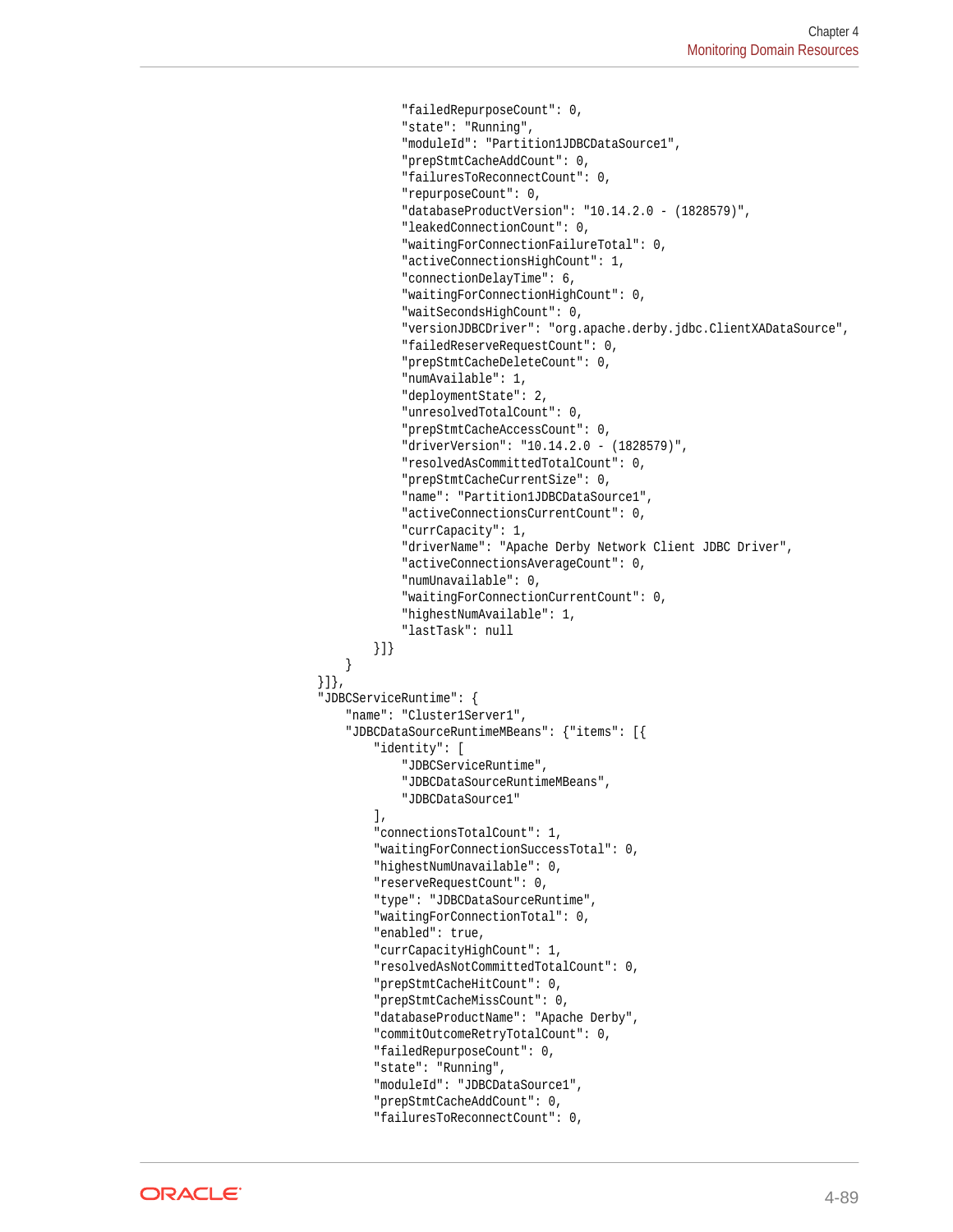```
 "repurposeCount": 0,
                  "databaseProductVersion": "10.14.2.0 - (1828579)",
                  "leakedConnectionCount": 0,
                  "waitingForConnectionFailureTotal": 0,
                  "activeConnectionsHighCount": 1,
                  "connectionDelayTime": 1707,
                  "waitingForConnectionHighCount": 0,
                  "waitSecondsHighCount": 0,
                  "versionJDBCDriver": "org.apache.derby.jdbc.ClientXADataSource",
                  "failedReserveRequestCount": 0,
                  "prepStmtCacheDeleteCount": 0,
                  "numAvailable": 1,
                  "deploymentState": 2,
                  "unresolvedTotalCount": 0,
                  "prepStmtCacheAccessCount": 0,
                  "driverVersion": "10.14.2.0 - (1828579)",
                  "resolvedAsCommittedTotalCount": 0,
                  "prepStmtCacheCurrentSize": 0,
                  "name": "JDBCDataSource1",
                  "activeConnectionsCurrentCount": 0,
                  "currCapacity": 1,
                  "driverName": "Apache Derby Network Client JDBC Driver",
                  "activeConnectionsAverageCount": 0,
                  "numUnavailable": 0,
                  "waitingForConnectionCurrentCount": 0,
                  "highestNumAvailable": 1,
                  "lastTask": null
             }]}
         }
    },
\left\{\right. "name": "AdminServer",
         "partitionRuntimes": {"items": [{
             "name": "Partition1",
             "JDBCPartitionRuntime": null
         }]},
         "JDBCServiceRuntime": {
             "name": "AdminServer",
             "JDBCDataSourceRuntimeMBeans": {"items": []}
         }
    },
\left\{\right. "name": "Cluster1Server2",
         "partitionRuntimes": {"items": [{
             "name": "Partition1",
             "JDBCPartitionRuntime": {
                  "name": "Partition1",
                  "JDBCDataSourceRuntimeMBeans": {"items": [{
                      "identity": [
                          "partitionRuntimes",
                          "Partition1",
                          "JDBCPartitionRuntime",
                          "JDBCDataSourceRuntimeMBeans",
                          "Partition1JDBCDataSource1"
                      ],
                      "connectionsTotalCount": 1,
                      "waitingForConnectionSuccessTotal": 0,
                      "highestNumUnavailable": 0,
                      "reserveRequestCount": 0,
                      "type": "JDBCDataSourceRuntime",
                      "waitingForConnectionTotal": 0,
```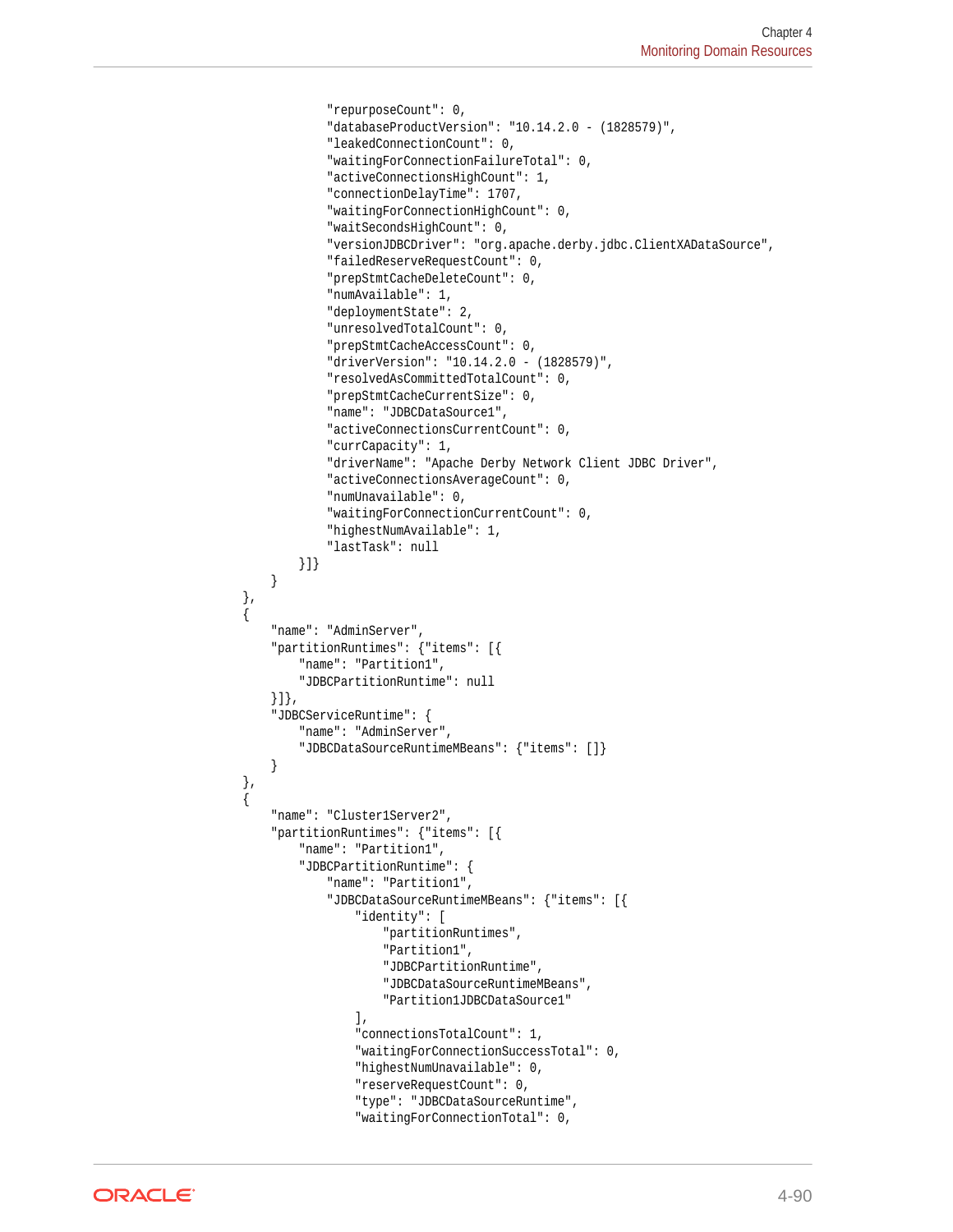```
 "enabled": true,
                     "currCapacityHighCount": 1,
                     "resolvedAsNotCommittedTotalCount": 0,
                     "prepStmtCacheHitCount": 0,
                      "prepStmtCacheMissCount": 0,
                     "databaseProductName": "Apache Derby",
                     "commitOutcomeRetryTotalCount": 0,
                     "failedRepurposeCount": 0,
                     "state": "Running",
                     "moduleId": "Partition1JDBCDataSource1",
                     "prepStmtCacheAddCount": 0,
                      "failuresToReconnectCount": 0,
                     "repurposeCount": 0,
                     "databaseProductVersion": "10.14.2.0 - (1828579)",
                     "leakedConnectionCount": 0,
                     "waitingForConnectionFailureTotal": 0,
                     "activeConnectionsHighCount": 1,
                     "connectionDelayTime": 28,
                     "waitingForConnectionHighCount": 0,
                     "waitSecondsHighCount": 0,
                     "versionJDBCDriver": "org.apache.derby.jdbc.ClientXADataSource",
                     "failedReserveRequestCount": 0,
                     "prepStmtCacheDeleteCount": 0,
                     "numAvailable": 1,
                     "deploymentState": 2,
                     "unresolvedTotalCount": 0,
                     "prepStmtCacheAccessCount": 0,
                     "driverVersion": "10.14.2.0 - (1828579)",
                     "resolvedAsCommittedTotalCount": 0,
                      "prepStmtCacheCurrentSize": 0,
                     "name": "Partition1JDBCDataSource1",
                     "activeConnectionsCurrentCount": 0,
                     "currCapacity": 1,
                     "driverName": "Apache Derby Network Client JDBC Driver",
                     "activeConnectionsAverageCount": 0,
                     "numUnavailable": 0,
                     "waitingForConnectionCurrentCount": 0,
                     "highestNumAvailable": 1,
                     "lastTask": null
                 }]}
 }
         "JDBCServiceRuntime": {
             "name": "Cluster1Server2",
             "JDBCDataSourceRuntimeMBeans": {"items": [{
                 "identity": [
                     "JDBCServiceRuntime",
                     "JDBCDataSourceRuntimeMBeans",
                     "JDBCDataSource1"
                 ],
                 "connectionsTotalCount": 1,
                 "waitingForConnectionSuccessTotal": 0,
                 "highestNumUnavailable": 0,
                 "reserveRequestCount": 0,
                 "type": "JDBCDataSourceRuntime",
                 "waitingForConnectionTotal": 0,
                 "enabled": true,
                 "currCapacityHighCount": 1,
                 "resolvedAsNotCommittedTotalCount": 0,
                 "prepStmtCacheHitCount": 0,
                 "prepStmtCacheMissCount": 0,
```


}]},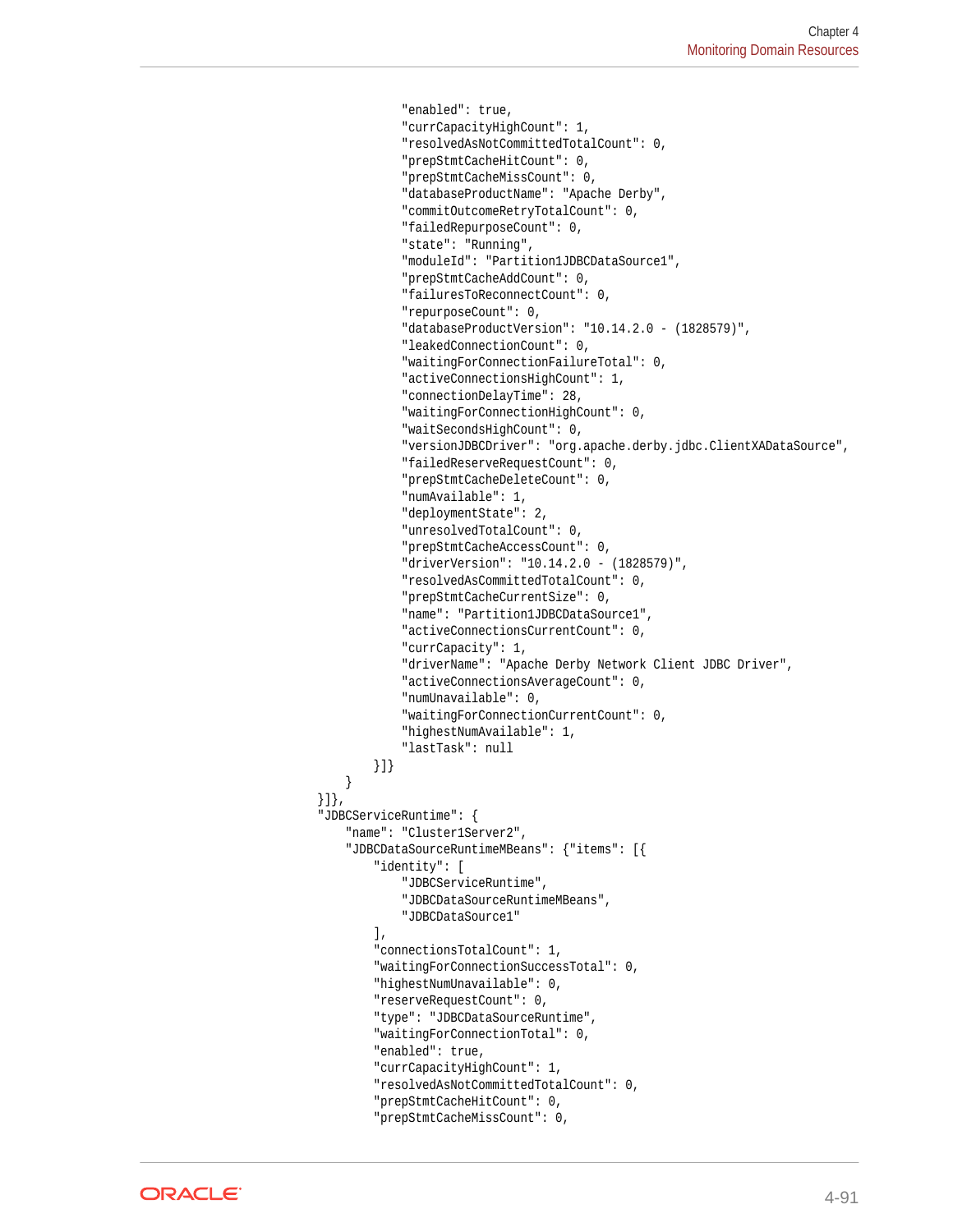```
 "databaseProductName": "Apache Derby",
                   "commitOutcomeRetryTotalCount": 0,
                   "failedRepurposeCount": 0,
                   "state": "Running",
                   "moduleId": "JDBCDataSource1",
                   "prepStmtCacheAddCount": 0,
                   "failuresToReconnectCount": 0,
                   "repurposeCount": 0,
                   "databaseProductVersion": "10.14.2.0 - (1828579)",
                   "leakedConnectionCount": 0,
                   "waitingForConnectionFailureTotal": 0,
                   "activeConnectionsHighCount": 1,
                   "connectionDelayTime": 1707,
                   "waitingForConnectionHighCount": 0,
                   "waitSecondsHighCount": 0,
                   "versionJDBCDriver": "org.apache.derby.jdbc.ClientXADataSource",
                   "failedReserveRequestCount": 0,
                   "prepStmtCacheDeleteCount": 0,
                   "numAvailable": 1,
                   "deploymentState": 2,
                   "unresolvedTotalCount": 0,
                   "prepStmtCacheAccessCount": 0,
                   "driverVersion": "10.14.2.0 - (1828579)",
                   "resolvedAsCommittedTotalCount": 0,
                   "prepStmtCacheCurrentSize": 0,
                   "name": "JDBCDataSource1",
                   "activeConnectionsCurrentCount": 0,
                   "currCapacity": 1,
                   "driverName": "Apache Derby Network Client JDBC Driver",
                   "activeConnectionsAverageCount": 0,
                   "numUnavailable": 0,
                   "waitingForConnectionCurrentCount": 0,
                   "highestNumAvailable": 1,
                   "lastTask": null
              }]}
         }
\left\{\begin{array}{ccc} \end{array}\right\}]}}
     ----------------------------------------------------------------------
Test a domain level data source
----------------------------------------------------------------------
curl -v \backslash--user monitor:monitor123 \
-H X-Requested-By:MyClient \
-H Accept:application/json \
-X POST http://localhost:7001/management/weblogic/latest/domainRuntime/
serverRuntimes/Cluster1Server2/JDBCServiceRuntime/JDBCDataSourceRuntimeMBeans/
JDBCDataSource1/testPool
HTTP/1.1 200 OK
Response Body:
{"return": null}
```
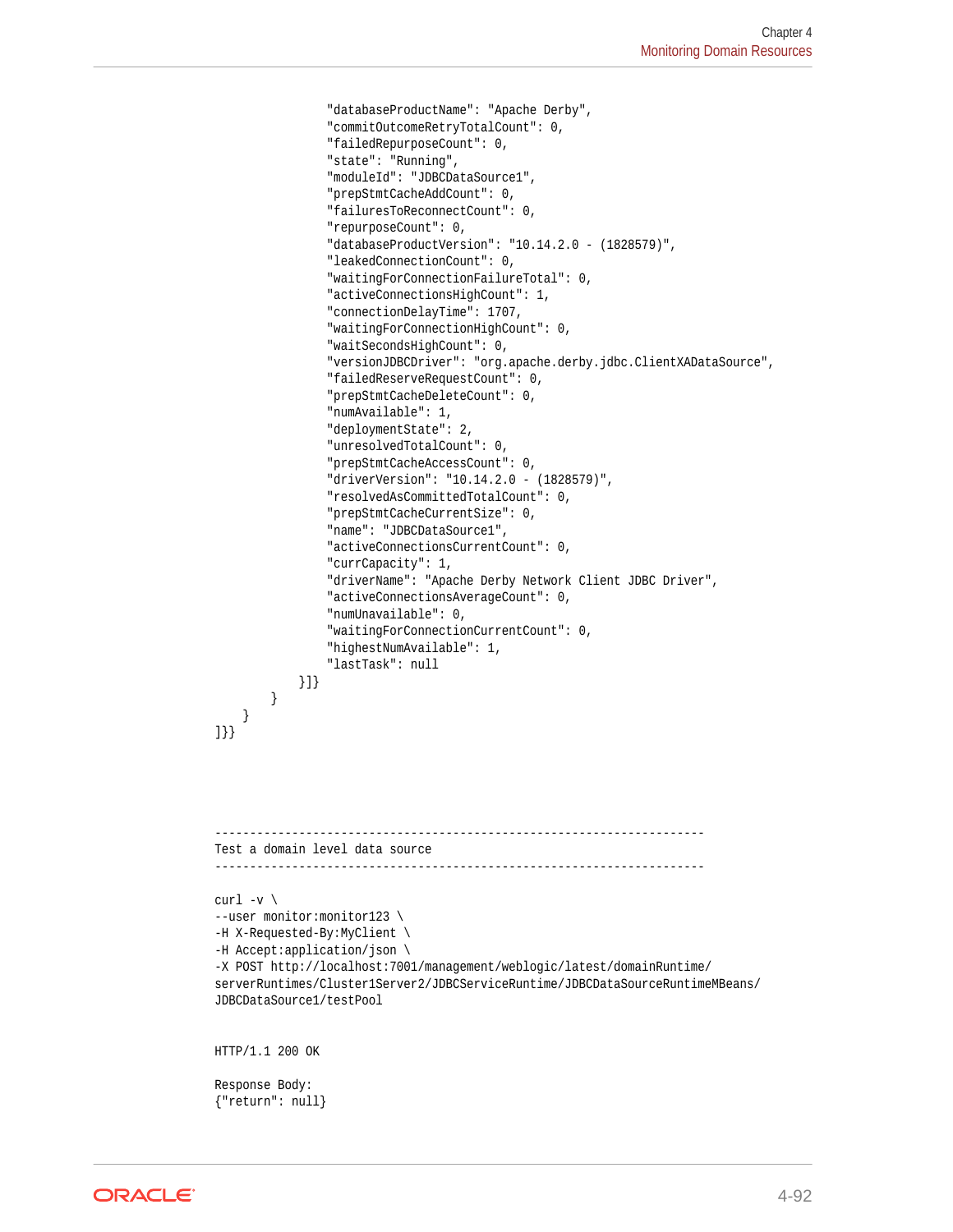```
----------------------------------------------------------------------
Test a partition level data source
----------------------------------------------------------------------
curl -v \backslash--user monitor:monitor123 \
-H X-Requested-By:MyClient \
-H Accept:application/json \
-H Content-Type:application/json \
-d "{}" \
-X POST http://localhost:7001/management/weblogic/latest/domainRuntime/
serverRuntimes/Cluster1Server2/partitionRuntimes/Partition1/JDBCPartitionRuntime/
JDBCDataSourceRuntimeMBeans/Partition1JDBCDataSource1/testPool
HTTP/1.1 200 OK
Response Body:
{"return": null}
----------------------------------------------------------------------
Monitor the JMS system resources
----------------------------------------------------------------------
curl -v \backslash--user monitor:monitor123 \
-H X-Requested-By:MyClient \
-H Accept:application/json \
-H Content-Type:application/json \
-d "{
   links: [], fields: [],
  children: {
     serverRuntimes: {
       links: [], fields: [ 'name' ],
       children: {
         JMSRuntime: {
           links: [],
           children: {
             JMSServers: {
               links: [],
               children: {
                 destinations: {
                   links: [],
 }
 }
             }
           }
         },
         partitionRuntimes: {
           links: [], fields: [ 'name' ],
           children: {
             JMSRuntime: {
```


links: [],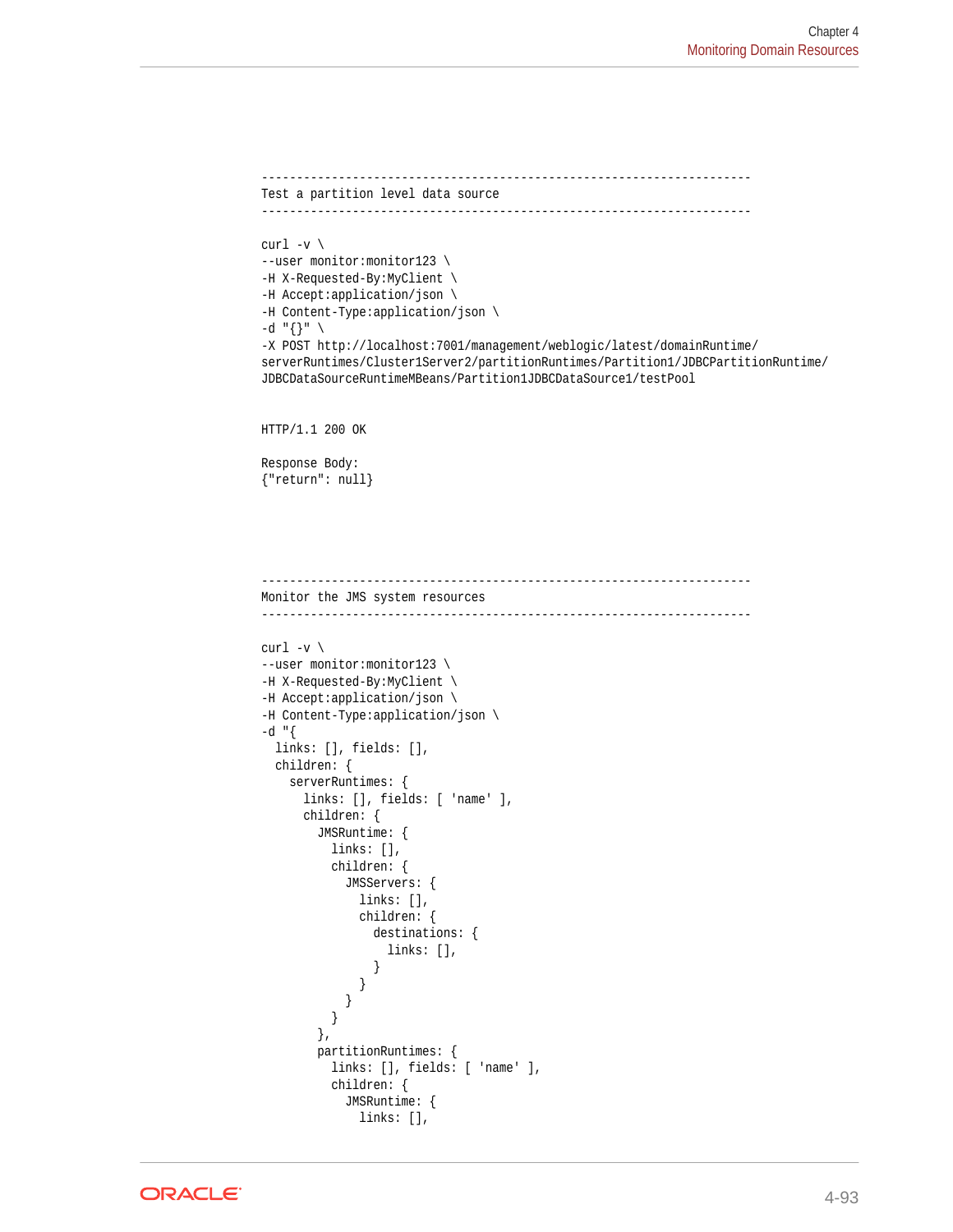```
 children: {
                 JMSServers: {
                   links: [],
                   children: {
                     destinations: {
                       links: [],
 }
 }
 }
 }
 }
 }
 }
 }
\left\{\begin{array}{ccc} \end{array}\right\}\vert}" \
-X POST http://localhost:7001/management/weblogic/latest/domainRuntime/search
HTTP/1.1 200 OK
Response Body:
{"serverRuntimes": {"items": [
\left\{\right. "name": "Cluster1Server1",
         "partitionRuntimes": {"items": [{
             "name": "Partition1",
             "JMSRuntime": {
                 "identity": [
                     "partitionRuntimes",
                     "Partition1",
                     "JMSRuntime"
                \,],
                 "JMSServersHighCount": 1,
                 "connectionsHighCount": 0,
                 "connectionsTotalCount": 0,
                 "healthState": {
                     "state": "ok",
                     "subsystemName": null,
                     "partitionName": null,
                     "symptoms": []
                 },
                 "name": "Cluster1Server1.jms",
                 "JMSServersCurrentCount": 1,
                 "type": "JMSRuntime",
                 "JMSServersTotalCount": 1,
                 "connectionsCurrentCount": 0,
                 "JMSServers": {"items": [{
                     "identity": [
                         "partitionRuntimes",
                         "Partition1",
                         "JMSRuntime",
                         "JMSServers",
                         "Partition1JMSServer1@Cluster1Server1"
 ],
                     "messagesReceivedCount": 0,
                     "bytesThresholdTime": 0,
                     "bytesHighCount": 0,
                     "insertionPausedState": "Insertion-Enabled",
                     "destinationsCurrentCount": 1,
```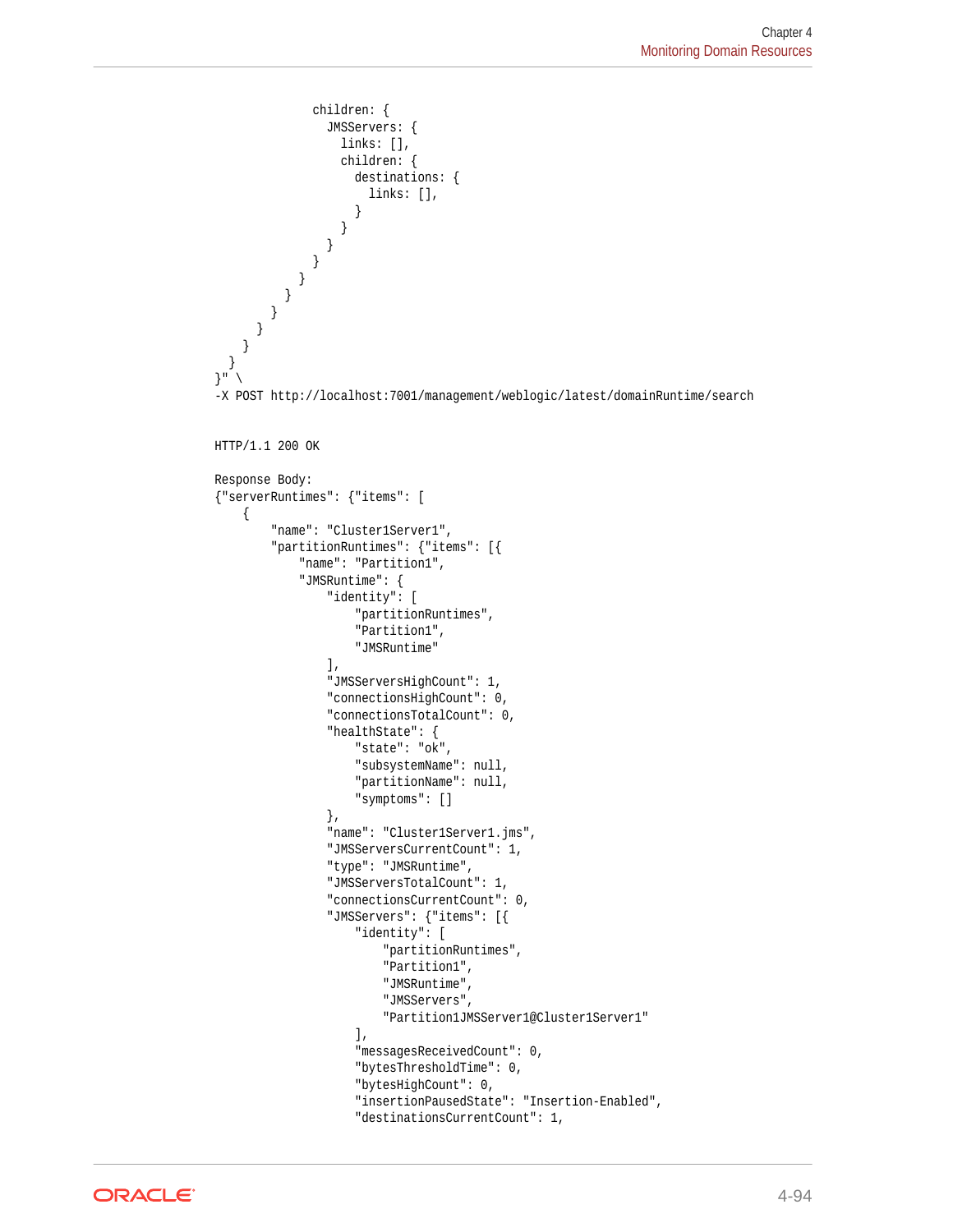```
 "pagingAllocatedIoBufferBytes": 0,
                         "type": "JMSServerRuntime",
                         "messagesPagedInTotalCount": 0,
                         "consumptionPaused": false,
                         "bytesPagedInTotalCount": 0,
                         "pagingPhysicalWriteCount": 0,
                         "pendingTransactions": null,
                         "bytesPagedOutTotalCount": 0,
                         "consumptionPausedState": "Consumption-Enabled",
                         "sessionPoolsHighCount": 0,
                         "bytesReceivedCount": 0,
                         "messagesHighCount": 0,
                         "productionPausedState": "Production-Enabled",
                         "pagingAllocatedWindowBufferBytes": 0,
                         "destinationsTotalCount": 1,
                         "sessionPoolsTotalCount": 0,
                         "messagesThresholdTime": 0,
                         "bytesCurrentCount": 0,
                         "transactions": null,
                         "messagesPagedOutTotalCount": 0,
                         "messagesCurrentCount": 0,
                         "destinationsHighCount": 1,
                         "insertionPaused": false,
                         "healthState": {
                             "state": "ok",
                             "subsystemName": 
"JMSServer.Partition1JMSServer1@Cluster1Server1$Partition1",
                             "partitionName": null,
                             "symptoms": []
                         },
                         "messagesPageableCurrentCount": 0,
                         "sessionPoolsCurrentCount": 0,
                         "name": "Partition1JMSServer1@Cluster1Server1",
                         "bytesPendingCount": 0,
                         "productionPaused": false,
                         "bytesPageableCurrentCount": 0,
                         "messagesPendingCount": 0,
                         "destinations": {"items": [{
                             "identity": [
                                  "partitionRuntimes",
                                  "Partition1",
                                  "JMSRuntime",
                                  "JMSServers",
                                  "Partition1JMSServer1@Cluster1Server1",
                                  "destinations",
                                  "Partition1JMSSystemResource1!
Partition1JMSServer1@Cluster1Server1@Partition1UniformDistributedQueue1"
\mathbf{1}, \mathbf{1}, \mathbf{1}, \mathbf{1}, \mathbf{1}, \mathbf{1}, \mathbf{1}, \mathbf{1}, \mathbf{1}, \mathbf{1}, \mathbf{1}, \mathbf{1}, \mathbf{1}, \mathbf{1}, \mathbf{1}, \mathbf{1}, \mathbf{1}, \mathbf{1}, \mathbf{1}, \mathbf{1}, \mathbf{1}, \mathbf{1},  "messagesReceivedCount": 0,
                             "bytesThresholdTime": 0,
                              "bytesHighCount": 0,
                              "insertionPausedState": "Insertion-Enabled",
                              "type": "JMSDestinationRuntime",
                              "consumptionPaused": false,
                              "messagesDeletedCurrentCount": 0,
                              "destinationType": "Queue",
                              "consumptionPausedState": "Consumption-Enabled",
                              "state": "started",
                              "bytesReceivedCount": 0,
                              "messagesHighCount": 0,
                              "productionPausedState": "Production-Enabled",
```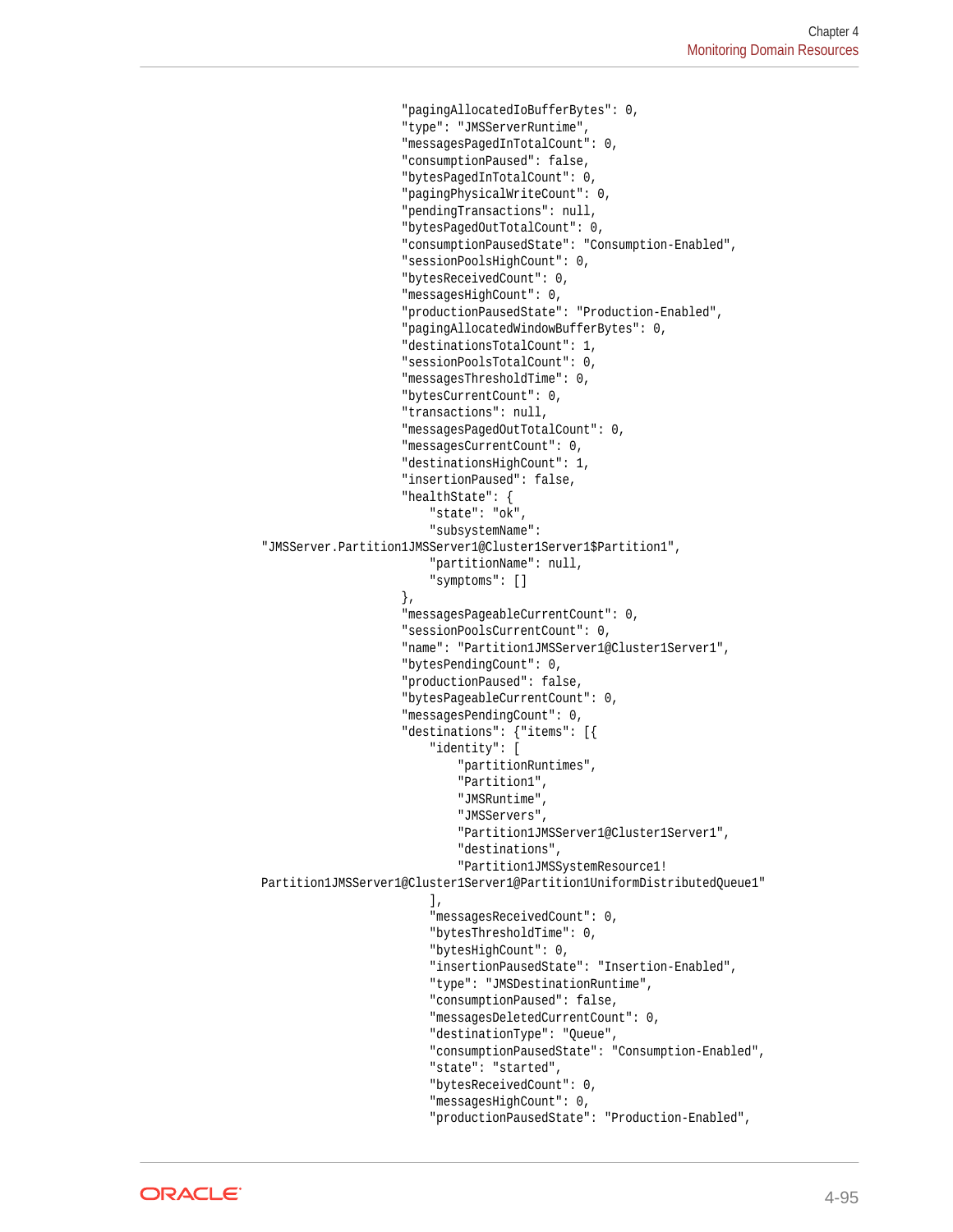```
 "subscriptionMessagesLimit": -1,
                          "consumersTotalCount": 0,
                          "consumersHighCount": 0,
                          "messagesThresholdTime": 0,
                          "bytesCurrentCount": 0,
                          "messagesMovedCurrentCount": 0,
                          "messagesCurrentCount": 0,
                          "insertionPaused": false,
                          "name": "Partition1JMSSystemResource1!
Partition1JMSServer1@Cluster1Server1@Partition1UniformDistributedQueue1",
                          "bytesPendingCount": 0,
                          "productionPaused": false,
                          "messagesPendingCount": 0,
                          "consumersCurrentCount": 0
                      }]}
                  }]}
             }
         }]},
         "JMSRuntime": {
             "identity": ["JMSRuntime"],
             "JMSServersHighCount": 1,
              "connectionsHighCount": 0,
              "connectionsTotalCount": 0,
              "healthState": {
                  "state": "ok",
                  "subsystemName": null,
                  "partitionName": null,
                  "symptoms": []
              },
              "name": "Cluster1Server1.jms",
             "JMSServersCurrentCount": 1,
              "type": "JMSRuntime",
              "JMSServersTotalCount": 1,
              "connectionsCurrentCount": 0,
              "JMSServers": {"items": [{
                  "identity": [
                      "JMSRuntime",
                      "JMSServers",
                      "JMSServer1@Cluster1Server1"
                  ],
                  "messagesReceivedCount": 0,
                  "bytesThresholdTime": 0,
                  "bytesHighCount": 0,
                  "insertionPausedState": "Insertion-Enabled",
                  "destinationsCurrentCount": 1,
                  "pagingAllocatedIoBufferBytes": 0,
                  "type": "JMSServerRuntime",
                  "messagesPagedInTotalCount": 0,
                  "consumptionPaused": false,
                  "bytesPagedInTotalCount": 0,
                  "pagingPhysicalWriteCount": 0,
                  "pendingTransactions": null,
                  "bytesPagedOutTotalCount": 0,
                  "consumptionPausedState": "Consumption-Enabled",
                  "sessionPoolsHighCount": 0,
                  "bytesReceivedCount": 0,
                  "messagesHighCount": 0,
                  "productionPausedState": "Production-Enabled",
                  "pagingAllocatedWindowBufferBytes": 0,
                  "destinationsTotalCount": 1,
                  "sessionPoolsTotalCount": 0,
```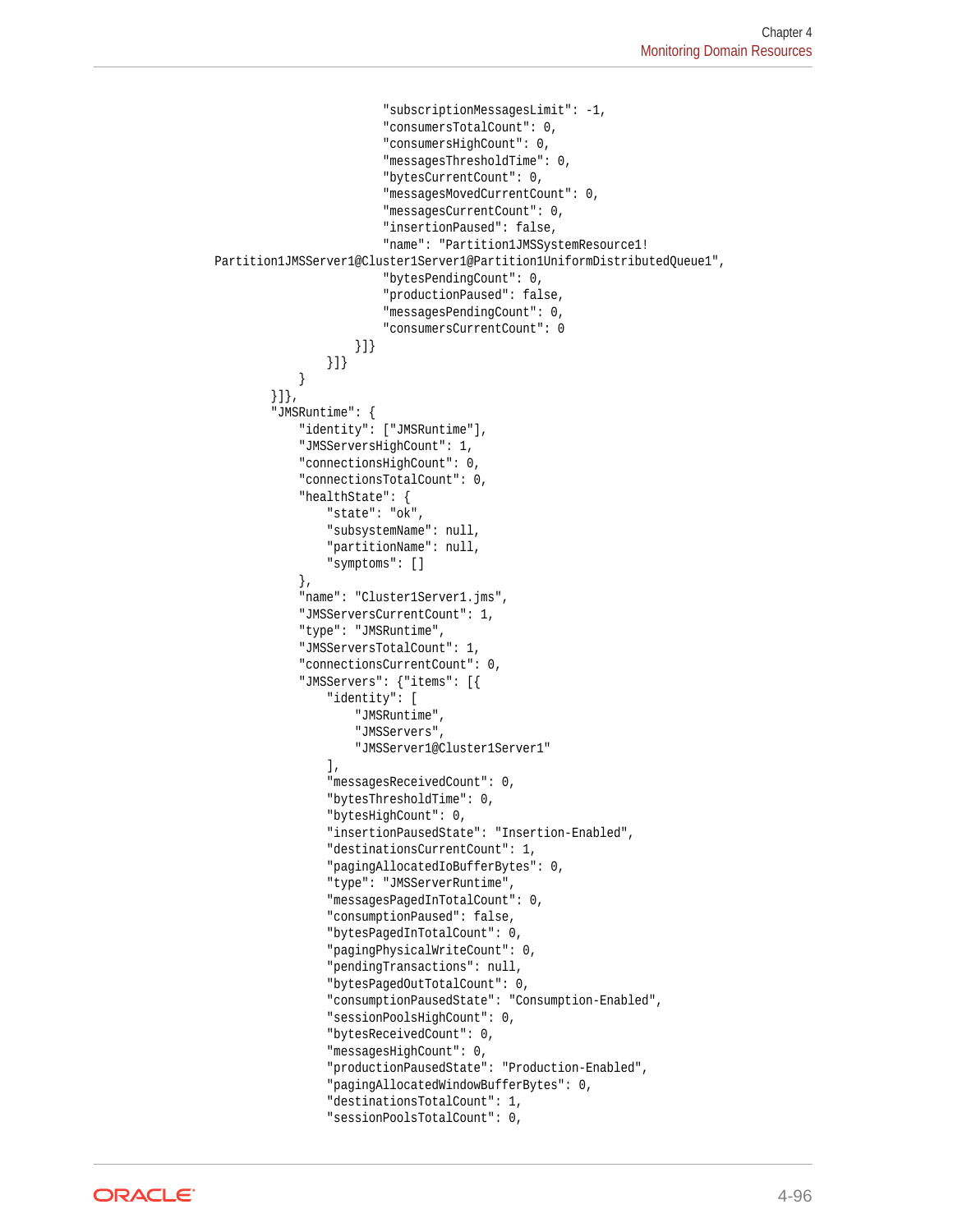```
 "messagesThresholdTime": 0,
                  "bytesCurrentCount": 0,
                  "transactions": null,
                  "messagesPagedOutTotalCount": 0,
                  "messagesCurrentCount": 0,
                  "destinationsHighCount": 1,
                  "insertionPaused": false,
                  "healthState": {
                      "state": "ok",
                      "subsystemName": "JMSServer.JMSServer1@Cluster1Server1",
                      "partitionName": null,
                      "symptoms": []
                  },
                  "messagesPageableCurrentCount": 0,
                  "sessionPoolsCurrentCount": 0,
                  "name": "JMSServer1@Cluster1Server1",
                  "bytesPendingCount": 0,
                  "productionPaused": false,
                  "bytesPageableCurrentCount": 0,
                  "messagesPendingCount": 0,
                  "destinations": {"items": [{
                      "identity": [
                          "JMSRuntime",
                          "JMSServers",
                          "JMSServer1@Cluster1Server1",
                          "destinations",
                          "JMSSystemResource1!
JMSServer1@Cluster1Server1@UniformDistributedQueue1"
                      ],
                      "messagesReceivedCount": 0,
                      "bytesThresholdTime": 0,
                      "bytesHighCount": 0,
                      "insertionPausedState": "Insertion-Enabled",
                      "type": "JMSDestinationRuntime",
                      "consumptionPaused": false,
                      "messagesDeletedCurrentCount": 0,
                      "destinationType": "Queue",
                      "consumptionPausedState": "Consumption-Enabled",
                      "state": "started",
                      "bytesReceivedCount": 0,
                      "messagesHighCount": 0,
                      "productionPausedState": "Production-Enabled",
                      "subscriptionMessagesLimit": -1,
                      "consumersTotalCount": 0,
                      "consumersHighCount": 0,
                      "messagesThresholdTime": 0,
                      "bytesCurrentCount": 0,
                      "messagesMovedCurrentCount": 0,
                      "messagesCurrentCount": 0,
                      "insertionPaused": false,
                      "name": "JMSSystemResource1!
JMSServer1@Cluster1Server1@UniformDistributedQueue1",
                      "bytesPendingCount": 0,
                      "productionPaused": false,
                      "messagesPendingCount": 0,
                      "consumersCurrentCount": 0
                  }]}
             }]}
         }
     },
\left\{\right.
```
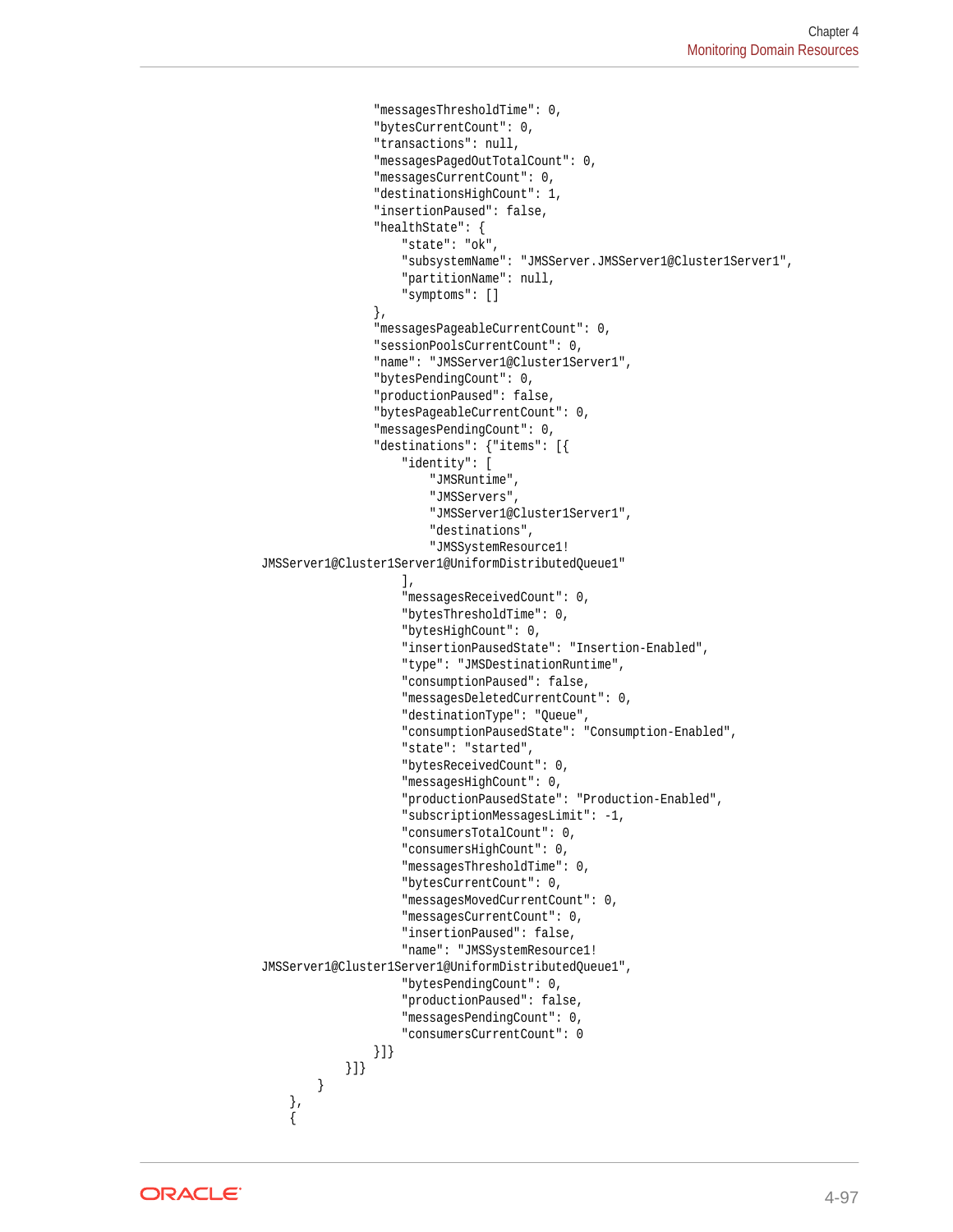```
 "name": "AdminServer",
         "partitionRuntimes": {"items": [{
             "name": "Partition1",
             "JMSRuntime": {
                  "identity": [
                      "partitionRuntimes",
                      "Partition1",
                      "JMSRuntime"
                 \mathbf{I},
                  "JMSServersHighCount": 0,
                  "connectionsHighCount": 0,
                  "connectionsTotalCount": 0,
                  "healthState": {
                      "state": "ok",
                      "subsystemName": null,
                      "partitionName": null,
                      "symptoms": []
                  },
                  "name": "AdminServer.jms",
                  "JMSServersCurrentCount": 0,
                  "type": "JMSRuntime",
                  "JMSServersTotalCount": 0,
                  "connectionsCurrentCount": 0,
                  "JMSServers": {"items": []}
 }
         }]},
         "JMSRuntime": {
             "identity": ["JMSRuntime"],
             "JMSServersHighCount": 0,
             "connectionsHighCount": 0,
             "connectionsTotalCount": 0,
             "healthState": {
                  "state": "ok",
                  "subsystemName": null,
                  "partitionName": null,
                  "symptoms": []
             },
             "name": "AdminServer.jms",
             "JMSServersCurrentCount": 0,
             "type": "JMSRuntime",
             "JMSServersTotalCount": 0,
             "connectionsCurrentCount": 0,
             "JMSServers": {"items": []}
         }
     },
\left\{\right. "name": "Cluster1Server2",
         "partitionRuntimes": {"items": [{
             "name": "Partition1",
             "JMSRuntime": {
                  "identity": [
                      "partitionRuntimes",
                      "Partition1",
                      "JMSRuntime"
                  ],
                  "JMSServersHighCount": 1,
                  "connectionsHighCount": 0,
                  "connectionsTotalCount": 0,
                  "healthState": {
                      "state": "ok",
                      "subsystemName": null,
```
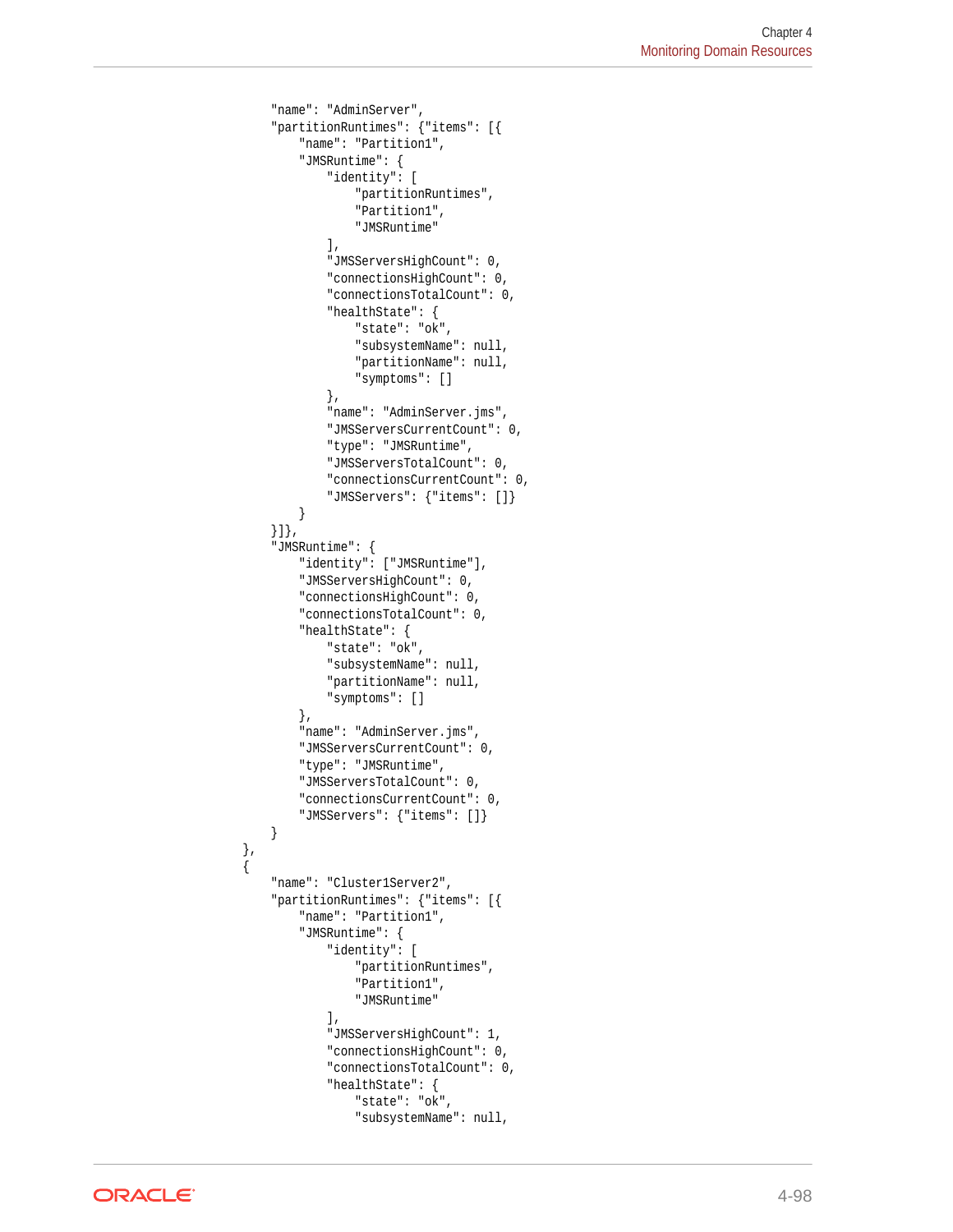```
 "partitionName": null,
                     "symptoms": []
                 },
                 "name": "Cluster1Server2.jms",
                 "JMSServersCurrentCount": 1,
                 "type": "JMSRuntime",
                 "JMSServersTotalCount": 1,
                 "connectionsCurrentCount": 0,
                 "JMSServers": {"items": [{
                     "identity": [
                          "partitionRuntimes",
                          "Partition1",
                          "JMSRuntime",
                          "JMSServers",
                          "Partition1JMSServer1@Cluster1Server2"
 ],
                     "messagesReceivedCount": 0,
                     "bytesThresholdTime": 0,
                     "bytesHighCount": 0,
                     "insertionPausedState": "Insertion-Enabled",
                     "destinationsCurrentCount": 1,
                     "pagingAllocatedIoBufferBytes": 0,
                     "type": "JMSServerRuntime",
                     "messagesPagedInTotalCount": 0,
                     "consumptionPaused": false,
                     "bytesPagedInTotalCount": 0,
                     "pagingPhysicalWriteCount": 0,
                     "pendingTransactions": null,
                     "bytesPagedOutTotalCount": 0,
                     "consumptionPausedState": "Consumption-Enabled",
                     "sessionPoolsHighCount": 0,
                     "bytesReceivedCount": 0,
                     "messagesHighCount": 0,
                      "productionPausedState": "Production-Enabled",
                      "pagingAllocatedWindowBufferBytes": 0,
                      "destinationsTotalCount": 1,
                     "sessionPoolsTotalCount": 0,
                     "messagesThresholdTime": 0,
                     "bytesCurrentCount": 0,
                     "transactions": null,
                     "messagesPagedOutTotalCount": 0,
                     "messagesCurrentCount": 0,
                     "destinationsHighCount": 1,
                     "insertionPaused": false,
                     "healthState": {
                         "state": "ok",
                          "subsystemName": 
"JMSServer.Partition1JMSServer1@Cluster1Server2$Partition1",
                          "partitionName": null,
                          "symptoms": []
                     },
                     "messagesPageableCurrentCount": 0,
                     "sessionPoolsCurrentCount": 0,
                     "name": "Partition1JMSServer1@Cluster1Server2",
                     "bytesPendingCount": 0,
                      "productionPaused": false,
                      "bytesPageableCurrentCount": 0,
                      "messagesPendingCount": 0,
                     "destinations": {"items": [{
                          "identity": [
                              "partitionRuntimes",
```
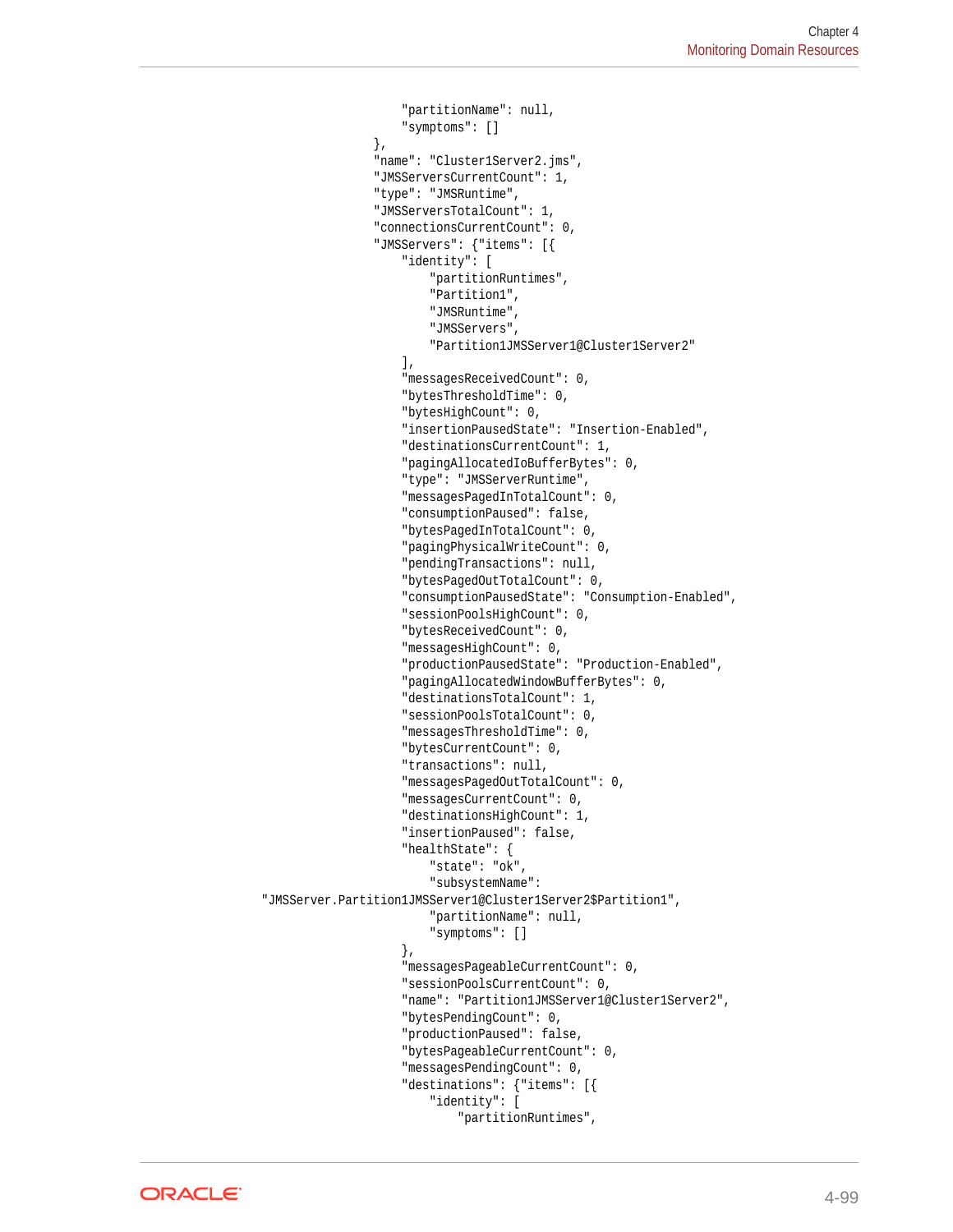```
 "Partition1",
                                   "JMSRuntime",
                                   "JMSServers",
                                   "Partition1JMSServer1@Cluster1Server2",
                                   "destinations",
                                   "Partition1JMSSystemResource1!
Partition1JMSServer1@Cluster1Server2@Partition1UniformDistributedQueue1"
\mathbf{1}, \mathbf{1}, \mathbf{1}, \mathbf{1}, \mathbf{1}, \mathbf{1}, \mathbf{1}, \mathbf{1}, \mathbf{1}, \mathbf{1}, \mathbf{1}, \mathbf{1}, \mathbf{1}, \mathbf{1}, \mathbf{1}, \mathbf{1}, \mathbf{1}, \mathbf{1}, \mathbf{1}, \mathbf{1}, \mathbf{1}, \mathbf{1},  "messagesReceivedCount": 0,
                              "bytesThresholdTime": 0,
                              "bytesHighCount": 0,
                              "insertionPausedState": "Insertion-Enabled",
                              "type": "JMSDestinationRuntime",
                              "consumptionPaused": false,
                              "messagesDeletedCurrentCount": 0,
                              "destinationType": "Queue",
                              "consumptionPausedState": "Consumption-Enabled",
                              "state": "started",
                              "bytesReceivedCount": 0,
                              "messagesHighCount": 0,
                              "productionPausedState": "Production-Enabled",
                              "subscriptionMessagesLimit": -1,
                              "consumersTotalCount": 0,
                              "consumersHighCount": 0,
                              "messagesThresholdTime": 0,
                              "bytesCurrentCount": 0,
                              "messagesMovedCurrentCount": 0,
                              "messagesCurrentCount": 0,
                              "insertionPaused": false,
                              "name": "Partition1JMSSystemResource1!
Partition1JMSServer1@Cluster1Server2@Partition1UniformDistributedQueue1",
                              "bytesPendingCount": 0,
                              "productionPaused": false,
                              "messagesPendingCount": 0,
                              "consumersCurrentCount": 0
                         }]}
                    }]}
 }
          }]},
          "JMSRuntime": {
               "identity": ["JMSRuntime"],
               "JMSServersHighCount": 1,
               "connectionsHighCount": 0,
               "connectionsTotalCount": 0,
               "healthState": {
                    "state": "ok",
                    "subsystemName": null,
                    "partitionName": null,
                    "symptoms": []
               },
               "name": "Cluster1Server2.jms",
               "JMSServersCurrentCount": 1,
               "type": "JMSRuntime",
               "JMSServersTotalCount": 1,
               "connectionsCurrentCount": 0,
               "JMSServers": {"items": [{
                    "identity": [
                         "JMSRuntime",
                         "JMSServers",
                         "JMSServer1@Cluster1Server2"
                    ],
```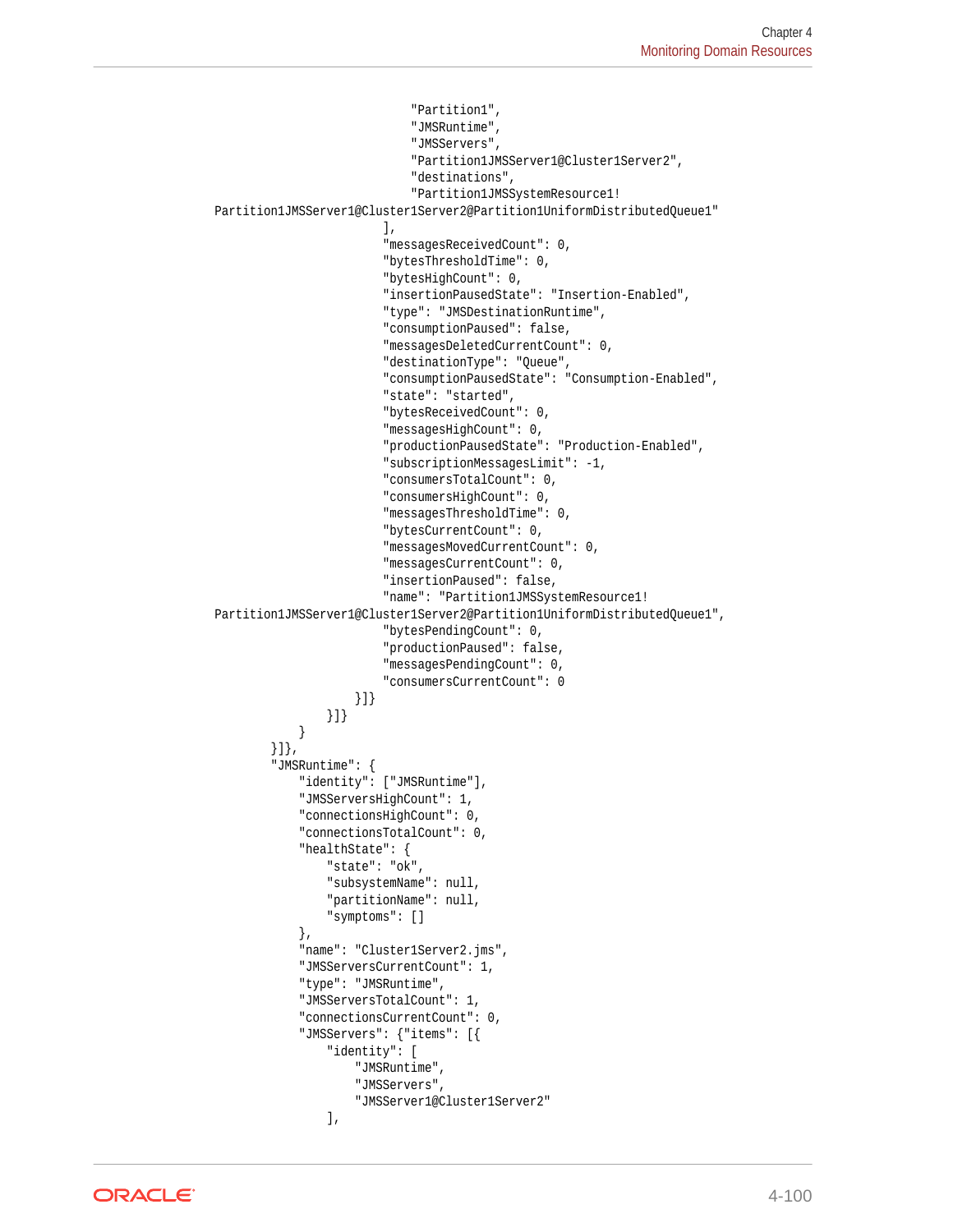```
 "messagesReceivedCount": 0,
                  "bytesThresholdTime": 0,
                  "bytesHighCount": 0,
                  "insertionPausedState": "Insertion-Enabled",
                  "destinationsCurrentCount": 1,
                  "pagingAllocatedIoBufferBytes": 0,
                  "type": "JMSServerRuntime",
                  "messagesPagedInTotalCount": 0,
                  "consumptionPaused": false,
                  "bytesPagedInTotalCount": 0,
                  "pagingPhysicalWriteCount": 0,
                  "pendingTransactions": null,
                  "bytesPagedOutTotalCount": 0,
                  "consumptionPausedState": "Consumption-Enabled",
                  "sessionPoolsHighCount": 0,
                  "bytesReceivedCount": 0,
                  "messagesHighCount": 0,
                  "productionPausedState": "Production-Enabled",
                  "pagingAllocatedWindowBufferBytes": 0,
                  "destinationsTotalCount": 1,
                  "sessionPoolsTotalCount": 0,
                  "messagesThresholdTime": 0,
                  "bytesCurrentCount": 0,
                  "transactions": null,
                  "messagesPagedOutTotalCount": 0,
                  "messagesCurrentCount": 0,
                  "destinationsHighCount": 1,
                  "insertionPaused": false,
                  "healthState": {
                      "state": "ok",
                      "subsystemName": "JMSServer.JMSServer1@Cluster1Server2",
                      "partitionName": null,
                      "symptoms": []
                  },
                  "messagesPageableCurrentCount": 0,
                  "sessionPoolsCurrentCount": 0,
                  "name": "JMSServer1@Cluster1Server2",
                  "bytesPendingCount": 0,
                  "productionPaused": false,
                  "bytesPageableCurrentCount": 0,
                  "messagesPendingCount": 0,
                  "destinations": {"items": [{
                      "identity": [
                          "JMSRuntime",
                          "JMSServers",
                          "JMSServer1@Cluster1Server2",
                          "destinations",
                          "JMSSystemResource1!
JMSServer1@Cluster1Server2@UniformDistributedQueue1"
 ],
                      "messagesReceivedCount": 0,
                      "bytesThresholdTime": 0,
                      "bytesHighCount": 0,
                      "insertionPausedState": "Insertion-Enabled",
                      "type": "JMSDestinationRuntime",
                      "consumptionPaused": false,
                      "messagesDeletedCurrentCount": 0,
                      "destinationType": "Queue",
                      "consumptionPausedState": "Consumption-Enabled",
                      "state": "started",
                      "bytesReceivedCount": 0,
```
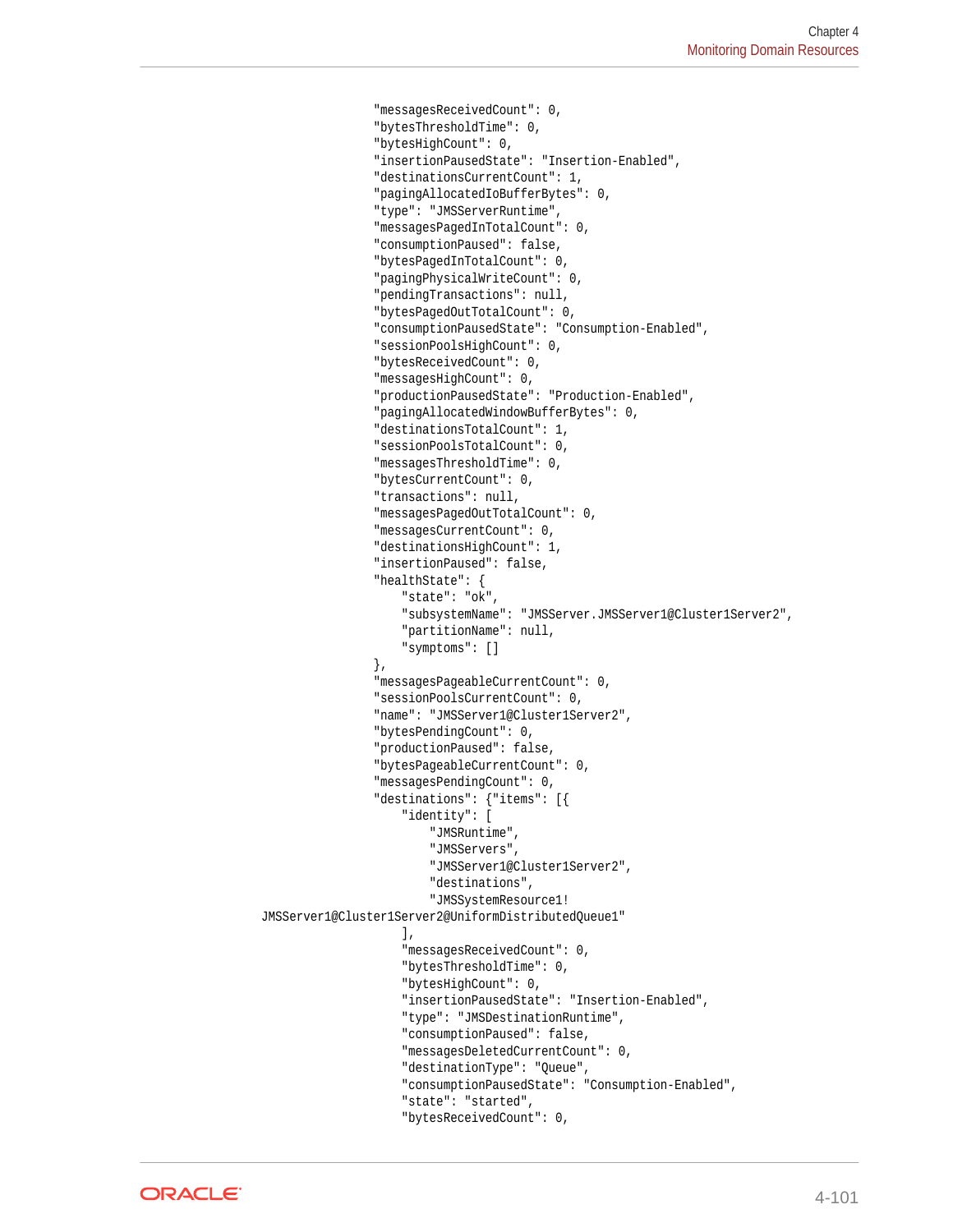```
 "messagesHighCount": 0,
                      "productionPausedState": "Production-Enabled",
                      "subscriptionMessagesLimit": -1,
                      "consumersTotalCount": 0,
                      "consumersHighCount": 0,
                      "messagesThresholdTime": 0,
                      "bytesCurrentCount": 0,
                      "messagesMovedCurrentCount": 0,
                      "messagesCurrentCount": 0,
                      "insertionPaused": false,
                      "name": "JMSSystemResource1!
JMSServer1@Cluster1Server2@UniformDistributedQueue1",
                      "bytesPendingCount": 0,
                      "productionPaused": false,
                      "messagesPendingCount": 0,
                      "consumersCurrentCount": 0
                  }]}
             }]}
         }
     }
]}}
```

```
----------------------------------------------------------------------
Monitor the applications
----------------------------------------------------------------------
```

```
curl -v \backslash--user monitor:monitor123 \
-H X-Requested-By:MyClient \
-H Accept:application/json \
-H Content-Type:application/json \
-d "\{ links: [], fields: [],
   children: {
     serverRuntimes: {
       links: [], fields: [ 'name' ],
       children: {
         applicationRuntimes: {
          links: [], fields: [ 'name', 'healthState', 'overallHealthState' ]
         },
         partitionRuntimes: {
           links: [], fields: [ 'name' ],
           children: {
             applicationRuntimes: {
               links: [], fields: [ 'name', 'healthState', 'overallHealthState' ]
 }
          }
        }
      }
     }
   }
\} " \sqrt{ }-X POST http://localhost:7001/management/weblogic/latest/domainRuntime/search
HTTP/1.1 200 OK
```
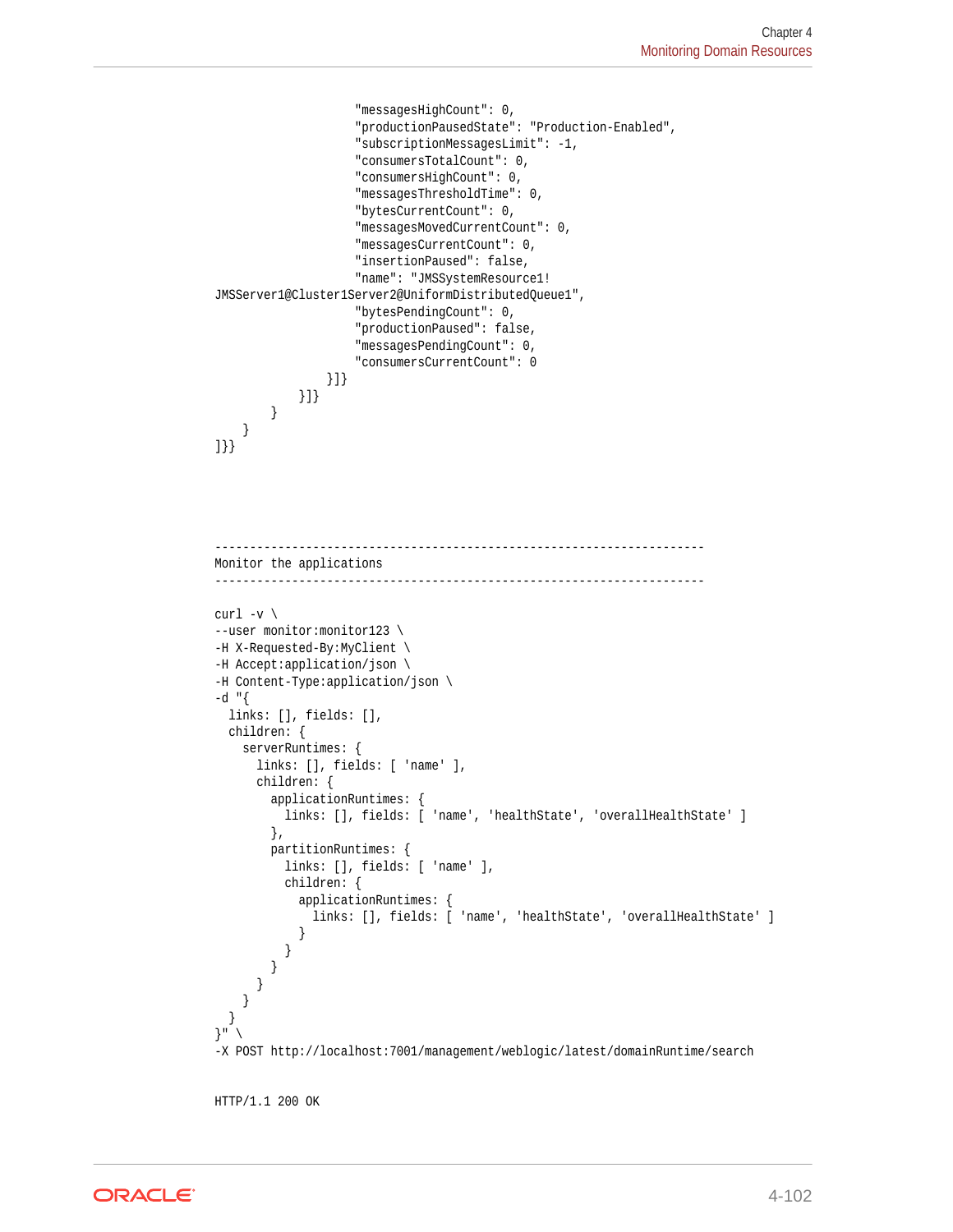```
Response Body:
{"serverRuntimes": {"items": [
     {
          "name": "Cluster1Server1",
          "partitionRuntimes": {"items": [{
               "name": "Partition1",
               "applicationRuntimes": {"items": [
\{ "overallHealthState": {
                             "state": "ok",
                             "subsystemName": null,
                             "partitionName": null,
                             "symptoms": []
                        },
                        "healthState": {
                             "state": "ok",
                             "subsystemName": null,
                             "partitionName": null,
                             "symptoms": []
                        },
                        "name": "Partition1JDBCDataSource1"
                   },
\left\{ \begin{array}{ccc} 1 & 1 & 1 \\ 1 & 1 & 1 \end{array} \right\} "overallHealthState": {
                             "state": "ok",
                             "subsystemName": null,
                             "partitionName": null,
                             "symptoms": []
                        },
                        "healthState": {
                             "state": "ok",
                             "subsystemName": null,
                             "partitionName": null,
                             "symptoms": []
                        },
                         "name": "jms-internal-xa-adp-Partition1VirtualTarget"
                   },
\left\{ \begin{array}{ccc} 1 & 1 & 1 \\ 1 & 1 & 1 \end{array} \right\} "overallHealthState": {
                             "state": "ok",
                             "subsystemName": null,
                             "partitionName": null,
                             "symptoms": []
 },
                        "healthState": {
                             "state": "ok",
                             "subsystemName": null,
                             "partitionName": null,
                             "symptoms": []
                        },
                        "name": "wls-management-services-Partition1VirtualTarget"
\}, \{, \}, \{, \}, \{\left\{ \begin{array}{ccc} 1 & 1 & 1 \\ 1 & 1 & 1 \end{array} \right\} "overallHealthState": {
                             "state": "ok",
                             "subsystemName": null,
                             "partitionName": null,
                             "symptoms": []
                        },
```
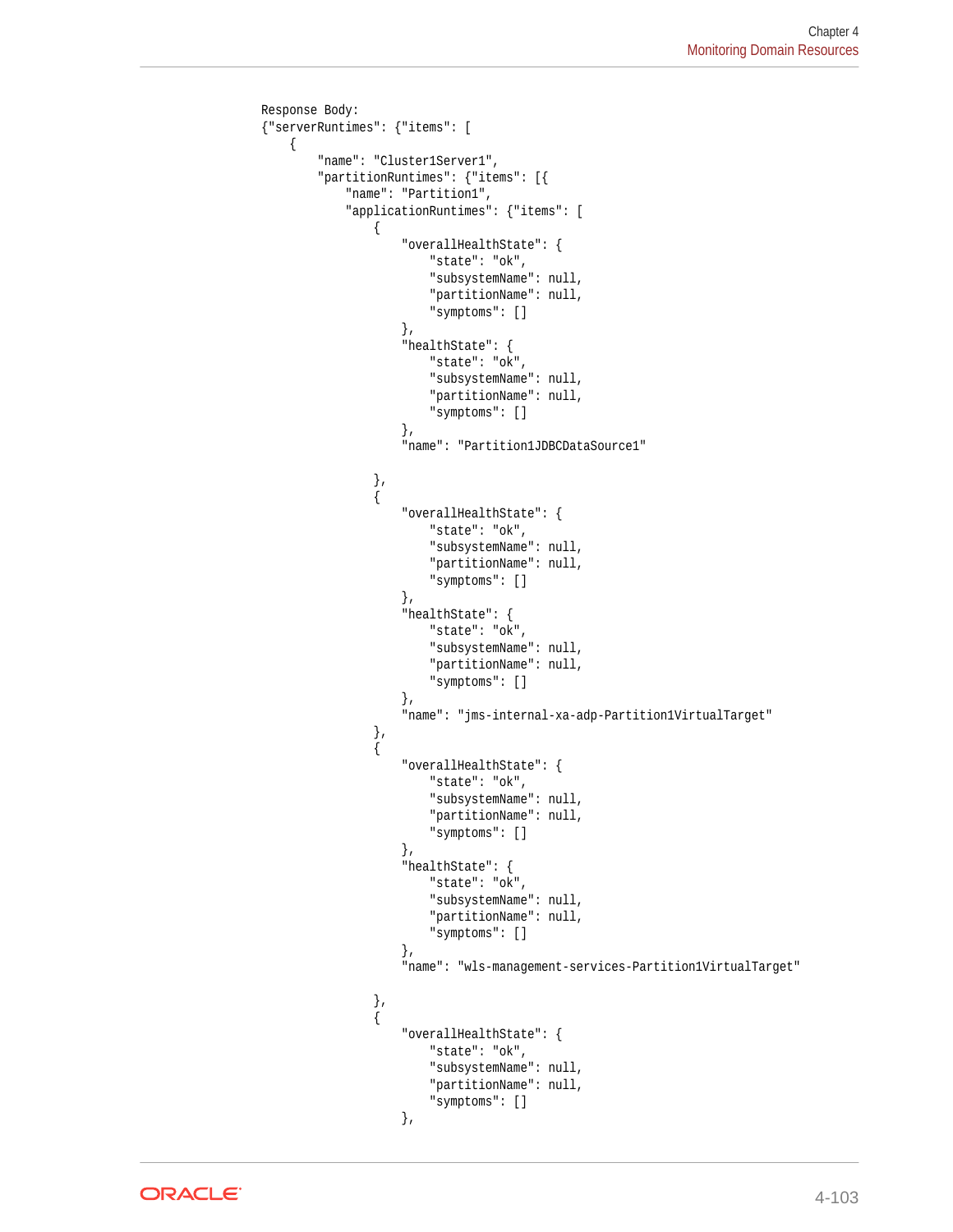```
 "healthState": {
                               "state": "ok",
                               "subsystemName": null,
                               "partitionName": null,
                               "symptoms": []
                          },
                          "name": "jms-internal-notran-adp-Partition1VirtualTarget"
                     },
\left\{ \begin{array}{ccc} 1 & 1 & 1 \\ 1 & 1 & 1 \end{array} \right\} "overallHealthState": {
                               "state": "ok",
                               "subsystemName": null,
                               "partitionName": null,
                               "symptoms": []
                          },
                          "healthState": {
                               "state": "ok",
                               "subsystemName": null,
                               "partitionName": null,
                               "symptoms": []
                          },
                          "name": "fairShare"
                     },
\left\{ \begin{array}{ccc} 1 & 1 & 1 \\ 1 & 1 & 1 \end{array} \right\} "overallHealthState": {
                               "state": "ok",
                               "subsystemName": null,
                               "partitionName": null,
                               "symptoms": []
                          },
                          "healthState": {
                               "state": "ok",
                                "subsystemName": null,
                               "partitionName": null,
                               "symptoms": []
                          },
                          "name": "basicapp"
                     },
\left\{ \begin{array}{ccc} 1 & 1 & 1 \\ 1 & 1 & 1 \end{array} \right\} "overallHealthState": {
                               "state": "ok",
                               "subsystemName": null,
                               "partitionName": null,
                               "symptoms": []
                          },
                          "healthState": {
                               "state": "ok",
                               "subsystemName": null,
                               "partitionName": null,
                               "symptoms": []
                          },
                          "name": "bea_wls_internal-Partition1VirtualTarget"
                     },
\left\{ \begin{array}{ccc} 1 & 1 & 1 \\ 1 & 1 & 1 \end{array} \right\} "overallHealthState": {
                               "state": "ok",
                               "subsystemName": null,
                               "partitionName": null,
```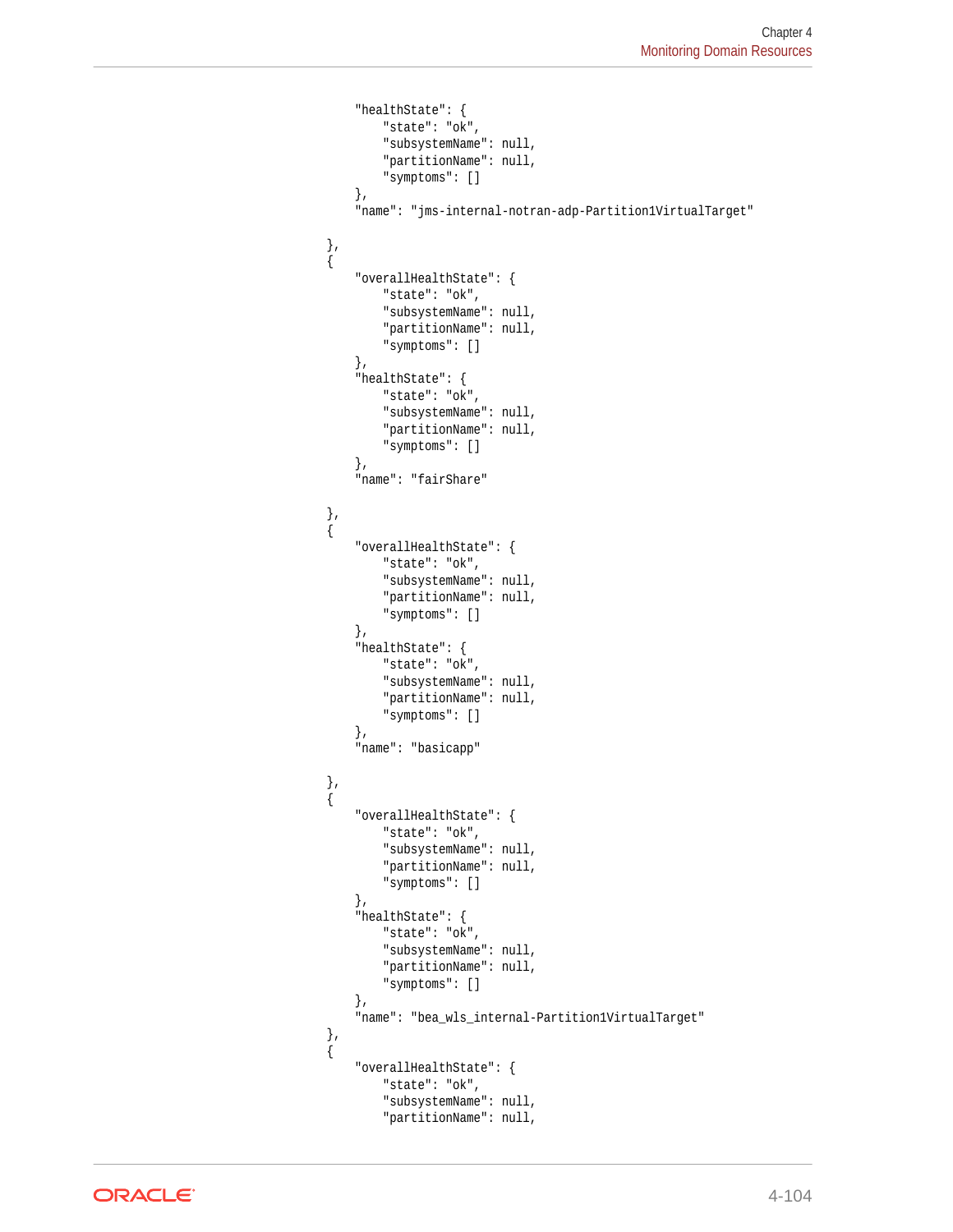```
 "symptoms": []
                    },
                    "healthState": {
                        "state": "ok",
                        "subsystemName": null,
                        "partitionName": null,
                        "symptoms": []
                    },
                    "name": "Partition1JMSSystemResource1"
 }
            ]}
        }]},
         "applicationRuntimes": {"items": [
 {
                "overallHealthState": {
                    "state": "ok",
                    "subsystemName": null,
                    "partitionName": null,
                    "symptoms": []
                },
                "healthState": {
                    "state": "ok",
                    "subsystemName": null,
                    "partitionName": null,
                    "symptoms": []
                },
                "name": "bea_wls_cluster_internal"
 },
 {
                "overallHealthState": {
                    "state": "ok",
                    "subsystemName": null,
                    "partitionName": null,
                     "symptoms": []
                },
                 "healthState": {
                    "state": "ok",
                    "subsystemName": null,
                    "partitionName": null,
                    "symptoms": []
                },
                "name": "jms-internal-notran-adp"
            },
 {
                "overallHealthState": {
                    "state": "ok",
                    "subsystemName": null,
                    "partitionName": null,
                    "symptoms": []
                },
                "healthState": {
                    "state": "ok",
                    "subsystemName": null,
                    "partitionName": null,
                    "symptoms": []
                },
                "name": "bea_wls_internal"
 },
 {
```
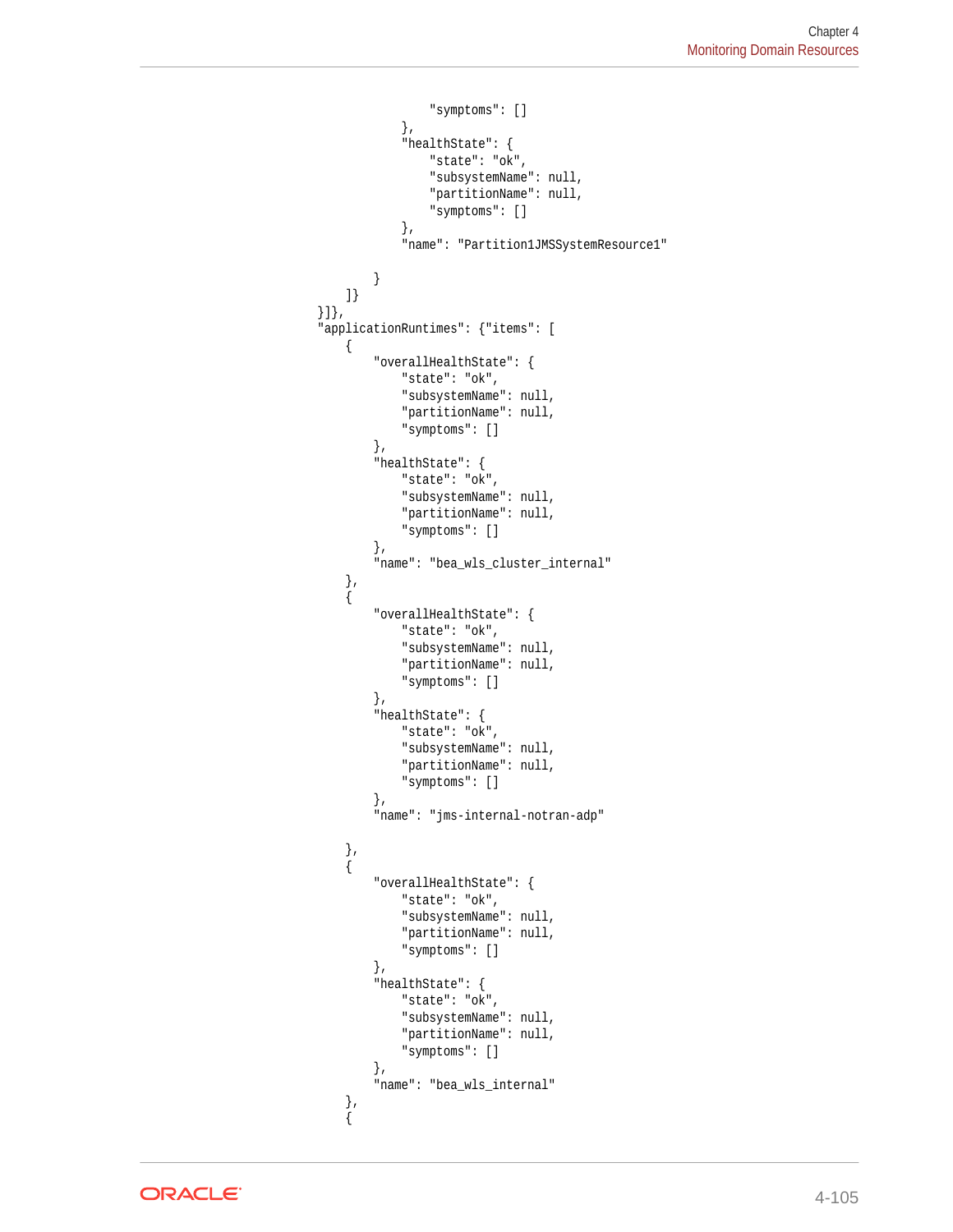```
 "overallHealthState": {
                     "state": "ok",
                     "subsystemName": null,
                      "partitionName": null,
                      "symptoms": []
                 },
                 "healthState": {
                     "state": "ok",
                     "subsystemName": null,
                      "partitionName": null,
                     "symptoms": []
                 },
                 "name": "JMSSystemResource1"
 },
\{ "overallHealthState": {
                     "state": "ok",
                     "subsystemName": null,
                     "partitionName": null,
                     "symptoms": []
                 },
                 "healthState": {
                     "state": "ok",
                     "subsystemName": null,
                     "partitionName": null,
                     "symptoms": []
                 },
                 "name": "bea_wls_deployment_internal"
             },
             {
                 "overallHealthState": {
                     "state": "ok",
                      "subsystemName": null,
                      "partitionName": null,
                      "symptoms": []
                 },
                 "healthState": {
                     "state": "ok",
                     "subsystemName": null,
                     "partitionName": null,
                     "symptoms": []
                 },
                 "name": "wls-management-services"
             },
\{ "overallHealthState": {
                     "state": "ok",
                     "subsystemName": null,
                     "partitionName": null,
                     "symptoms": []
                 },
                 "healthState": {
                     "state": "ok",
                      "subsystemName": null,
                      "partitionName": null,
                     "symptoms": []
                 },
                 "name": "basicapp"
```
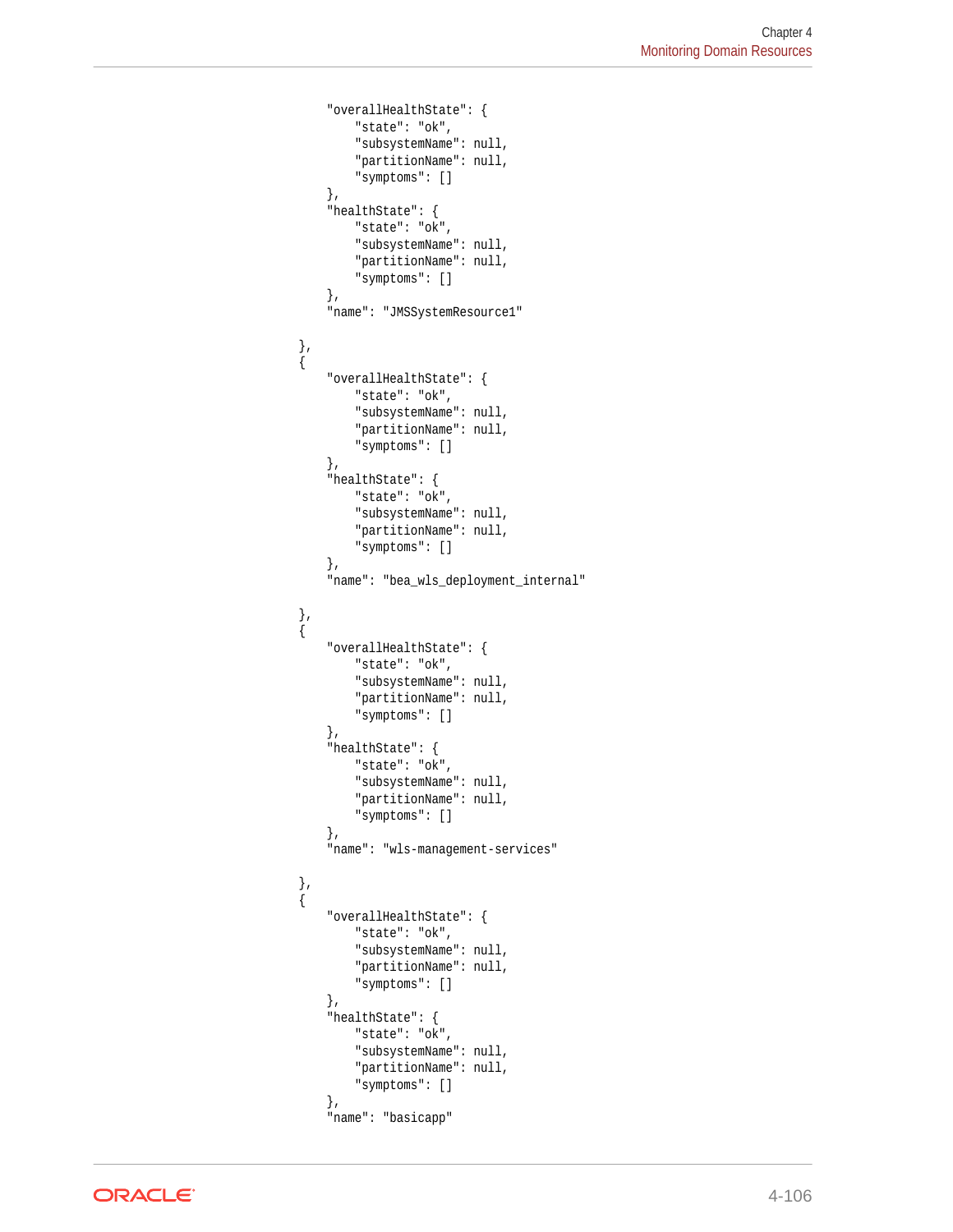```
 },
\{ "overallHealthState": {
                    "state": "ok",
                    "subsystemName": null,
                    "partitionName": null,
                    "symptoms": []
                },
                "healthState": {
                    "state": "ok",
                    "subsystemName": null,
                    "partitionName": null,
                    "symptoms": []
                },
                 "name": "jms-internal-xa-adp"
            },
 {
                "overallHealthState": {
                    "state": "ok",
                    "subsystemName": null,
                    "partitionName": null,
                    "symptoms": []
                },
                "healthState": {
                    "state": "ok",
                    "subsystemName": null,
                    "partitionName": null,
                    "symptoms": []
                },
                "name": "fairShare"
 },
 {
                "overallHealthState": {
                    "state": "ok",
                    "subsystemName": null,
                    "partitionName": null,
                    "symptoms": []
                },
                "healthState": {
                    "state": "ok",
                    "subsystemName": null,
                    "partitionName": null,
                    "symptoms": []
                },
                "name": "JDBCDataSource1"
 }
        ]}
 },
        "name": "AdminServer",
        "partitionRuntimes": {"items": [{
            "name": "Partition1",
            "applicationRuntimes": {"items": [
\{ "overallHealthState": {
                        "state": "ok",
                        "subsystemName": null,
```


 $\mathcal{A}$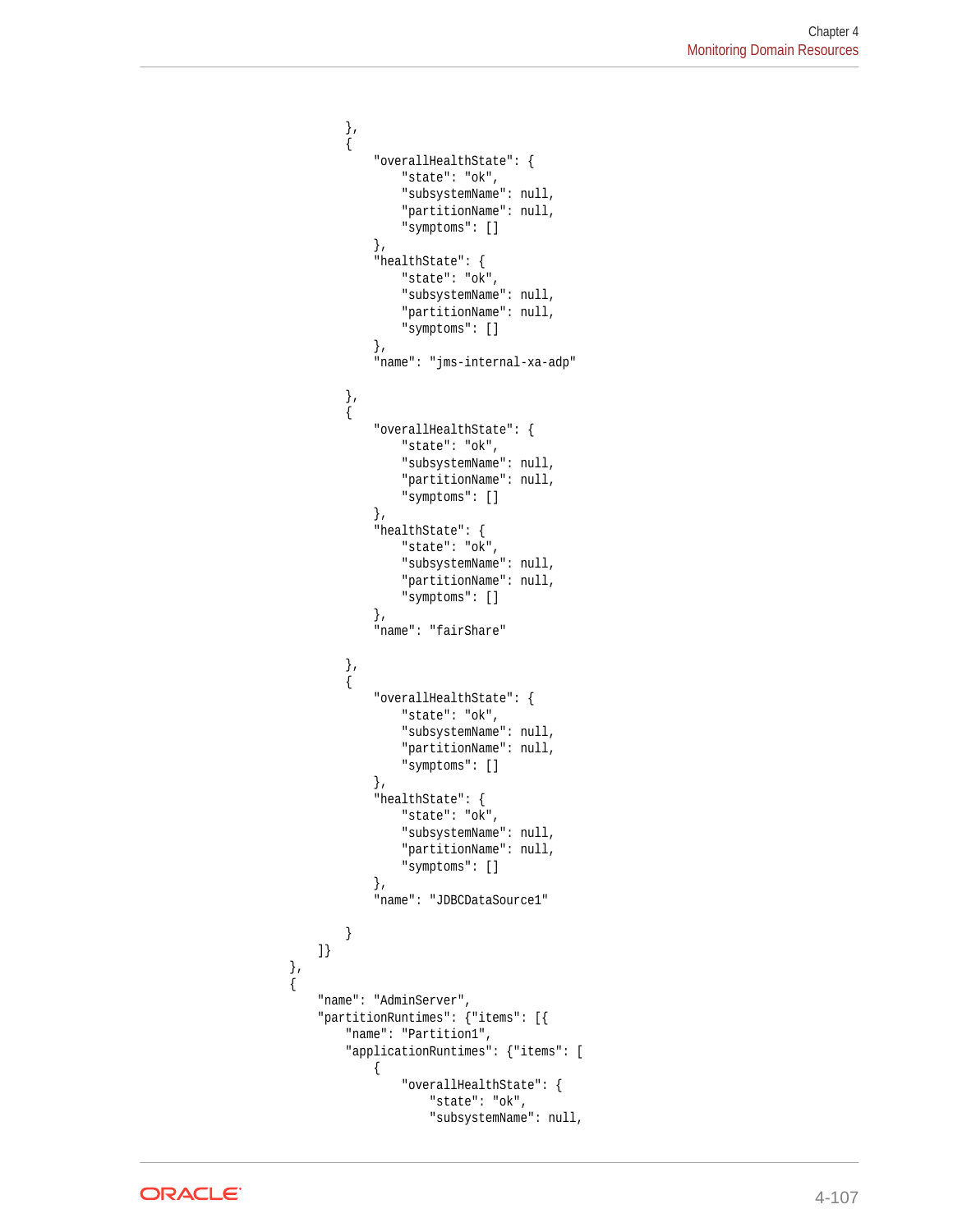```
 "partitionName": null,
                             "symptoms": []
                        },
                        "healthState": {
                             "state": "ok",
                             "subsystemName": null,
                             "partitionName": null,
                             "symptoms": []
                        },
                        "name": "bea_wls_internal-Partition1-adminVT"
                  \left\{ \begin{array}{c} \end{array} \right.\{ "overallHealthState": {
                            "state": "ok",
                             "subsystemName": null,
                             "partitionName": null,
                             "symptoms": []
                        },
                        "healthState": {
                             "state": "ok",
                             "subsystemName": null,
                             "partitionName": null,
                             "symptoms": []
                        },
                        "name": "wls-management-services-Partition1-adminVT"
                   },
\left\{ \begin{array}{ccc} 1 & 1 & 1 \\ 1 & 1 & 1 \end{array} \right\} "overallHealthState": {
                             "state": "ok",
                             "subsystemName": null,
                             "partitionName": null,
                             "symptoms": []
                        },
                        "healthState": {
                             "state": "ok",
                             "subsystemName": null,
                             "partitionName": null,
                             "symptoms": []
                        },
                        "name": "jms-internal-notran-adp-Partition1-adminVT"
                   },
\left\{ \begin{array}{ccc} 1 & 1 & 1 \\ 1 & 1 & 1 \end{array} \right\} "overallHealthState": {
                             "state": "ok",
                             "subsystemName": null,
                             "partitionName": null,
                             "symptoms": []
                        },
                        "healthState": {
                             "state": "ok",
                             "subsystemName": null,
                             "partitionName": null,
                             "symptoms": []
                        },
                        "name": "jms-internal-xa-adp-Partition1-adminVT"
 }
               ]}
```
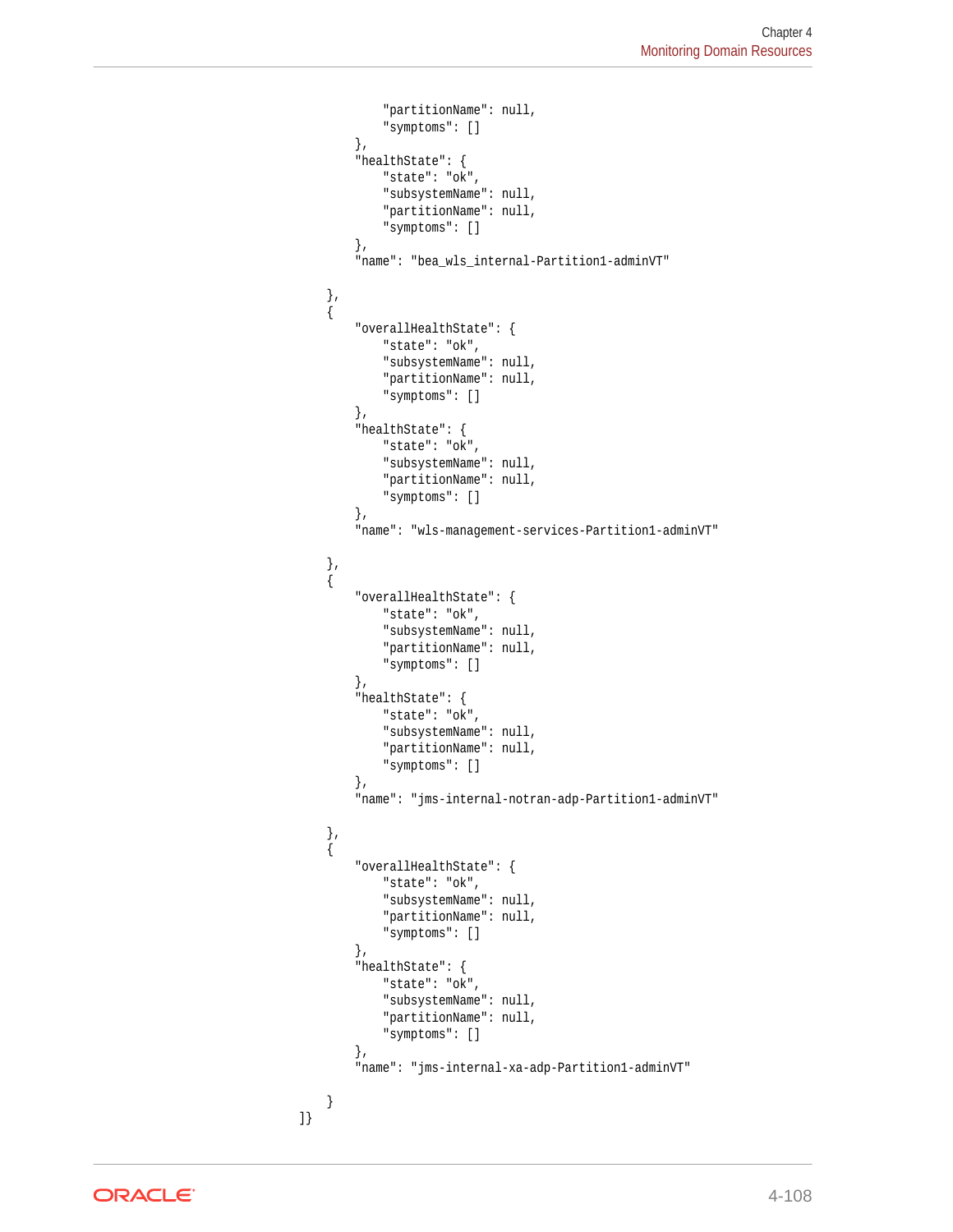```
 }]},
         "applicationRuntimes": {"items": [
             {
                 "overallHealthState": {
                     "state": "ok",
                     "subsystemName": null,
                     "partitionName": null,
                     "symptoms": []
                 },
                 "healthState": {
                     "state": "ok",
                     "subsystemName": null,
                     "partitionName": null,
                     "symptoms": []
                 },
                 "name": "wls-management-services"
             },
 {
                 "overallHealthState": {
                    "state": "ok",
                     "subsystemName": null,
                     "partitionName": null,
                     "symptoms": []
                 },
                 "healthState": {
                     "state": "ok",
                     "subsystemName": null,
                     "partitionName": null,
                     "symptoms": []
                 },
                 "name": "bea_wls_deployment_internal"
 },
 {
                 "overallHealthState": {
                     "state": "ok",
                     "subsystemName": null,
                     "partitionName": null,
                     "symptoms": []
                 },
                 "healthState": {
                     "state": "ok",
                     "subsystemName": null,
                     "partitionName": null,
                     "symptoms": []
                 },
                 "name": "mejb"
 },
 {
                 "overallHealthState": {
                     "state": "ok",
                     "subsystemName": null,
                     "partitionName": null,
                     "symptoms": []
                 },
                 "healthState": {
                     "state": "ok",
                     "subsystemName": null,
                     "partitionName": null,
```
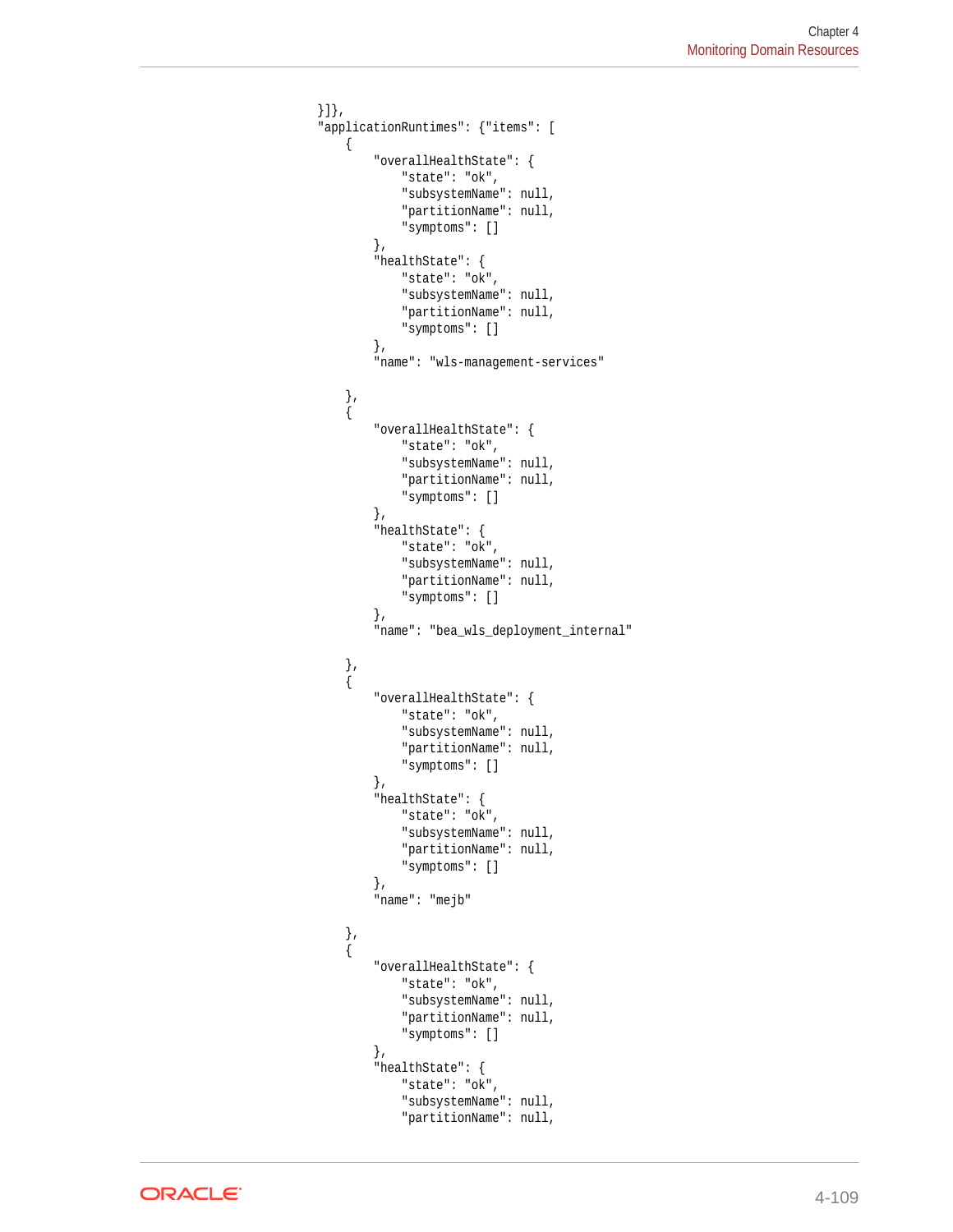```
 "symptoms": []
                  },
                  "name": "bea_wls_internal"
 },
\{ "overallHealthState": {
                      "state": "ok",
                      "subsystemName": null,
                      "partitionName": null,
                      "symptoms": []
                  },
                  "healthState": {
                      "state": "ok",
                      "subsystemName": null,
                      "partitionName": null,
                      "symptoms": []
                  },
                  "name": "jms-internal-xa-adp"
             },
\{ "overallHealthState": {
                      "state": "ok",
                      "subsystemName": null,
                      "partitionName": null,
                      "symptoms": []
                  },
                  "healthState": {
                      "state": "ok",
                      "subsystemName": null,
                      "partitionName": null,
                      "symptoms": []
                  },
                  "name": "jms-internal-notran-adp"
             },
\{ "overallHealthState": {
                      "state": "ok",
                      "subsystemName": null,
                      "partitionName": null,
                      "symptoms": []
                  },
                  "healthState": {
                      "state": "ok",
                      "subsystemName": null,
                      "partitionName": null,
                      "symptoms": []
                  },
                  "name": "bea_wls_management_internal2"
 }
         ]}
 },
\left\{\right. "name": "Cluster1Server2",
         "partitionRuntimes": {"items": [{
             "name": "Partition1",
             "applicationRuntimes": {"items": [
\left\{ \begin{array}{ccc} 1 & 1 & 1 \\ 1 & 1 & 1 \end{array} \right\} "overallHealthState": {
```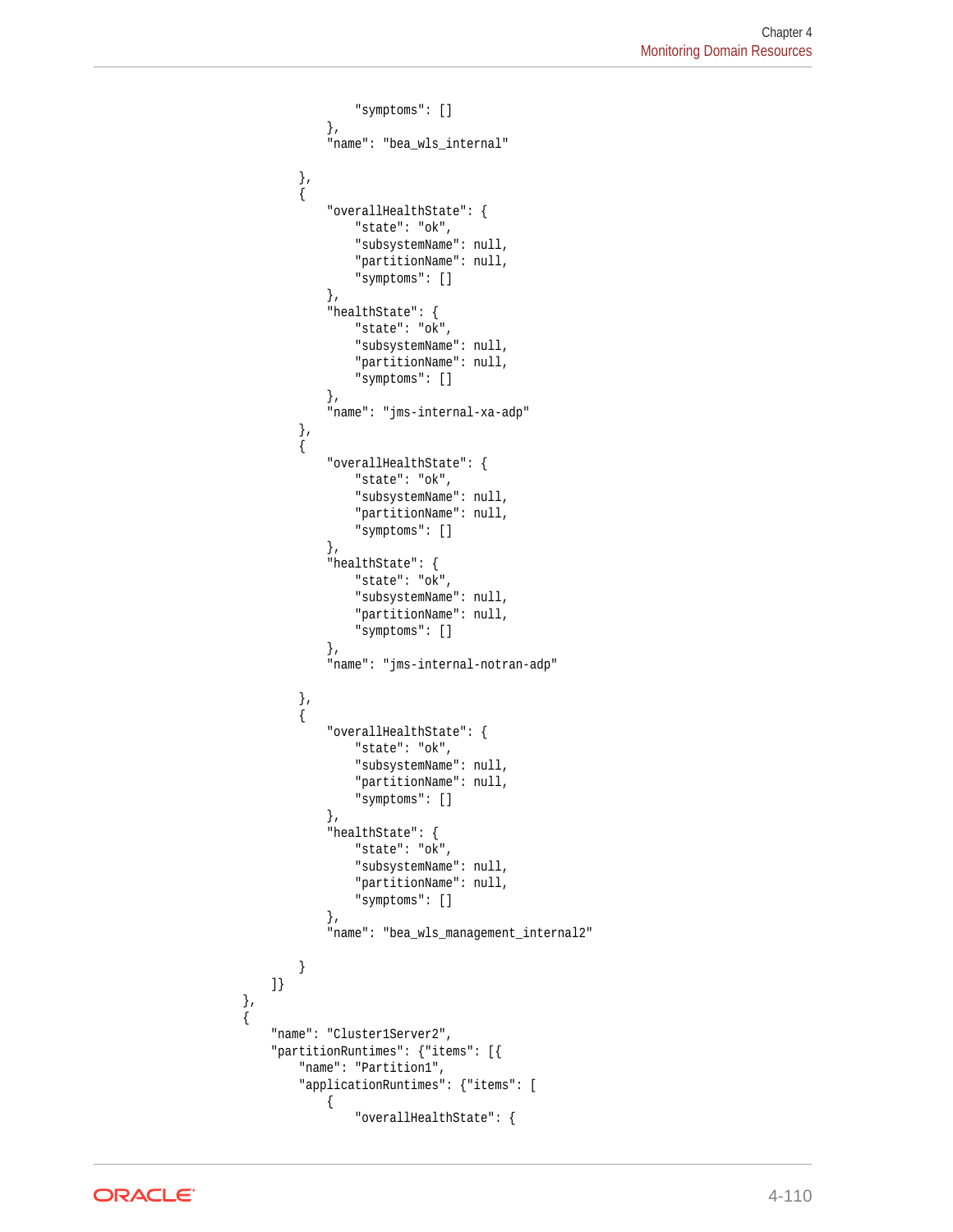```
 "state": "ok",
                              "subsystemName": null,
                              "partitionName": null,
                              "symptoms": []
                         },
                         "healthState": {
                              "state": "ok",
                              "subsystemName": null,
                              "partitionName": null,
                              "symptoms": []
                         },
                         "name": "Partition1JMSSystemResource1"
\}, \{, \}, \{, \}, \{\left\{ \begin{array}{ccc} 1 & 1 & 1 \\ 1 & 1 & 1 \end{array} \right\} "overallHealthState": {
                              "state": "ok",
                              "subsystemName": null,
                              "partitionName": null,
                              "symptoms": []
                         },
                         "healthState": {
                              "state": "ok",
                              "subsystemName": null,
                              "partitionName": null,
                              "symptoms": []
                         },
                         "name": "basicapp"
\}, \{, \}, \{, \}, \{\left\{ \begin{array}{ccc} 1 & 1 & 1 \\ 1 & 1 & 1 \end{array} \right\} "overallHealthState": {
                              "state": "ok",
                              "subsystemName": null,
                              "partitionName": null,
                              "symptoms": []
                         },
                         "healthState": {
                              "state": "ok",
                              "subsystemName": null,
                              "partitionName": null,
                              "symptoms": []
                         },
                         "name": "Partition1JDBCDataSource1"
                    },
\left\{ \begin{array}{ccc} 1 & 1 & 1 \\ 1 & 1 & 1 \end{array} \right\} "overallHealthState": {
                              "state": "ok",
                              "subsystemName": null,
                              "partitionName": null,
                              "symptoms": []
                         },
                         "healthState": {
                              "state": "ok",
                              "subsystemName": null,
                              "partitionName": null,
                              "symptoms": []
                         },
                         "name": "jms-internal-notran-adp-Partition1VirtualTarget"
                    },
```
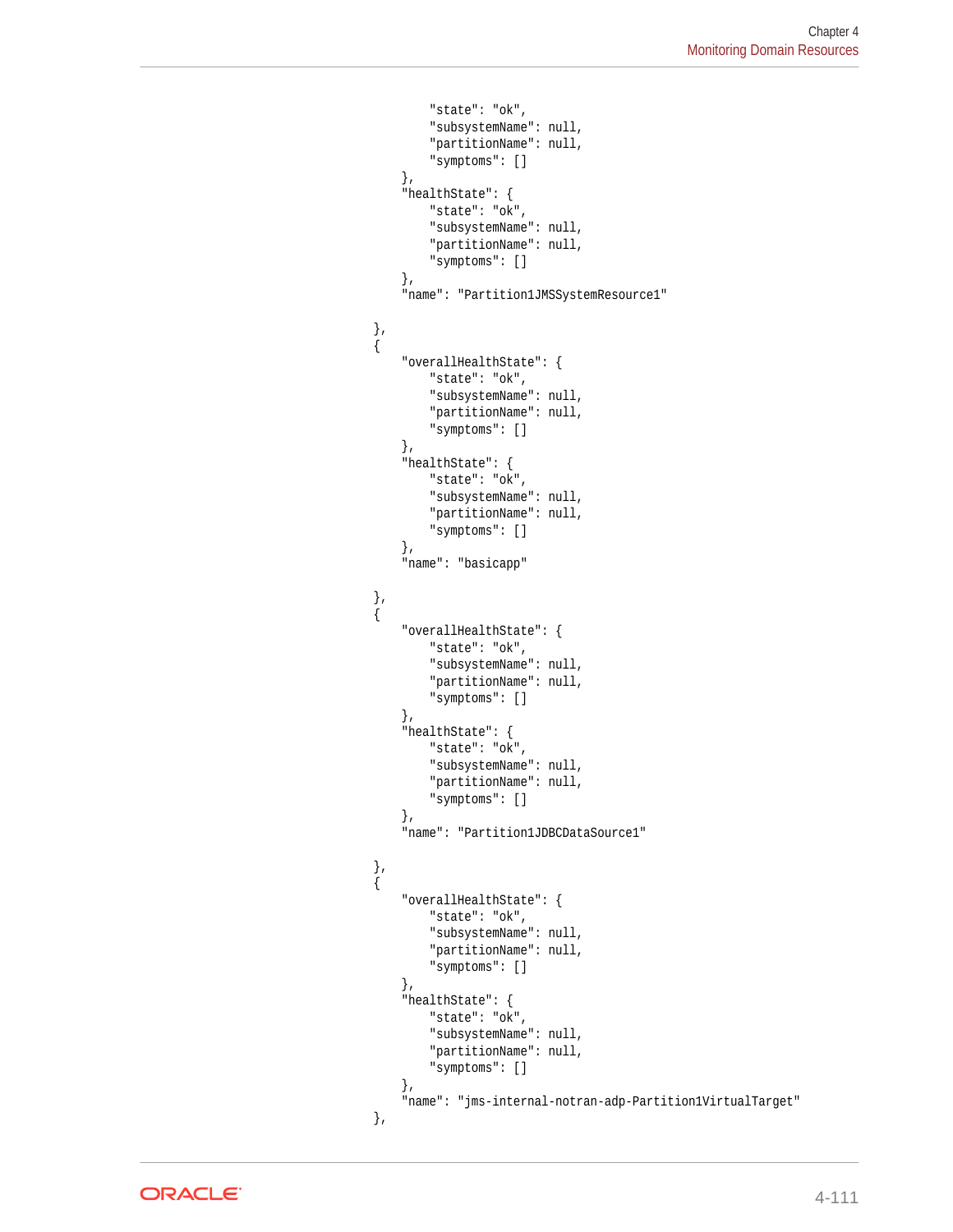```
\left\{ \begin{array}{ccc} 1 & 1 & 1 \\ 1 & 1 & 1 \end{array} \right\} "overallHealthState": {
                             "state": "ok",
                             "subsystemName": null,
                             "partitionName": null,
                             "symptoms": []
                        },
                         "healthState": {
                             "state": "ok",
                              "subsystemName": null,
                              "partitionName": null,
                              "symptoms": []
                         },
                         "name": "fairShare"
                    },
\left\{ \begin{array}{ccc} 1 & 1 & 1 \\ 1 & 1 & 1 \end{array} \right\} "overallHealthState": {
                             "state": "ok",
                             "subsystemName": null,
                             "partitionName": null,
                             "symptoms": []
                        },
                         "healthState": {
                             "state": "ok",
                             "subsystemName": null,
                              "partitionName": null,
                             "symptoms": []
                        },
                         "name": "bea_wls_internal-Partition1VirtualTarget"
                    },
\left\{ \begin{array}{ccc} 1 & 1 & 1 \\ 1 & 1 & 1 \end{array} \right\} "overallHealthState": {
                             "state": "ok",
                              "subsystemName": null,
                              "partitionName": null,
                              "symptoms": []
                        },
                         "healthState": {
                             "state": "ok",
                             "subsystemName": null,
                             "partitionName": null,
                             "symptoms": []
                        },
                         "name": "jms-internal-xa-adp-Partition1VirtualTarget"
                    },
\{ "overallHealthState": {
                             "state": "ok",
                             "subsystemName": null,
                             "partitionName": null,
                             "symptoms": []
                         },
                         "healthState": {
                             "state": "ok",
                              "subsystemName": null,
                              "partitionName": null,
                              "symptoms": []
                         },
                         "name": "wls-management-services-Partition1VirtualTarget"
```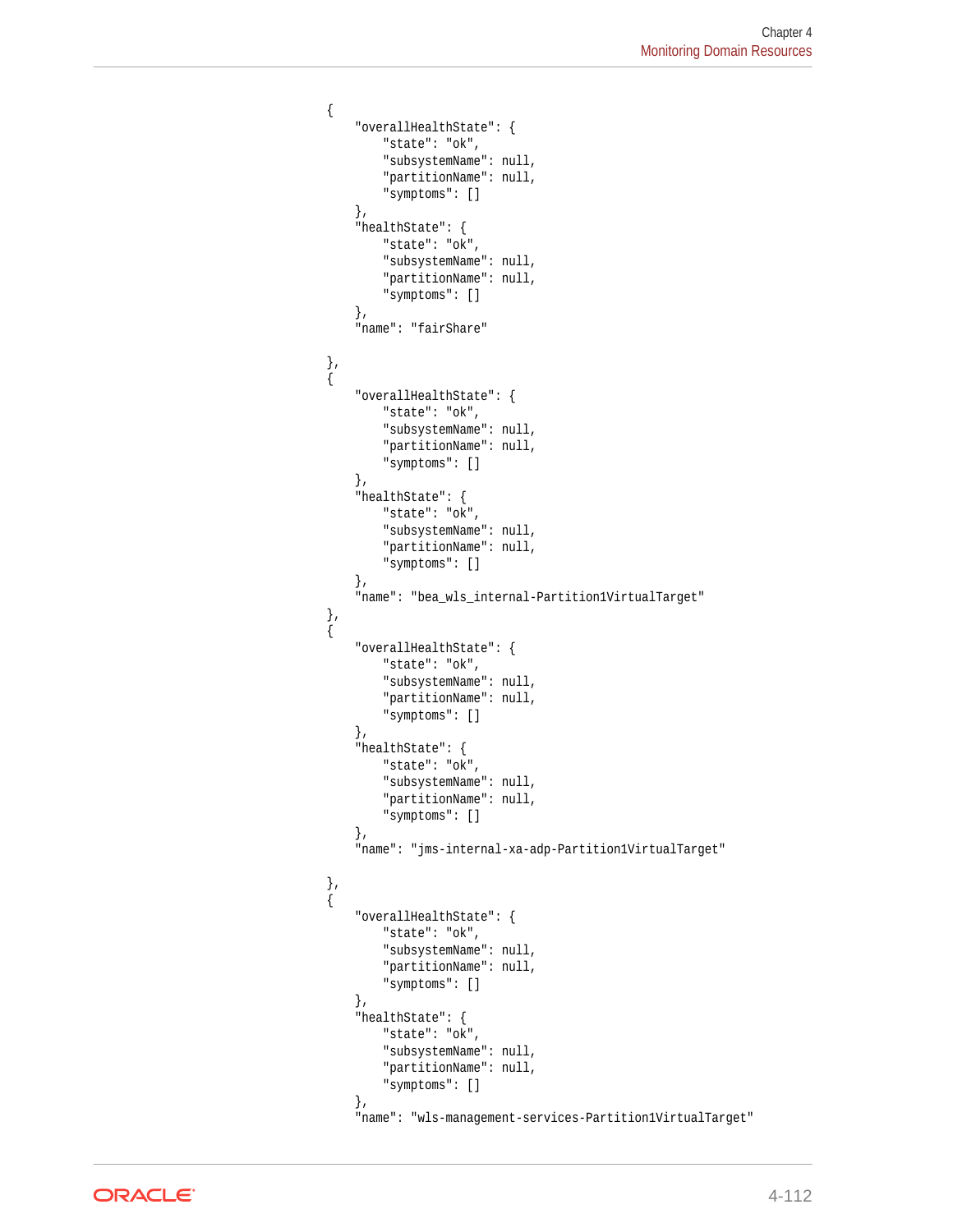```
 }
             ]}
         }]},
         "applicationRuntimes": {"items": [
             {
                 "overallHealthState": {
                     "state": "ok",
                     "subsystemName": null,
                     "partitionName": null,
                     "symptoms": []
                 },
                 "healthState": {
                     "state": "ok",
                     "subsystemName": null,
                     "partitionName": null,
                     "symptoms": []
                 },
                 "name": "fairShare"
             },
 {
                 "overallHealthState": {
                     "state": "ok",
                     "subsystemName": null,
                     "partitionName": null,
                     "symptoms": []
                 },
                 "healthState": {
                     "state": "ok",
                     "subsystemName": null,
                     "partitionName": null,
                     "symptoms": []
                 },
                 "name": "basicapp"
             },
\{ "overallHealthState": {
                     "state": "ok",
                     "subsystemName": null,
                     "partitionName": null,
                     "symptoms": []
                 },
                 "healthState": {
                     "state": "ok",
                     "subsystemName": null,
                     "partitionName": null,
                     "symptoms": []
                 },
                 "name": "bea_wls_cluster_internal"
\}, \}, \}, \} {
                 "overallHealthState": {
                     "state": "ok",
                     "subsystemName": null,
                     "partitionName": null,
                     "symptoms": []
                 },
                 "healthState": {
```
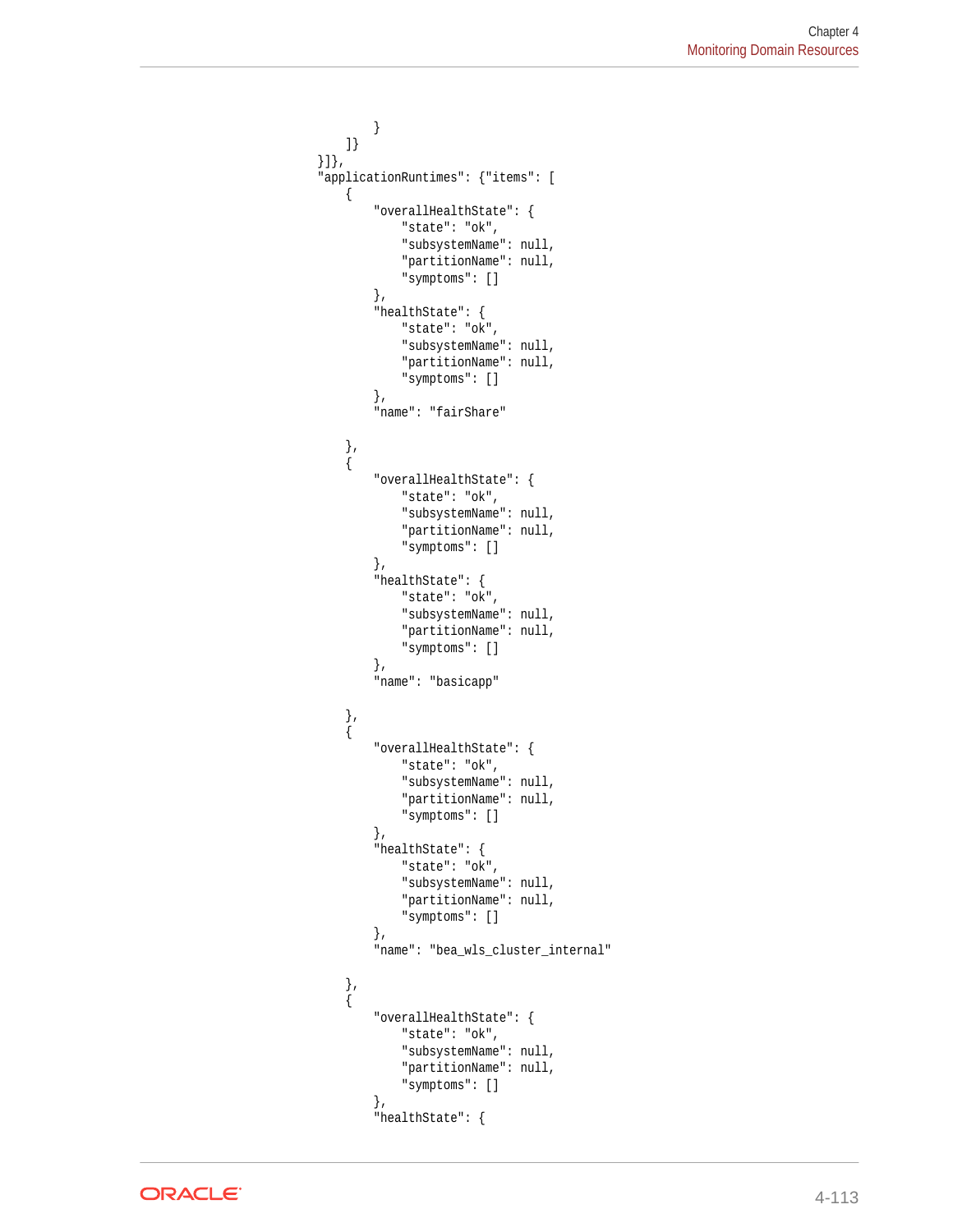```
 "state": "ok",
                      "subsystemName": null,
                      "partitionName": null,
                      "symptoms": []
                 },
                  "name": "JMSSystemResource1"
             },
             {
                  "overallHealthState": {
                     "state": "ok",
                      "subsystemName": null,
                      "partitionName": null,
                      "symptoms": []
                 },
                  "healthState": {
                      "state": "ok",
                      "subsystemName": null,
                      "partitionName": null,
                      "symptoms": []
                 },
                 "name": "wls-management-services"
             },
\{ "overallHealthState": {
                      "state": "ok",
                      "subsystemName": null,
                      "partitionName": null,
                      "symptoms": []
                 },
                  "healthState": {
                      "state": "ok",
                      "subsystemName": null,
                      "partitionName": null,
                      "symptoms": []
                 },
                  "name": "bea_wls_deployment_internal"
             },
\{ "overallHealthState": {
                      "state": "ok",
                      "subsystemName": null,
                      "partitionName": null,
                      "symptoms": []
                 },
                  "healthState": {
                      "state": "ok",
                      "subsystemName": null,
                      "partitionName": null,
                      "symptoms": []
                 },
                  "name": "JDBCDataSource1"
             },
             {
                  "overallHealthState": {
                      "state": "ok",
                      "subsystemName": null,
                      "partitionName": null,
```
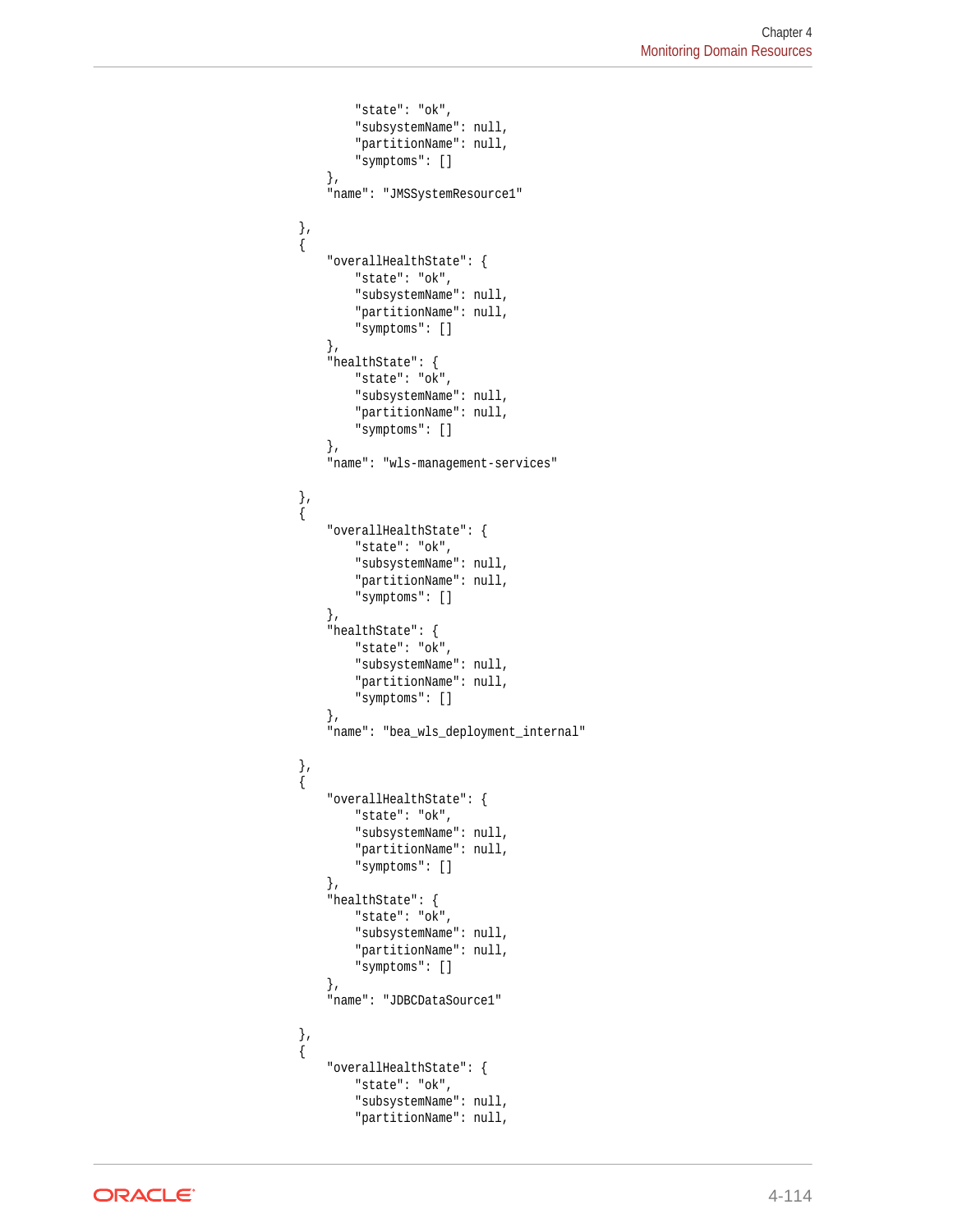```
 "symptoms": []
                  },
                  "healthState": {
                       "state": "ok",
                      "subsystemName": null,
                       "partitionName": null,
                       "symptoms": []
                  },
                  "name": "bea_wls_internal"
 },
 {
                  "overallHealthState": {
                      "state": "ok",
                      "subsystemName": null,
                       "partitionName": null,
                       "symptoms": []
                  },
                  "healthState": {
                      "state": "ok",
                      "subsystemName": null,
                      "partitionName": null,
                      "symptoms": []
                  },
                  "name": "jms-internal-xa-adp"
              },
 {
                  "overallHealthState": {
                      "state": "ok",
                       "subsystemName": null,
                       "partitionName": null,
                       "symptoms": []
                  },
                  "healthState": {
                       "state": "ok",
                       "subsystemName": null,
                       "partitionName": null,
                       "symptoms": []
                  },
                  "name": "jms-internal-notran-adp"
              }
         ]}
     }
]}}
     ----------------------------------------------------------------------
Monitor the applications' servlets
----------------------------------------------------------------------
curl -v \backslash--user monitor: monitor123 \
-H X-Requested-By:MyClient \
-H Accept:application/json \
-H Content-Type:application/json \
-d "{
   links: [], fields: [],
```
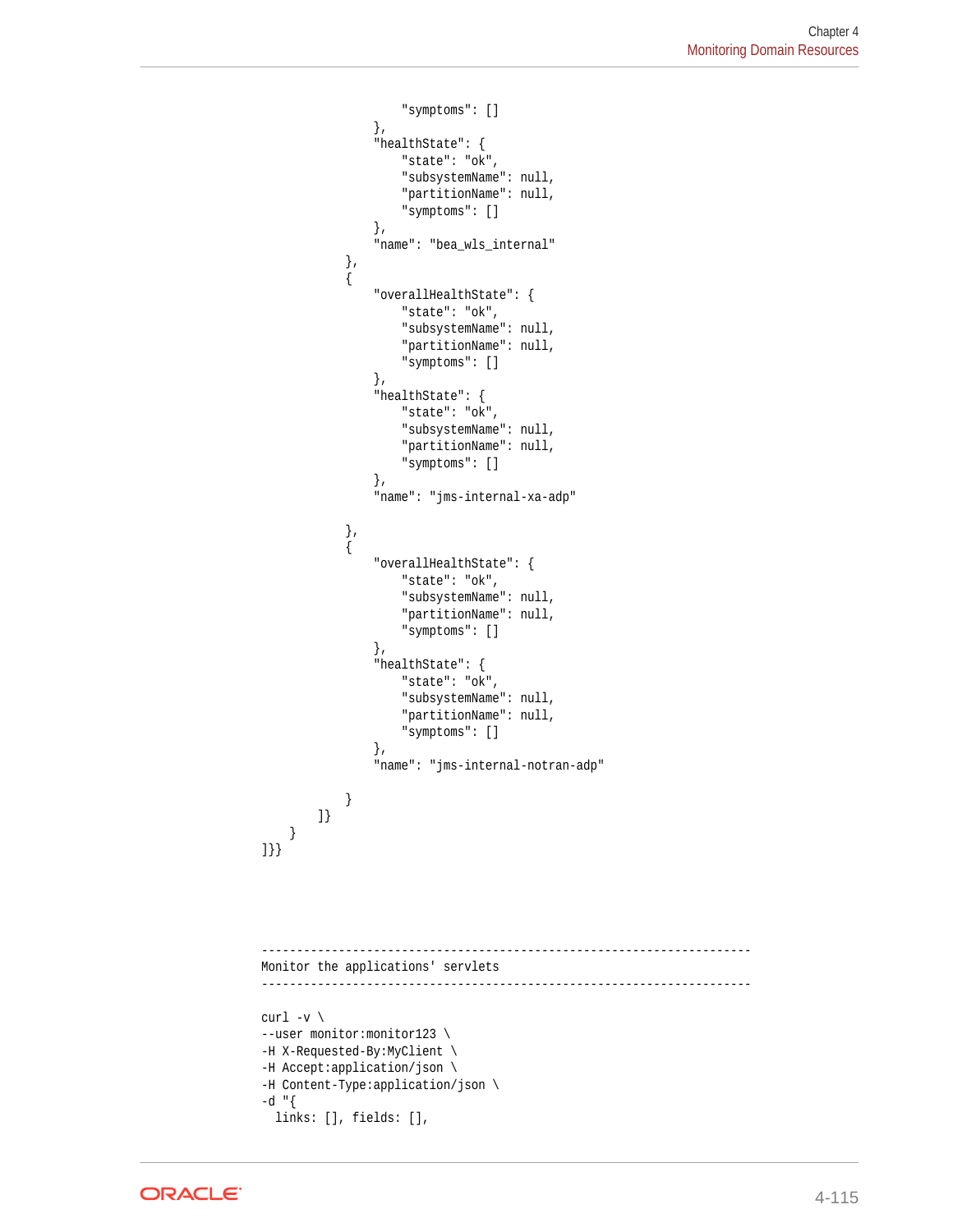```
 children: {
    serverRuntimes: {
      links: [], fields: [ 'name' ],
      children: {
        applicationRuntimes: {
          links: [], fields: [ 'name' ],
          name: [ 'fairShare', 'basicapp' ],
          children: {
            componentRuntimes: {
              links: [], fields: [ 'name', 'type' ],
              children: {
                servlets: {
                  links: [],
                  fields: [
                    'name',
                    'executionTimeHigh',
                    'executionTimeLow',
                    'executionTimeAverage',
                    'invocationTotalCount'
 ]
 }
              }
            }
          }
        },
        partitionRuntimes: {
          links: [], fields: [ 'name' ],
          children: {
            applicationRuntimes: {
              links: [], fields: [ 'name' ],
             name: [ 'fairShare', 'basicapp' ],
              children: {
                componentRuntimes: {
                  links: [], fields: [ 'name', 'type' ],
                  children: {
                    servlets: {
                      links: [],
                      fields: [
                        'name',
                        'executionTimeHigh',
                        'executionTimeLow',
                        'executionTimeAverage',
                        'invocationTotalCount'
) and the contract of the contract \mathbf{I} }
 }
 }
 }
 }
 }
 }
      }
    }
  }
\}" \
-X POST http://localhost:7001/management/weblogic/latest/domainRuntime/search
HTTP/1.1 100 Continue HTTP/1.1 200 OK
Response Body:
```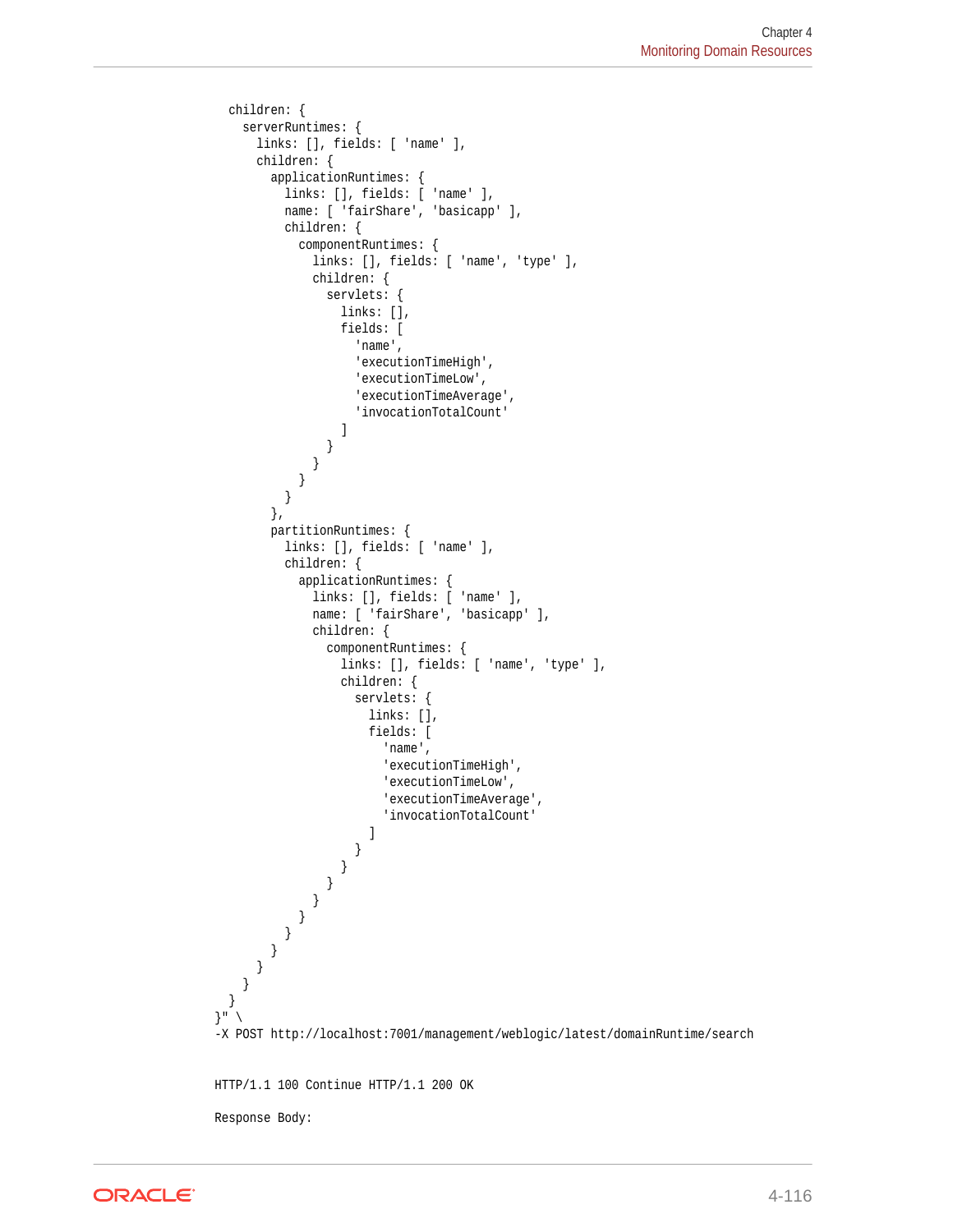```
{"serverRuntimes": {"items": [
\left\{\right. "name": "Cluster1Server1",
         "partitionRuntimes": {"items": [{
             "name": "Partition1",
             "applicationRuntimes": {"items": [
\left\{ \begin{array}{ccc} 1 & 1 & 1 \\ 1 & 1 & 1 \end{array} \right\} "name": "fairShare",
                     "componentRuntimes": {"items": [{
                         "type": "WebAppComponentRuntime",
                          "name": "Partition1VirtualTarget_\/partition1\/fairShare",
                          "servlets": {"items": [
\{ "executionTimeHigh": 0,
                                  "invocationTotalCount": 0,
                                  "executionTimeLow": 0,
                                  "name": "JspServlet",
                                  "executionTimeAverage": 0
\}, and the same state \}, and the same state \}, and the same state \{x_i\}{ } "executionTimeHigh": 0,
                                  "invocationTotalCount": 0,
                                  "executionTimeLow": 0,
                                  "name": "FileServlet",
                                  "executionTimeAverage": 0
\}, and the same state \}, and the same state \}, and the same state \{x_i\}{ } "executionTimeHigh": 0,
                                  "invocationTotalCount": 0,
                                  "executionTimeLow": 0,
                                  "name": "SimpleFastServlet",
                                  "executionTimeAverage": 0
\{x_i\}{ } "executionTimeHigh": 0,
                                  "invocationTotalCount": 0,
                                  "executionTimeLow": 0,
                                  "name": "SimpleSlowServlet",
                                  "executionTimeAverage": 0
 }
 ]}
                     }]}
                 },
\left\{ \begin{array}{ccc} 1 & 1 & 1 \\ 1 & 1 & 1 \end{array} \right\} "name": "basicapp",
                     "componentRuntimes": {"items": [
\{ "type": "WebAppComponentRuntime",
                              "name": "Partition1VirtualTarget_\/partition1\/
BasicAuth",
                              "servlets": {"items": [
\{ "executionTimeHigh": 0,
                                      "invocationTotalCount": 0,
                                      "executionTimeLow": 0,
                                      "name": "JspServlet",
                                      "executionTimeAverage": 0
\}, and the contract of \}, and the contract of \}, and the contract of \{\{ "executionTimeHigh": 0,
                                      "invocationTotalCount": 0,
```
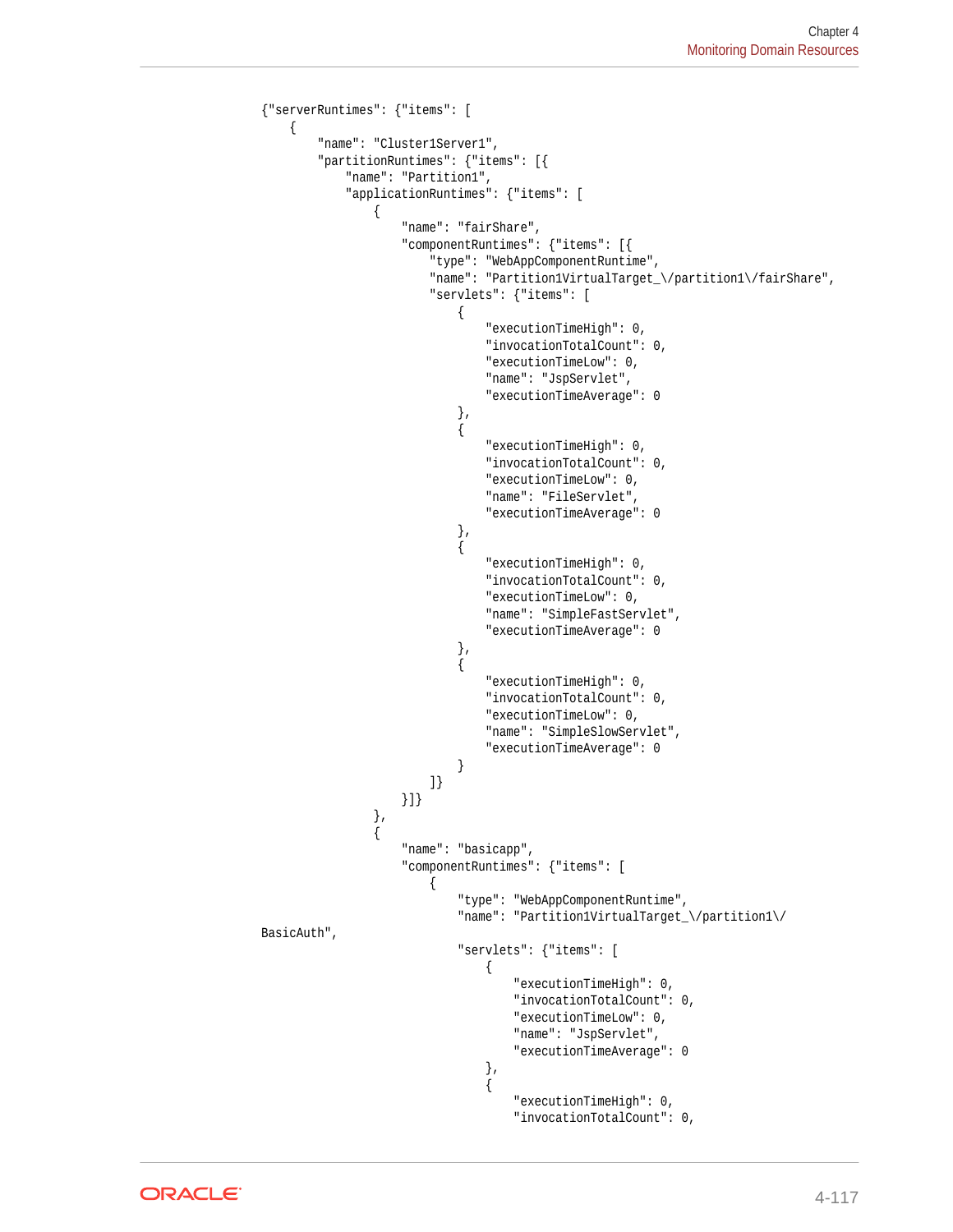```
 "executionTimeLow": 0,
                                        "name": "Servlet3",
                                        "executionTimeAverage": 0
 },
\{ "executionTimeHigh": 0,
                                        "invocationTotalCount": 0,
                                        "executionTimeLow": 0,
                                        "name": "Servlet2",
                                        "executionTimeAverage": 0
 },
\{ "executionTimeHigh": 0,
                                        "invocationTotalCount": 0,
                                        "executionTimeLow": 0,
                                        "name": "Servlet1",
                                        "executionTimeAverage": 0
\}, and the contract of \}, and the contract of \}, and the contract of \{\{ "executionTimeHigh": 0,
                                        "invocationTotalCount": 0,
                                        "executionTimeLow": 0,
                                        "name": "FileServlet",
                                        "executionTimeAverage": 0
}<br>}<br>}
\}\}, \{, \}, \{, \}, \{, \}, \{, \}, \{, \}, \{, \}, \{, \}, \{, \}, \{, \}, \{, \}, \{, \}, \{, \}, \{, \}, \{, \}, \{, \}, \{, \}, \{, \}, \{, \},
\{ "name": "BasicEJB.jar",
                               "type": "EJBComponentRuntime"
 }
                      ]}
 }
             ]}
         }]},
         "applicationRuntimes": {"items": [
             {
                  "name": "fairShare",
                  "componentRuntimes": {"items": [{
                      "type": "WebAppComponentRuntime",
                      "name": "Cluster1Server1_\/fairShare",
                      "servlets": {"items": [
\{ "executionTimeHigh": 0,
                               "invocationTotalCount": 0,
                               "executionTimeLow": 0,
                               "name": "JspServlet",
                               "executionTimeAverage": 0
\}, \{, \}, \{, \}, \{, \}, \{, \}, \{, \}, \{, \}, \{, \}, \{, \}, \{, \}, \{, \}, \{, \}, \{, \}, \{, \}, \{, \}, \{, \}, \{, \}, \{, \}, \{, \},
\{ "executionTimeHigh": 0,
                               "invocationTotalCount": 0,
                               "executionTimeLow": 0,
                               "name": "FileServlet",
                               "executionTimeAverage": 0
\}, \{, \}, \{, \}, \{, \}, \{, \}, \{, \}, \{, \}, \{, \}, \{, \}, \{, \}, \{, \}, \{, \}, \{, \}, \{, \}, \{, \}, \{, \}, \{, \}, \{, \}, \{, \},
\{ "executionTimeHigh": 0,
                               "invocationTotalCount": 0,
                               "executionTimeLow": 0,
                               "name": "SimpleFastServlet",
```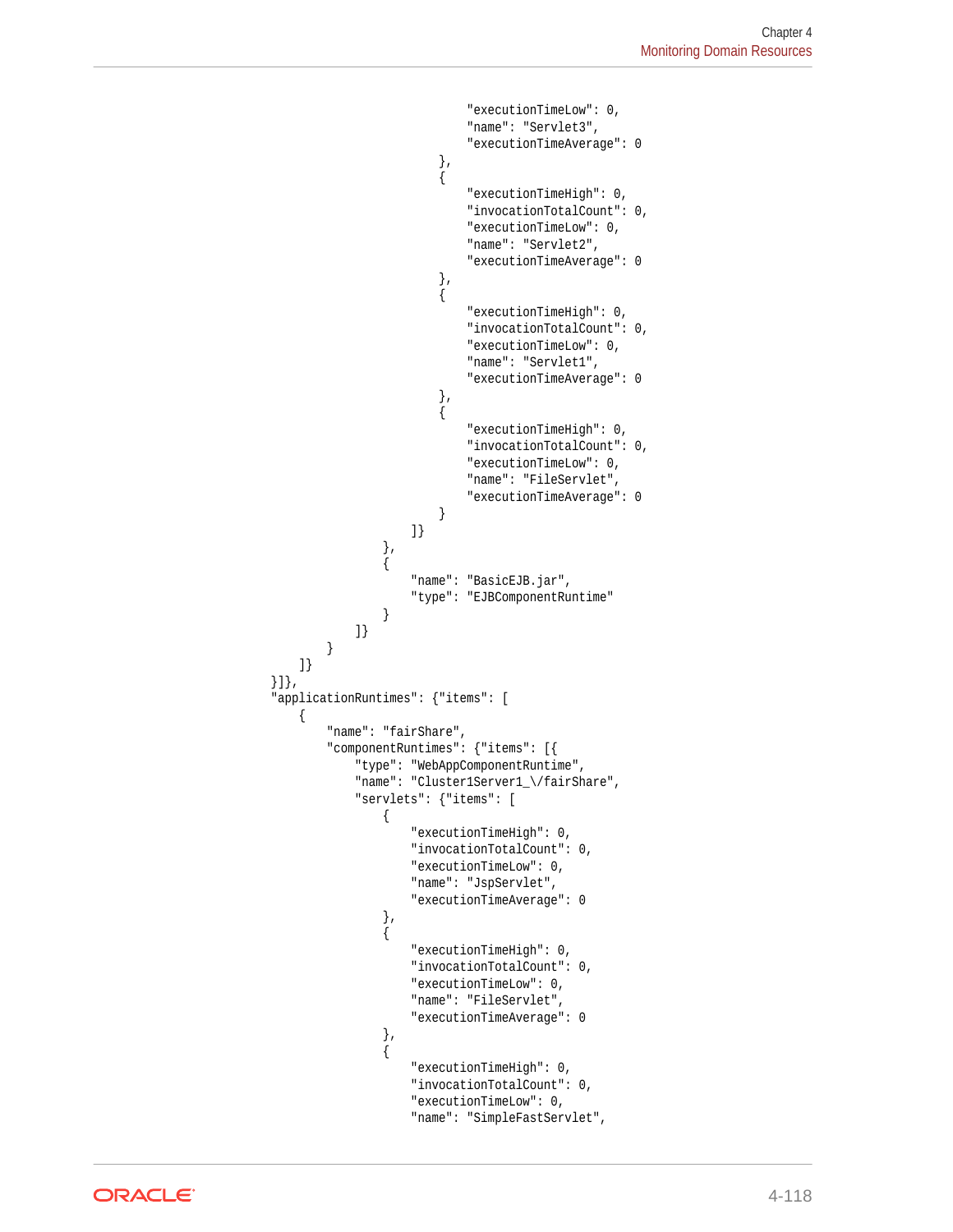```
 "executionTimeAverage": 0
\}, \{, \}, \{, \}, \{, \}, \{, \}, \{, \}, \{, \}, \{, \}, \{, \}, \{, \}, \{, \}, \{, \}, \{, \}, \{, \}, \{, \}, \{, \}, \{, \}, \{, \}, \{, \},
\{ "executionTimeHigh": 0,
                            "invocationTotalCount": 0,
                            "executionTimeLow": 0,
                            "name": "SimpleSlowServlet",
                            "executionTimeAverage": 0
 }
                    ]}
                }]}
 },
\{ "name": "basicapp",
                "componentRuntimes": {"items": [
\{ "type": "WebAppComponentRuntime",
                        "name": "Cluster1Server1_\/BasicAuth",
                        "servlets": {"items": [
{ } "executionTimeHigh": 0,
                                "invocationTotalCount": 0,
                                "executionTimeLow": 0,
                                "name": "JspServlet",
                                "executionTimeAverage": 0
\}, and the same state \}, and the same state \}, and the same state \{x_i\}{ } "executionTimeHigh": 0,
                                "invocationTotalCount": 0,
                                "executionTimeLow": 0,
                                "name": "Servlet3",
                                "executionTimeAverage": 0
\{x_i\}{ } "executionTimeHigh": 0,
                                "invocationTotalCount": 0,
                                "executionTimeLow": 0,
                                "name": "Servlet2",
                                "executionTimeAverage": 0
\}, and the same state \}, and the same state \}, and the same state \{x_i\}{ } "executionTimeHigh": 0,
                                "invocationTotalCount": 0,
                                "executionTimeLow": 0,
                                "name": "Servlet1",
                                "executionTimeAverage": 0
\}, and the same state \}, and the same state \}, and the same state \{x_i\}\{ "executionTimeHigh": 0,
                                "invocationTotalCount": 0,
                                "executionTimeLow": 0,
                                "name": "FileServlet",
                                "executionTimeAverage": 0
 }
 ]}
                    },
\{ "name": "BasicEJB.jar",
                        "type": "EJBComponentRuntime"
 }
                ]}
```
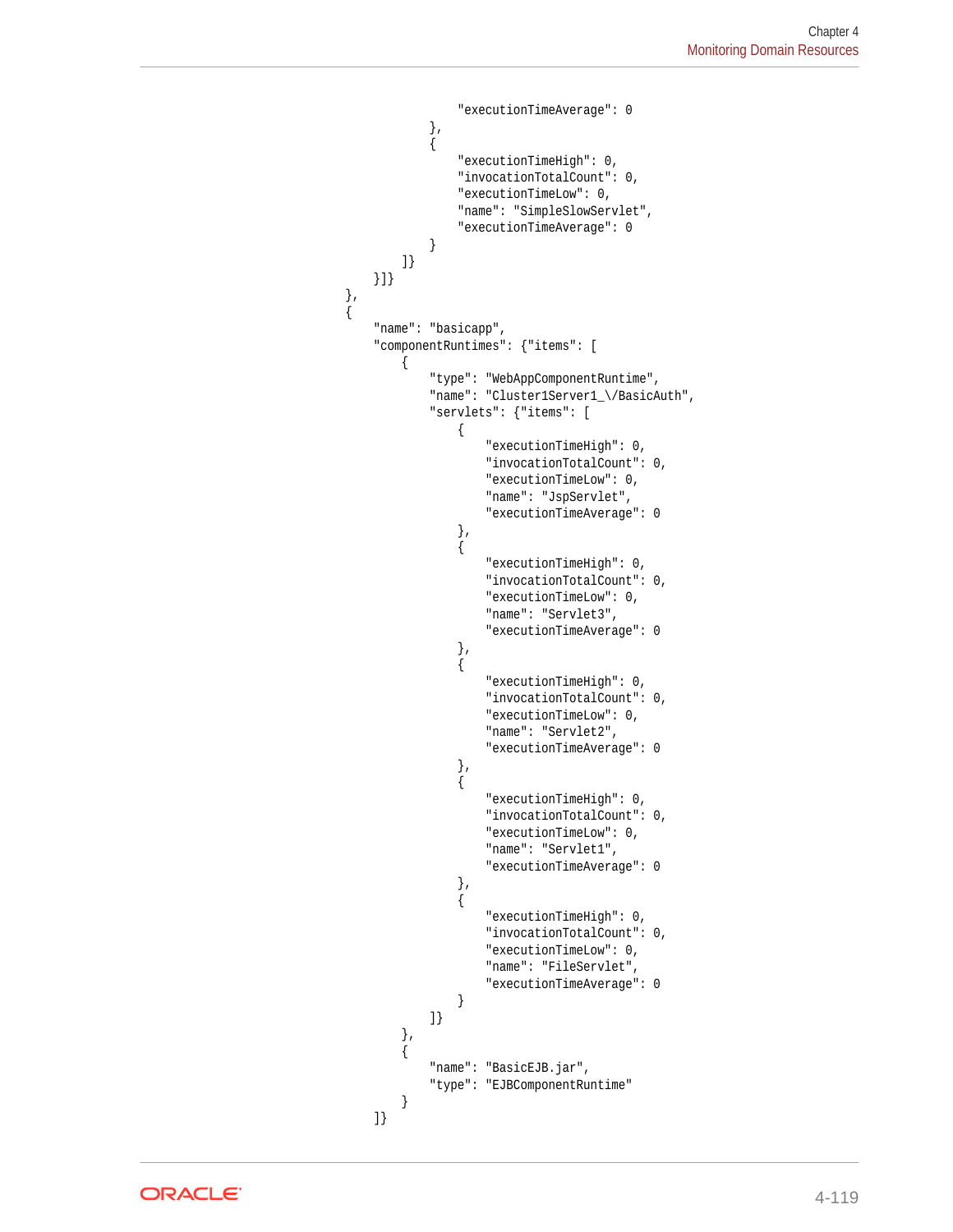```
 }
         ]}
     },
     {
         "name": "AdminServer",
         "partitionRuntimes": {"items": [{
             "name": "Partition1",
              "applicationRuntimes": {"items": []}
         }]},
         "applicationRuntimes": {"items": []}
     },
     {
         "name": "Cluster1Server2",
         "partitionRuntimes": {"items": [{
             "name": "Partition1",
             "applicationRuntimes": {"items": [
\left\{ \begin{array}{ccc} 1 & 1 & 1 \\ 1 & 1 & 1 \end{array} \right\} "name": "fairShare",
                      "componentRuntimes": {"items": [{
                          "type": "WebAppComponentRuntime",
                          "name": "Partition1VirtualTarget_\/partition1\/fairShare",
                          "servlets": {"items": [
\{ "executionTimeHigh": 0,
                                   "invocationTotalCount": 0,
                                   "executionTimeLow": 0,
                                   "name": "JspServlet",
                                   "executionTimeAverage": 0
\}, and the same state \}, and the same state \}, and the same state \{x_i\}{ } "executionTimeHigh": 0,
                                   "invocationTotalCount": 0,
                                   "executionTimeLow": 0,
                                   "name": "FileServlet",
                                   "executionTimeAverage": 0
\}, and the same state \}, and the same state \}, and the same state \{x_i\}{ } "executionTimeHigh": 0,
                                   "invocationTotalCount": 0,
                                   "executionTimeLow": 0,
                                   "name": "SimpleFastServlet",
                                   "executionTimeAverage": 0
\{x_i\}{ } "executionTimeHigh": 0,
                                   "invocationTotalCount": 0,
                                   "executionTimeLow": 0,
                                   "name": "SimpleSlowServlet",
                                   "executionTimeAverage": 0
 }
                          ]}
                      }]}
                  },
\left\{ \begin{array}{ccc} 1 & 1 & 1 \\ 1 & 1 & 1 \end{array} \right\} "name": "basicapp",
                      "componentRuntimes": {"items": [
\{ "type": "WebAppComponentRuntime",
                              "name": "Partition1VirtualTarget_\/partition1\/
BasicAuth",
                              "servlets": {"items": [
```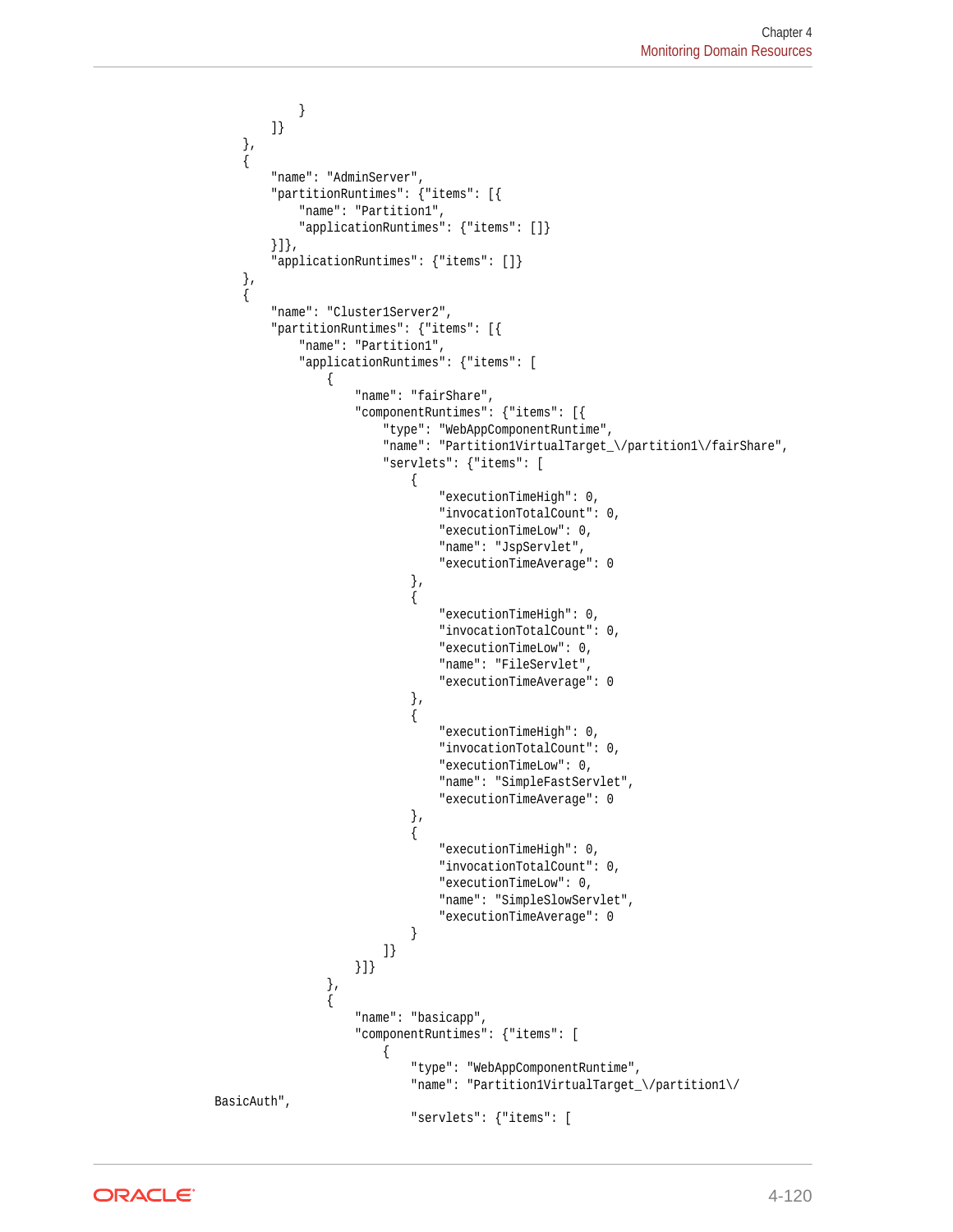```
\{ "executionTimeHigh": 0,
                                   "invocationTotalCount": 0,
                                   "executionTimeLow": 0,
                                   "name": "JspServlet",
                                   "executionTimeAverage": 0
 },
\{ "executionTimeHigh": 0,
                                   "invocationTotalCount": 0,
                                   "executionTimeLow": 0,
                                   "name": "Servlet3",
                                   "executionTimeAverage": 0
 },
\{ "executionTimeHigh": 0,
                                   "invocationTotalCount": 0,
                                   "executionTimeLow": 0,
                                   "name": "Servlet2",
                                   "executionTimeAverage": 0
 },
\{ "executionTimeHigh": 0,
                                   "invocationTotalCount": 0,
                                   "executionTimeLow": 0,
                                   "name": "Servlet1",
                                   "executionTimeAverage": 0
\}, and the contract of \}, and the contract of \}, and the contract of \{\{ "executionTimeHigh": 0,
                                   "invocationTotalCount": 0,
                                   "executionTimeLow": 0,
                                   "name": "FileServlet",
                                   "executionTimeAverage": 0
}<br>}<br>}
\}\}, \{, \}, \{, \}, \{, \}, \{, \}, \{, \}, \{, \}, \{, \}, \{, \}, \{, \}, \{, \}, \{, \}, \{, \}, \{, \}, \{, \}, \{, \}, \{, \}, \{, \}, \{, \},
\{ "name": "BasicEJB.jar",
                            "type": "EJBComponentRuntime"
 }
                   ]}
 }
            ]}
        }]},
        "applicationRuntimes": {"items": [
            {
                "name": "fairShare",
                "componentRuntimes": {"items": [{
                    "type": "WebAppComponentRuntime",
                    "name": "Cluster1Server2_\/fairShare",
                    "servlets": {"items": [
\{ "executionTimeHigh": 0,
                           "invocationTotalCount": 0,
                           "executionTimeLow": 0,
                            "name": "JspServlet",
                            "executionTimeAverage": 0
\}, \{, \}, \{, \}, \{, \}, \{, \}, \{, \}, \{, \}, \{, \}, \{, \}, \{, \}, \{, \}, \{, \}, \{, \}, \{, \}, \{, \}, \{, \}, \{, \}, \{, \}, \{, \},
\{ "executionTimeHigh": 0,
```
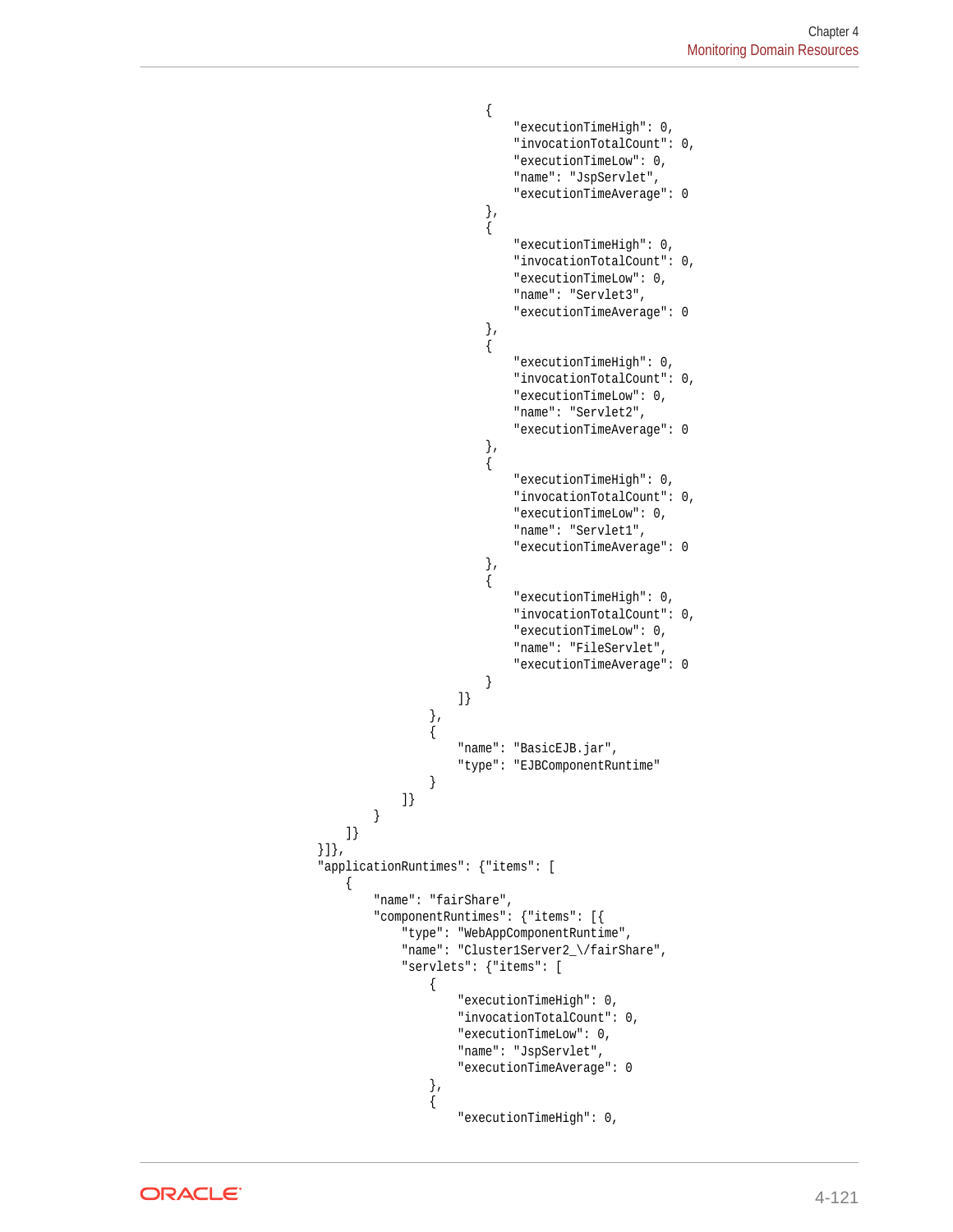```
 "invocationTotalCount": 0,
                                "executionTimeLow": 0,
                                "name": "FileServlet",
                                "executionTimeAverage": 0
\}, \{, \}, \{, \}, \{, \}, \{, \}, \{, \}, \{, \}, \{, \}, \{, \}, \{, \}, \{, \}, \{, \}, \{, \}, \{, \}, \{, \}, \{, \}, \{, \}, \{, \}, \{, \},
\{ "executionTimeHigh": 0,
                                "invocationTotalCount": 0,
                                "executionTimeLow": 0,
                                "name": "SimpleFastServlet",
                                "executionTimeAverage": 0
\}, \{, \}, \{, \}, \{, \}, \{, \}, \{, \}, \{, \}, \{, \}, \{, \}, \{, \}, \{, \}, \{, \}, \{, \}, \{, \}, \{, \}, \{, \}, \{, \}, \{, \}, \{, \},
\{ "executionTimeHigh": 0,
                                "invocationTotalCount": 0,
                                "executionTimeLow": 0,
                                "name": "SimpleSlowServlet",
                                "executionTimeAverage": 0
 }
                       ]}
                  }]}
              },
\{ "name": "basicapp",
                   "componentRuntimes": {"items": [
\{ "type": "WebAppComponentRuntime",
                            "name": "Cluster1Server2_\/BasicAuth",
                            "servlets": {"items": [
{ } "executionTimeHigh": 0,
                                     "invocationTotalCount": 0,
                                     "executionTimeLow": 0,
                                     "name": "JspServlet",
                                     "executionTimeAverage": 0
\}, and the same state \}, and the same state \}, and the same state \{x_i\}{ } "executionTimeHigh": 0,
                                     "invocationTotalCount": 0,
                                     "executionTimeLow": 0,
                                     "name": "Servlet3",
                                     "executionTimeAverage": 0
\{x_i\}{ } "executionTimeHigh": 0,
                                     "invocationTotalCount": 0,
                                     "executionTimeLow": 0,
                                     "name": "Servlet2",
                                     "executionTimeAverage": 0
\}, and the same state \}, and the same state \}, and the same state \{x_i\}{ } "executionTimeHigh": 0,
                                     "invocationTotalCount": 0,
                                     "executionTimeLow": 0,
                                     "name": "Servlet1",
                                     "executionTimeAverage": 0
\}, and the same state \}, and the same state \}, and the same state \{x_i\}\{ "executionTimeHigh": 0,
                                     "invocationTotalCount": 0,
                                     "executionTimeLow": 0,
```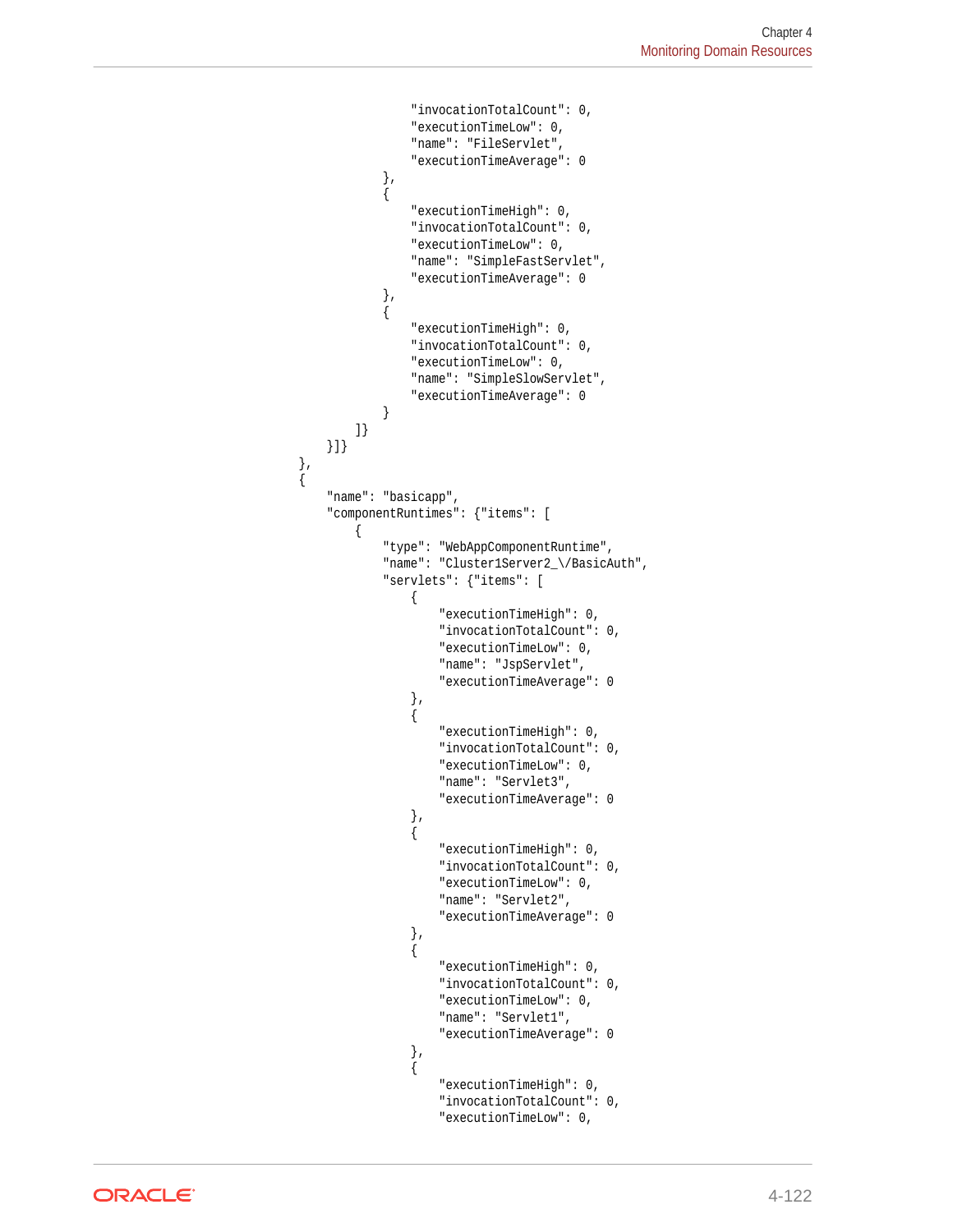```
 "name": "FileServlet",
                                "executionTimeAverage": 0
 }
                        ]}
                    },
\{ "name": "BasicEJB.jar",
                        "type": "EJBComponentRuntime"
 }
                ]}
            }
        ]}
     }
]}}
----------------------------------------------------------------------
Get the total number of open sessions across each application's component runtimes 
across all servers
----------------------------------------------------------------------
curl -v \backslash--user monitor:monitor123 \
-H X-Requested-By:MyClient \
-H Accept:application/json \
-H Content-Type:application/json \
-d "\{ links: [], fields: [],
  children: {
    serverRuntimes: {
      mergeCollection: true,
      children: {
        applicationRuntimes: {
          mergeOn: 'name',
          fields: [ { name: 'name', sameValue: true } ],
          children: {
            componentRuntimes: {
              mergeCollection: true,
              fields: [ { name: 'openSessionsCurrentCount', total: true } ]
 }
          }
        }
      }
     }
  }
}" \
-X POST http://localhost:7001/management/weblogic/latest/domainRuntime/search
HTTP/1.1 200 OK
Response Body:
{"serverRuntimes": {"items": [{"applicationRuntimes": {"items": [
     {
         "name": "bea_wls_cluster_internal",
```
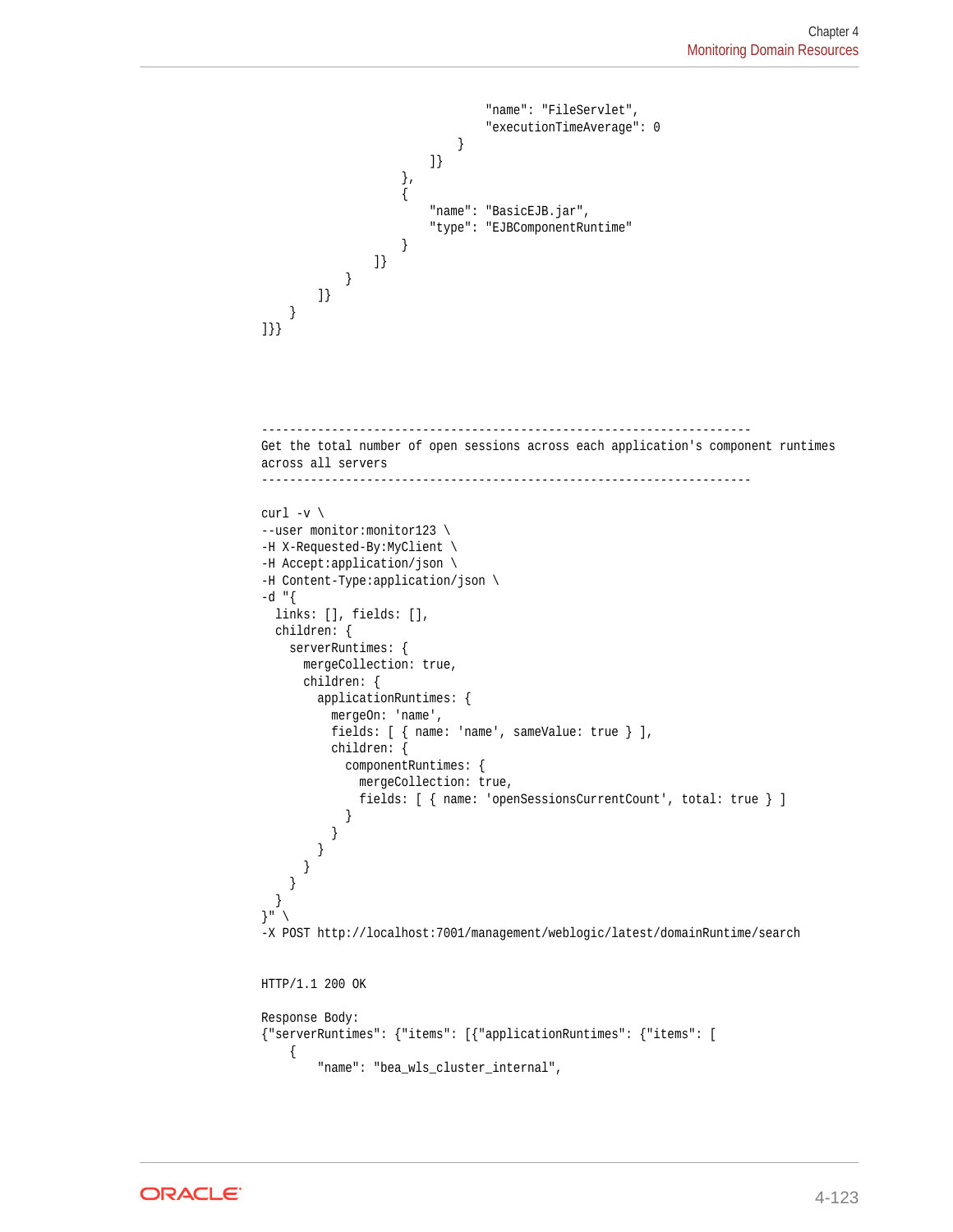```
 "componentRuntimes": {"items": [{"openSessionsCurrentCount": {
             "total": 0,
             "count": 2
         }}]}
     },
     {
         "name": "jms-internal-notran-adp",
         "componentRuntimes": {"items": [{}]}
     },
\left\{\right. "name": "bea_wls_internal",
         "componentRuntimes": {"items": [{"openSessionsCurrentCount": {
             "total": 0,
              "count": 3
         }}]}
     },
     {
         "name": "JMSSystemResource1",
         "componentRuntimes": {"items": [{}]}
     },
     {
         "name": "bea_wls_deployment_internal",
         "componentRuntimes": {"items": [{"openSessionsCurrentCount": {
             "total": 0,
              "count": 3
         }}]}
     },
     {
         "name": "wls-management-services",
         "componentRuntimes": {"items": [{"openSessionsCurrentCount": {
             "total": 213,
             "count": 3
         }}]}
    },
\left\{\right. "name": "basicapp",
         "componentRuntimes": {"items": [{"openSessionsCurrentCount": {
             "total": 0,
             "count": 2
         }}]}
     },
     {
         "name": "jms-internal-xa-adp",
         "componentRuntimes": {"items": [{}]}
     },
     {
         "name": "fairShare",
         "componentRuntimes": {"items": [{"openSessionsCurrentCount": {
             "total": 0,
             "count": 2
         }}]}
     },
     {
         "name": "JDBCDataSource1",
         "componentRuntimes": {"items": [{}]}
```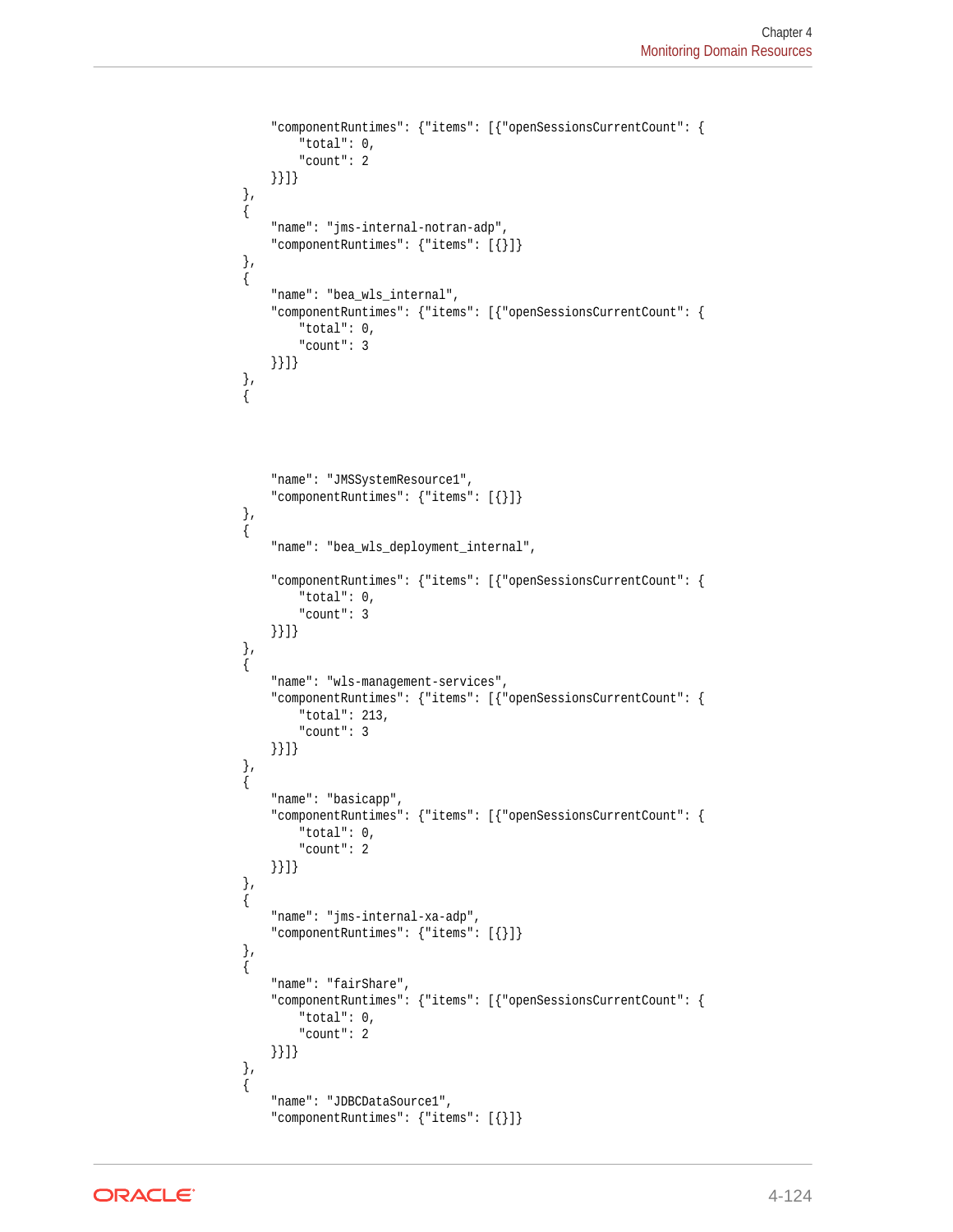```
 },
     {
         "name": "mejb",
         "componentRuntimes": {"items": [{}]}
     },
\left\{\right. "name": "bea_wls_management_internal2",
         "componentRuntimes": {"items": [{"openSessionsCurrentCount": {
             "total": 0,
             "count": 1
         }}]}
\left\{\begin{array}{ccc} \end{array}\right\}]}}]}}
----------------------------------------------------------------------
Get the total number of invocations of the servlets of each component runtime of the 
fairShare and wls-management-services applications across all servers
----------------------------------------------------------------------
curl -v \backslash--user monitor:monitor123 \
-H X-Requested-By:MyClient \
-H Accept:application/json \
-H Content-Type:application/json \
-d "{
   links: [], fields: [],
   children: {
     serverRuntimes: {
       mergeCollection: true,
       children: {
         applicationRuntimes: {
           name: [ 'fairShare', 'wls-management-services' ],
           mergeOn: 'name',
           fields: [ { name: 'name', sameValue: true } ],
           children: {
             componentRuntimes: {
               mergeOn: 'moduleId',
               fields: [ { name: 'contextRoot', sameValue: true } ],
               children: {
                 servlets: {
                   mergeCollection: true,
                   fields: [ { name: 'invocationTotalCount', total: true } ]
 }
 }
 }
 }
 }
 }
     }
   }
\} "
-X POST http://localhost:7001/management/weblogic/latest/domainRuntime/search
```
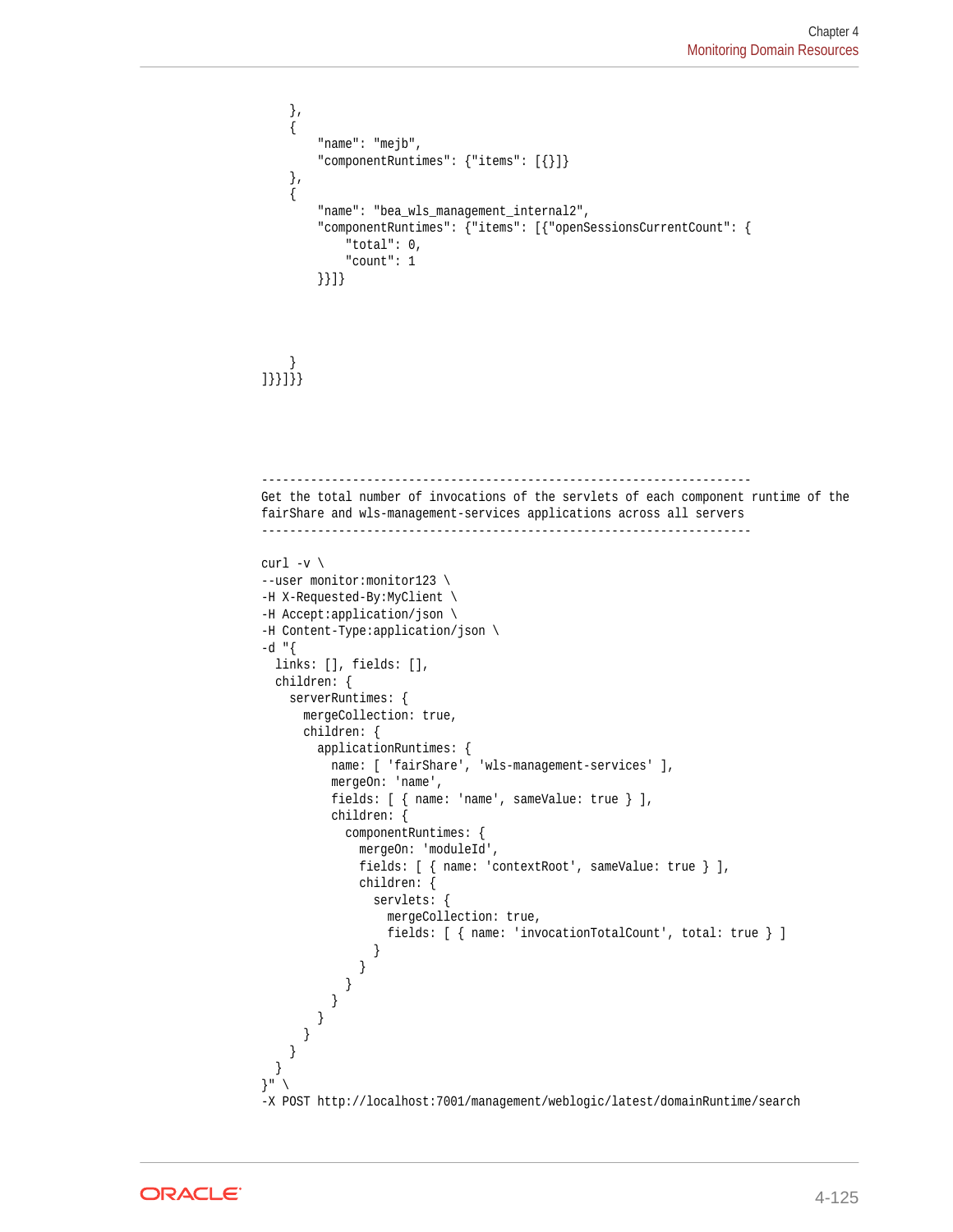```
HTTP/1.1 200 OK
Response Body:
{"serverRuntimes": {"items": [{"applicationRuntimes": {"items": [
     {
         "name": "fairShare",
         "componentRuntimes": {"items": [{
             "contextRoot": "\/fairShare",
             "servlets": {"items": [{"invocationTotalCount": {
                 "total": 0,
                 "count": 8
             }}]}
        }]}
     },
     {
         "name": "wls-management-services",
         "componentRuntimes": {"items": [{
             "contextRoot": "\/management",
             "servlets": {"items": [{"invocationTotalCount": {
                 "total": 213,
                 "count": 9
             }}]}
        }]}
     }
]}}]}}
            ----------------------------------------------------------------------
Get the information displayed by the console's webapp monitoring page
----------------------------------------------------------------------
curl -v \backslash--user monitor:monitor123 \
-H X-Requested-By:MyClient \
-H Accept:application/json \
-H Content-Type:application/json \
-d "{
  links: [], fields: [],
   children: {
     serverRuntimes: {
      mergeCollection: true,
       children: {
         applicationRuntimes: {
          mergeOn: 'name',
          fields: [
             { name: 'name', sameValue: true },
             { name: 'internal', sameValue: true }
           ],
           children: {
             componentRuntimes: {
               mergeOn: 'moduleId',
               fields: [
                { name: 'contextRoot', sameValue: true },
                { name: 'type', sameValue: true },
                { name: 'sourceInfo', sameValue: true },
                 { name: 'deploymentState', values: true },
```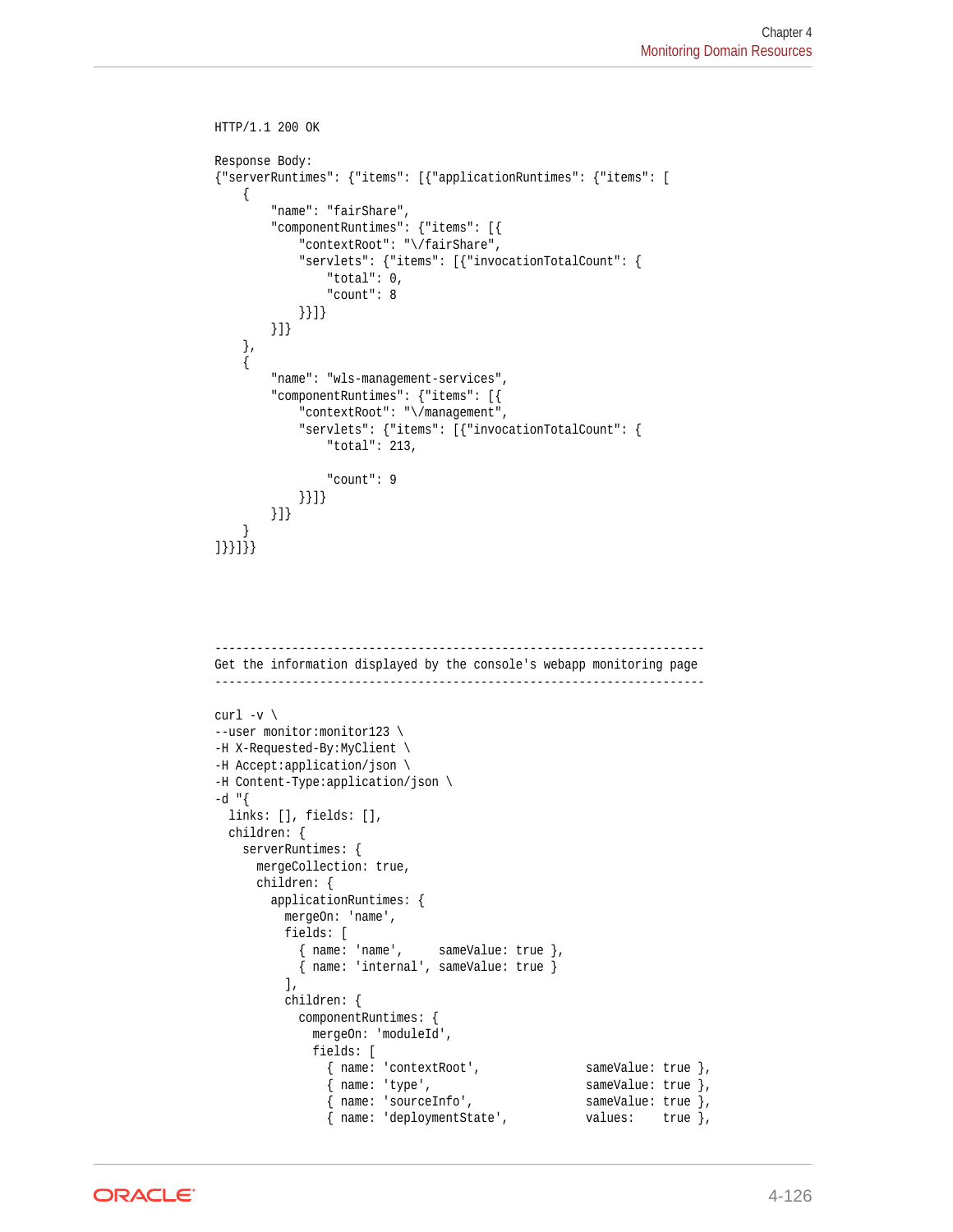```
 { name: 'openSessionsHighCount', max: true },
                { name: 'openSessionsCurrentCount', total: true },
                { name: 'sessionsOpenedTotalCount', total: true }
               ],
               children: {
                servlets: {
                  mergeCollection: true,
                  fields: [ { name: 'invocationTotalCount', total: true } ]
 }
 }
 }
 }
}<br>}
 }
    }
  }
}" \
-X POST http://localhost:7001/management/weblogic/latest/domainRuntime/search
HTTP/1.1 100 Continue HTTP/1.1 200 OK
Response Body:
{"serverRuntimes": {"items": [{"applicationRuntimes": {"items": [
\left\{\right. "internal": true,
         "name": "bea_wls_cluster_internal",
         "componentRuntimes": {"items": [{
             "type": "WebAppComponentRuntime",
             "sourceInfo": "bea_wls_cluster_internal.war",
             "contextRoot": "\/bea_wls_cluster_internal",
             "openSessionsCurrentCount": {
                "total": 0,
                 "count": 2
             },
             "deploymentState": {"values": [
                2,
 2
             ]},
             "sessionsOpenedTotalCount": {
                "total": 0,
                "count": 2
             },
             "openSessionsHighCount": {"max": 0},
             "servlets": {"items": [{"invocationTotalCount": {
                "total": 3,
                "count": 10
            }}]}
        }]}
     },
\left\{\right.
```
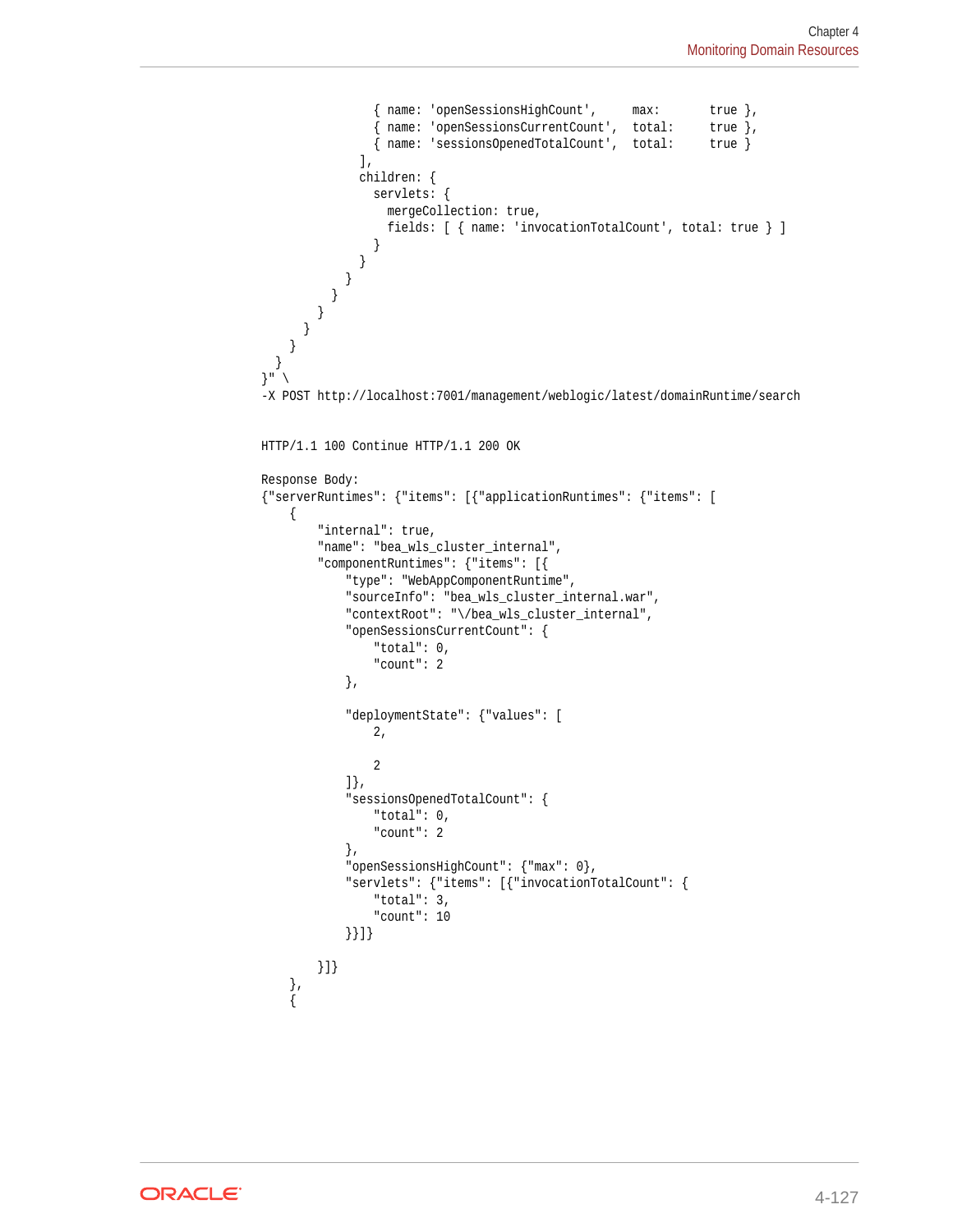```
 "internal": true,
        "name": "jms-internal-notran-adp",
        "componentRuntimes": {"items": [{
             "type": "ConnectorComponentRuntime",
             "deploymentState": {"values": [
                 2,
                 2,
 2
             ]}
        }]}
 },
\left\{\right. "internal": true,
        "name": "bea_wls_internal",
        "componentRuntimes": {"items": [{
            "type": "WebAppComponentRuntime",
             "sourceInfo": "bea_wls_internal.war",
             "contextRoot": "\/bea_wls_internal",
             "openSessionsCurrentCount": {
                 "total": 0,
                 "count": 3
             },
             "deploymentState": {"values": [
                2,
                 2,
 2
             ]},
             "sessionsOpenedTotalCount": {
                 "total": 0,
                 "count": 3
```
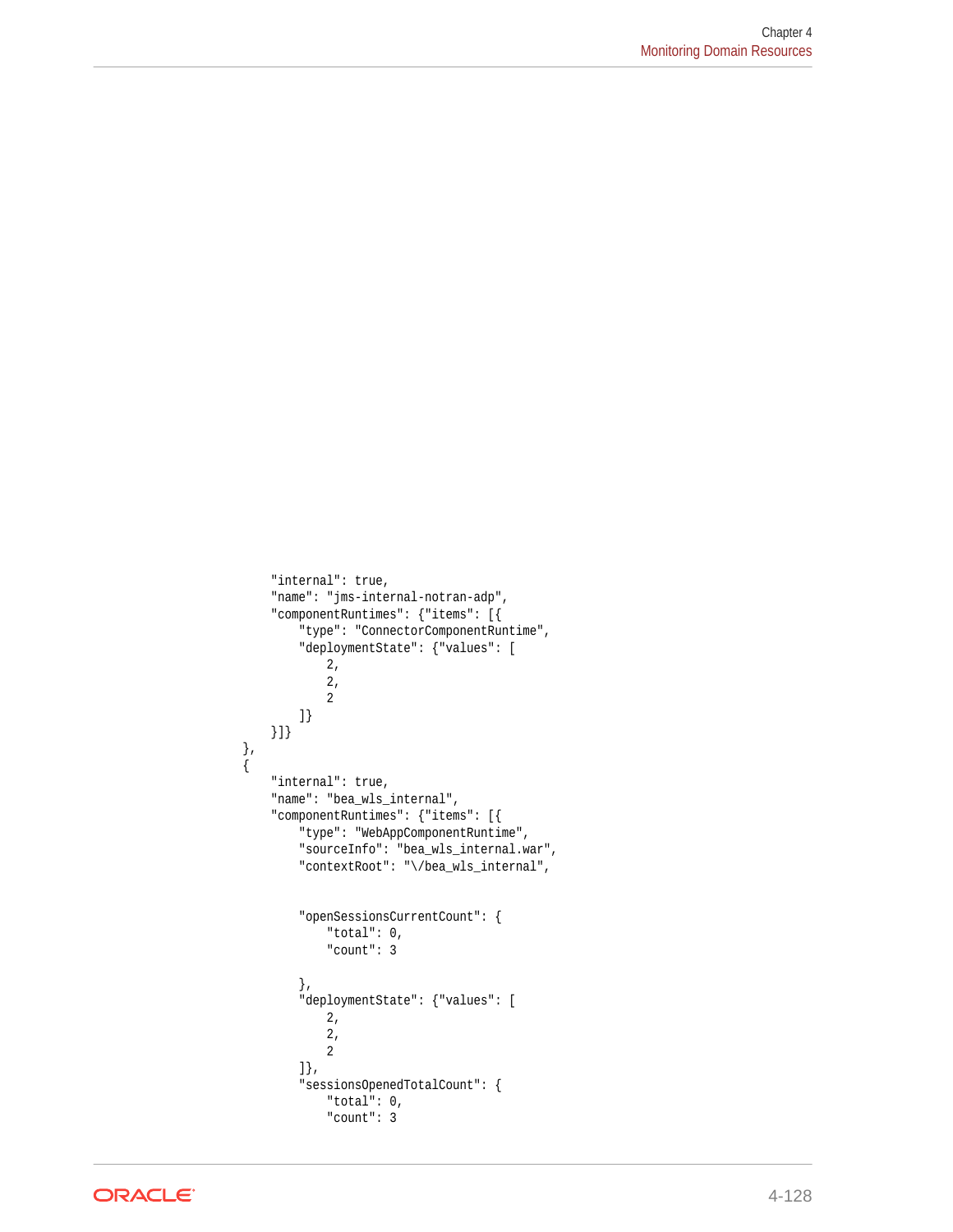```
 },
             "openSessionsHighCount": {"max": 0},
             "servlets": {"items": [{"invocationTotalCount": {
                 "total": 0,
                 "count": 33
             }}]}
        }]}
 },
\left\{\right. "internal": false,
         "name": "JMSSystemResource1",
         "componentRuntimes": {"items": [{
             "deploymentState": {"values": [
                 2,
 2
             ]},
             "type": "JMSComponentRuntime"
         }]}
    },
    {
         "internal": true,
         "name": "bea_wls_deployment_internal",
         "componentRuntimes": {"items": [{
             "type": "WebAppComponentRuntime",
             "sourceInfo": "bea_wls_deployment_internal.war",
             "contextRoot": "\/bea_wls_deployment_internal",
             "openSessionsCurrentCount": {
                 "total": 0,
                 "count": 3
             },
             "deploymentState": {"values": [
                 2,
                 2,
 2
             ]},
             "sessionsOpenedTotalCount": {
                 "total": 0,
                 "count": 3
             },
             "openSessionsHighCount": {"max": 0},
             "servlets": {"items": [{"invocationTotalCount": {
                 "total": 169,
```
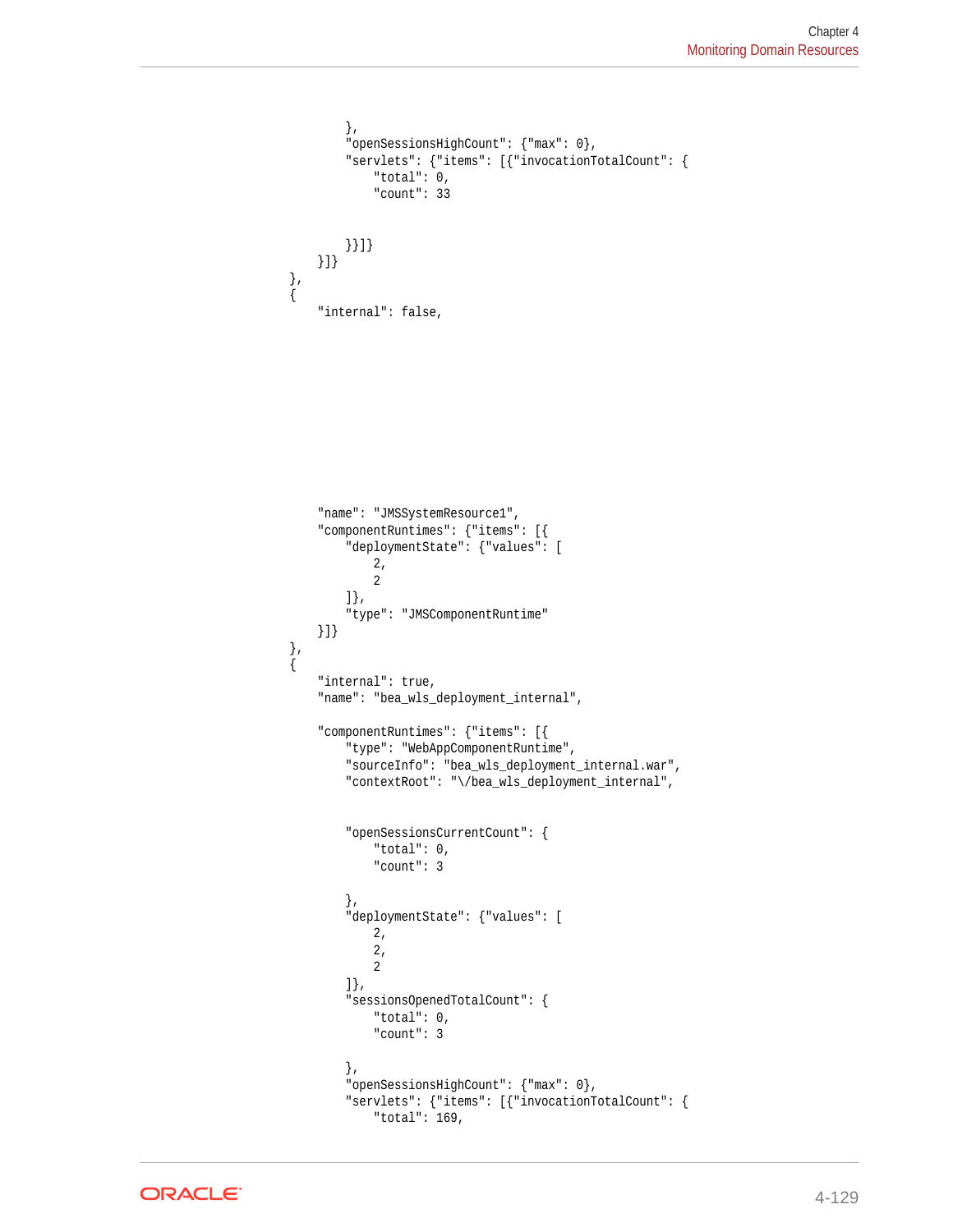```
 "count": 9
             }}]}
        }]}
    },
    {
         "internal": true,
         "name": "wls-management-services",
         "componentRuntimes": {"items": [{
             "type": "WebAppComponentRuntime",
             "sourceInfo": "wls-management-services.war",
             "contextRoot": "\/management",
             "openSessionsCurrentCount": {
                 "total": 219,
                 "count": 3
             },
             "deploymentState": {"values": [
                 2,
                 2,
 2
             ]},
             "sessionsOpenedTotalCount": {
                 "total": 219,
                 "count": 3
             },
             "openSessionsHighCount": {"max": 179},
             "servlets": {"items": [{"invocationTotalCount": {
                 "total": 216,
                 "count": 9
             }}]}
        }]}
    },
    {
         "internal": false,
         "name": "basicapp",
         "componentRuntimes": {"items": [
             {
                 "type": "WebAppComponentRuntime",
                 "sourceInfo": "BasicAuth.war",
                 "contextRoot": "\/BasicAuth",
                 "openSessionsCurrentCount": {
                     "total": 0,
                     "count": 2
                 },
                 "deploymentState": {"values": [
                     2,
 2
                 ]},
                 "sessionsOpenedTotalCount": {
                     "total": 0,
                     "count": 2
                 },
                 "openSessionsHighCount": {"max": 0},
                 "servlets": {"items": [{"invocationTotalCount": {
                     "total": 0,
                     "count": 10
                 }}]}
```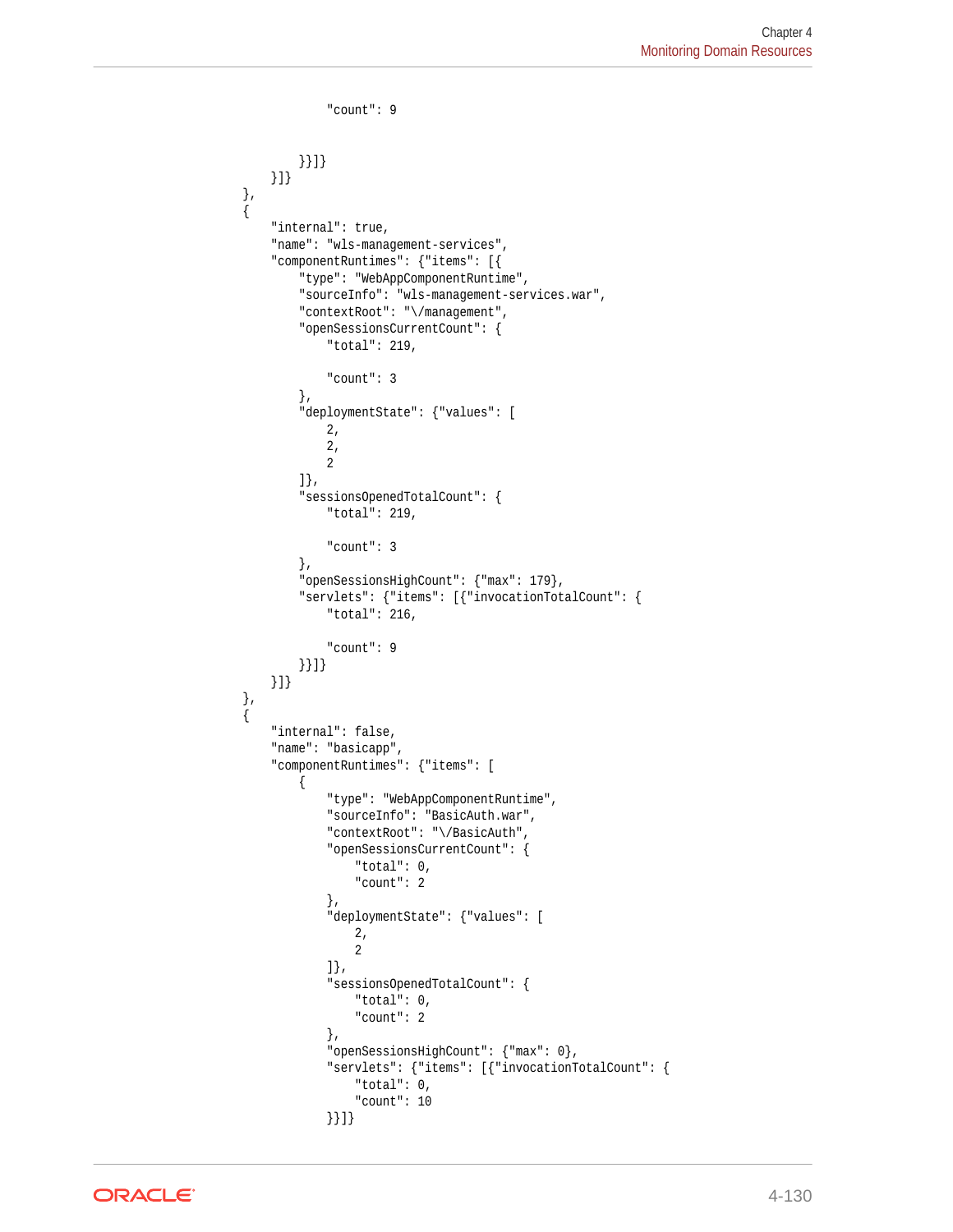```
 },
             {
                 "deploymentState": {"values": [
                     2,
 2
                 ]},
                 "type": "EJBComponentRuntime"
 }
        ]}
 },
\left\{\right. "internal": true,
         "name": "jms-internal-xa-adp",
         "componentRuntimes": {"items": [{
            "type": "ConnectorComponentRuntime",
             "deploymentState": {"values": [
                2,
                 2,
 2
             ]}
        }]}
    },
    {
        "internal": false,
         "name": "fairShare",
         "componentRuntimes": {"items": [{
             "type": "WebAppComponentRuntime",
             "sourceInfo": "fairShare.war",
             "contextRoot": "\/fairShare",
             "openSessionsCurrentCount": {
                 "total": 0,
                 "count": 2
             },
             "deploymentState": {"values": [
                 2,
 2
             ]},
             "sessionsOpenedTotalCount": {
                 "total": 0,
                 "count": 2
             },
             "openSessionsHighCount": {"max": 0},
             "servlets": {"items": [{"invocationTotalCount": {
                 "total": 0,
                 "count": 8
             }}]}
        }]}
 },
\left\{\right. "internal": false,
         "name": "JDBCDataSource1",
         "componentRuntimes": {"items": [{
             "type": "JDBCDataSourceRuntime",
```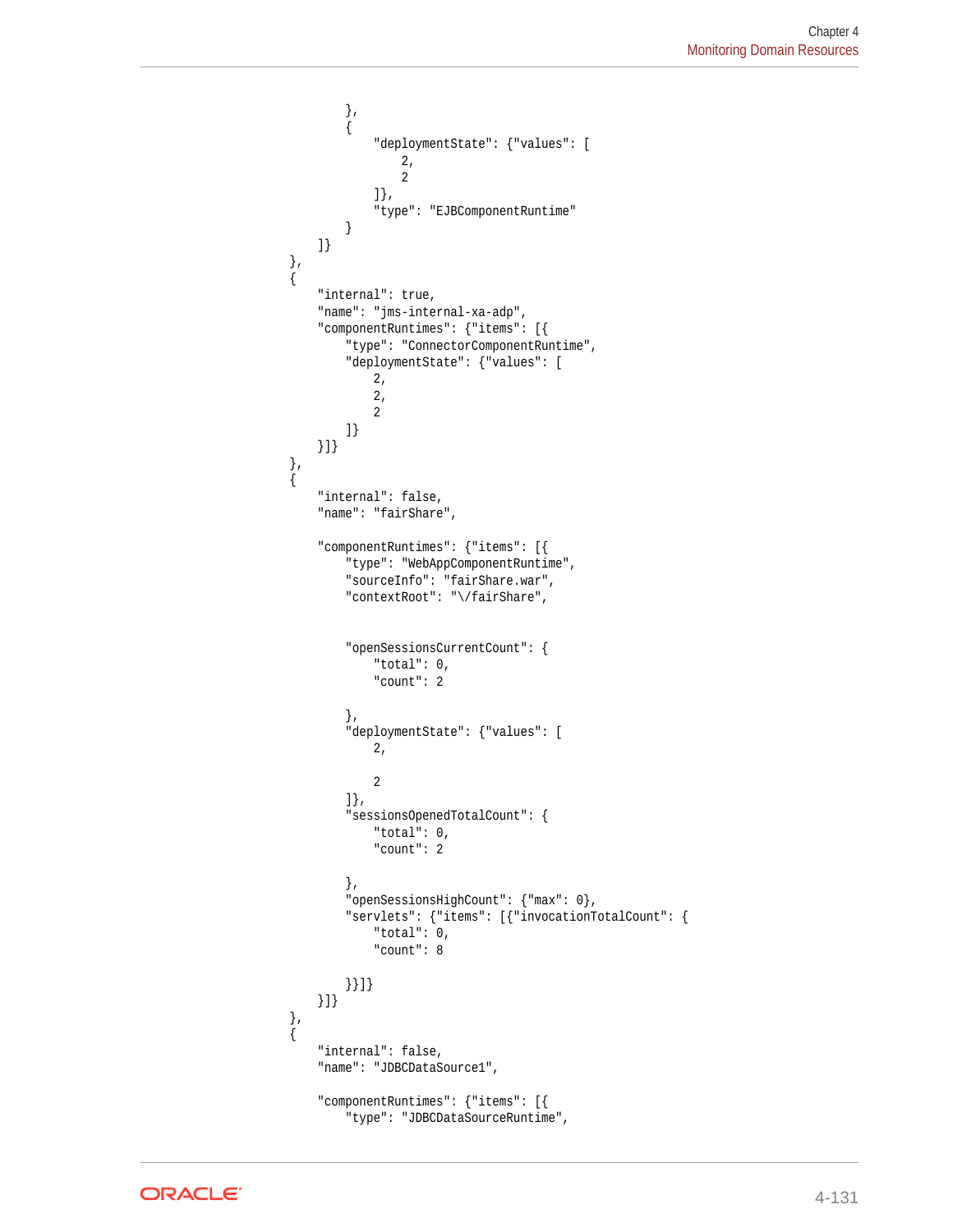```
 "deploymentState": {"values": [
                 2,
 2
            ]}
        }]}
 },
\left\{\right. "internal": true,
        "name": "mejb",
        "componentRuntimes": {"items": [{
            "deploymentState": {"values": [2]},
            "type": "EJBComponentRuntime"
```

```
 }]}
 },
\mathcal{A} "internal": true,
         "name": "bea_wls_management_internal2",
         "componentRuntimes": {"items": [{
             "type": "WebAppComponentRuntime",
             "sourceInfo": "bea_wls_management_internal2.war",
             "contextRoot": "\/bea_wls_management_internal2",
             "openSessionsCurrentCount": {
                 "total": 0,
                 "count": 1
             },
             "deploymentState": {"values": [2]},
             "sessionsOpenedTotalCount": {
                 "total": 0,
                 "count": 1
             },
             "openSessionsHighCount": {"max": 0},
             "servlets": {"items": [{"invocationTotalCount": {
                 "total": 4,
                 "count": 4
             }}]}
         }]}
```
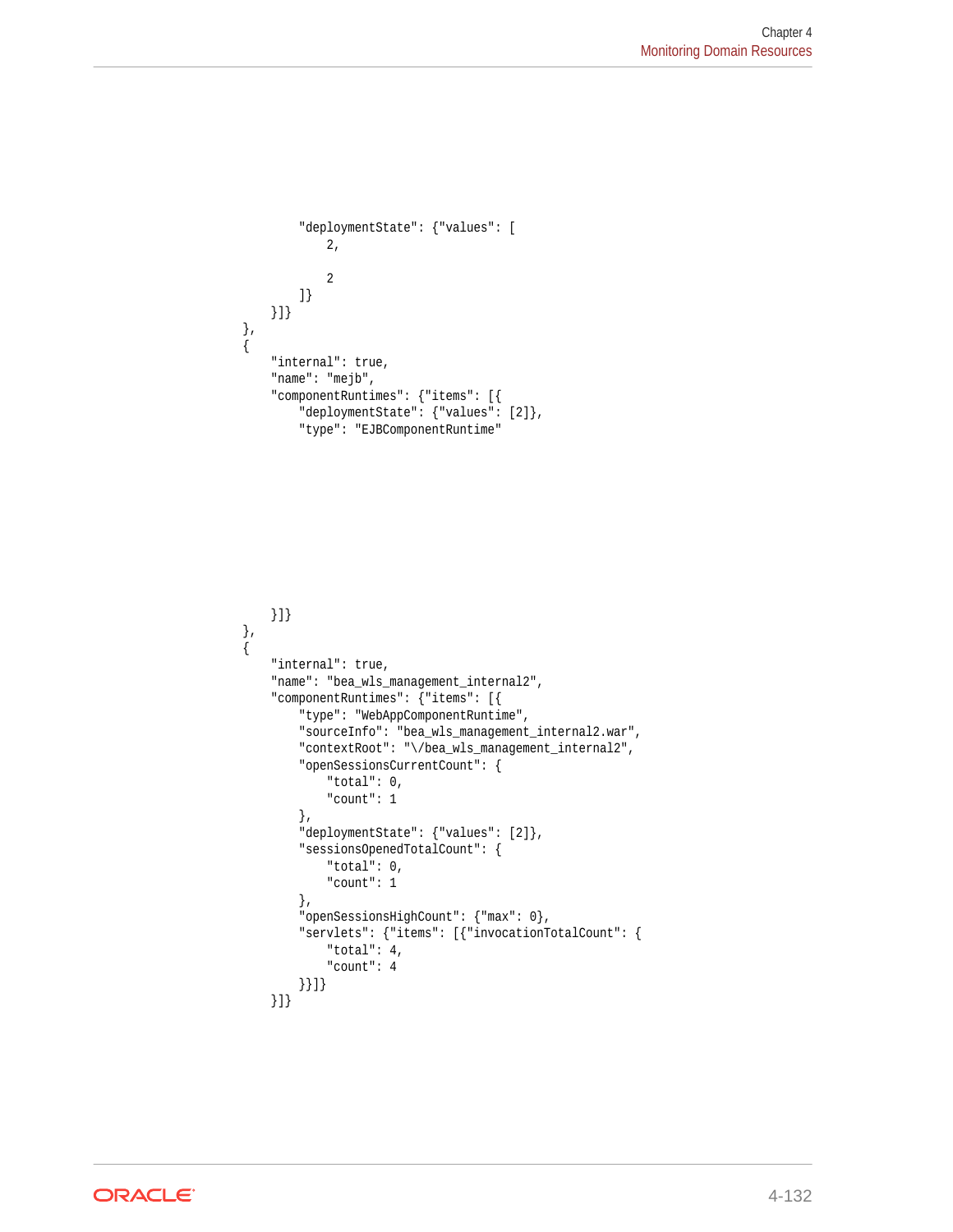} ]}}]}}

```
----------------------------------------------------------------------
Monitor the resource managers
----------------------------------------------------------------------
curl -v \backslash--user monitor:monitor123 \
-H X-Requested-By:MyClient \
-H Accept:application/json \
-H Content-Type:application/json \
-d "{
   links: [], fields: [],
   children: {
     serverRuntimes: {
       links: [], fields: [ 'name' ],
       children: {
         partitionRuntimes: {
           links: [], fields: [ 'name' ],
           children: {
             resourceManagerRuntime: {
               links: [],
               children: {
                 resourceRuntimes: {
                    links: [],
                   children: {
                      triggerRuntimes: { links: [] },
                      fairShareConstraintRuntime: { links: [] }
 }
                 }
               }
             }
          }
        }
       }
     }
   }
}" \
-X POST http://localhost:7001/management/weblogic/latest/domainRuntime/search
HTTP/1.1 200 OK
Response Body:
{"serverRuntimes": {"items": [
     {
         "name": "Cluster1Server1",
         "partitionRuntimes": {"items": [{
             "name": "Partition1",
              "resourceManagerRuntime": {
                  "identity": [
                      "partitionRuntimes",
                      "Partition1",
                      "resourceManagerRuntime"
                 ],
```
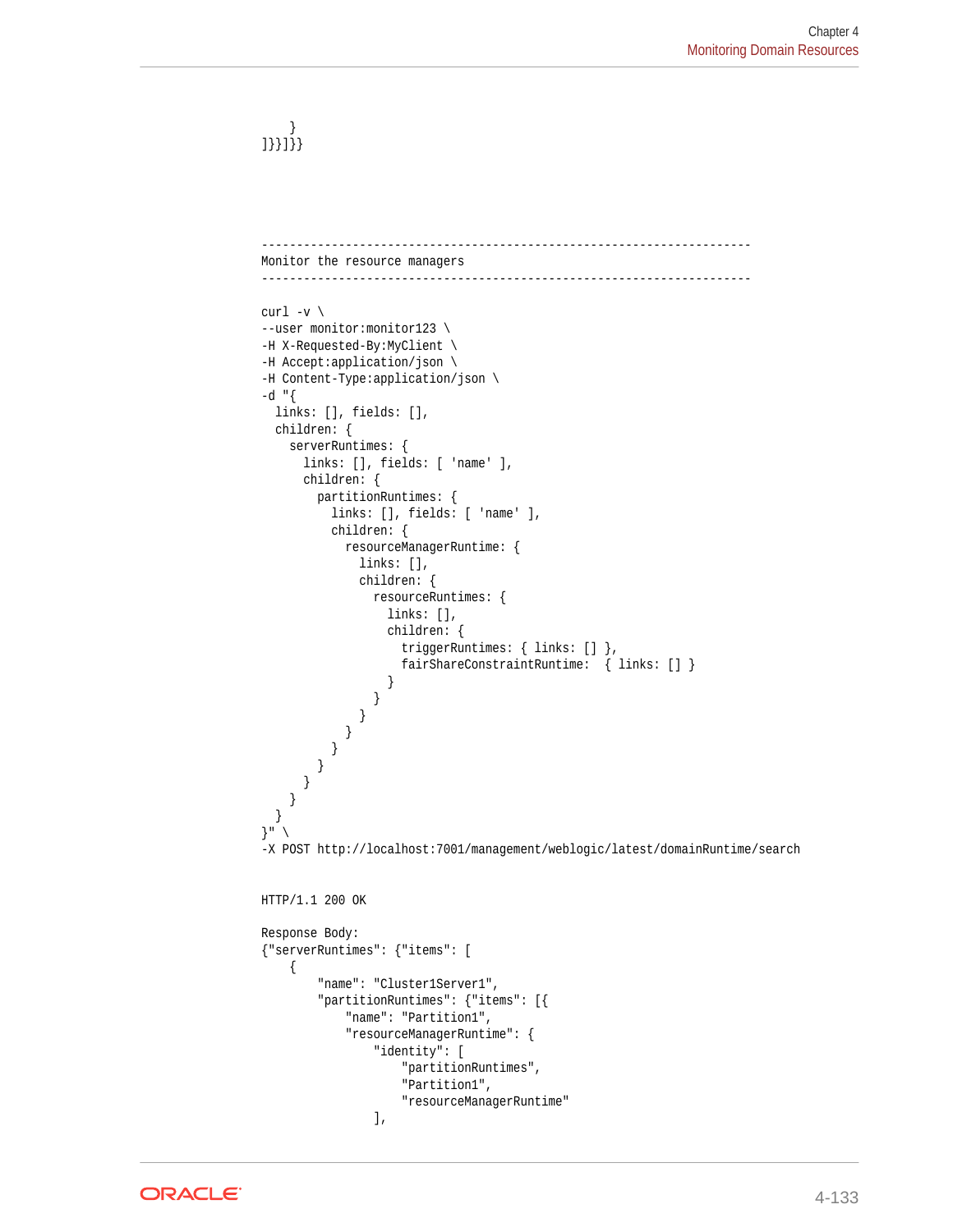```
 "name": "Partition1ResourceManager",
                "type": "ResourceManagerRuntime",
                "resourceRuntimes": {"items": [
\{ "identity": [
                            "partitionRuntimes",
                            "Partition1",
                            "resourceManagerRuntime",
                            "resourceRuntimes",
                            "FileOpen"
 ],
                         "usage": 2,
                         "name": "FileOpen",
                        "type": "ResourceRuntime",
                         "resourceType": "file-open",
                        "triggerRuntimes": {"items": [{
                            "identity": [
                                "partitionRuntimes",
                                "Partition1",
                                "resourceManagerRuntime",
                                "resourceRuntimes",
                                "FileOpen",
                                "triggerRuntimes",
                                "NotifyTrigger"
\mathbf{1}, \mathbf{1}, \mathbf{1} "initiated": false,
                            "recourseActionEventsHistory": [],
                            "name": "NotifyTrigger",
                            "lastTimeExecuted": null,
                            "type": "TriggerRuntime",
                            "activated": false
                        }]},
                         "fairShareConstraintRuntime": null
                    },
\{ "identity": [
                            "partitionRuntimes",
                            "Partition1",
                            "resourceManagerRuntime",
                            "resourceRuntimes",
                            "CpuUtilization"
                        ],
                         "usage": 1,
                        "name": "CpuUtilization",
                        "type": "ResourceRuntime",
                        "resourceType": "cpu-utilization",
                         "triggerRuntimes": {"items": [
\{ "identity": [
                                     "partitionRuntimes",
                                     "Partition1",
                                     "resourceManagerRuntime",
                                     "resourceRuntimes",
                                     "CpuUtilization",
                                     "triggerRuntimes",
                                     "NotifyTrigger"
\mathbf{I}, \mathbf{I}, \mathbf{I} "initiated": false,
                                "recourseActionEventsHistory": [],
                                "name": "NotifyTrigger",
                                "lastTimeExecuted": null,
```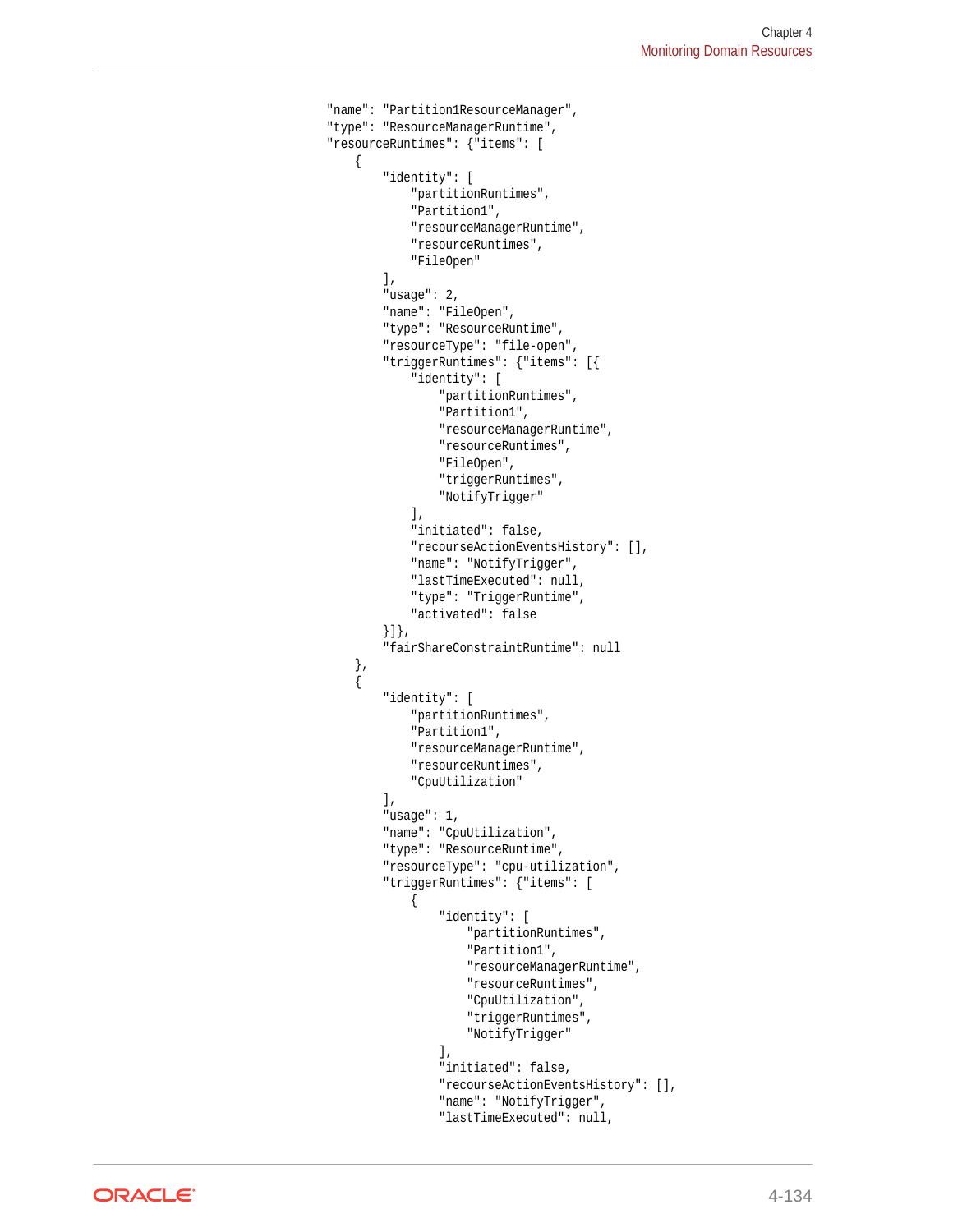```
 "type": "TriggerRuntime",
                               "activated": false
\{x_i\}{ } "identity": [
                                   "partitionRuntimes",
                                   "Partition1",
                                   "resourceManagerRuntime",
                                   "resourceRuntimes",
                                   "CpuUtilization",
                                   "triggerRuntimes",
                                   "SlowTrigger"
\mathbf{1}, \mathbf{1}, \mathbf{1} "initiated": false,
                               "recourseActionEventsHistory": [],
                               "name": "SlowTrigger",
                               "lastTimeExecuted": null,
                               "type": "TriggerRuntime",
                               "activated": false
 }
                       ]},
                       "fairShareConstraintRuntime": null
                   },
\{ "identity": [
                           "partitionRuntimes",
                           "Partition1",
                           "resourceManagerRuntime",
                           "resourceRuntimes",
                           "HeapRetained"
 ],
                       "usage": 7,
                       "name": "HeapRetained",
                       "type": "ResourceRuntime",
                       "resourceType": "heap-retained",
                       "triggerRuntimes": {"items": [{
                           "identity": [
                               "partitionRuntimes",
                               "Partition1",
                               "resourceManagerRuntime",
                               "resourceRuntimes",
                               "HeapRetained",
                               "triggerRuntimes",
                               "NotifyTrigger"
\mathbf{1}, \mathbf{1}, \mathbf{1} "initiated": false,
                           "recourseActionEventsHistory": [],
                           "name": "NotifyTrigger",
                           "lastTimeExecuted": null,
                           "type": "TriggerRuntime",
                           "activated": false
                       }]},
                       "fairShareConstraintRuntime": null
 }
               ]}
            }
        }]}
        "name": "AdminServer",
```


 }, {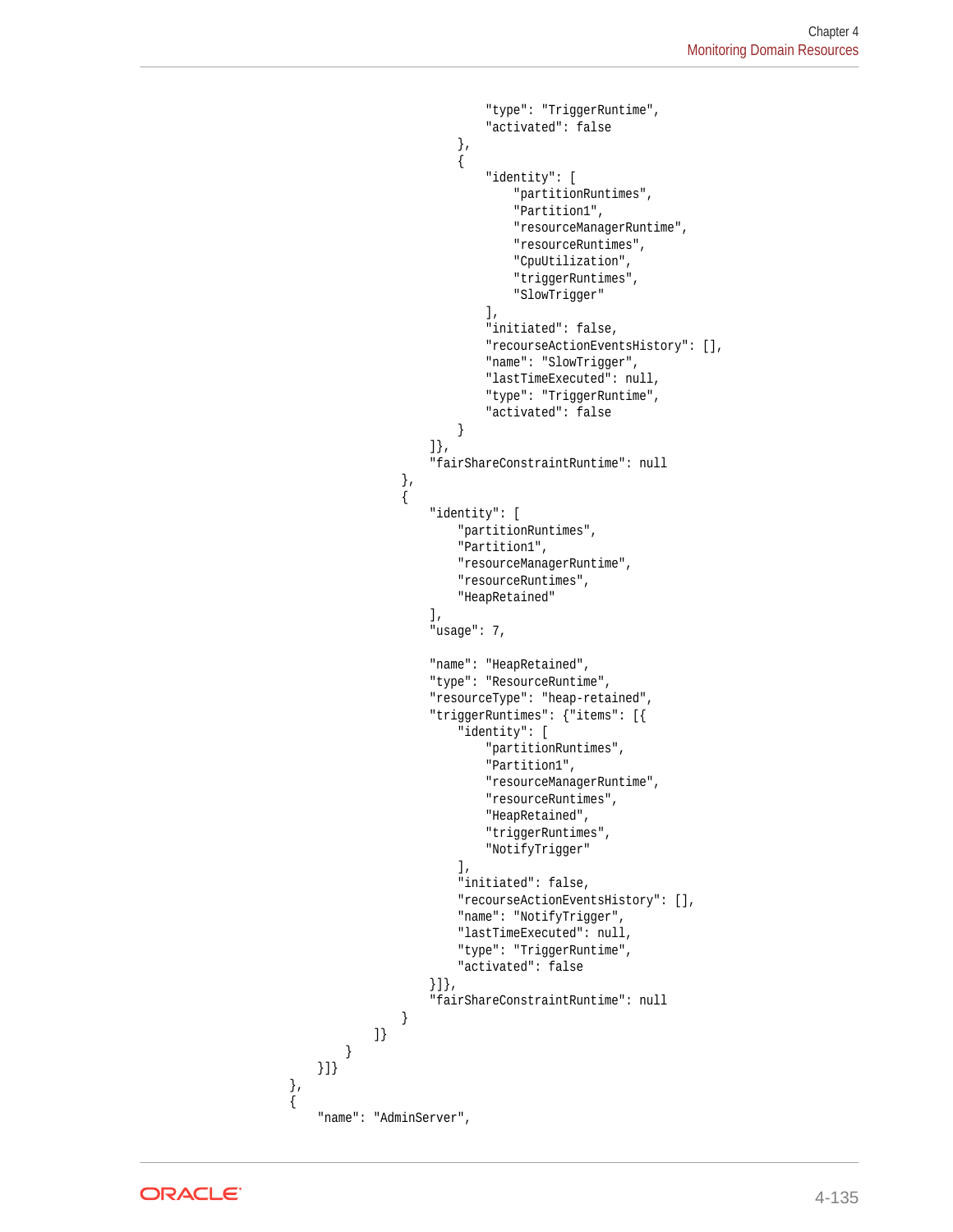```
 "partitionRuntimes": {"items": [{
             "name": "Partition1",
             "resourceManagerRuntime": {
                  "identity": [
                      "partitionRuntimes",
                      "Partition1",
                      "resourceManagerRuntime"
                  ],
                  "name": "Partition1ResourceManager",
                  "type": "ResourceManagerRuntime",
                  "resourceRuntimes": {"items": [
\{ "identity": [
                               "partitionRuntimes",
                               "Partition1",
                               "resourceManagerRuntime",
                               "resourceRuntimes",
                               "FileOpen"
 ],
                          "usage": 5,
                          "name": "FileOpen",
                          "type": "ResourceRuntime",
                          "resourceType": "file-open",
                          "triggerRuntimes": {"items": [{
                               "identity": [
                                   "partitionRuntimes",
                                   "Partition1",
                                   "resourceManagerRuntime",
                                   "resourceRuntimes",
                                   "FileOpen",
                                   "triggerRuntimes",
                                   "NotifyTrigger"
\mathbf{I}, \mathbf{I}, \mathbf{I}, \mathbf{I}, \mathbf{I}, \mathbf{I}, \mathbf{I}, \mathbf{I}, \mathbf{I}, \mathbf{I}, \mathbf{I}, \mathbf{I}, \mathbf{I}, \mathbf{I}, \mathbf{I}, \mathbf{I}, \mathbf{I}, \mathbf{I}, \mathbf{I}, \mathbf{I}, \mathbf{I}, \mathbf{I},  "initiated": false,
                               "recourseActionEventsHistory": [
\{ "initiated": true,
                                        "usage": 5,
                                        "executionDate": "2019-08-08T16:09:21.959-04:00",
                                        "action": "notify",
                                        "active": true,
                                        "actionSuccessful": false
\}, and the contract of \}, and the contract of \}, and the contract of \{\{ "initiated": false,
                                       "usage": 5,
                                        "executionDate": "2019-08-08T16:09:21.962-04:00",
                                        "action": "notify",
                                        "active": true,
                                        "actionSuccessful": true
 },
\{ "initiated": true,
                                        "usage": 3,
                                        "executionDate": "2019-08-08T16:09:21.966-04:00",
                                       "action": "notify",
                                        "active": false,
                                        "actionSuccessful": false
 },
\{ "initiated": false,
```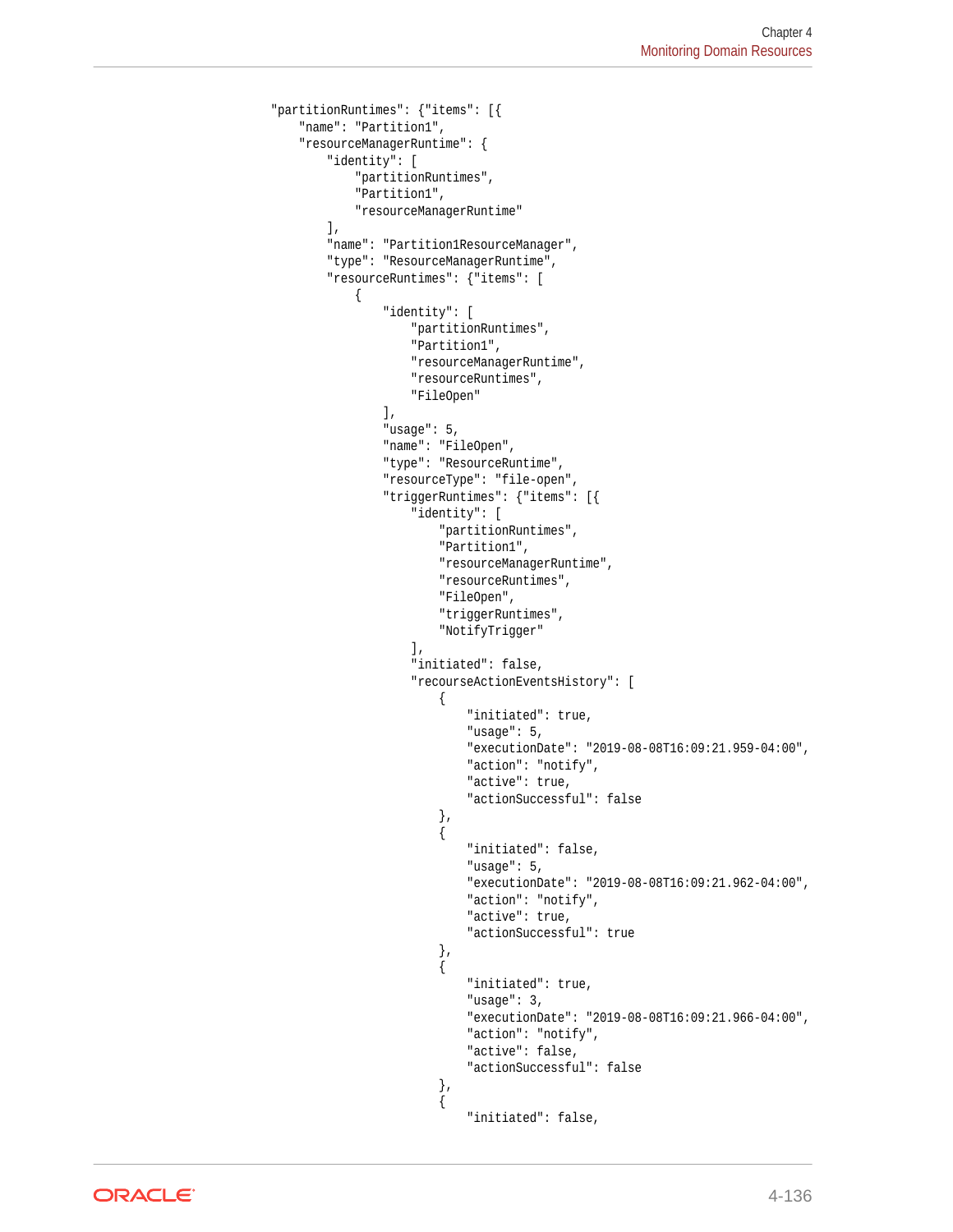```
 "usage": 3,
                              "executionDate": "2019-08-08T16:09:21.967-04:00",
                              "action": "notify",
                              "active": false,
                              "actionSuccessful": true
 },
\{ "initiated": true,
                              "usage": 5,
                              "executionDate": "2019-08-08T16:09:23.571-04:00",
                             "action": "notify",
                              "active": true,
                              "actionSuccessful": false
 },
\{ "initiated": false,
                              "usage": 5,
                              "executionDate": "2019-08-08T16:09:23.571-04:00",
                              "action": "notify",
                              "active": true,
                              "actionSuccessful": true
 },
\{ "initiated": true,
                              "usage": 3,
                              "executionDate": "2019-08-08T16:09:23.658-04:00",
                              "action": "notify",
                              "active": false,
                              "actionSuccessful": false
 },
\{ "initiated": false,
                              "usage": 3,
                              "executionDate": "2019-08-08T16:09:23.659-04:00",
                              "action": "notify",
                              "active": false,
                              "actionSuccessful": true
\}, and the contract of \}, and the contract of \}, and the contract of \{\{ "initiated": true,
                              "usage": 5,
                              "executionDate": "2019-08-08T16:09:28.898-04:00",
                              "action": "notify",
                              "active": true,
                              "actionSuccessful": false
 },
\{ "initiated": false,
                              "usage": 5,
                              "executionDate": "2019-08-08T16:09:28.898-04:00",
                              "action": "notify",
                              "active": true,
                              "actionSuccessful": true
 },
\{ "initiated": true,
                              "usage": 3,
                              "executionDate": "2019-08-08T16:09:28.984-04:00",
                              "action": "notify",
                              "active": false,
                              "actionSuccessful": false
```
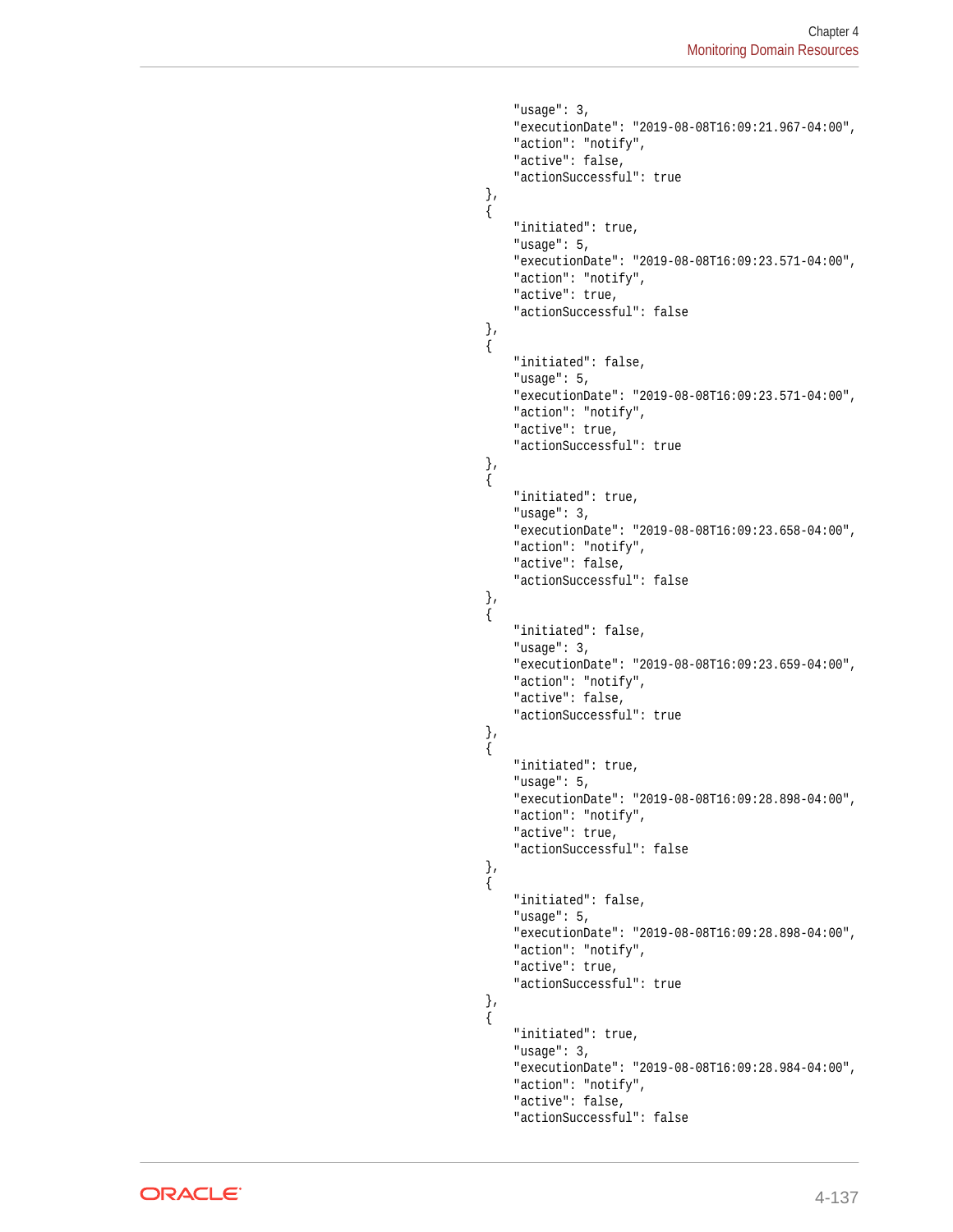```
 },
\{ "initiated": false,
                                  "usage": 3,
                                  "executionDate": "2019-08-08T16:09:28.985-04:00",
                                  "action": "notify",
                                  "active": false,
                                  "actionSuccessful": true
 },
\{ "initiated": true,
                                   "usage": 5,
                                   "executionDate": "2019-08-08T16:09:31.044-04:00",
                                  "action": "notify",
                                  "active": true,
                                  "actionSuccessful": false
 },
\{ "initiated": false,
                                  "usage": 5,
                                  "executionDate": "2019-08-08T16:09:31.045-04:00",
                                  "action": "notify",
                                  "active": true,
                                  "actionSuccessful": true
 },
\{ "initiated": true,
                                  "usage": 3,
                                  "executionDate": "2019-08-08T16:09:31.140-04:00",
                                  "action": "notify",
                                  "active": false,
                                  "actionSuccessful": false
\}, and the contract of \}, and the contract of \}, and the contract of \{\{ "initiated": false,
                                  "usage": 3,
                                  "executionDate": "2019-08-08T16:09:31.141-04:00",
                                  "action": "notify",
                                  "active": false,
                                  "actionSuccessful": true
 },
\{ "initiated": true,
                                  "usage": 5,
                                  "executionDate": "2019-08-08T16:09:49.833-04:00",
                                  "action": "notify",
                                  "active": true,
                                  "actionSuccessful": false
 },
\{ "initiated": false,
                                  "usage": 5,
                                  "executionDate": "2019-08-08T16:09:49.833-04:00",
                                  "action": "notify",
                                  "active": true,
                                   "actionSuccessful": true
}<br>}<br>}
\mathbf{I}, \mathbf{I}, \mathbf{I}, \mathbf{I}, \mathbf{I}, \mathbf{I}, \mathbf{I}, \mathbf{I}, \mathbf{I}, \mathbf{I}, \mathbf{I}, \mathbf{I}, \mathbf{I}, \mathbf{I}, \mathbf{I}, \mathbf{I}, \mathbf{I}, \mathbf{I}, \mathbf{I}, \mathbf{I}, \mathbf{I}, \mathbf{I},  "name": "NotifyTrigger",
                           "lastTimeExecuted": "2019-08-08T16:09:49.833-04:00",
                           "type": "TriggerRuntime",
```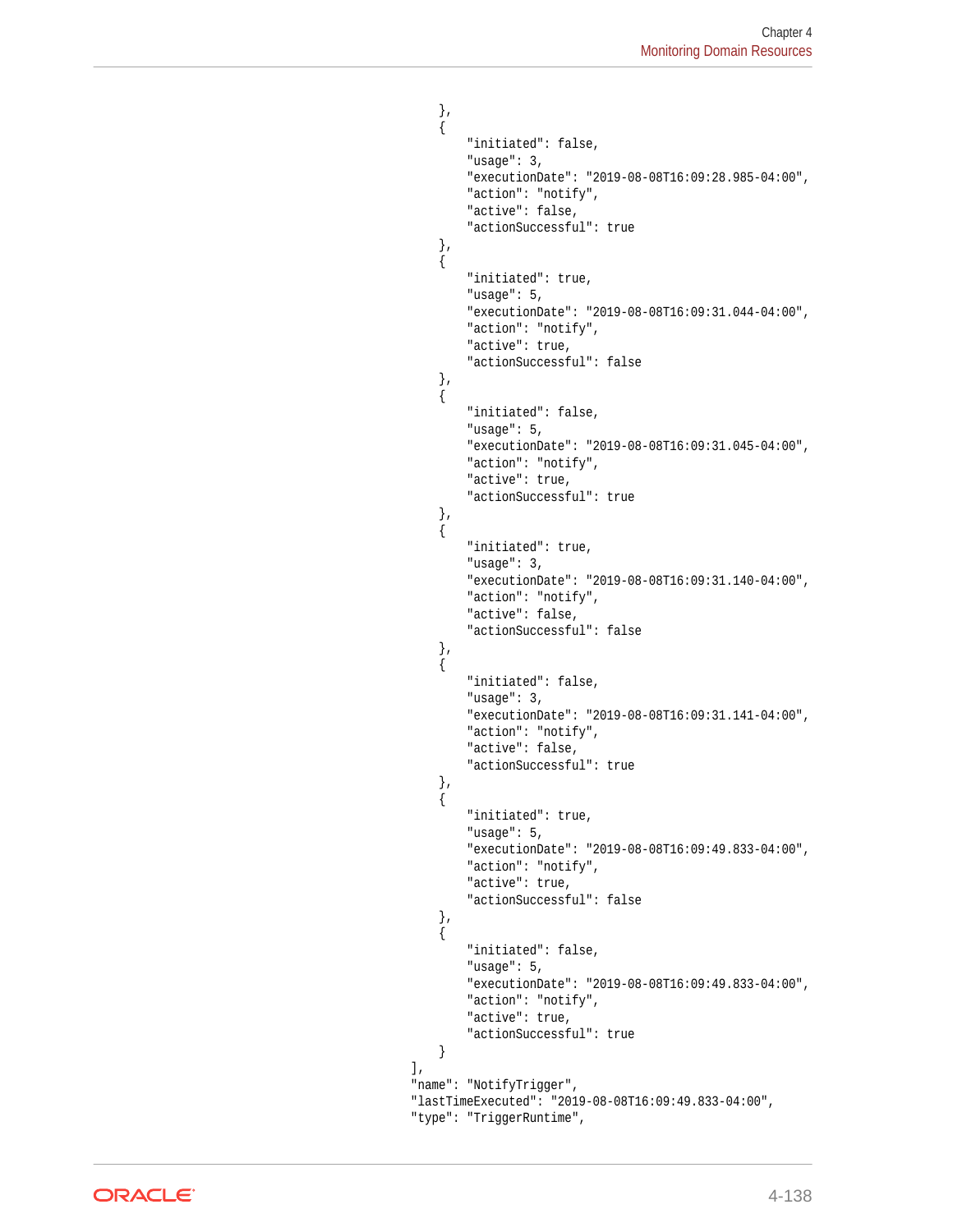```
 "activated": true
                        }]},
                        "fairShareConstraintRuntime": null
                    },
\{ "identity": [
                            "partitionRuntimes",
                            "Partition1",
                            "resourceManagerRuntime",
                            "resourceRuntimes",
                            "CpuUtilization"
 ],
                        "usage": 6,
                        "name": "CpuUtilization",
                        "type": "ResourceRuntime",
                        "resourceType": "cpu-utilization",
                        "triggerRuntimes": {"items": [
{ } "identity": [
                                    "partitionRuntimes",
                                    "Partition1",
                                    "resourceManagerRuntime",
                                    "resourceRuntimes",
                                    "CpuUtilization",
                                    "triggerRuntimes",
                                    "NotifyTrigger"
\mathbf{1}, \mathbf{1}, \mathbf{1} "initiated": false,
                                "recourseActionEventsHistory": [],
                                "name": "NotifyTrigger",
                                "lastTimeExecuted": null,
                                "type": "TriggerRuntime",
                                "activated": false
\}, and the same state \}, and the same state \}, and the same state \{x_i\}{ } "identity": [
                                    "partitionRuntimes",
                                    "Partition1",
                                    "resourceManagerRuntime",
                                    "resourceRuntimes",
                                    "CpuUtilization",
                                    "triggerRuntimes",
                                    "SlowTrigger"
\mathbf{I}, \mathbf{I}, \mathbf{I} "initiated": false,
                                "recourseActionEventsHistory": [],
                                "name": "SlowTrigger",
                                "lastTimeExecuted": null,
                                "type": "TriggerRuntime",
                                "activated": false
 }
                        ]},
                        "fairShareConstraintRuntime": null
                    },
\{ "identity": [
                            "partitionRuntimes",
                            "Partition1",
                            "resourceManagerRuntime",
                            "resourceRuntimes",
```
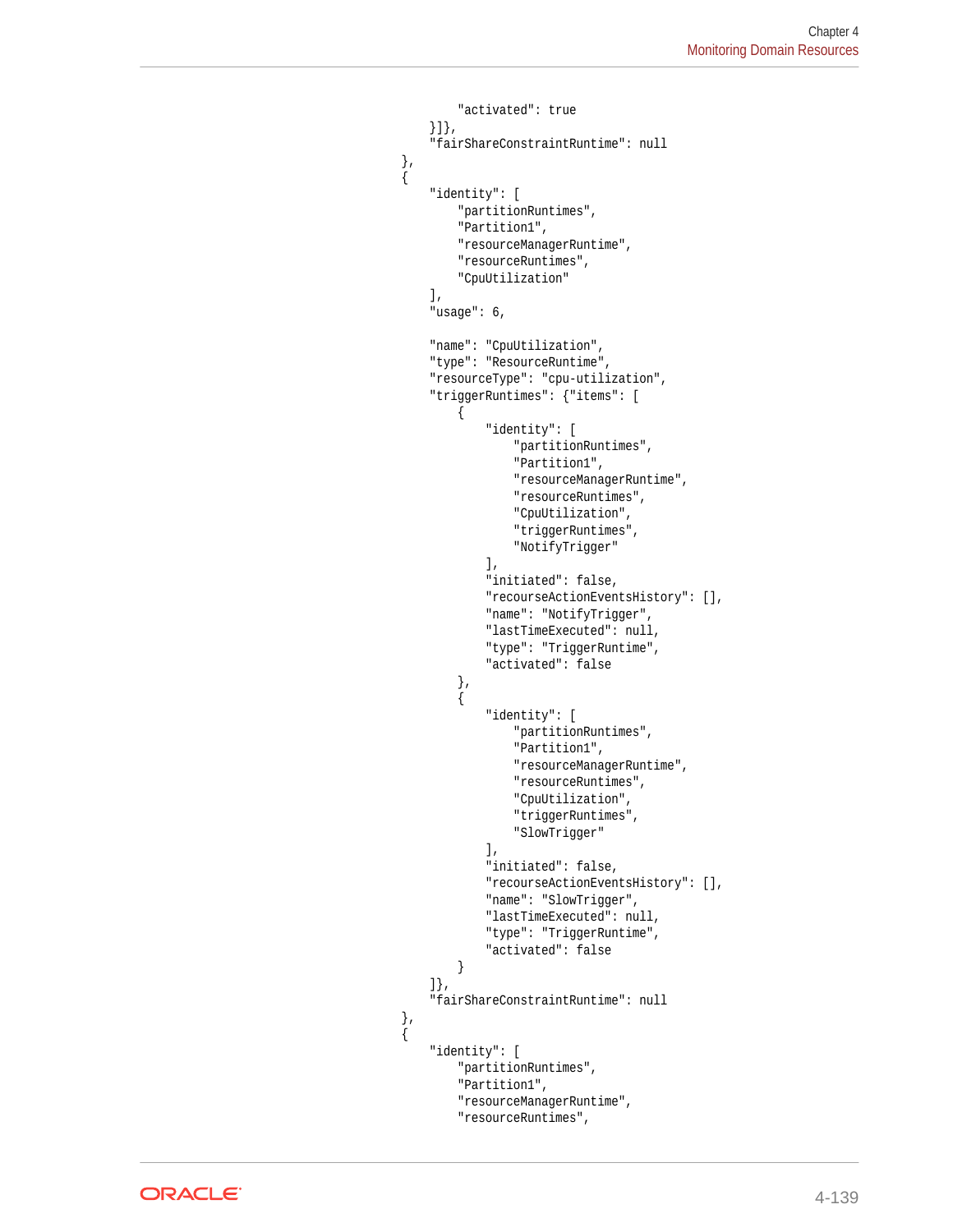```
 "HeapRetained"
 ],
                         "usage": 9,
                         "name": "HeapRetained",
                         "type": "ResourceRuntime",
                         "resourceType": "heap-retained",
                         "triggerRuntimes": {"items": [{
                             "identity": [
                                 "partitionRuntimes",
                                 "Partition1",
                                 "resourceManagerRuntime",
                                 "resourceRuntimes",
                                 "HeapRetained",
                                 "triggerRuntimes",
                                 "NotifyTrigger"
\mathbf{1}, \mathbf{1}, \mathbf{1} "initiated": false,
                             "recourseActionEventsHistory": [],
                             "name": "NotifyTrigger",
                             "lastTimeExecuted": null,
                             "type": "TriggerRuntime",
                             "activated": false
                        }]},
                         "fairShareConstraintRuntime": null
 }
                ]}
            }
        }]}
\vert,
\left\{\right. "name": "Cluster1Server2",
        "partitionRuntimes": {"items": [{
            "name": "Partition1",
            "resourceManagerRuntime": {
                 "identity": [
                     "partitionRuntimes",
                     "Partition1",
                     "resourceManagerRuntime"
                ],
                 "name": "Partition1ResourceManager",
                 "type": "ResourceManagerRuntime",
                 "resourceRuntimes": {"items": [
\{ "identity": [
                             "partitionRuntimes",
                             "Partition1",
                             "resourceManagerRuntime",
                             "resourceRuntimes",
                             "FileOpen"
 ],
                         "usage": 2,
                         "name": "FileOpen",
                         "type": "ResourceRuntime",
                         "resourceType": "file-open",
                         "triggerRuntimes": {"items": [{
                             "identity": [
                                 "partitionRuntimes",
                                 "Partition1",
                                 "resourceManagerRuntime",
                                 "resourceRuntimes",
                                 "FileOpen",
```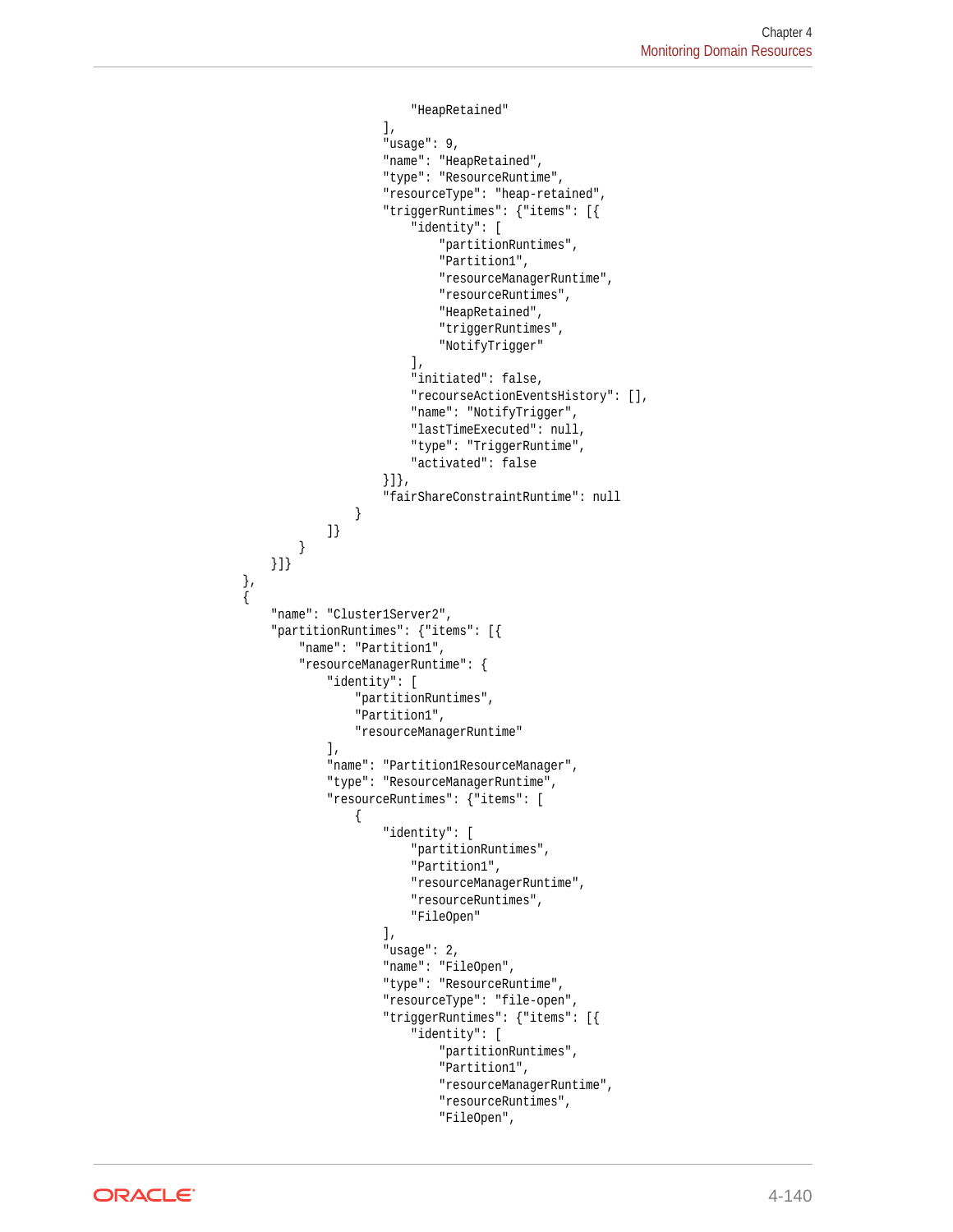```
 "triggerRuntimes",
                                     "NotifyTrigger"
\mathbf{I}, \mathbf{I}, \mathbf{I}, \mathbf{I}, \mathbf{I}, \mathbf{I}, \mathbf{I}, \mathbf{I}, \mathbf{I}, \mathbf{I}, \mathbf{I}, \mathbf{I}, \mathbf{I}, \mathbf{I}, \mathbf{I}, \mathbf{I}, \mathbf{I}, \mathbf{I}, \mathbf{I}, \mathbf{I}, \mathbf{I}, \mathbf{I},  "initiated": false,
                                 "recourseActionEventsHistory": [],
                                "name": "NotifyTrigger",
                                "lastTimeExecuted": null,
                                "type": "TriggerRuntime",
                                "activated": false
                            }]},
                            "fairShareConstraintRuntime": null
                       },
                            "identity": [
                                "partitionRuntimes",
                                 "Partition1",
                                "resourceManagerRuntime",
                                "resourceRuntimes",
                                "CpuUtilization"
 ],
                            "usage": 2,
                            "name": "CpuUtilization",
                            "type": "ResourceRuntime",
                            "resourceType": "cpu-utilization",
                            "triggerRuntimes": {"items": [
{ } "identity": [
                                          "partitionRuntimes",
                                          "Partition1",
                                          "resourceManagerRuntime",
                                          "resourceRuntimes",
                                          "CpuUtilization",
                                          "triggerRuntimes",
                                          "NotifyTrigger"
\mathbf{I}, \mathbf{I}, \mathbf{I} "initiated": false,
                                     "recourseActionEventsHistory": [],
                                     "name": "NotifyTrigger",
                                     "lastTimeExecuted": null,
                                     "type": "TriggerRuntime",
                                     "activated": false
\{x_i\}{ } "identity": [
                                         "partitionRuntimes",
                                         "Partition1",
                                         "resourceManagerRuntime",
                                          "resourceRuntimes",
                                          "CpuUtilization",
                                          "triggerRuntimes",
                                          "SlowTrigger"
\mathbf{1}, \mathbf{1}, \mathbf{1} "initiated": false,
                                     "recourseActionEventsHistory": [],
                                     "name": "SlowTrigger",
                                     "lastTimeExecuted": null,
                                     "type": "TriggerRuntime",
                                     "activated": false
 }
                            ]},
```
 $\{$ 

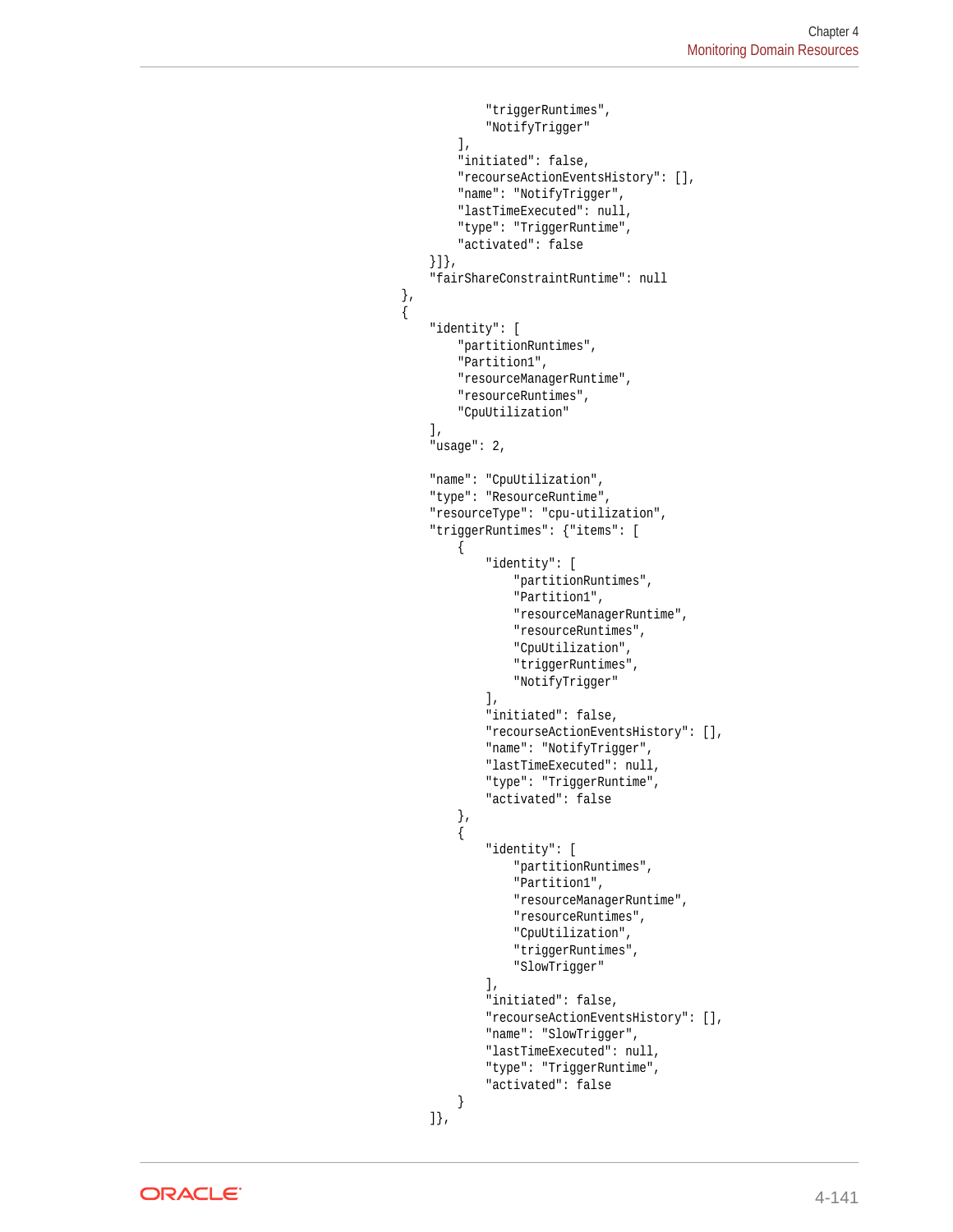```
 "fairShareConstraintRuntime": null
                     },
\{ "identity": [
                             "partitionRuntimes",
                             "Partition1",
                             "resourceManagerRuntime",
                             "resourceRuntimes",
                             "HeapRetained"
 ],
                         "usage": 6,
                         "name": "HeapRetained",
                         "type": "ResourceRuntime",
                         "resourceType": "heap-retained",
                         "triggerRuntimes": {"items": [{
                             "identity": [
                                 "partitionRuntimes",
                                 "Partition1",
                                 "resourceManagerRuntime",
                                 "resourceRuntimes",
                                 "HeapRetained",
                                 "triggerRuntimes",
                                 "NotifyTrigger"
\mathbf{1}, \mathbf{1}, \mathbf{1} "initiated": false,
                             "recourseActionEventsHistory": [],
                             "name": "NotifyTrigger",
                             "lastTimeExecuted": null,
                             "type": "TriggerRuntime",
                             "activated": false
                         }]},
                         "fairShareConstraintRuntime": null
 }
 ]}
 }
 }]}
     }
]}}
          ----------------------------------------------------------------------
Search the admin server log as the domain monitor, returning the matching records as 
json
                          ----------------------------------------------------------------------
curl -v \backslash--user monitor: monitor123 \
-H X-Requested-By:MyClient \
-H Accept:application/json \
-H Content-Type:application/json \
-d "{
  limit: 2,
  query: 'SEVERITY = \'Info\''
\}" \
-X POST http://localhost:7001/management/weblogic/latest/serverRuntime/WLDFRuntime/
WLDFAccessRuntime/WLDFDataAccessRuntimes/ServerLog/search
```
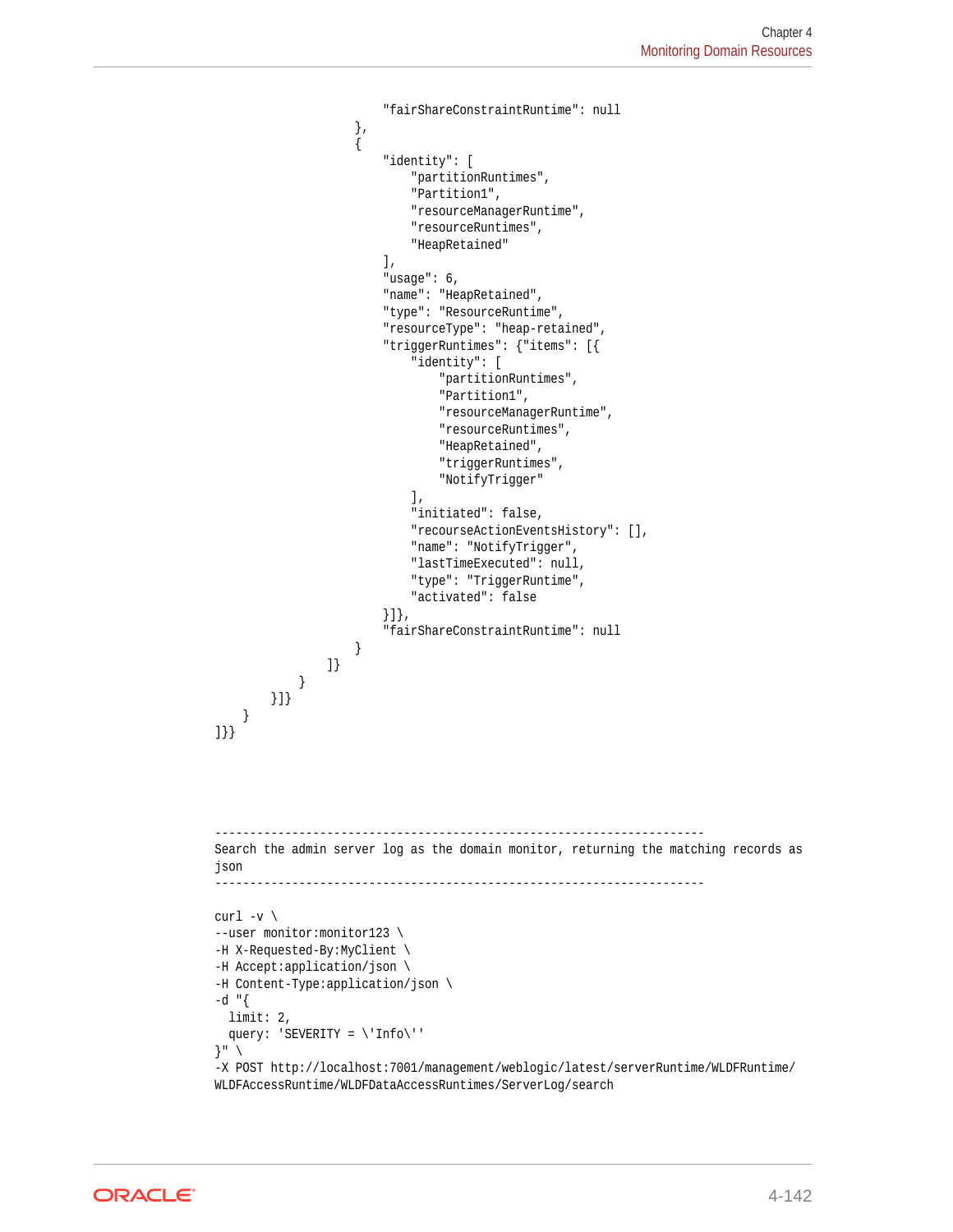```
HTTP/1.1 200 OK
Response Body:
{
"records": [
{
   "RECORDID": 1,
   "DATE": "Aug 8, 2019 4:05:12,494 PM EDT",
   "SEVERITY": "Info",
   "SUBSYSTEM": "Security",
   "MACHINE": "machine1",
   "SERVER": "",
   "THREAD": "main",
   "USERID": "",
   "TXID": "",
   "CONTEXTID": "",
   "TIMESTAMP": "1565294712494",
   "MSGID": "BEA-090905",
   "MESSAGE": "Disabling the CryptoJ JCE Provider self-integrity check for better 
startup performance. To enable this check, specify -
Dweblogic.security.allowCryptoJDefaultJCEVerification=true.",
   "SUPP_ATTRS": "[severity-value: 64] [partition-id: 0] [partition-name: DOMAIN] ",
   "SEVERITY_VALUE": 64,
   "PARTITION_ID": "0",
   "PARTITION_NAME": "DOMAIN",
   "RID": ""
},
{
   "RECORDID": 2,
   "DATE": "Aug 8, 2019 4:05:12,596 PM EDT",
   "SEVERITY": "Info",
   "SUBSYSTEM": "Security",
   "MACHINE": "machine1",
   "SERVER": "",
   "THREAD": "main",
   "USERID": "",
   "TXID": "",
   "CONTEXTID": "",
   "TIMESTAMP": "1565294712596",
   "MSGID": "BEA-090906",
   "MESSAGE": "Changing the default Random Number Generator in RSA CryptoJ from 
ECDRBG128 to HMACDRBG. To disable this change, specify -
Dweblogic.security.allowCryptoJDefaultPRNG=true.",
   "SUPP_ATTRS": "[severity-value: 64] [partition-id: 0] [partition-name: DOMAIN] ",
   "SEVERITY_VALUE": 64,
   "PARTITION_ID": "0",
   "PARTITION_NAME": "DOMAIN",
   "RID": ""
}],
"nextRecordId": 3
}
```
---------------------------------------------------------------------- Continue searching a log. This example uses the POST method to continue searching for records in the admin server log as the domain monitor. ----------------------------------------------------------------------

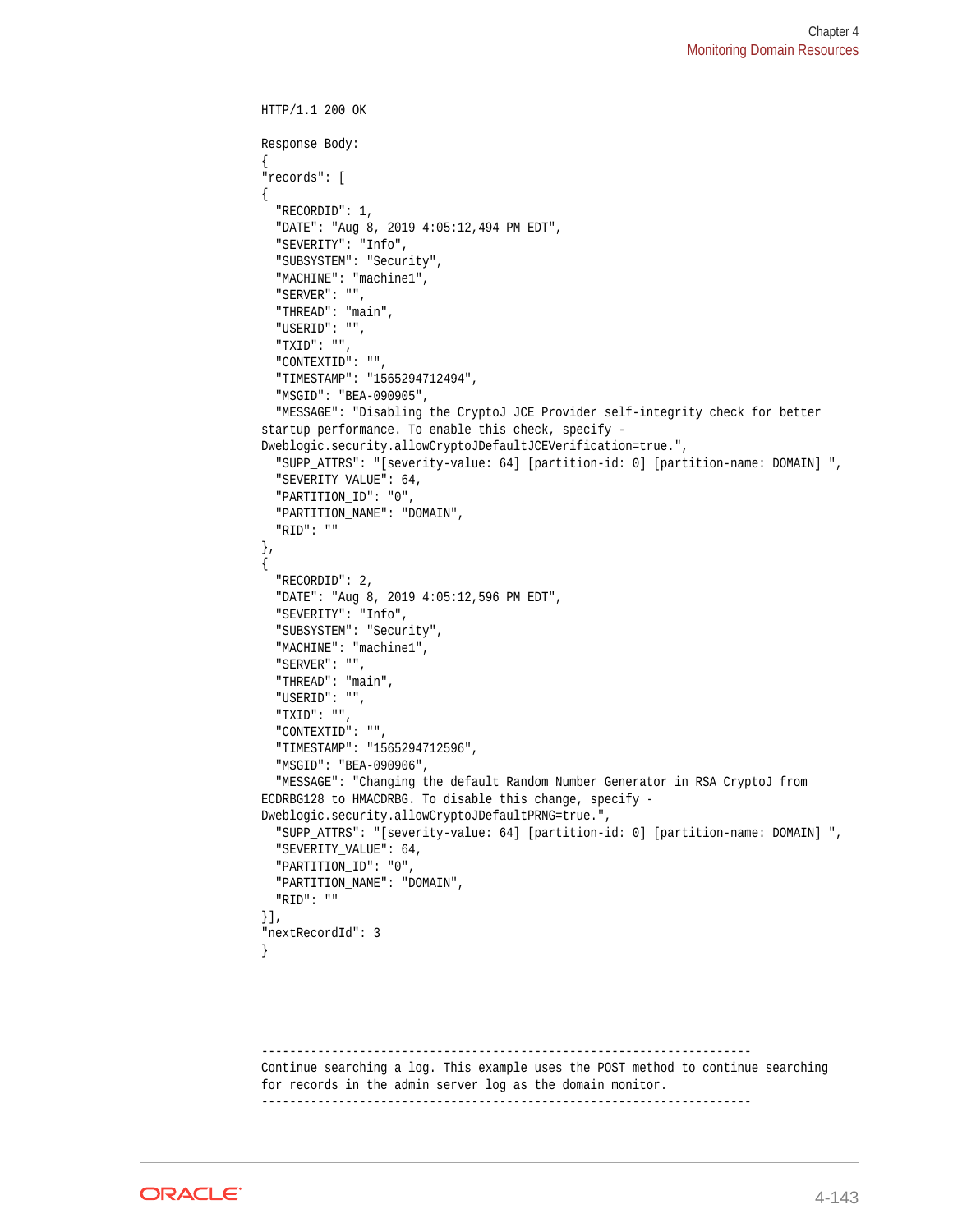```
curl -v \backslash--user monitor:monitor123 \
-H X-Requested-By:MyClient \
-H Accept:application/json \
-H Content-Type:application/json \
-d "\{ limit: 2,
  fromId: 3,
   query: 'SEVERITY = \'Info\''
}" \
-X POST http://localhost:7001/management/weblogic/latest/serverRuntime/WLDFRuntime/
WLDFAccessRuntime/WLDFDataAccessRuntimes/ServerLog/search
HTTP/1.1 200 OK
Response Body:
{
"records": [
{
   "RECORDID": 3,
   "DATE": "Aug 8, 2019 4:05:15,019 PM EDT",
   "SEVERITY": "Info",
   "SUBSYSTEM": "WebLogicServer",
   "MACHINE": "machine1",
   "SERVER": "",
   "THREAD": "Thread-7",
   "USERID": "",
   "TXID": "",
   "CONTEXTID": "",
   "TIMESTAMP": "1565294715019",
   "MSGID": "BEA-000377",
   "MESSAGE": "Starting WebLogic Server with Java HotSpot(TM) 64-Bit Server VM 
Version 25.211-b12 from Oracle Corporation.",
   "SUPP_ATTRS": "[severity-value: 64] [partition-id: 0] [partition-name: DOMAIN] ",
   "SEVERITY_VALUE": 64,
   "PARTITION_ID": "0",
   "PARTITION_NAME": "DOMAIN",
   "RID": ""
},
{
   "RECORDID": 4,
   "DATE": "Aug 8, 2019 4:05:16,081 PM EDT",
   "SEVERITY": "Info",
   "SUBSYSTEM": "Management",
   "MACHINE": "machine1",
   "SERVER": "",
   "THREAD": "Thread-7",
   "USERID": "",
   "TXID": "",
   "CONTEXTID": "",
   "TIMESTAMP": "1565294716081",
   "MSGID": "BEA-141107",
   "MESSAGE": "Version: WebLogic Server 12.2.1.4.0 Thu Aug 8 03:32:46 PDT 2019 
1970985",
   "SUPP_ATTRS": "[severity-value: 64] [partition-id: 0] [partition-name: DOMAIN] ",
   "SEVERITY_VALUE": 64,
   "PARTITION_ID": "0",
   "PARTITION_NAME": "DOMAIN",
   "RID": ""
}],
```
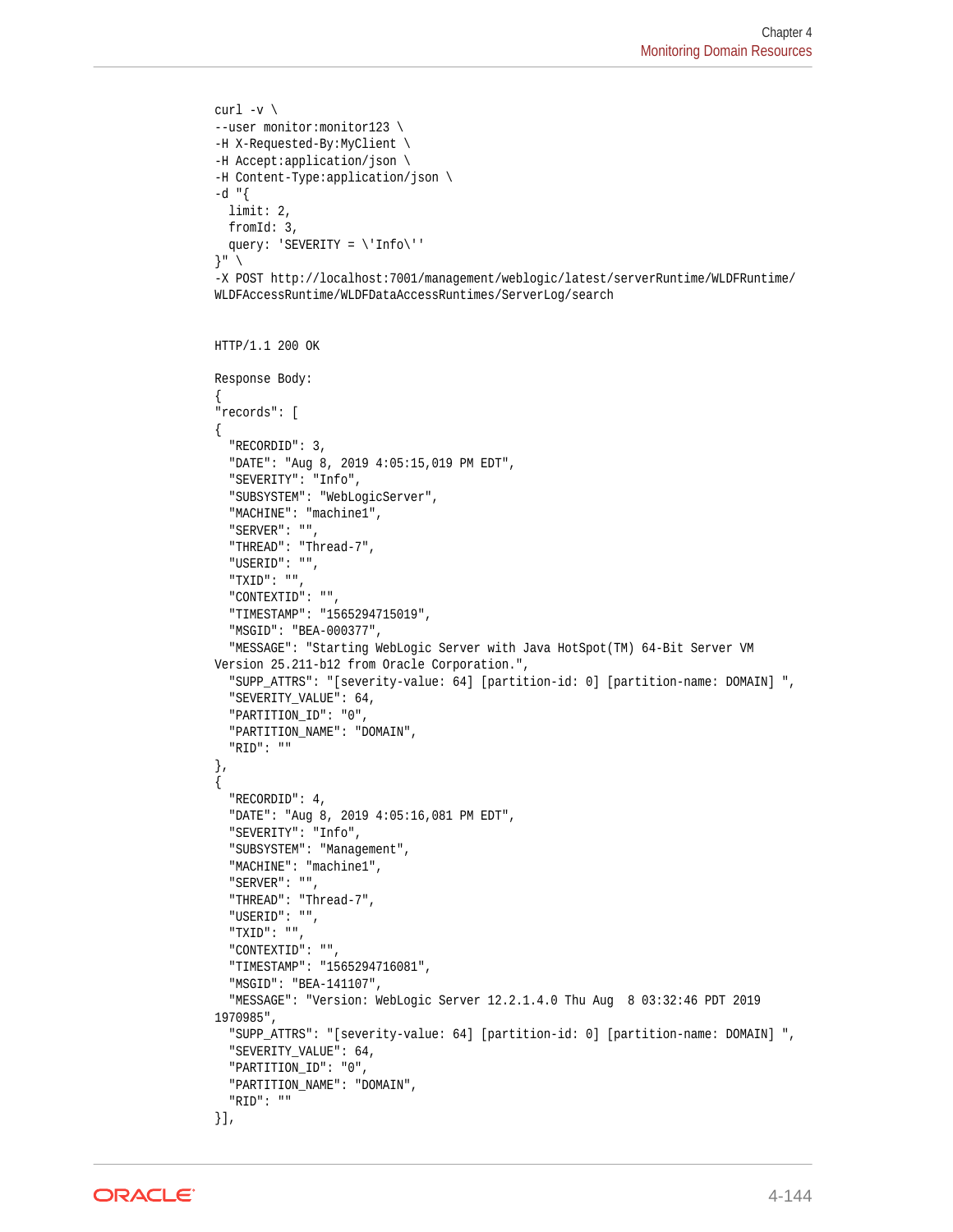```
}
 ----------------------------------------------------------------------
Search the admin server log as the domain monitor, returning the matching records as 
plain text
----------------------------------------------------------------------
curl -v \backslash--user monitor:monitor123 \
-H X-Requested-By:MyClient \
-H Accept:text/plain \
-H Content-Type:application/json \
-d "{
  limit: 2,
 query: 'SEVERITY = \linf \circ \urly' AND USERID = \land \ad{\min} \urly',
  lastMinutes: 60
}" \
-X POST http://localhost:7001/management/weblogic/latest/serverRuntime/WLDFRuntime/
WLDFAccessRuntime/WLDFDataAccessRuntimes/ServerLog/search
```

```
HTTP/1.1 200 OK
```
"nextRecordId": 6

```
Response Body:
```
####<Aug 8, 2019 4:06:15,664 PM EDT> <Info> <Security> <machine1> <AdminServer> <[ACTIVE] ExecuteThread: '0' for queue: 'weblogic.kernel.Default (self-tuning)'> <admin> <> <5223de7d-6982-40f3-b528-c59d47985565-0000000f> <1565294775664> <[severity-value: 64] [rid: 0] [partition-id: 0] [partition-name: DOMAIN] > <BEA-090516> <The Authenticator provider has pre-existing LDAP data.> ####<Aug 8, 2019 4:08:35,773 PM EDT> <Info> <Security> <machine1> <AdminServer> <[ACTIVE] ExecuteThread: '4' for queue: 'weblogic.kernel.Default (self-tuning)'> <admin> <> <5223de7d-6982-40f3-b528-c59d47985565-00000063> <1565294915773> <[severity-value: 64] [rid: 0] [partition-id: 0] [partition-name: DOMAIN] > <BEA-090516> <The Authenticator provider has pre-existing LDAP data.> nextRecordId=1204

```
----------------------------------------------------------------------
Continue searching a log. This example uses the POST method to continue searching 
for records in the admin server log as the domain monitor.
----------------------------------------------------------------------
curl -v \backslash--user monitor:monitor123 \
-H X-Requested-By:MyClient \
-H Accept:text/plain \
-H Content-Type:application/json \
-d "\{ limit: 2,
  fromId: 1204,
 query: <br> 'SEVERITY = \'Info\' AND USERID = \'admin\'',
\}" \
```

```
-X POST http://localhost:7001/management/weblogic/latest/serverRuntime/WLDFRuntime/
```
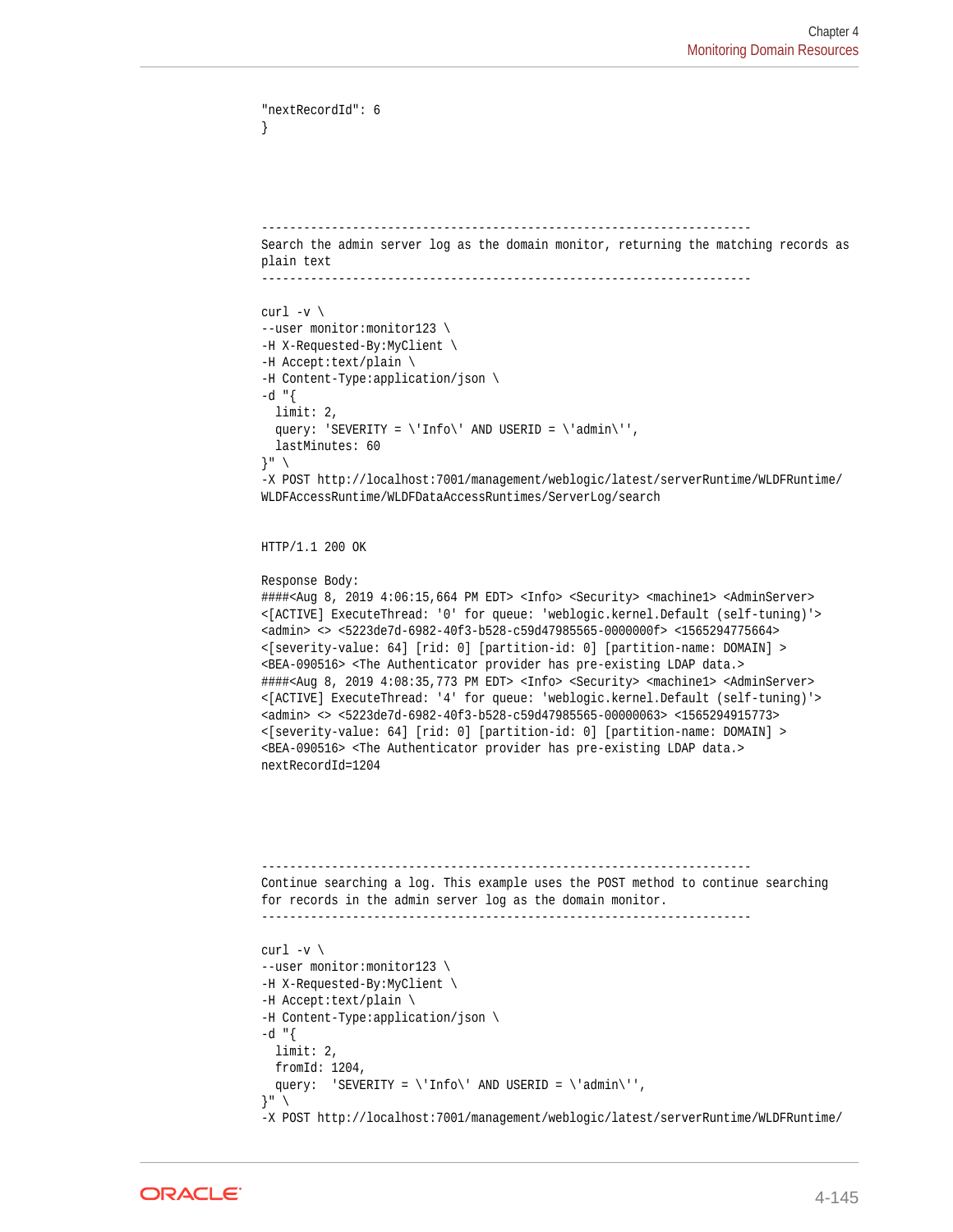WLDFAccessRuntime/WLDFDataAccessRuntimes/ServerLog/search

HTTP/1.1 200 OK

```
Response Body:
```
####<Aug 8, 2019 4:08:36,669 PM EDT> <Info> <Store> <machine1> <AdminServer> <[STANDBY] ExecuteThread: '7' for queue: 'weblogic.kernel.Default (self-tuning)'> <admin> <> <5223de7d-6982-40f3-b528-c59d47985565-00000066> <1565294916669> <[severity-value: 64] [rid: 0] [partition-id: 8cc47e77-e543-4ab4-a963-c75c2cac051e] [partition-name: Partition1] > <BEA-280008> <Opening the persistent file store "\_WLS\_EJBTIMER\_AdminServer" for recovery: directory=/domains/mydomain/partitions/ Partition1/system/store/\_WLS\_EJBTIMER\_AdminServer requestedWritePolicy="Direct-Write" fileLockingEnabled=true driver="NIO".> ####<Aug 8, 2019 4:08:36,702 PM EDT> <Info> <Store> <machine1> <AdminServer> <[STANDBY] ExecuteThread: '7' for queue: 'weblogic.kernel.Default (self-tuning)'> <admin> <> <5223de7d-6982-40f3-b528-c59d47985565-00000066> <1565294916702> <[severity-value: 64] [rid: 0] [partition-id: 8cc47e77-e543-4ab4-a963-c75c2cac051e] [partition-name: Partition1] > <BEA-280009> <The persistent file store "\_WLS\_EJBTIMER\_AdminServer" (35565724-bfc3-4d48-96be-c1cbe4242a14) has been opened: blockSize=512 actualWritePolicy="Direct-Write(single-handle-buffered)" explicitIOEnforced=false records=0.> nextRecordId=1207

---------------------------------------------------------------------- Capture a diagnostics image. Prevents capturing further images for the configured default lockout period. Note: only an admin is allowed to capture an image. ----------------------------------------------------------------------

```
curl -v \backslash--user admin:admin123 \
-H X-Requested-By:MyClient \
-H Accept:application/json \
-H Content-Type:application/json \
-d "{}" \
-X POST http://localhost:7001/management/weblogic/latest/serverRuntime/WLDFRuntime/
WLDFImageRuntime/capturedImages
```

```
HTTP/1.1 201 Created
```
Location: http://localhost:7001/management/weblogic/latest/serverRuntime/WLDFRuntime/ WLDFImageRuntime/capturedImages/diagnostic\_image\_AdminServer\_2019\_08\_08\_16\_10\_04.zip

```
Response Body:
{
     "links": [{
         "rel": "job",
         "href": "http:\/\/localhost:7001\/management\/weblogic\/latest\/serverRuntime
\/WLDFRuntime\/WLDFImageRuntime\/imageCaptureTasks\/
DiagnosticImageCaptureTaskRuntime_1"
     }],
     "identity": [
         "WLDFRuntime",
         "WLDFImageRuntime",
         "imageCaptureTasks",
         "DiagnosticImageCaptureTaskRuntime_1"
```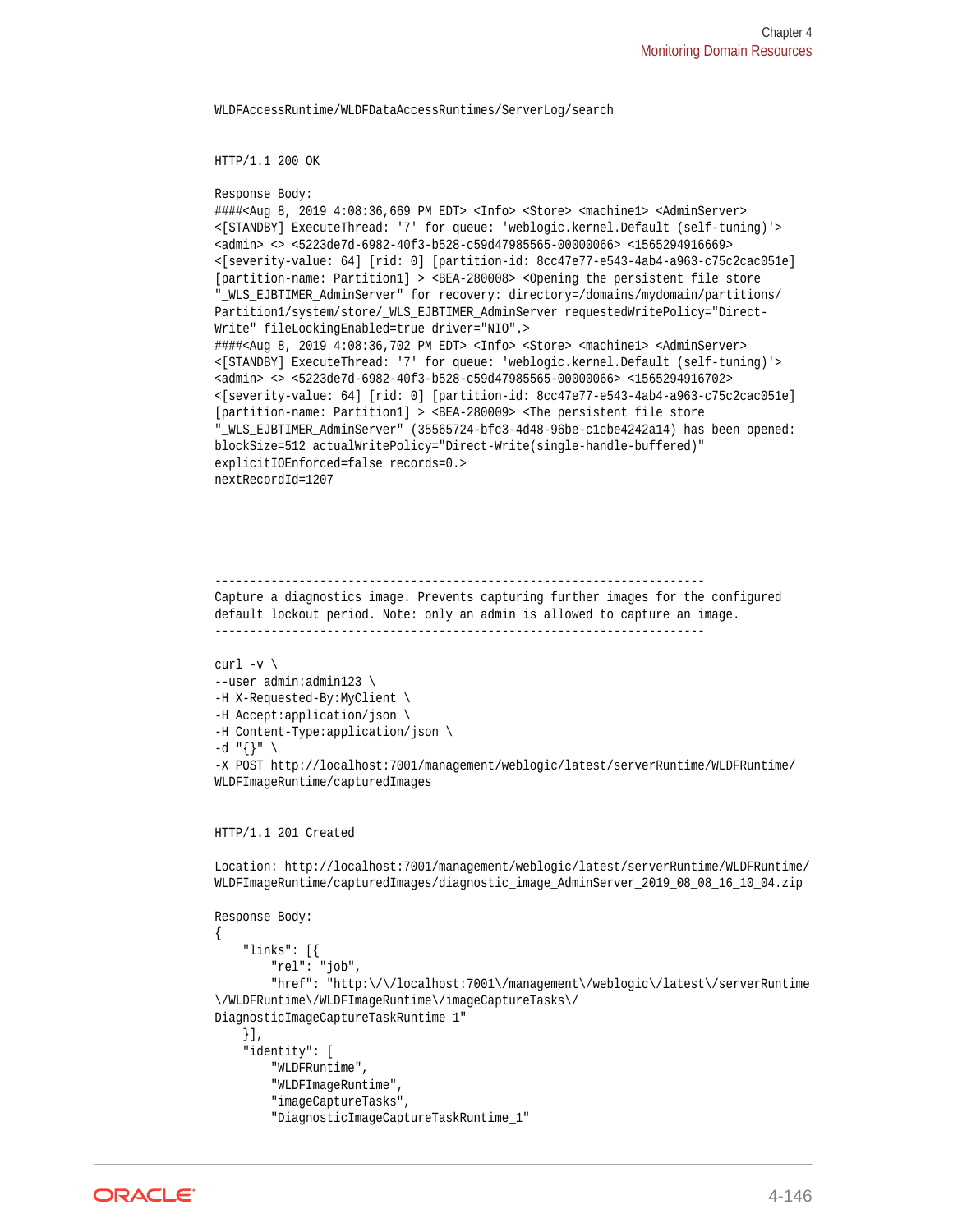```
 ],
     "running": false,
     "systemTask": false,
     "endTimeAsLong": 1565295011286,
     "imageFileName": "diagnostic_image_AdminServer_2019_08_08_16_10_04.zip",
     "name": "DiagnosticImageCaptureTaskRuntime_1",
     "progress": "success",
     "description": "\/domains\/mydomain\/servers\/AdminServer\/logs\/
diagnostic_images\/diagnostic_image_AdminServer_2019_08_08_16_10_04.zip",
     "taskError": null,
     "startTimeAsLong": 1565295004641,
     "type": "WLDFImageCreationTaskRuntime",
     "taskStatus": "Completed",
     "parentTask": null,
     "completed": true,
     "intervalToPoll": 1000,
     "startTime": "2019-08-08T16:10:04.641-04:00",
     "endTime": "2019-08-08T16:10:11.286-04:00"
}
                     ----------------------------------------------------------------------
List the captured diagnostics images.
----------------------------------------------------------------------
curl -v \backslash--user admin:admin123 \
-H X-Requested-By:MyClient \
-H Accept:application/json \
-X GET http://localhost:7001/management/weblogic/latest/serverRuntime/WLDFRuntime/
WLDFImageRuntime/capturedImages?links=none
HTTP/1.1 200 OK
Response Body:
{"items": [{"name": "diagnostic_image_AdminServer_2019_08_08_16_10_04.zip"}]}
    ----------------------------------------------------------------------
Download a captured diagnostics image
----------------------------------------------------------------------
curl -v \backslash--user monitor: monitor123 \
-H X-Requested-By:MyClient \
-H Accept:application/octet-stream \
-o diagnostic_image_AdminServer_2019_08_08_16_10_04.zip \
-X GET http://localhost:7001/management/weblogic/latest/serverRuntime/WLDFRuntime/
WLDFImageRuntime/capturedImages/diagnostic_image_AdminServer_2019_08_08_16_10_04.zip/
contents
```
HTTP/1.1 200 OK

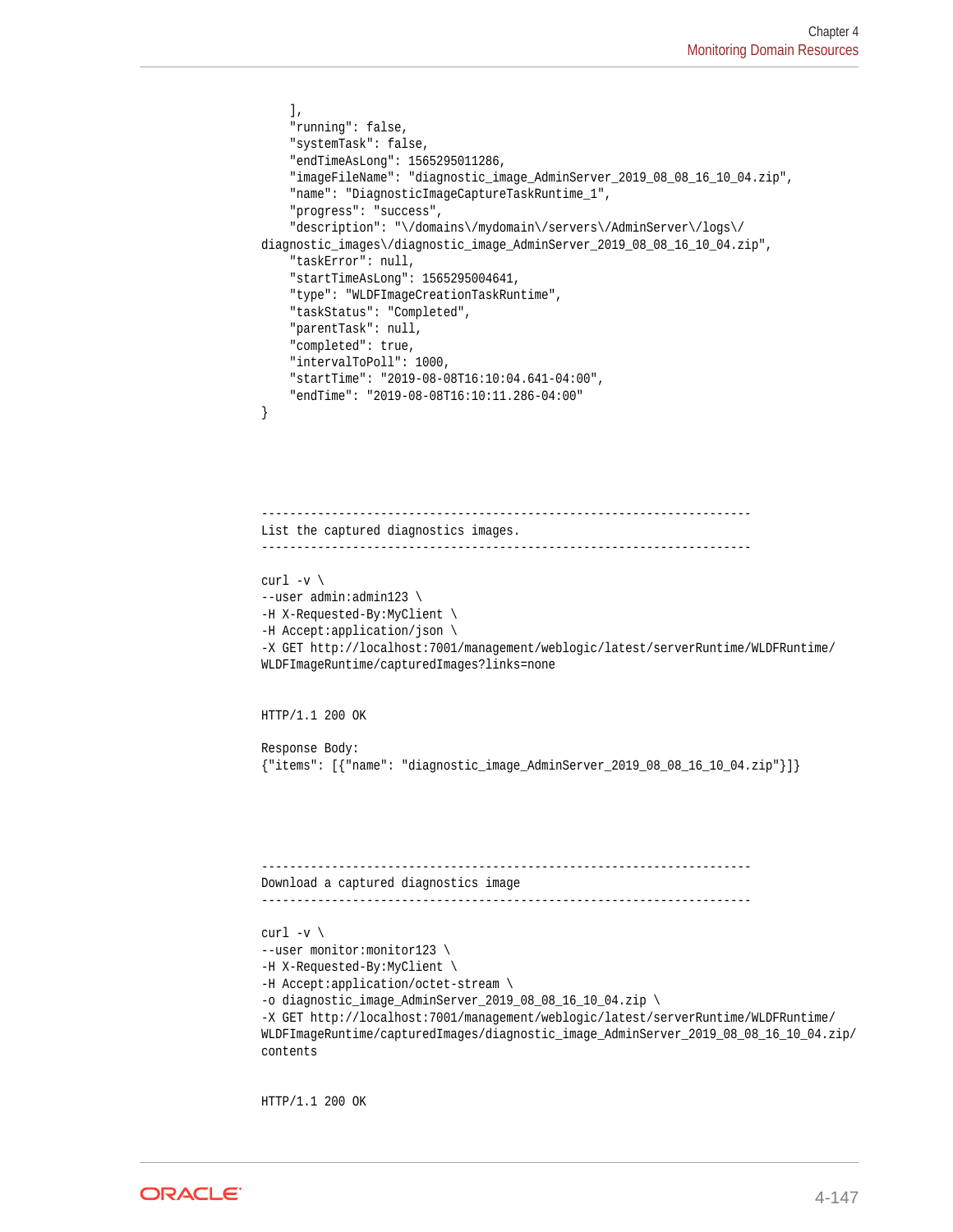```
Response Body:
wc -c diagnostic_image_AdminServer_2019_08_08_16_10_04.zip
   168795 diagnostic_image_AdminServer_2019_08_08_16_10_04.zip
         ----------------------------------------------------------------------
Remove all of the captured images. Note: only an admin is allowed to remove captured 
images.
            ----------------------------------------------------------------------
curl -v \backslash--user admin:admin123 \
-H X-Requested-By:MyClient \
-H Accept:application/json \
-H Content-Type:application/json \
-d "\{ age: ''
}" \
-X POST http://localhost:7001/management/weblogic/latest/serverRuntime/WLDFRuntime/
WLDFImageRuntime/purgeCapturedImages
HTTP/1.1 200 OK
Response Body:
```

```
{}
```
## Starting and Stopping Domain-Scoped Applications

Review an example script that demonstrates how an Operator starts and stops domain-scoped applications.

```
Note:
       To view long URLs, use the scroll bar located beneath the section.
----------------------------------------------------------------------
Demonstrate a domain operator starting and stopping a domain scoped app
----------------------------------------------------------------------
----------------------------------------------------------------------
Get the app's state on one of the servers in the cluster
----------------------------------------------------------------------
curl -v \backslash--user operator:operator123 \
-H X-Requested-By:MyClient \
```
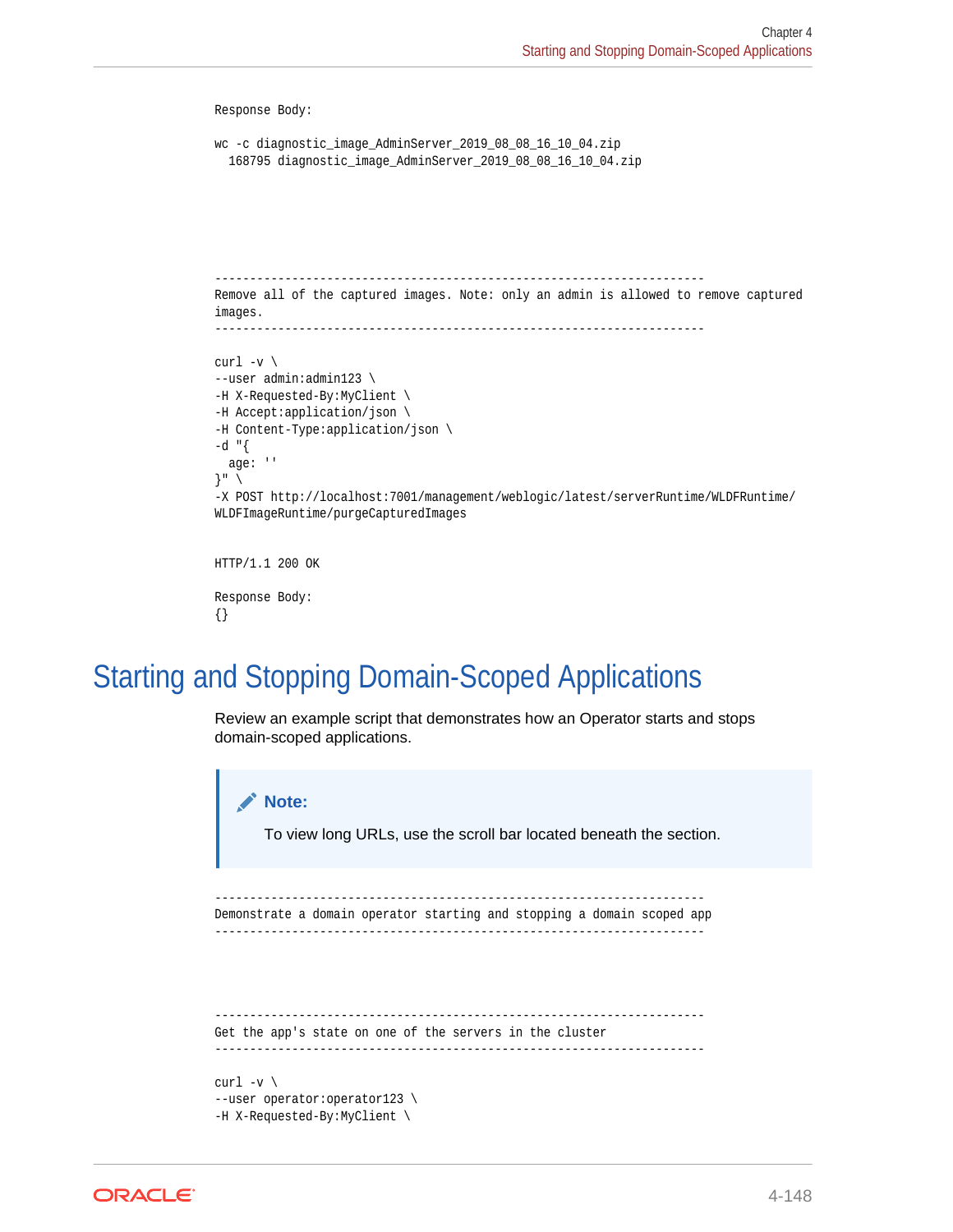```
-H Accept:application/json \
-H Content-Type:application/json \
-d "{ target='Cluster1Server1' }" \
-X POST http://localhost:7001/management/weblogic/latest/domainRuntime/
deploymentManager/appDeploymentRuntimes/fairShare/getState
HTTP/1.1 200 OK
Response Body:
{"return": "STATE_ACTIVE"}
             ----------------------------------------------------------------------
Synchronously stop the app
----------------------------------------------------------------------
curl -v \backslash--user operator:operator123 \
-H X-Requested-By:MyClient \
-H Accept:application/json \
-H Content-Type:application/json \
-d "{}" \
-X POST http://localhost:7001/management/weblogic/latest/domainRuntime/
deploymentManager/appDeploymentRuntimes/fairShare/stop
HTTP/1.1 200 OK
Response Body:
{
     "links": [{
         "rel": "job",
         "href": "http:\/\/localhost:7001\/management\/weblogic\/latest\/domainRuntime
\/deploymentManager\/deploymentProgressObjects\/fairShare"
     }],
     "identity": [
         "deploymentManager",
         "deploymentProgressObjects",
         "fairShare"
    \,],
     "rootExceptions": [],
     "endTimeAsLong": 1565295022229,
     "deploymentMessages": [
         "[Deployer:149192]Operation \"stop\" on application \"fairShare\" is in 
progress on \"Cluster1Server1\".",
         "[Deployer:149192]Operation \"stop\" on application \"fairShare\" is in 
progress on \"Cluster1Server2\".",
         "[Deployer:149194]Operation \"stop\" on application \"fairShare\" has 
succeeded on \"Cluster1Server1\".",
         "[Deployer:149194]Operation \"stop\" on application \"fairShare\" has 
succeeded on \"Cluster1Server2\"."
     ],
     "name": "fairShare",
     "operationType": 2,
     "startTimeAsLong": 1565295022075,
     "state": "STATE_COMPLETED",
     "id": "4",
```
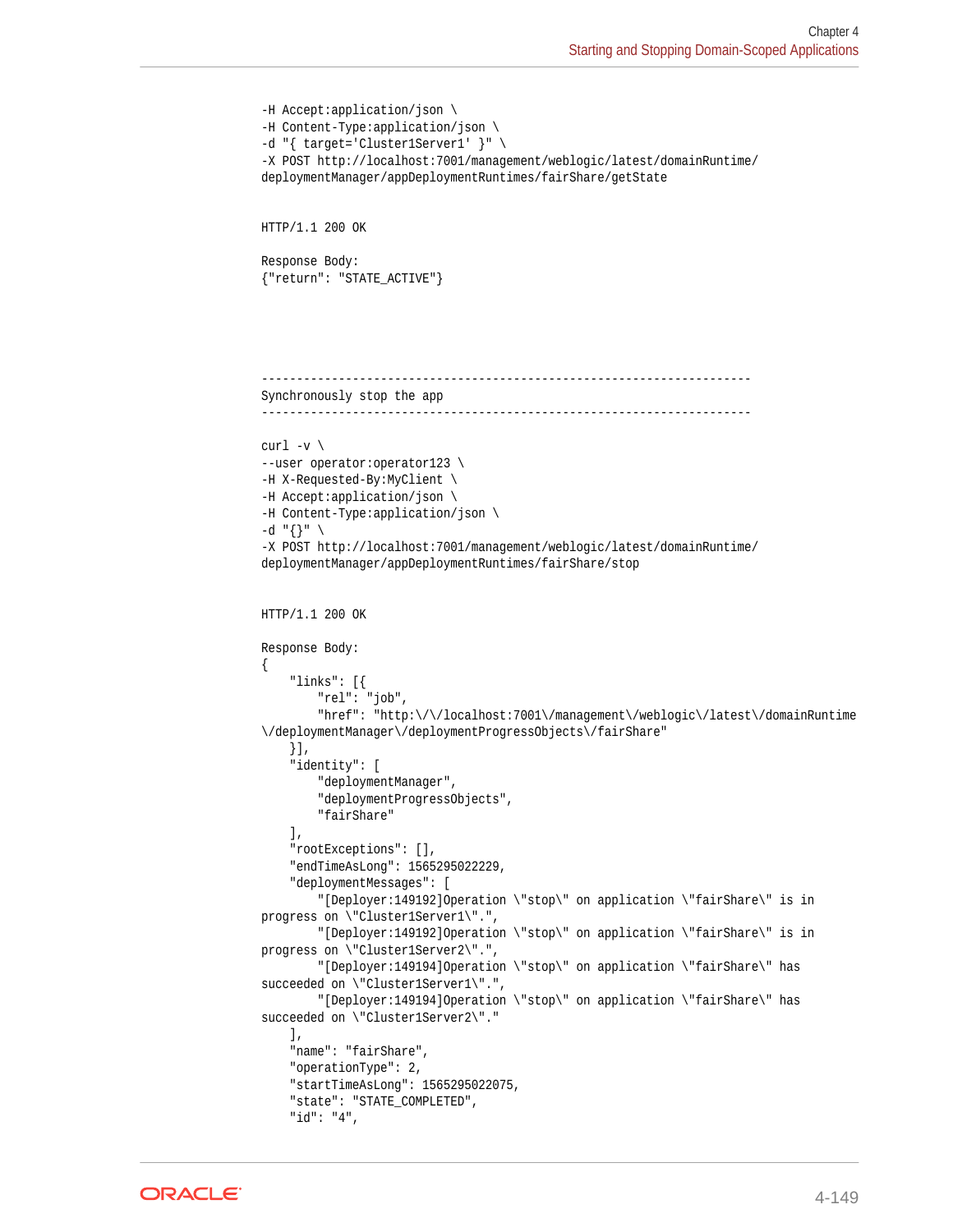```
 "type": "DeploymentProgressObject",
     "targets": ["Cluster1"],
     "applicationName": "fairShare",
     "failedTargets": [],
     "progress": "success",
     "completed": true,
     "intervalToPoll": 1000,
     "startTime": "2019-08-08T16:10:22.075-04:00",
     "endTime": "2019-08-08T16:10:22.229-04:00"
}
       ----------------------------------------------------------------------
Get the app's state on one of the servers in the cluster
----------------------------------------------------------------------
curl -v \backslash--user operator:operator123 \
-H X-Requested-By:MyClient \
-H Accept:application/json \
-H Content-Type:application/json \
-d "{ target='Cluster1Server1' }" \
-X POST http://localhost:7001/management/weblogic/latest/domainRuntime/
deploymentManager/appDeploymentRuntimes/fairShare/getState
HTTP/1.1 200 OK
Response Body:
{"return": "STATE_PREPARED"}
----------------------------------------------------------------------
Synchronously start the app
----------------------------------------------------------------------
curl -v \backslash--user operator:operator123 \
-H X-Requested-By:MyClient \
-H Accept:application/json \
-H Content-Type:application/json \
-d "{}" \
-X POST http://localhost:7001/management/weblogic/latest/domainRuntime/
deploymentManager/appDeploymentRuntimes/fairShare/start
HTTP/1.1 200 OK
Response Body:
{
     "links": [{
         "rel": "job",
         "href": "http:\/\/localhost:7001\/management\/weblogic\/latest\/domainRuntime
\/deploymentManager\/deploymentProgressObjects\/fairShare"
     }],
```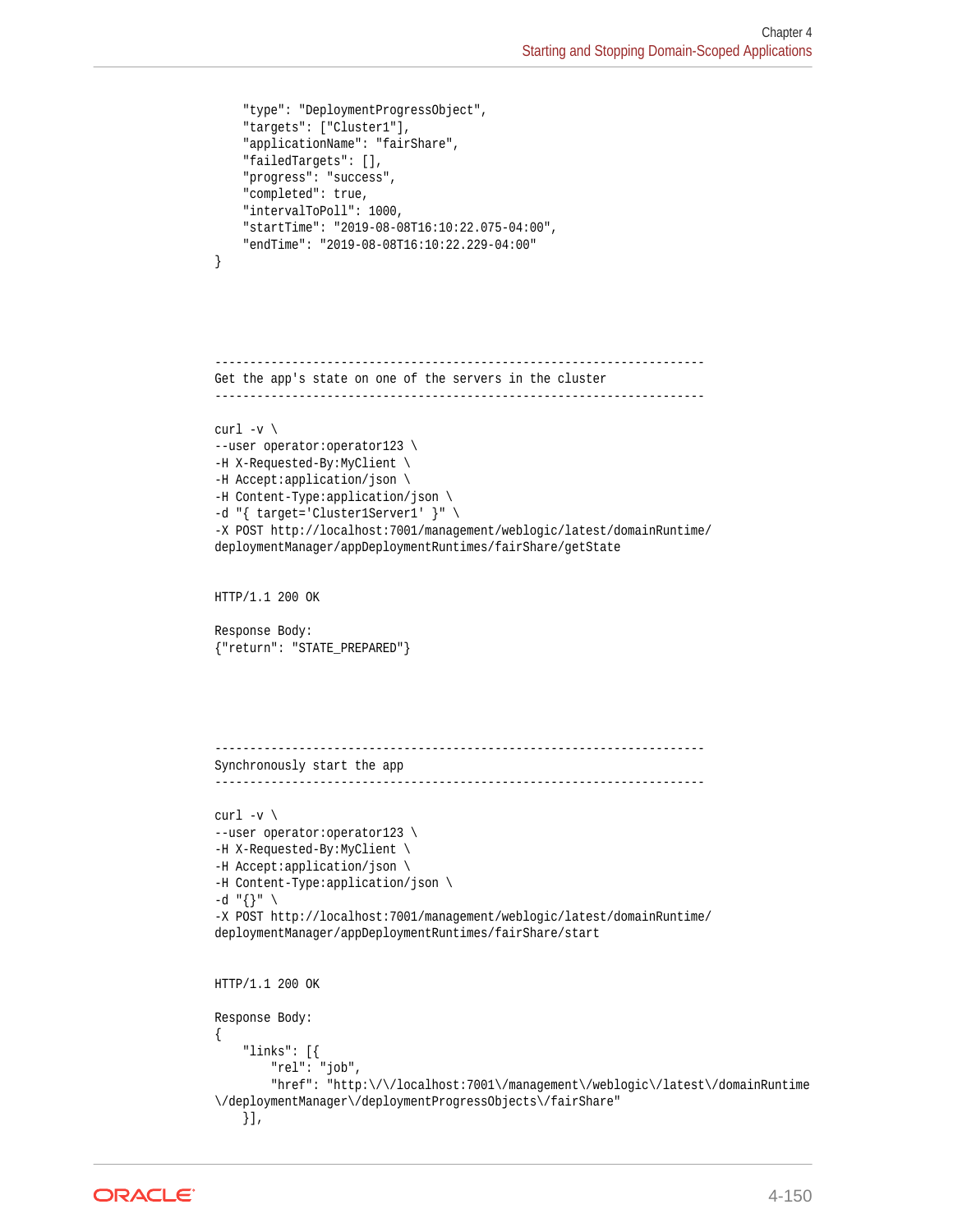```
 "identity": [
         "deploymentManager",
         "deploymentProgressObjects",
         "fairShare"
    \mathbf{1},
     "rootExceptions": [],
     "endTimeAsLong": 1565295022655,
     "deploymentMessages": [
         "[Deployer:149192]Operation \"start\" on application \"fairShare\" is in 
progress on \"Cluster1Server1\".",
         "[Deployer:149192]Operation \"start\" on application \"fairShare\" is in 
progress on \"Cluster1Server2\".",
         "[Deployer:149194]Operation \"start\" on application \"fairShare\" has 
succeeded on \"Cluster1Server1\".",
         "[Deployer:149194]Operation \"start\" on application \"fairShare\" has 
succeeded on \"Cluster1Server2\"."
     ],
     "name": "fairShare",
     "operationType": 1,
     "startTimeAsLong": 1565295022556,
     "state": "STATE_COMPLETED",
     "id": "5",
     "type": "DeploymentProgressObject",
     "targets": ["Cluster1"],
     "applicationName": "fairShare",
     "failedTargets": [],
     "progress": "success",
     "completed": true,
     "intervalToPoll": 1000,
     "startTime": "2019-08-08T16:10:22.556-04:00",
     "endTime": "2019-08-08T16:10:22.655-04:00"
}
     ----------------------------------------------------------------------
Get the app's state on one of the servers in the cluster
----------------------------------------------------------------------
curl -v \backslash--user operator:operator123 \
-H X-Requested-By:MyClient \
-H Accept:application/json \
-H Content-Type:application/json \
-d "{ target='Cluster1Server1' }" \
-X POST http://localhost:7001/management/weblogic/latest/domainRuntime/
deploymentManager/appDeploymentRuntimes/fairShare/getState
HTTP/1.1 200 OK
Response Body:
```

```
{"return": "STATE_ACTIVE"}
```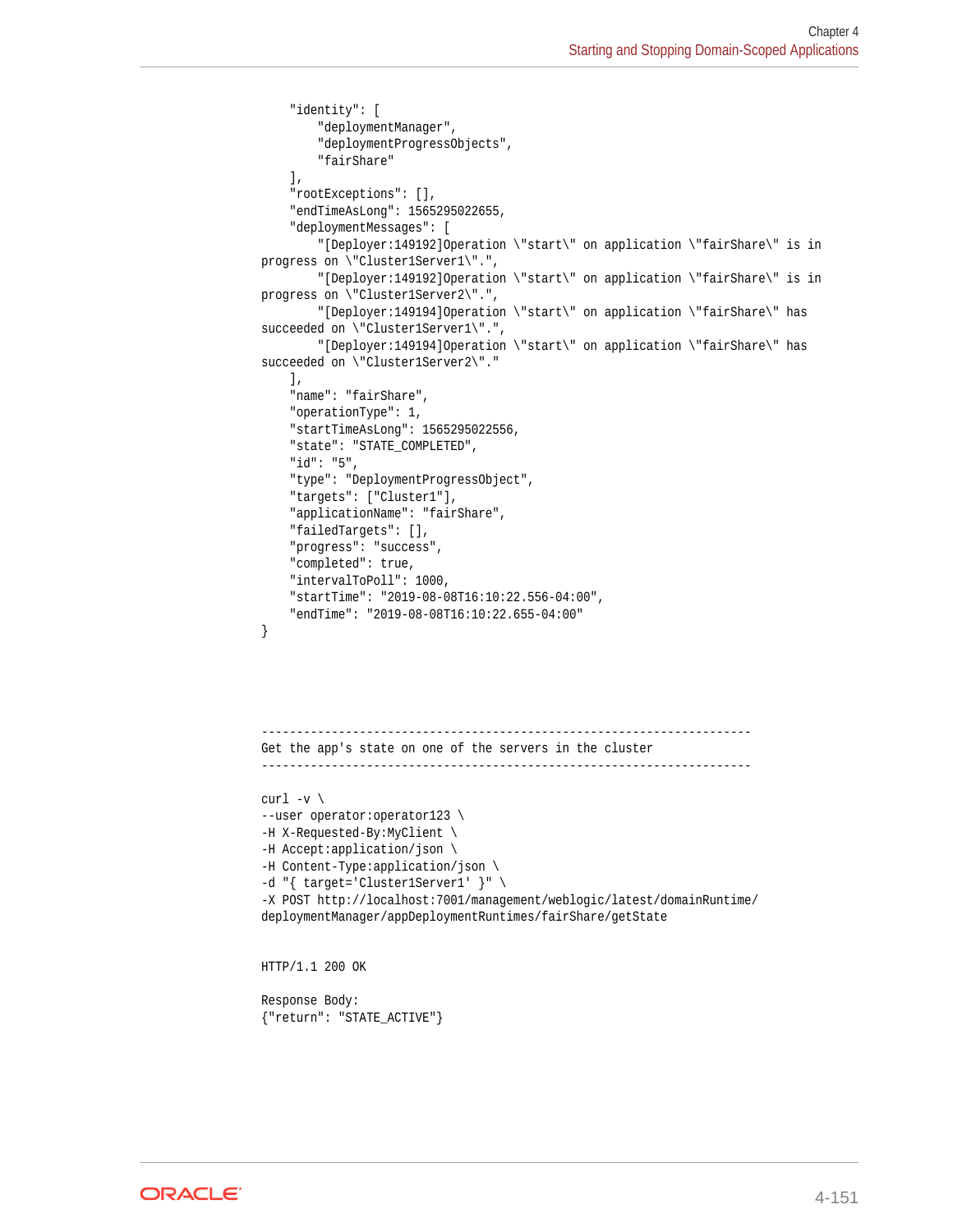## Starting and Stopping Partitions

Review an example script that demonstrates how an Operator starts and stops partitions.

```
Note:
       WebLogic Server Multitenant domain partitions, resource groups, resource
       group templates, virtual targets, and Resource Consumption Management
       are deprecated in WebLogic Server 12.2.1.4.0 and will be removed in the
       next release.
To view long URLs, use the scroll bar located beneath the section.
----------------------------------------------------------------------
Demonstrate a domain operator starting and stopping a partition
----------------------------------------------------------------------
----------------------------------------------------------------------
View the partition's state
----------------------------------------------------------------------
curl -v \backslash--user operator:operator123 \
-H X-Requested-By:MyClient \
-H Accept:application/json \
-X GET http://localhost:7001/management/weblogic/latest/domainRuntime/
domainPartitionRuntimes/Partition1/partitionLifeCycleRuntime?
links=none&fields=name, state
HTTP/1.1 200 OK
Response Body:
{
     "name": "Partition1",
     "state": "RUNNING"
}
       ----------------------------------------------------------------------
Synchronously gracefully shut down the partition
  ----------------------------------------------------------------------
curl -v \backslash--user operator:operator123 \
-H X-Requested-By:MyClient \
-H Accept:application/json \
-H Content-Type:application/json \
```
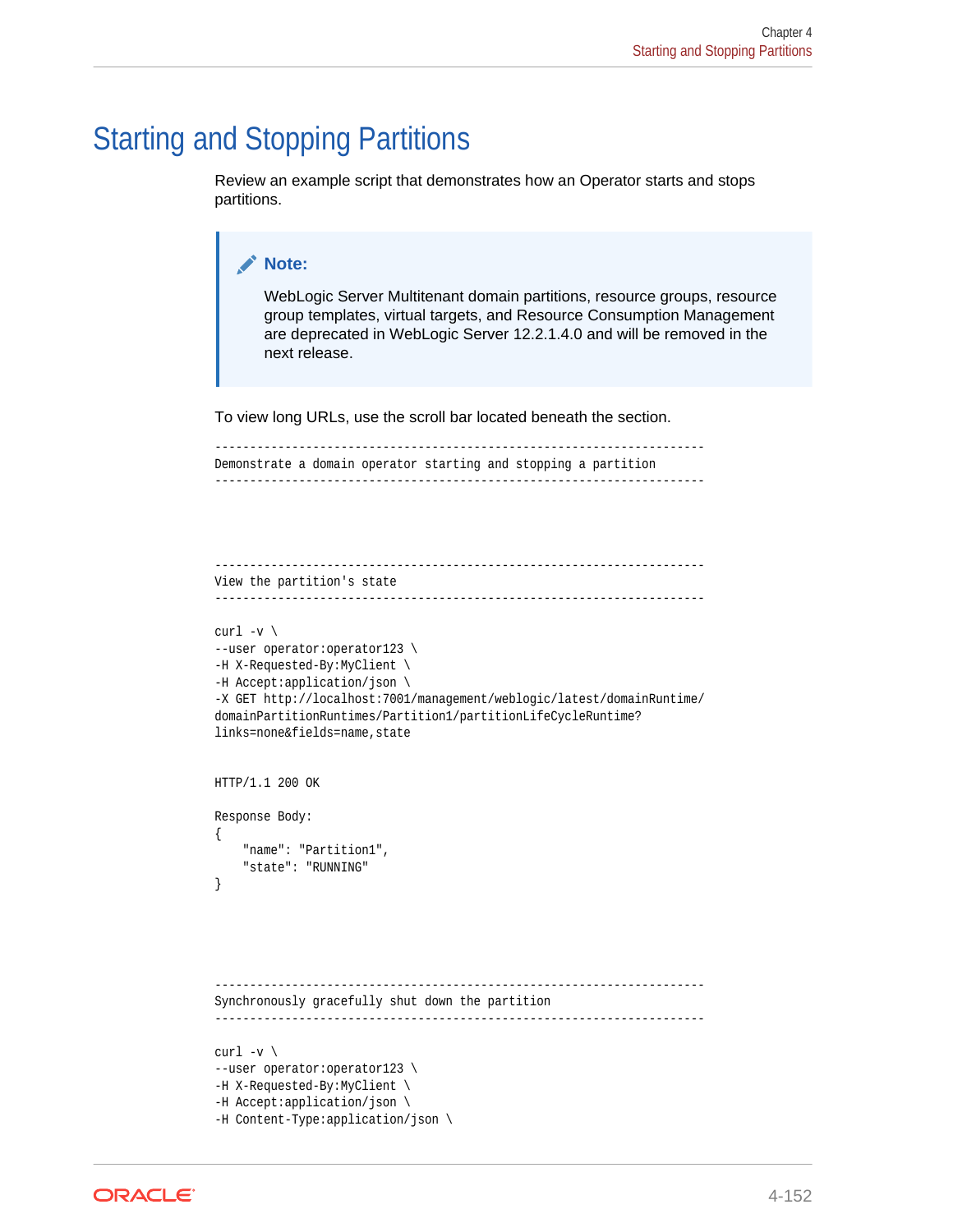```
-d "{
   timeout: 10, ignoreSessions: true
}" \
-X POST http://localhost:7001/management/weblogic/latest/domainRuntime/
domainPartitionRuntimes/Partition1/partitionLifeCycleRuntime/shutdown
HTTP/1.1 200 OK
Response Body:
{
     "links": [{
         "rel": "job",
         "href": "http:\/\/localhost:7001\/management\/weblogic\/latest\/domainRuntime
\/domainPartitionRuntimes\/Partition1\/partitionLifeCycleRuntime\/tasks\/_8_SHUTDOWN"
     }],
     "identity": [
         "domainPartitionRuntimes",
         "Partition1",
         "partitionLifeCycleRuntime",
         "tasks",
         "_8_SHUTDOWN"
    \cdot "systemTask": false,
     "description": "Shutting down Partition1 on servers 
Cluster1Server1,AdminServer,Cluster1Server2 ... ",
     "serverName": "Cluster1Server1,AdminServer,Cluster1Server2",
     "startTimeAsLong": 1565295024735,
     "type": "PartitionLifeCycleTaskRuntime",
     "running": false,
     "partitionName": "Partition1",
     "endTimeAsLong": 1565295030478,
     "name": "_8_SHUTDOWN",
     "progress": "success",
     "taskError": null,
     "operation": "SHUTDOWN",
     "taskStatus": "TASK COMPLETED",
     "parentTask": null,
     "completed": true,
     "intervalToPoll": 1000,
     "startTime": "2019-08-08T16:10:24.735-04:00",
     "endTime": "2019-08-08T16:10:30.478-04:00"
}
 ----------------------------------------------------------------------
View the partition's state
----------------------------------------------------------------------
curl -v \backslash--user operator:operator123 \
-H X-Requested-By:MyClient \
```

```
-H Accept:application/json \
```

```
-X GET http://localhost:7001/management/weblogic/latest/domainRuntime/
domainPartitionRuntimes/Partition1/partitionLifeCycleRuntime?
```

```
links=none&fields=name, state
```
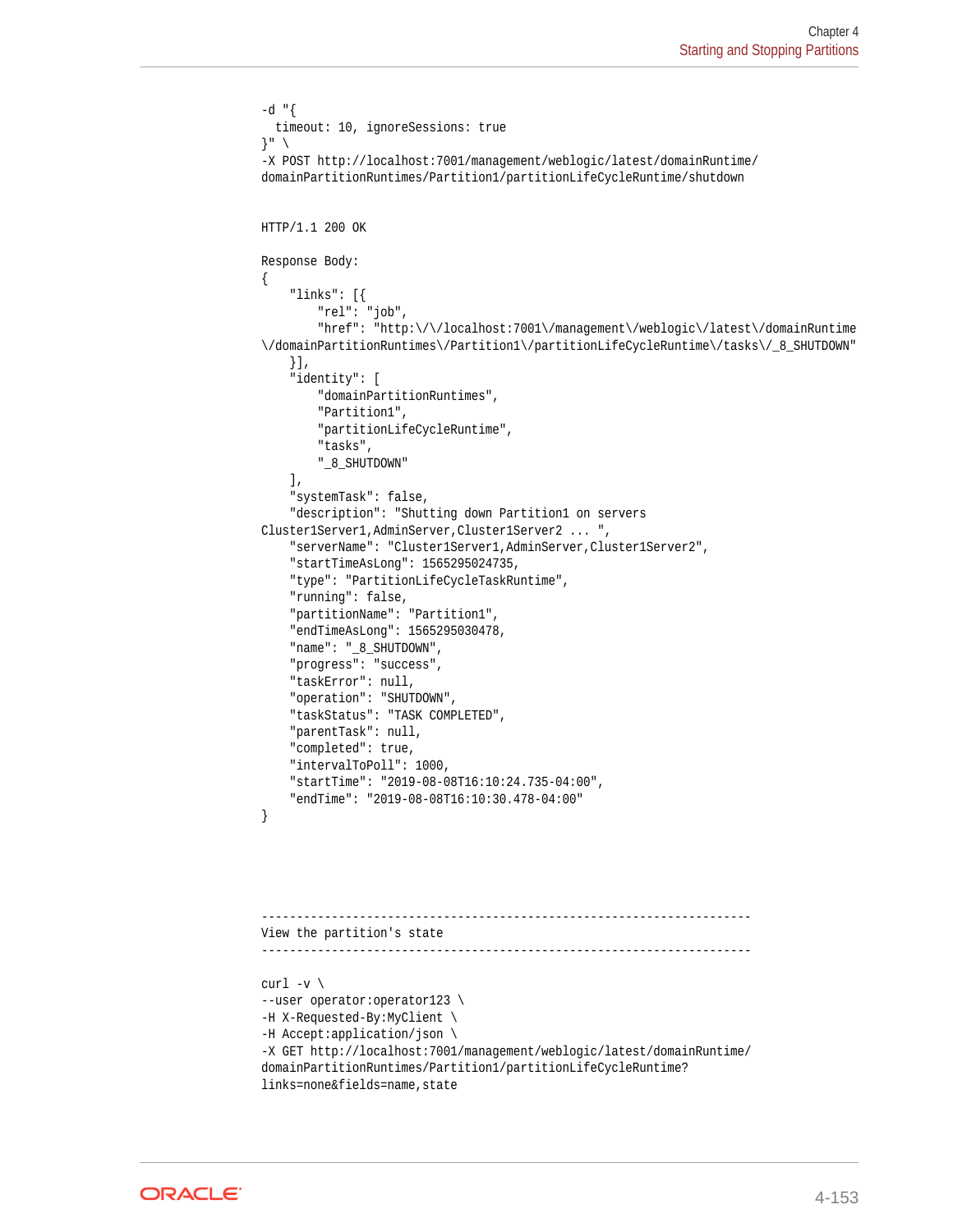```
HTTP/1.1 200 OK
Response Body:
{
     "name": "Partition1",
     "state": "SHUTDOWN"
}
            ----------------------------------------------------------------------
Synchronously start the partition
----------------------------------------------------------------------
curl -v \backslash--user operator:operator123 \
-H X-Requested-By:MyClient \
-H Accept:application/json \
-H Content-Type:application/json \
-d "{}" \
-X POST http://localhost:7001/management/weblogic/latest/domainRuntime/
domainPartitionRuntimes/Partition1/partitionLifeCycleRuntime/start
HTTP/1.1 200 OK
Response Body:
{
     "links": [{
         "rel": "job",
        "href{'': "http:///localhost:7001/\mbox{management}\mbox{\tt/weblogic}\mbox{\tt/latest}\mbox{\tt/domainRuntime}}\/domainPartitionRuntimes\/Partition1\/partitionLifeCycleRuntime\/tasks\/_12_START"
    \{\cdot\},
     "identity": [
         "domainPartitionRuntimes",
         "Partition1",
         "partitionLifeCycleRuntime",
         "tasks",
         "_12_START"
    \cdot "systemTask": false,
     "description": "Starting Partition1 on servers 
Cluster1Server1,AdminServer,Cluster1Server2 ... ",
     "serverName": "Cluster1Server1,AdminServer,Cluster1Server2",
     "startTimeAsLong": 1565295031254,
     "type": "PartitionLifeCycleTaskRuntime",
     "running": false,
     "partitionName": "Partition1",
     "endTimeAsLong": 1565295037799,
     "name": "_12_START",
     "progress": "success",
     "taskError": null,
     "operation": "START",
     "taskStatus": "TASK COMPLETED",
     "parentTask": null,
     "completed": true,
     "intervalToPoll": 1000,
     "startTime": "2019-08-08T16:10:31.254-04:00",
     "endTime": "2019-08-08T16:10:37.799-04:00"
```
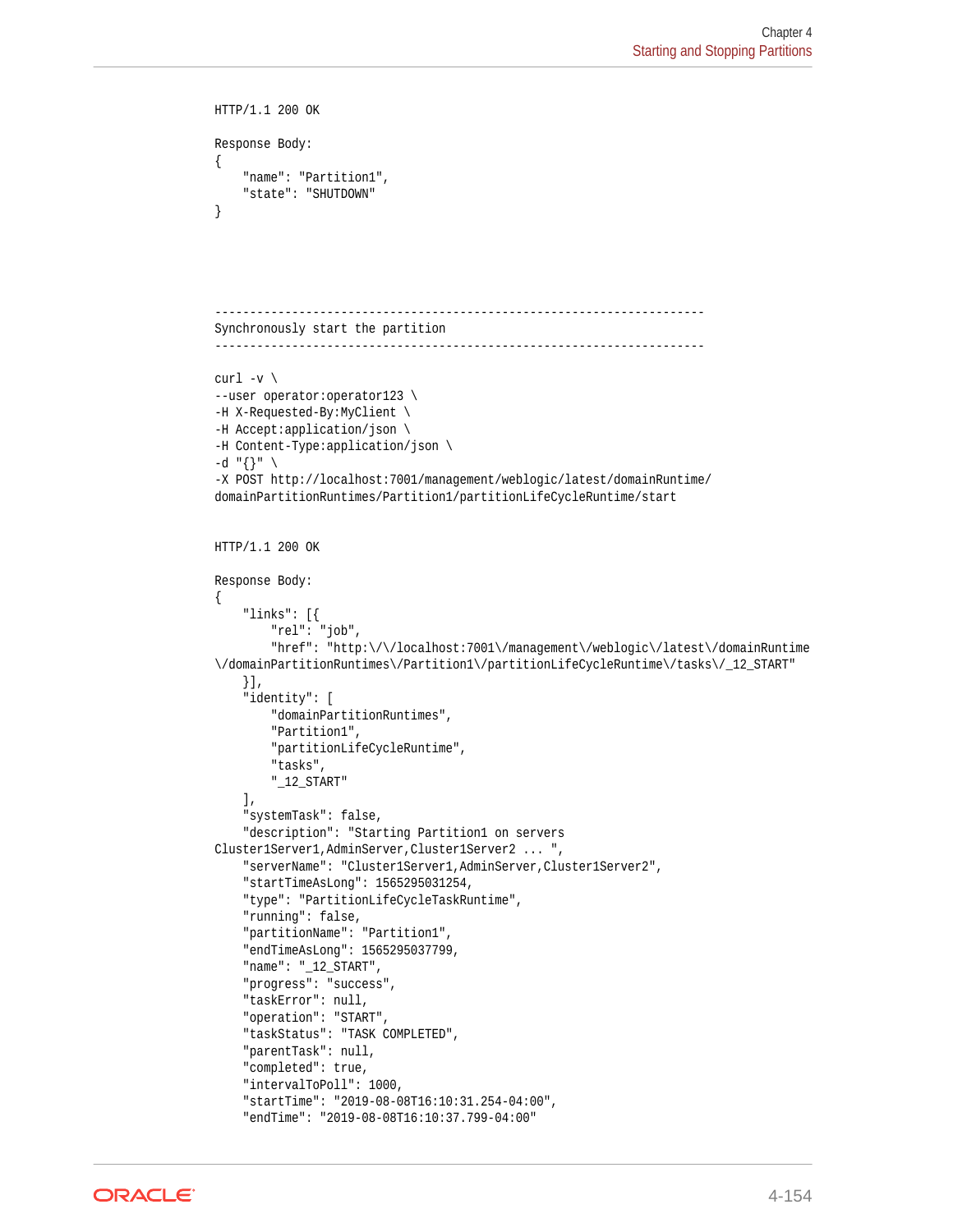```
----------------------------------------------------------------------
View the partition's state
----------------------------------------------------------------------
curl -v \backslash--user operator:operator123 \
-H X-Requested-By:MyClient \
-H Accept:application/json \
-X GET http://localhost:7001/management/weblogic/latest/domainRuntime/
domainPartitionRuntimes/Partition1/partitionLifeCycleRuntime?
links=none&fields=name, state
HTTP/1.1 200 OK
Response Body:
{
     "name": "Partition1",
     "state": "RUNNING"
}
 ----------------------------------------------------------------------
Asynchronously force shutdown the partition
----------------------------------------------------------------------
curl -v \backslash--user operator:operator123 \
-H X-Requested-By:MyClient \
-H Accept:application/json \
-H Content-Type:application/json \
-d "{}" \
-H "Prefer:respond-async" \
-X POST http://localhost:7001/management/weblogic/latest/domainRuntime/
domainPartitionRuntimes/Partition1/partitionLifeCycleRuntime/forceShutdown
HTTP/1.1 202 Accepted
Location: http://localhost:7001/management/weblogic/latest/domainRuntime/
domainPartitionRuntimes/Partition1/partitionLifeCycleRuntime/tasks/_16_FORCE_SHUTDOWN
Response Body:
{
     "links": [{
         "rel": "job",
         "href": "http:\/\/localhost:7001\/management\/weblogic\/latest\/domainRuntime
\/domainPartitionRuntimes\/Partition1\/partitionLifeCycleRuntime\/tasks\/
_16_FORCE_SHUTDOWN"
     }],
     "identity": [
         "domainPartitionRuntimes",
```


}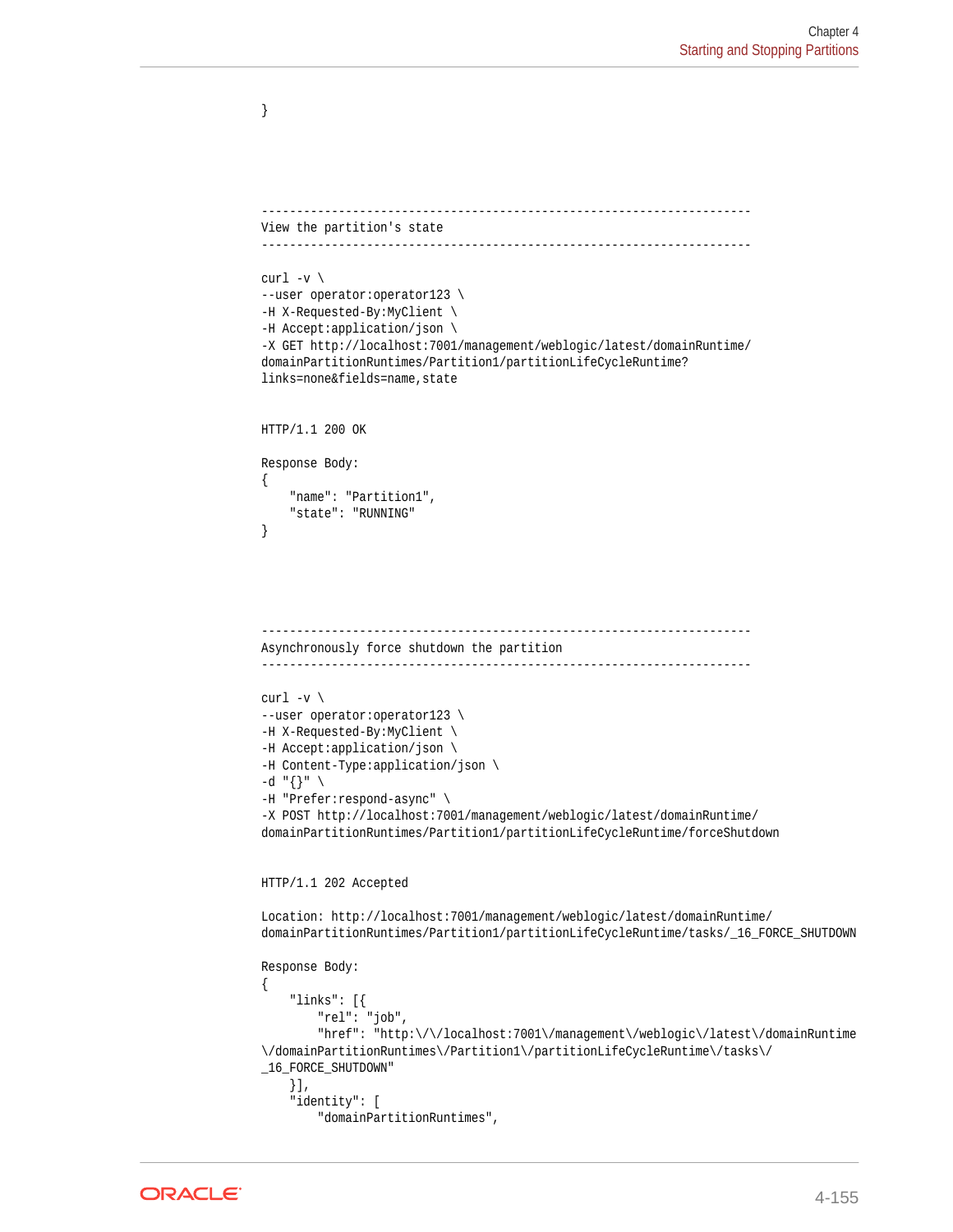```
 "Partition1",
         "partitionLifeCycleRuntime",
         "tasks",
         "_16_FORCE_SHUTDOWN"
    \mathbf{1},
     "systemTask": false,
     "description": "Force Shutting down Partition1 on servers 
Cluster1Server1,AdminServer,Cluster1Server2 ... ",
     "serverName": "Cluster1Server1,AdminServer,Cluster1Server2",
     "startTimeAsLong": 1565295039024,
     "type": "PartitionLifeCycleTaskRuntime",
     "running": true,
     "partitionName": "Partition1",
     "name": "_16_FORCE_SHUTDOWN",
     "progress": "processing",
     "taskError": null,
     "operation": "FORCE_SHUTDOWN",
     "taskStatus": "TASK IN PROGRESS",
     "parentTask": null,
     "completed": false,
     "intervalToPoll": 1000,
     "startTime": "2019-08-08T16:10:39.024-04:00"
}
----------------------------------------------------------------------
Get status for job domainRuntime/domainPartitionRuntimes/Partition1/
partitionLifeCycleRuntime/tasks/_16_FORCE_SHUTDOWN
----------------------------------------------------------------------
curl -v \backslash--user operator:operator123 \
-H X-Requested-By:MyClient \
-H Accept:application/json \
-X GET http://localhost:7001/management/weblogic/latest/domainRuntime/
domainPartitionRuntimes/Partition1/partitionLifeCycleRuntime/tasks/
_16_FORCE_SHUTDOWN?links=none
HTTP/1.1 200 OK
Response Body:
{
     "identity": [
         "domainPartitionRuntimes",
         "Partition1",
         "partitionLifeCycleRuntime",
         "tasks",
         "_16_FORCE_SHUTDOWN"
     ],
     "systemTask": false,
     "description": "Force Shutting down Partition1 on servers 
Cluster1Server1,AdminServer,Cluster1Server2 ... ",
     "serverName": "Cluster1Server1,AdminServer,Cluster1Server2",
     "startTimeAsLong": 1565295039024,
     "type": "PartitionLifeCycleTaskRuntime",
     "running": true,
     "partitionName": "Partition1",
```
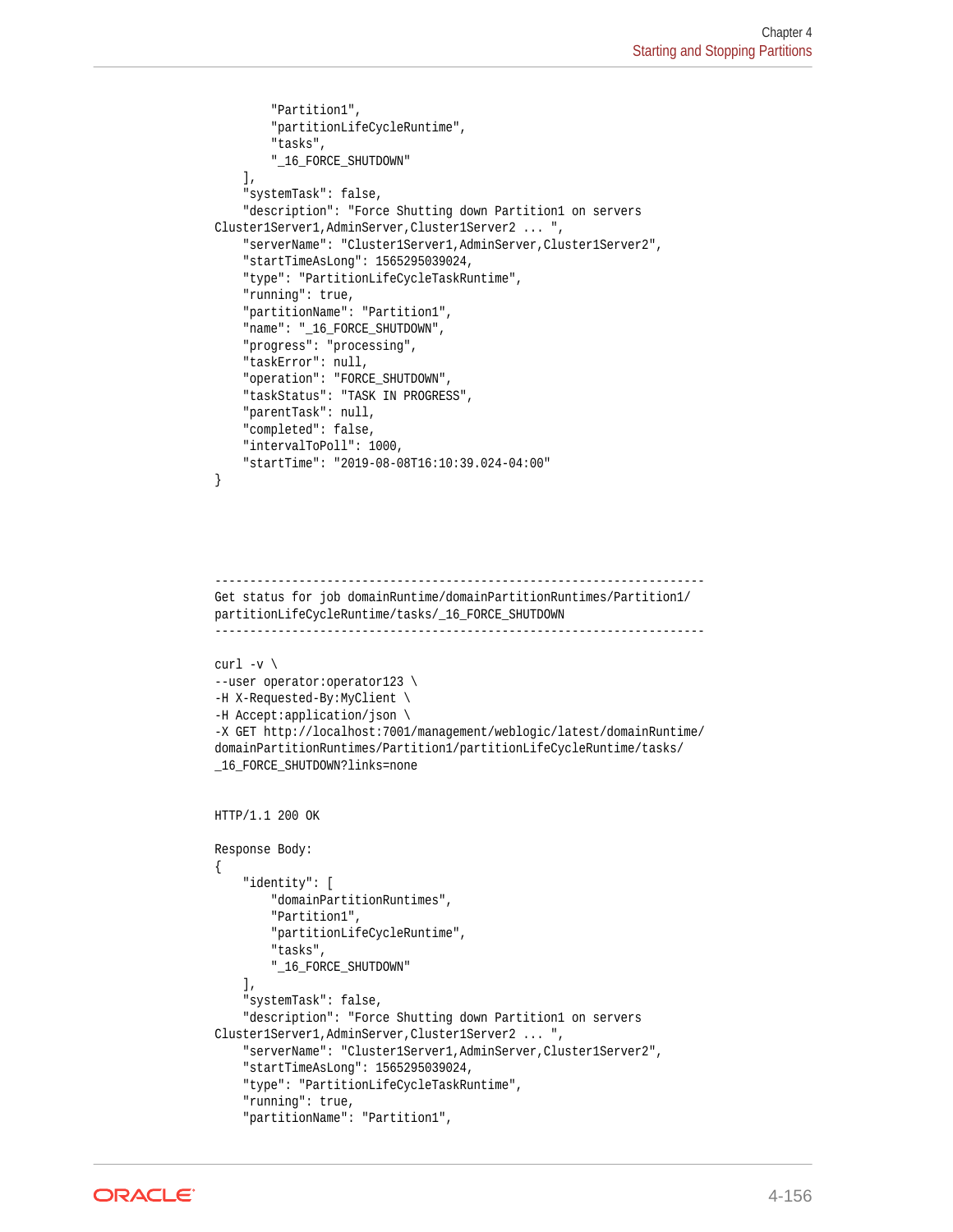```
 "name": "_16_FORCE_SHUTDOWN",
     "progress": "processing",
     "taskError": null,
     "operation": "FORCE_SHUTDOWN",
     "taskStatus": "TASK IN PROGRESS",
     "parentTask": null,
     "completed": false,
     "intervalToPoll": 1000,
     "startTime": "2019-08-08T16:10:39.024-04:00"
}
----------------------------------------------------------------------
Get status for job domainRuntime/domainPartitionRuntimes/Partition1/
partitionLifeCycleRuntime/tasks/_16_FORCE_SHUTDOWN
----------------------------------------------------------------------
curl -v \backslash--user operator:operator123 \
-H X-Requested-By:MyClient \
-H Accept:application/json \
-X GET http://localhost:7001/management/weblogic/latest/domainRuntime/
domainPartitionRuntimes/Partition1/partitionLifeCycleRuntime/tasks/
_16_FORCE_SHUTDOWN?links=none
HTTP/1.1 200 OK
Response Body:
\{ "identity": [
         "domainPartitionRuntimes",
         "Partition1",
         "partitionLifeCycleRuntime",
         "tasks",
         "_16_FORCE_SHUTDOWN"
    \cdot "systemTask": false,
     "description": "Force Shutting down Partition1 on servers 
Cluster1Server1,AdminServer,Cluster1Server2 ... ",
     "serverName": "Cluster1Server1,AdminServer,Cluster1Server2",
     "startTimeAsLong": 1565295039024,
     "type": "PartitionLifeCycleTaskRuntime",
     "running": false,
     "partitionName": "Partition1",
     "endTimeAsLong": 1565295044922,
     "name": "_16_FORCE_SHUTDOWN",
     "progress": "success",
     "taskError": null,
     "operation": "FORCE_SHUTDOWN",
     "taskStatus": "TASK COMPLETED",
     "parentTask": null,
     "completed": true,
     "intervalToPoll": 1000,
     "startTime": "2019-08-08T16:10:39.024-04:00",
     "endTime": "2019-08-08T16:10:44.922-04:00"
}
```
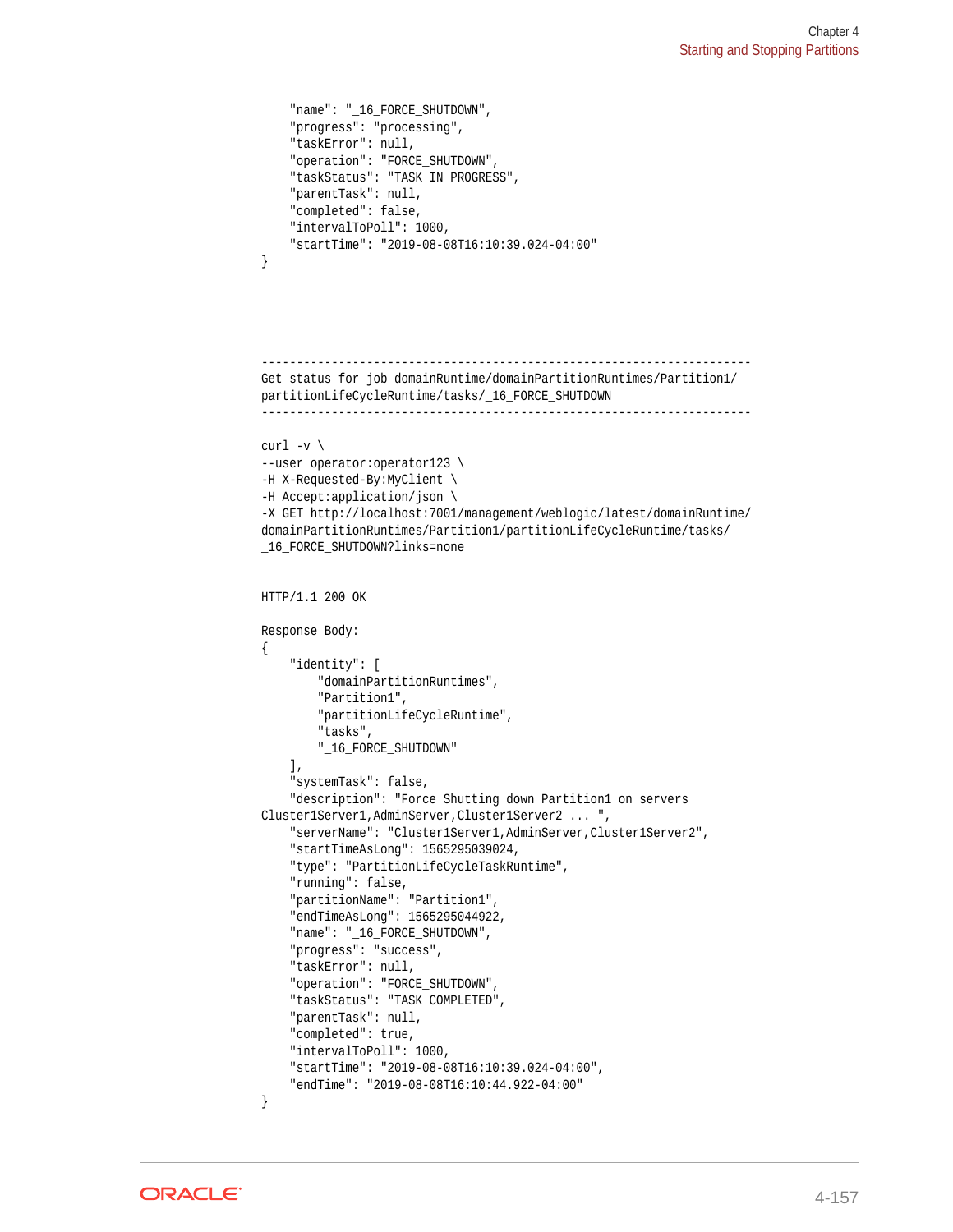```
----------------------------------------------------------------------
View the partition's state
----------------------------------------------------------------------
curl -v \backslash--user operator:operator123 \
-H X-Requested-By:MyClient \
-H Accept:application/json \
-X GET http://localhost:7001/management/weblogic/latest/domainRuntime/
domainPartitionRuntimes/Partition1/partitionLifeCycleRuntime?
links=none&fields=name, state
HTTP/1.1 200 OK
Response Body:
{
     "name": "Partition1",
     "state": "SHUTDOWN"
}
      ----------------------------------------------------------------------
Asynchronously start the partition
----------------------------------------------------------------------
curl -v \backslash--user operator:operator123 \
-H X-Requested-By:MyClient \
-H Accept:application/json \
-H Content-Type:application/json \
-d "{}" \
-H "Prefer:respond-async" \
-X POST http://localhost:7001/management/weblogic/latest/domainRuntime/
domainPartitionRuntimes/Partition1/partitionLifeCycleRuntime/start
HTTP/1.1 202 Accepted
Location: http://localhost:7001/management/weblogic/latest/domainRuntime/
domainPartitionRuntimes/Partition1/partitionLifeCycleRuntime/tasks/_20_START
Response Body:
{
     "links": [{
         "rel": "job",
         "href": "http:\/\/localhost:7001\/management\/weblogic\/latest\/domainRuntime
\/domainPartitionRuntimes\/Partition1\/partitionLifeCycleRuntime\/tasks\/_20_START"
     }],
     "identity": [
         "domainPartitionRuntimes",
         "Partition1",
         "partitionLifeCycleRuntime",
```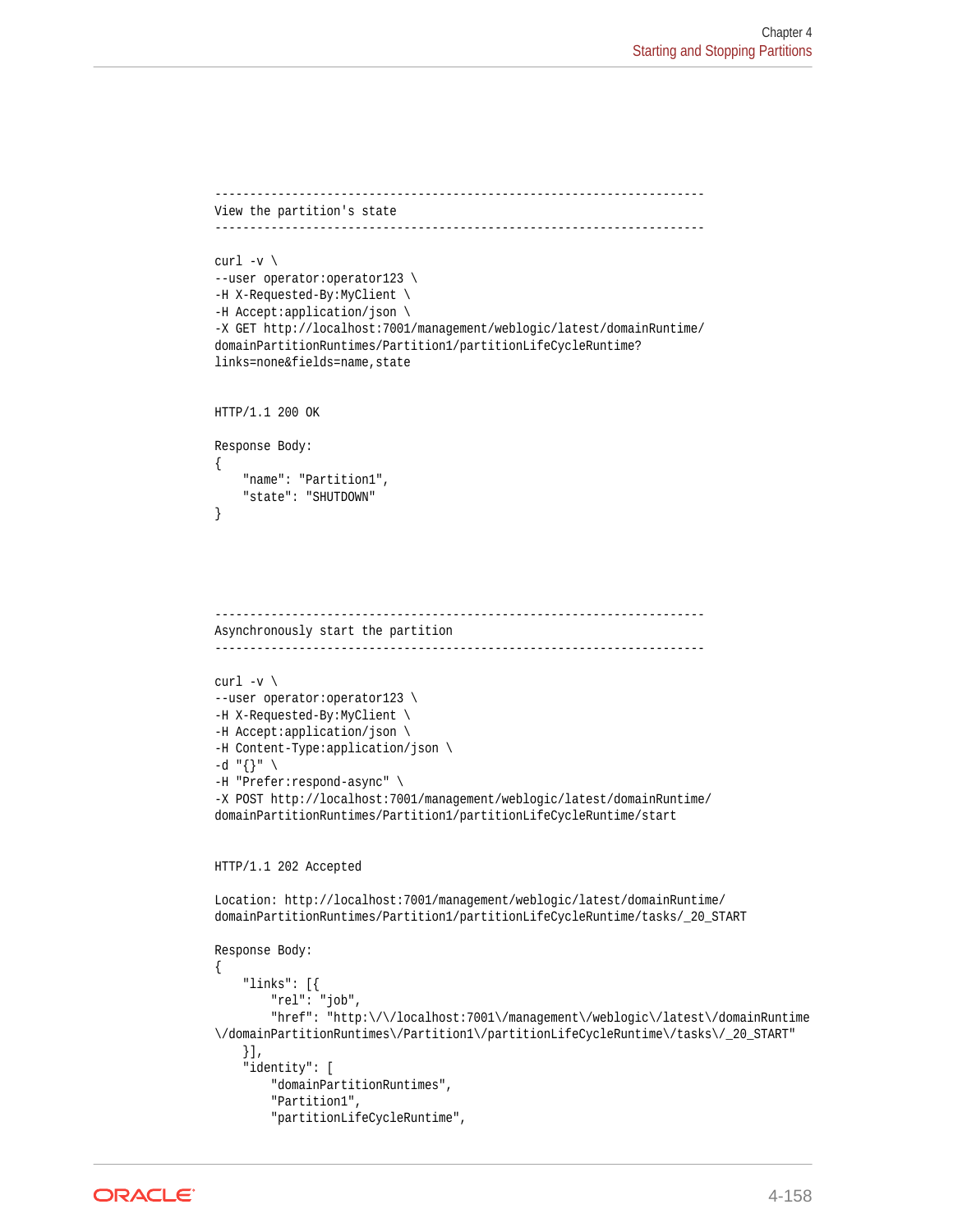```
 "tasks",
         "_20_START"
    \mathbf{1},
     "systemTask": false,
     "description": "Starting Partition1 on servers 
Cluster1Server1,AdminServer,Cluster1Server2 ... ",
     "serverName": "Cluster1Server1,AdminServer,Cluster1Server2",
     "startTimeAsLong": 1565295058281,
     "type": "PartitionLifeCycleTaskRuntime",
     "running": true,
     "partitionName": "Partition1",
     "name": "_20_START",
     "progress": "processing",
     "taskError": null,
     "operation": "START",
     "taskStatus": "TASK IN PROGRESS",
     "parentTask": null,
     "completed": false,
     "intervalToPoll": 1000,
     "startTime": "2019-08-08T16:10:58.281-04:00"
}
```

```
----------------------------------------------------------------------
Get status for job domainRuntime/domainPartitionRuntimes/Partition1/
partitionLifeCycleRuntime/tasks/_20_START
       ----------------------------------------------------------------------
curl -v \backslash--user operator:operator123 \
-H X-Requested-By:MyClient \
-H Accept:application/json \
-X GET http://localhost:7001/management/weblogic/latest/domainRuntime/
domainPartitionRuntimes/Partition1/partitionLifeCycleRuntime/tasks/_20_START?
links=none
HTTP/1.1 200 OK
Response Body:
{
     "identity": [
         "domainPartitionRuntimes",
         "Partition1",
         "partitionLifeCycleRuntime",
         "tasks",
         "_20_START"
     ],
     "systemTask": false,
     "description": "Starting Partition1 on servers 
Cluster1Server1,AdminServer,Cluster1Server2 ... ",
```

```
 "serverName": "Cluster1Server1,AdminServer,Cluster1Server2",
 "startTimeAsLong": 1565295058281,
 "type": "PartitionLifeCycleTaskRuntime",
 "running": true,
```

```
 "partitionName": "Partition1",
```

```
 "name": "_20_START",
 "progress": "processing",
```
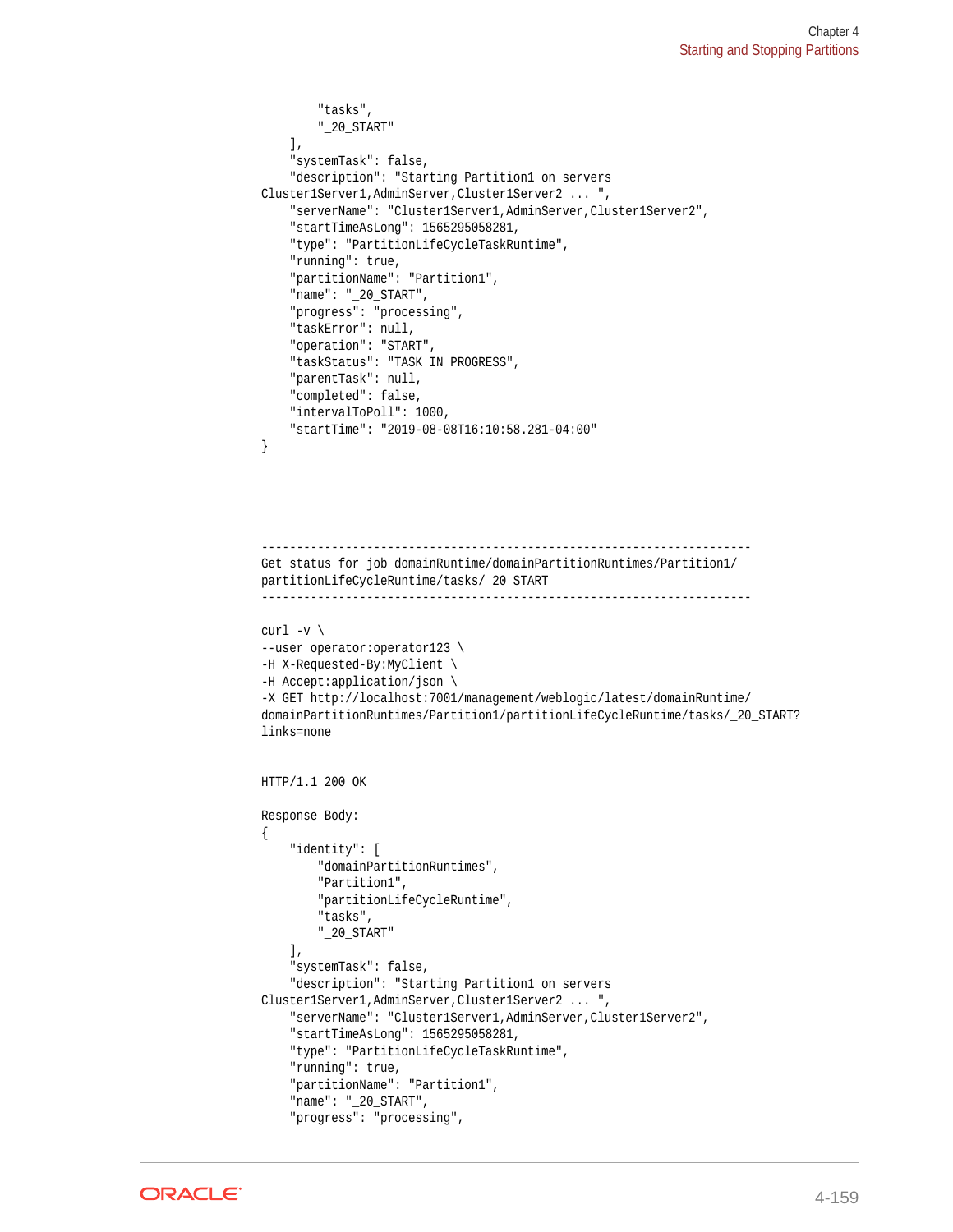```
 "taskError": null,
     "operation": "START",
     "taskStatus": "TASK IN PROGRESS",
     "parentTask": null,
     "completed": false,
     "intervalToPoll": 1000,
     "startTime": "2019-08-08T16:10:58.281-04:00"
}
----------------------------------------------------------------------
Get status for job domainRuntime/domainPartitionRuntimes/Partition1/
partitionLifeCycleRuntime/tasks/_20_START
----------------------------------------------------------------------
curl -v \backslash--user operator:operator123 \
-H X-Requested-By:MyClient \
-H Accept:application/json \
-X GET http://localhost:7001/management/weblogic/latest/domainRuntime/
domainPartitionRuntimes/Partition1/partitionLifeCycleRuntime/tasks/_20_START?
links=none
HTTP/1.1 200 OK
Response Body:
{
     "identity": [
         "domainPartitionRuntimes",
         "Partition1",
         "partitionLifeCycleRuntime",
         "tasks",
         "_20_START"
    \cdot "systemTask": false,
     "description": "Starting Partition1 on servers 
Cluster1Server1,AdminServer,Cluster1Server2 ... ",
     "serverName": "Cluster1Server1,AdminServer,Cluster1Server2",
     "startTimeAsLong": 1565295058281,
     "type": "PartitionLifeCycleTaskRuntime",
     "running": false,
     "partitionName": "Partition1",
     "endTimeAsLong": 1565295063904,
     "name": "_20_START",
     "progress": "success",
     "taskError": null,
     "operation": "START",
     "taskStatus": "TASK COMPLETED",
     "parentTask": null,
     "completed": true,
     "intervalToPoll": 1000,
     "startTime": "2019-08-08T16:10:58.281-04:00",
     "endTime": "2019-08-08T16:11:03.904-04:00"
```

```
}
```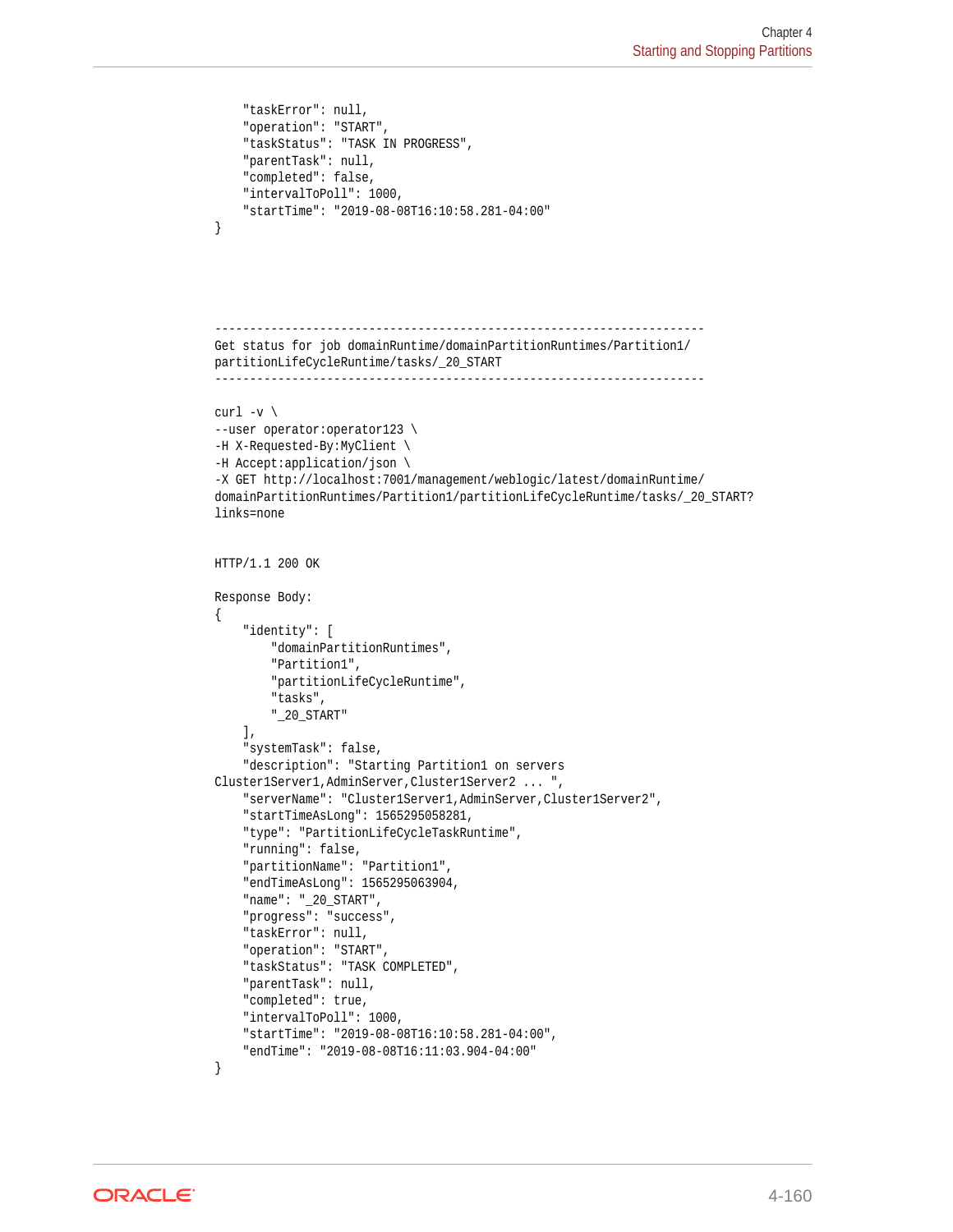```
----------------------------------------------------------------------
View the partition's state
----------------------------------------------------------------------
curl -v \backslash--user operator:operator123 \
-H X-Requested-By:MyClient \
-H Accept:application/json \
-X GET http://localhost:7001/management/weblogic/latest/domainRuntime/
domainPartitionRuntimes/Partition1/partitionLifeCycleRuntime?
links=none&fields=name,state
HTTP/1.1 200 OK
Response Body:
{
     "name": "Partition1",
     "state": "RUNNING"
}
```
## Starting and Stopping Servers

Review an example script that demonstrates how an Operator starts and stops servers.

## **Note:**

To view long URLs, use the scroll bar located beneath the section.

```
----------------------------------------------------------------------
Demonstrate a domain operator starting and stopping servers
----------------------------------------------------------------------
```

```
----------------------------------------------------------------------
View the servers' states
```

```
----------------------------------------------------------------------
```

```
curl -v \backslash--user operator:operator123 \
-H X-Requested-By:MyClient \
-H Accept:application/json \
-X GET http://localhost:7001/management/weblogic/latest/domainRuntime/
serverLifeCycleRuntimes?links=none&fields=name, state
```
HTTP/1.1 200 OK

Response Body:

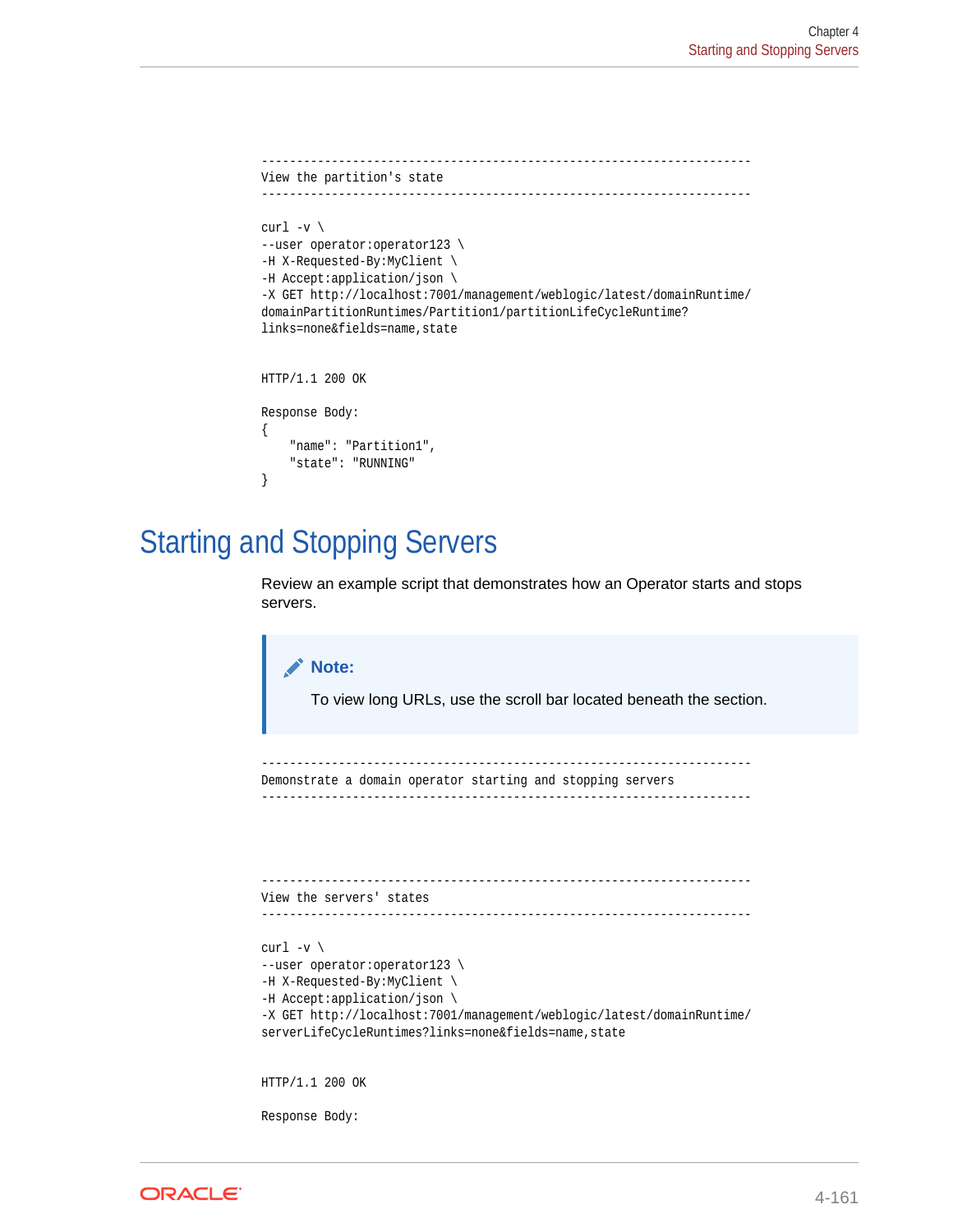```
{"items": [
     {
          "name": "Cluster1Server1",
          "state": "RUNNING"
     },
     {
          "name": "AdminServer",
          "state": "RUNNING"
     },
\left\{\right. "name": "Cluster1Server2",
          "state": "RUNNING"
\left\{\begin{array}{ccc} \end{array}\right\}]}
----------------------------------------------------------------------
Synchronously shutdown a server
----------------------------------------------------------------------
curl -v \backslash--user operator:operator123 \
-H X-Requested-By:MyClient \
-H Accept:application/json \
-H Content-Type:application/json \
-d "{
   timeout: 300, ignoreSessions: true
\} " \setminus-X POST http://localhost:7001/management/weblogic/latest/domainRuntime/
serverLifeCycleRuntimes/Cluster1Server1/shutdown
HTTP/1.1 200 OK
Response Body:
{
     "links": [{
         "rel": "job",
          "href": "http:\/\/localhost:7001\/management\/weblogic\/latest\/domainRuntime
\/serverLifeCycleRuntimes\/Cluster1Server1\/tasks\/_2_shutdown"
     }],
     "identity": [
         "serverLifeCycleRuntimes",
         "Cluster1Server1",
         "tasks",
          "_2_shutdown"
    \mathbf{1},
     "running": false,
     "systemTask": false,
     "endTimeAsLong": 1565295086297,
     "name": "_2_shutdown",
     "progress": "success",
    "description": "Shutting down Cluster1Server1 server ...",
     "serverName": "Cluster1Server1",
     "taskError": null,
     "startTimeAsLong": 1565295077458,
     "type": "ServerLifeCycleTaskRuntime",
     "operation": "shutdown",
```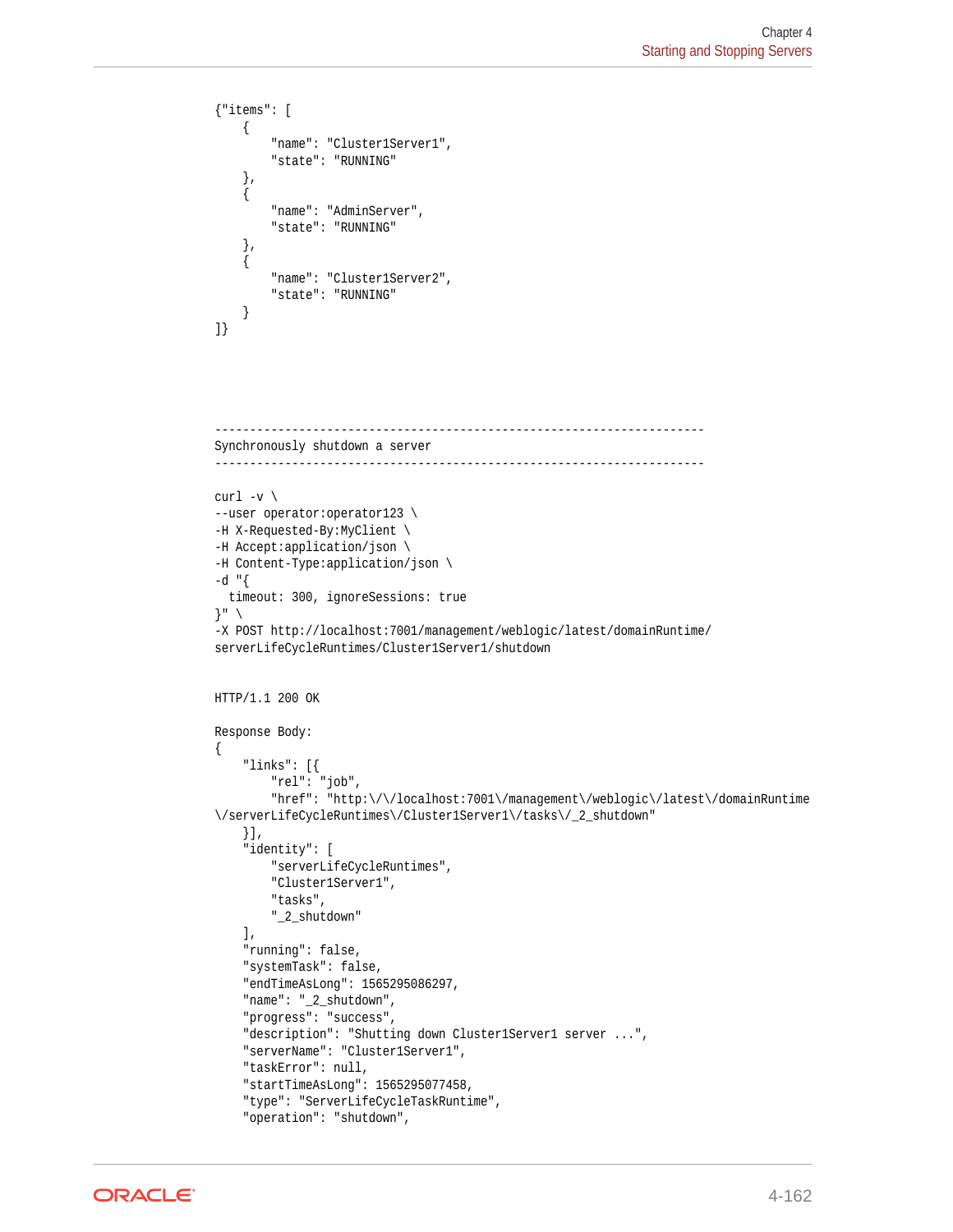```
 "taskStatus": "TASK COMPLETED",
     "parentTask": null,
     "completed": true,
     "intervalToPoll": 1000,
     "startTime": "2019-08-08T16:11:17.458-04:00",
     "endTime": "2019-08-08T16:11:26.297-04:00"
}
        ----------------------------------------------------------------------
Asynchronously force shutdown a server
----------------------------------------------------------------------
curl -v \backslash--user operator:operator123 \
-H X-Requested-By:MyClient \
-H Accept:application/json \
-H Content-Type:application/json \
-d "{}" \
-H "Prefer:respond-async" \
-X POST http://localhost:7001/management/weblogic/latest/domainRuntime/
serverLifeCycleRuntimes/Cluster1Server2/forceShutdown
HTTP/1.1 202 Accepted
Location: http://localhost:7001/management/weblogic/latest/domainRuntime/
serverLifeCycleRuntimes/Cluster1Server2/tasks/_3_forceShutdown
Response Body:
{
     "links": [{
         "rel": "job",
         "href": "http:\/\/localhost:7001\/management\/weblogic\/latest\/domainRuntime
\/serverLifeCycleRuntimes\/Cluster1Server2\/tasks\/_3_forceShutdown"
     }],
     "identity": [
         "serverLifeCycleRuntimes",
         "Cluster1Server2",
         "tasks",
         "_3_forceShutdown"
    \mathbf{1},
     "running": true,
     "systemTask": false,
     "name": "_3_forceShutdown",
     "progress": "processing",
    "description": "Forcefully shutting down Cluster1Server2 server ...",
     "serverName": "Cluster1Server2",
     "taskError": null,
     "startTimeAsLong": 1565295129219,
     "type": "ServerLifeCycleTaskRuntime",
     "operation": "forceShutdown",
     "taskStatus": "TASK IN PROGRESS",
     "parentTask": null,
     "completed": false,
     "intervalToPoll": 1000,
     "startTime": "2019-08-08T16:12:09.219-04:00"
}
```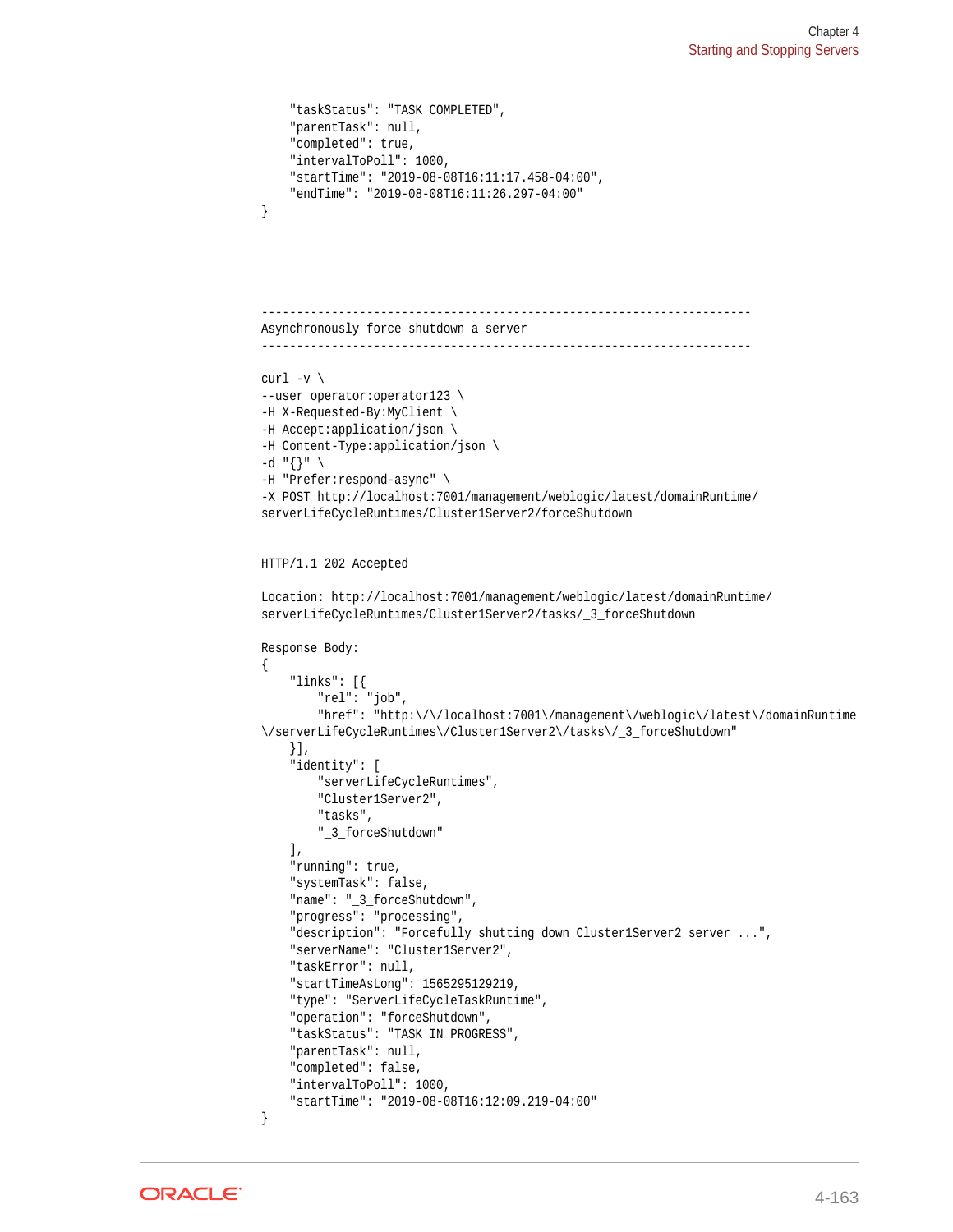```
----------------------------------------------------------------------
Get status for job domainRuntime/serverLifeCycleRuntimes/Cluster1Server2/tasks/
_3_forceShutdown
 ----------------------------------------------------------------------
curl -v \backslash--user operator:operator123 \
-H X-Requested-By:MyClient \
-H Accept:application/json \
-X GET http://localhost:7001/management/weblogic/latest/domainRuntime/
serverLifeCycleRuntimes/Cluster1Server2/tasks/ 3 forceShutdown?links=none
HTTP/1.1 200 OK
Response Body:
{
     "identity": [
         "serverLifeCycleRuntimes",
         "Cluster1Server2",
         "tasks",
         "_3_forceShutdown"
    \mathbf{1},
     "running": true,
     "systemTask": false,
     "name": "_3_forceShutdown",
     "progress": "processing",
    "description": "Forcefully shutting down Cluster1Server2 server ...",
     "serverName": "Cluster1Server2",
     "taskError": null,
     "startTimeAsLong": 1565295129219,
     "type": "ServerLifeCycleTaskRuntime",
     "operation": "forceShutdown",
     "taskStatus": "TASK IN PROGRESS",
     "parentTask": null,
     "completed": false,
     "intervalToPoll": 1000,
     "startTime": "2019-08-08T16:12:09.219-04:00"
}
    ----------------------------------------------------------------------
Get status for job domainRuntime/serverLifeCycleRuntimes/Cluster1Server2/tasks/
_3_forceShutdown
 ----------------------------------------------------------------------
curl -v \backslash--user operator:operator123 \
-H X-Requested-By:MyClient \
-H Accept:application/json \
-X GET http://localhost:7001/management/weblogic/latest/domainRuntime/
serverLifeCycleRuntimes/Cluster1Server2/tasks/_3_forceShutdown?links=none
```
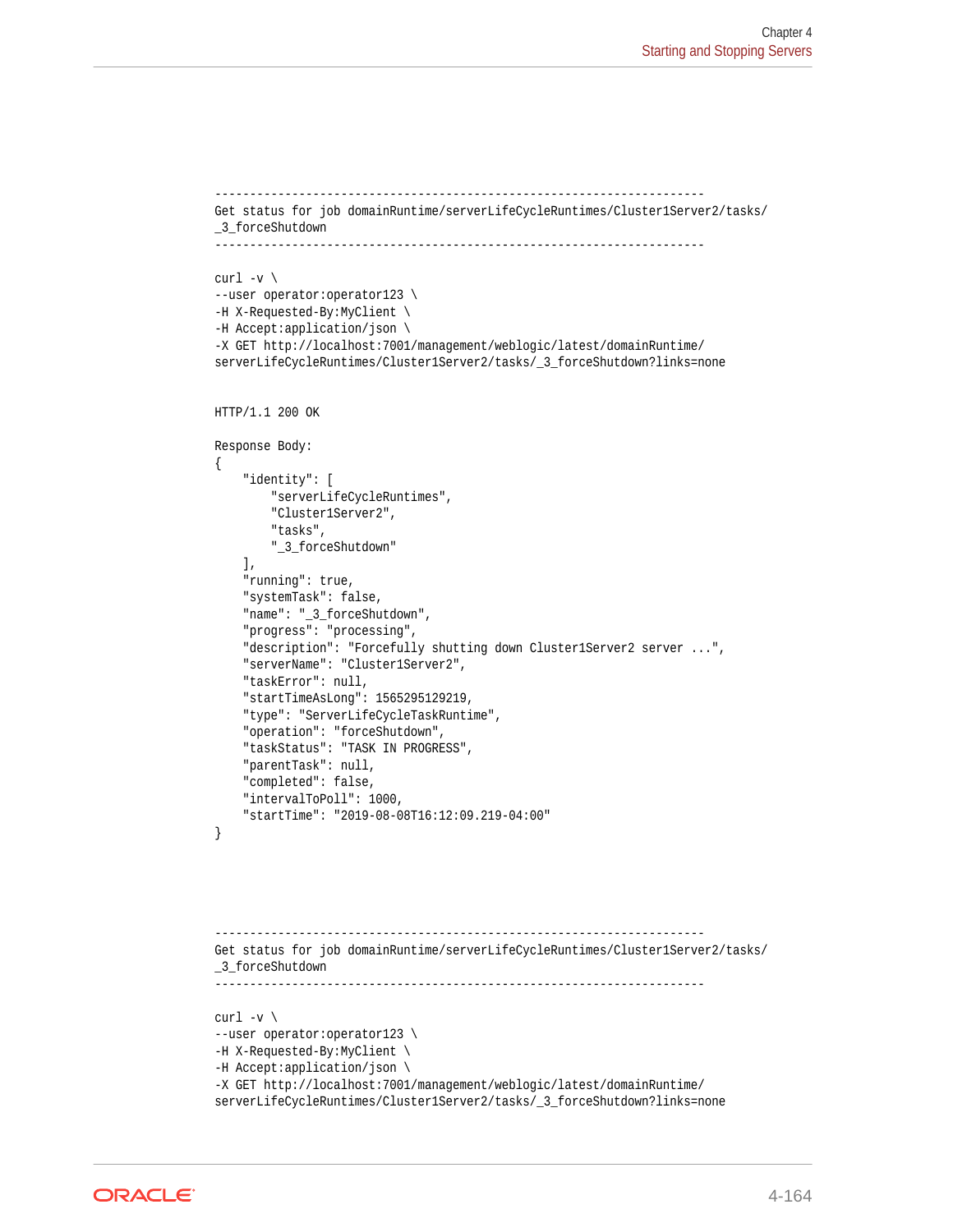```
HTTP/1.1 200 OK
Response Body:
{
     "identity": [
         "serverLifeCycleRuntimes",
         "Cluster1Server2",
         "tasks",
          "_3_forceShutdown"
    \mathbf{1},
     "running": false,
     "systemTask": false,
     "endTimeAsLong": 1565295138110,
     "name": "_3_forceShutdown",
     "progress": "success",
    "description": "Forcefully shutting down Cluster1Server2 server ...",
     "serverName": "Cluster1Server2",
     "taskError": null,
     "startTimeAsLong": 1565295129219,
     "type": "ServerLifeCycleTaskRuntime",
     "operation": "forceShutdown",
     "taskStatus": "TASK COMPLETED",
     "parentTask": null,
     "completed": true,
     "intervalToPoll": 1000,
     "startTime": "2019-08-08T16:12:09.219-04:00",
     "endTime": "2019-08-08T16:12:18.110-04:00"
}
 ----------------------------------------------------------------------
View the servers' states
    ----------------------------------------------------------------------
curl -v \backslash--user operator:operator123 \
-H X-Requested-By:MyClient \
-H Accept:application/json \
-X GET http://localhost:7001/management/weblogic/latest/domainRuntime/
serverLifeCycleRuntimes?links=none&fields=name,state
HTTP/1.1 200 OK
Response Body:
{"items": [
     {
         "name": "Cluster1Server1",
         "state": "SHUTDOWN"
     },
\left\{\right. "name": "AdminServer",
         "state": "RUNNING"
```
 },  $\left\{\right.$ 

"name": "Cluster1Server2",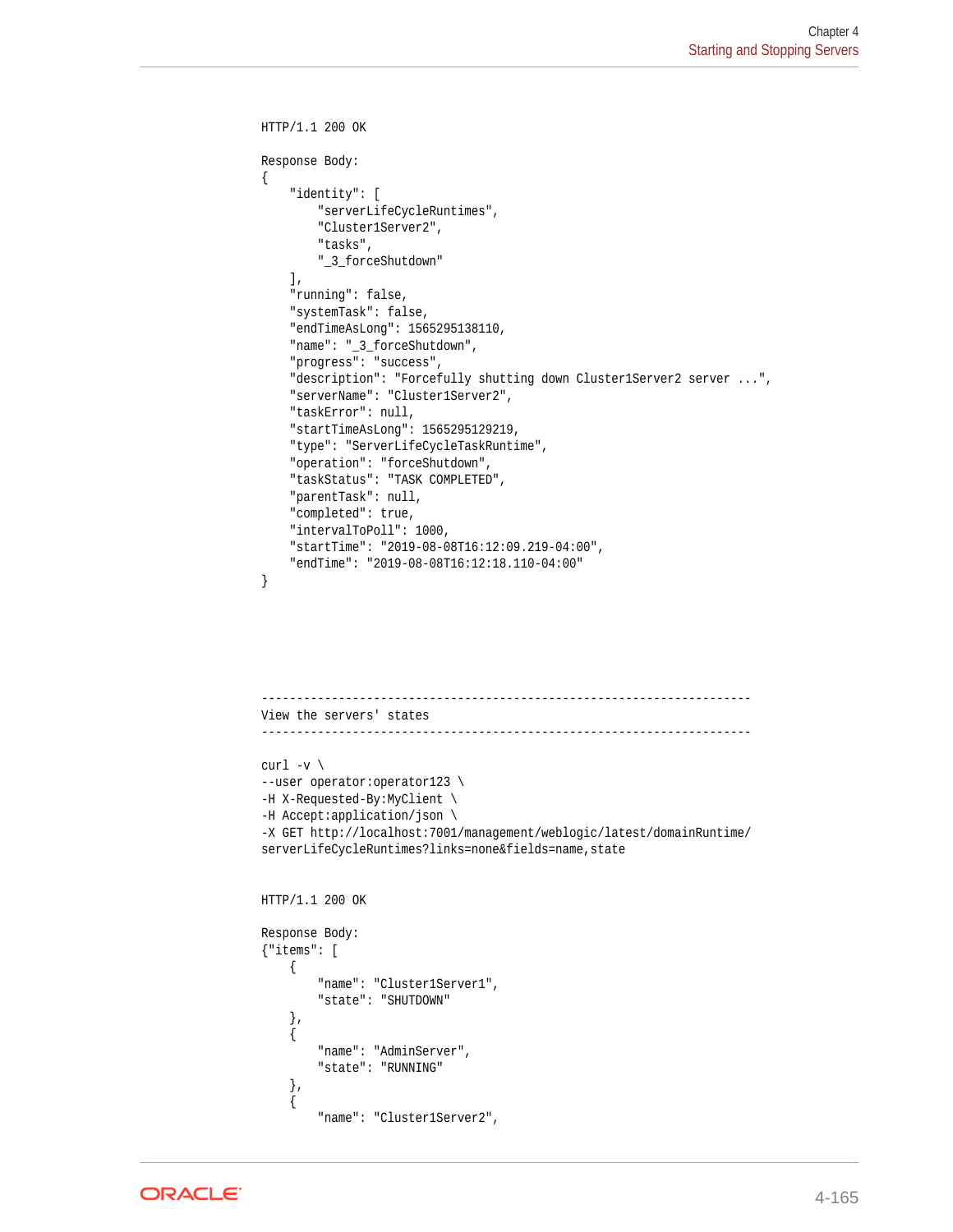```
 "state": "SHUTDOWN"
     }
]}
      ----------------------------------------------------------------------
Synchronously start a server
----------------------------------------------------------------------
curl -v \backslash--user operator:operator123 \
-H X-Requested-By:MyClient \
-H Accept:application/json \
-H Content-Type:application/json \
-d "{}" \
-X POST http://localhost:7001/management/weblogic/latest/domainRuntime/
serverLifeCycleRuntimes/Cluster1Server1/start
HTTP/1.1 200 OK
Response Body:
{
     "links": [{
         "rel": "job",
         "href": "http:\/\/localhost:7001\/management\/weblogic\/latest\/domainRuntime
\/serverLifeCycleRuntimes\/Cluster1Server1\/tasks\/_4_start"
     }],
     "identity": [
         "serverLifeCycleRuntimes",
         "Cluster1Server1",
         "tasks",
         "_4_start"
     ],
     "running": false,
     "systemTask": false,
     "endTimeAsLong": 1565295180717,
     "name": "_4_start",
     "progress": "success",
     "description": "Starting Cluster1Server1 server ...",
     "serverName": "Cluster1Server1",
     "taskError": null,
     "startTimeAsLong": 1565295148241,
     "type": "ServerLifeCycleTaskRuntime",
     "operation": "start",
     "taskStatus": "TASK COMPLETED",
     "parentTask": null,
     "completed": true,
     "intervalToPoll": 1000,
     "startTime": "2019-08-08T16:12:28.241-04:00",
     "endTime": "2019-08-08T16:13:00.717-04:00"
}
```
**ORACLE** 

----------------------------------------------------------------------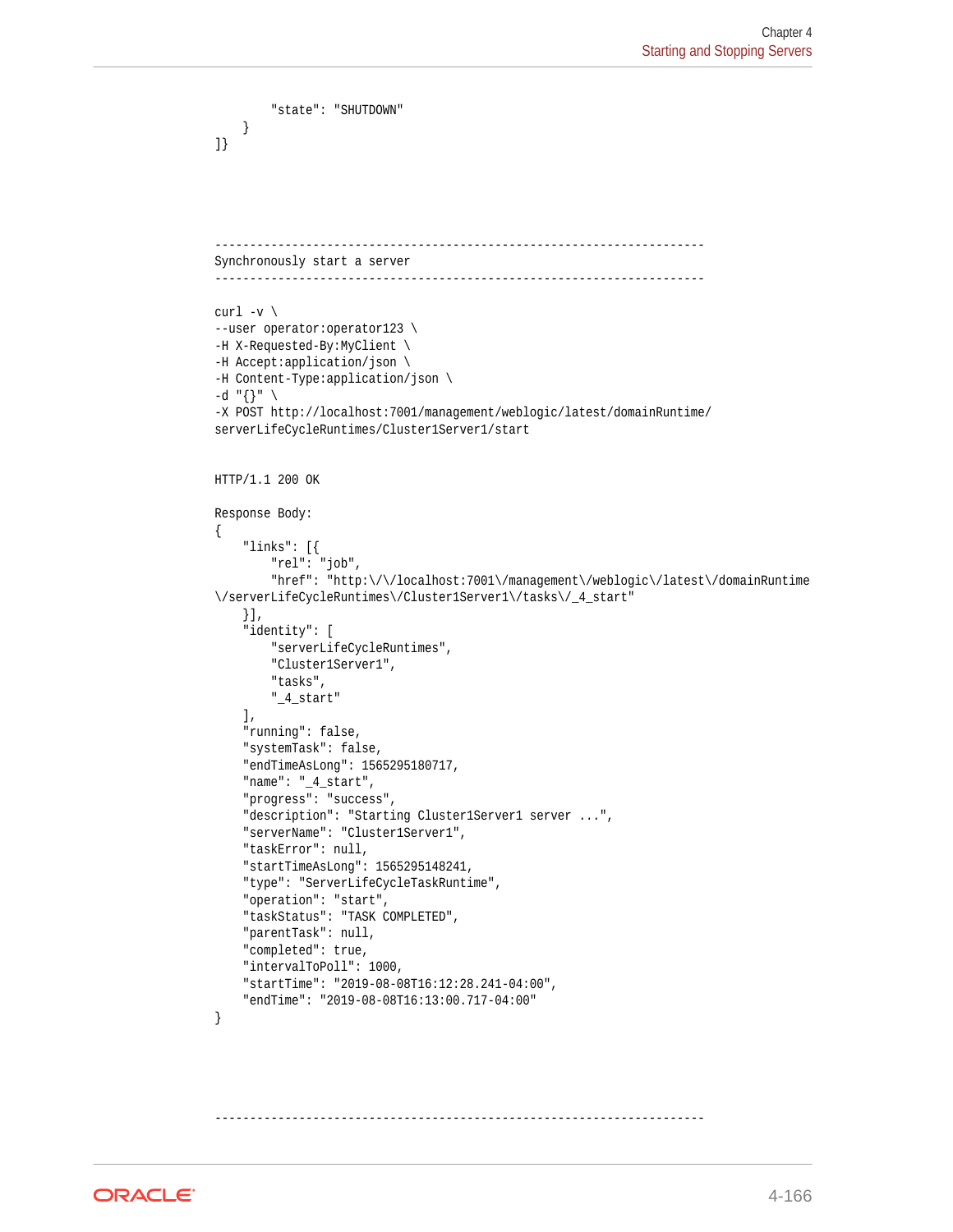```
Asynchronously start a server
----------------------------------------------------------------------
curl -v \backslash--user operator:operator123 \
-H X-Requested-By:MyClient \
-H Accept:application/json \
-H Content-Type:application/json \
-d "{}" \
-H "Prefer:respond-async" \
-X POST http://localhost:7001/management/weblogic/latest/domainRuntime/
serverLifeCycleRuntimes/Cluster1Server2/start
HTTP/1.1 202 Accepted
Location: http://localhost:7001/management/weblogic/latest/domainRuntime/
serverLifeCycleRuntimes/Cluster1Server2/tasks/_5_start
Response Body:
{
     "links": [{
         "rel": "job",
          "href": "http:\/\/localhost:7001\/management\/weblogic\/latest\/domainRuntime
\/serverLifeCycleRuntimes\/Cluster1Server2\/tasks\/_5_start"
     }],
     "identity": [
         "serverLifeCycleRuntimes",
          "Cluster1Server2",
          "tasks",
          "_5_start"
     ],
     "running": true,
     "systemTask": false,
     "name": "_5_start",
     "progress": "processing",
     "description": "Starting Cluster1Server2 server ...",
     "serverName": "Cluster1Server2",
     "taskError": null,
     "startTimeAsLong": 1565295224176,
     "type": "ServerLifeCycleTaskRuntime",
     "operation": "start",
     "taskStatus": "TASK IN PROGRESS",
     "parentTask": null,
     "completed": false,
     "intervalToPoll": 1000,
     "startTime": "2019-08-08T16:13:44.176-04:00"
}
              ----------------------------------------------------------------------
Get status for job domainRuntime/serverLifeCycleRuntimes/Cluster1Server2/tasks/
_5_start
                   ----------------------------------------------------------------------
curl -v \backslash--user operator:operator123 \
```

```
-H X-Requested-By:MyClient \
```
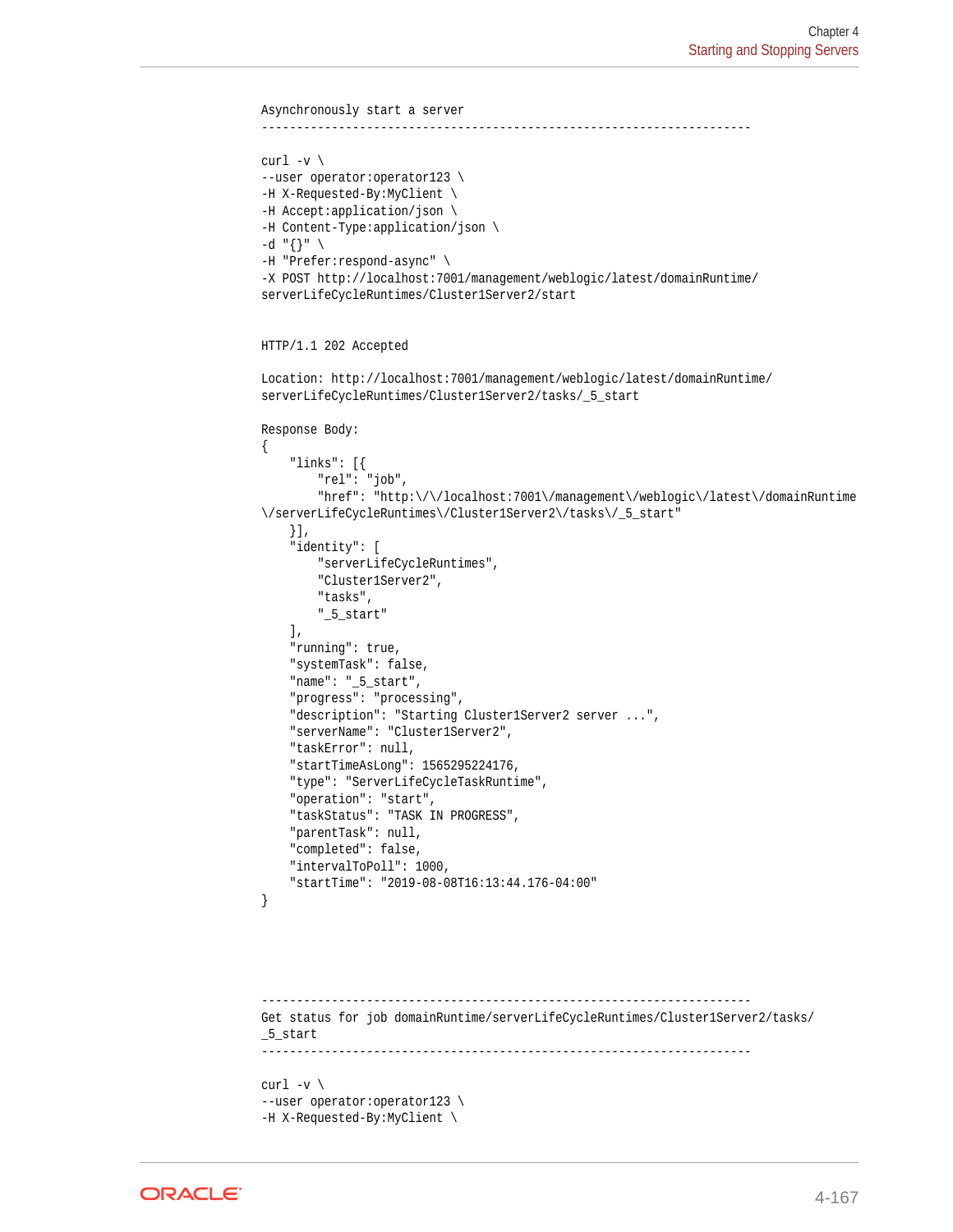```
-H Accept:application/json \
-X GET http://localhost:7001/management/weblogic/latest/domainRuntime/
serverLifeCycleRuntimes/Cluster1Server2/tasks/_5_start?links=none
HTTP/1.1 200 OK
Response Body:
{
     "identity": [
         "serverLifeCycleRuntimes",
         "Cluster1Server2",
         "tasks",
         "_5_start"
     ],
     "running": true,
     "systemTask": false,
     "name": "_5_start",
     "progress": "processing",
     "description": "Starting Cluster1Server2 server ...",
     "serverName": "Cluster1Server2",
     "taskError": null,
     "startTimeAsLong": 1565295224176,
     "type": "ServerLifeCycleTaskRuntime",
     "operation": "start",
     "taskStatus": "TASK IN PROGRESS",
     "parentTask": null,
     "completed": false,
     "intervalToPoll": 1000,
     "startTime": "2019-08-08T16:13:44.176-04:00"
}
                ----------------------------------------------------------------------
Get status for job domainRuntime/serverLifeCycleRuntimes/Cluster1Server2/tasks/
_5_start
          ----------------------------------------------------------------------
curl -v \backslash--user operator:operator123 \
-H X-Requested-By:MyClient \
-H Accept:application/json \
-X GET http://localhost:7001/management/weblogic/latest/domainRuntime/
serverLifeCycleRuntimes/Cluster1Server2/tasks/_5_start?links=none
HTTP/1.1 200 OK
Response Body:
{
     "identity": [
         "serverLifeCycleRuntimes",
         "Cluster1Server2",
         "tasks",
         "_5_start"
     ],
     "running": true,
     "systemTask": false,
```
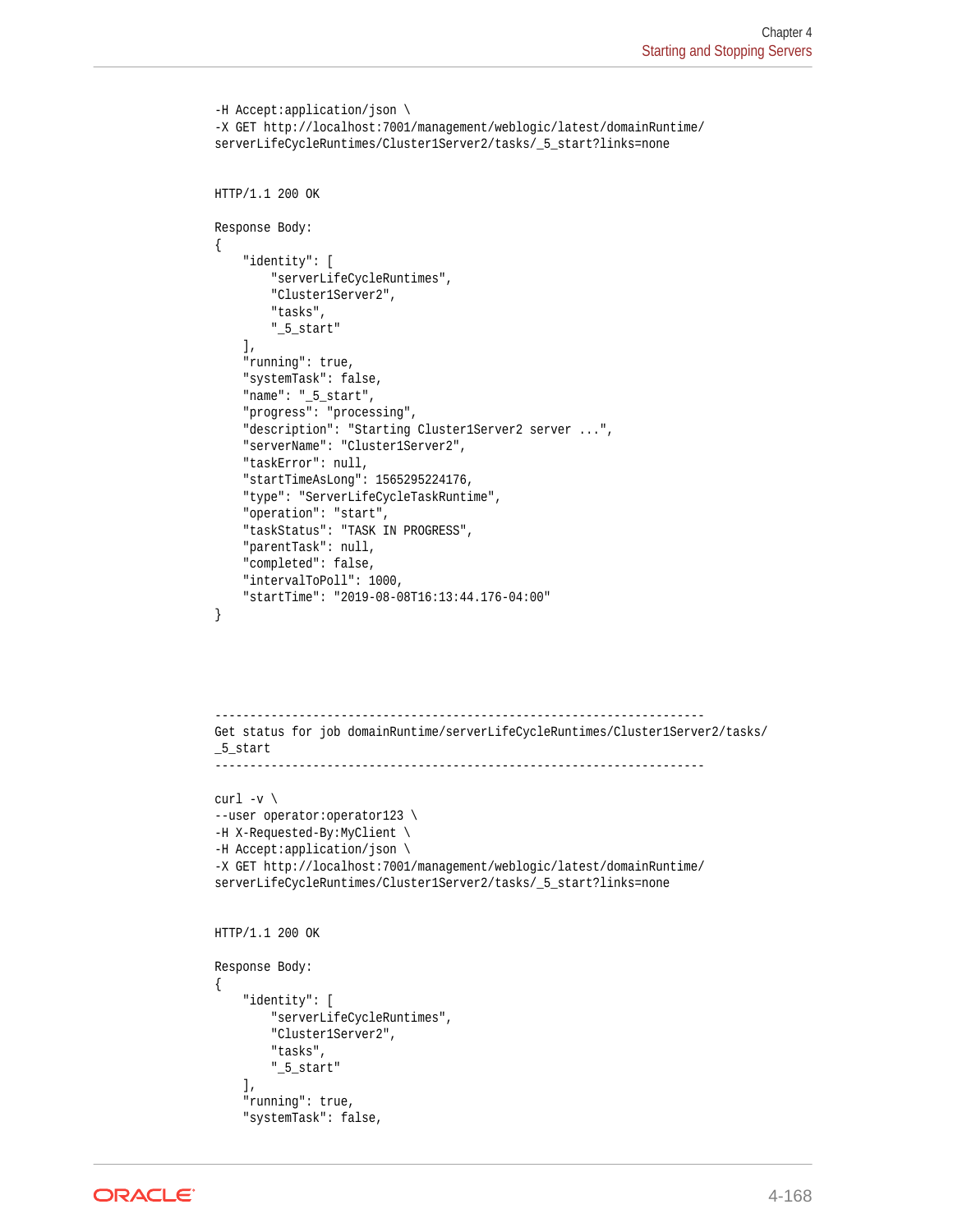```
 "name": "_5_start",
     "progress": "processing",
     "description": "Starting Cluster1Server2 server ...",
     "serverName": "Cluster1Server2",
     "taskError": null,
     "startTimeAsLong": 1565295224176,
     "type": "ServerLifeCycleTaskRuntime",
     "operation": "start",
     "taskStatus": "TASK IN PROGRESS",
     "parentTask": null,
     "completed": false,
     "intervalToPoll": 1000,
     "startTime": "2019-08-08T16:13:44.176-04:00"
}
----------------------------------------------------------------------
Get status for job domainRuntime/serverLifeCycleRuntimes/Cluster1Server2/tasks/
_5_start
----------------------------------------------------------------------
curl -v \backslash--user operator:operator123 \
-H X-Requested-By:MyClient \
-H Accept:application/json \
-X GET http://localhost:7001/management/weblogic/latest/domainRuntime/
serverLifeCycleRuntimes/Cluster1Server2/tasks/_5_start?links=none
HTTP/1.1 200 OK
Response Body:
{
     "identity": [
         "serverLifeCycleRuntimes",
         "Cluster1Server2",
         "tasks",
         "_5_start"
    \cdot "running": false,
     "systemTask": false,
     "endTimeAsLong": 1565295254790,
     "name": "_5_start",
     "progress": "success",
     "description": "Starting Cluster1Server2 server ...",
     "serverName": "Cluster1Server2",
     "taskError": null,
     "startTimeAsLong": 1565295224176,
     "type": "ServerLifeCycleTaskRuntime",
     "operation": "start",
     "taskStatus": "TASK COMPLETED",
     "parentTask": null,
     "completed": true,
     "intervalToPoll": 1000,
     "startTime": "2019-08-08T16:13:44.176-04:00",
     "endTime": "2019-08-08T16:14:14.790-04:00"
}
```
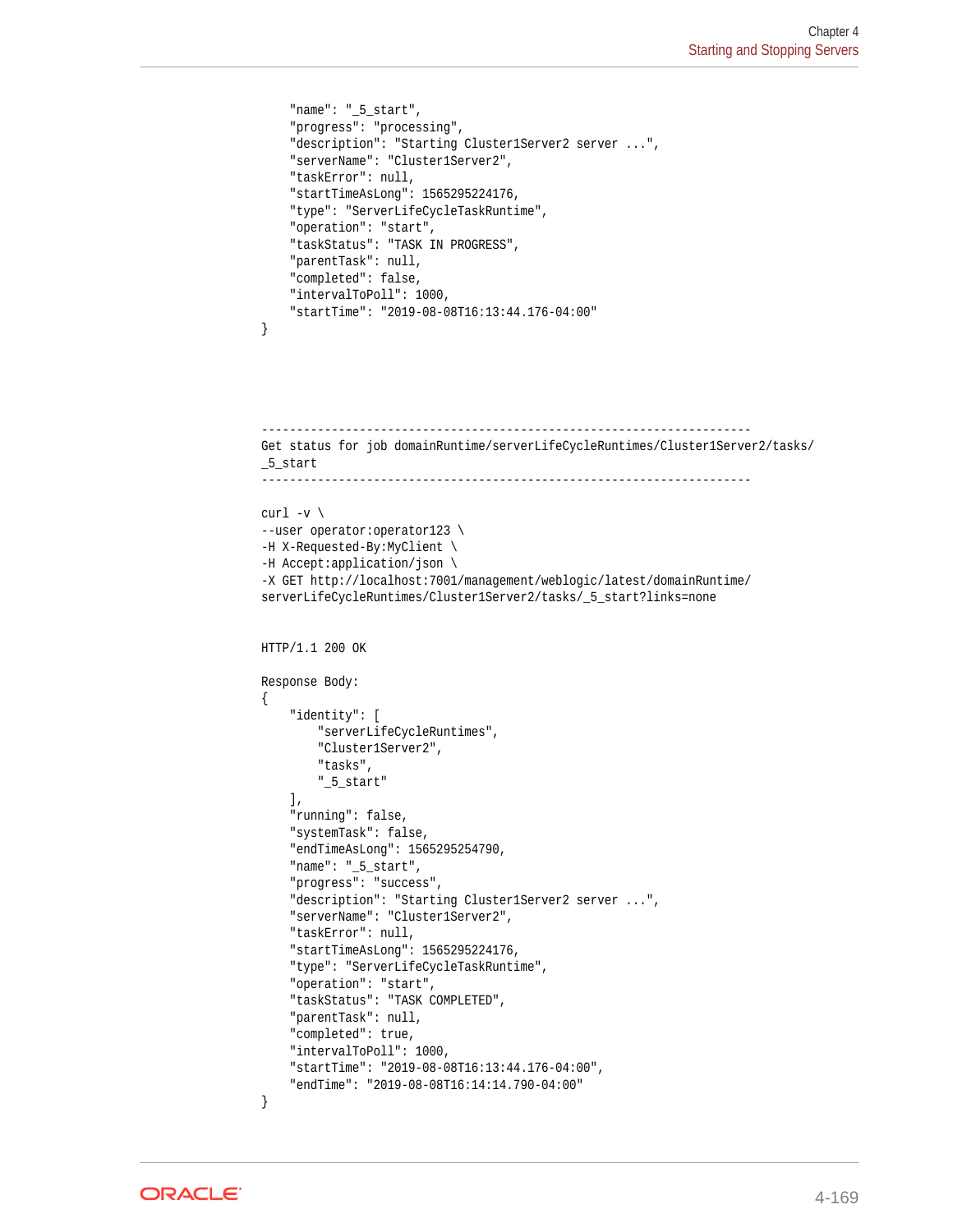```
----------------------------------------------------------------------
View the servers' states
----------------------------------------------------------------------
curl -v \backslash--user operator:operator123 \
-H X-Requested-By:MyClient \
-H Accept:application/json \
-X GET http://localhost:7001/management/weblogic/latest/domainRuntime/
serverLifeCycleRuntimes?links=none&fields=name,state
HTTP/1.1 200 OK
Response Body:
{"items": [
     {
         "name": "Cluster1Server1",
         "state": "RUNNING"
     },
     {
         "name": "AdminServer",
         "state": "RUNNING"
     },
     {
         "name": "Cluster1Server2",
         "state": "RUNNING"
     }
```
]}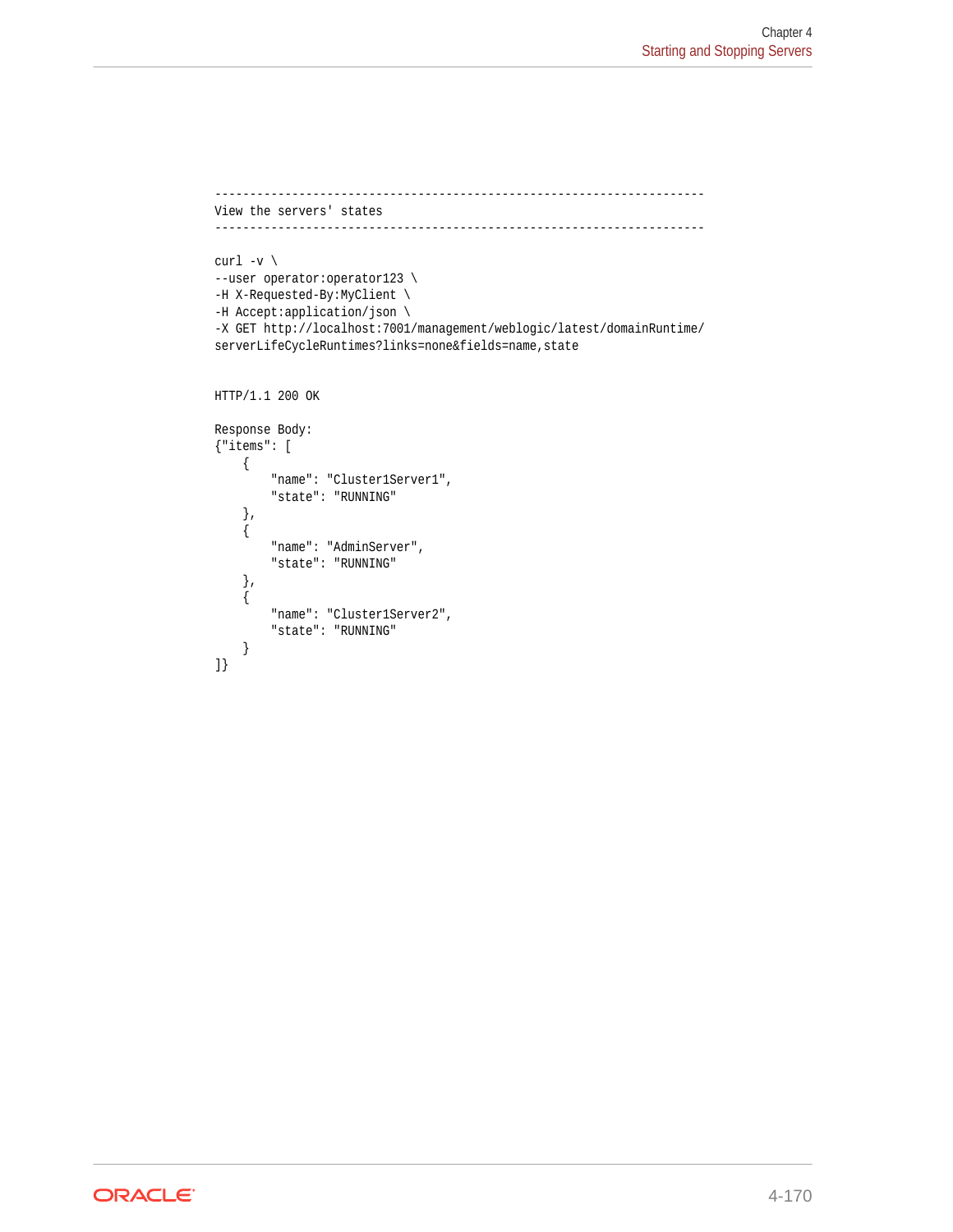# 5 Partition Specific REST API Examples (Deprecated)

Examine example scripts for users in partition level roles using WebLogic Server REST APIs to perform common partition management and monitoring tasks.

#### **Note:**

WebLogic Server Multitenant domain partitions, resource groups, resource group templates, virtual targets, and Resource Consumption Management are deprecated in WebLogic Server 12.2.1.4.0 and will be removed in the next release.

For information on the user roles which can access a REST resource, see [Accessing](#page-18-0) [REST Resources](#page-18-0).

This chapter includes the following sections:

- Configuring Users
- [Creating Partition-Scoped System Resources](#page-220-0)
- [Deploying Partition-Scoped Applications](#page-243-0)
- **[Monitoring Partition Resources](#page-254-0)**
- [Starting and Stopping Partition-Scoped Applications](#page-307-0)

### Configuring Users

Review an example script that demonstrates how a Partition Administrator configures users such as Operators, Deployers, and Monitors, for a new partition.

#### **Note:**

To view long URLs, use the scroll bar located beneath the section.

```
----------------------------------------------------------------------
Demonstrate a partition admin configuring a partition
----------------------------------------------------------------------
```
---------------------------------------------------------------------- Create a deployer, operator and monitor for the new partition ----------------------------------------------------------------------

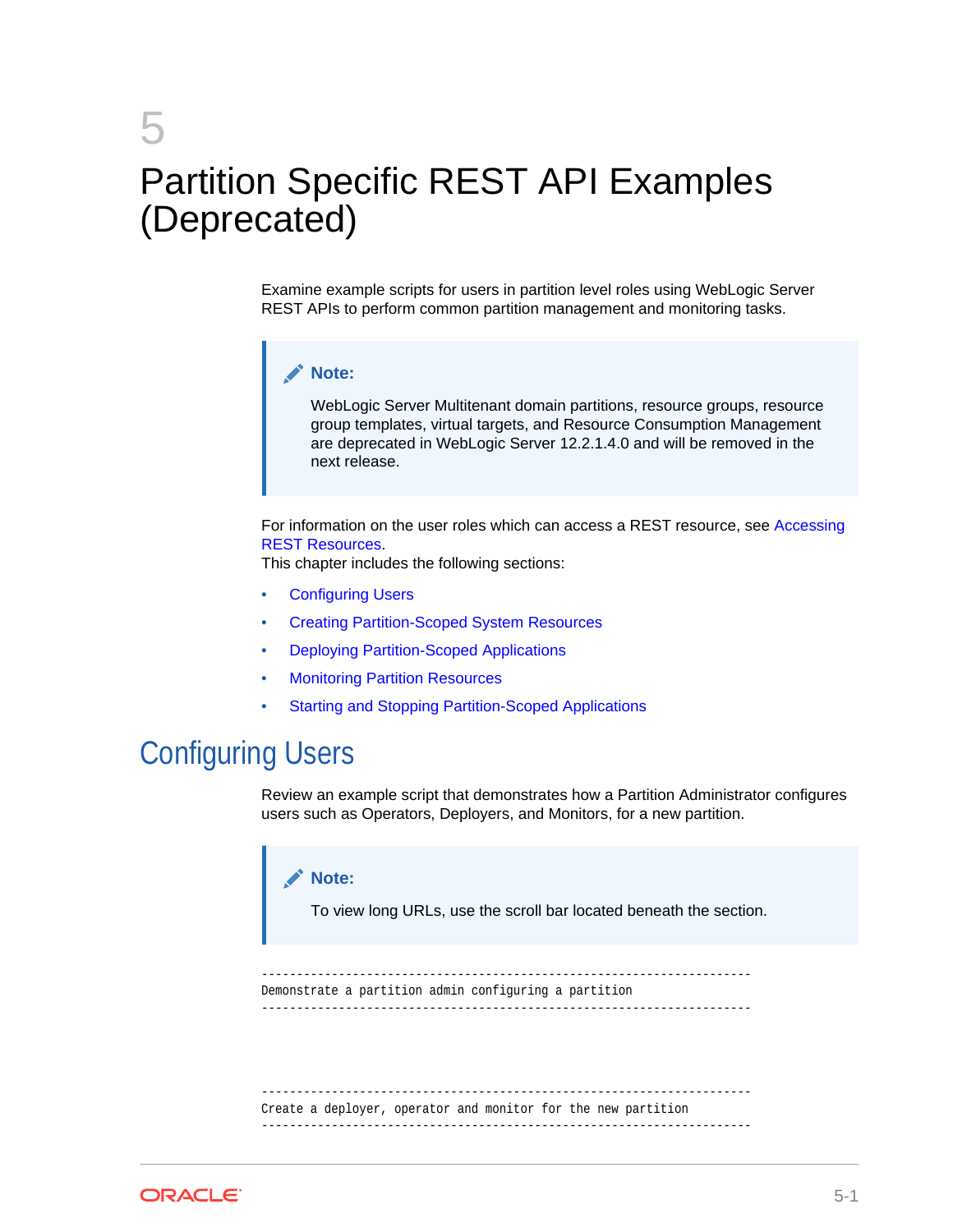```
curl -v \backslash--user Partition1Admin:Partition1Admin123 \
-H X-Requested-By:MyClient \
-H Accept:application/json \
-H Content-Type:application/json \
-d "{
   userName: 'Partition1Deployer',
   password: 'Partition1Deployer123',
   description: 'Partition1 deployer'
}" \
-X POST http://localhost:7001/partitions/Partition1/management/weblogic/latest/
serverConfig/securityConfiguration/realms/Partition1Realm/authenticationProviders/
DefaultAuthenticator/createUser
HTTP/1.1 200 OK
Response Body:
{}
curl -v \backslash--user Partition1Admin:Partition1Admin123 \
-H X-Requested-By:MyClient \
-H Accept:application/json \
-H Content-Type:application/json \
-d "\{ groupName: 'Deployers',
   memberUserOrGroupName: 'Partition1Deployer'
}" \
-X POST http://localhost:7001/partitions/Partition1/management/weblogic/latest/
serverConfig/securityConfiguration/realms/Partition1Realm/authenticationProviders/
DefaultAuthenticator/addMemberToGroup
HTTP/1.1 200 OK
Response Body:
{}
curl -v \backslash--user Partition1Admin:Partition1Admin123 \
-H X-Requested-By:MyClient \
-H Accept:application/json \
-H Content-Type:application/json \
-d "\{ userName: 'Partition1Operator',
  password: 'Partition1Operator123',
  description: 'Partition1 operator'
}" \
-X POST http://localhost:7001/partitions/Partition1/management/weblogic/latest/
serverConfig/securityConfiguration/realms/Partition1Realm/authenticationProviders/
DefaultAuthenticator/createUser
HTTP/1.1 200 OK
```
Response Body: {}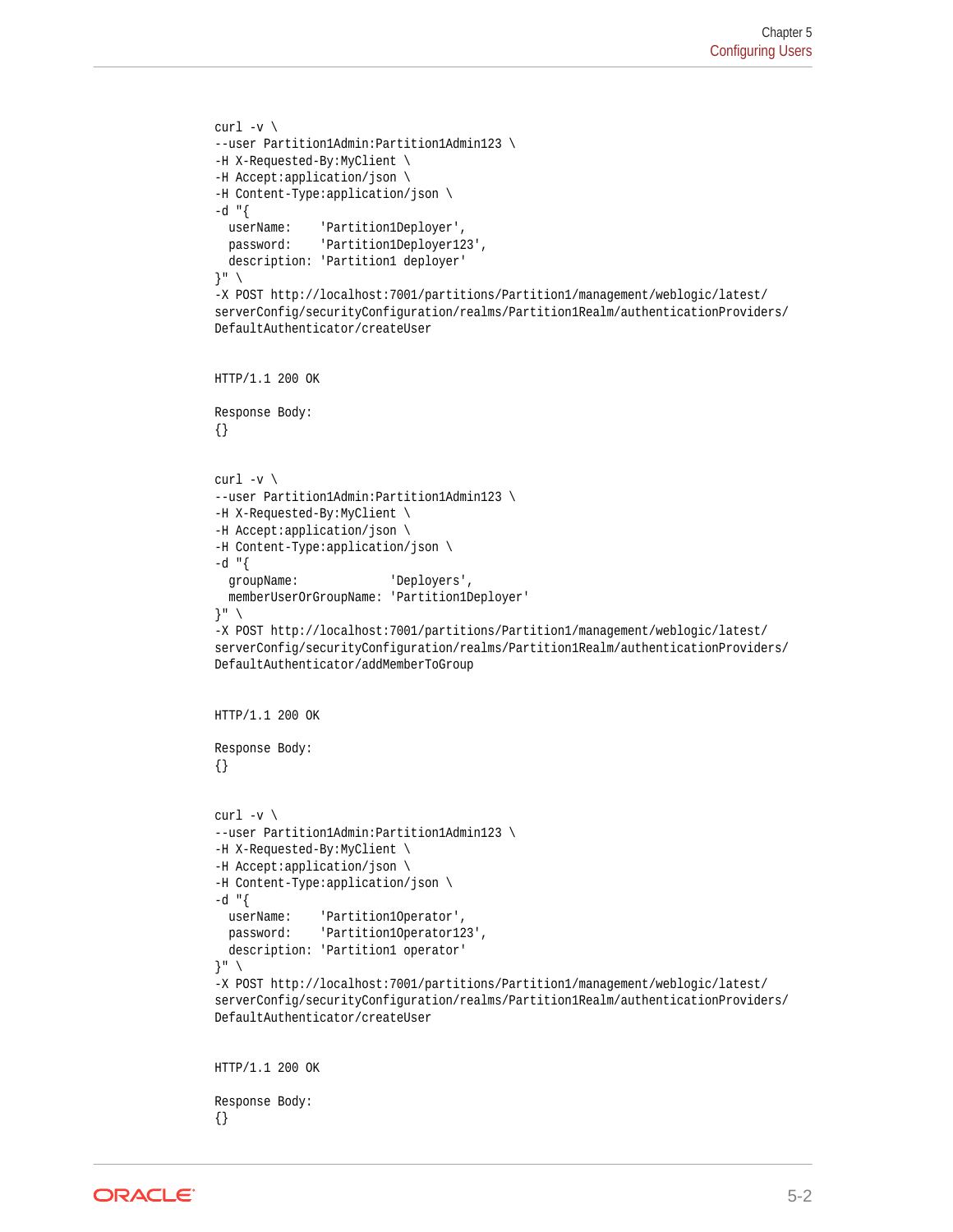```
curl -v \backslash--user Partition1Admin:Partition1Admin123 \
-H X-Requested-By:MyClient \
-H Accept:application/json \
-H Content-Type:application/json \
-d "{
  groupName: 'Operators',
   memberUserOrGroupName: 'Partition1Operator'
\} " \quad \ \,-X POST http://localhost:7001/partitions/Partition1/management/weblogic/latest/
serverConfig/securityConfiguration/realms/Partition1Realm/authenticationProviders/
DefaultAuthenticator/addMemberToGroup
HTTP/1.1 200 OK
Response Body:
{}
curl -v \backslash--user Partition1Admin:Partition1Admin123 \
-H X-Requested-By:MyClient \
-H Accept:application/json \
-H Content-Type:application/json \
-d "\{ userName: 'Partition1Monitor',
  password: 'Partition1Monitor123',
   description: 'Partition1 monitor'
}" \
-X POST http://localhost:7001/partitions/Partition1/management/weblogic/latest/
serverConfig/securityConfiguration/realms/Partition1Realm/authenticationProviders/
DefaultAuthenticator/createUser
HTTP/1.1 200 OK
Response Body:
{}
curl -v \backslash--user Partition1Admin:Partition1Admin123 \
-H X-Requested-By:MyClient \
-H Accept:application/json \
-H Content-Type:application/json \
-d "{
   groupName: 'Monitors',
   memberUserOrGroupName: 'Partition1Monitor'
\}" \
-X POST http://localhost:7001/partitions/Partition1/management/weblogic/latest/
serverConfig/securityConfiguration/realms/Partition1Realm/authenticationProviders/
DefaultAuthenticator/addMemberToGroup
HTTP/1.1 200 OK
```
Response Body:

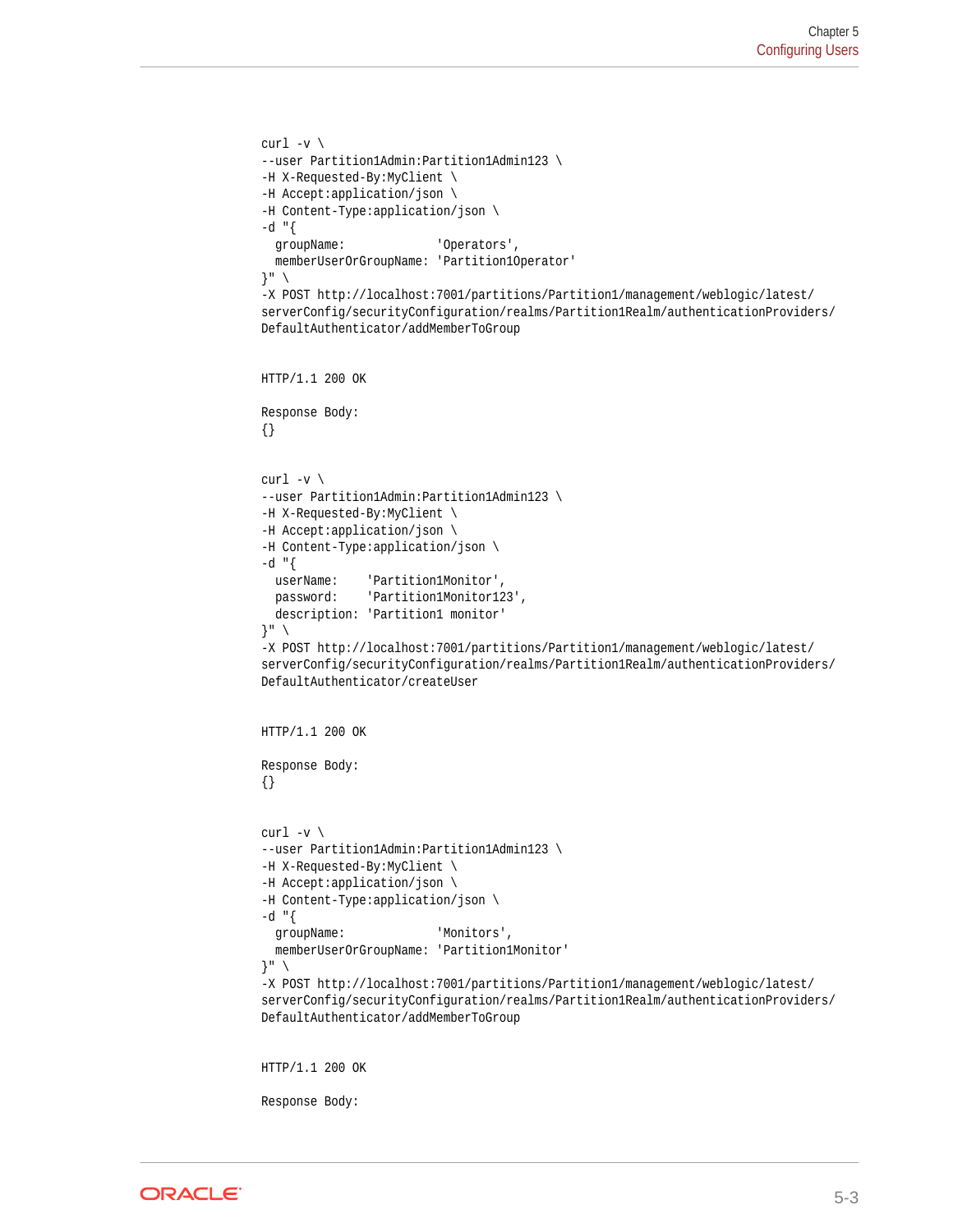{}

## <span id="page-220-0"></span>Creating Partition-Scoped System Resources

Review an example script that demonstrates how a Deployer creates a partitionscoped data source and a JMS system resource.

```
Note:
       To view long URLs, use the scroll bar located beneath the section.
      -Demonstrate a partition deployer configuring system resources
----------------------------------------------------------------------
              ----------------------------------------------------------------------
View the default values for a new partition-scoped JDBC system resource
----------------------------------------------------------------------
curl -v \backslash--user Partition1Deployer:Partition1Deployer123 \
-H X-Requested-By:MyClient \
-H Accept:application/json \
-X GET http://localhost:7001/partitions/Partition1/management/weblogic/latest/edit/
partitions/Partition1/resourceGroups/Partition1ResourceGroup/
JDBCSystemResourceCreateForm?links=none
HTTP/1.1 200 OK
Response Body:
{
     "notes": null,
     "moduleType": null,
     "deploymentPrincipalName": null,
     "compatibilityName": null,
     "deploymentOrder": 100,
     "tags": null,
     "targets": [],
     "name": null,
     "descriptorFileName": null
}
----------------------------------------------------------------------
Start editing
----------------------------------------------------------------------
curl -v \backslash
```
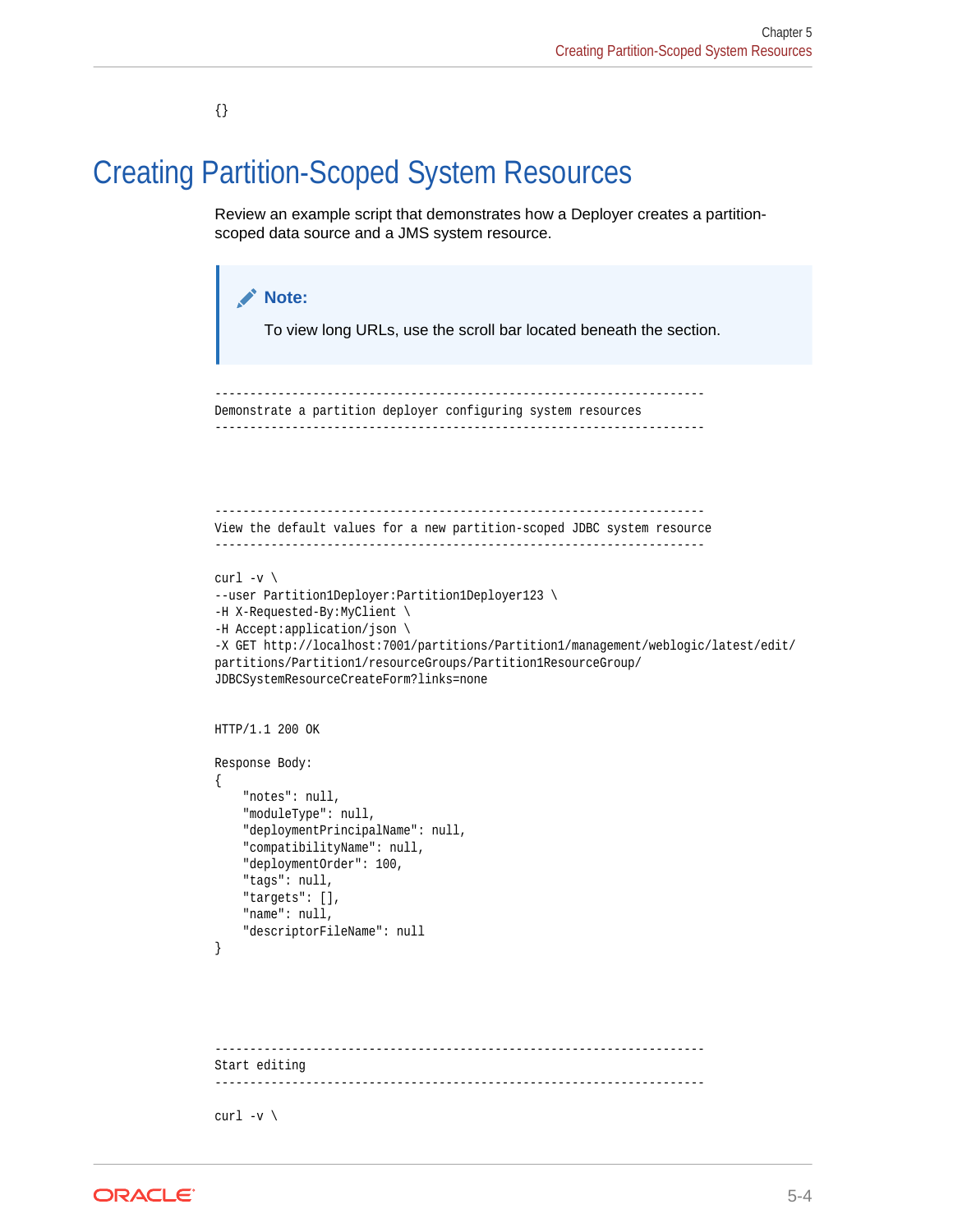```
--user Partition1Deployer:Partition1Deployer123 \
-H X-Requested-By:MyClient \
-H Accept:application/json \
-H Content-Type:application/json \
-d "\{\}" \
-X POST http://localhost:7001/partitions/Partition1/management/weblogic/latest/edit/
changeManager/startEdit
HTTP/1.1 200 OK
Response Body:
{}
 ----------------------------------------------------------------------
Create a new partition-scoped JDBC system resource and set its name
----------------------------------------------------------------------
curl -v \backslash--user Partition1Deployer:Partition1Deployer123 \
-H X-Requested-By:MyClient \
-H Accept:application/json \
-H Content-Type:application/json \
-d "\{ name: 'Partition1JDBCDataSource1',
}" \
-X POST http://localhost:7001/partitions/Partition1/management/weblogic/latest/edit/
partitions/Partition1/resourceGroups/Partition1ResourceGroup/JDBCSystemResources?
saveChanges=false
HTTP/1.1 201 Created
Location: http://localhost:7001/partitions/Partition1/management/weblogic/latest/
edit/partitions/Partition1/resourceGroups/Partition1ResourceGroup/
JDBCSystemResources/Partition1JDBCDataSource1
Response Body:
{}
curl -v \backslash--user Partition1Deployer:Partition1Deployer123 \
-H X-Requested-By:MyClient \
-H Accept:application/json \
-H Content-Type:application/json \
-d "{
  name: 'Partition1JDBCDataSource1'
}" \
-X POST http://localhost:7001/partitions/Partition1/management/weblogic/latest/edit/
partitions/Partition1/resourceGroups/Partition1ResourceGroup/JDBCSystemResources/
Partition1JDBCDataSource1/JDBCResource
HTTP/1.1 200 OK
Response Body:
```
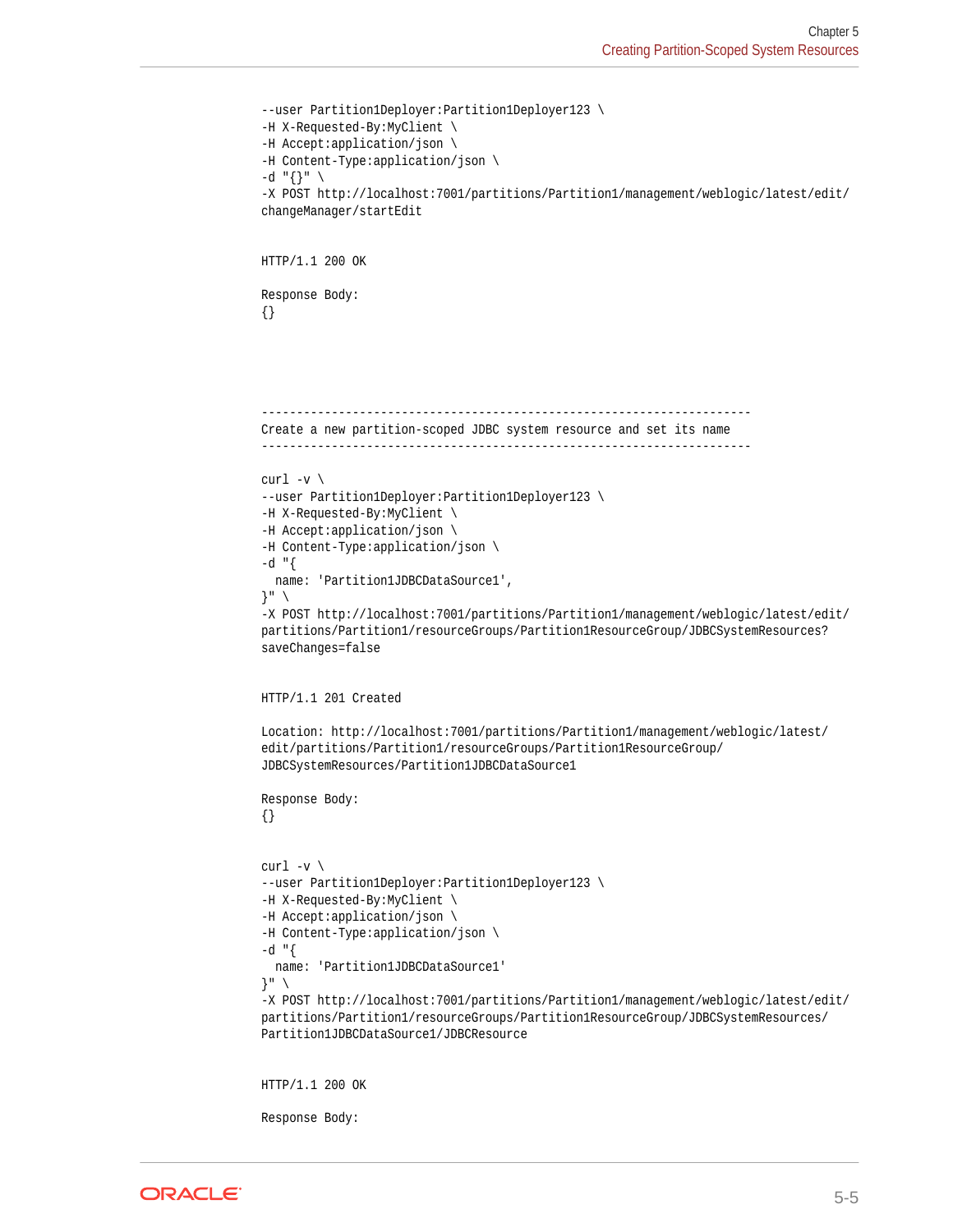---------------------------------------------------------------------- Configure the JDBC system resource's JNDI name --------------------------------------------------------------------- curl  $-v \backslash$ --user Partition1Deployer:Partition1Deployer123 \ -H X-Requested-By:MyClient \ -H Accept:application/json \ -H Content-Type:application/json \  $-d$  " $\{$  JNDINames: [ 'Partition1JDBCDataSource1' ] }" \ -X POST http://localhost:7001/partitions/Partition1/management/weblogic/latest/edit/ partitions/Partition1/resourceGroups/Partition1ResourceGroup/JDBCSystemResources/ Partition1JDBCDataSource1/JDBCResource/JDBCDataSourceParams HTTP/1.1 200 OK Response Body: {} ---------------------------------------------------------------------- Configure the JDBC system resource's driver info --------------------------------------------------------------------- curl  $-v \backslash$ --user Partition1Deployer:Partition1Deployer123 \ -H X-Requested-By:MyClient \ -H Accept:application/json \ -H Content-Type:application/json \  $-d$  " $\{$  driverName: 'org.apache.derby.jdbc.ClientXADataSource', url: 'jdbc:derby://localhost:1527/demo' }" \ -X POST http://localhost:7001/partitions/Partition1/management/weblogic/latest/edit/ partitions/Partition1/resourceGroups/Partition1ResourceGroup/JDBCSystemResources/ Partition1JDBCDataSource1/JDBCResource/JDBCDriverParams HTTP/1.1 200 OK Response Body: {} curl  $-v \backslash$ --user Partition1Deployer:Partition1Deployer123 \ -H X-Requested-By:MyClient \ -H Accept:application/json \ -H Content-Type:application/json \

{}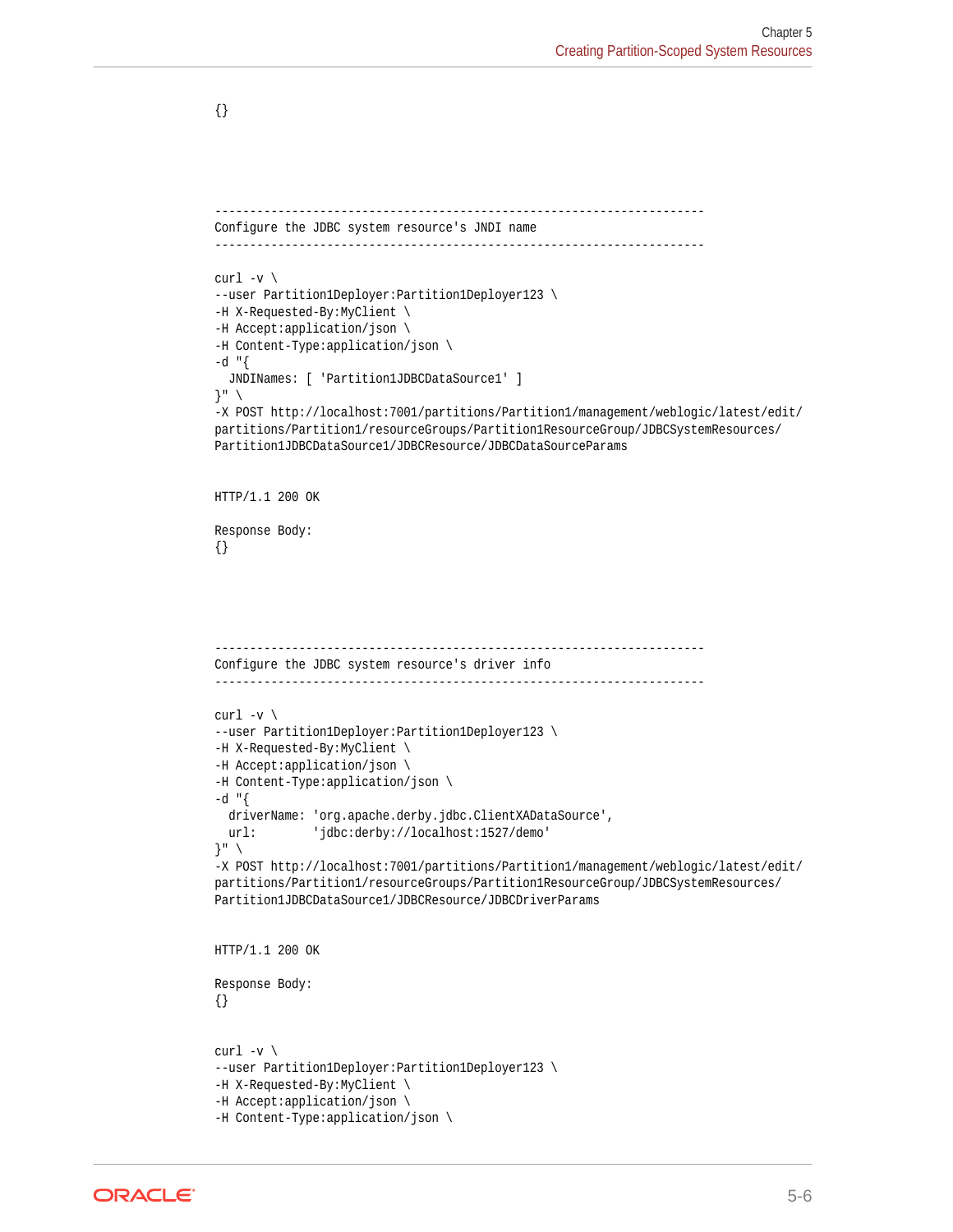```
-d "{
   name: 'portNumber',
   value: '1527'
}" \
-X POST http://localhost:7001/partitions/Partition1/management/weblogic/latest/edit/
partitions/Partition1/resourceGroups/Partition1ResourceGroup/JDBCSystemResources/
Partition1JDBCDataSource1/JDBCResource/JDBCDriverParams/properties/properties
HTTP/1.1 201 Created
Location: http://localhost:7001/partitions/Partition1/management/weblogic/latest/
edit/partitions/Partition1/resourceGroups/Partition1ResourceGroup/
JDBCSystemResources/Partition1JDBCDataSource1/JDBCResource/JDBCDriverParams/
properties/properties/portNumber
Response Body:
{}
curl -v \backslash--user Partition1Deployer:Partition1Deployer123 \
-H X-Requested-By:MyClient \
-H Accept:application/json \
-H Content-Type:application/json \
-d "\{ name: 'databaseName',
   value: 'demo;create=true'
\}" \
-X POST http://localhost:7001/partitions/Partition1/management/weblogic/latest/edit/
partitions/Partition1/resourceGroups/Partition1ResourceGroup/JDBCSystemResources/
Partition1JDBCDataSource1/JDBCResource/JDBCDriverParams/properties/properties
HTTP/1.1 201 Created
Location: http://localhost:7001/partitions/Partition1/management/weblogic/latest/
edit/partitions/Partition1/resourceGroups/Partition1ResourceGroup/
JDBCSystemResources/Partition1JDBCDataSource1/JDBCResource/JDBCDriverParams/
properties/properties/databaseName
Response Body:
{}
curl -v \backslash--user Partition1Deployer:Partition1Deployer123 \
-H X-Requested-By:MyClient \
-H Accept:application/json \
-H Content-Type:application/json \
-d "{
   name: 'serverName',
   value: 'localhost'
\} " \rightarrow-X POST http://localhost:7001/partitions/Partition1/management/weblogic/latest/edit/
partitions/Partition1/resourceGroups/Partition1ResourceGroup/JDBCSystemResources/
Partition1JDBCDataSource1/JDBCResource/JDBCDriverParams/properties/properties
```
HTTP/1.1 201 Created

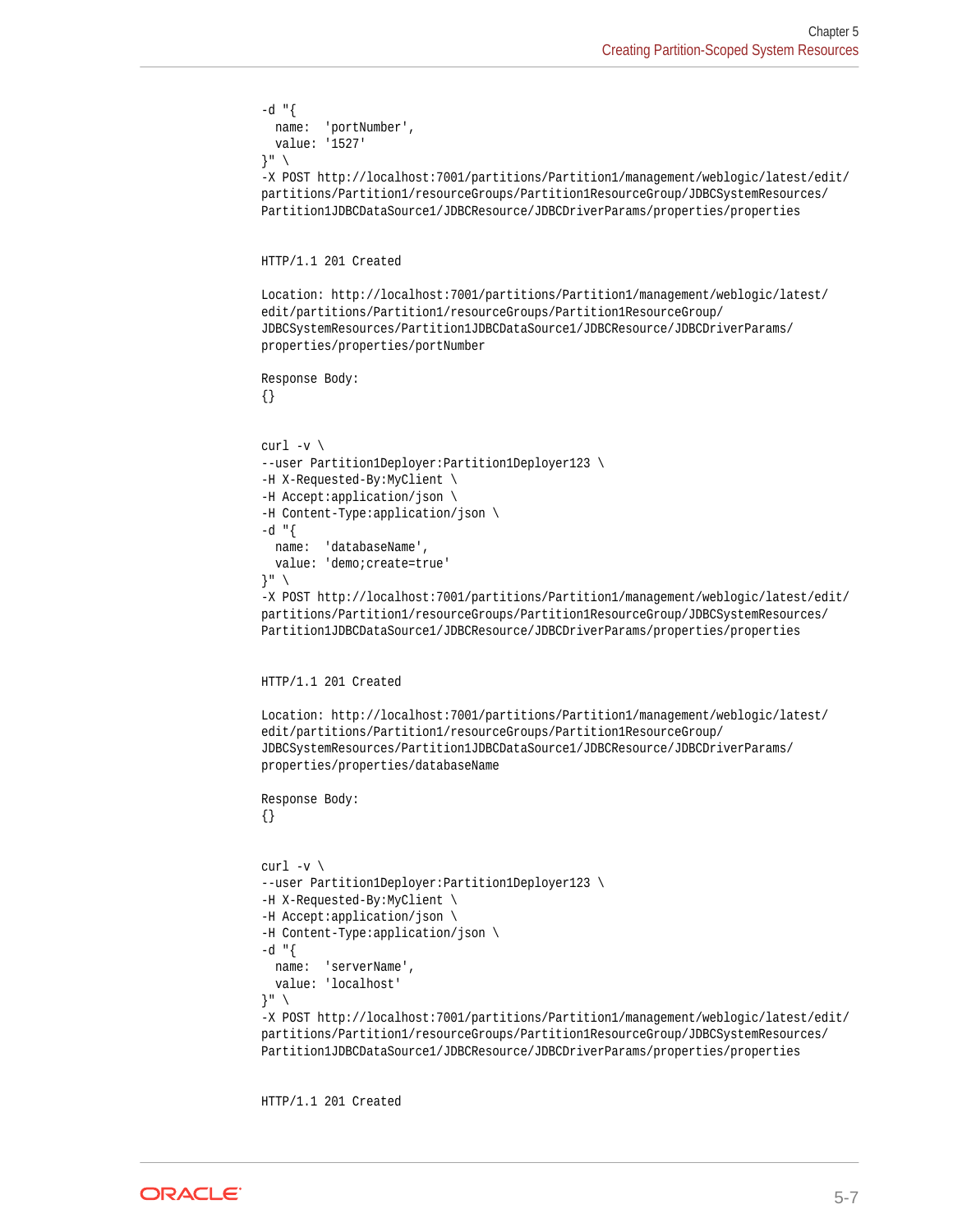```
Location: http://localhost:7001/partitions/Partition1/management/weblogic/latest/
edit/partitions/Partition1/resourceGroups/Partition1ResourceGroup/
JDBCSystemResources/Partition1JDBCDataSource1/JDBCResource/JDBCDriverParams/
properties/properties/serverName
Response Body:
{}
           ----------------------------------------------------------------------
Activate the changes
----------------------------------------------------------------------
curl -v \backslash--user Partition1Deployer:Partition1Deployer123 \
-H X-Requested-By:MyClient \
-H Accept:application/json \
-H Content-Type:application/json \
-d "{}" \
-X POST http://localhost:7001/partitions/Partition1/management/weblogic/latest/edit/
changeManager/activate
HTTP/1.1 200 OK
Response Body:
{}
 ----------------------------------------------------------------------
View the new JDBC system resource
----------------------------------------------------------------------
curl -v \backslash--user Partition1Deployer:Partition1Deployer123 \
-H X-Requested-By:MyClient \
-H Accept:application/json \
-X GET http://localhost:7001/partitions/Partition1/management/weblogic/latest/edit/
partitions/Partition1/resourceGroups/Partition1ResourceGroup/JDBCSystemResources/
Partition1JDBCDataSource1?links=none
HTTP/1.1 200 OK
Response Body:
{
     "identity": [
         "partitions",
         "Partition1",
         "resourceGroups",
         "Partition1ResourceGroup",
         "JDBCSystemResources",
         "Partition1JDBCDataSource1"
    \mathbf{1},
     "notes": null,
```
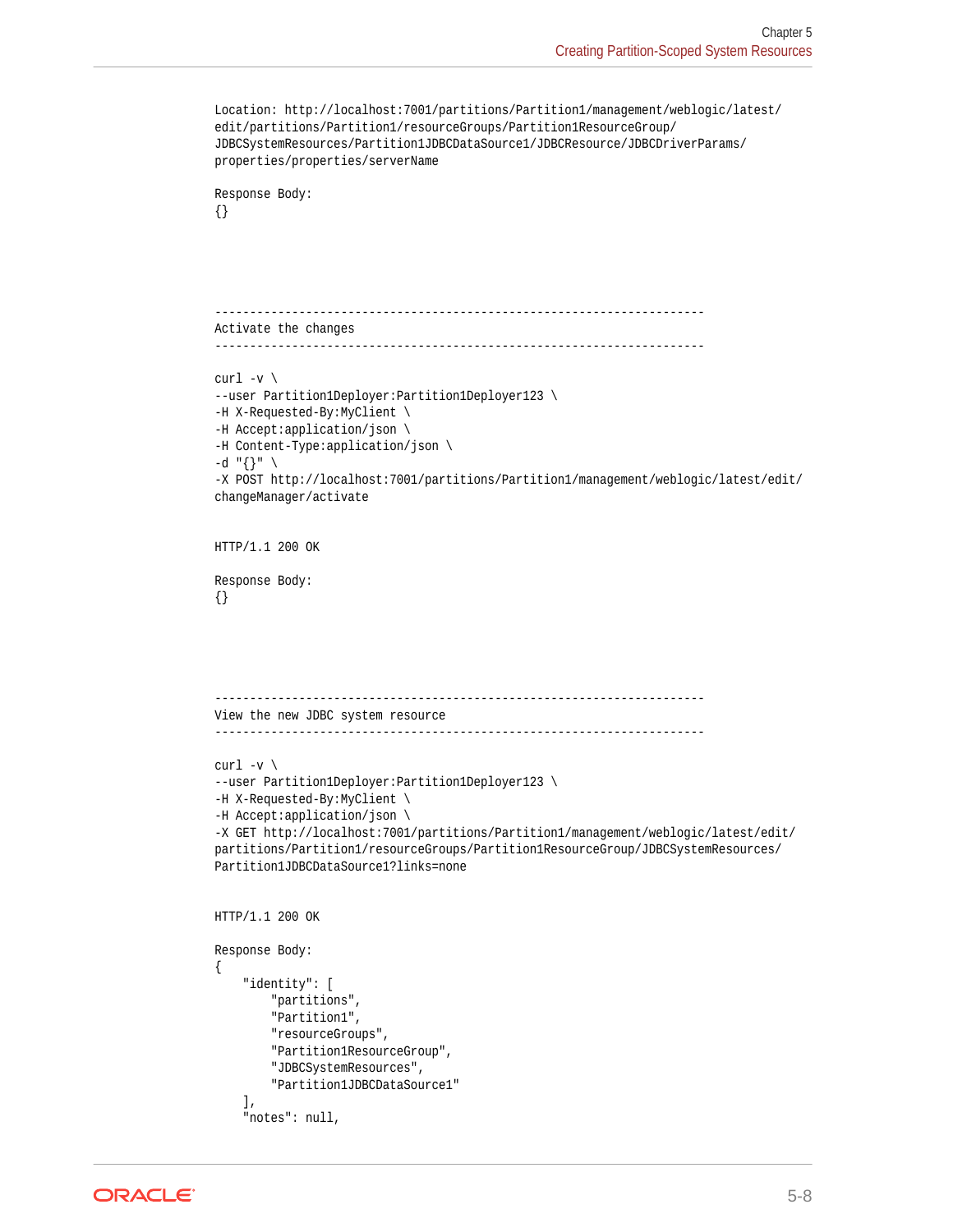```
 "moduleType": null,
     "deploymentPrincipalName": null,
     "descriptorFileName": "partitions\/Partition1\/jdbc\/
Partition1JDBCDataSource1-3274-jdbc.xml",
     "name": "Partition1JDBCDataSource1",
     "compatibilityName": null,
     "id": 0,
     "deploymentOrder": 100,
     "dynamicallyCreated": false,
     "type": "JDBCSystemResource",
     "sourcePath": ".\/config\/partitions\/Partition1\/jdbc\/
Partition1JDBCDataSource1-3274-jdbc.xml",
     "tags": [],
     "resource": [
         "partitions",
         "Partition1",
         "resourceGroups",
         "Partition1ResourceGroup",
         "JDBCSystemResources",
         "Partition1JDBCDataSource1",
         "JDBCResource"
     ],
     "targets": []
}
curl -v \backslash--user Partition1Deployer:Partition1Deployer123 \
-H X-Requested-By:MyClient \
-H Accept:application/json \
-X GET http://localhost:7001/partitions/Partition1/management/weblogic/latest/edit/
partitions/Partition1/resourceGroups/Partition1ResourceGroup/JDBCSystemResources/
Partition1JDBCDataSource1/JDBCResource?links=none
HTTP/1.1 200 OK
Response Body:
{
     "identity": [
         "partitions",
         "Partition1",
         "resourceGroups",
         "Partition1ResourceGroup",
         "JDBCSystemResources",
         "Partition1JDBCDataSource1",
         "JDBCResource"
    \mathbf{1},
     "datasourceType": null,
     "name": "Partition1JDBCDataSource1",
     "id": 0,
     "version": null
}
curl -v \backslash--user Partition1Deployer:Partition1Deployer123 \
-H X-Requested-By:MyClient \
-H Accept:application/json \
-X GET http://localhost:7001/partitions/Partition1/management/weblogic/latest/edit/
partitions/Partition1/resourceGroups/Partition1ResourceGroup/JDBCSystemResources/
```
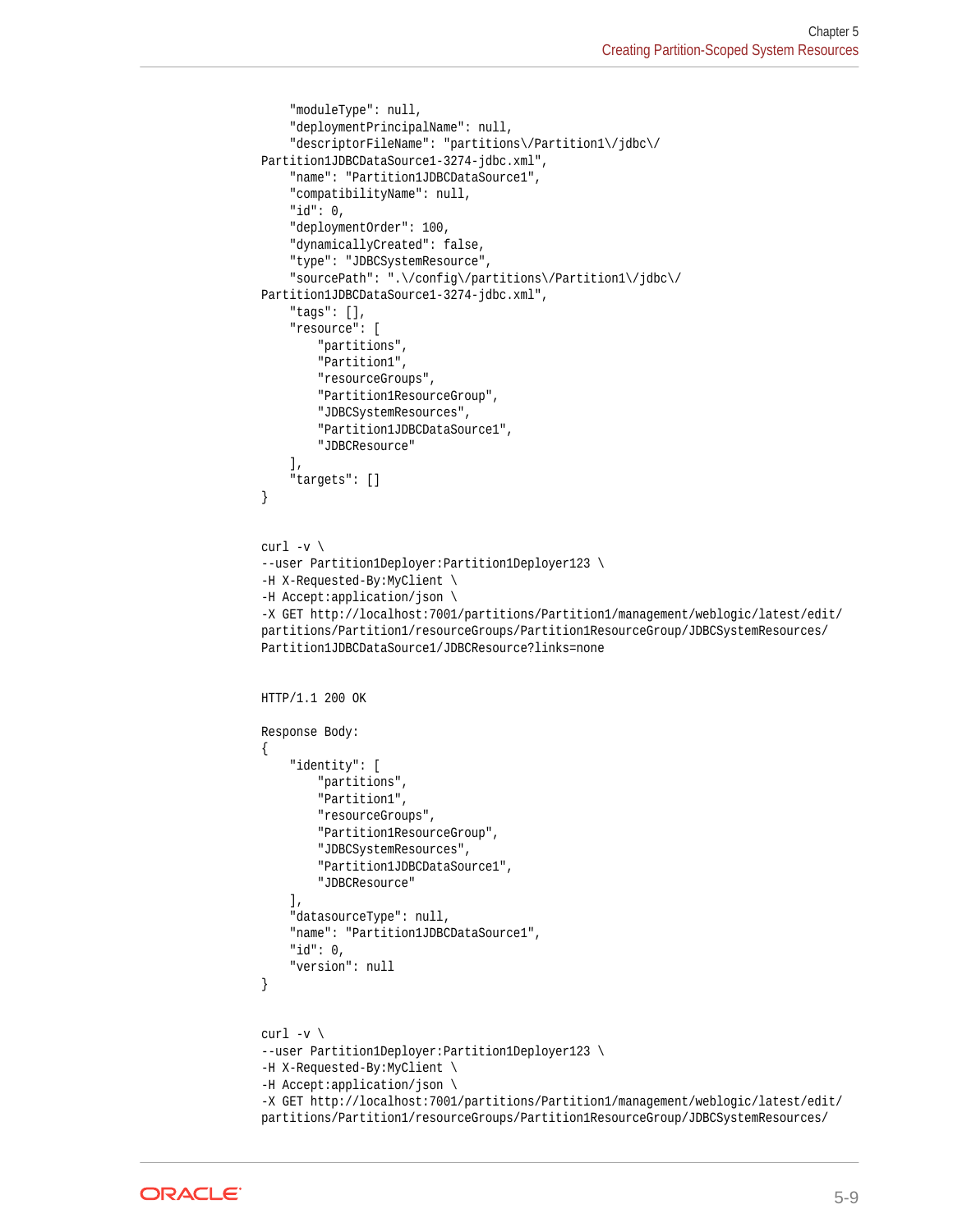```
HTTP/1.1 200 OK
Response Body:
{
     "identity": [
         "partitions",
         "Partition1",
         "resourceGroups",
         "Partition1ResourceGroup",
         "JDBCSystemResources",
         "Partition1JDBCDataSource1",
         "JDBCResource",
         "JDBCDataSourceParams"
    \cdot "connectionPoolFailoverCallbackHandler": null,
     "globalTransactionsProtocol": "OnePhaseCommit",
     "algorithmType": "Failover",
     "scope": "Global",
     "failoverRequestIfBusy": false,
     "proxySwitchingCallback": null,
     "JNDINames": ["Partition1JDBCDataSource1"],
     "proxySwitchingProperties": null,
     "dataSourceList": null,
     "keepConnAfterGlobalTx": false
}
curl -v \backslash--user Partition1Deployer:Partition1Deployer123 \
-H X-Requested-By:MyClient \
-H Accept:application/json \
-X GET http://localhost:7001/partitions/Partition1/management/weblogic/latest/edit/
partitions/Partition1/resourceGroups/Partition1ResourceGroup/JDBCSystemResources/
Partition1JDBCDataSource1/JDBCResource/JDBCDriverParams?links=none
HTTP/1.1 200 OK
Response Body:
{
     "identity": [
         "partitions",
         "Partition1",
         "resourceGroups",
         "Partition1ResourceGroup",
         "JDBCSystemResources",
         "Partition1JDBCDataSource1",
         "JDBCResource",
         "JDBCDriverParams"
     ],
     "password": null,
     "driverName": "org.apache.derby.jdbc.ClientXADataSource",
     "usePasswordIndirection": false,
     "url": "jdbc:derby:\/\/localhost:1527\/demo",
     "useXaDataSourceInterface": true
}
```
Partition1JDBCDataSource1/JDBCResource/JDBCDataSourceParams?links=none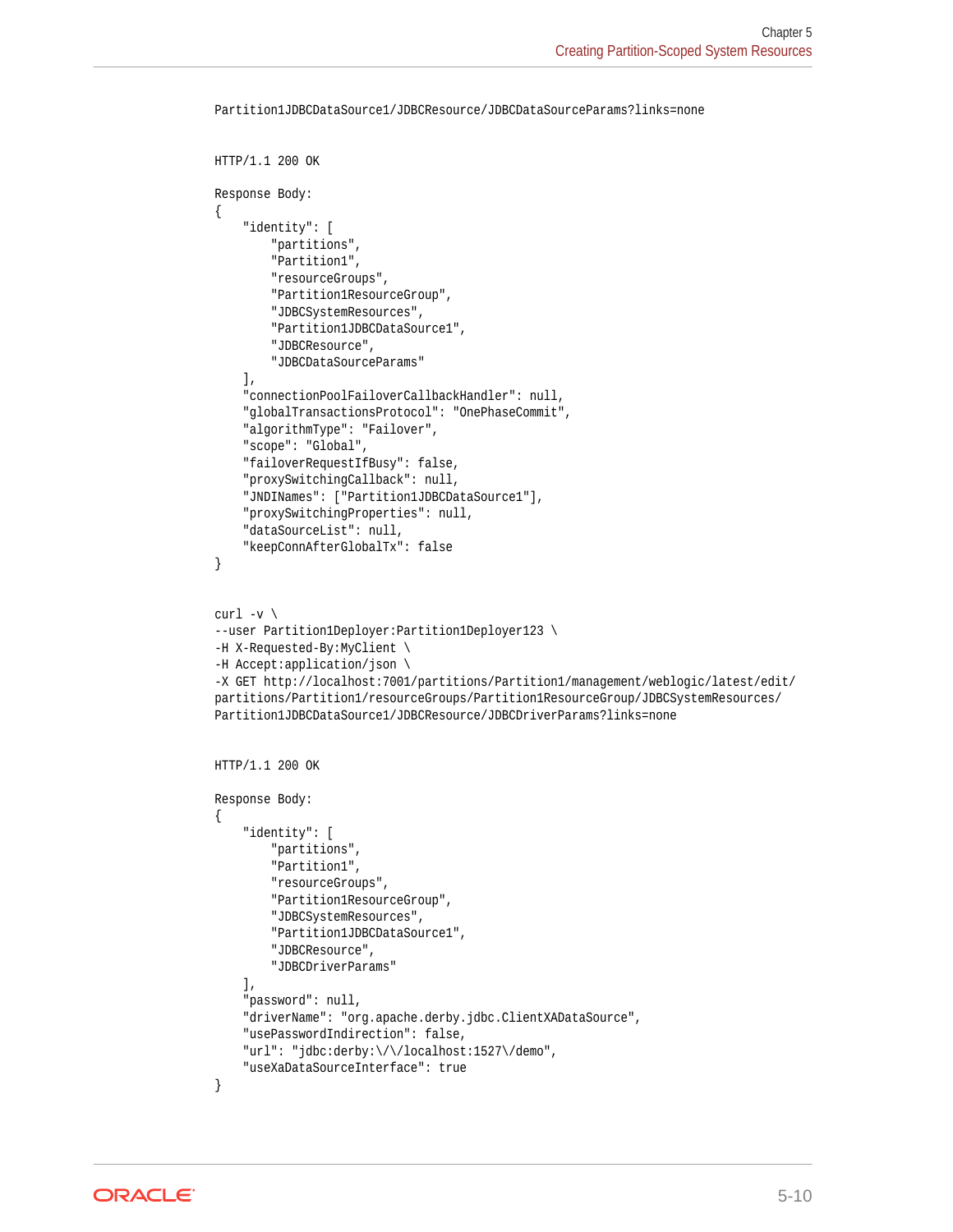```
curl -v \backslash--user Partition1Deployer:Partition1Deployer123 \
-H X-Requested-By:MyClient \
-H Accept:application/json \
-X GET http://localhost:7001/partitions/Partition1/management/weblogic/latest/edit/
partitions/Partition1/resourceGroups/Partition1ResourceGroup/JDBCSystemResources/
Partition1JDBCDataSource1/JDBCResource/JDBCDriverParams/properties/properties?
links=none
HTTP/1.1 200 OK
Response Body:
{"items": [
\left\{\right. "identity": [
              "partitions",
              "Partition1",
              "resourceGroups",
              "Partition1ResourceGroup",
              "JDBCSystemResources",
              "Partition1JDBCDataSource1",
              "JDBCResource",
              "JDBCDriverParams",
              "properties",
              "properties",
              "portNumber"
          ],
          "encryptedValue": null,
          "name": "portNumber",
          "sysPropValue": null,
          "value": "1527"
     },
\left\{\right. "identity": [
              "partitions",
              "Partition1",
              "resourceGroups",
              "Partition1ResourceGroup",
              "JDBCSystemResources",
              "Partition1JDBCDataSource1",
              "JDBCResource",
              "JDBCDriverParams",
              "properties",
              "properties",
              "databaseName"
         \mathbf{1},
          "encryptedValue": null,
          "name": "databaseName",
          "sysPropValue": null,
          "value": "demo;create=true"
     },
    \overline{\left(} "identity": [
              "partitions",
              "Partition1",
              "resourceGroups",
              "Partition1ResourceGroup",
              "JDBCSystemResources",
              "Partition1JDBCDataSource1",
```


```
ORACLE
```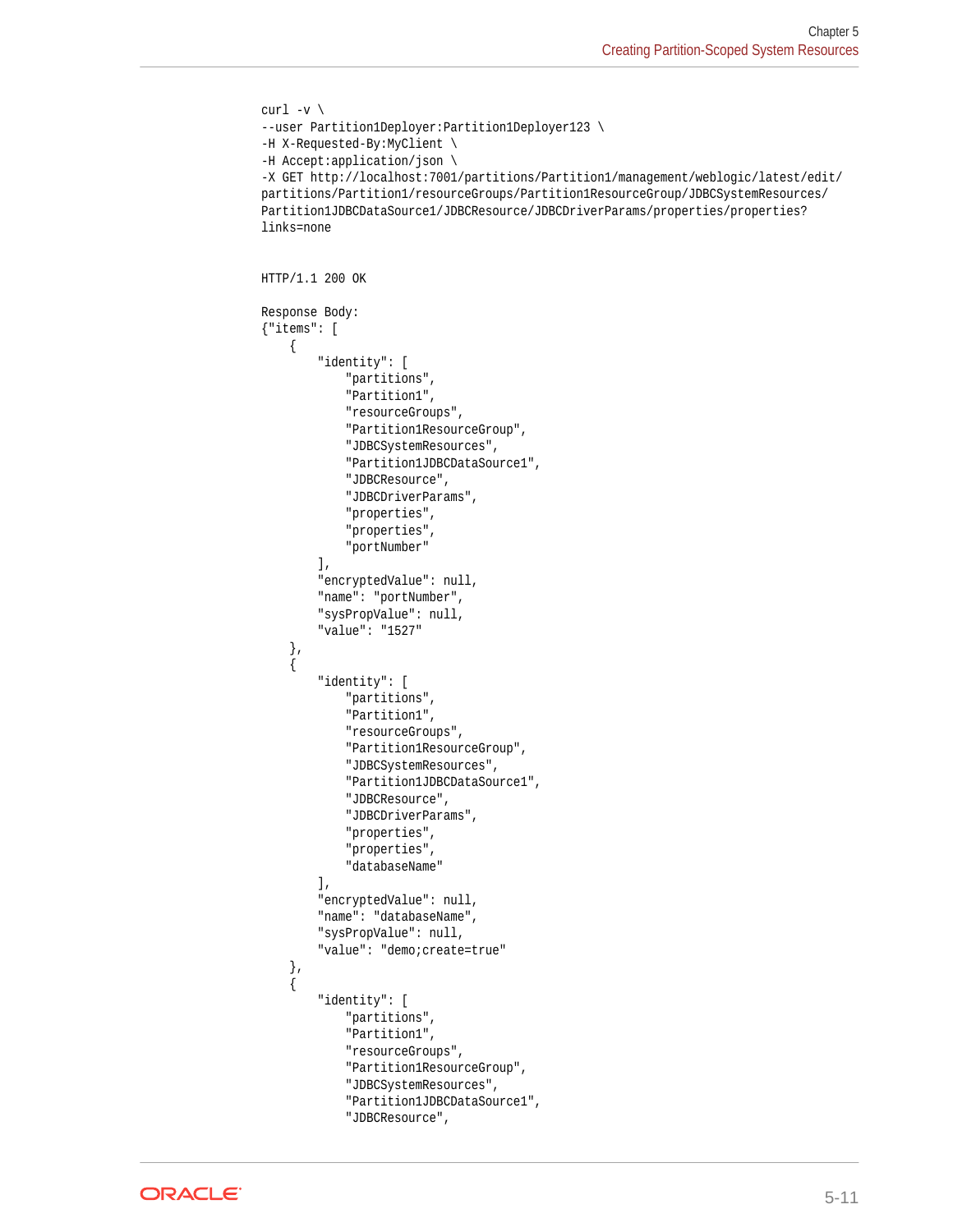```
 "JDBCDriverParams",
             "properties",
             "properties",
             "serverName"
         ],
         "encryptedValue": null,
         "name": "serverName",
         "sysPropValue": null,
         "value": "localhost"
     }
]}
          ----------------------------------------------------------------------
Search for all of the JDBC data sources runtimes
----------------------------------------------------------------------
curl -v \backslash--user Partition1Deployer:Partition1Deployer123 \
-H X-Requested-By:MyClient \
-H Accept:application/json \
-H Content-Type:application/json \
-d "\{ links: [], fields: [],
  children: {
     serverRuntimes: {
       links: [], fields: [ 'name' ],
       children: {
         partitionRuntimes: {
           links: [], fields: [ 'name' ],
           children: {
             JDBCPartitionRuntime: {
               links: [], fields: [ 'name' ],
               children: {
                 JDBCDataSourceRuntimeMBeans : {
                   links: [], fields: [ 'name', 'state' ]
 }
 }
            }
          }
        }
      }
     }
   }
\}" \
-X POST http://localhost:7001/partitions/Partition1/management/weblogic/latest/
domainRuntime/search
HTTP/1.1 200 OK
Response Body:
{"serverRuntimes": {"items": [
     {
         "name": "Cluster1Server1",
         "partitionRuntimes": {"items": [{
             "name": "Partition1",
             "JDBCPartitionRuntime": {
```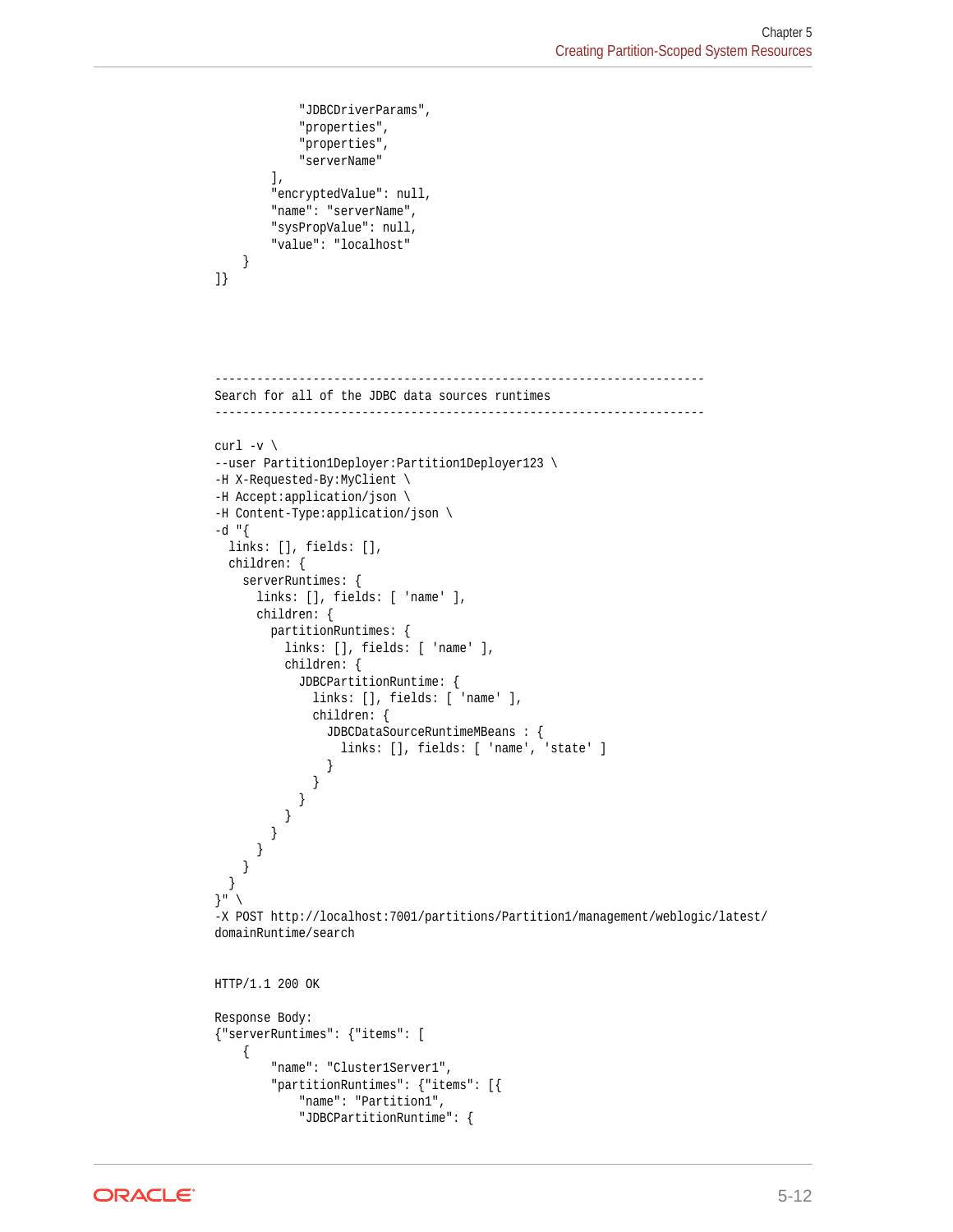```
 "name": "Partition1",
                   "JDBCDataSourceRuntimeMBeans": {"items": [{
                       "state": "Running",
                       "name": "Partition1JDBCDataSource1"
                  }]}
              }
         }]}
 },
\left\{\right. "name": "AdminServer",
          "partitionRuntimes": {"items": [{
              "name": "Partition1",
              "JDBCPartitionRuntime": null
         }]}
\vert,
\left\{\right. "name": "Cluster1Server2",
          "partitionRuntimes": {"items": [{
              "name": "Partition1",
              "JDBCPartitionRuntime": {
                  "name": "Partition1",
                   "JDBCDataSourceRuntimeMBeans": {"items": [{
                       "state": "Running",
                       "name": "Partition1JDBCDataSource1"
                  }]}
              }
         }]}
     }
]}}
                  ----------------------------------------------------------------------
Start editing
----------------------------------------------------------------------
curl -v \backslash--user Partition1Deployer:Partition1Deployer123 \
-H X-Requested-By:MyClient \
-H Accept:application/json \
-H Content-Type:application/json \
-d "{}" \
-X POST http://localhost:7001/partitions/Partition1/management/weblogic/latest/edit/
changeManager/startEdit
HTTP/1.1 200 OK
Response Body:
{}
               ----------------------------------------------------------------------
View the default values for a new partition-scoped JMS file store
```
----------------------------------------------------------------------

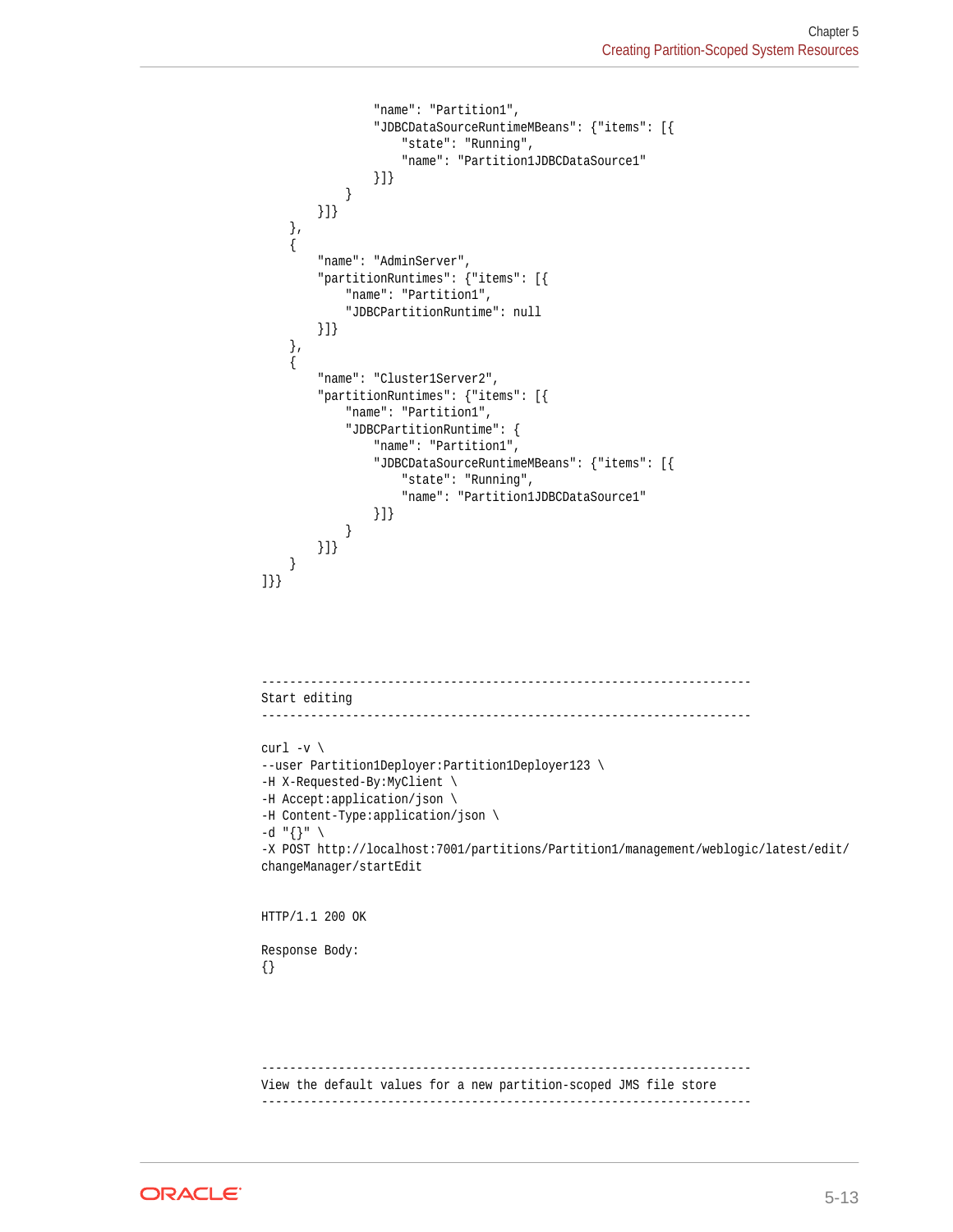```
curl -v \backslash--user Partition1Deployer:Partition1Deployer123 \
-H X-Requested-By:MyClient \
-H Accept:application/json \
-X GET http://localhost:7001/partitions/Partition1/management/weblogic/latest/edit/
partitions/Partition1/resourceGroups/Partition1ResourceGroup/fileStoreCreateForm?
links=none
HTTP/1.1 200 OK
Response Body:
{
     "notes": null,
     "fileLockingEnabled": true,
     "distributionPolicy": "Distributed",
     "partialClusterStabilityDelaySeconds": 240,
     "deploymentOrder": 1000,
     "directory": null,
     "initialBootDelaySeconds": 60,
     "ioBufferSize": -1,
     "minWindowBufferSize": -1,
     "failbackDelaySeconds": -1,
     "cacheDirectory": null,
     "numberOfRestartAttempts": 6,
     "initialSize": 0,
     "logicalName": null,
     "maxFileSize": 1342177280,
     "synchronousWritePolicy": "Direct-Write",
     "blockSize": -1,
     "tags": null,
     "maxWindowBufferSize": -1,
     "migrationPolicy": "Off",
     "secondsBetweenRestarts": 30,
     "failOverLimit": -1,
     "targets": [],
     "name": null
}
----------------------------------------------------------------------
Create a new partition-scoped file store
----------------------------------------------------------------------
curl -v \backslash--user Partition1Deployer:Partition1Deployer123 \
-H X-Requested-By:MyClient \
-H Accept:application/json \
-H Content-Type:application/json \
-d "{
  name: 'Partition1FileStore1'
}" \
-X POST http://localhost:7001/partitions/Partition1/management/weblogic/latest/edit/
partitions/Partition1/resourceGroups/Partition1ResourceGroup/fileStores
```
HTTP/1.1 201 Created

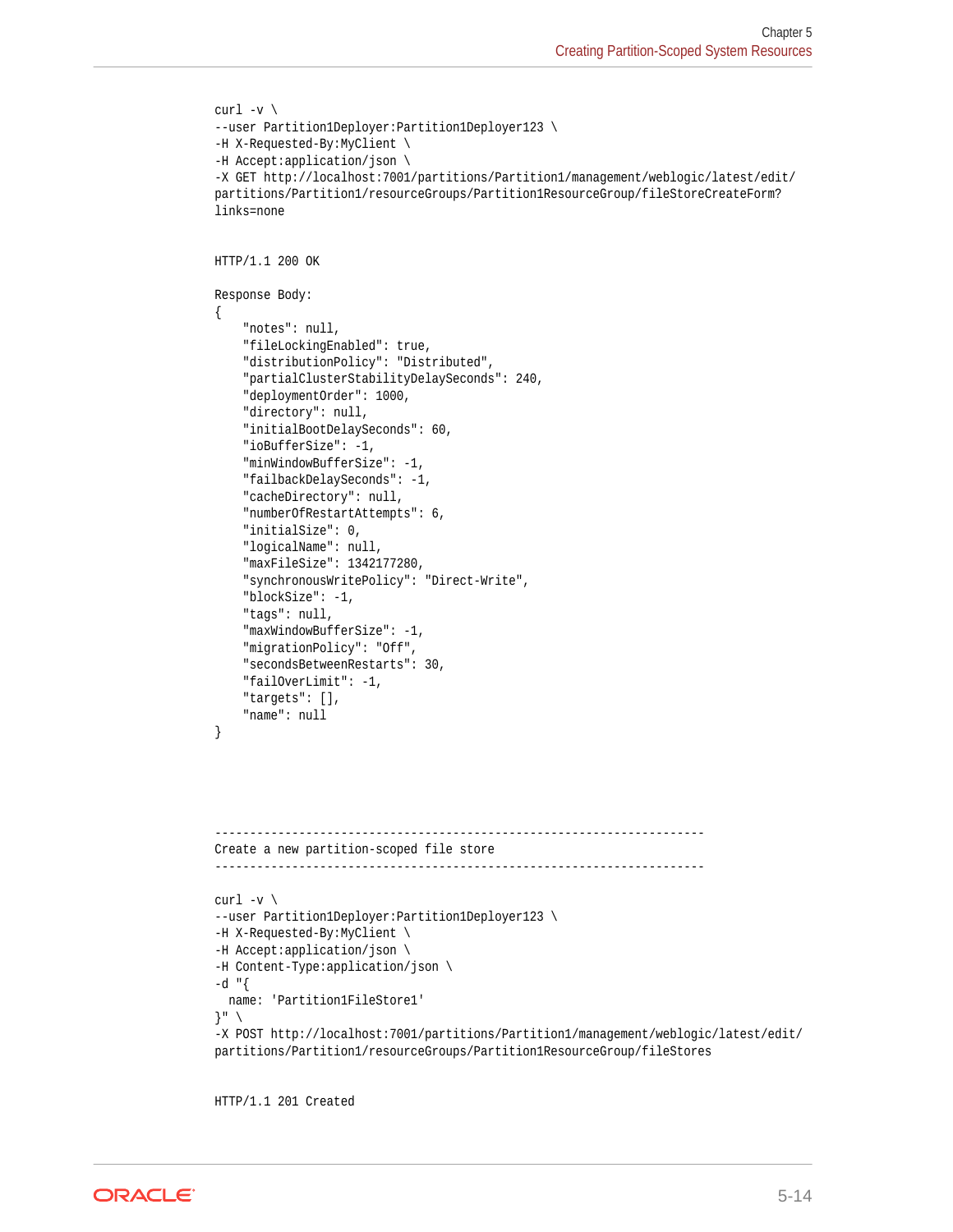```
Location: http://localhost:7001/partitions/Partition1/management/weblogic/latest/
edit/partitions/Partition1/resourceGroups/Partition1ResourceGroup/fileStores/
Partition1FileStore1
Response Body:
{}
   ----------------------------------------------------------------------
View the default values for a new partition-scoped JMS server
----------------------------------------------------------------------
curl -v \backslash--user Partition1Deployer:Partition1Deployer123 \
-H X-Requested-By:MyClient \
-H Accept:application/json \
-X GET http://localhost:7001/partitions/Partition1/management/weblogic/latest/edit/
partitions/Partition1/resourceGroups/Partition1ResourceGroup/JMSServerCreateForm?
links=none
HTTP/1.1 200 OK
Response Body:
{
     "messagesThresholdHigh": -1,
     "hostingTemporaryDestinations": true,
     "temporaryTemplateName": null,
     "notes": null,
     "maximumMessageSize": 2147483647,
     "allowsPersistentDowngrade": false,
     "storeMessageCompressionEnabled": false,
     "deploymentOrder": 1000,
     "pagingMessageCompressionEnabled": false,
     "messageBufferSize": -1,
     "expirationScanInterval": 30,
     "bytesThresholdLow": -1,
     "messagesThresholdLow": -1,
     "blockingSendPolicy": "FIFO",
     "pagingBlockSize": -1,
     "insertionPausedAtStartup": "default",
     "pagingMaxWindowBufferSize": -1,
     "bytesThresholdHigh": -1,
     "pagingMaxFileSize": 1342177280,
     "productionPausedAtStartup": "default",
     "pagingFileLockingEnabled": true,
     "tags": null,
     "bytesMaximum": -1,
     "temporaryTemplateResource": null,
     "messageCompressionOptions": "GZIP_DEFAULT_COMPRESSION",
     "pagingMinWindowBufferSize": -1,
     "pagingIoBufferSize": -1,
     "messagesMaximum": -1,
     "consumptionPausedAtStartup": "default",
     "pagingDirectory": null,
     "storeEnabled": true,
     "persistentStore": null,
     "targets": [],
```
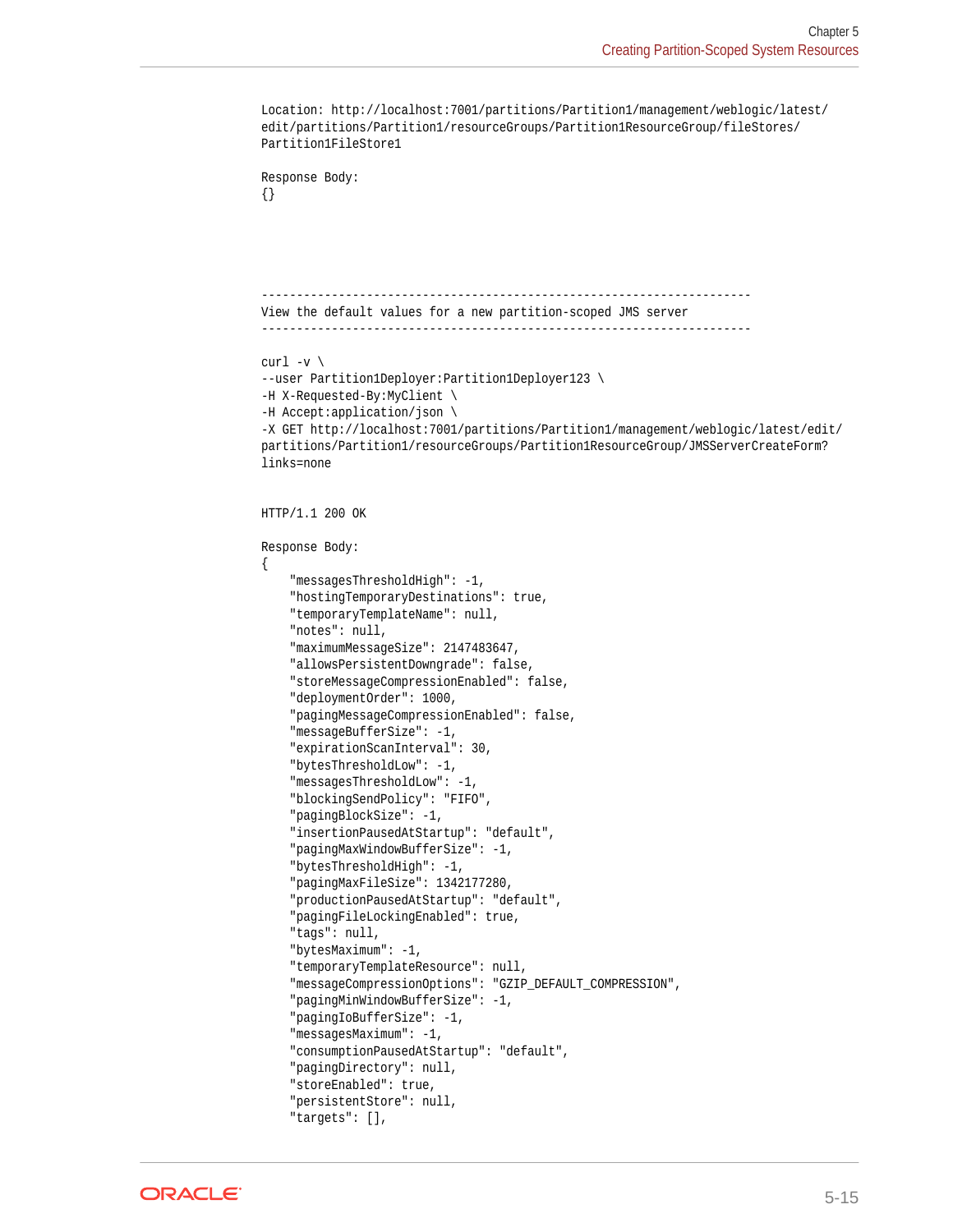```
 "name": null
}
----------------------------------------------------------------------
Create a new partition-scoped JMS server and hook it up to the file store
----------------------------------------------------------------------
curl -v \backslash--user Partition1Deployer:Partition1Deployer123 \
-H X-Requested-By:MyClient \
-H Accept:application/json \
-H Content-Type:application/json \
-d "{
 name: 'Partition1JMSServer1',
   messagesMaximum: 10000,
  bytesMaximum: 10000000,
  persistentStore: [ 'partitions', 'Partition1', 'resourceGroups', 
'Partition1ResourceGroup', 'fileStores', 'Partition1FileStore1' ]
}" \
-X POST http://localhost:7001/partitions/Partition1/management/weblogic/latest/edit/
partitions/Partition1/resourceGroups/Partition1ResourceGroup/JMSServers
HTTP/1.1 201 Created
Location: http://localhost:7001/partitions/Partition1/management/weblogic/latest/
edit/partitions/Partition1/resourceGroups/Partition1ResourceGroup/JMSServers/
Partition1JMSServer1
Response Body:
{}
----------------------------------------------------------------------
View the default values for a new partition-scoped JMS system resource
----------------------------------------------------------------------
curl -v \backslash--user Partition1Deployer:Partition1Deployer123 \
-H X-Requested-By:MyClient \
-H Accept:application/json \
-X GET http://localhost:7001/partitions/Partition1/management/weblogic/latest/edit/
partitions/Partition1/resourceGroups/Partition1ResourceGroup/
JMSSystemResourceCreateForm?links=none
HTTP/1.1 200 OK
Response Body:
{
     "notes": null,
     "moduleType": null,
     "deploymentPrincipalName": null,
     "compatibilityName": null,
```
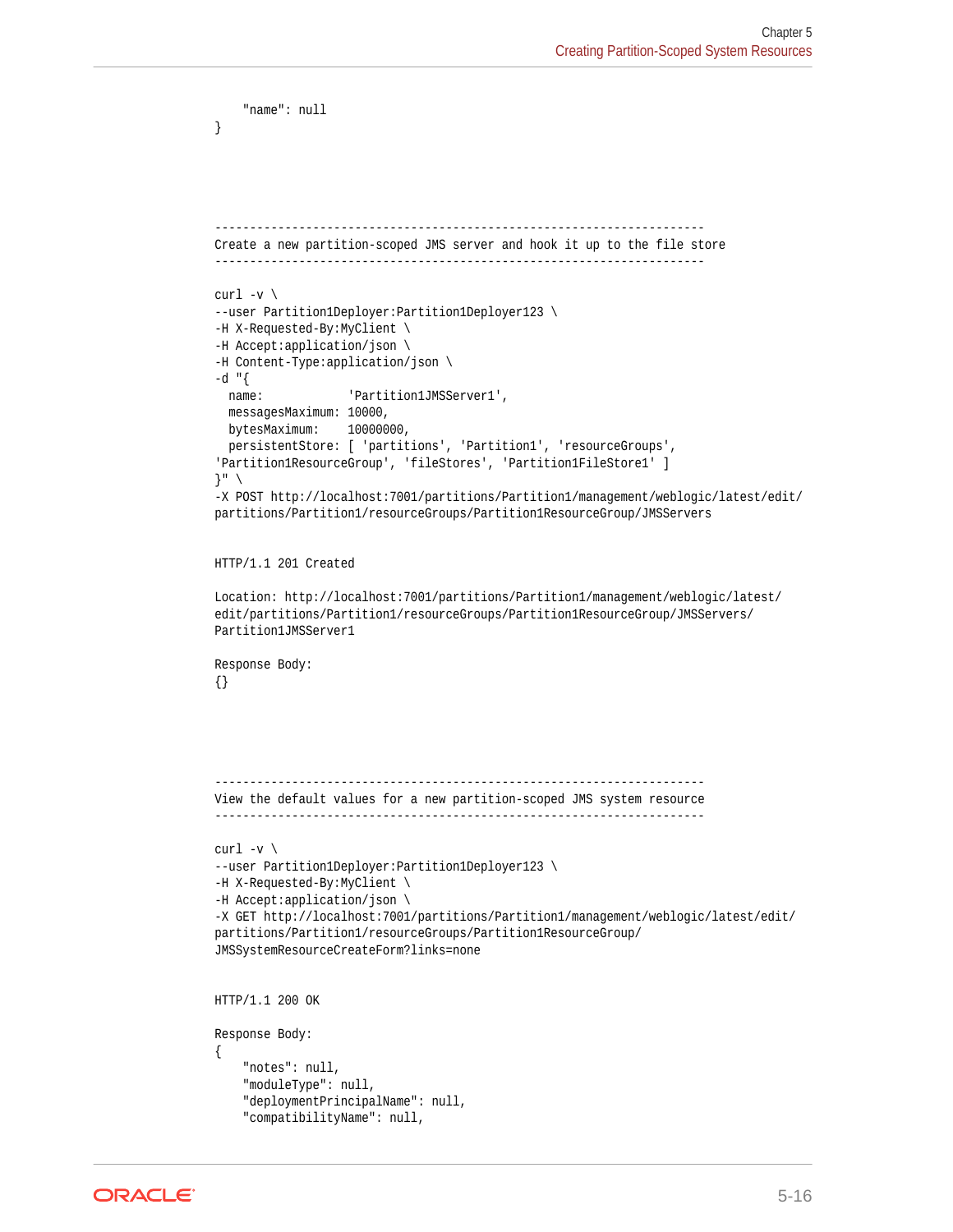```
 "deploymentOrder": 100,
     "tags": null,
     "targets": [],
     "name": null,
     "descriptorFileName": null
}
    ----------------------------------------------------------------------
Create a new partition-scoped JMS system resource
----------------------------------------------------------------------
curl -v \backslash--user Partition1Deployer:Partition1Deployer123 \
-H X-Requested-By:MyClient \
-H Accept:application/json \
-H Content-Type:application/json \
-d "{
  name: 'Partition1JMSSystemResource1',
}" \
-X POST http://localhost:7001/partitions/Partition1/management/weblogic/latest/edit/
partitions/Partition1/resourceGroups/Partition1ResourceGroup/JMSSystemResources
HTTP/1.1 201 Created
Location: http://localhost:7001/partitions/Partition1/management/weblogic/latest/
edit/partitions/Partition1/resourceGroups/Partition1ResourceGroup/JMSSystemResources/
Partition1JMSSystemResource1
Response Body:
{}
----------------------------------------------------------------------
View the default values for a new JMS subdeployment
----------------------------------------------------------------------
curl -v \backslash--user Partition1Deployer:Partition1Deployer123 \
-H X-Requested-By:MyClient \
-H Accept:application/json \
-X GET http://localhost:7001/partitions/Partition1/management/weblogic/latest/edit/
partitions/Partition1/resourceGroups/Partition1ResourceGroup/JMSSystemResources/
Partition1JMSSystemResource1/subDeploymentCreateForm?links=none
HTTP/1.1 200 OK
Response Body:
{
     "notes": null,
     "moduleType": null,
     "compatibilityName": null,
     "untargeted": false,
```
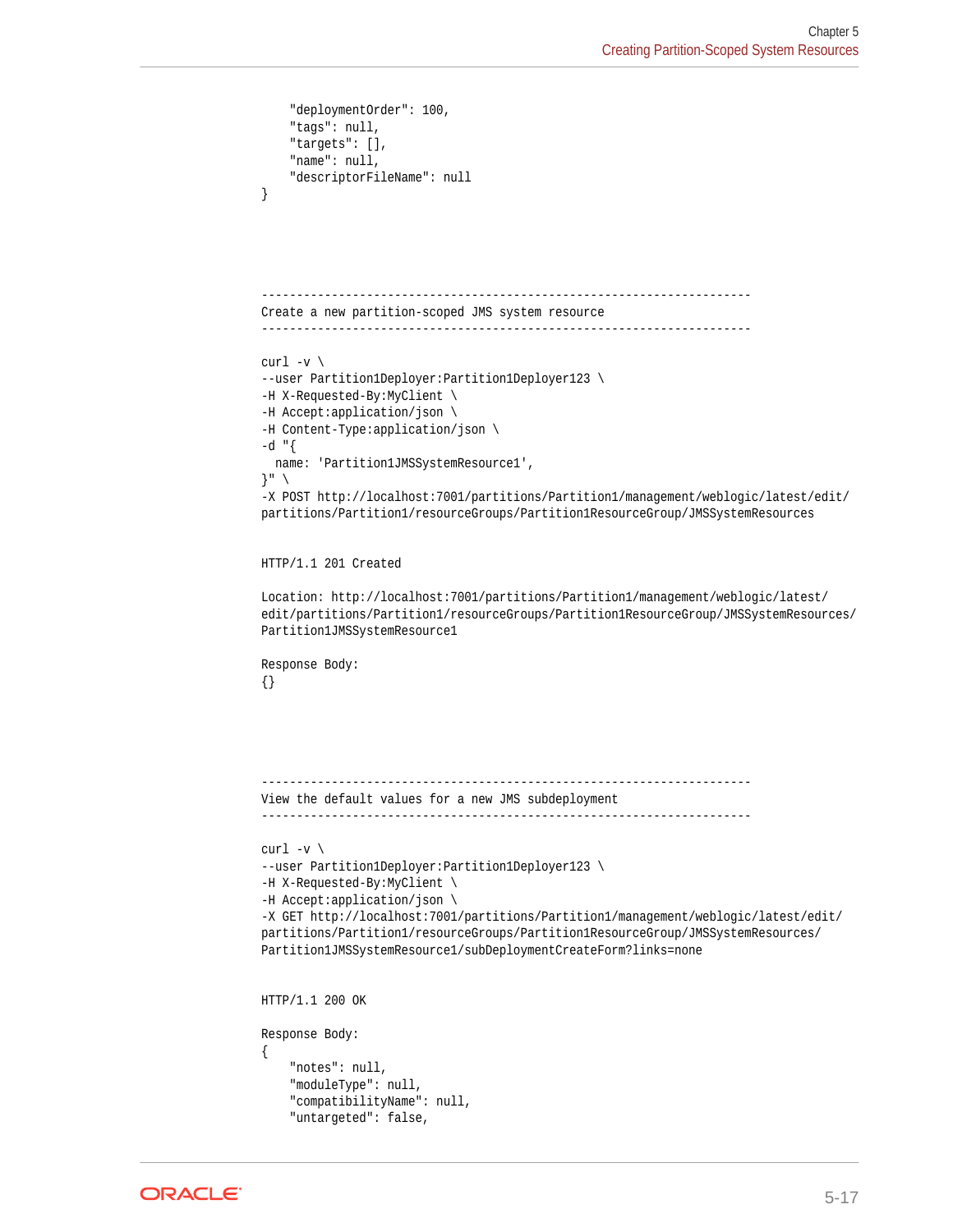```
 "tags": null,
     "targets": [],
     "name": null
}
   ----------------------------------------------------------------------
Create a new JMS subdeployment and hook it up to the JMS server
----------------------------------------------------------------------
curl -v \backslash--user Partition1Deployer:Partition1Deployer123 \
-H X-Requested-By:MyClient \
-H Accept:application/json \
-H Content-Type:application/json \
-d "{
  name: 'Partition1JMSSubDeployment1',
   targets: [ { identity: [ 'partitions', 'Partition1', 'resourceGroups', 
'Partition1ResourceGroup','JMSServers', 'Partition1JMSServer1' ] } ]
}" \
-X POST http://localhost:7001/partitions/Partition1/management/weblogic/latest/edit/
partitions/Partition1/resourceGroups/Partition1ResourceGroup/JMSSystemResources/
Partition1JMSSystemResource1/subDeployments
HTTP/1.1 201 Created
Location: http://localhost:7001/partitions/Partition1/management/weblogic/latest/
edit/partitions/Partition1/resourceGroups/Partition1ResourceGroup/JMSSystemResources/
Partition1JMSSystemResource1/subDeployments/Partition1JMSSubDeployment1
Response Body:
{}
----------------------------------------------------------------------
View the default values for a new JMS connection factory
----------------------------------------------------------------------
curl -v \backslash--user Partition1Deployer:Partition1Deployer123 \
-H X-Requested-By:MyClient \
-H Accept:application/json \
-X GET http://localhost:7001/partitions/Partition1/management/weblogic/latest/edit/
partitions/Partition1/resourceGroups/Partition1ResourceGroup/JMSSystemResources/
Partition1JMSSystemResource1/JMSResource/connectionFactoryCreateForm?links=none
HTTP/1.1 200 OK
Response Body:
{
     "notes": null,
     "JNDIName": null,
```

```
ORACLE®
```
"defaultTargetingEnabled": false,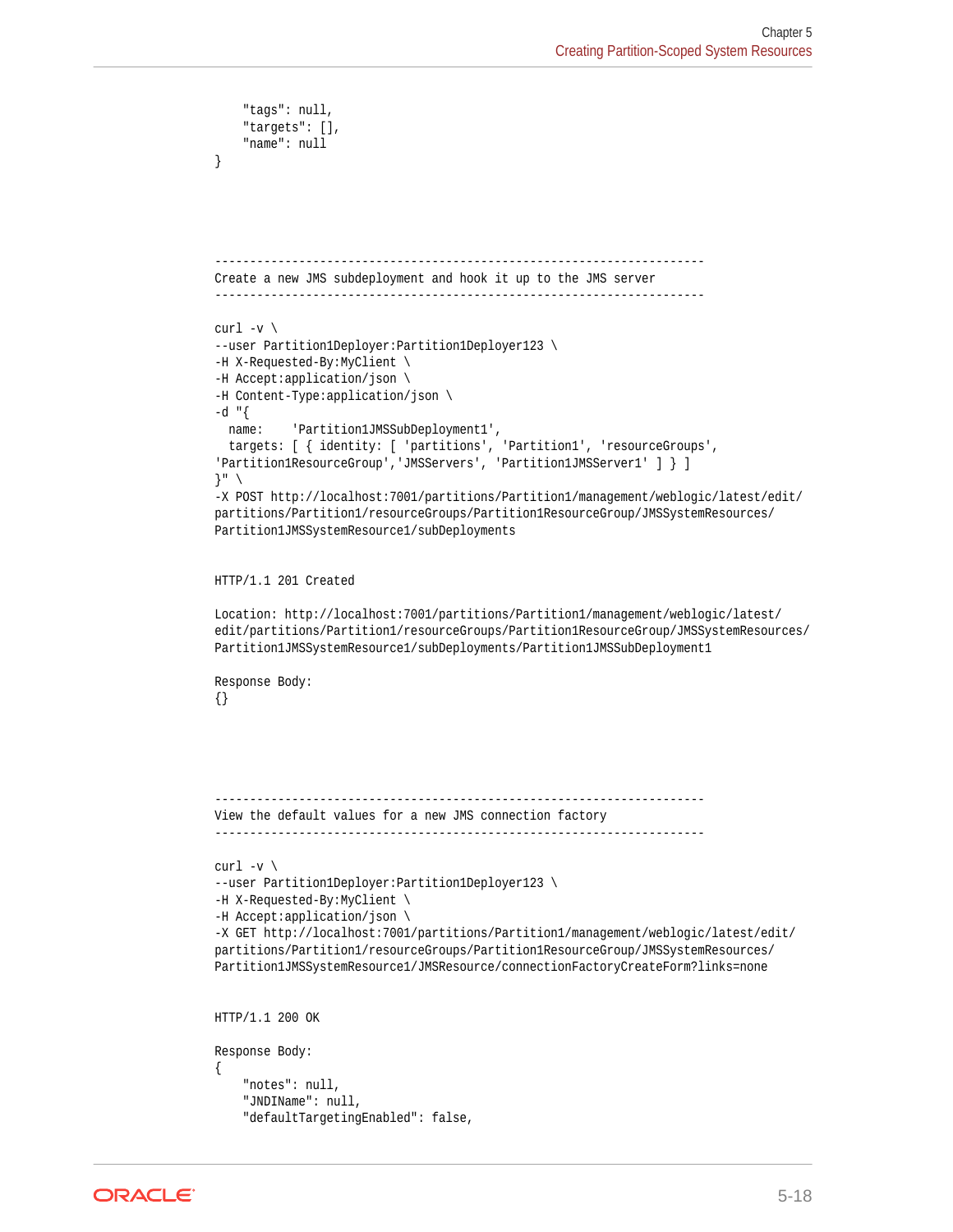```
 "localJNDIName": null,
     "name": null
}
       ----------------------------------------------------------------------
Create a new JMS connection factory and hook it up to the JMS subdeployment
----------------------------------------------------------------------
curl -v \backslash--user Partition1Deployer:Partition1Deployer123 \
-H X-Requested-By:MyClient \
-H Accept:application/json \
-H Content-Type:application/json \
-d "{
 name: 'Partition1ConnectionFactory1',
  subDeploymentName: 'Partition1JMSSubDeployment1'
}" \
-X POST http://localhost:7001/partitions/Partition1/management/weblogic/latest/edit/
partitions/Partition1/resourceGroups/Partition1ResourceGroup/JMSSystemResources/
Partition1JMSSystemResource1/JMSResource/connectionFactories
HTTP/1.1 201 Created
Location: http://localhost:7001/partitions/Partition1/management/weblogic/latest/
edit/partitions/Partition1/resourceGroups/Partition1ResourceGroup/JMSSystemResources/
Partition1JMSSystemResource1/JMSResource/connectionFactories/
Partition1ConnectionFactory1
Response Body:
{}
   ----------------------------------------------------------------------
View the default values for a new JMS distributed queue
----------------------------------------------------------------------
curl -v \backslash--user Partition1Deployer:Partition1Deployer123 \
-H X-Requested-By:MyClient \
-H Accept:application/json \
-X GET http://localhost:7001/partitions/Partition1/management/weblogic/latest/edit/
partitions/Partition1/resourceGroups/Partition1ResourceGroup/JMSSystemResources/
Partition1JMSSystemResource1/JMSResource/uniformDistributedQueueCreateForm?links=none
HTTP/1.1 200 OK
Response Body:
{
     "notes": null,
     "JNDIName": null,
     "unitOfOrderRouting": "Hash",
     "resetDeliveryCountOnForward": true,
```

```
ORACLE
```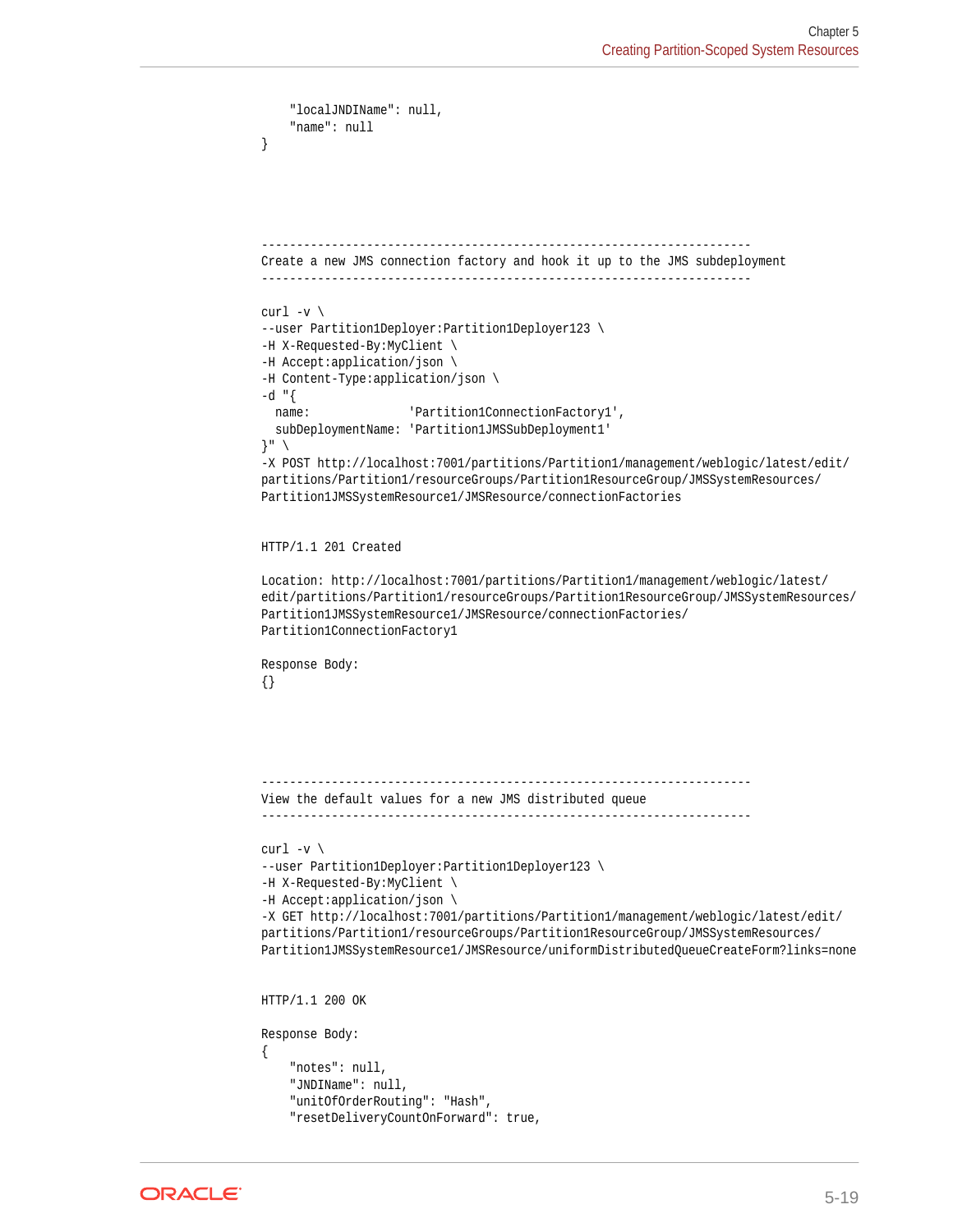```
 "defaultUnitOfOrder": false,
     "defaultTargetingEnabled": false,
     "incompleteWorkExpirationTime": -1,
     "loadBalancingPolicy": "Round-Robin",
     "forwardDelay": -1,
     "JMSCreateDestinationIdentifier": null,
     "localJNDIName": null,
     "template": null,
     "quota": null,
     "name": null
}
          ----------------------------------------------------------------------
Create a new JMS uniform distributed queue and hook it up to the JMS subdeployment
----------------------------------------------------------------------
curl -v \backslash--user Partition1Deployer:Partition1Deployer123 \
-H X-Requested-By:MyClient \
-H Accept:application/json \
-H Content-Type:application/json \
-d "\{ name: 'Partition1UniformDistributedQueue1',
   subDeploymentName: 'Partition1JMSSubDeployment1'
}" \
-X POST http://localhost:7001/partitions/Partition1/management/weblogic/latest/edit/
partitions/Partition1/resourceGroups/Partition1ResourceGroup/JMSSystemResources/
Partition1JMSSystemResource1/JMSResource/uniformDistributedQueues
HTTP/1.1 201 Created
Location: http://localhost:7001/partitions/Partition1/management/weblogic/latest/
edit/partitions/Partition1/resourceGroups/Partition1ResourceGroup/JMSSystemResources/
Partition1JMSSystemResource1/JMSResource/uniformDistributedQueues/
Partition1UniformDistributedQueue1
Response Body:
{}
----------------------------------------------------------------------
Activate the changes
----------------------------------------------------------------------
curl -v \
--user Partition1Deployer:Partition1Deployer123 \
-H X-Requested-By:MyClient \
-H Accept:application/json \
-H Content-Type:application/json \
-d "{}" \
-X POST http://localhost:7001/partitions/Partition1/management/weblogic/latest/edit/
changeManager/activate
```
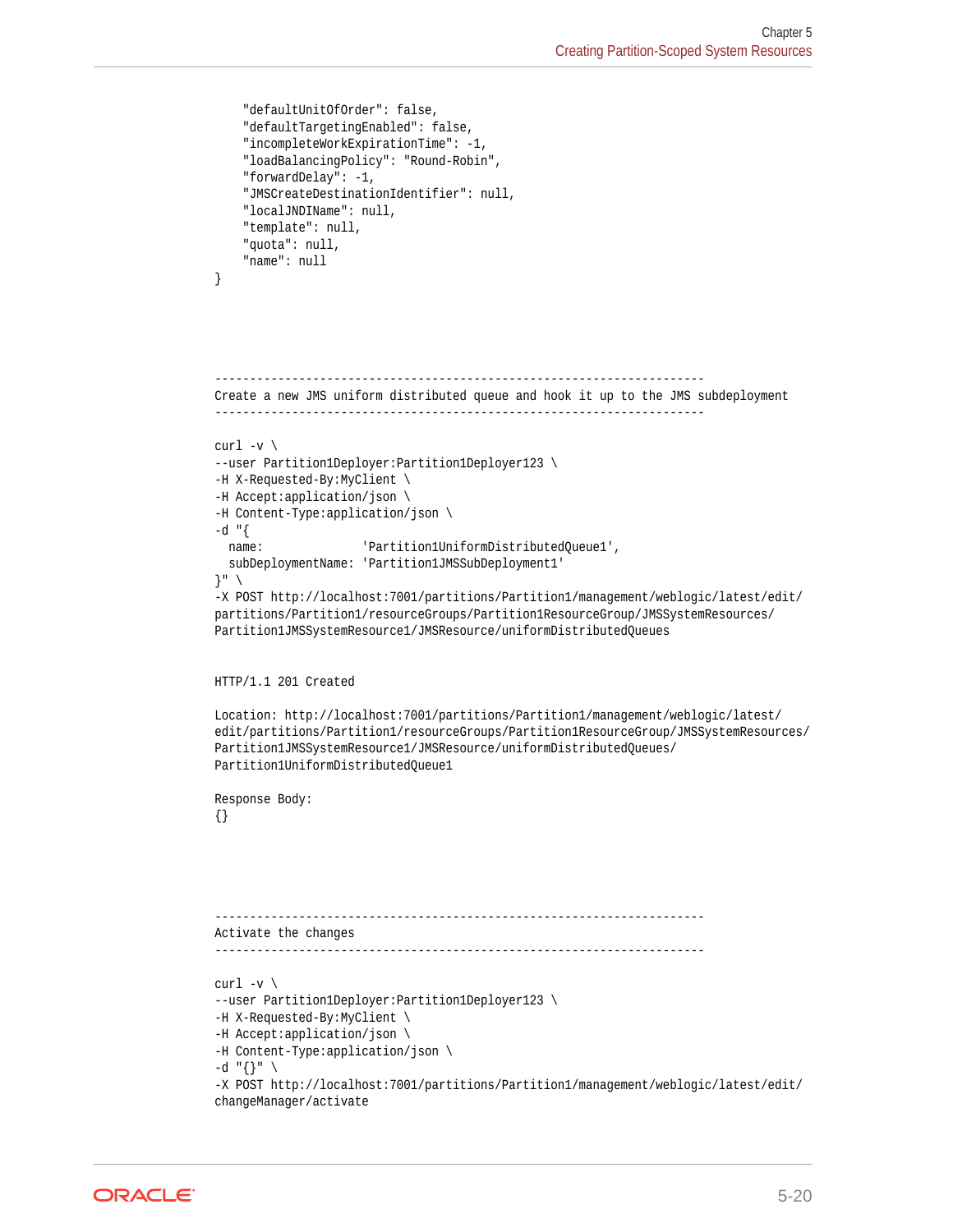```
HTTP/1.1 200 OK
Response Body:
{}
  ----------------------------------------------------------------------
View the file stores
----------------------------------------------------------------------
curl -v \backslash--user Partition1Deployer:Partition1Deployer123 \
-H X-Requested-By:MyClient \
-H Accept:application/json \
-X GET http://localhost:7001/partitions/Partition1/management/weblogic/latest/edit/
partitions/Partition1/resourceGroups/Partition1ResourceGroup/fileStores?links=none
HTTP/1.1 200 OK
Response Body:
{"items": [{
     "identity": [
         "partitions",
         "Partition1",
         "resourceGroups",
         "Partition1ResourceGroup",
         "fileStores",
         "Partition1FileStore1"
     ],
     "notes": null,
     "fileLockingEnabled": true,
     "distributionPolicy": "Distributed",
     "partialClusterStabilityDelaySeconds": 240,
     "deploymentOrder": 1000,
     "type": "FileStore",
     "directory": null,
     "initialBootDelaySeconds": 60,
     "ioBufferSize": -1,
     "minWindowBufferSize": -1,
     "failbackDelaySeconds": -1,
     "cacheDirectory": null,
     "id": 0,
     "dynamicallyCreated": false,
     "XAResourceName": null,
     "numberOfRestartAttempts": 6,
     "initialSize": 0,
     "logicalName": null,
     "maxFileSize": 1342177280,
     "synchronousWritePolicy": "Direct-Write",
     "blockSize": -1,
     "tags": [],
     "maxWindowBufferSize": -1,
     "name": "Partition1FileStore1",
     "migrationPolicy": "Off",
     "secondsBetweenRestarts": 30,
```


"restartInPlace": false,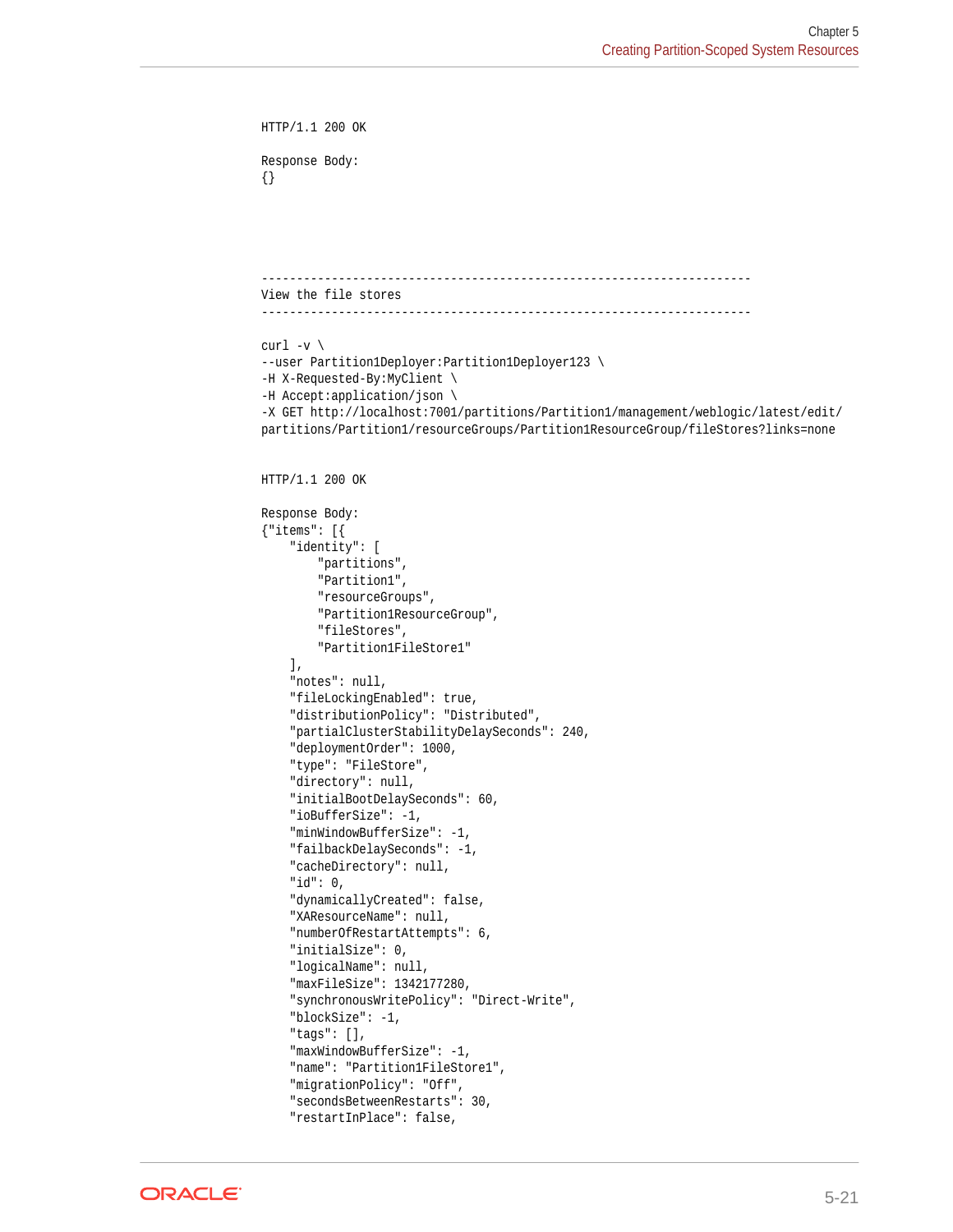```
 "failOverLimit": -1,
     "targets": []
}]}
      ----------------------------------------------------------------------
View the JMS servers
----------------------------------------------------------------------
curl -v \backslash--user Partition1Deployer:Partition1Deployer123 \
-H X-Requested-By:MyClient \
-H Accept:application/json \
-X GET http://localhost:7001/partitions/Partition1/management/weblogic/latest/edit/
partitions/Partition1/resourceGroups/Partition1ResourceGroup/JMSServers?links=none
HTTP/1.1 200 OK
Response Body:
{"items": [{
     "identity": [
         "partitions",
         "Partition1",
         "resourceGroups",
         "Partition1ResourceGroup",
         "JMSServers",
         "Partition1JMSServer1"
    \cdot "messagesThresholdHigh": -1,
     "hostingTemporaryDestinations": true,
     "temporaryTemplateName": null,
     "notes": null,
     "maximumMessageSize": 2147483647,
     "allowsPersistentDowngrade": false,
     "storeMessageCompressionEnabled": false,
     "deploymentOrder": 1000,
     "type": "JMSServer",
     "pagingMessageCompressionEnabled": false,
     "messageBufferSize": -1,
     "expirationScanInterval": 30,
     "bytesThresholdLow": -1,
     "messagesThresholdLow": -1,
     "blockingSendPolicy": "FIFO",
     "id": 0,
     "dynamicallyCreated": false,
     "pagingBlockSize": -1,
     "insertionPausedAtStartup": "default",
     "pagingMaxWindowBufferSize": -1,
     "bytesThresholdHigh": -1,
     "pagingMaxFileSize": 1342177280,
     "productionPausedAtStartup": "default",
     "pagingFileLockingEnabled": true,
     "tags": [],
     "bytesMaximum": 10000000,
     "temporaryTemplateResource": null,
     "messageCompressionOptions": "GZIP_DEFAULT_COMPRESSION",
     "pagingMinWindowBufferSize": -1,
```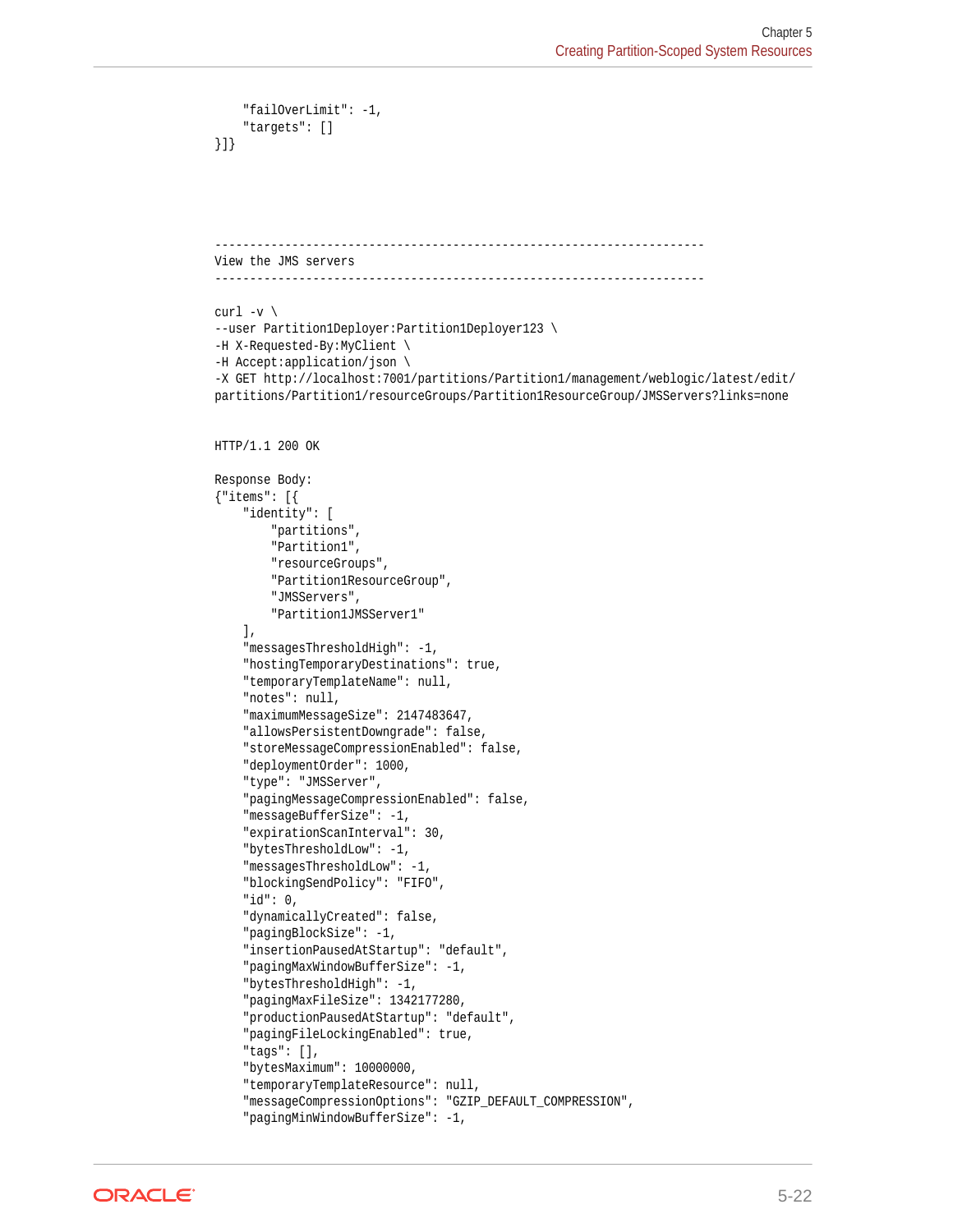```
 "pagingIoBufferSize": -1,
     "messagesMaximum": 10000,
     "name": "Partition1JMSServer1",
     "consumptionPausedAtStartup": "default",
     "pagingDirectory": null,
     "storeEnabled": true,
     "persistentStore": [
         "partitions",
         "Partition1",
         "resourceGroups",
         "Partition1ResourceGroup",
         "fileStores",
         "Partition1FileStore1"
    \,],
     "targets": []
}]}
```

```
----------------------------------------------------------------------
View the JMS system resources and their children
----------------------------------------------------------------------
curl -v \backslash--user Partition1Deployer:Partition1Deployer123 \
-H X-Requested-By:MyClient \
-H Accept:application/json \
-H Content-Type:application/json \
-d "\{ links: [], fields: [],
  children: {
    partitions: {
      links: [], fields: [ 'name' ],
      children: {
        resourceGroups: {
          links: [], fields: [ 'name' ],
          children: {
            JMSSystemResources: {
              links: [],
              children: {
                JMSResource: {
                  links: [], fields: [],
                  children: {
                    connectionFactories: {
                      links: []
                    },
                    distributedQueues: {
                      links: []
                    },
 }
                },
                subDeployments: {
                  links: []
 }
 }
 }
 }
 }
 }
```
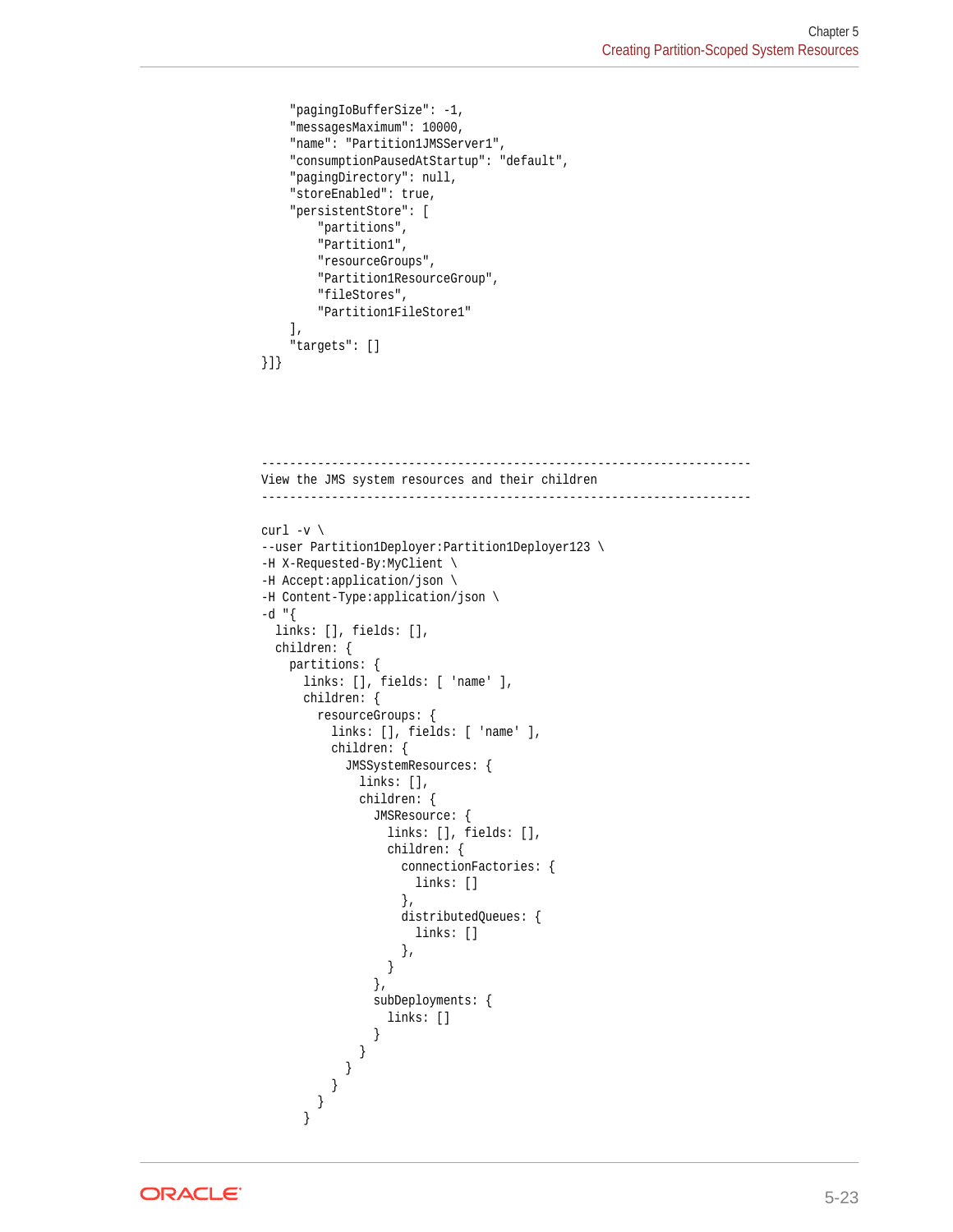```
 }
   }
}" \
-X POST http://localhost:7001/partitions/Partition1/management/weblogic/latest/edit/
search
HTTP/1.1 200 OK
Response Body:
{"partitions": {"items": [{
     "name": "Partition1",
     "resourceGroups": {"items": [{
         "name": "Partition1ResourceGroup",
         "JMSSystemResources": {"items": [{
              "identity": [
                  "partitions",
                  "Partition1",
                  "resourceGroups",
                  "Partition1ResourceGroup",
                  "JMSSystemResources",
                  "Partition1JMSSystemResource1"
              ],
              "notes": null,
              "moduleType": null,
              "deploymentPrincipalName": null,
              "descriptorFileName": "partitions\/Partition1\/jms\/
partition1jmssystemresource1-jms.xml",
              "name": "Partition1JMSSystemResource1",
              "compatibilityName": null,
              "id": 0,
              "deploymentOrder": 100,
              "dynamicallyCreated": false,
              "type": "JMSSystemResource",
              "sourcePath": ".\/config\/partitions\/Partition1\/jms\/
partition1jmssystemresource1-jms.xml",
              "tags": [],
              "resource": [
                  "partitions",
                  "Partition1",
                  "resourceGroups",
                  "Partition1ResourceGroup",
                  "JMSSystemResources",
                  "Partition1JMSSystemResource1",
                  "JMSResource"
             \mathbf{I},
              "targets": [],
              "subDeployments": {"items": [{
                  "identity": [
                       "partitions",
                       "Partition1",
                       "resourceGroups",
                       "Partition1ResourceGroup",
                       "JMSSystemResources",
                       "Partition1JMSSystemResource1",
                       "subDeployments",
                       "Partition1JMSSubDeployment1"
                 \mathbf{1},
                  "notes": null,
                  "moduleType": null,
                  "name": "Partition1JMSSubDeployment1",
```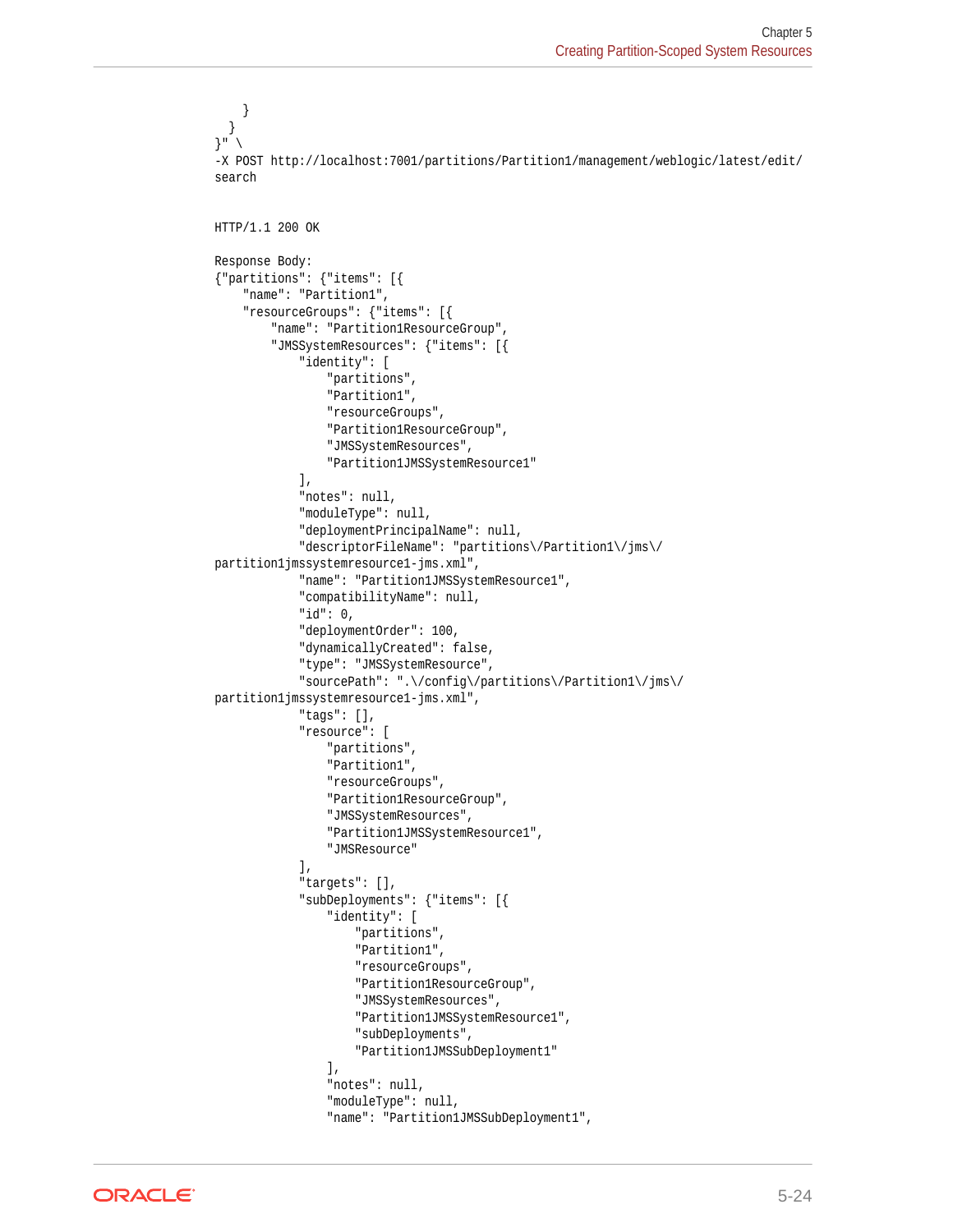```
 "compatibilityName": null,
                        "untargeted": false,
                        "id": 0,
                        "dynamicallyCreated": false,
                        "type": "SubDeployment",
                        "tags": [],
                        "targets": [{"identity": [
                             "partitions",
                             "Partition1",
                             "resourceGroups",
                             "Partition1ResourceGroup",
                             "JMSServers",
                             "Partition1JMSServer1"
                       ]}]
                  }]},
                  "JMSResource": {"connectionFactories": {"items": [{
                        "identity": [
                             "partitions",
                             "Partition1",
                             "resourceGroups",
                             "Partition1ResourceGroup",
                             "JMSSystemResources",
                             "Partition1JMSSystemResource1",
                             "JMSResource",
                             "connectionFactories",
                             "Partition1ConnectionFactory1"
                       ],
                       "notes": null,
                        "JNDIName": null,
                        "defaultTargetingEnabled": false,
                        "name": "Partition1ConnectionFactory1",
                        "subDeploymentName": "Partition1JMSSubDeployment1",
                        "id": 0,
                        "localJNDIName": null
          {\mbox{\bf{}}}\mbox{\bf{}}\mbox{\bf{}}\mbox{\bf{}}\mbox{\bf{}}\mbox{\bf{}}\mbox{\bf{}}\mbox{\bf{}}\mbox{\bf{}}\mbox{\bf{}}\mbox{\bf{}}\mbox{\bf{}}\mbox{\bf{}}\mbox{\bf{}}\mbox{\bf{}}\mbox{\bf{}}\mbox{\bf{}}\mbox{\bf{}}\mbox{\bf{}}\mbox{\bf{}}\mbox{\bf{}}\mbox{\bf{}}\mbox{\bf{}}\mbox{\bf{}}\mbox{\bf{}}\mbox{\bf{}}\mbox{\bf{}}\mbox{\bf{}}\mbox{\bf{}}\mbox{\bf{}}\mbox{\bf{}}\mbox }]}
 }]}
}]}}
          ----------------------------------------------------------------------
Search for all of the JMS related runtimes
----------------------------------------------------------------------
curl -v \backslash--user Partition1Deployer:Partition1Deployer123 \
-H X-Requested-By:MyClient \
-H Accept:application/json \
-H Content-Type:application/json \
-d "{
   links: [], fields: [],
   children: {
      serverRuntimes: {
         links: [], fields: [ 'name' ],
         children: {
            partitionRuntimes: {
               links: [], fields: [ 'name' ],
               children: {
```
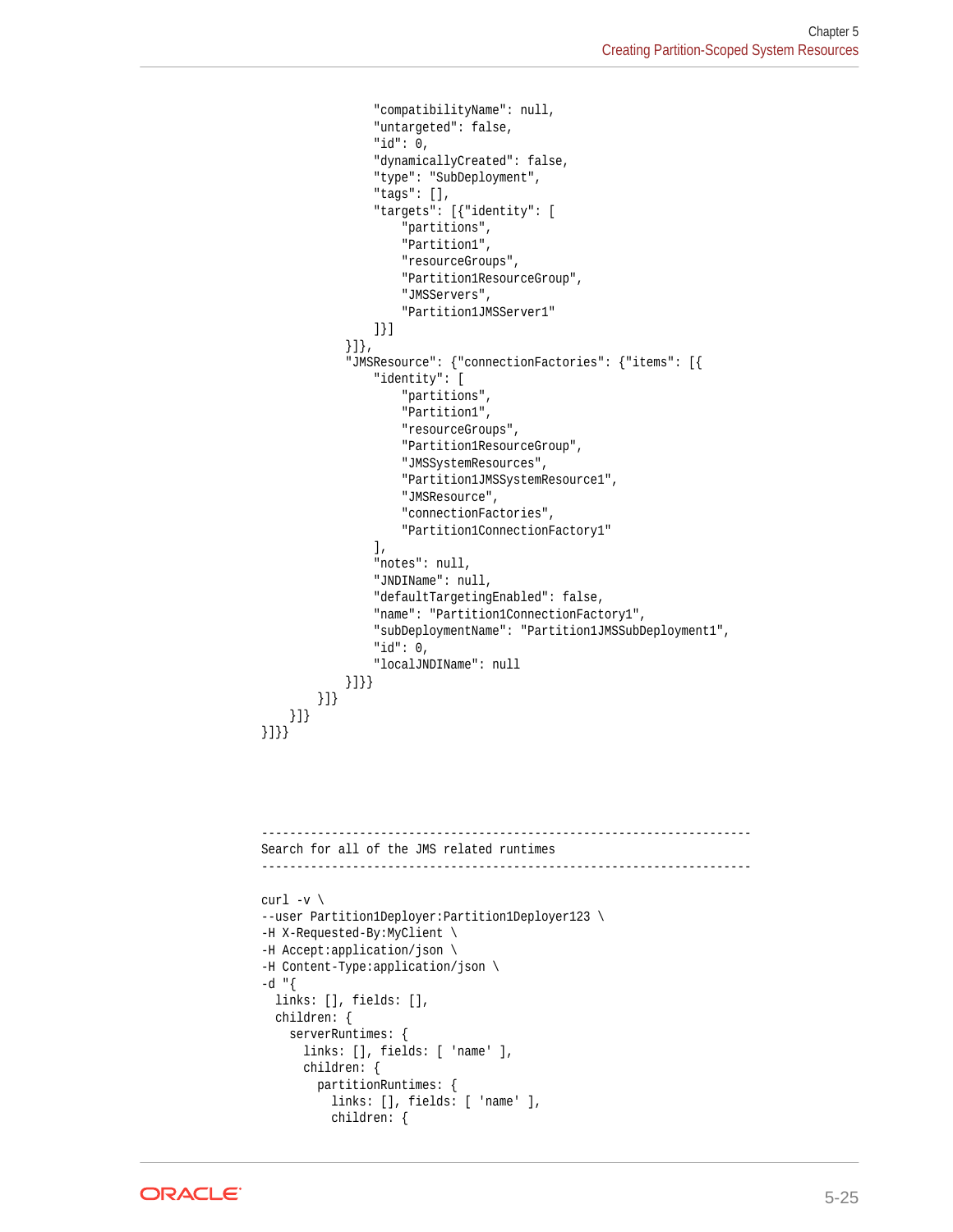```
 JMSRuntime: {
               links: [], fields: [ 'name', 'healthState' ],
               children: {
                 JMSServers: {
                   links: [], fields: [ 'name', 'healthState' ],
                   children: {
                     destinations: {
                       links: [], fields: [ 'name', 'state' ],
 }
 }
 }
 }
 }
 }
 }
 }
\left\{\begin{array}{ccc} \end{array}\right\} }
}" \
-X POST http://localhost:7001/partitions/Partition1/management/weblogic/latest/
domainRuntime/search
HTTP/1.1 200 OK
Response Body:
{"serverRuntimes": {"items": [
     {
         "name": "Cluster1Server1",
         "partitionRuntimes": {"items": [{
             "name": "Partition1",
             "JMSRuntime": {
                 "healthState": {
                     "state": "ok",
                     "subsystemName": null,
                     "partitionName": null,
                     "symptoms": []
                 },
                 "name": "Cluster1Server1.jms",
                 "JMSServers": {"items": [{
                     "healthState": {
                         "state": "ok",
                         "subsystemName": 
"JMSServer.Partition1JMSServer1@Cluster1Server1$Partition1",
                         "partitionName": null,
                         "symptoms": []
                     },
                     "name": "Partition1JMSServer1@Cluster1Server1",
                     "destinations": {"items": [{
                         "state": "started",
                         "name": "Partition1JMSSystemResource1!
Partition1JMSServer1@Cluster1Server1@Partition1UniformDistributedQueue1"
                     }]}
                 }]}
 }
        }]}
     },
     {
         "name": "AdminServer",
         "partitionRuntimes": {"items": [{
             "name": "Partition1",
```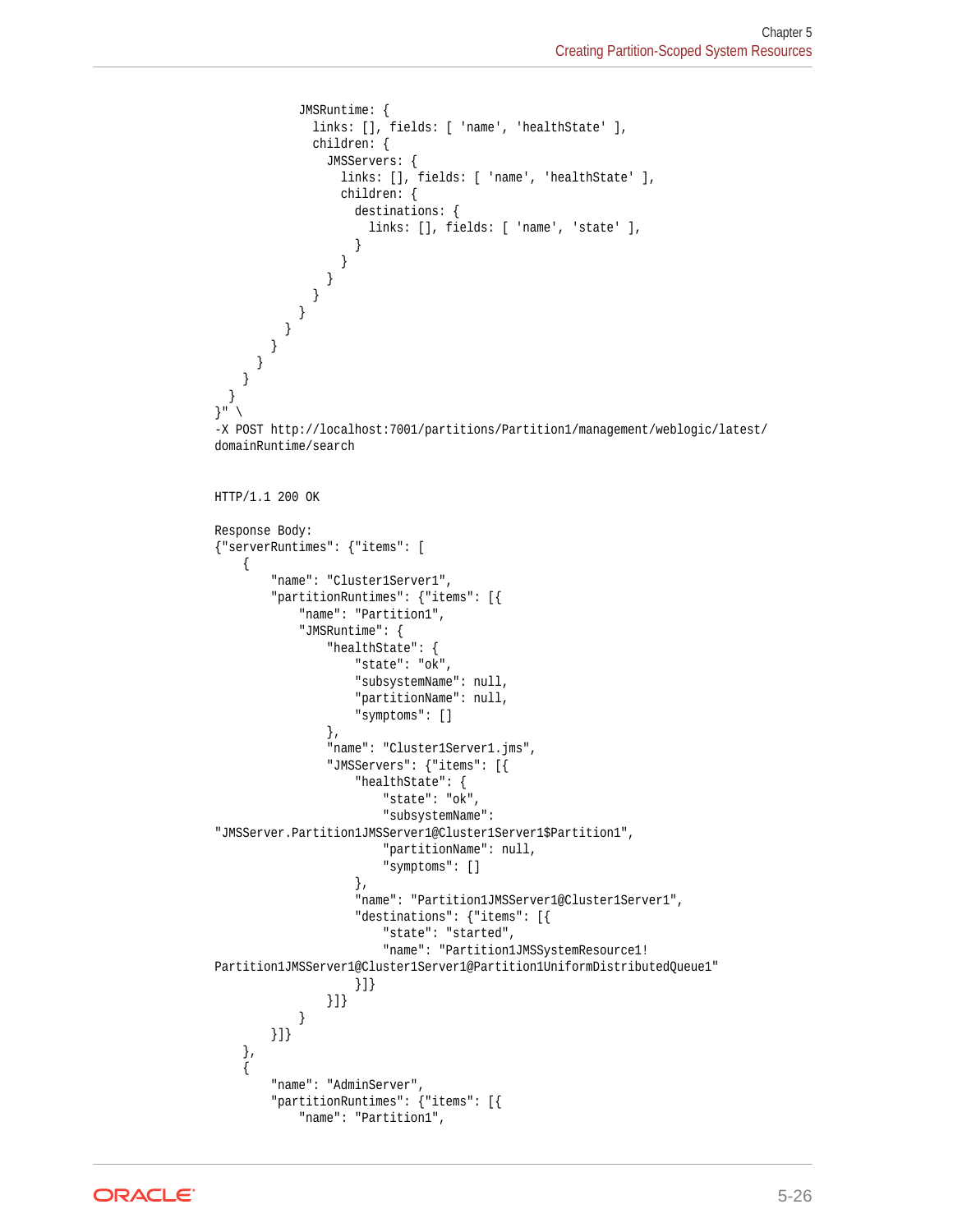```
 "JMSRuntime": {
                  "healthState": {
                      "state": "ok",
                      "subsystemName": null,
                      "partitionName": null,
                      "symptoms": []
                  },
                  "name": "AdminServer.jms",
                  "JMSServers": {"items": []}
 }
         }]}
\vert,
\mathcal{A} "name": "Cluster1Server2",
         "partitionRuntimes": {"items": [{
              "name": "Partition1",
              "JMSRuntime": {
                  "healthState": {
                     "state": "ok",
                      "subsystemName": null,
                      "partitionName": null,
                      "symptoms": []
                  },
                  "name": "Cluster1Server2.jms",
                  "JMSServers": {"items": [{
                      "healthState": {
                          "state": "ok",
                          "subsystemName": 
"JMSServer.Partition1JMSServer1@Cluster1Server2$Partition1",
                          "partitionName": null,
                          "symptoms": []
                      },
                      "name": "Partition1JMSServer1@Cluster1Server2",
                      "destinations": {"items": [{
                          "state": "started",
                          "name": "Partition1JMSSystemResource1!
Partition1JMSServer1@Cluster1Server2@Partition1UniformDistributedQueue1"
                      }]}
                  }]}
             }
         }]}
     }
]}}
```
### Deploying Partition-Scoped Applications

Review an example script that demonstrates how a Deployer deploys partition-scoped applications.



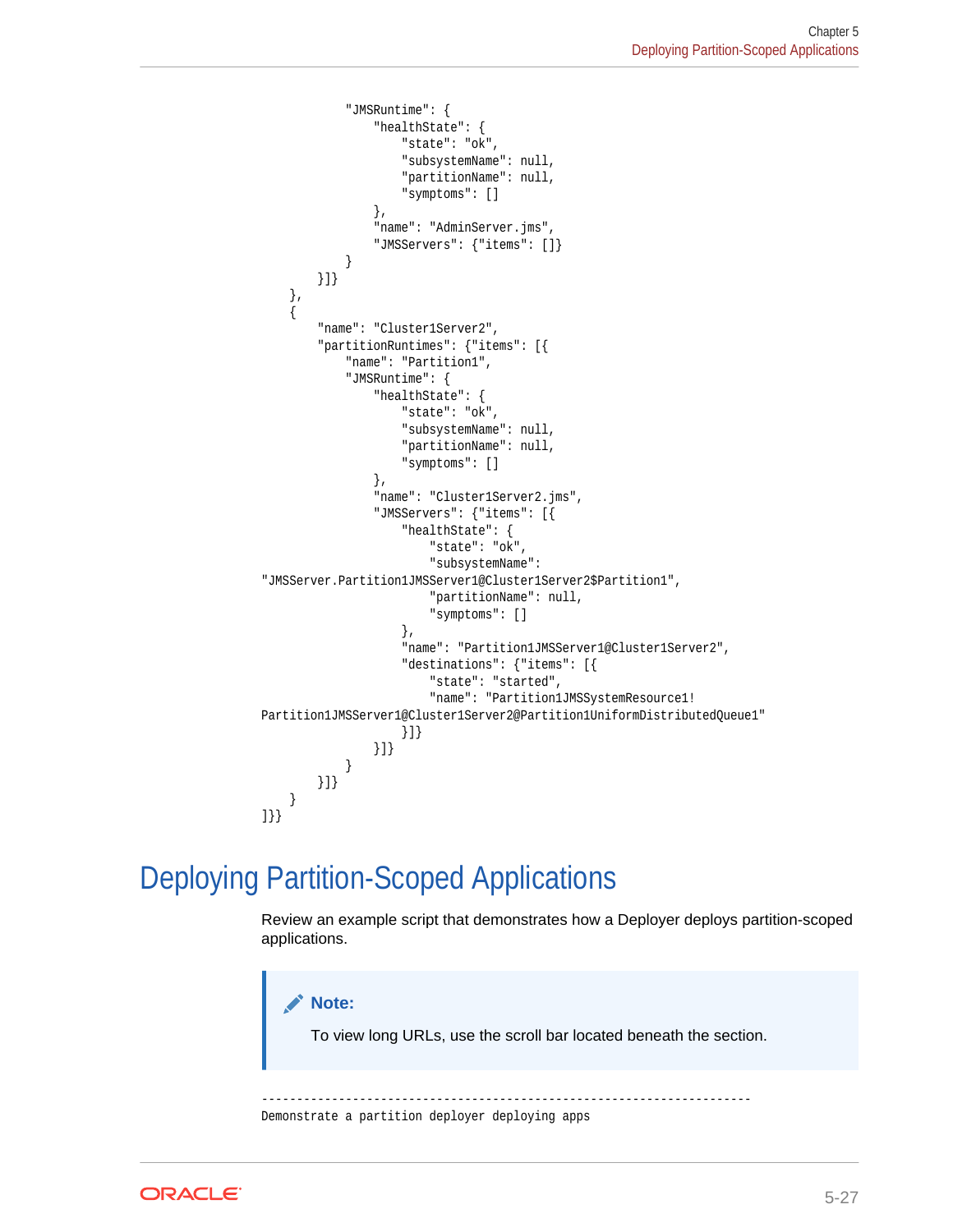```
----------------------------------------------------------------------
----------------------------------------------------------------------
Asynchronously deploy a partition-scoped server-side application to the cluster
----------------------------------------------------------------------
curl -v \backslash--user Partition1Deployer:Partition1Deployer123 \
-H X-Requested-By:MyClient \
-H Accept:application/json \
-H Content-Type:application/json \
-d "\{ name: 'basicapp',
   sourcePath: '/deployments/BasicApp/app/BasicApp.ear',
  planPath: '/deployments/BasicApp/plan/Plan.xml'
}" \
-H "Prefer:respond-async" \
-X POST http://localhost:7001/partitions/Partition1/management/weblogic/latest/edit/
partitions/Partition1/resourceGroups/Partition1ResourceGroup/appDeployments
HTTP/1.1 202 Accepted
Location: http://localhost:7001/partitions/Partition1/management/weblogic/latest/
domainRuntime/domainPartitionRuntimes/Partition1/deploymentManager/
deploymentProgressObjects/basicapp
Response Body:
{
     "links": [{
         "rel": "job",
         "href": "http:\/\/localhost:7001\/partitions\/Partition1\/management\/
weblogic\/latest\/domainRuntime\/domainPartitionRuntimes\/Partition1\/
deploymentManager\/deploymentProgressObjects\/basicapp"
     }],
     "identity": [
         "domainPartitionRuntimes",
         "Partition1",
         "deploymentManager",
         "deploymentProgressObjects",
         "basicapp"
    \mathbf{1},
     "rootExceptions": [],
     "deploymentMessages": [],
     "name": "basicapp",
     "operationType": 3,
     "startTimeAsLong": 1565294971042,
     "state": "STATE_RUNNING",
     "id": "weblogic.deploy.configChangeTask.4",
     "type": "DeploymentProgressObject",
     "targets": ["Partition1VirtualTarget"],
     "applicationName": "basicapp",
     "failedTargets": [],
     "progress": "processing",
     "completed": false,
     "intervalToPoll": 1000,
     "startTime": "2019-08-08T16:09:31.042-04:00"
}
```

```
ORACLE®
```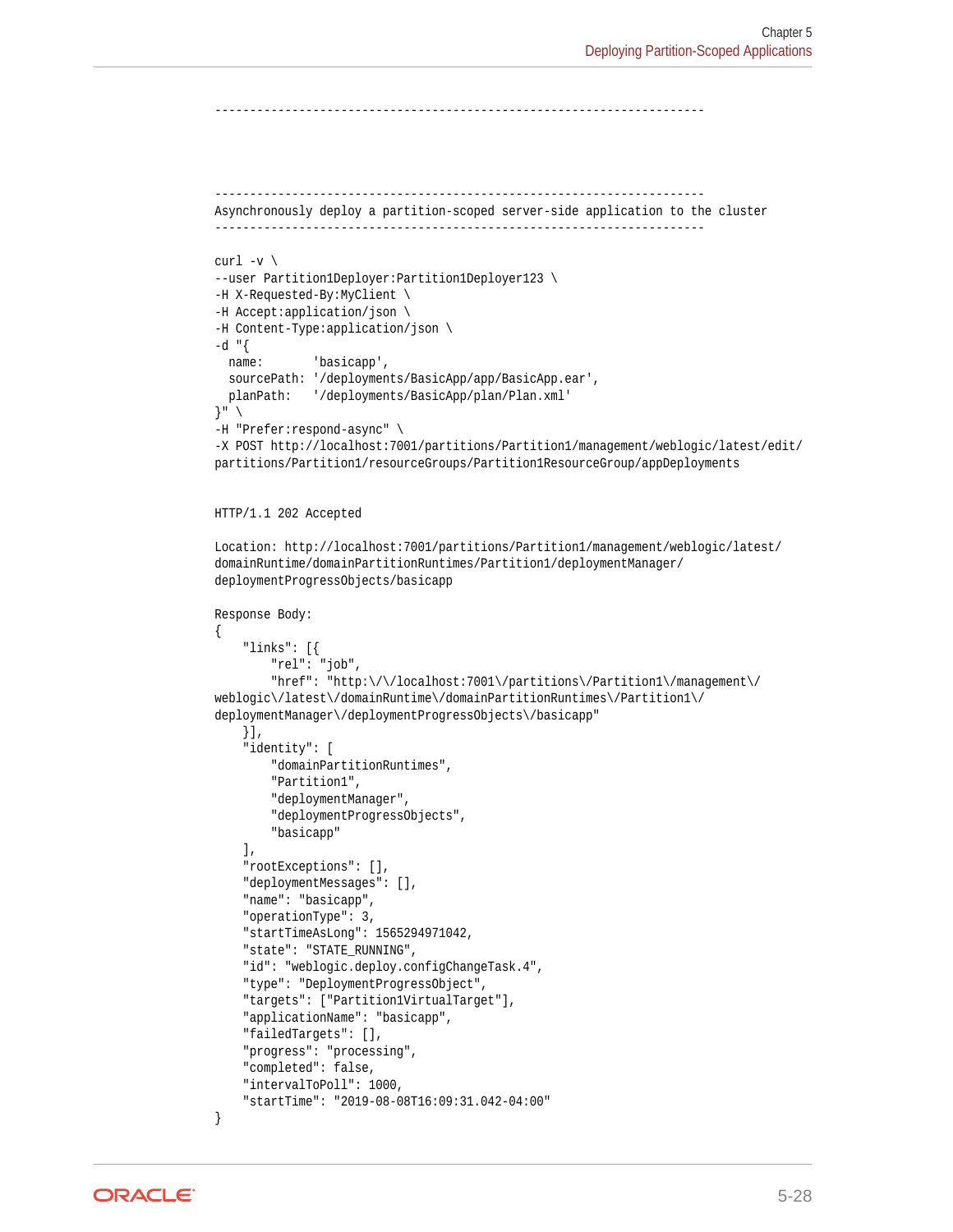```
----------------------------------------------------------------------
Get status for job domainRuntime/domainPartitionRuntimes/Partition1/
deploymentManager/deploymentProgressObjects/basicapp
----------------------------------------------------------------------
curl -v \backslash--user Partition1Deployer:Partition1Deployer123 \
-H X-Requested-By:MyClient \
-H Accept:application/json \
-X GET http://localhost:7001/partitions/Partition1/management/weblogic/latest/
domainRuntime/domainPartitionRuntimes/Partition1/deploymentManager/
deploymentProgressObjects/basicapp?links=none
HTTP/1.1 200 OK
Response Body:
\{ "identity": [
         "domainPartitionRuntimes",
         "Partition1",
         "deploymentManager",
         "deploymentProgressObjects",
         "basicapp"
     ],
     "rootExceptions": [],
     "deploymentMessages": [],
     "name": "basicapp",
     "operationType": 3,
     "startTimeAsLong": 1565294971042,
     "state": "STATE_RUNNING",
     "id": "weblogic.deploy.configChangeTask.4",
     "type": "DeploymentProgressObject",
     "targets": ["Partition1VirtualTarget"],
     "applicationName": "basicapp",
     "failedTargets": [],
     "progress": "processing",
     "completed": false,
     "intervalToPoll": 1000,
     "startTime": "2019-08-08T16:09:31.042-04:00"
}
----------------------------------------------------------------------
Get status for job domainRuntime/domainPartitionRuntimes/Partition1/
deploymentManager/deploymentProgressObjects/basicapp
----------------------------------------------------------------------
curl -v \backslash--user Partition1Deployer:Partition1Deployer123 \
-H X-Requested-By:MyClient \
-H Accept:application/json \
```


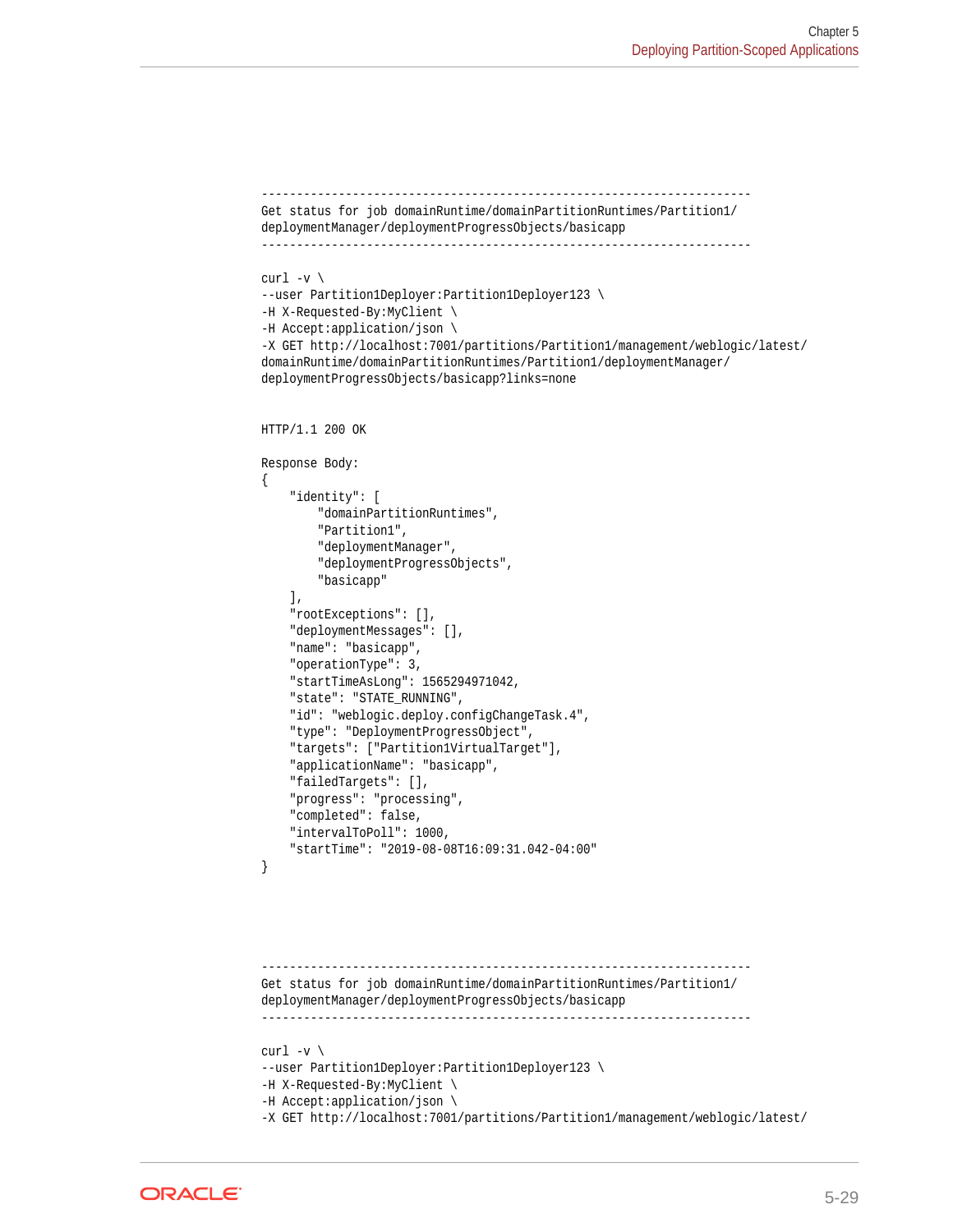```
domainRuntime/domainPartitionRuntimes/Partition1/deploymentManager/
deploymentProgressObjects/basicapp?links=none
```

```
HTTP/1.1 200 OK
Response Body:
\{ "identity": [
         "domainPartitionRuntimes",
         "Partition1",
         "deploymentManager",
         "deploymentProgressObjects",
         "basicapp"
    \cdot "rootExceptions": [],
     "endTimeAsLong": 1565294972800,
     "deploymentMessages": [
         "[Deployer:149191]Operation \"deploy\" on application \"basicapp\" is 
initializing on \"Cluster1Server2\".",
         "[Deployer:149191]Operation \"deploy\" on application \"basicapp\" is 
initializing on \"Cluster1Server1\".",
         "[Deployer:149194]Operation \"deploy\" on application \"basicapp\" has 
succeeded on \"Cluster1Server1\".",
         "[Deployer:149194]Operation \"deploy\" on application \"basicapp\" has 
succeeded on \"Cluster1Server2\"."
     ],
     "name": "basicapp",
     "operationType": 3,
     "startTimeAsLong": 1565294971042,
     "state": "STATE_COMPLETED",
     "id": "weblogic.deploy.configChangeTask.4",
     "type": "DeploymentProgressObject",
     "targets": ["Partition1VirtualTarget"],
     "applicationName": "basicapp",
     "failedTargets": [],
     "progress": "success",
     "completed": true,
     "intervalToPoll": 1000,
     "startTime": "2019-08-08T16:09:31.042-04:00",
     "endTime": "2019-08-08T16:09:32.800-04:00"
}
```

```
----------------------------------------------------------------------
Synchronously upload a partition-scoped application from the client and deploy it to 
the cluster
----------------------------------------------------------------------
curl -v \backslash--user Partition1Deployer:Partition1Deployer123 \
-H X-Requested-By:MyClient \
-H Accept:application/json \
-H Content-Type:multipart/form-data \
-F "model={
```

```
ORACLE®
```
name: 'fairShare'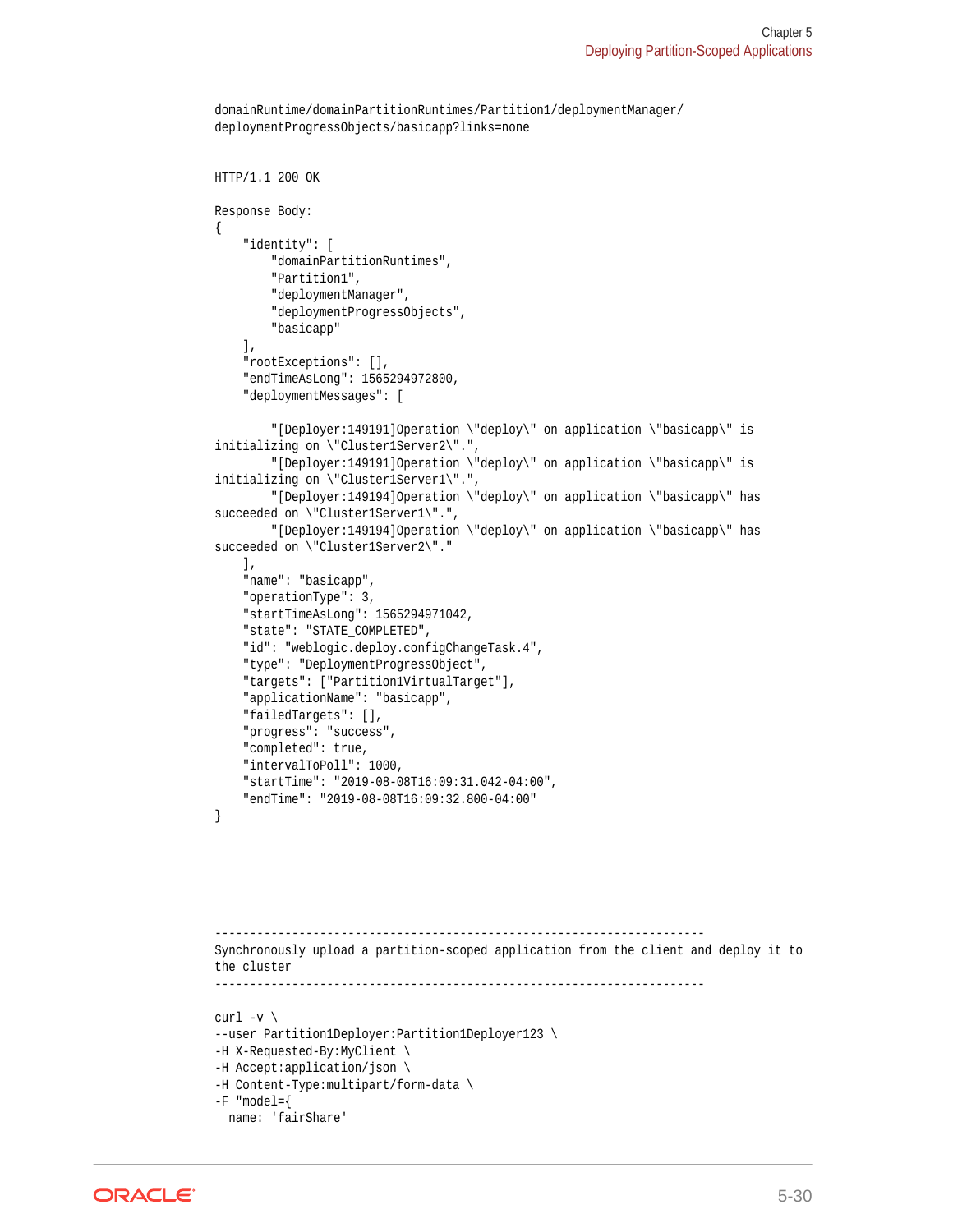```
}" \
-F "sourcePath=@/deployments/fairShare.war" \
-X POST http://localhost:7001/partitions/Partition1/management/weblogic/latest/edit/
partitions/Partition1/resourceGroups/Partition1ResourceGroup/appDeployments
HTTP/1.1 100 Continue HTTP/1.1 201 Created
Location: http://localhost:7001/partitions/Partition1/management/weblogic/latest/
edit/partitions/Partition1/resourceGroups/Partition1ResourceGroup/appDeployments/
fairShare
Response Body:
{
     "links": [{
         "rel": "job",
         "href": "http:\/\/localhost:7001\/partitions\/Partition1\/management\/
weblogic\/latest\/domainRuntime\/domainPartitionRuntimes\/Partition1\/
deploymentManager\/deploymentProgressObjects\/fairShare"
     }],
     "identity": [
         "domainPartitionRuntimes",
         "Partition1",
         "deploymentManager",
         "deploymentProgressObjects",
         "fairShare"
     ],
     "rootExceptions": [],
     "endTimeAsLong": 1565294995463,
     "deploymentMessages": [
         "[Deployer:149191]Operation \"deploy\" on application \"fairShare\" is 
initializing on \"Cluster1Server1\".",
         "[Deployer:149191]Operation \"deploy\" on application \"fairShare\" is 
initializing on \"Cluster1Server2\".",
         "[Deployer:149191]Operation \"deploy\" on application \"fairShare\" is 
initializing on \"Cluster1Server1\".",
         "[Deployer:149191]Operation \"deploy\" on application \"fairShare\" is 
initializing on \"Cluster1Server2\".",
         "[Deployer:149194]Operation \"deploy\" on application \"fairShare\" has 
succeeded on \"Cluster1Server1\".",
         "[Deployer:149194]Operation \"deploy\" on application \"fairShare\" has 
succeeded on \"Cluster1Server2\"."
   \cdot "name": "fairShare",
     "operationType": 3,
     "startTimeAsLong": 1565294990169,
     "state": "STATE_COMPLETED",
     "id": "weblogic.deploy.configChangeTask.5",
     "type": "DeploymentProgressObject",
     "targets": ["Partition1VirtualTarget"],
     "applicationName": "fairShare",
     "failedTargets": [],
     "progress": "success",
     "completed": true,
     "intervalToPoll": 1000,
     "startTime": "2019-08-08T16:09:50.169-04:00",
     "endTime": "2019-08-08T16:09:55.463-04:00"
}
```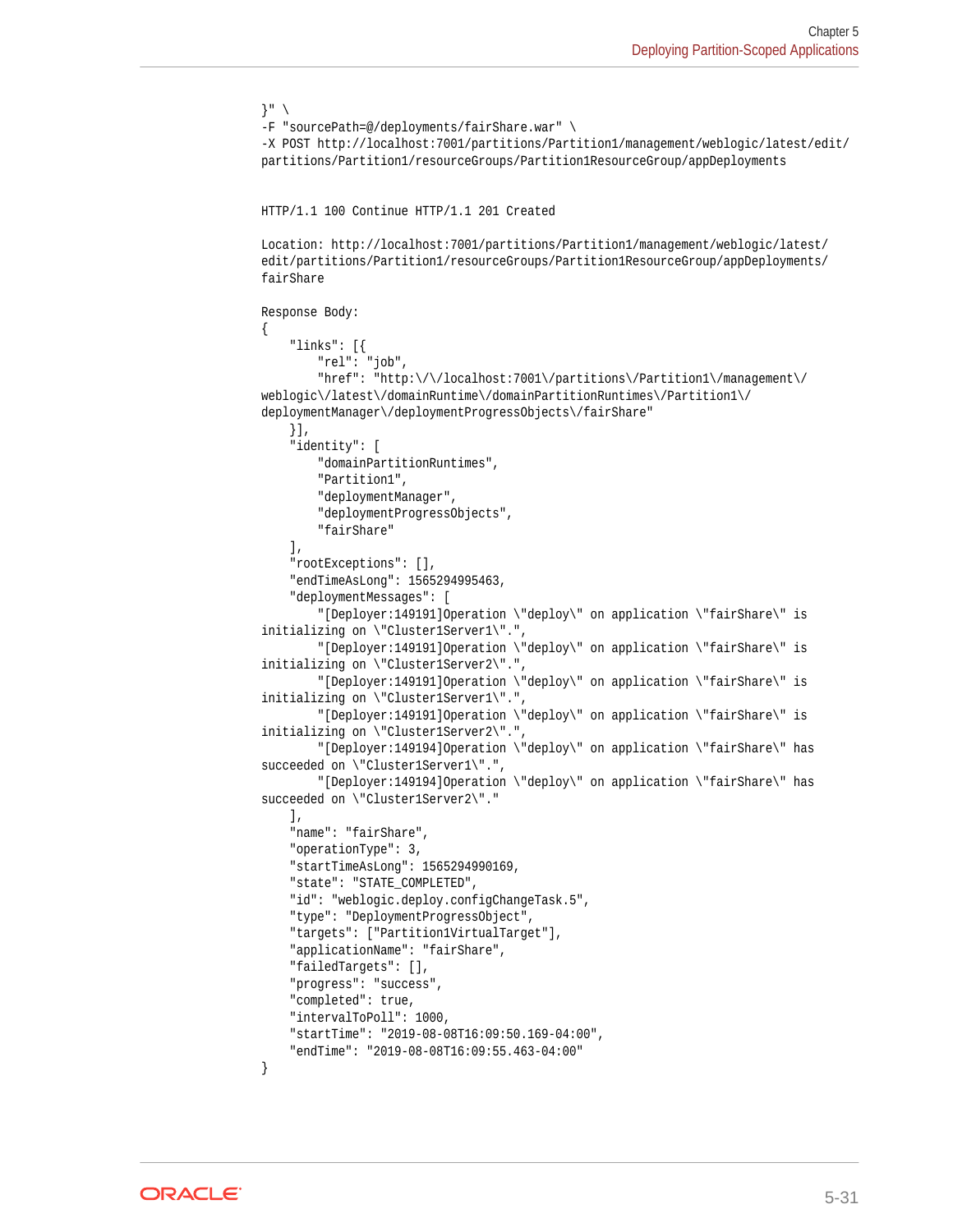```
----------------------------------------------------------------------
View the new applications' configurations
----------------------------------------------------------------------
curl -v \backslash--user Partition1Deployer:Partition1Deployer123 \
-H X-Requested-By:MyClient \
-H Accept:application/json \
-X GET http://localhost:7001/partitions/Partition1/management/weblogic/latest/edit/
partitions/Partition1/resourceGroups/Partition1ResourceGroup/appDeployments/
fairShare?links=none
HTTP/1.1 200 OK
Response Body:
{
     "identity": [
         "partitions",
         "Partition1",
         "resourceGroups",
         "Partition1ResourceGroup",
         "appDeployments",
         "fairShare"
    \mathbf{1},
     "stagingMode": null,
     "absoluteSourcePath": "\/domains\/mydomain\/partitions\/Partition1\/system\/
servers\/AdminServer\/upload\/fairShare\/app\/fairShare.war",
     "notes": null,
     "absoluteAltDescriptorPath": null,
     "deploymentOrder": 100,
     "type": "AppDeployment",
     "installDir": null,
     "id": 0,
     "altDescriptorDir": null,
     "dynamicallyCreated": false,
     "sourcePath": "partitions\/Partition1\/system\/servers\/AdminServer\/upload\/
fairShare\/app\/fairShare.war",
     "applicationName": "fairShare",
     "absoluteAltDescriptorDir": null,
     "moduleType": "war",
     "planStagingMode": null,
     "cacheInAppDirectory": false,
     "absoluteInstallDir": null,
     "compatibilityName": null,
     "absolutePlanPath": "\/domains\/mydomain\/partitions\/Partition1\/system\/servers
\/AdminServer\/upload\/fairShare\/plan\/Plan.xml",
     "untargeted": false,
     "planDir": "partitions\/Partition1\/system\/servers\/AdminServer\/upload\/
fairShare\/plan",
     "validateDDSecurityData": false,
     "applicationIdentifier": "fairShare",
     "tags": [],
     "planPath": "Plan.xml",
     "versionIdentifier": null,
     "deploymentPrincipalName": null,
     "absolutePlanDir": "\/domains\/mydomain\/partitions\/Partition1\/system\/servers
\/AdminServer\/upload\/fairShare\/plan",
     "name": "fairShare",
```
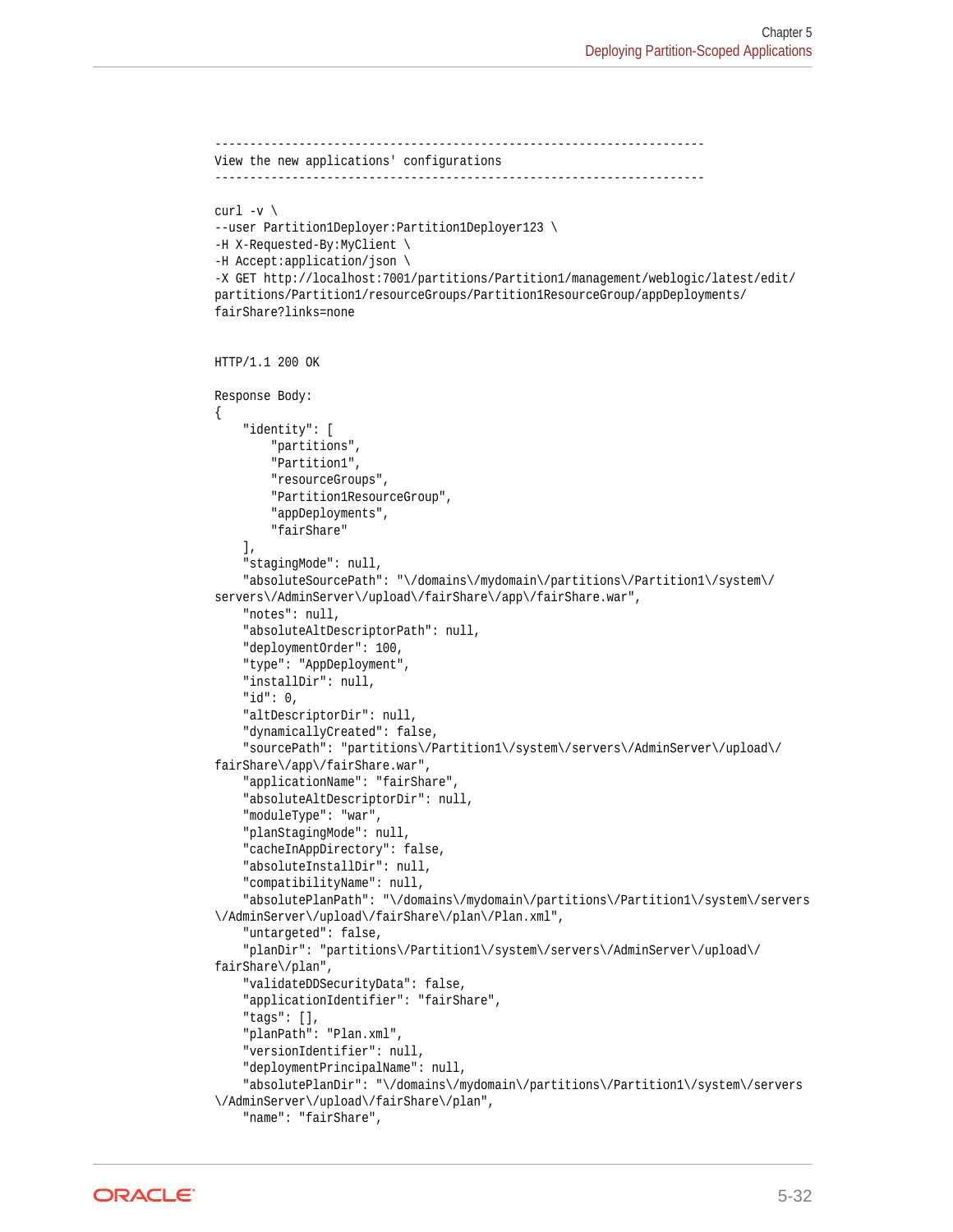```
 "parallelDeployModules": false,
     "securityDDModel": "DDOnly",
     "targets": []
}
curl -v \backslash--user Partition1Deployer:Partition1Deployer123 \
-H X-Requested-By:MyClient \
-H Accept:application/json \
-X GET http://localhost:7001/partitions/Partition1/management/weblogic/latest/edit/
partitions/Partition1/resourceGroups/Partition1ResourceGroup/appDeployments/basicapp?
links=none
HTTP/1.1 200 OK
Response Body:
{
     "identity": [
         "partitions",
         "Partition1",
         "resourceGroups",
         "Partition1ResourceGroup",
         "appDeployments",
         "basicapp"
     ],
     "stagingMode": null,
     "absoluteSourcePath": "\/deployments\/BasicApp\/app\/BasicApp.ear",
     "notes": null,
     "absoluteAltDescriptorPath": null,
     "deploymentOrder": 100,
     "type": "AppDeployment",
     "installDir": null,
     "id": 0,
     "altDescriptorDir": null,
     "dynamicallyCreated": false,
     "sourcePath": "\/deployments\/BasicApp\/app\/BasicApp.ear",
     "applicationName": "basicapp",
     "absoluteAltDescriptorDir": null,
     "moduleType": "ear",
     "planStagingMode": null,
     "cacheInAppDirectory": false,
     "absoluteInstallDir": null,
     "compatibilityName": null,
     "absolutePlanPath": "\/deployments\/BasicApp\/plan\/Plan.xml",
     "untargeted": false,
     "planDir": null,
     "validateDDSecurityData": false,
     "applicationIdentifier": "basicapp",
     "tags": [],
     "planPath": "\/deployments\/BasicApp\/plan\/Plan.xml",
     "versionIdentifier": null,
     "deploymentPrincipalName": null,
     "absolutePlanDir": null,
     "name": "basicapp",
     "parallelDeployModules": false,
     "securityDDModel": "DDOnly",
     "targets": []
}
```
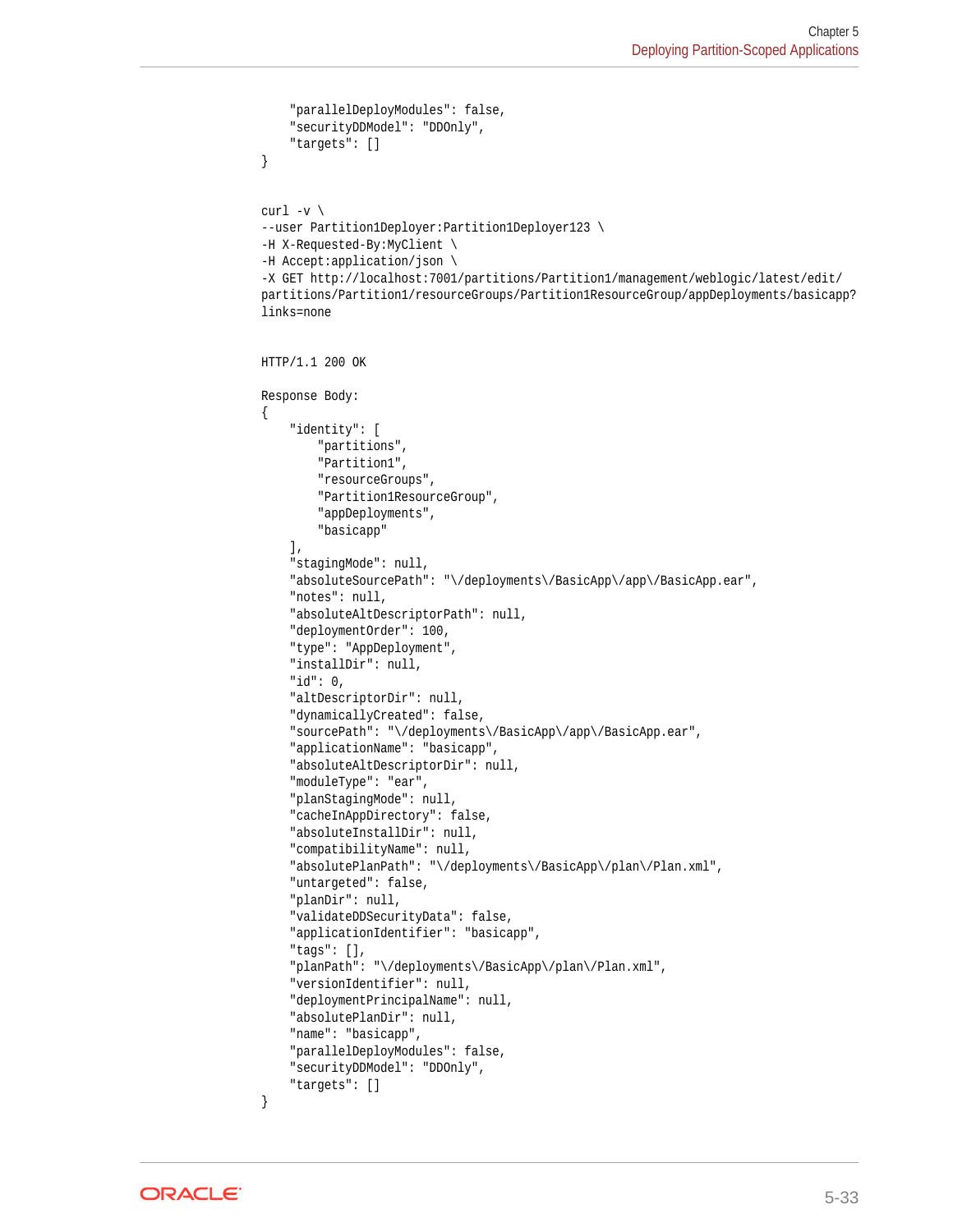```
----------------------------------------------------------------------
View the new applications' appDeploymentRuntimes
----------------------------------------------------------------------
curl -v \backslash--user Partition1Deployer:Partition1Deployer123 \
-H X-Requested-By:MyClient \
-H Accept:application/json \
-X GET http://localhost:7001/partitions/Partition1/management/weblogic/latest/
domainRuntime/domainPartitionRuntimes/Partition1/deploymentManager/
appDeploymentRuntimes/fairShare?links=none
HTTP/1.1 200 OK
Response Body:
{
     "identity": [
         "domainPartitionRuntimes",
         "Partition1",
         "deploymentManager",
         "appDeploymentRuntimes",
         "fairShare"
    \mathbf{1},
     "applicationVersion": null,
     "partitionName": "Partition1",
     "name": "fairShare",
     "type": "AppDeploymentRuntime",
     "applicationName": "fairShare",
     "modules": ["fairShare"]
}
curl -v \backslash--user Partition1Deployer:Partition1Deployer123 \
-H X-Requested-By:MyClient \
-H Accept:application/json \
-X GET http://localhost:7001/partitions/Partition1/management/weblogic/latest/
domainRuntime/domainPartitionRuntimes/Partition1/deploymentManager/
appDeploymentRuntimes/basicapp?links=none
HTTP/1.1 200 OK
Response Body:
{
     "identity": [
         "domainPartitionRuntimes",
         "Partition1",
         "deploymentManager",
         "appDeploymentRuntimes",
         "basicapp"
    \cdot "applicationVersion": null,
     "partitionName": "Partition1",
     "name": "basicapp",
     "type": "AppDeploymentRuntime",
```
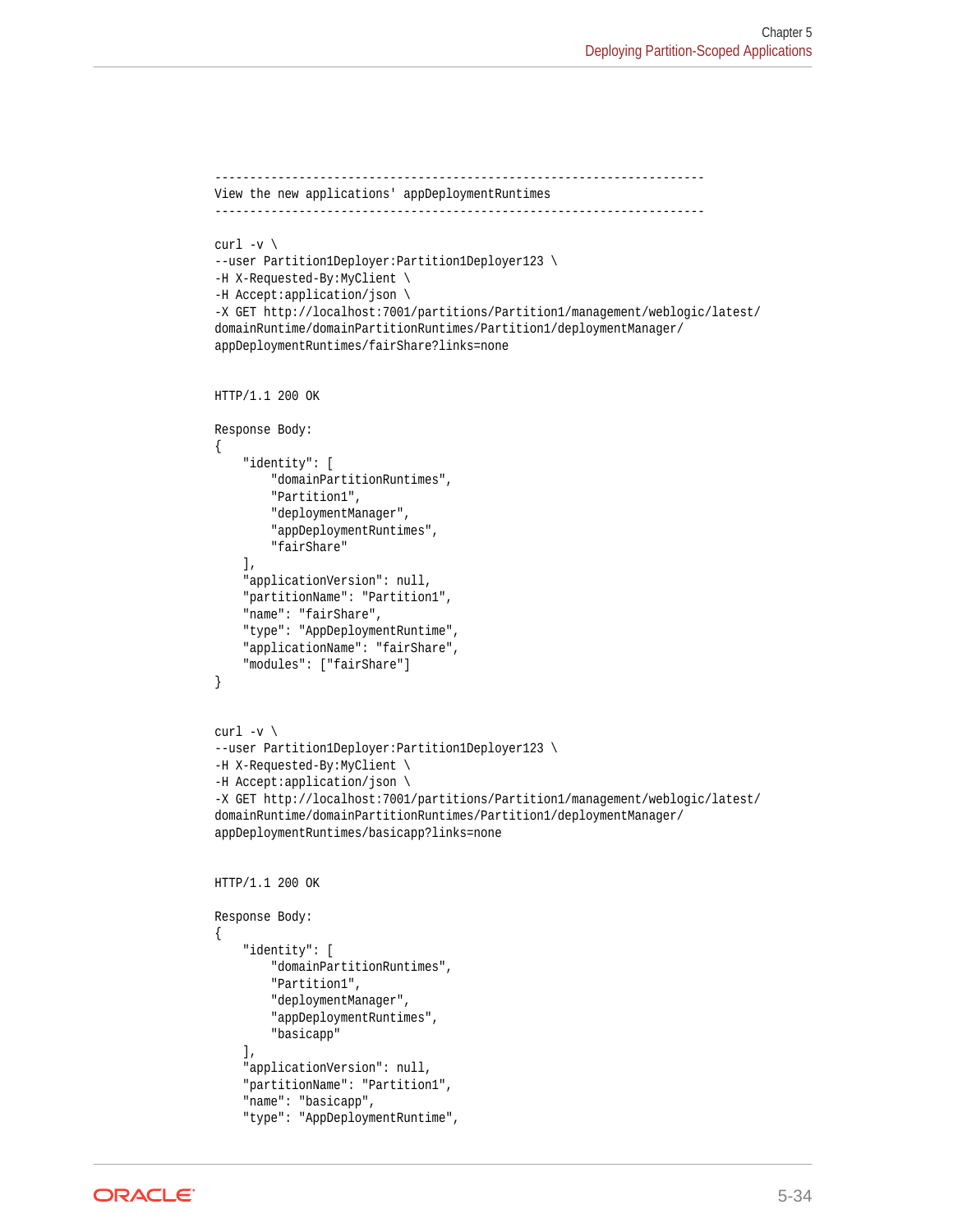```
 "applicationName": "basicapp",
     "modules": [
          "BasicAuth",
          "BasicEJB.jar"
     ]
}
       ----------------------------------------------------------------------
Search for all of the new applications' applicationRuntimes
 ----------------------------------------------------------------------
curl -v \backslash--user Partition1Deployer:Partition1Deployer123 \
-H X-Requested-By:MyClient \
-H Accept:application/json \
-H Content-Type:application/json \
-d "{
   links: [], fields: [],
   children: {
     serverRuntimes: {
       links: [], fields: [ 'name' ],
       children: {
          partitionRuntimes: {
            links: [], fields: [ 'name' ],
            children: {
              applicationRuntimes: {
                links: [],
                name: [ 'fairShare', 'basicapp' ]
 }
            }
         }
       }
     }
   }
\left| \begin{array}{c} 1 \end{array} \right|-X POST http://localhost:7001/partitions/Partition1/management/weblogic/latest/
domainRuntime/search
HTTP/1.1 200 OK
Response Body:
{"serverRuntimes": {"items": [
     {
          "name": "Cluster1Server1",
          "partitionRuntimes": {"items": [{
              "name": "Partition1",
              "applicationRuntimes": {"items": [
\left\{ \begin{array}{ccc} 1 & 1 & 1 \\ 1 & 1 & 1 \end{array} \right\} "identity": [
                            "partitionRuntimes",
                            "Partition1",
                            "applicationRuntimes",
                            "fairShare"
 ],
```
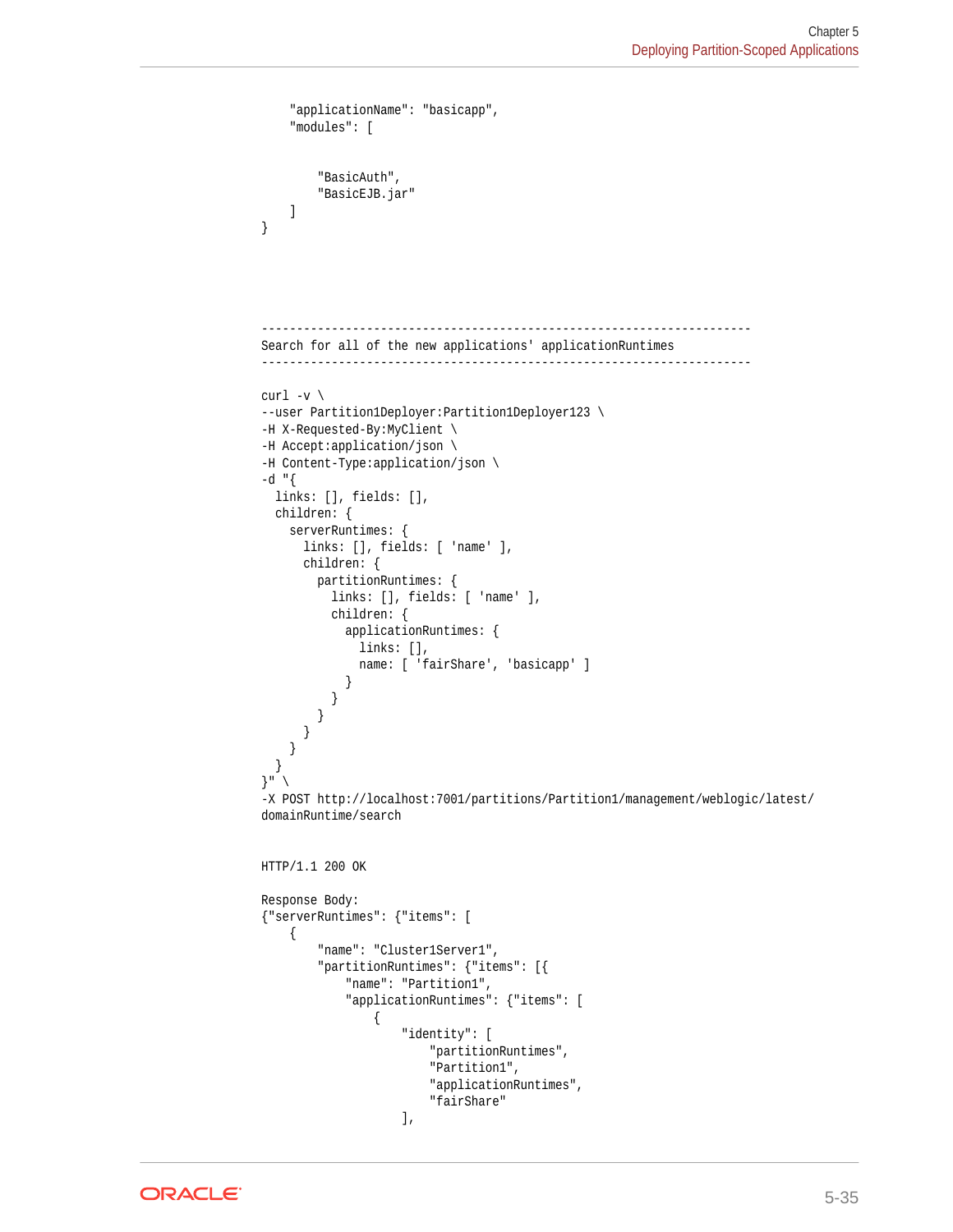```
 "applicationVersion": null,
                       "internal": false,
                       "partitionName": "Partition1",
                       "overallHealthState": {
                           "state": "ok",
                           "subsystemName": null,
                           "partitionName": null,
                           "symptoms": []
                       },
                       "healthState": {
                           "state": "ok",
                           "subsystemName": null,
                           "partitionName": null,
                           "symptoms": []
                       },
                       "name": "fairShare",
                       "type": "ApplicationRuntime",
                       "activeVersionState": 2,
                       "applicationName": "fairShare"
                  },
\left\{ \begin{array}{ccc} 1 & 1 & 1 \\ 1 & 1 & 1 \end{array} \right\} "identity": [
                           "partitionRuntimes",
                           "Partition1",
                           "applicationRuntimes",
                           "basicapp"
                       ],
                       "applicationVersion": null,
                       "internal": false,
                       "partitionName": "Partition1",
                       "overallHealthState": {
                           "state": "ok",
                           "subsystemName": null,
                           "partitionName": null,
                           "symptoms": []
                       },
                       "healthState": {
                           "state": "ok",
                           "subsystemName": null,
                           "partitionName": null,
                           "symptoms": []
                      },
                       "name": "basicapp",
                       "type": "ApplicationRuntime",
                       "activeVersionState": 2,
                       "applicationName": "basicapp"
 }
              ]}
         }]}
         "name": "AdminServer",
         "partitionRuntimes": {"items": [{
             "name": "Partition1",
              "applicationRuntimes": {"items": []}
         }]}
         "name": "Cluster1Server2",
         "partitionRuntimes": {"items": [{
              "name": "Partition1",
```
 }, {

 }, {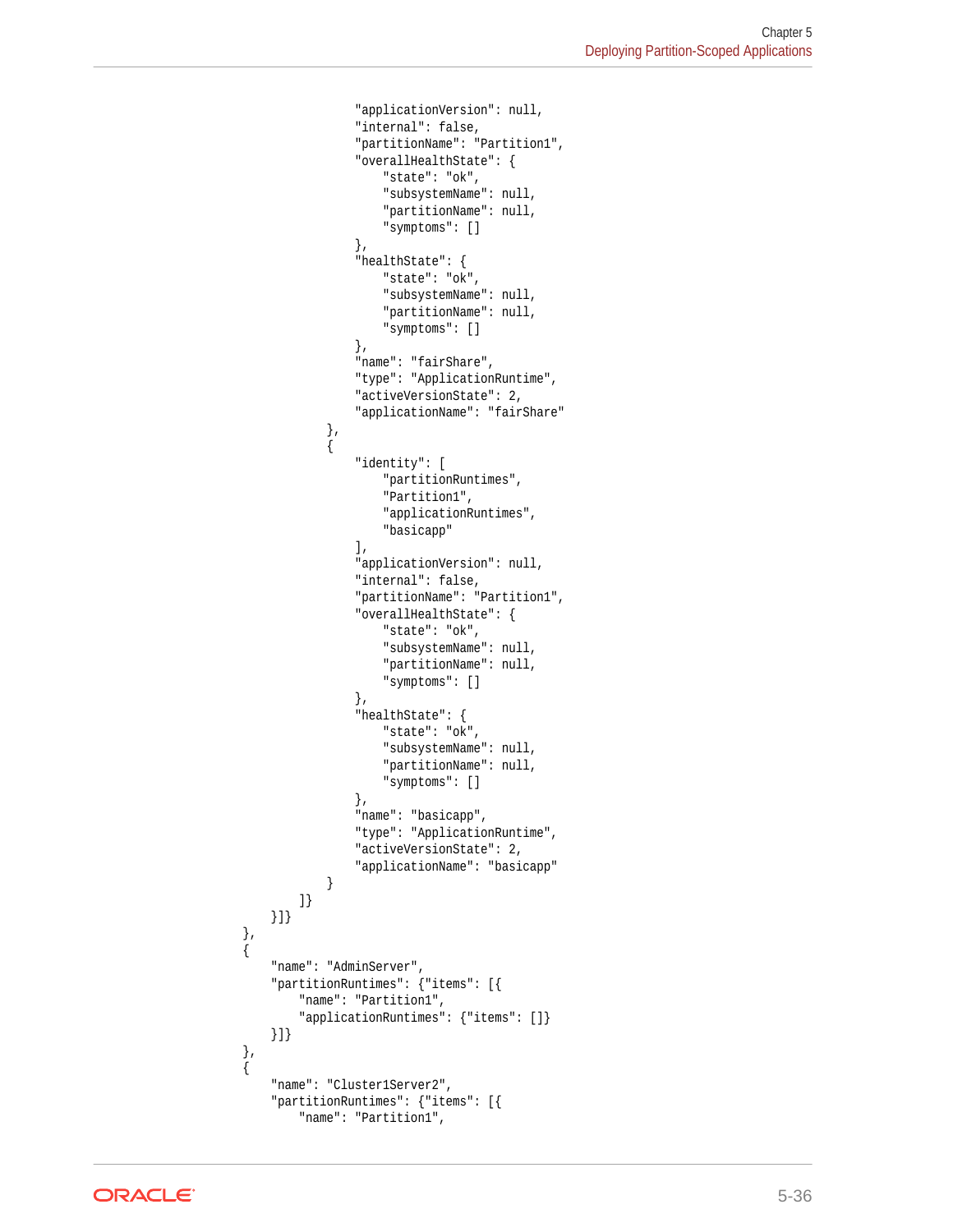```
 "applicationRuntimes": {"items": [
\left\{ \begin{array}{ccc} 1 & 1 & 1 \\ 1 & 1 & 1 \end{array} \right\} "identity": [
                            "partitionRuntimes",
                            "Partition1",
                            "applicationRuntimes",
                            "fairShare"
                        ],
                        "applicationVersion": null,
                        "internal": false,
                        "partitionName": "Partition1",
                        "overallHealthState": {
                            "state": "ok",
                            "subsystemName": null,
                            "partitionName": null,
                            "symptoms": []
                        },
                        "healthState": {
                            "state": "ok",
                            "subsystemName": null,
                            "partitionName": null,
                            "symptoms": []
                        },
                        "name": "fairShare",
                        "type": "ApplicationRuntime",
                        "activeVersionState": 2,
                        "applicationName": "fairShare"
                   },
\left\{ \begin{array}{ccc} 1 & 1 & 1 \\ 1 & 1 & 1 \end{array} \right\} "identity": [
                            "partitionRuntimes",
                            "Partition1",
                            "applicationRuntimes",
                            "basicapp"
 ],
                        "applicationVersion": null,
                        "internal": false,
                        "partitionName": "Partition1",
                        "overallHealthState": {
                            "state": "ok",
                            "subsystemName": null,
                            "partitionName": null,
                            "symptoms": []
                        },
                        "healthState": {
                            "state": "ok",
                            "subsystemName": null,
                            "partitionName": null,
                            "symptoms": []
                        },
                        "name": "basicapp",
                        "type": "ApplicationRuntime",
                        "activeVersionState": 2,
                        "applicationName": "basicapp"
 }
              ]}
         }]}
     }
]}}
```
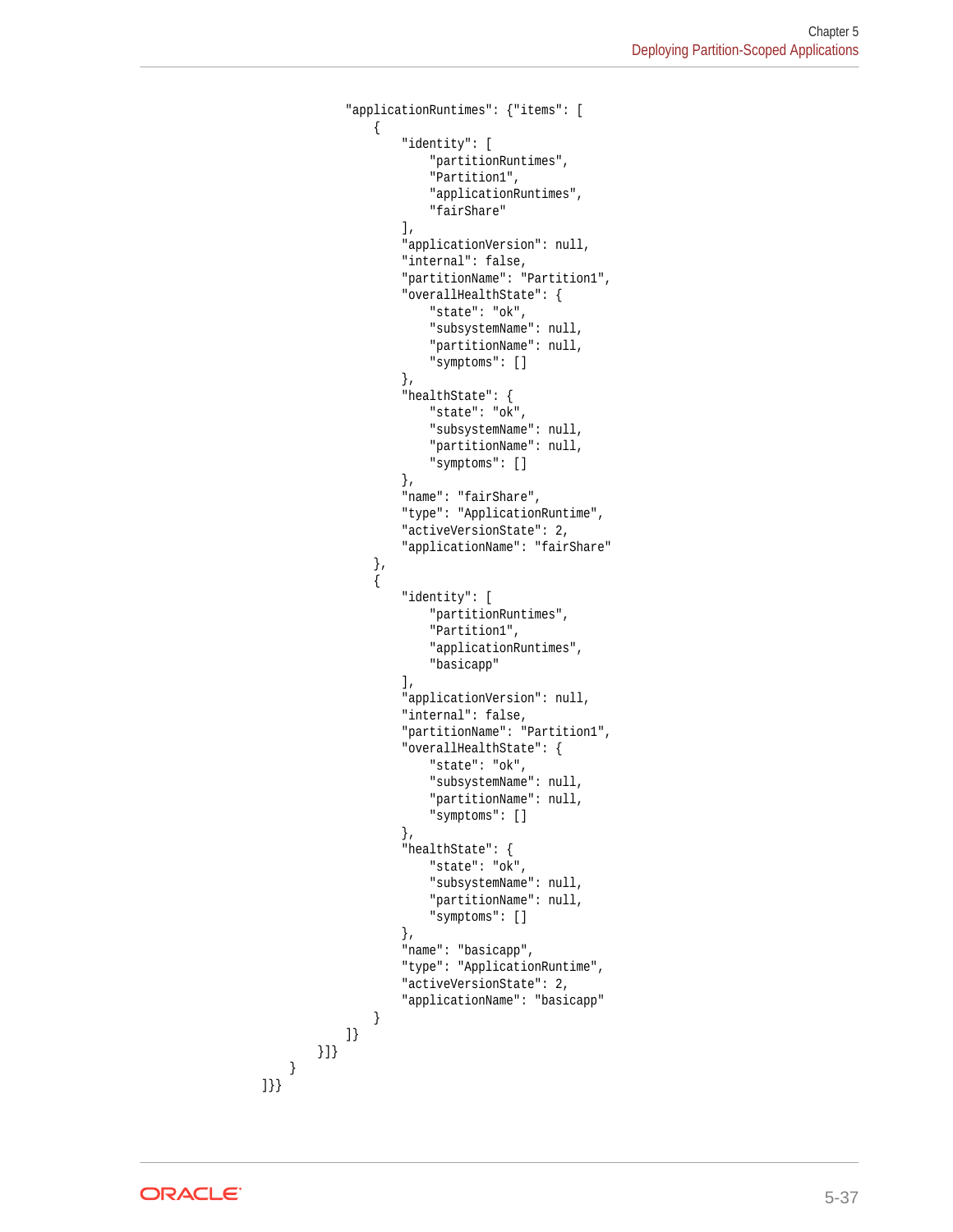## Monitoring Partition Resources

Review an example script that demonstrates how a Monitor monitors the servers, partitions, applications, JMS, and data sources in a partition, including monitoring the resource manager.

For more information about resource management, see Configuring Resource Consumption Management in *Using Oracle WebLogic Server Multitenant*.

The example script also shows how the partition Monitor searches logs and returns consolidated search results.

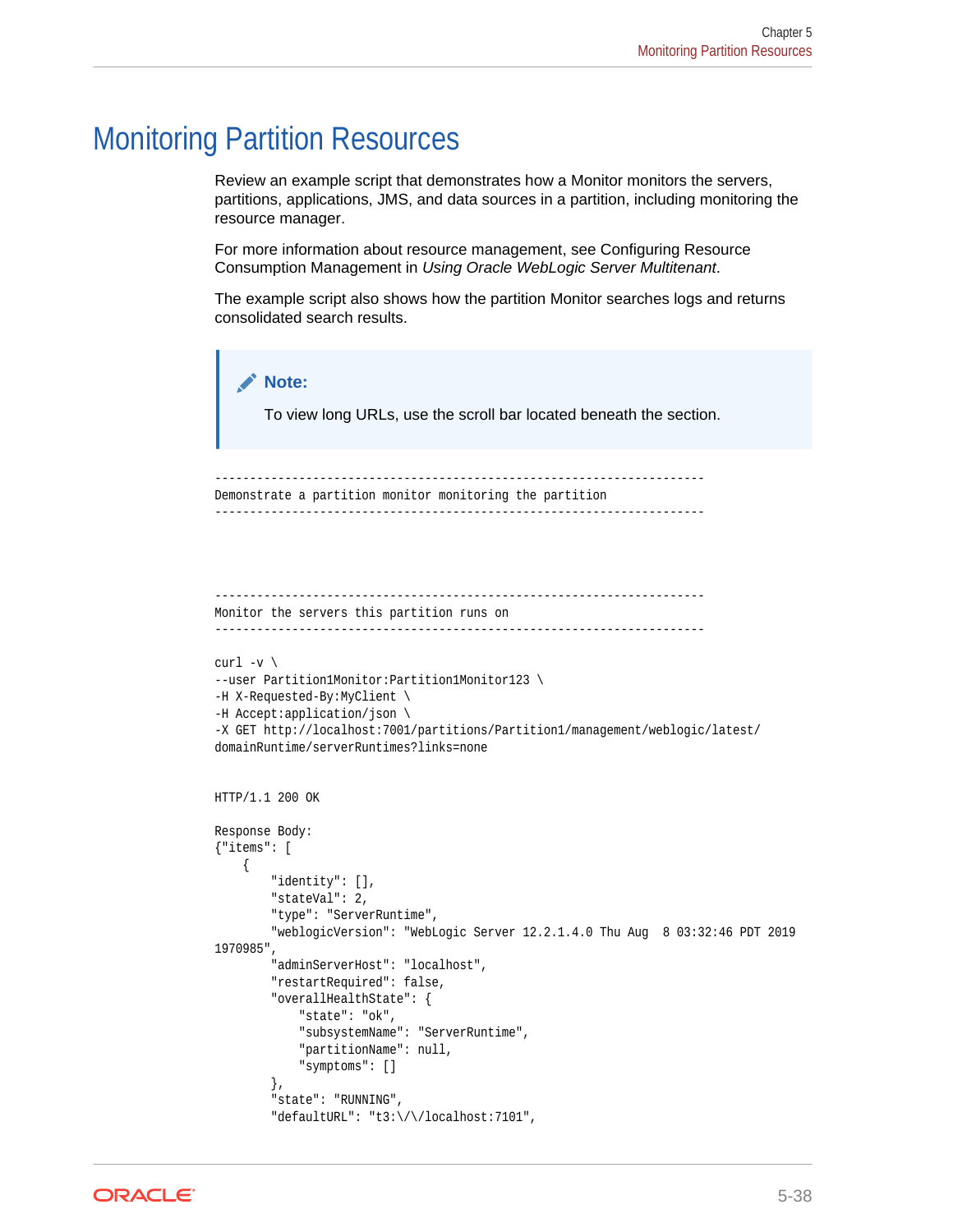```
 "adminServerListenPort": 7001,
         "adminServerListenPortSecure": false,
         "healthState": {
              "state": "ok",
              "subsystemName": "ServerRuntime",
              "partitionName": null,
              "symptoms": []
         },
         "name": "Cluster1Server1"
     },
\left\{\right. "identity": [],
         "stateVal": 2,
         "type": "ServerRuntime",
          "weblogicVersion": "WebLogic Server 12.2.1.4.0 Thu Aug 8 03:32:46 PDT 2019 
1970985",
         "adminServerHost": "localhost",
         "restartRequired": false,
         "overallHealthState": {
             "state": "ok",
             "subsystemName": "ServerRuntime",
              "partitionName": null,
              "symptoms": []
         },
         "state": "RUNNING",
         "defaultURL": "t3:\/\/localhost:7001",
         "adminServerListenPort": 7001,
         "adminServerListenPortSecure": false,
         "healthState": {
              "state": "ok",
              "subsystemName": "ServerRuntime",
              "partitionName": null,
              "symptoms": []
         },
          "name": "AdminServer"
     },
\left\{\right. "identity": [],
         "stateVal": 2,
         "type": "ServerRuntime",
         "weblogicVersion": "WebLogic Server 12.2.1.4.0 Thu Aug 8 03:32:46 PDT 2019 
1970985",
         "adminServerHost": "localhost",
         "restartRequired": false,
         "overallHealthState": {
             "state": "ok",
              "subsystemName": null,
              "partitionName": null,
              "symptoms": []
         },
         "state": "RUNNING",
         "defaultURL": "t3:\/\/localhost:7102",
         "adminServerListenPort": 7001,
          "adminServerListenPortSecure": false,
         "healthState": {
             "state": "ok",
              "subsystemName": null,
              "partitionName": null,
              "symptoms": []
         },
          "name": "Cluster1Server2"
```
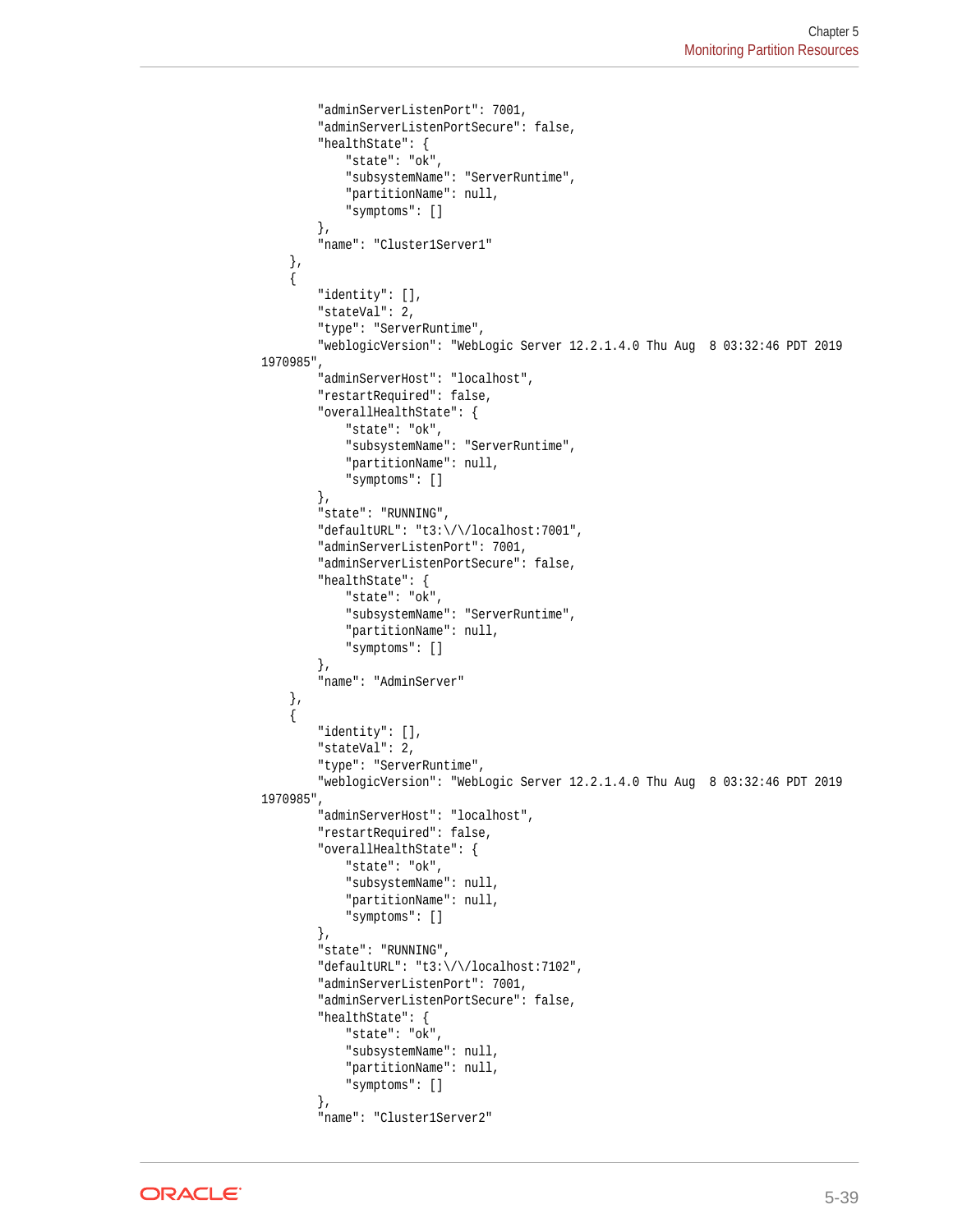```
 }
]}
----------------------------------------------------------------------
Get a list of the running servers' overall health states
----------------------------------------------------------------------
curl -v \backslash--user Partition1Monitor:Partition1Monitor123 \
-H X-Requested-By:MyClient \
-H Accept:application/json \
-H Content-Type:application/json \
-d "\{ links: [], fields: [],
   children: {
     serverRuntimes: {
       mergeCollection: true,
       fields: [ { name: 'overallHealthState', values: true } ]
\left\{\begin{array}{ccc} \end{array}\right\} }
}" \
-X POST http://localhost:7001/partitions/Partition1/management/weblogic/latest/
domainRuntime/search
HTTP/1.1 200 OK
Response Body:
{"serverRuntimes": {"items": [{"overallHealthState": {"values": [
     {
          "state": "ok",
          "subsystemName": "ServerRuntime",
         "partitionName": null,
          "symptoms": []
     },
\left\{\right. "state": "ok",
         "subsystemName": "ServerRuntime",
         "partitionName": null,
          "symptoms": []
     },
\left\{\right. "state": "ok",
         "subsystemName": null,
          "partitionName": null,
          "symptoms": []
     }
]}}]}}
----------------------------------------------------------------------
Monitor the partitions
```
----------------------------------------------------------------------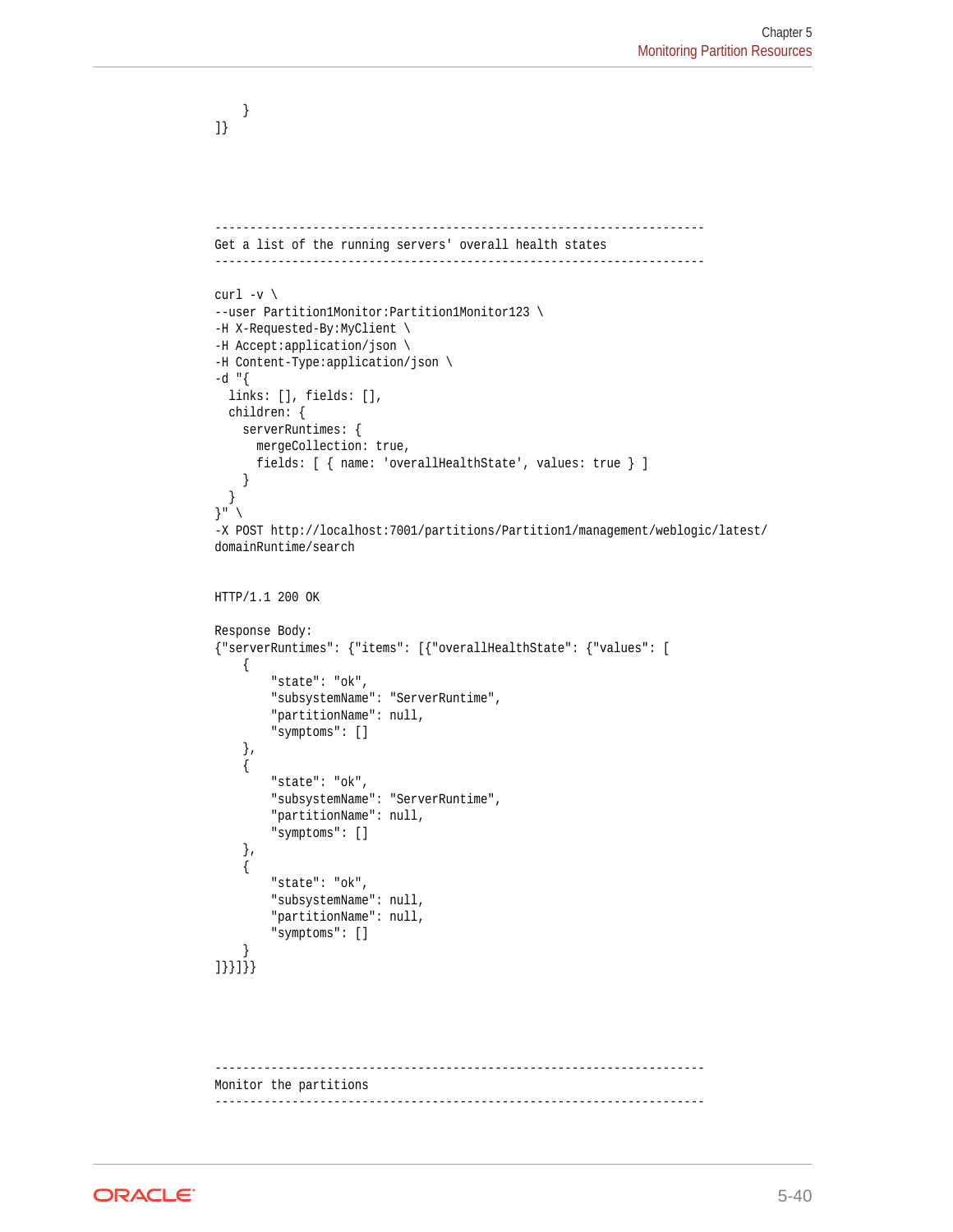```
curl -v \backslash--user Partition1Monitor:Partition1Monitor123 \
-H X-Requested-By:MyClient \
-H Accept:application/json \
-H Content-Type:application/json \
-d "\{ links: [], fields: [],
   children: {
     serverRuntimes: {
        links: [], fields: [ 'name' ],
        children: {
          partitionRuntimes: {
             links: [], fields: [ 'name', 'state', 'overallHealthState', 
'subsystemHealthStates' ]
 }
 }
\left\{\begin{array}{ccc} \end{array}\right\} }
\}" \setminus-X POST http://localhost:7001/partitions/Partition1/management/weblogic/latest/
domainRuntime/search
HTTP/1.1 200 OK
Response Body:
{"serverRuntimes": {"items": [
     {
           "name": "Cluster1Server1",
           "partitionRuntimes": {"items": [{
               "subsystemHealthStates": [
\left\{ \begin{array}{ccc} 1 & 1 & 1 \\ 1 & 1 & 1 \end{array} \right\} "state": "ok",
                         "subsystemName": "jms-internal-notran-adp-
Partition1VirtualTarget_jms-internal-notran-adp(Adapter)",
                         "partitionName": "Partition1",
                         "symptoms": []
                    },
\left\{ \begin{array}{ccc} 1 & 1 & 1 \\ 1 & 1 & 1 \end{array} \right\} "state": "ok",
                         "subsystemName": "bea_wls_internal-
Partition1VirtualTarget$Partition1(Application)",
                         "partitionName": "Partition1",
                         "symptoms": []
                    },
\left\{ \begin{array}{ccc} 1 & 1 & 1 \\ 1 & 1 & 1 \end{array} \right\} "state": "ok",
                         "subsystemName": "eis\/jms\/internal\/
WLSConnectionFactoryJNDINoTX(Adapter Outbound Pool)",
                         "partitionName": "Partition1",
                         "symptoms": []
                    },
\{ "state": "ok",
                         "subsystemName": "Cluster1Server1.jms",
                         "partitionName": "Partition1",
                         "symptoms": []
                    },
\left\{ \begin{array}{ccc} 1 & 1 & 1 \\ 1 & 1 & 1 \end{array} \right\} "state": "ok",
                         "subsystemName": "Cluster1Server1.saf",
```
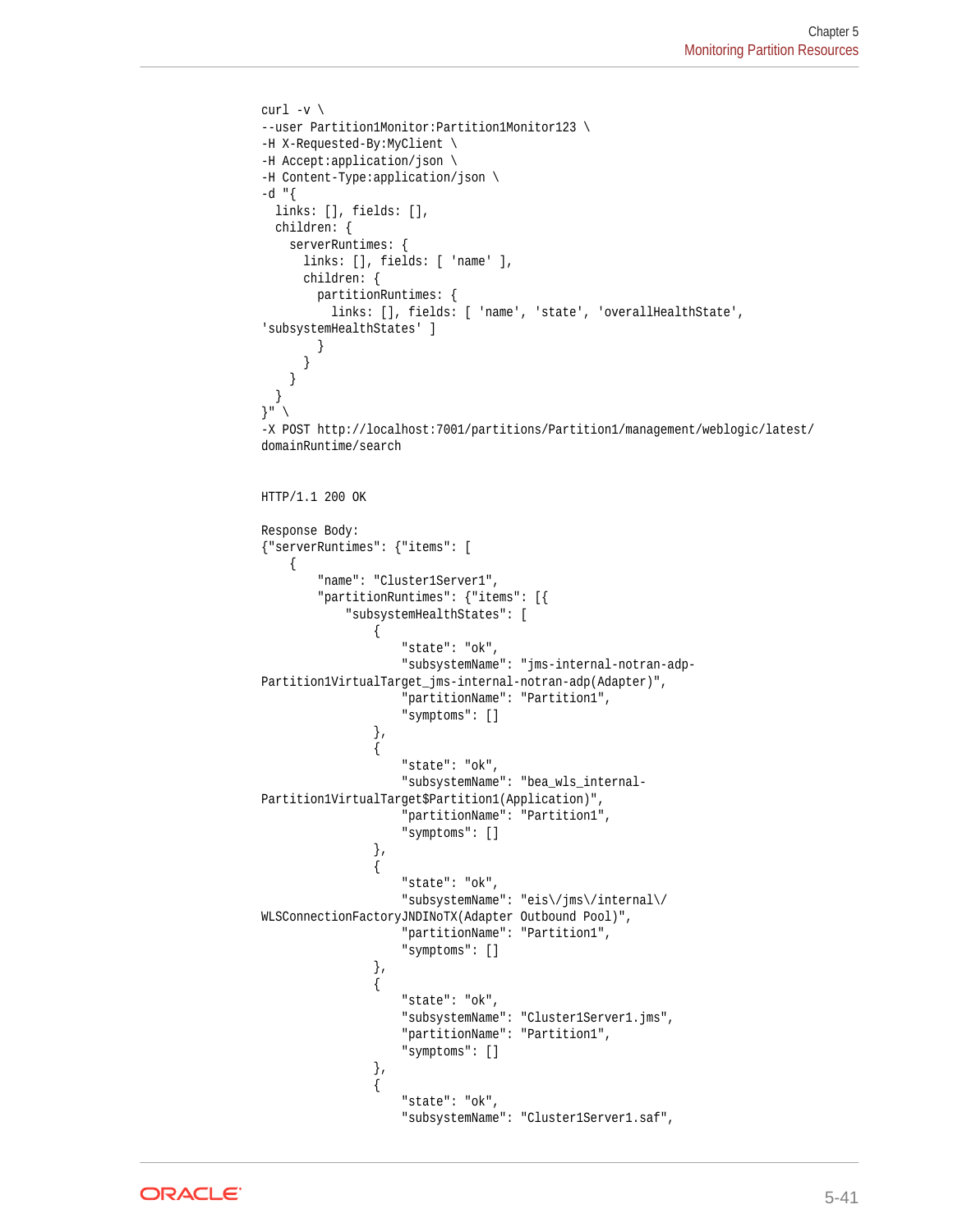```
 "partitionName": "Partition1",
                            "symptoms": []
                      },
\left\{ \begin{array}{ccc} 1 & 1 & 1 \\ 1 & 1 & 1 \end{array} \right\} "state": "ok",
                           "subsystemName": "jms-internal-xa-adp-
Partition1VirtualTarget$Partition1(Application)",
                           "partitionName": "Partition1",
                            "symptoms": []
                      },
\left\{ \begin{array}{ccc} 1 & 1 & 1 \\ 1 & 1 & 1 \end{array} \right\} "state": "ok",
                            "subsystemName": "basicapp$Partition1(Application)",
                           "partitionName": "Partition1",
                            "symptoms": []
                      },
\left\{ \begin{array}{ccc} 1 & 1 & 1 \\ 1 & 1 & 1 \end{array} \right\} "state": "ok",
                           "subsystemName": "wls-management-services-
Partition1VirtualTarget$Partition1(Application)",
                           "partitionName": "Partition1",
                           "symptoms": []
                      },
\left\{ \begin{array}{ccc} 1 & 1 & 1 \\ 1 & 1 & 1 \end{array} \right\} "state": "ok",
                           "subsystemName": "jms-internal-xa-adp-
Partition1VirtualTarget_jms-internal-xa-adp(Adapter)",
                            "partitionName": "Partition1",
                            "symptoms": []
                      },
\left\{ \begin{array}{ccc} 1 & 1 & 1 \\ 1 & 1 & 1 \end{array} \right\} "state": "ok",
                           "subsystemName": "jms-internal-notran-adp-
Partition1VirtualTarget$Partition1(Application)",
                            "partitionName": "Partition1",
                            "symptoms": []
                      },
\{ "state": "ok",
                           "subsystemName": "fairShare$Partition1(Application)",
                           "partitionName": "Partition1",
                           "symptoms": []
                      },
\left\{ \begin{array}{ccc} 1 & 1 & 1 \\ 1 & 1 & 1 \end{array} \right\} "state": "ok",
                           "subsystemName": "PersistentStore._WLS_EJBTIMER_Cluster1Server1",
                           "partitionName": "Partition1",
                           "symptoms": []
\}, \{, \}, \{, \}, \{\left\{ \begin{array}{ccc} 1 & 1 & 1 \\ 1 & 1 & 1 \end{array} \right\} "state": "ok",
                           "subsystemName": 
"JMSServer.Partition1JMSServer1@Cluster1Server1$Partition1",
                           "partitionName": "Partition1",
                            "symptoms": []
                      },
\left\{ \begin{array}{ccc} 1 & 1 & 1 \\ 1 & 1 & 1 \end{array} \right\} "state": "ok",
                           "subsystemName": "eis\/jms\/internal\/
WLSConnectionFactoryJNDIXA(Adapter Outbound Pool)",
                            "partitionName": "Partition1",
```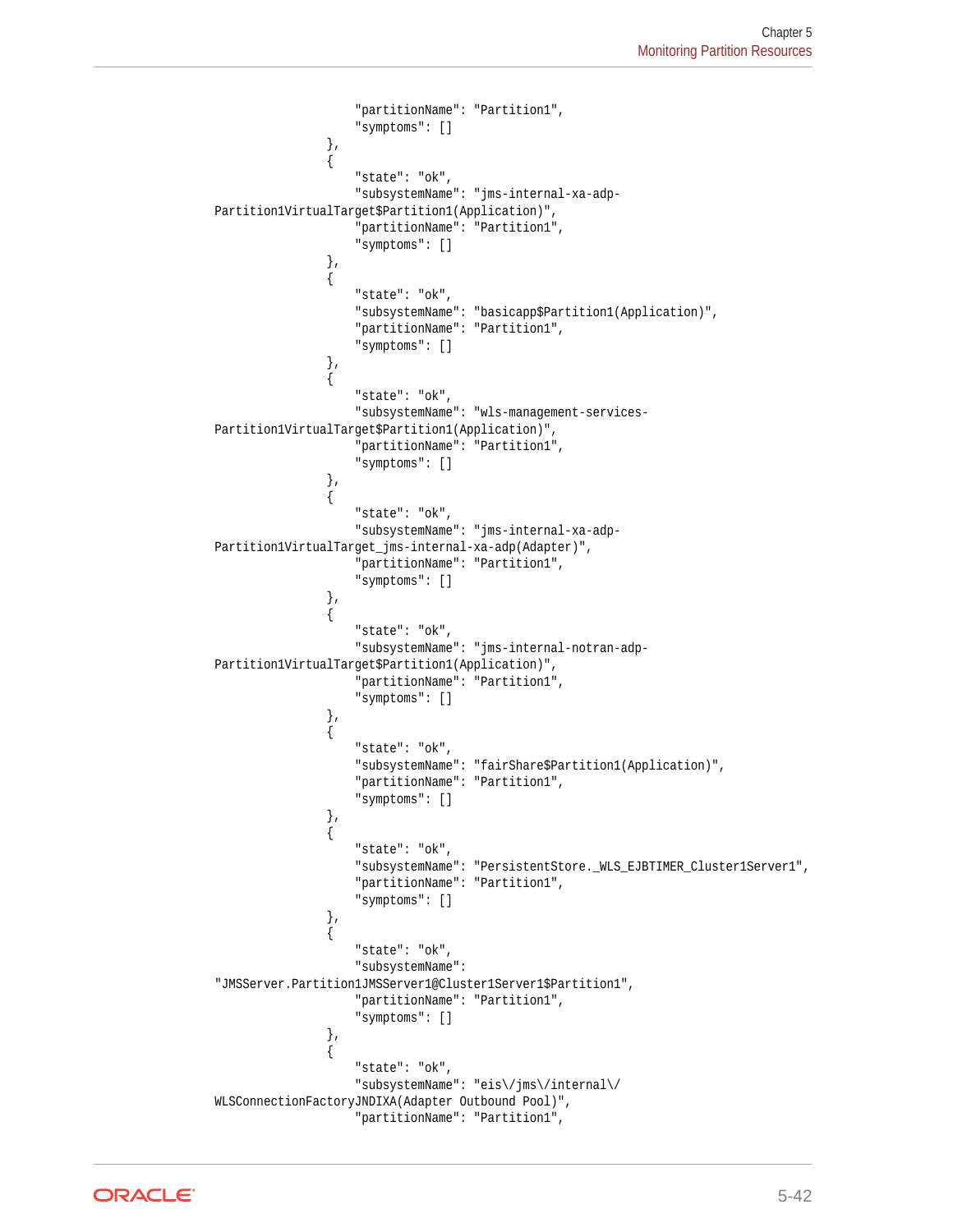```
 "symptoms": []
                    },
\{ "state": "ok",
                         "subsystemName": 
"PersistentStore.Partition1FileStore1@Cluster1Server1$Partition1",
                         "partitionName": "Partition1",
                         "symptoms": []
 }
               ],
               "overallHealthState": {
                    "state": "ok",
                    "subsystemName": "PartitionRuntime.Partition1",
                    "partitionName": "Partition1",
                     "symptoms": []
               },
               "name": "Partition1",
               "state": "RUNNING"
          }]}
     },
\left\{\right. "name": "AdminServer",
           "partitionRuntimes": {"items": [{
               "subsystemHealthStates": [
\left\{ \begin{array}{ccc} 1 & 1 & 1 \\ 1 & 1 & 1 \end{array} \right\} "state": "ok",
                         "subsystemName": "PersistentStore._WLS_EJBTIMER_AdminServer",
                         "partitionName": "Partition1",
                         "symptoms": []
                    },
\left\{ \begin{array}{ccc} 1 & 1 & 1 \\ 1 & 1 & 1 \end{array} \right\} "state": "ok",
                         "subsystemName": "wls-management-services-Partition1-
adminVT$Partition1(Application)",
                         "partitionName": "Partition1",
                         "symptoms": []
                    },
\{ "state": "ok",
                         "subsystemName": "eis\/jms\/internal\/
WLSConnectionFactoryJNDINoTX(Adapter Outbound Pool)",
                         "partitionName": "Partition1",
                         "symptoms": []
                    },
\left\{ \begin{array}{ccc} 1 & 1 & 1 \\ 1 & 1 & 1 \end{array} \right\} "state": "ok",
                         "subsystemName": "jms-internal-notran-adp-Partition1-adminVT_jms-
internal-notran-adp(Adapter)",
                         "partitionName": "Partition1",
                         "symptoms": []
                    },
\left\{ \begin{array}{ccc} 1 & 1 & 1 \\ 1 & 1 & 1 \end{array} \right\} "state": "ok",
                         "subsystemName": "jms-internal-notran-adp-Partition1-
adminVT$Partition1(Application)",
                         "partitionName": "Partition1",
                         "symptoms": []
                    },
\left\{ \begin{array}{ccc} 1 & 1 & 1 \\ 1 & 1 & 1 \end{array} \right\} "state": "ok",
                         "subsystemName": "bea_wls_internal-Partition1-
```
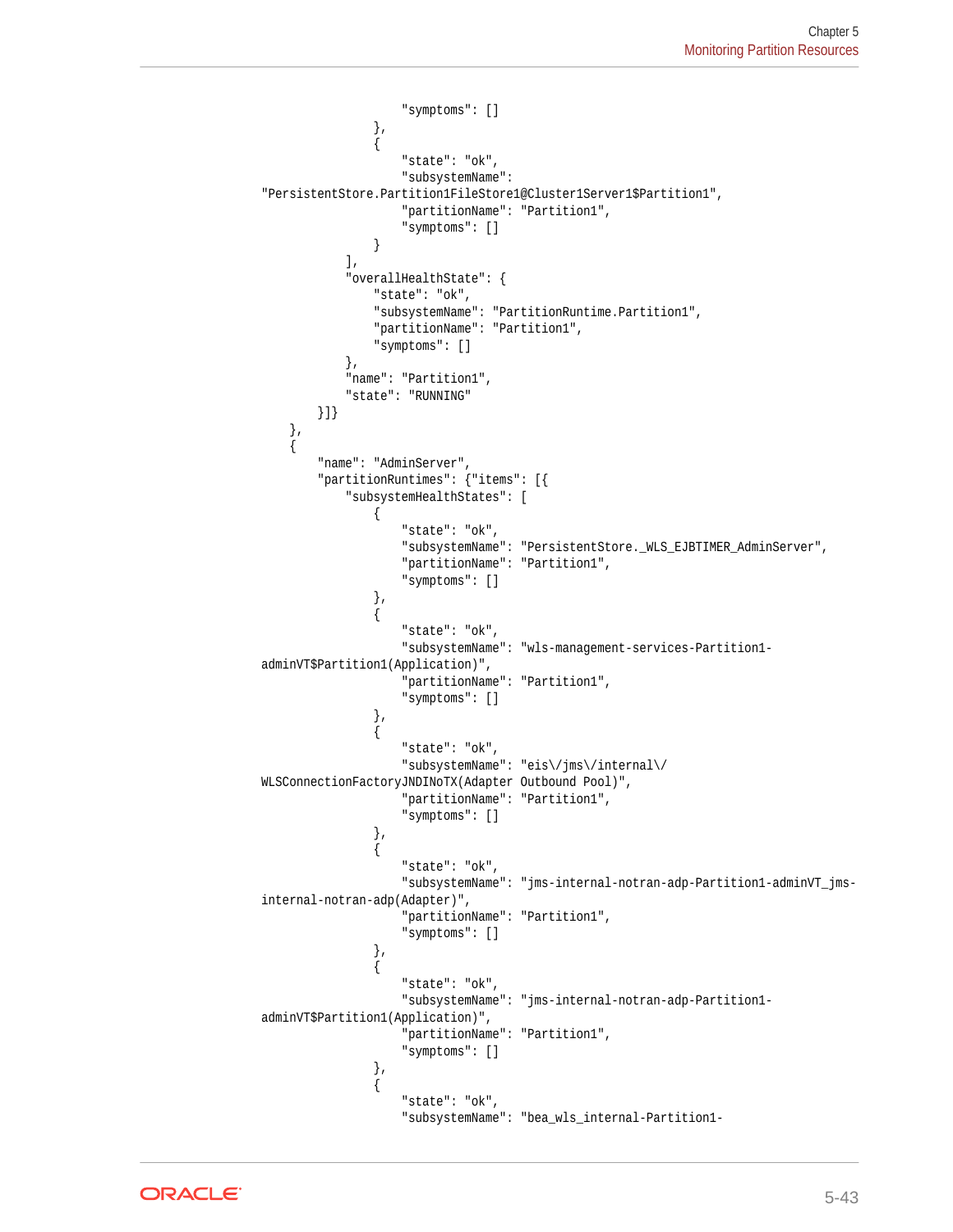```
adminVT$Partition1(Application)",
                          "partitionName": "Partition1",
                          "symptoms": []
                     },
\left\{ \begin{array}{ccc} 1 & 1 & 1 \\ 1 & 1 & 1 \end{array} \right\} "state": "ok",
                          "subsystemName": "AdminServer.saf",
                          "partitionName": "Partition1",
                          "symptoms": []
                     },
\left\{ \begin{array}{ccc} 1 & 1 & 1 \\ 1 & 1 & 1 \end{array} \right\} "state": "ok",
                          "subsystemName": "AdminServer.jms",
                          "partitionName": "Partition1",
                          "symptoms": []
                     },
\left\{ \begin{array}{ccc} 1 & 1 & 1 \\ 1 & 1 & 1 \end{array} \right\} "state": "ok",
                          "subsystemName": "jms-internal-xa-adp-Partition1-
adminVT$Partition1(Application)",
                          "partitionName": "Partition1",
                          "symptoms": []
                     },
\left\{ \begin{array}{ccc} 1 & 1 & 1 \\ 1 & 1 & 1 \end{array} \right\} "state": "ok",
                          "subsystemName": "jms-internal-xa-adp-Partition1-adminVT_jms-
internal-xa-adp(Adapter)",
                          "partitionName": "Partition1",
                          "symptoms": []
                     },
\left\{ \begin{array}{ccc} 1 & 1 & 1 \\ 1 & 1 & 1 \end{array} \right\} "state": "ok",
                          "subsystemName": "eis\/jms\/internal\/
WLSConnectionFactoryJNDIXA(Adapter Outbound Pool)",
                          "partitionName": "Partition1",
                          "symptoms": []
 }
                ],
                "overallHealthState": {
                     "state": "ok",
                     "subsystemName": "PartitionRuntime.Partition1",
                     "partitionName": "Partition1",
                     "symptoms": []
                },
                "name": "Partition1",
                "state": "RUNNING"
          }]}
     },
      {
           "name": "Cluster1Server2",
           "partitionRuntimes": {"items": [{
                "subsystemHealthStates": [
\{ "state": "ok",
                          "subsystemName": "jms-internal-notran-adp-
Partition1VirtualTarget_jms-internal-notran-adp(Adapter)",
                          "partitionName": "Partition1",
                          "symptoms": []
                     },
\left\{ \begin{array}{ccc} 1 & 1 & 1 \\ 1 & 1 & 1 \end{array} \right\} "state": "ok",
```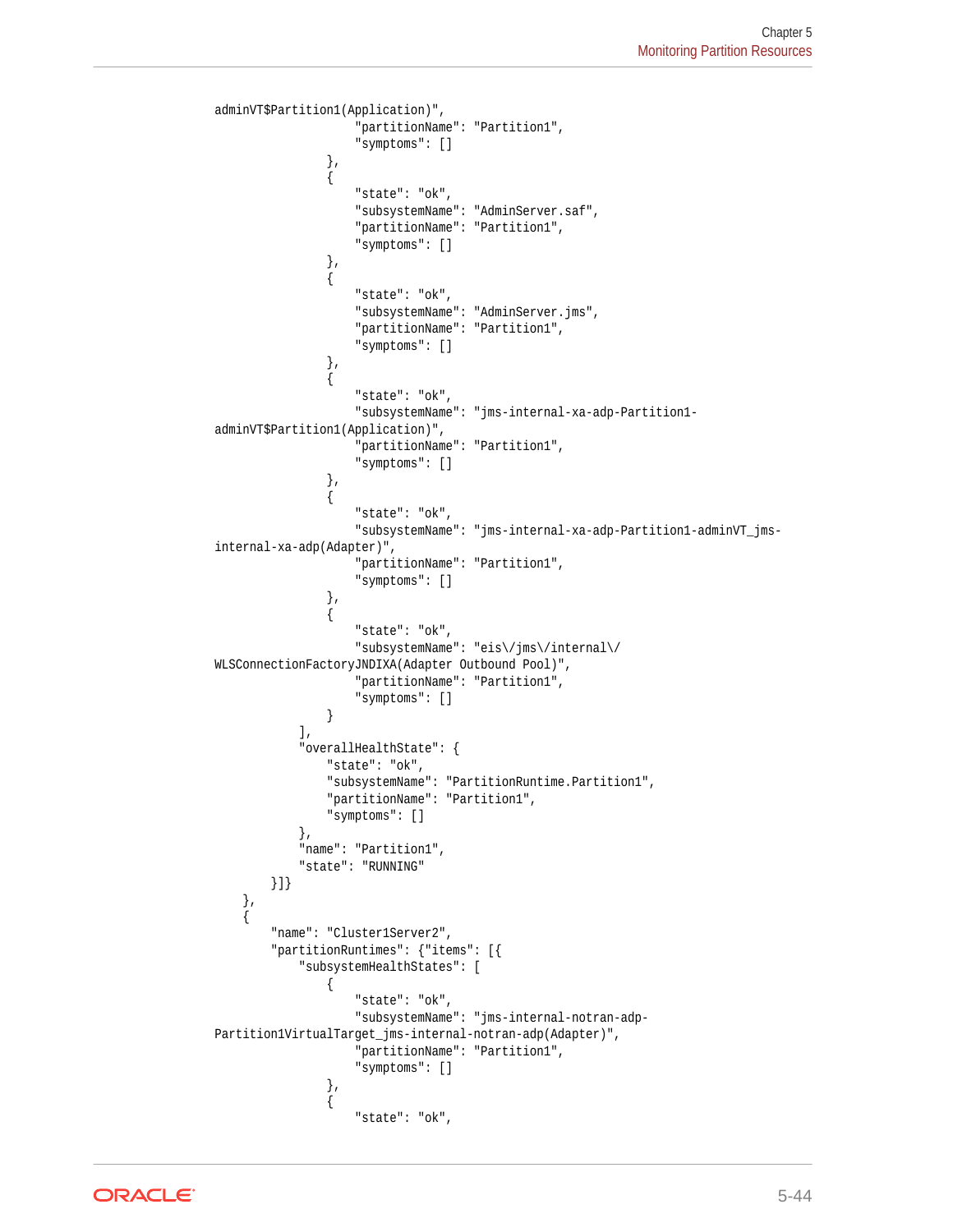```
 "subsystemName": "Cluster1Server2.jms",
                            "partitionName": "Partition1",
                            "symptoms": []
                      },
\left\{ \begin{array}{ccc} 1 & 1 & 1 \\ 1 & 1 & 1 \end{array} \right\} "state": "ok",
                            "subsystemName": 
"JMSServer.Partition1JMSServer1@Cluster1Server2$Partition1",
                            "partitionName": "Partition1",
                            "symptoms": []
                      },
\left\{ \begin{array}{ccc} 1 & 1 & 1 \\ 1 & 1 & 1 \end{array} \right\} "state": "ok",
                            "subsystemName": "Cluster1Server2.saf",
                            "partitionName": "Partition1",
                            "symptoms": []
                      },
\{ "state": "ok",
                            "subsystemName": "bea_wls_internal-
Partition1VirtualTarget$Partition1(Application)",
                            "partitionName": "Partition1",
                            "symptoms": []
                      },
\left\{ \begin{array}{ccc} 1 & 1 & 1 \\ 1 & 1 & 1 \end{array} \right\} "state": "ok",
                          "subsystemName":\ "eis \verb|/jms \verb|/internal|/WLSConnectionFactoryJNDINoTX(Adapter Outbound Pool)",
                            "partitionName": "Partition1",
                            "symptoms": []
                      },
\left\{ \begin{array}{ccc} 1 & 1 & 1 \\ 1 & 1 & 1 \end{array} \right\} "state": "ok",
                            "subsystemName": "jms-internal-xa-adp-
Partition1VirtualTarget$Partition1(Application)",
                            "partitionName": "Partition1",
                            "symptoms": []
                      },
\left\{ \begin{array}{ccc} 1 & 1 & 1 \\ 1 & 1 & 1 \end{array} \right\} "state": "ok",
                            "subsystemName": "basicapp$Partition1(Application)",
                            "partitionName": "Partition1",
                            "symptoms": []
                      },
\left\{ \begin{array}{ccc} 1 & 1 & 1 \\ 1 & 1 & 1 \end{array} \right\} "state": "ok",
                            "subsystemName": "wls-management-services-
Partition1VirtualTarget$Partition1(Application)",
                            "partitionName": "Partition1",
                            "symptoms": []
                      },
\left\{ \begin{array}{ccc} 1 & 1 & 1 \\ 1 & 1 & 1 \end{array} \right\} "state": "ok",
                           "subsystemName": 
"PersistentStore.Partition1FileStore1@Cluster1Server2$Partition1",
                            "partitionName": "Partition1",
                            "symptoms": []
                      },
\left\{ \begin{array}{ccc} 1 & 1 & 1 \\ 1 & 1 & 1 \end{array} \right\} "state": "ok",
                            "subsystemName": "jms-internal-xa-adp-
```
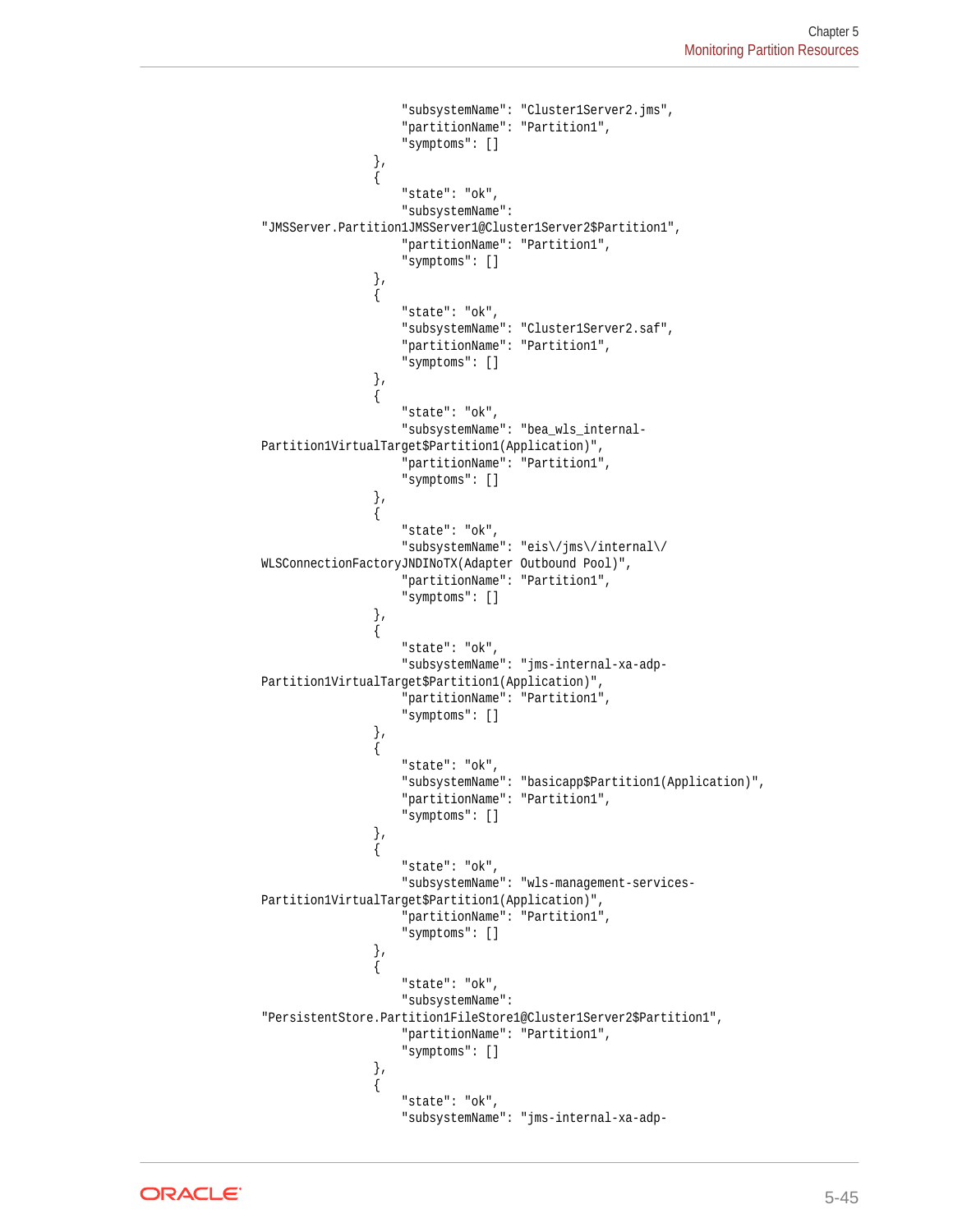```
Partition1VirtualTarget_jms-internal-xa-adp(Adapter)",
                        "partitionName": "Partition1",
                        "symptoms": []
                    },
\left\{ \begin{array}{ccc} 1 & 1 & 1 \\ 1 & 1 & 1 \end{array} \right\} "state": "ok",
                        "subsystemName": "jms-internal-notran-adp-
Partition1VirtualTarget$Partition1(Application)",
                        "partitionName": "Partition1",
                        "symptoms": []
                    },
\left\{ \begin{array}{ccc} 1 & 1 & 1 \\ 1 & 1 & 1 \end{array} \right\} "state": "ok",
                        "subsystemName": "fairShare$Partition1(Application)",
                        "partitionName": "Partition1",
                        "symptoms": []
                    },
\{ "state": "ok",
                        "subsystemName": "PersistentStore._WLS_EJBTIMER_Cluster1Server2",
                        "partitionName": "Partition1",
                        "symptoms": []
                    },
\left\{ \begin{array}{ccc} 1 & 1 & 1 \\ 1 & 1 & 1 \end{array} \right\} "state": "ok",
                        "subsystemName": "eis\/jms\/internal\/
WLSConnectionFactoryJNDIXA(Adapter Outbound Pool)",
                        "partitionName": "Partition1",
                        "symptoms": []
 }
               ],
               "overallHealthState": {
                    "state": "ok",
                    "subsystemName": "PartitionRuntime.Partition1",
                    "partitionName": "Partition1",
                    "symptoms": []
               },
               "name": "Partition1",
               "state": "RUNNING"
          }]}
\left\{\begin{array}{ccc} \end{array}\right\}]}}
----------------------------------------------------------------------
Monitor the JDBC system resources
----------------------------------------------------------------------
curl -v \
--user Partition1Monitor:Partition1Monitor123 \
-H X-Requested-By:MyClient \
-H Accept:application/json \
-H Content-Type:application/json \
-d "{
   links: [], fields: [],
   children: {
     serverRuntimes: {
       links: [], fields: [ 'name' ],
```
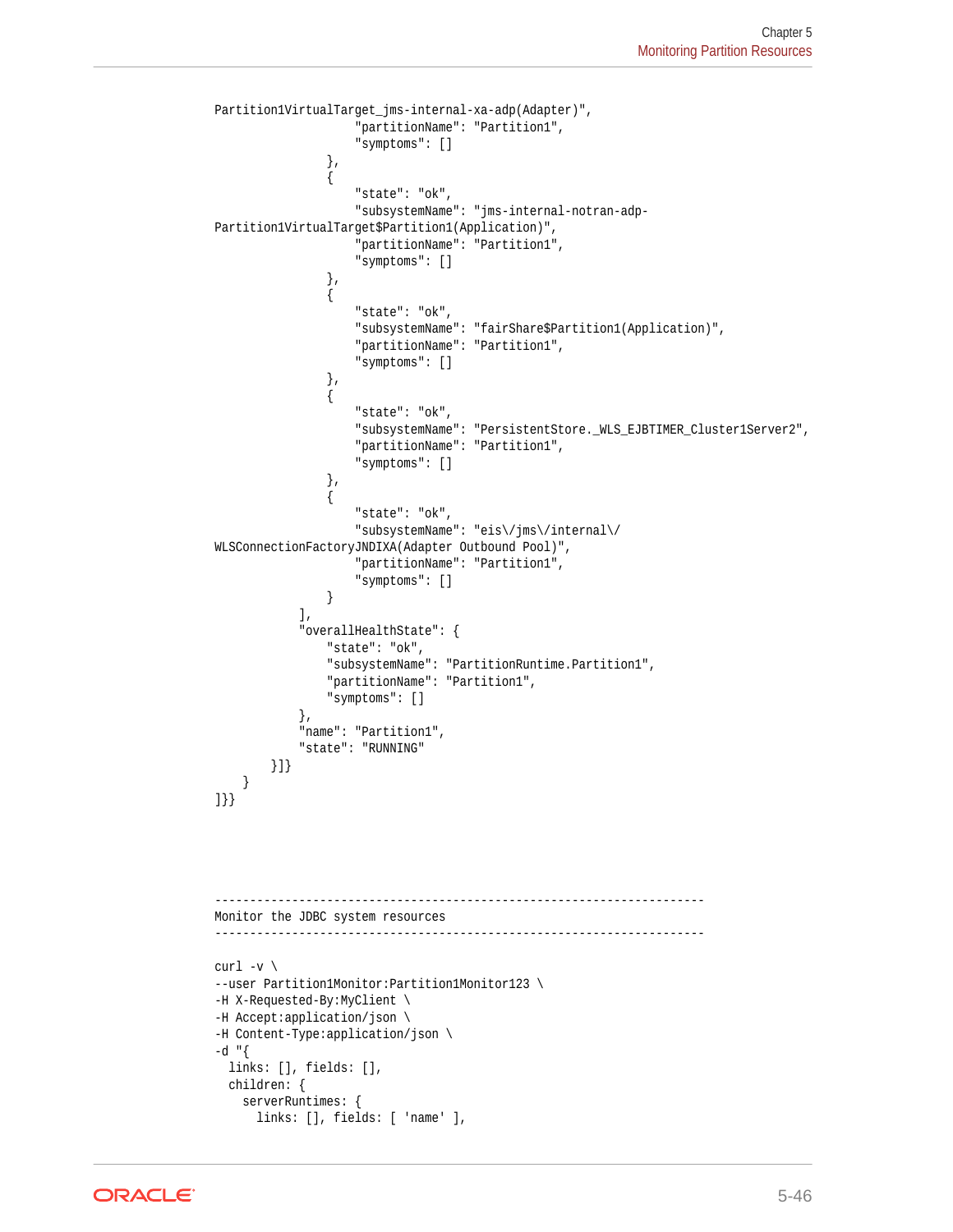```
 children: {
         JDBCServiceRuntime: {
           links: [], fields: [ 'name' ],
           children: {
             JDBCDataSourceRuntimeMBeans : { links: [], excludeFields: 
[ 'properties' ] }
           }
         },
         partitionRuntimes: {
           links: [], fields: [ 'name' ],
           children: {
             JDBCPartitionRuntime: {
               links: [], fields: [ 'name' ],
               children: {
                 JDBCDataSourceRuntimeMBeans : { links: [], excludeFields: 
[ 'properties' ] }
 }
 }
 }
         }
       }
     }
   }
}" \
-X POST http://localhost:7001/partitions/Partition1/management/weblogic/latest/
domainRuntime/search
HTTP/1.1 200 OK
Response Body:
{"serverRuntimes": {"items": [
     {
         "name": "Cluster1Server1",
         "partitionRuntimes": {"items": [{
             "name": "Partition1",
             "JDBCPartitionRuntime": {
                 "name": "Partition1",
                  "JDBCDataSourceRuntimeMBeans": {"items": [{
                      "identity": [
                          "partitionRuntimes",
                          "Partition1",
                          "JDBCPartitionRuntime",
                          "JDBCDataSourceRuntimeMBeans",
                          "Partition1JDBCDataSource1"
                     \mathbf{I},
                      "connectionsTotalCount": 1,
                      "waitingForConnectionSuccessTotal": 0,
                      "highestNumUnavailable": 1,
                      "reserveRequestCount": 1,
                      "type": "JDBCDataSourceRuntime",
                      "waitingForConnectionTotal": 0,
                      "enabled": true,
                      "currCapacityHighCount": 1,
                      "resolvedAsNotCommittedTotalCount": 0,
                      "prepStmtCacheHitCount": 0,
                      "prepStmtCacheMissCount": 0,
                      "databaseProductName": "Apache Derby",
                      "commitOutcomeRetryTotalCount": 0,
                      "failedRepurposeCount": 0,
                      "state": "Running",
```
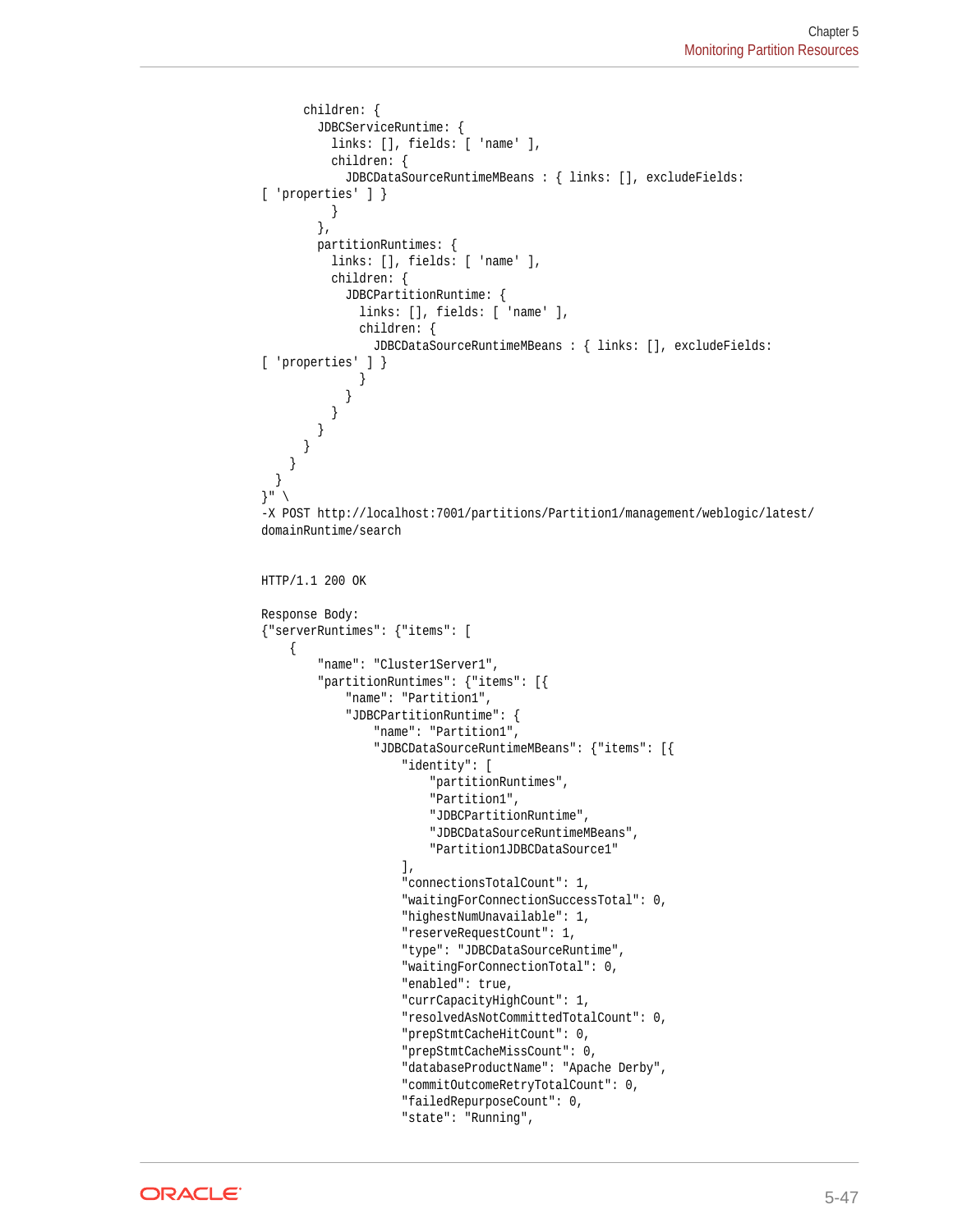```
 "moduleId": "Partition1JDBCDataSource1",
                      "prepStmtCacheAddCount": 0,
                      "failuresToReconnectCount": 0,
                      "repurposeCount": 0,
                      "databaseProductVersion": "10.14.2.0 - (1828579)",
                      "leakedConnectionCount": 0,
                      "waitingForConnectionFailureTotal": 0,
                      "activeConnectionsHighCount": 1,
                      "connectionDelayTime": 6,
                      "waitingForConnectionHighCount": 0,
                      "waitSecondsHighCount": 0,
                      "versionJDBCDriver": "org.apache.derby.jdbc.ClientXADataSource",
                      "failedReserveRequestCount": 0,
                      "prepStmtCacheDeleteCount": 0,
                      "numAvailable": 1,
                      "deploymentState": 2,
                      "unresolvedTotalCount": 0,
                      "prepStmtCacheAccessCount": 0,
                      "driverVersion": "10.14.2.0 - (1828579)",
                      "resolvedAsCommittedTotalCount": 0,
                      "prepStmtCacheCurrentSize": 0,
                      "name": "Partition1JDBCDataSource1",
                      "activeConnectionsCurrentCount": 0,
                      "currCapacity": 1,
                      "driverName": "Apache Derby Network Client JDBC Driver",
                      "activeConnectionsAverageCount": 0,
                      "numUnavailable": 0,
                      "waitingForConnectionCurrentCount": 0,
                      "highestNumAvailable": 1,
                      "lastTask": null
                 }]}
 }
         }]}
    },
\left\{\right. "name": "AdminServer",
         "partitionRuntimes": {"items": [{
             "name": "Partition1",
             "JDBCPartitionRuntime": null
         }]}
    },
\left\{\right. "name": "Cluster1Server2",
         "partitionRuntimes": {"items": [{
             "name": "Partition1",
             "JDBCPartitionRuntime": {
                 "name": "Partition1",
                 "JDBCDataSourceRuntimeMBeans": {"items": [{
                      "identity": [
                          "partitionRuntimes",
                          "Partition1",
                          "JDBCPartitionRuntime",
                          "JDBCDataSourceRuntimeMBeans",
                          "Partition1JDBCDataSource1"
                      ],
                      "connectionsTotalCount": 1,
                      "waitingForConnectionSuccessTotal": 0,
                      "highestNumUnavailable": 1,
                      "reserveRequestCount": 2,
                      "type": "JDBCDataSourceRuntime",
                      "waitingForConnectionTotal": 0,
```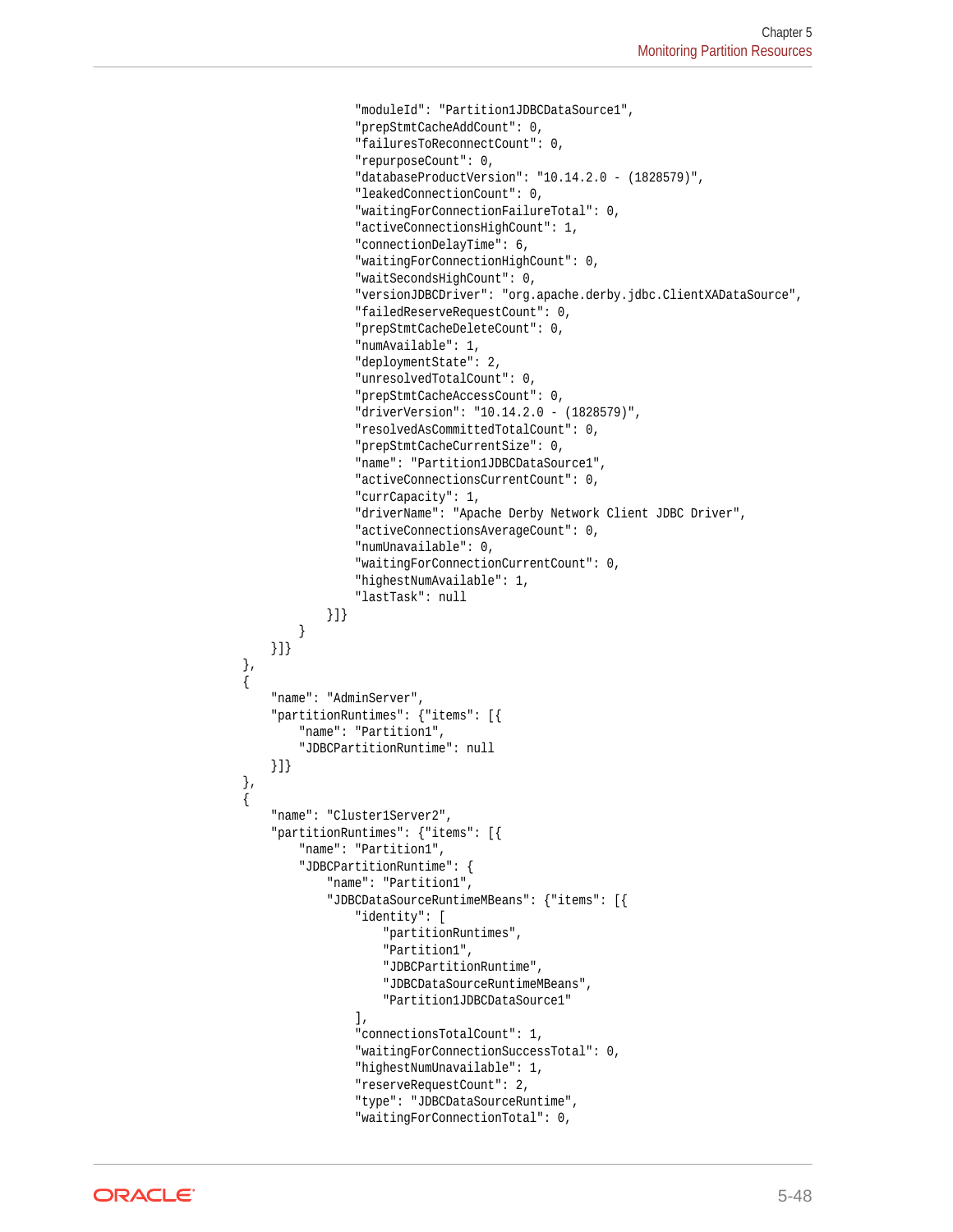```
 "enabled": true,
                      "currCapacityHighCount": 1,
                      "resolvedAsNotCommittedTotalCount": 0,
                      "prepStmtCacheHitCount": 0,
                      "prepStmtCacheMissCount": 0,
                      "databaseProductName": "Apache Derby",
                      "commitOutcomeRetryTotalCount": 0,
                      "failedRepurposeCount": 0,
                      "state": "Running",
                      "moduleId": "Partition1JDBCDataSource1",
                      "prepStmtCacheAddCount": 0,
                      "failuresToReconnectCount": 0,
                      "repurposeCount": 0,
                      "databaseProductVersion": "10.14.2.0 - (1828579)",
                      "leakedConnectionCount": 0,
                      "waitingForConnectionFailureTotal": 0,
                      "activeConnectionsHighCount": 1,
                      "connectionDelayTime": 28,
                      "waitingForConnectionHighCount": 0,
                      "waitSecondsHighCount": 0,
                      "versionJDBCDriver": "org.apache.derby.jdbc.ClientXADataSource",
                      "failedReserveRequestCount": 0,
                      "prepStmtCacheDeleteCount": 0,
                      "numAvailable": 1,
                      "deploymentState": 2,
                      "unresolvedTotalCount": 0,
                      "prepStmtCacheAccessCount": 0,
                      "driverVersion": "10.14.2.0 - (1828579)",
                      "resolvedAsCommittedTotalCount": 0,
                      "prepStmtCacheCurrentSize": 0,
                      "name": "Partition1JDBCDataSource1",
                      "activeConnectionsCurrentCount": 0,
                      "currCapacity": 1,
                      "driverName": "Apache Derby Network Client JDBC Driver",
                      "activeConnectionsAverageCount": 0,
                      "numUnavailable": 0,
                      "waitingForConnectionCurrentCount": 0,
                      "highestNumAvailable": 1,
                      "lastTask": null
                 }]}
 }
        }]}
     }
]}}
 ----------------------------------------------------------------------
Test a partition level JDBC data source
----------------------------------------------------------------------
curl -v \backslash--user Partition1Monitor:Partition1Monitor123 \
-H X-Requested-By:MyClient \
-H Accept:application/json \
-H Content-Type:application/json \
-d "\{\}" \
-X POST http://localhost:7001/partitions/Partition1/management/weblogic/latest/
domainRuntime/serverRuntimes/Cluster1Server2/partitionRuntimes/Partition1/
```
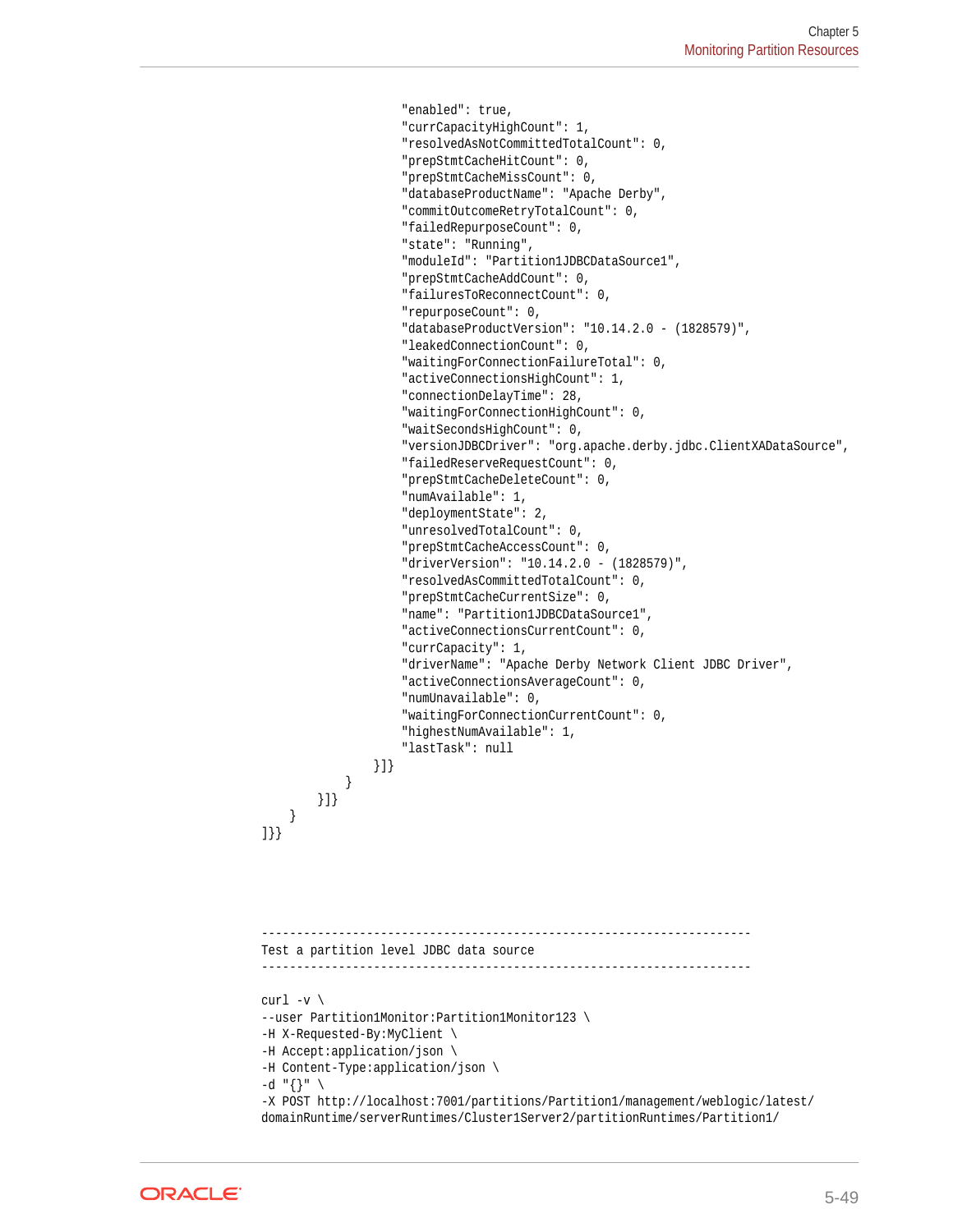JDBCPartitionRuntime/JDBCDataSourceRuntimeMBeans/Partition1JDBCDataSource1/testPool

```
HTTP/1.1 200 OK
```
Response Body: {"return": null}

```
----------------------------------------------------------------------
Monitor the JMS system resources
----------------------------------------------------------------------
curl -v \backslash--user Partition1Monitor:Partition1Monitor123 \
-H X-Requested-By:MyClient \
-H Accept:application/json \
-H Content-Type:application/json \
-d "{
  links: [], fields: [],
  children: {
     serverRuntimes: {
       links: [], fields: [ 'name' ],
       children: {
         partitionRuntimes: {
           links: [], fields: [ 'name' ],
           children: {
             JMSRuntime: {
               links: [],
               children: {
                 JMSServers: {
                   links: [],
                   children: {
                     destinations: {
                       links: [],
 }
 }
 }
              }
            }
          }
        }
      }
     }
   }
}" \
-X POST http://localhost:7001/partitions/Partition1/management/weblogic/latest/
domainRuntime/search
HTTP/1.1 200 OK
Response Body:
{"serverRuntimes": {"items": [
```

```
 {
     "name": "Cluster1Server1",
     "partitionRuntimes": {"items": [{
         "name": "Partition1",
```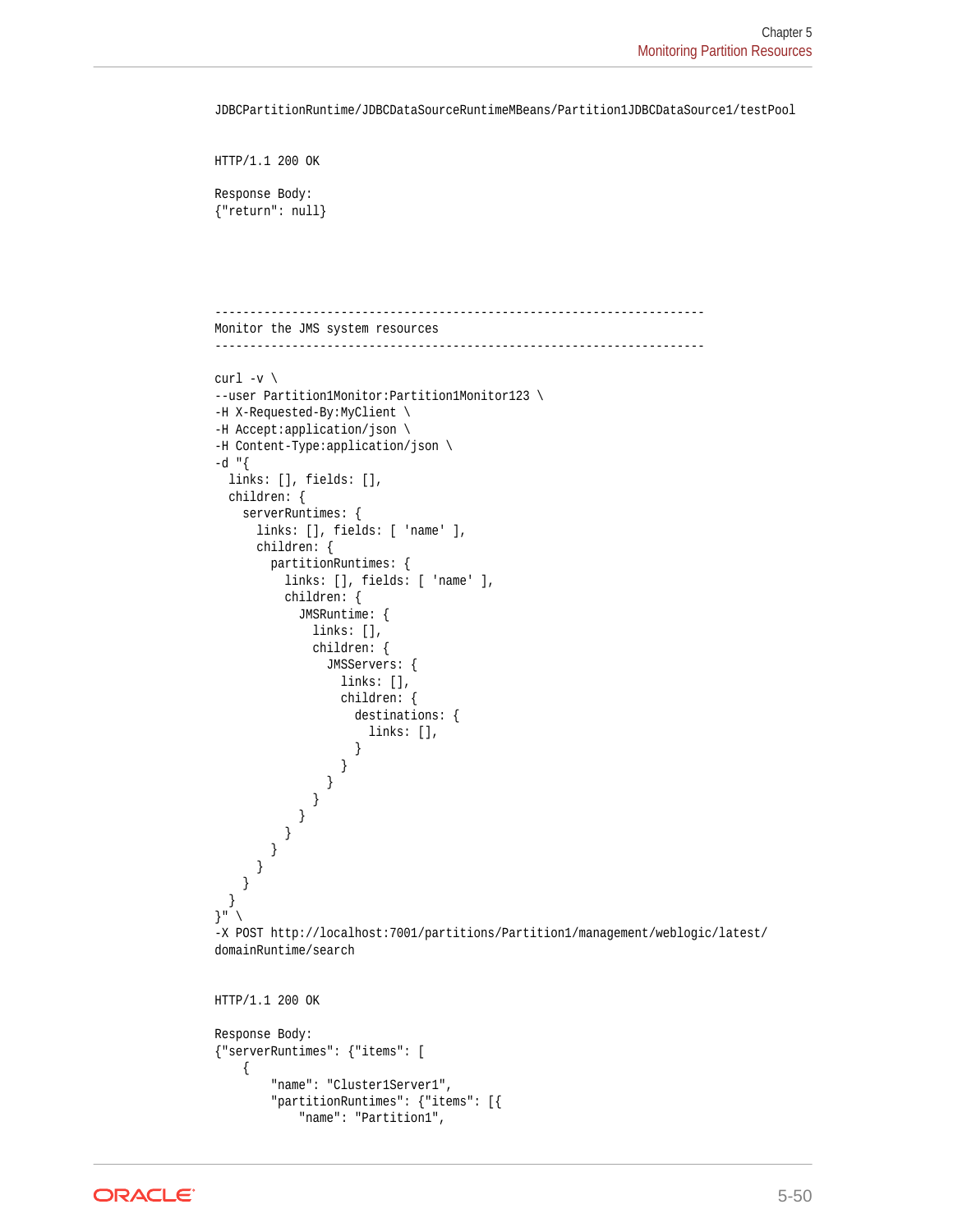```
 "JMSRuntime": {
                    "identity": [
                         "partitionRuntimes",
                         "Partition1",
                         "JMSRuntime"
\qquad \qquad \Box "JMSServersHighCount": 1,
                    "connectionsHighCount": 0,
                    "connectionsTotalCount": 0,
                    "healthState": {
                         "state": "ok",
                         "subsystemName": null,
                         "partitionName": null,
                         "symptoms": []
                    },
                    "name": "Cluster1Server1.jms",
                    "JMSServersCurrentCount": 1,
                    "type": "JMSRuntime",
                    "JMSServersTotalCount": 1,
                    "connectionsCurrentCount": 0,
                    "JMSServers": {"items": [{
                         "identity": [
                              "partitionRuntimes",
                              "Partition1",
                              "JMSRuntime",
                              "JMSServers",
                              "Partition1JMSServer1@Cluster1Server1"
\mathbf{1}, \mathbf{1}, \mathbf{1}, \mathbf{1}, \mathbf{1}, \mathbf{1}, \mathbf{1}, \mathbf{1}, \mathbf{1}, \mathbf{1}, \mathbf{1}, \mathbf{1}, \mathbf{1}, \mathbf{1}, \mathbf{1}, \mathbf{1}, \mathbf{1}, \mathbf{1}, \mathbf{1}, \mathbf{1}, \mathbf{1}, \mathbf{1},  "messagesReceivedCount": 0,
                         "bytesThresholdTime": 0,
                         "bytesHighCount": 0,
                         "insertionPausedState": "Insertion-Enabled",
                         "destinationsCurrentCount": 1,
                         "pagingAllocatedIoBufferBytes": 0,
                         "type": "JMSServerRuntime",
                         "messagesPagedInTotalCount": 0,
                         "consumptionPaused": false,
                         "bytesPagedInTotalCount": 0,
                         "pagingPhysicalWriteCount": 0,
                         "pendingTransactions": null,
                         "bytesPagedOutTotalCount": 0,
                         "consumptionPausedState": "Consumption-Enabled",
                         "sessionPoolsHighCount": 0,
                         "bytesReceivedCount": 0,
                         "messagesHighCount": 0,
                         "productionPausedState": "Production-Enabled",
                         "pagingAllocatedWindowBufferBytes": 0,
                         "destinationsTotalCount": 1,
                         "sessionPoolsTotalCount": 0,
                         "messagesThresholdTime": 0,
                         "bytesCurrentCount": 0,
                         "transactions": null,
                         "messagesPagedOutTotalCount": 0,
                         "messagesCurrentCount": 0,
                         "destinationsHighCount": 1,
                         "insertionPaused": false,
                         "healthState": {
                              "state": "ok",
                              "subsystemName": 
"JMSServer.Partition1JMSServer1@Cluster1Server1$Partition1",
                              "partitionName": null,
```
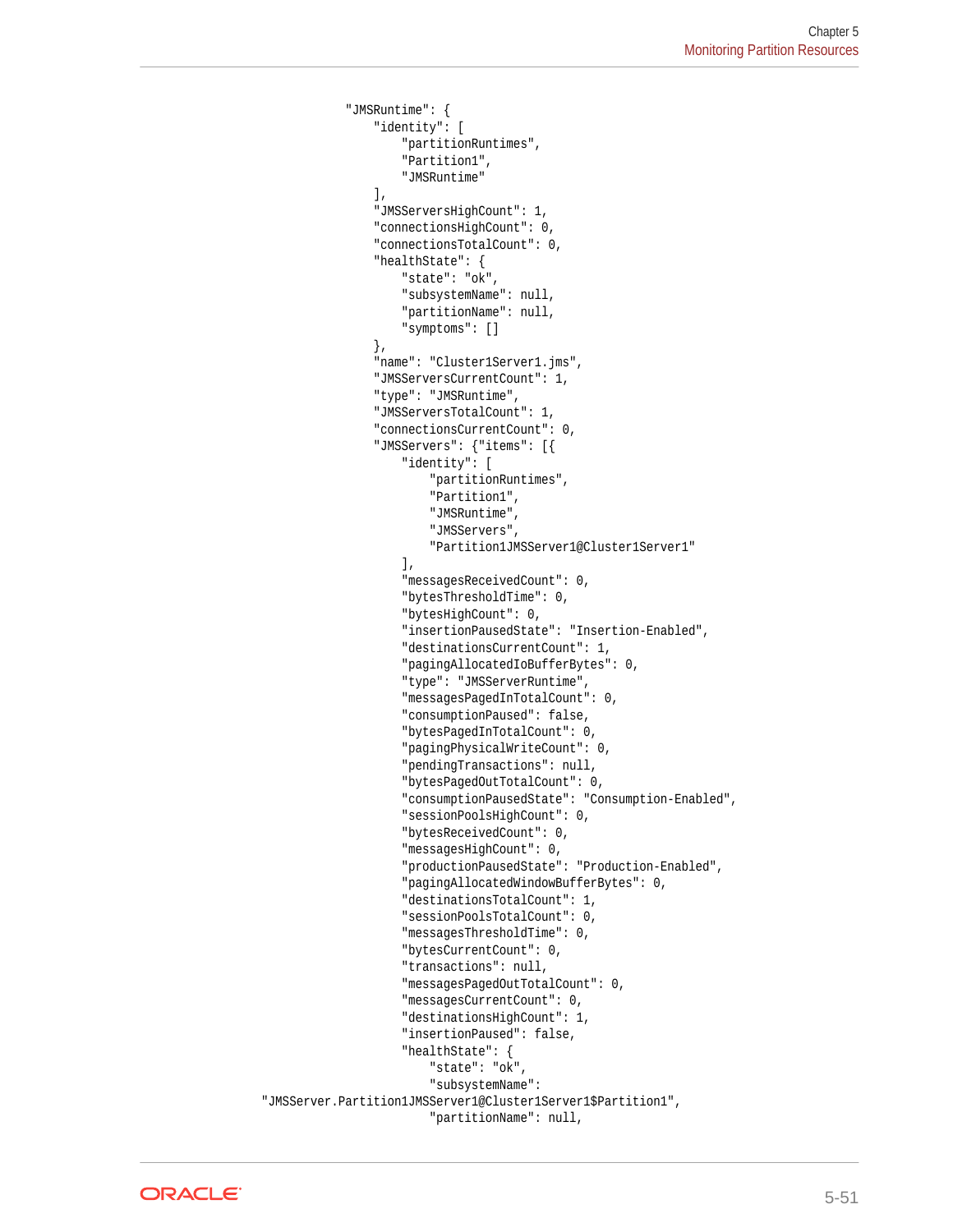```
 "symptoms": []
                     },
                      "messagesPageableCurrentCount": 0,
                      "sessionPoolsCurrentCount": 0,
                      "name": "Partition1JMSServer1@Cluster1Server1",
                      "bytesPendingCount": 0,
                      "productionPaused": false,
                      "bytesPageableCurrentCount": 0,
                      "messagesPendingCount": 0,
                      "destinations": {"items": [{
                          "identity": [
                              "partitionRuntimes",
                               "Partition1",
                              "JMSRuntime",
                              "JMSServers",
                              "Partition1JMSServer1@Cluster1Server1",
                              "destinations",
                              "Partition1JMSSystemResource1!
Partition1JMSServer1@Cluster1Server1@Partition1UniformDistributedQueue1"
 ],
                          "messagesReceivedCount": 0,
                          "bytesThresholdTime": 0,
                          "bytesHighCount": 0,
                          "insertionPausedState": "Insertion-Enabled",
                          "type": "JMSDestinationRuntime",
                          "consumptionPaused": false,
                          "messagesDeletedCurrentCount": 0,
                          "destinationType": "Queue",
                          "consumptionPausedState": "Consumption-Enabled",
                          "state": "started",
                          "bytesReceivedCount": 0,
                          "messagesHighCount": 0,
                          "productionPausedState": "Production-Enabled",
                          "subscriptionMessagesLimit": -1,
                          "consumersTotalCount": 0,
                          "consumersHighCount": 0,
                          "messagesThresholdTime": 0,
                          "bytesCurrentCount": 0,
                          "messagesMovedCurrentCount": 0,
                          "messagesCurrentCount": 0,
                          "insertionPaused": false,
                          "name": "Partition1JMSSystemResource1!
Partition1JMSServer1@Cluster1Server1@Partition1UniformDistributedQueue1",
                          "bytesPendingCount": 0,
                          "productionPaused": false,
                          "messagesPendingCount": 0,
                          "consumersCurrentCount": 0
                      }]}
                 }]}
             }
         }]}
\vert,
\mathcal{A} "name": "AdminServer",
         "partitionRuntimes": {"items": [{
             "name": "Partition1",
              "JMSRuntime": {
                  "identity": [
                      "partitionRuntimes",
                      "Partition1",
                      "JMSRuntime"
```
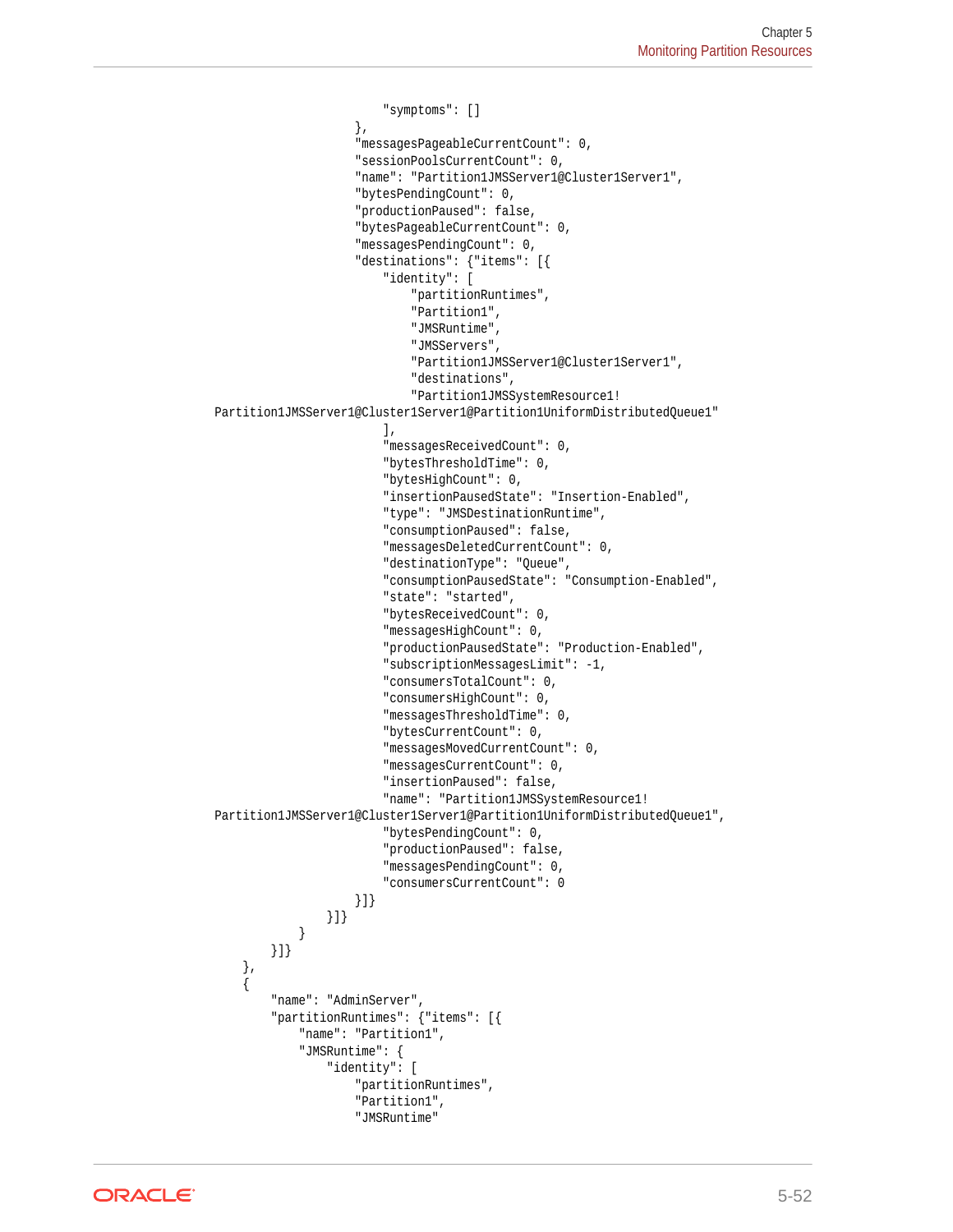```
 ],
                  "JMSServersHighCount": 0,
                  "connectionsHighCount": 0,
                  "connectionsTotalCount": 0,
                  "healthState": {
                      "state": "ok",
                      "subsystemName": null,
                      "partitionName": null,
                      "symptoms": []
                  },
                  "name": "AdminServer.jms",
                  "JMSServersCurrentCount": 0,
                  "type": "JMSRuntime",
                  "JMSServersTotalCount": 0,
                  "connectionsCurrentCount": 0,
                  "JMSServers": {"items": []}
 }
        }]}
\vert,
\left\{\right. "name": "Cluster1Server2",
         "partitionRuntimes": {"items": [{
             "name": "Partition1",
             "JMSRuntime": {
                  "identity": [
                      "partitionRuntimes",
                      "Partition1",
                      "JMSRuntime"
                 ],
                  "JMSServersHighCount": 1,
                  "connectionsHighCount": 0,
                  "connectionsTotalCount": 0,
                  "healthState": {
                      "state": "ok",
                      "subsystemName": null,
                      "partitionName": null,
                      "symptoms": []
                 },
                  "name": "Cluster1Server2.jms",
                  "JMSServersCurrentCount": 1,
                  "type": "JMSRuntime",
                  "JMSServersTotalCount": 1,
                  "connectionsCurrentCount": 0,
                  "JMSServers": {"items": [{
                      "identity": [
                          "partitionRuntimes",
                          "Partition1",
                          "JMSRuntime",
                          "JMSServers",
                          "Partition1JMSServer1@Cluster1Server2"
                      ],
                      "messagesReceivedCount": 0,
                      "bytesThresholdTime": 0,
                      "bytesHighCount": 0,
                      "insertionPausedState": "Insertion-Enabled",
                      "destinationsCurrentCount": 1,
                      "pagingAllocatedIoBufferBytes": 0,
                      "type": "JMSServerRuntime",
                      "messagesPagedInTotalCount": 0,
                      "consumptionPaused": false,
                      "bytesPagedInTotalCount": 0,
```
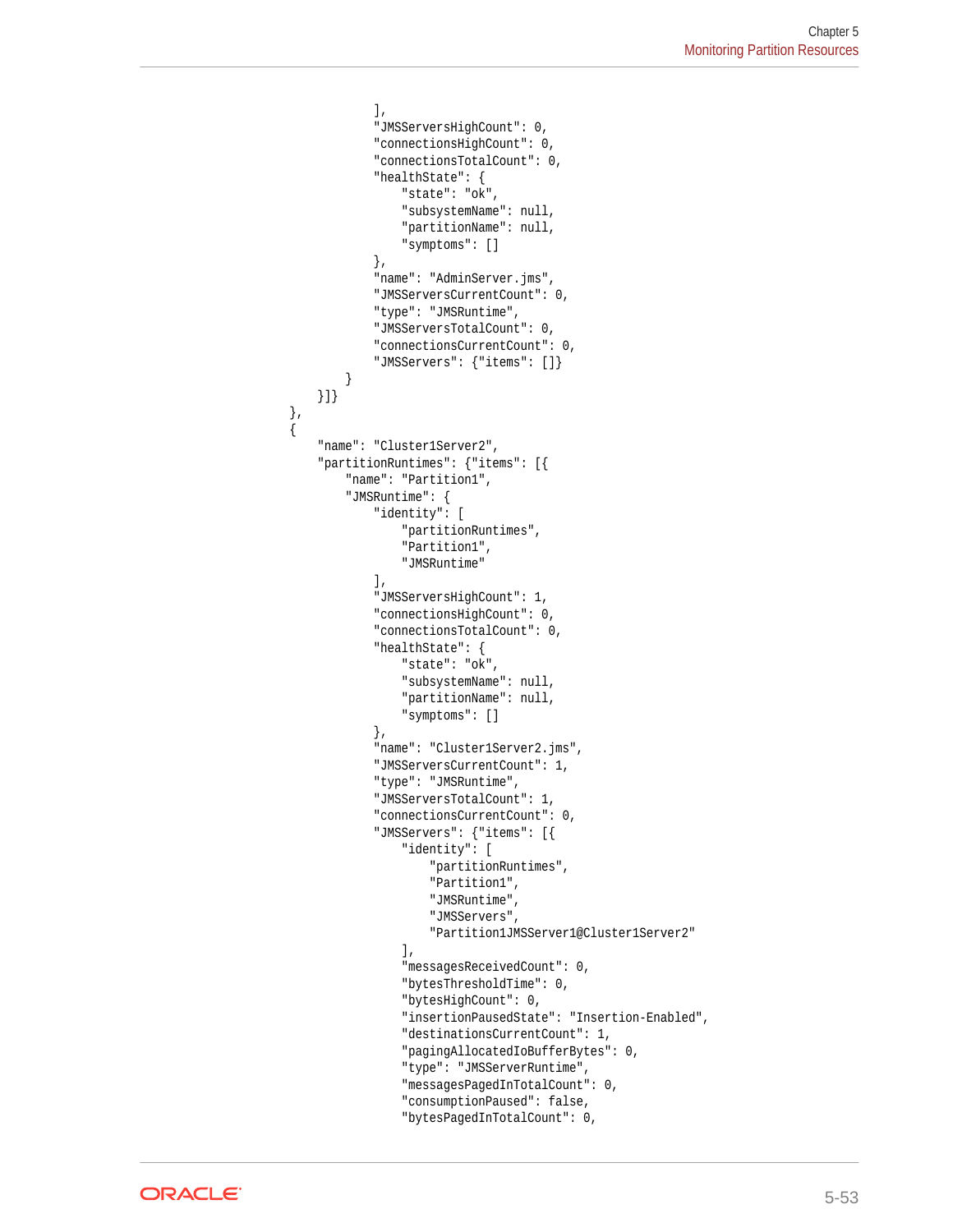```
 "pagingPhysicalWriteCount": 0,
                         "pendingTransactions": null,
                         "bytesPagedOutTotalCount": 0,
                         "consumptionPausedState": "Consumption-Enabled",
                         "sessionPoolsHighCount": 0,
                         "bytesReceivedCount": 0,
                         "messagesHighCount": 0,
                         "productionPausedState": "Production-Enabled",
                         "pagingAllocatedWindowBufferBytes": 0,
                         "destinationsTotalCount": 1,
                         "sessionPoolsTotalCount": 0,
                         "messagesThresholdTime": 0,
                         "bytesCurrentCount": 0,
                         "transactions": null,
                         "messagesPagedOutTotalCount": 0,
                         "messagesCurrentCount": 0,
                         "destinationsHighCount": 1,
                         "insertionPaused": false,
                         "healthState": {
                             "state": "ok",
                             "subsystemName": 
"JMSServer.Partition1JMSServer1@Cluster1Server2$Partition1",
                             "partitionName": null,
                             "symptoms": []
                         },
                         "messagesPageableCurrentCount": 0,
                         "sessionPoolsCurrentCount": 0,
                         "name": "Partition1JMSServer1@Cluster1Server2",
                         "bytesPendingCount": 0,
                         "productionPaused": false,
                         "bytesPageableCurrentCount": 0,
                         "messagesPendingCount": 0,
                         "destinations": {"items": [{
                              "identity": [
                                  "partitionRuntimes",
                                  "Partition1",
                                  "JMSRuntime",
                                  "JMSServers",
                                  "Partition1JMSServer1@Cluster1Server2",
                                  "destinations",
                                  "Partition1JMSSystemResource1!
Partition1JMSServer1@Cluster1Server2@Partition1UniformDistributedQueue1"
\mathbf{1}, \mathbf{1}, \mathbf{1}, \mathbf{1}, \mathbf{1}, \mathbf{1}, \mathbf{1}, \mathbf{1}, \mathbf{1}, \mathbf{1}, \mathbf{1}, \mathbf{1}, \mathbf{1}, \mathbf{1}, \mathbf{1}, \mathbf{1}, \mathbf{1}, \mathbf{1}, \mathbf{1}, \mathbf{1}, \mathbf{1}, \mathbf{1},  "messagesReceivedCount": 0,
                             "bytesThresholdTime": 0,
                             "bytesHighCount": 0,
                             "insertionPausedState": "Insertion-Enabled",
                             "type": "JMSDestinationRuntime",
                              "consumptionPaused": false,
                              "messagesDeletedCurrentCount": 0,
                             "destinationType": "Queue",
                              "consumptionPausedState": "Consumption-Enabled",
                              "state": "started",
                              "bytesReceivedCount": 0,
                              "messagesHighCount": 0,
                              "productionPausedState": "Production-Enabled",
                              "subscriptionMessagesLimit": -1,
                              "consumersTotalCount": 0,
                              "consumersHighCount": 0,
                              "messagesThresholdTime": 0,
                              "bytesCurrentCount": 0,
```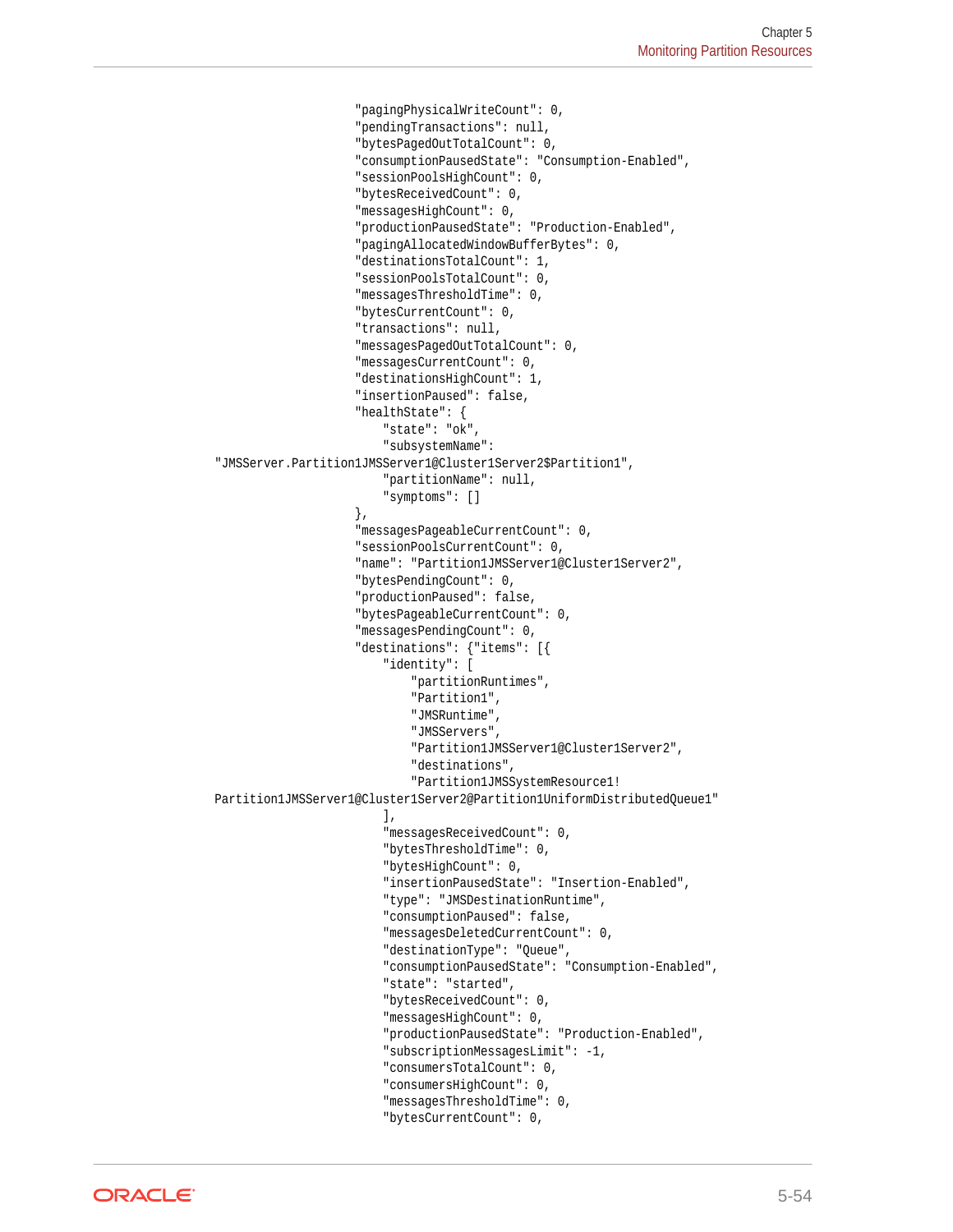```
 "messagesMovedCurrentCount": 0,
                           "messagesCurrentCount": 0,
                           "insertionPaused": false,
                           "name": "Partition1JMSSystemResource1!
Partition1JMSServer1@Cluster1Server2@Partition1UniformDistributedQueue1",
                           "bytesPendingCount": 0,
                           "productionPaused": false,
                           "messagesPendingCount": 0,
                           "consumersCurrentCount": 0
                       }]}
                  }]}
             }
        }]}
     }
]}}
            ----------------------------------------------------------------------
Monitor the applications
----------------------------------------------------------------------
curl -v \backslash--user Partition1Monitor:Partition1Monitor123 \
-H X-Requested-By:MyClient \
-H Accept:application/json \
-H Content-Type:application/json \
-d "\{ links: [], fields: [],
   children: {
     serverRuntimes: {
       links: [], fields: [ 'name' ],
       children: {
         partitionRuntimes: {
            links: [], fields: [ 'name' ],
            children: {
              applicationRuntimes: {
               links: [], fields: [ 'name', 'healthState', 'overallHealthState' ]
 }
            }
          }
       }
     }
   }
}" \
-X POST http://localhost:7001/partitions/Partition1/management/weblogic/latest/
domainRuntime/search
HTTP/1.1 200 OK
Response Body:
{"serverRuntimes": {"items": [
     {
          "name": "Cluster1Server1",
          "partitionRuntimes": {"items": [{
              "name": "Partition1",
              "applicationRuntimes": {"items": [
\left\{ \begin{array}{ccc} 1 & 1 & 1 \\ 1 & 1 & 1 \end{array} \right\}
```
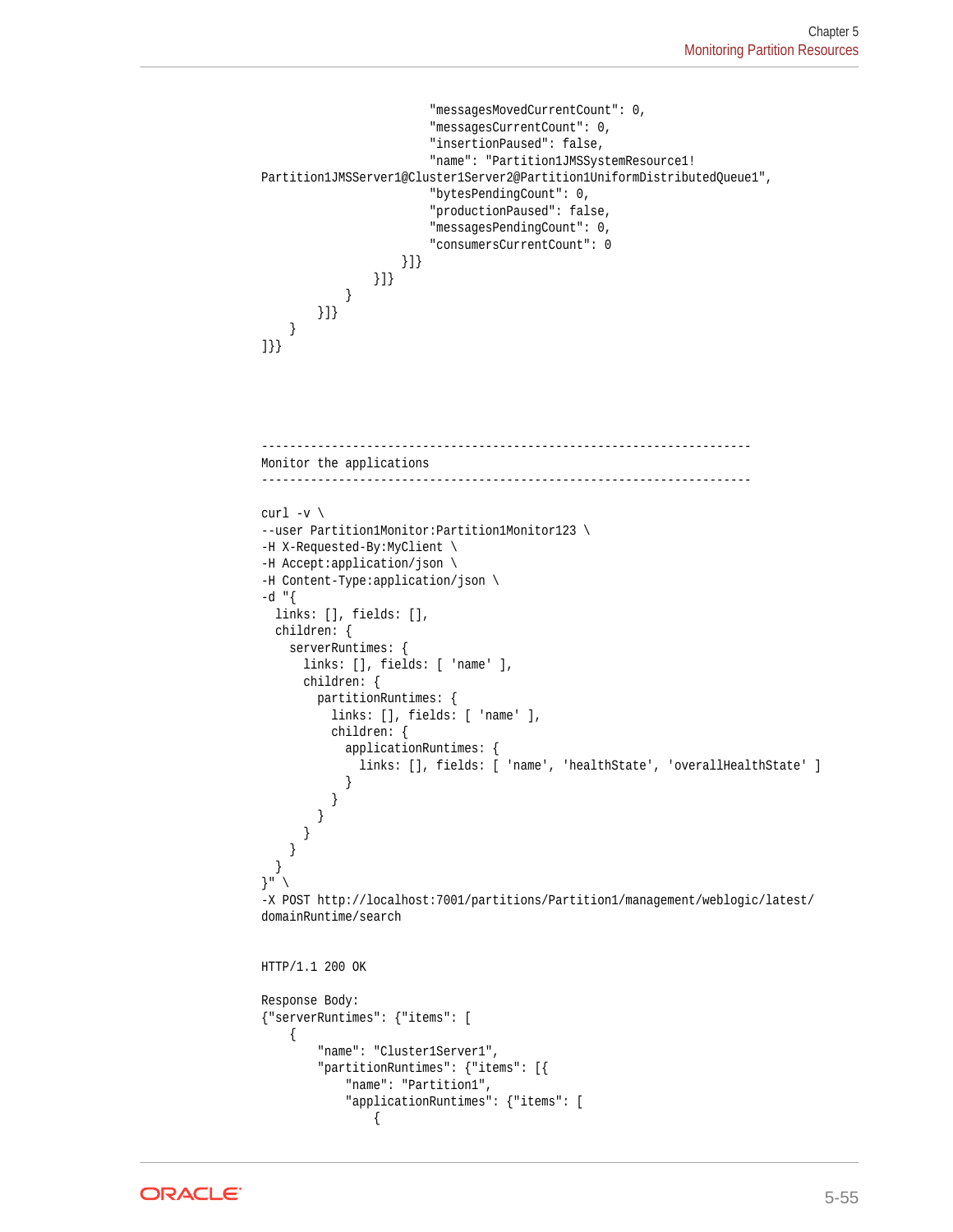```
 "overallHealthState": {
                              "state": "ok",
                              "subsystemName": null,
                              "partitionName": null,
                              "symptoms": []
                         },
                         "healthState": {
                              "state": "ok",
                              "subsystemName": null,
                              "partitionName": null,
                              "symptoms": []
                         },
                         "name": "Partition1JDBCDataSource1"
                    },
\left\{ \begin{array}{ccc} 1 & 1 & 1 \\ 1 & 1 & 1 \end{array} \right\} "overallHealthState": {
                              "state": "ok",
                              "subsystemName": null,
                              "partitionName": null,
                              "symptoms": []
                         },
                         "healthState": {
                              "state": "ok",
                              "subsystemName": null,
                              "partitionName": null,
                              "symptoms": []
                         },
                         "name": "jms-internal-xa-adp-Partition1VirtualTarget"
                    },
\left\{ \begin{array}{ccc} 1 & 1 & 1 \\ 1 & 1 & 1 \end{array} \right\} "overallHealthState": {
                              "state": "ok",
                              "subsystemName": null,
                              "partitionName": null,
                              "symptoms": []
                         },
                         "healthState": {
                              "state": "ok",
                              "subsystemName": null,
                              "partitionName": null,
                              "symptoms": []
                         },
                         "name": "wls-management-services-Partition1VirtualTarget"
                    },
\left\{ \begin{array}{ccc} 1 & 1 & 1 \\ 1 & 1 & 1 \end{array} \right\} "overallHealthState": {
                              "state": "ok",
                              "subsystemName": null,
                              "partitionName": null,
                              "symptoms": []
                         },
                         "healthState": {
                              "state": "ok",
                              "subsystemName": null,
                              "partitionName": null,
                              "symptoms": []
                         },
                         "name": "jms-internal-notran-adp-Partition1VirtualTarget"
```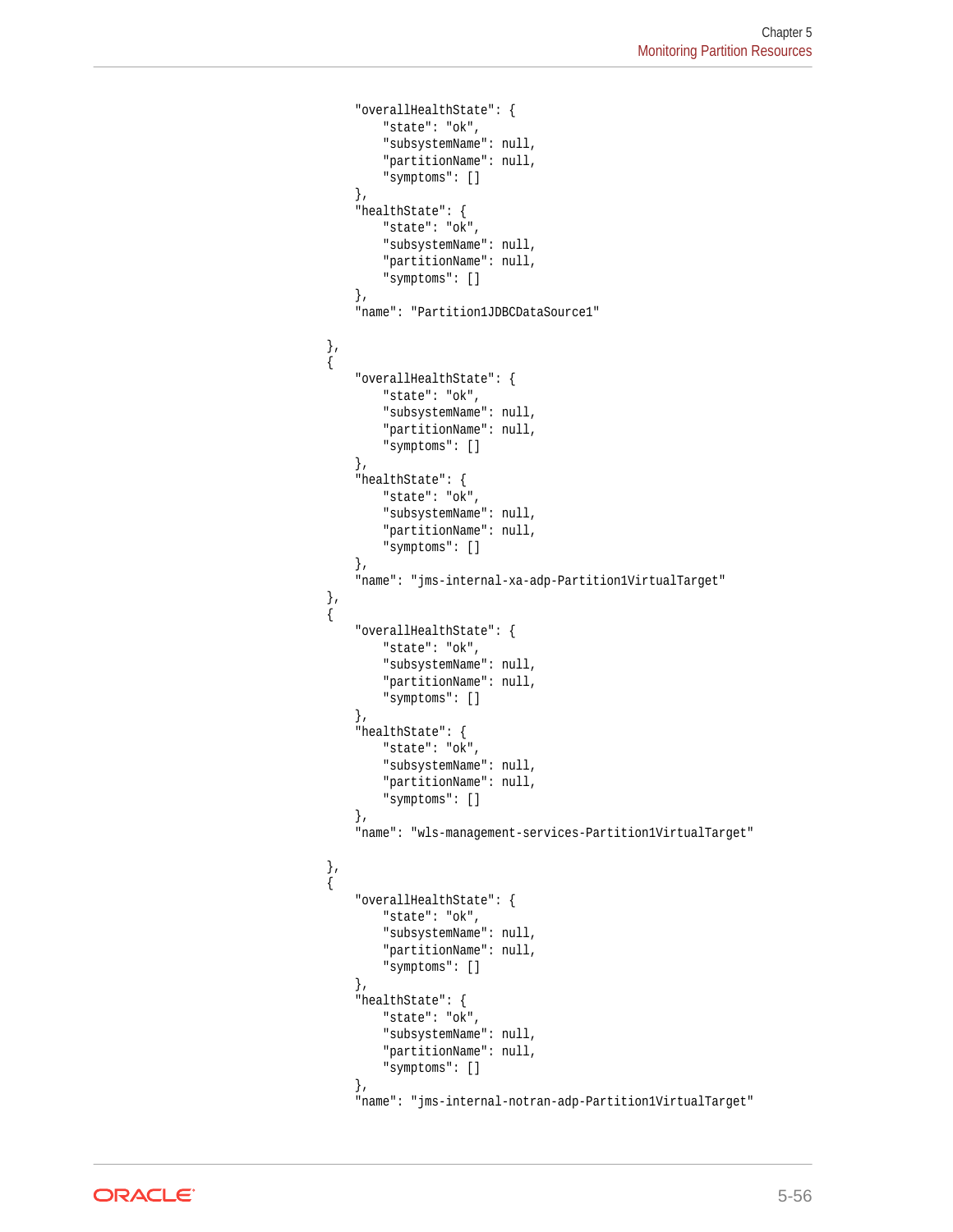```
 },
\left\{ \begin{array}{ccc} 1 & 1 & 1 \\ 1 & 1 & 1 \end{array} \right\} "overallHealthState": {
                              "state": "ok",
                              "subsystemName": null,
                              "partitionName": null,
                              "symptoms": []
                         },
                         "healthState": {
                              "state": "ok",
                              "subsystemName": null,
                              "partitionName": null,
                              "symptoms": []
                         },
                         "name": "fairShare"
\}, \{, \}, \{, \}, \{\{ "overallHealthState": {
                              "state": "ok",
                              "subsystemName": null,
                              "partitionName": null,
                              "symptoms": []
                         },
                         "healthState": {
                              "state": "ok",
                              "subsystemName": null,
                              "partitionName": null,
                              "symptoms": []
                         },
                         "name": "basicapp"
                    },
\left\{ \begin{array}{ccc} 1 & 1 & 1 \\ 1 & 1 & 1 \end{array} \right\} "overallHealthState": {
                              "state": "ok",
                              "subsystemName": null,
                              "partitionName": null,
                              "symptoms": []
                         },
                         "healthState": {
                              "state": "ok",
                              "subsystemName": null,
                              "partitionName": null,
                              "symptoms": []
                         },
                         "name": "bea_wls_internal-Partition1VirtualTarget"
                    },
\left\{ \begin{array}{ccc} 1 & 1 & 1 \\ 1 & 1 & 1 \end{array} \right\} "overallHealthState": {
                              "state": "ok",
                              "subsystemName": null,
                              "partitionName": null,
                              "symptoms": []
                         },
                         "healthState": {
                              "state": "ok",
                              "subsystemName": null,
                              "partitionName": null,
                              "symptoms": []
                         },
```
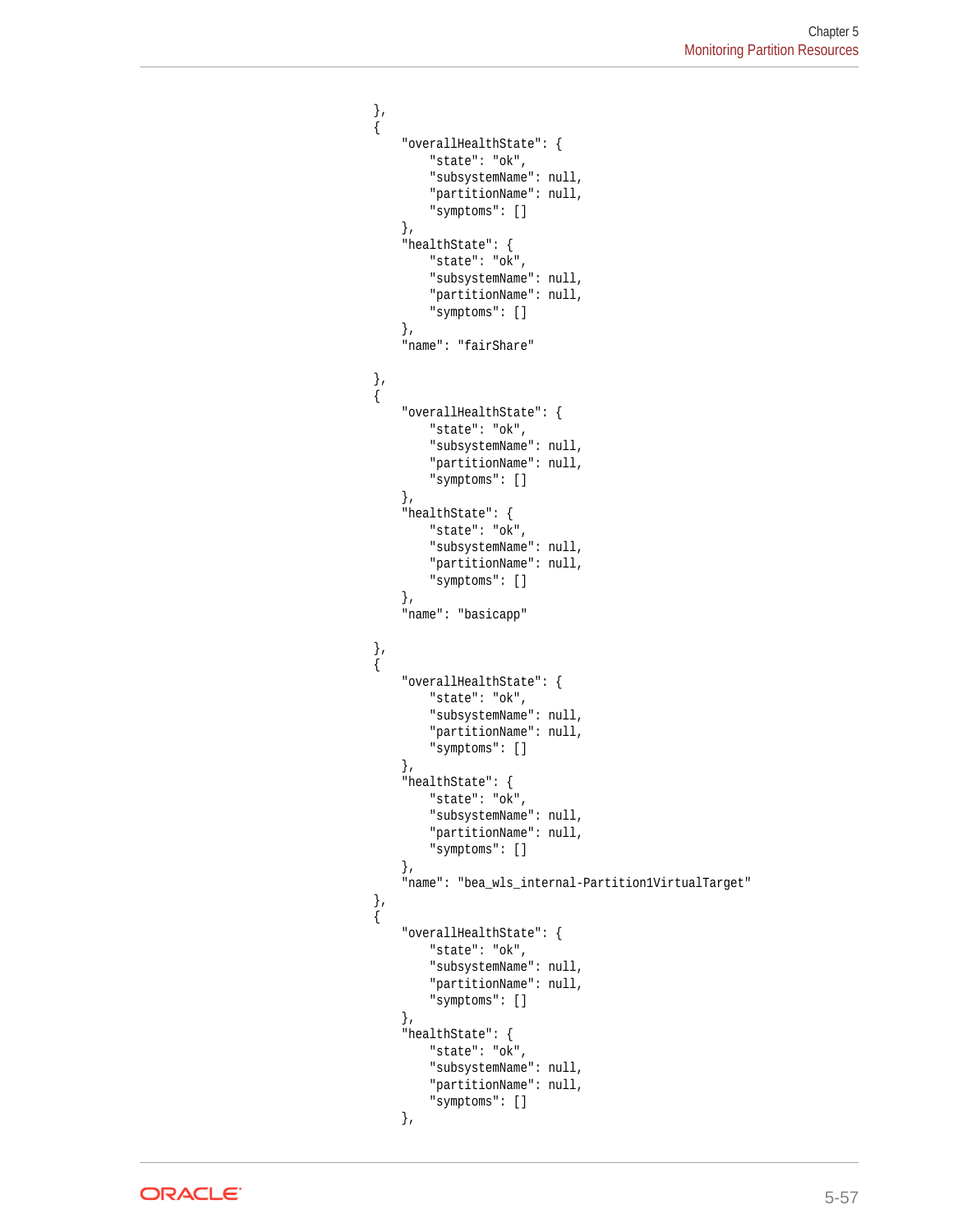```
 "name": "Partition1JMSSystemResource1"
 }
               ]}
         }]}
          "name": "AdminServer",
          "partitionRuntimes": {"items": [{
               "name": "Partition1",
               "applicationRuntimes": {"items": [
\left\{ \begin{array}{ccc} 1 & 1 & 1 \\ 1 & 1 & 1 \end{array} \right\} "overallHealthState": {
                             "state": "ok",
                             "subsystemName": null,
                             "partitionName": null,
                             "symptoms": []
                        },
                         "healthState": {
                             "state": "ok",
                             "subsystemName": null,
                             "partitionName": null,
                             "symptoms": []
                        },
                         "name": "bea_wls_internal-Partition1-adminVT"
                    },
\{ "overallHealthState": {
                             "state": "ok",
                             "subsystemName": null,
                             "partitionName": null,
                             "symptoms": []
                        },
                         "healthState": {
                             "state": "ok",
                             "subsystemName": null,
                             "partitionName": null,
                             "symptoms": []
                        },
                         "name": "wls-management-services-Partition1-adminVT"
                    },
\left\{ \begin{array}{ccc} 1 & 1 & 1 \\ 1 & 1 & 1 \end{array} \right\} "overallHealthState": {
                             "state": "ok",
                             "subsystemName": null,
                             "partitionName": null,
                             "symptoms": []
                        },
                         "healthState": {
                             "state": "ok",
                             "subsystemName": null,
                             "partitionName": null,
                             "symptoms": []
                        },
                         "name": "jms-internal-notran-adp-Partition1-adminVT"
                    },
\left\{ \begin{array}{ccc} 1 & 1 & 1 \\ 1 & 1 & 1 \end{array} \right\} "overallHealthState": {
```
 }, {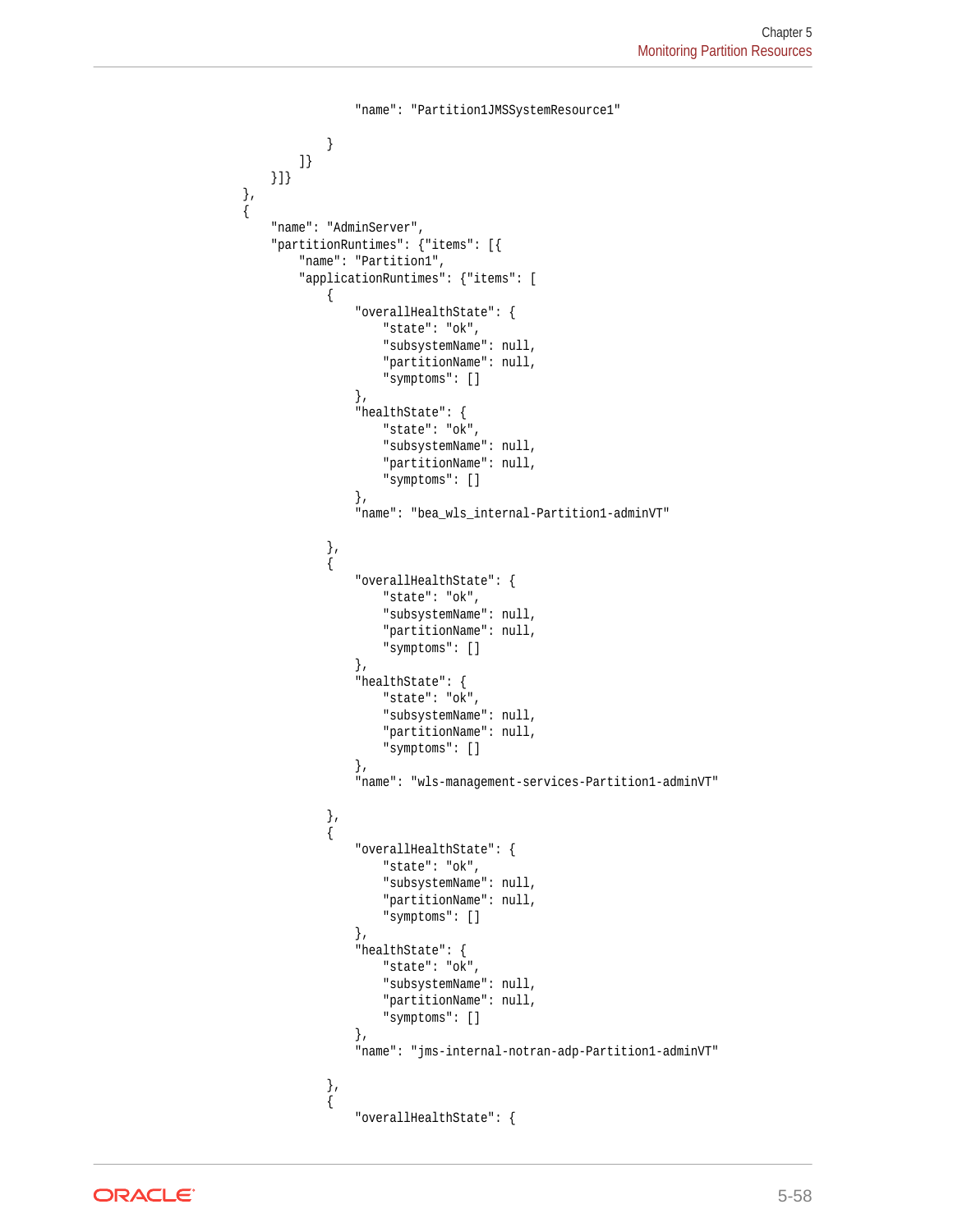```
 "state": "ok",
                            "subsystemName": null,
                            "partitionName": null,
                            "symptoms": []
                       },
                       "healthState": {
                           "state": "ok",
                            "subsystemName": null,
                            "partitionName": null,
                            "symptoms": []
                       },
                       "name": "jms-internal-xa-adp-Partition1-adminVT"
 }
              ]}
         }]}
\vert,
\mathcal{A} "name": "Cluster1Server2",
         "partitionRuntimes": {"items": [{
              "name": "Partition1",
              "applicationRuntimes": {"items": [
\{ "overallHealthState": {
                           "state": "ok",
                           "subsystemName": null,
                            "partitionName": null,
                            "symptoms": []
                       },
                       "healthState": {
                           "state": "ok",
                            "subsystemName": null,
                            "partitionName": null,
                            "symptoms": []
                       },
                       "name": "Partition1JMSSystemResource1"
                  },
\left\{ \begin{array}{ccc} 1 & 1 & 1 \\ 1 & 1 & 1 \end{array} \right\} "overallHealthState": {
                           "state": "ok",
                           "subsystemName": null,
                           "partitionName": null,
                            "symptoms": []
 },
                       "healthState": {
                           "state": "ok",
                            "subsystemName": null,
                            "partitionName": null,
                            "symptoms": []
                       },
                       "name": "basicapp"
\}, \{, \}, \{, \}, \{\left\{ \begin{array}{ccc} 1 & 1 & 1 \\ 1 & 1 & 1 \end{array} \right\} "overallHealthState": {
                           "state": "ok",
                            "subsystemName": null,
                            "partitionName": null,
                            "symptoms": []
                       },
```
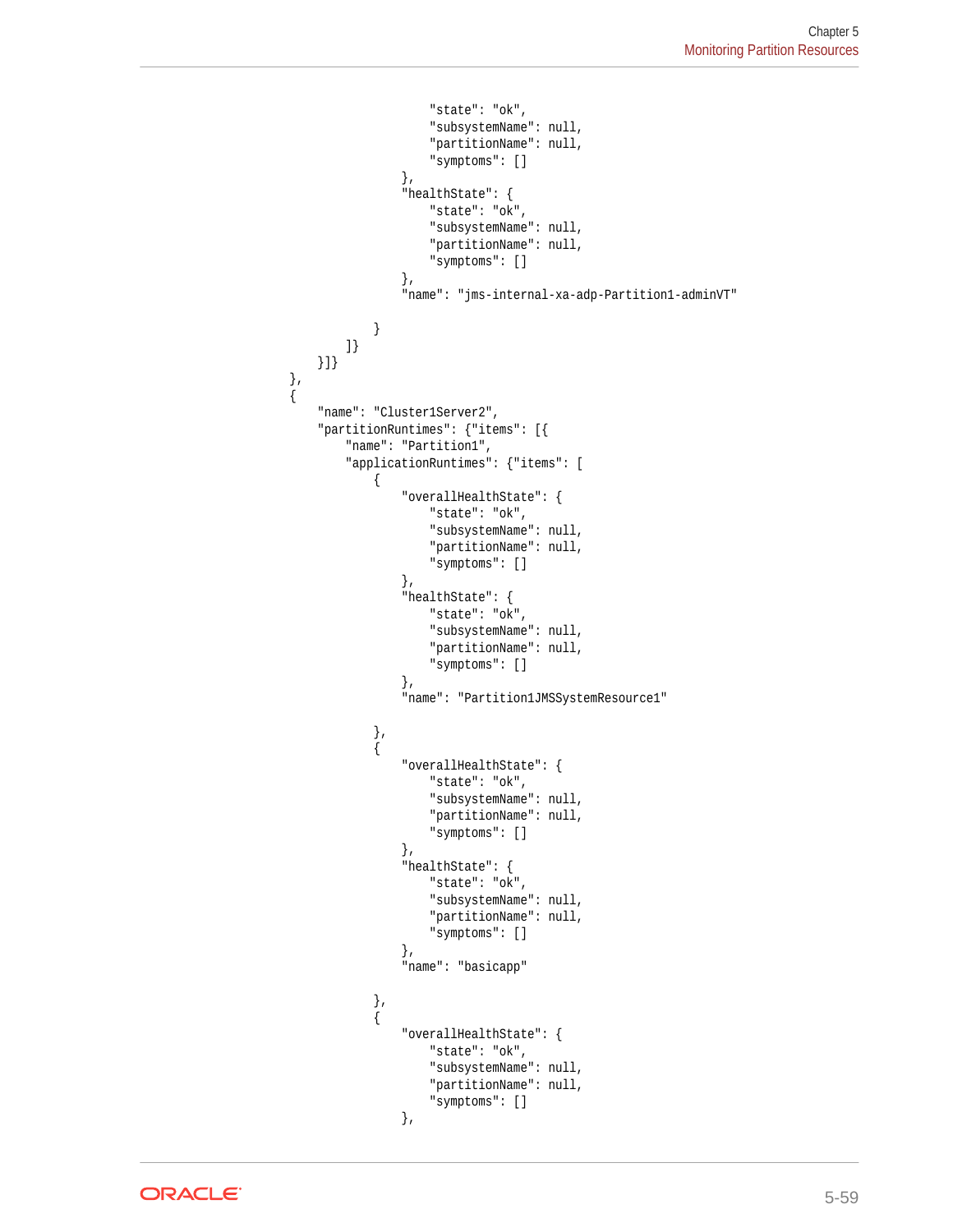```
 "healthState": {
                               "state": "ok",
                               "subsystemName": null,
                               "partitionName": null,
                               "symptoms": []
                          },
                          "name": "Partition1JDBCDataSource1"
                     },
\left\{ \begin{array}{ccc} 1 & 1 & 1 \\ 1 & 1 & 1 \end{array} \right\} "overallHealthState": {
                               "state": "ok",
                               "subsystemName": null,
                               "partitionName": null,
                               "symptoms": []
                          },
                          "healthState": {
                               "state": "ok",
                               "subsystemName": null,
                               "partitionName": null,
                               "symptoms": []
                          },
                          "name": "jms-internal-notran-adp-Partition1VirtualTarget"
                     },
\left\{ \begin{array}{ccc} 1 & 1 & 1 \\ 1 & 1 & 1 \end{array} \right\} "overallHealthState": {
                               "state": "ok",
                               "subsystemName": null,
                               "partitionName": null,
                               "symptoms": []
                          },
                          "healthState": {
                               "state": "ok",
                               "subsystemName": null,
                               "partitionName": null,
                               "symptoms": []
                          },
                          "name": "fairShare"
                     },
\left\{ \begin{array}{ccc} 1 & 1 & 1 \\ 1 & 1 & 1 \end{array} \right\} "overallHealthState": {
                               "state": "ok",
                               "subsystemName": null,
                               "partitionName": null,
                               "symptoms": []
                          },
                          "healthState": {
                               "state": "ok",
                               "subsystemName": null,
                               "partitionName": null,
                               "symptoms": []
                          },
                          "name": "bea_wls_internal-Partition1VirtualTarget"
                     },
\left\{ \begin{array}{ccc} 1 & 1 & 1 \\ 1 & 1 & 1 \end{array} \right\} "overallHealthState": {
                               "state": "ok",
                               "subsystemName": null,
                               "partitionName": null,
                               "symptoms": []
```
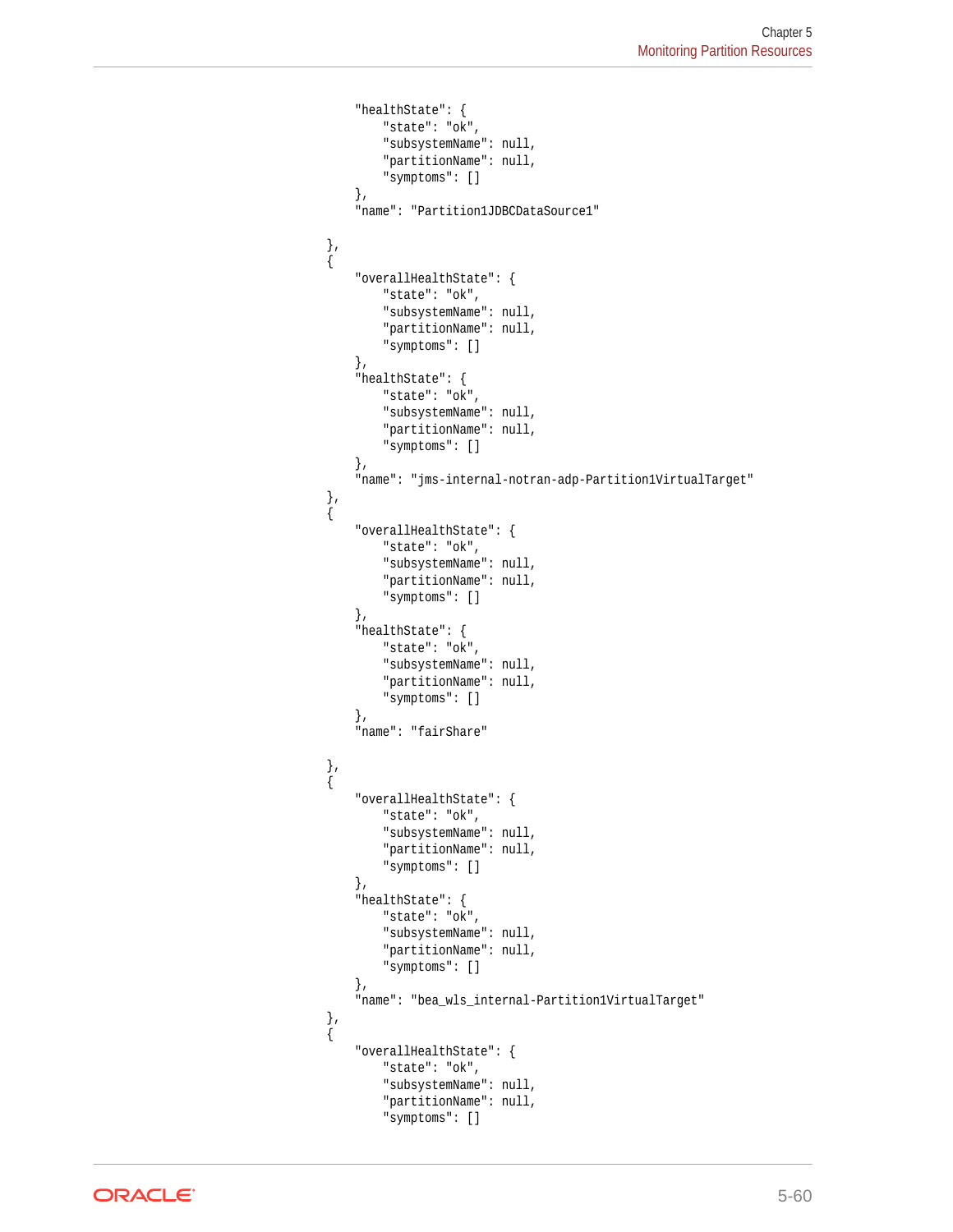```
 },
                        "healthState": {
                             "state": "ok",
                             "subsystemName": null,
                             "partitionName": null,
                             "symptoms": []
                        },
                        "name": "jms-internal-xa-adp-Partition1VirtualTarget"
                   },
\left\{ \begin{array}{ccc} 1 & 1 & 1 \\ 1 & 1 & 1 \end{array} \right\} "overallHealthState": {
                             "state": "ok",
                             "subsystemName": null,
                             "partitionName": null,
                             "symptoms": []
                        },
                        "healthState": {
                             "state": "ok",
                             "subsystemName": null,
                             "partitionName": null,
                             "symptoms": []
                        },
                        "name": "wls-management-services-Partition1VirtualTarget"
                   }
               ]}
         }]}
     }
]}}
             ----------------------------------------------------------------------
Monitor the applications' servlets
                                                    ----------------------------------------------------------------------
curl -v \backslash--user Partition1Monitor:Partition1Monitor123 \
-H X-Requested-By:MyClient \
-H Accept:application/json \
-H Content-Type:application/json \
-d "{
   links: [], fields: [],
   children: {
     serverRuntimes: {
        links: [], fields: [ 'name' ],
        children: {
          partitionRuntimes: {
            links: [], fields: [ 'name' ],
            children: {
               applicationRuntimes: {
                 links: [], fields: [ 'name' ],
                 name: [ 'fairShare', 'basicapp' ],
                 children: {
                   componentRuntimes: {
                      links: [], fields: [ 'name', 'type' ],
                      children: {
                        servlets: {
```
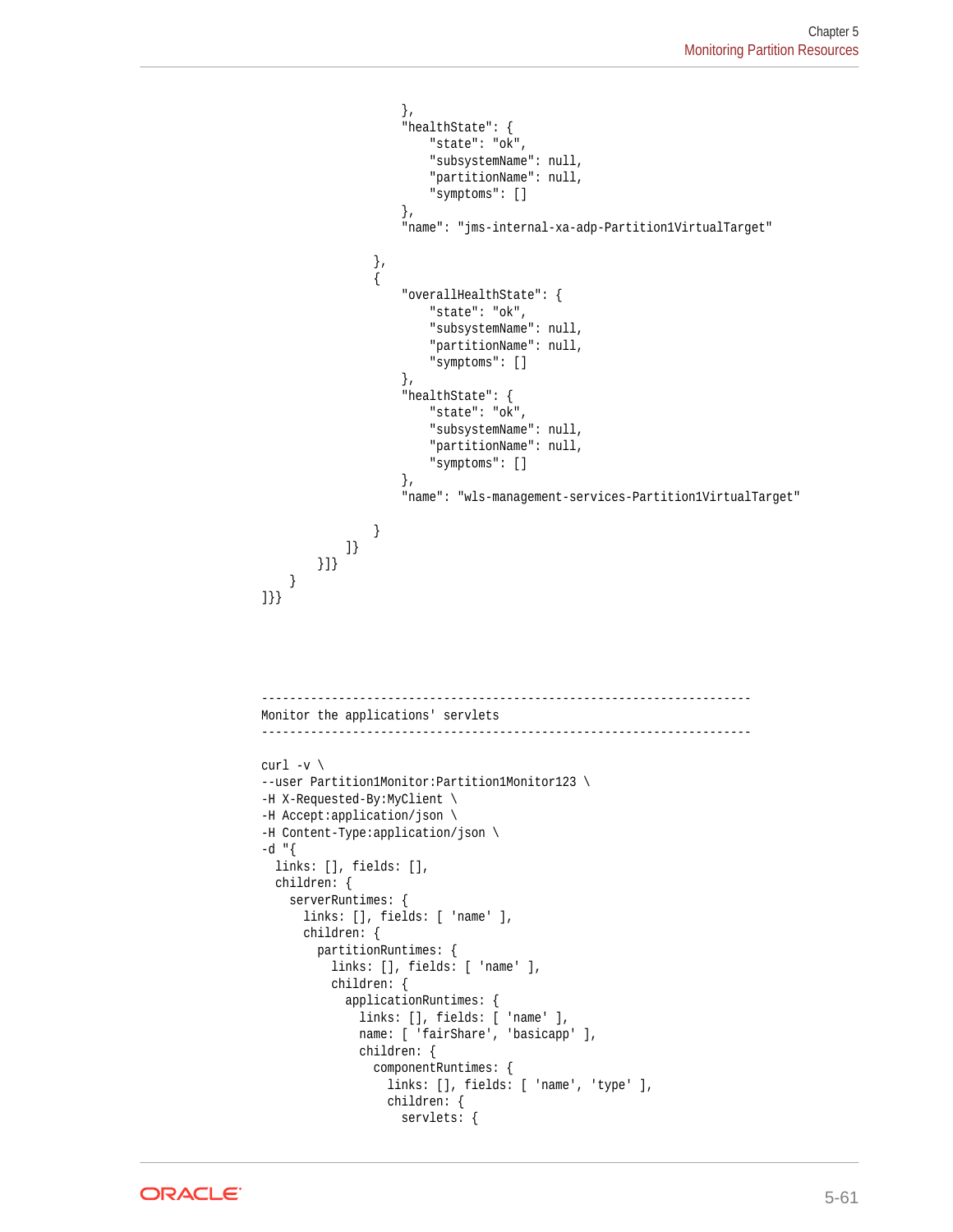```
 links: [],
                          fields: [
                             'name',
                             'executionTimeHigh',
                             'executionTimeLow',
                             'executionTimeAverage',
                             'invocationTotalCount'
\sim 100 \sim 100 \sim 100 \sim 100 \sim 110 \sim 110 \sim 110 \sim 110 \sim 110 \sim 110 \sim 110 \sim 110 \sim 110 \sim 110 \sim 110 \sim 110 \sim 110 \sim 110 \sim 110 \sim 110 \sim 110 \sim 110 \sim 110 \sim 110 \sim 
 }
 }
 }
 }
 }
 }
 }
 }
\left\{\begin{array}{ccc} \end{array}\right\} }
}" \
-X POST http://localhost:7001/partitions/Partition1/management/weblogic/latest/
domainRuntime/search
HTTP/1.1 200 OK
Response Body:
{"serverRuntimes": {"items": [
     {
          "name": "Cluster1Server1",
          "partitionRuntimes": {"items": [{
               "name": "Partition1",
               "applicationRuntimes": {"items": [
\{ "name": "fairShare",
                        "componentRuntimes": {"items": [{
                             "type": "WebAppComponentRuntime",
                             "name": "Partition1VirtualTarget_\/partition1\/fairShare",
                             "servlets": {"items": [
{ } "executionTimeHigh": 0,
                                      "invocationTotalCount": 0,
                                      "executionTimeLow": 0,
                                      "name": "JspServlet",
                                      "executionTimeAverage": 0
\}, and the same state \}, and the same state \}, and the same state \}{ } "executionTimeHigh": 0,
                                      "invocationTotalCount": 0,
                                      "executionTimeLow": 0,
                                      "name": "FileServlet",
                                      "executionTimeAverage": 0
\}, and the same state \}, and the same state \}, and the same state \}\{ "executionTimeHigh": 0,
                                      "invocationTotalCount": 0,
                                      "executionTimeLow": 0,
                                      "name": "SimpleFastServlet",
                                      "executionTimeAverage": 0
\}, and the same state \}, and the same state \}, and the same state \{x_i\}{ } "executionTimeHigh": 0,
```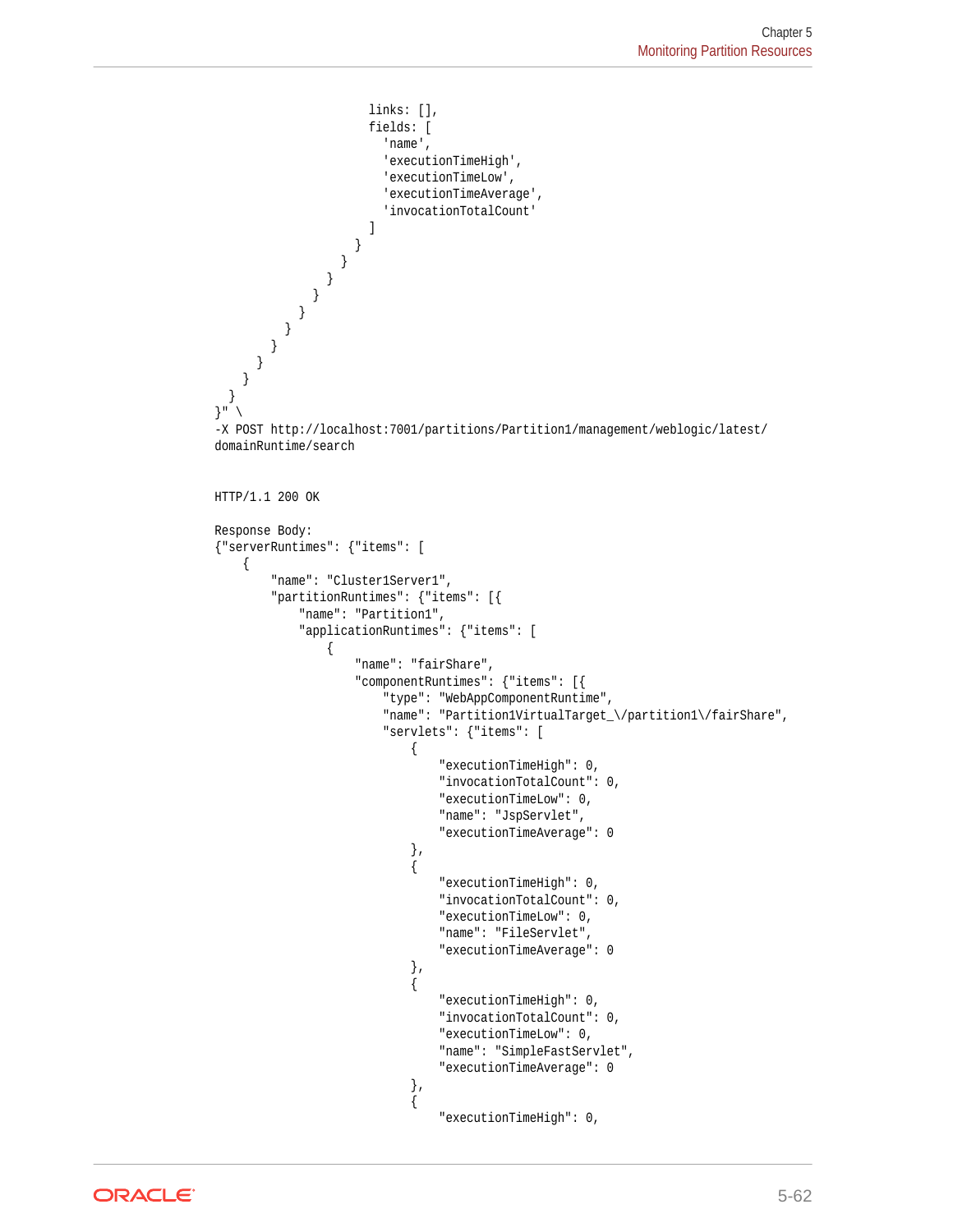```
 "invocationTotalCount": 0,
                           "executionTimeLow": 0,
                           "name": "SimpleSlowServlet",
                           "executionTimeAverage": 0
 }
 ]}
                 }]}
              },
\left\{ \begin{array}{ccc} 1 & 1 & 1 \\ 1 & 1 & 1 \end{array} \right\} "name": "basicapp",
                 "componentRuntimes": {"items": [
\{ "type": "WebAppComponentRuntime",
                        "name": "Partition1VirtualTarget_\/partition1\/
BasicAuth",
                        "servlets": {"items": [
\{ "executionTimeHigh": 0,
                               "invocationTotalCount": 0,
                               "executionTimeLow": 0,
                               "name": "JspServlet",
                               "executionTimeAverage": 0
\}, and the contract of \}, and the contract of \}, and the contract of \{\{ "executionTimeHigh": 0,
                               "invocationTotalCount": 0,
                               "executionTimeLow": 0,
                               "name": "Servlet3",
                               "executionTimeAverage": 0
 },
\{ "executionTimeHigh": 0,
                               "invocationTotalCount": 0,
                               "executionTimeLow": 0,
                               "name": "Servlet2",
                               "executionTimeAverage": 0
 },
\{ "executionTimeHigh": 0,
                               "invocationTotalCount": 0,
                               "executionTimeLow": 0,
                               "name": "Servlet1",
                               "executionTimeAverage": 0
 },
\{ "executionTimeHigh": 0,
                               "invocationTotalCount": 0,
                               "executionTimeLow": 0,
                               "name": "FileServlet",
                               "executionTimeAverage": 0
 }
\}, where the contract of \{x_i\} , \{x_i\}\{ "name": "BasicEJB.jar",
                        "type": "EJBComponentRuntime"
 }
                 ]}
              }
           ]}
       }]}
```
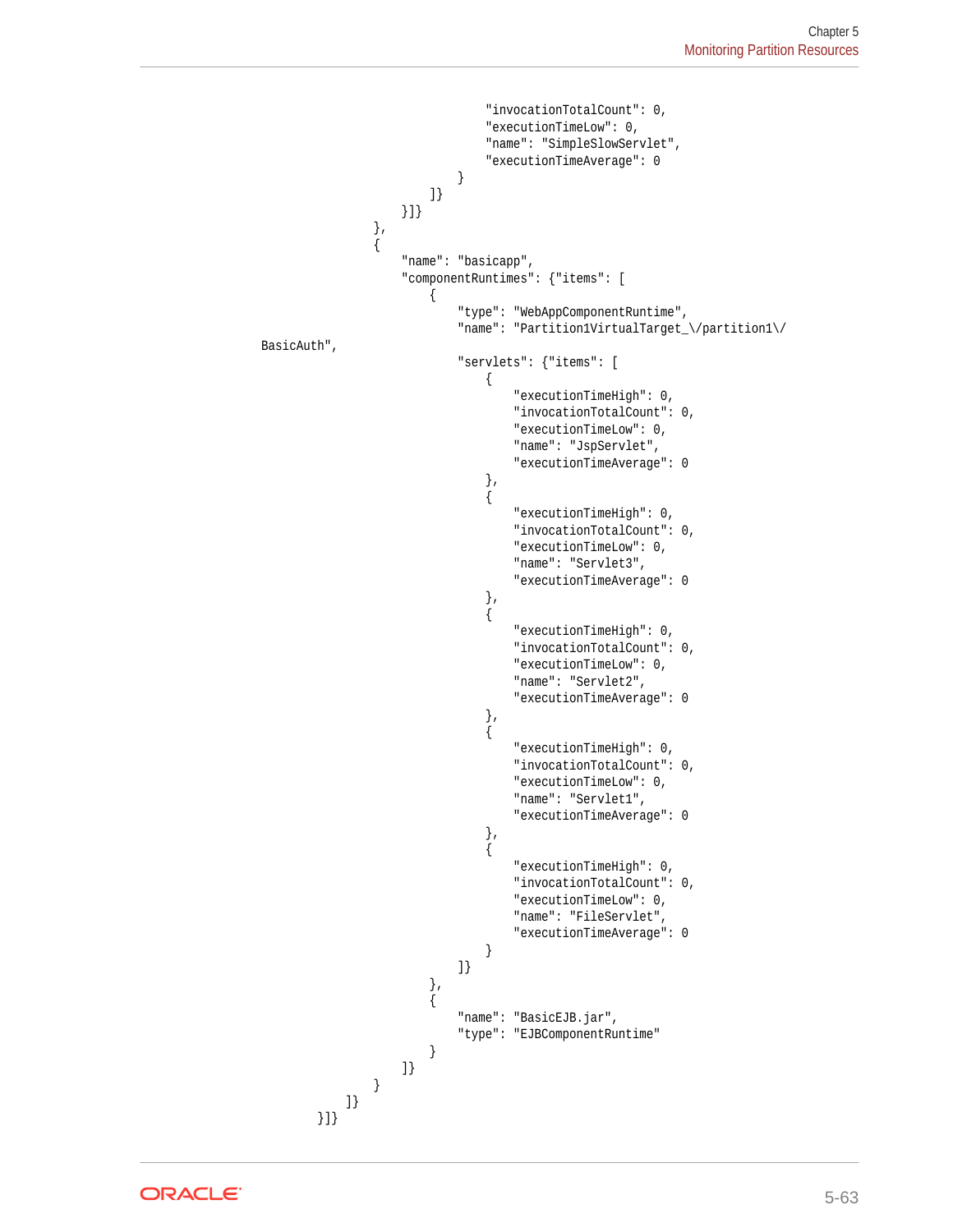```
 },
     {
         "name": "AdminServer",
         "partitionRuntimes": {"items": [{
             "name": "Partition1",
             "applicationRuntimes": {"items": []}
         }]}
     },
     {
         "name": "Cluster1Server2",
         "partitionRuntimes": {"items": [{
             "name": "Partition1",
             "applicationRuntimes": {"items": [
\left\{ \begin{array}{ccc} 1 & 1 & 1 \\ 1 & 1 & 1 \end{array} \right\} "name": "fairShare",
                     "componentRuntimes": {"items": [{
                         "type": "WebAppComponentRuntime",
                         "name": "Partition1VirtualTarget_\/partition1\/fairShare",
                         "servlets": {"items": [
{ } "executionTimeHigh": 0,
                                 "invocationTotalCount": 0,
                                 "executionTimeLow": 0,
                                 "name": "JspServlet",
                                 "executionTimeAverage": 0
\}, and the same state \}, and the same state \}, and the same state \{x_i\}{ } "executionTimeHigh": 0,
                                 "invocationTotalCount": 0,
                                 "executionTimeLow": 0,
                                 "name": "FileServlet",
                                 "executionTimeAverage": 0
\{x_i\}{ } "executionTimeHigh": 0,
                                  "invocationTotalCount": 0,
                                 "executionTimeLow": 0,
                                 "name": "SimpleFastServlet",
                                 "executionTimeAverage": 0
\}, and the same state \}, and the same state \}, and the same state \{x_i\}{ } "executionTimeHigh": 0,
                                 "invocationTotalCount": 0,
                                 "executionTimeLow": 0,
                                 "name": "SimpleSlowServlet",
                                 "executionTimeAverage": 0
 }
 ]}
                     }]}
                 },
\left\{ \begin{array}{ccc} 1 & 1 & 1 \\ 1 & 1 & 1 \end{array} \right\} "name": "basicapp",
                     "componentRuntimes": {"items": [
\{ "type": "WebAppComponentRuntime",
                             "name": "Partition1VirtualTarget_\/partition1\/
BasicAuth",
                             "servlets": {"items": [
\{ "executionTimeHigh": 0,
                                      "invocationTotalCount": 0,
```
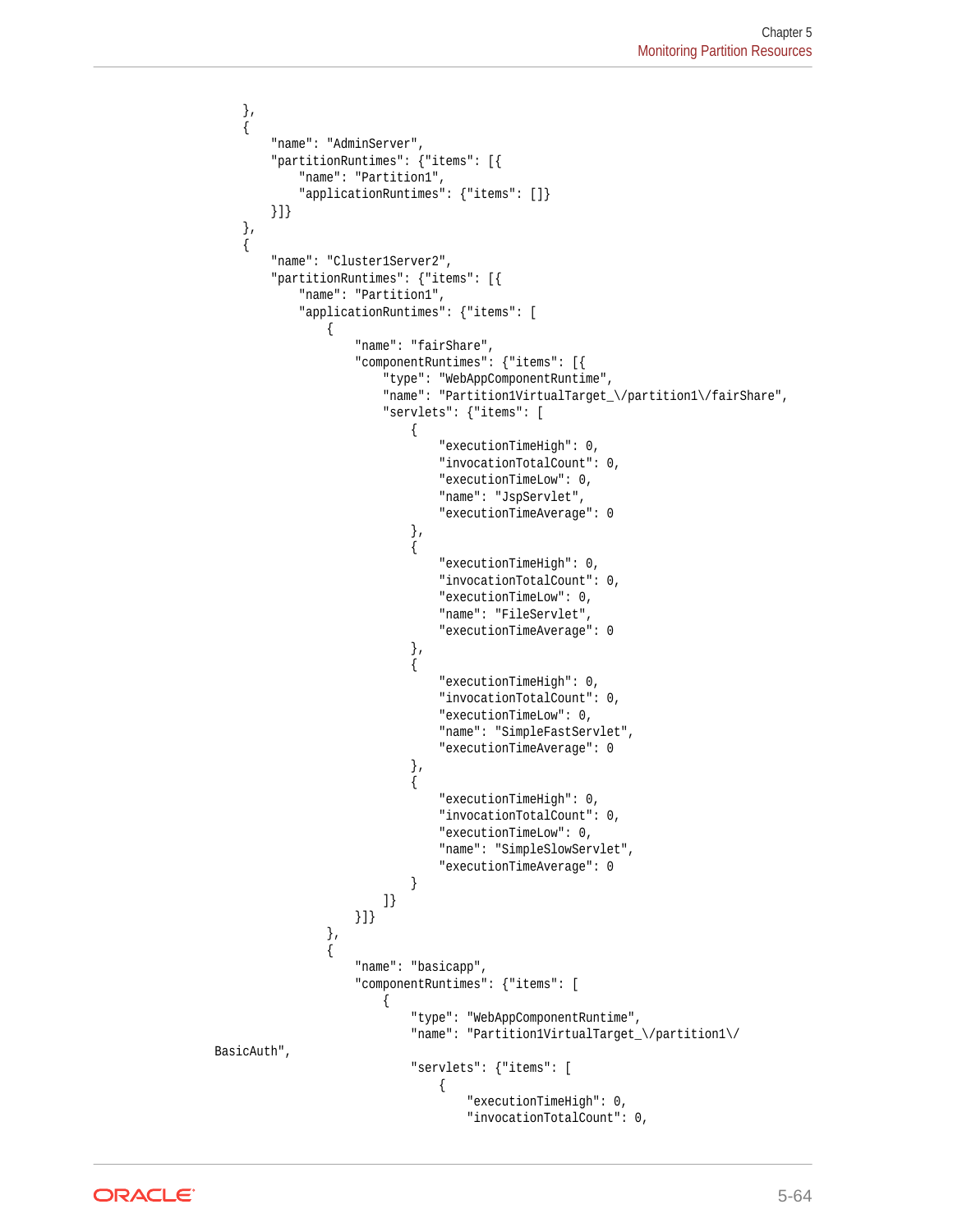```
 "executionTimeLow": 0,
                                "name": "JspServlet",
                                "executionTimeAverage": 0
 },
\{ "executionTimeHigh": 0,
                               "invocationTotalCount": 0,
                                "executionTimeLow": 0,
                                "name": "Servlet3",
                                "executionTimeAverage": 0
 },
\{ "executionTimeHigh": 0,
                               "invocationTotalCount": 0,
                               "executionTimeLow": 0,
                               "name": "Servlet2",
                               "executionTimeAverage": 0
\}, and the contract of \}, and the contract of \}, and the contract of \{\{ "executionTimeHigh": 0,
                               "invocationTotalCount": 0,
                               "executionTimeLow": 0,
                               "name": "Servlet1",
                               "executionTimeAverage": 0
 },
\{ "executionTimeHigh": 0,
                                "invocationTotalCount": 0,
                                "executionTimeLow": 0,
                                "name": "FileServlet",
                                "executionTimeAverage": 0
 }
\} },
\{ "name": "BasicEJB.jar",
                         "type": "EJBComponentRuntime"
 }
                  ]}
             }
           ]}
       }]}
    }
]}}
        ----------------------------------------------------------------------
Get the total number of open sessions across each application's component runtimes 
across all servers
----------------------------------------------------------------------
curl -v \backslash--user Partition1Monitor:Partition1Monitor123 \
-H X-Requested-By:MyClient \
-H Accept:application/json \
-H Content-Type:application/json \
-d "{
  links: [], fields: [],
```
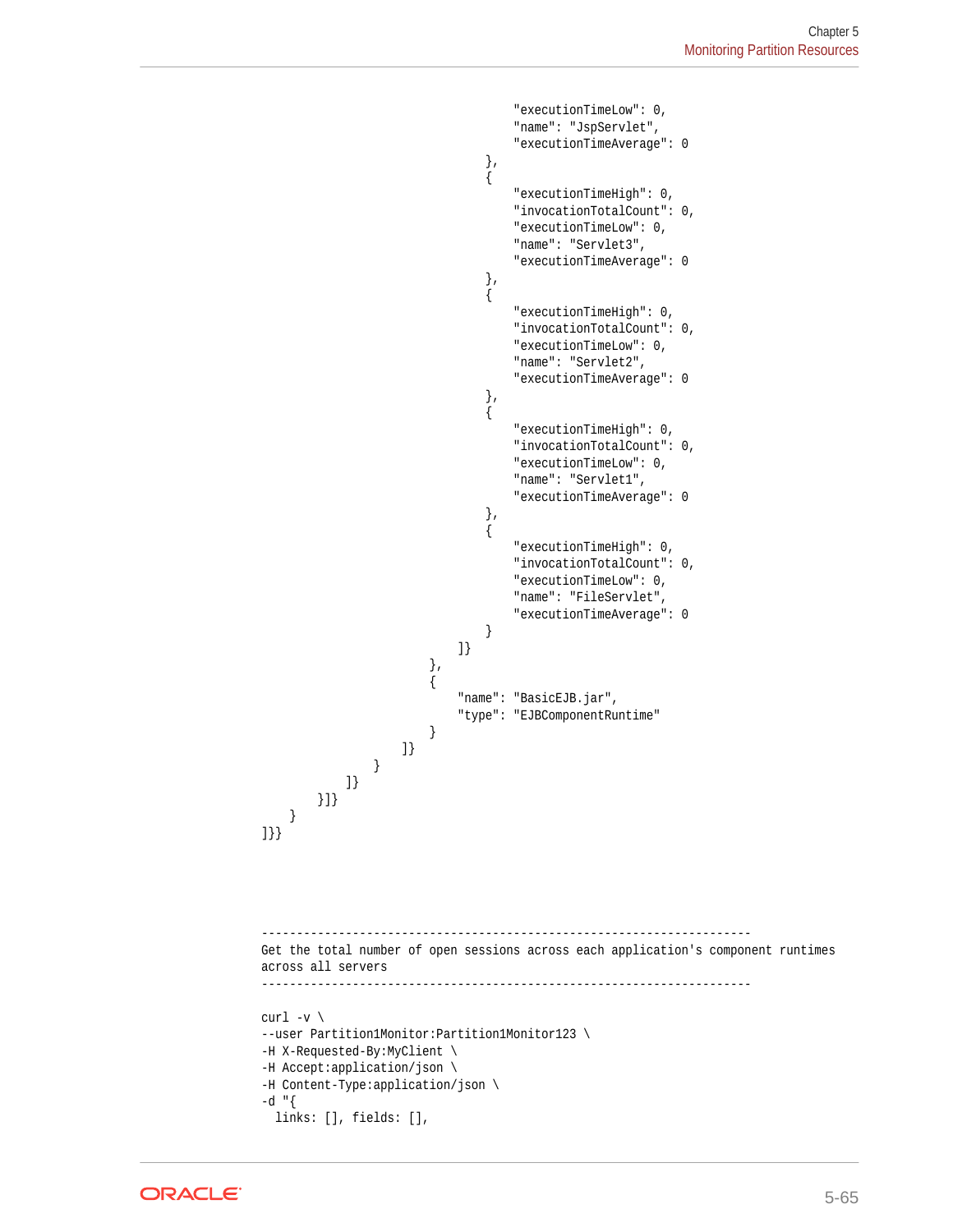```
 children: {
     serverRuntimes: {
       mergeCollection: true,
       children: {
          partitionRuntimes: {
            mergeOn: 'name',
            fields: [ { name: 'name', sameValue: true } ],
            children: {
              applicationRuntimes: {
                 mergeOn: 'name',
                 fields: [ { name: 'name', sameValue: true } ],
                 children: {
                   componentRuntimes: {
                     mergeCollection: true,
                     fields: [ { name: 'openSessionsCurrentCount', total: true } ]
 }
                }
              }
           }
         }
       }
     }
   }
}" \
-X POST http://localhost:7001/partitions/Partition1/management/weblogic/latest/
domainRuntime/search
HTTP/1.1 200 OK
Response Body:
{"serverRuntimes": {"items": [{"partitionRuntimes": {"items": [{
     "name": "Partition1",
     "applicationRuntimes": {"items": [
          {
               "name": "Partition1JDBCDataSource1",
               "componentRuntimes": {"items": [{}]}
          },
\left\{ \begin{array}{ccc} 1 & 1 & 1 \\ 1 & 1 & 1 \end{array} \right\} "name": "jms-internal-xa-adp-Partition1VirtualTarget",
               "componentRuntimes": {"items": [{}]}
          },
          {
               "name": "wls-management-services-Partition1VirtualTarget",
               "componentRuntimes": {"items": [{"openSessionsCurrentCount": {
                   "total": 23,
                   "count": 2
              }}]}
 },
\left\{ \begin{array}{ccc} 1 & 1 & 1 \\ 1 & 1 & 1 \end{array} \right\} "name": "jms-internal-notran-adp-Partition1VirtualTarget",
              "componentRuntimes": {"items": [{}]}
          },
          {
               "name": "fairShare",
```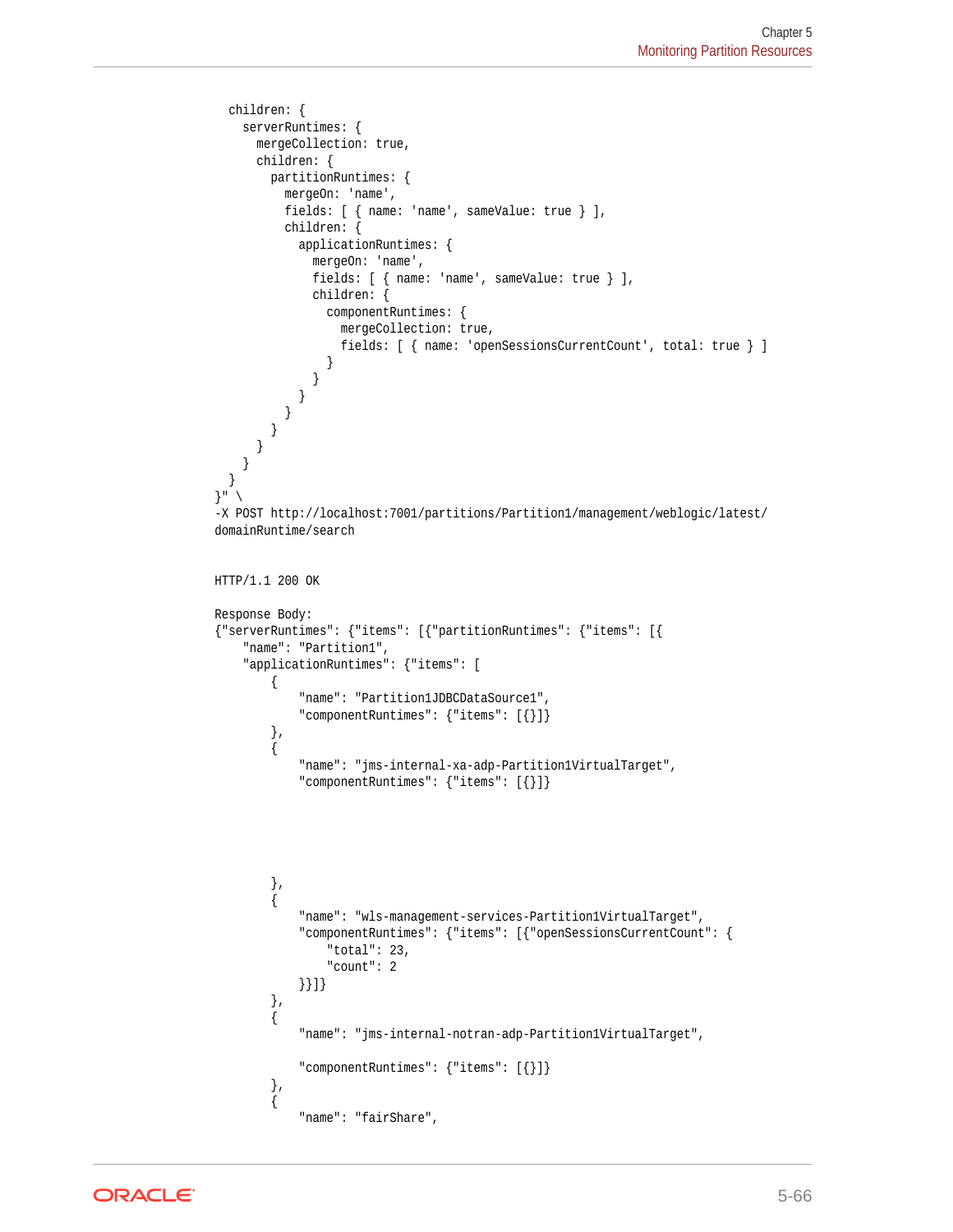```
 "componentRuntimes": {"items": [{"openSessionsCurrentCount": {
                 "total": 0,
                 "count": 2
             }}]}
         },
         {
             "name": "basicapp",
             "componentRuntimes": {"items": [{"openSessionsCurrentCount": {
                 "total": 0,
                 "count": 2
             }}]}
 },
 {
             "name": "bea_wls_internal-Partition1VirtualTarget",
             "componentRuntimes": {"items": [{"openSessionsCurrentCount": {
                 "total": 0,
                 "count": 2
             }}]}
         },
         {
             "name": "Partition1JMSSystemResource1",
             "componentRuntimes": {"items": [{}]}
         },
         {
             "name": "bea_wls_internal-Partition1-adminVT",
             "componentRuntimes": {"items": [{"openSessionsCurrentCount": {
                 "total": 0,
                 "count": 1
             }}]}
         },
 {
             "name": "wls-management-services-Partition1-adminVT",
             "componentRuntimes": {"items": [{"openSessionsCurrentCount": {
                 "total": 68,
                 "count": 1
             }}]}
         },
         {
             "name": "jms-internal-notran-adp-Partition1-adminVT",
             "componentRuntimes": {"items": [{}]}
 },
 {
             "name": "jms-internal-xa-adp-Partition1-adminVT",
             "componentRuntimes": {"items": [{}]}
 }
     ]}
}]}}]}}
```
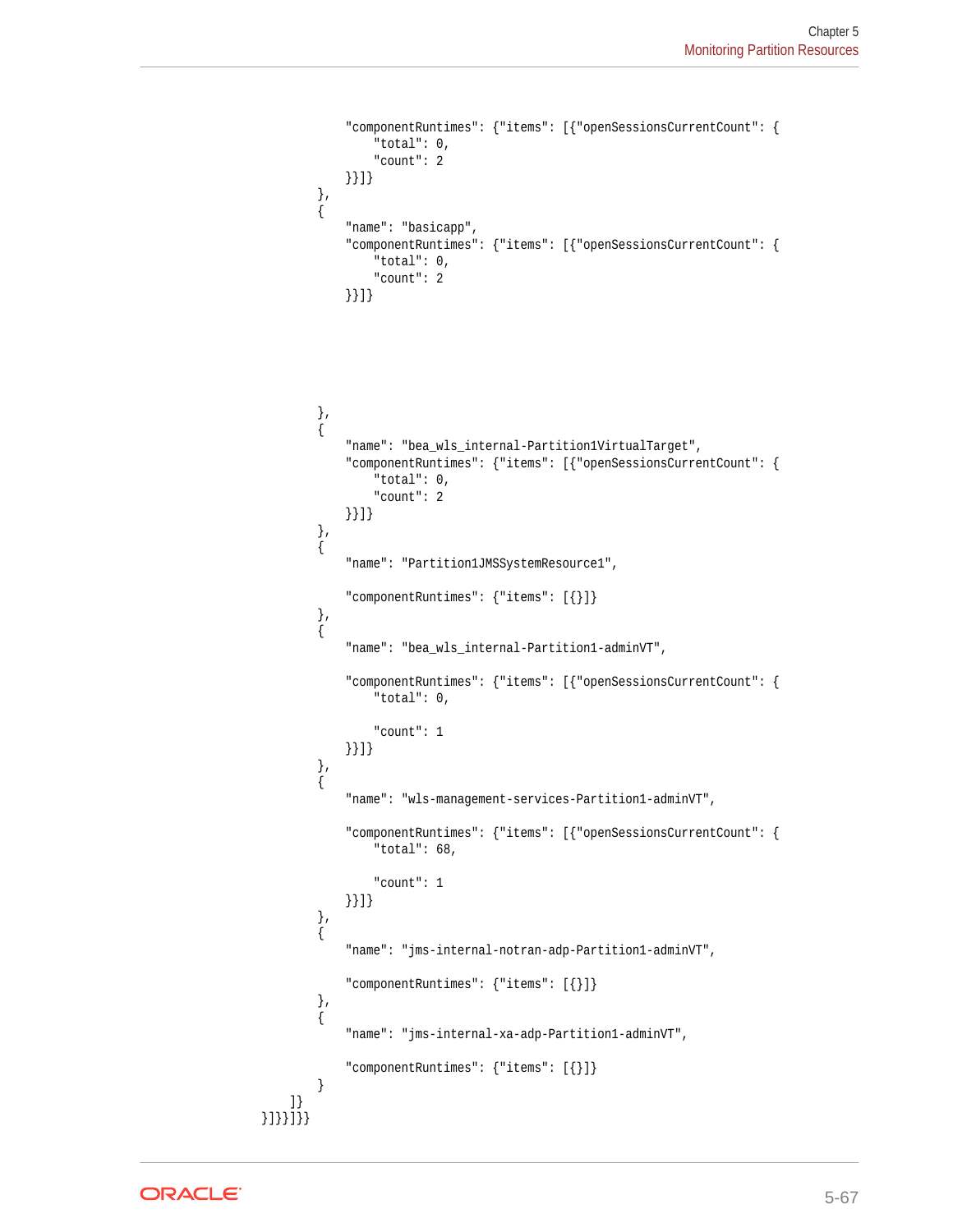```
----------------------------------------------------------------------
Get the total number of invocations of the servlets of each component runtime of the 
fairShare and wls-management-services application across all servers
----------------------------------------------------------------------
curl -v \backslash--user Partition1Monitor:Partition1Monitor123 \
-H X-Requested-By:MyClient \
-H Accept:application/json \
-H Content-Type:application/json \
-d "\{ links: [], fields: [],
   children: {
     serverRuntimes: {
       mergeCollection: true,
       children: {
         partitionRuntimes: {
           mergeOn: 'name',
           fields: [ { name: 'name', sameValue: true } ],
           children: {
             applicationRuntimes: {
               name: [ 'fairShare', 'wls-management-services-Partition1-adminVT', 
'wls-management-services-Partition1VirtualTarget' ],
               mergeOn: 'name',
              fields: [ { name: 'name', sameValue: true } ],
               children: {
                  componentRuntimes: {
                   mergeOn: 'moduleId',
                   fields: [ { name: 'contextRoot', sameValue: true } ],
                   children: {
                      servlets: {
                        mergeCollection: true,
                        fields: [ { name: 'invocationTotalCount', total: true } ]
 }
                   }
                 }
           \begin{array}{c} \begin{array}{c} \end{array} \end{array} }
 }
 }
      }
     }
   }
}" \
-X POST http://localhost:7001/partitions/Partition1/management/weblogic/latest/
domainRuntime/search
HTTP/1.1 200 OK
Response Body:
{"serverRuntimes": {"items": [{"partitionRuntimes": {"items": [{
     "name": "Partition1",
     "applicationRuntimes": {"items": [
         {
             "name": "fairShare",
```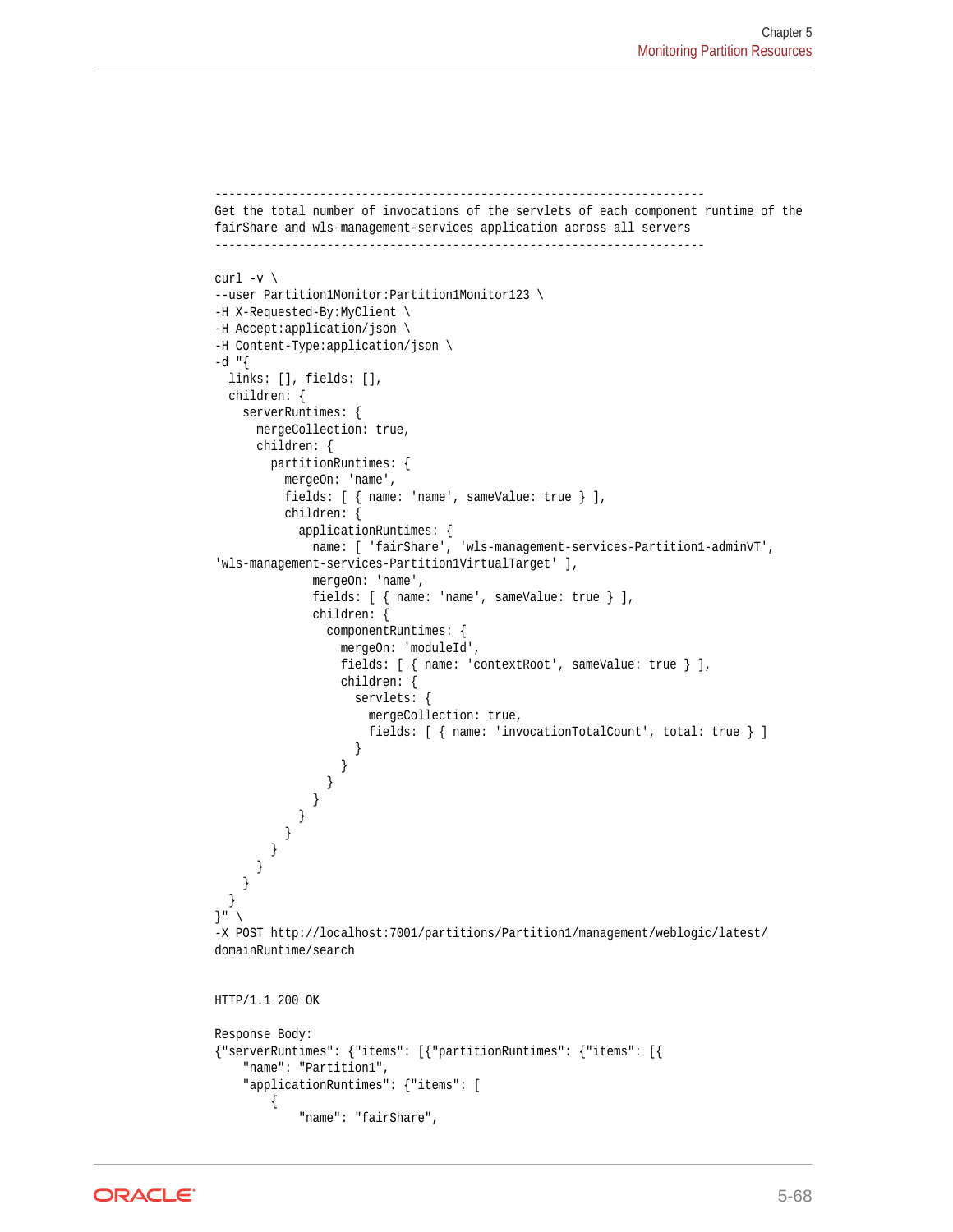```
 "componentRuntimes": {"items": [{
                  "contextRoot": "\/partition1\/fairShare",
                  "servlets": {"items": [{"invocationTotalCount": {
                      "total": 0,
                      "count": 8
                  }}]}
             }]}
         },
          {
              "name": "wls-management-services-Partition1VirtualTarget",
              "componentRuntimes": {"items": [{
                  "contextRoot": "\/partition1\/management",
                  "servlets": {"items": [{"invocationTotalCount": {
                      "total": 23,
                      "count": 6
                  }}]}
             }]}
         },
         {
              "name": "wls-management-services-Partition1-adminVT",
              "componentRuntimes": {"items": [{
                  "contextRoot": "\/partitions\/Partition1\/management",
                  "servlets": {"items": [{"invocationTotalCount": {
                      "total": 68,
                      "count": 3
                  }}]}
             }]}
         }
     ]}
}]}}]}}
              ----------------------------------------------------------------------
Get the information displayed by the console's webapp monitoring page
----------------------------------------------------------------------
curl -v \backslash--user Partition1Monitor:Partition1Monitor123 \
-H X-Requested-By:MyClient \
-H Accept:application/json \
-H Content-Type:application/json \
-d "\{ links: [], fields: [],
   children: {
     serverRuntimes: {
       mergeCollection: true,
       children: {
         partitionRuntimes: {
           mergeOn: 'name',
           children: {
             applicationRuntimes: {
                mergeOn: 'name',
                fields: [
                  { name: 'name', sameValue: true },
                  { name: 'internal', sameValue: true }
                ],
                children: {
```
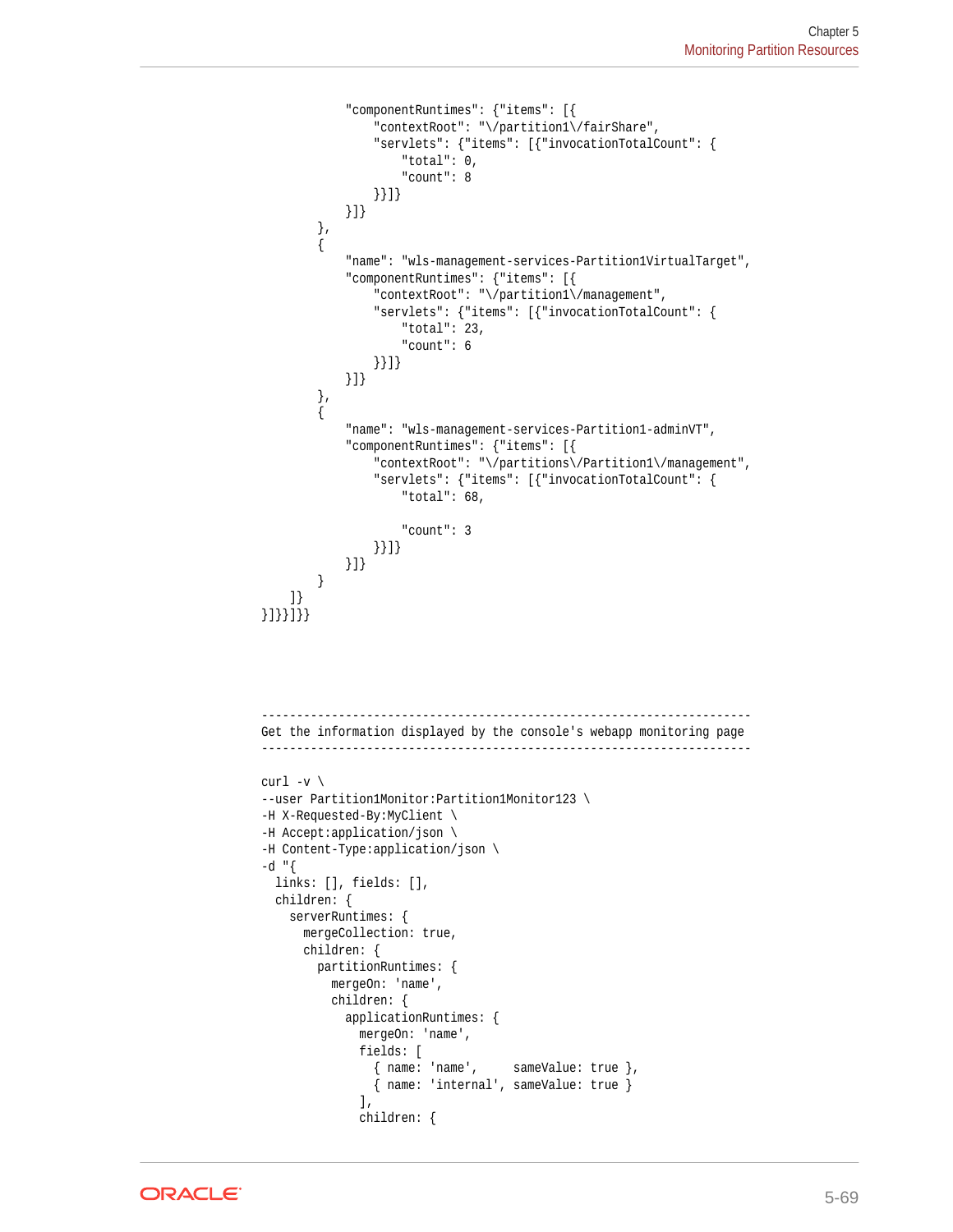```
 componentRuntimes: {
                    mergeOn: 'moduleId',
                    fields: [
                     \left\{ \begin{array}{ll} \texttt{name: 'contextRoot'}\, , & \texttt{sameValue: true } \, \}, \\ \texttt{name: 'type'}\, , & \texttt{sameValue: true } \, \end{array} \right.sameValue: true },
                      { name: 'sourceInfo', sameValue: true },
                      { name: 'deploymentState', values: true },
                      { name: 'openSessionsHighCount', max: true },
                      { name: 'openSessionsCurrentCount', total: true },
                      { name: 'sessionsOpenedTotalCount', total: true }
                   \mathbf{1},
                    children: {
                      servlets: {
                        mergeCollection: true,
                        fields: [ { name: 'invocationTotalCount', total: true } ]
 }
               \longrightarrow }
 }
 }
          }
        }
      }
     }
   }
}" \
-X POST http://localhost:7001/partitions/Partition1/management/weblogic/latest/
domainRuntime/search
HTTP/1.1 100 Continue HTTP/1.1 200 OK
Response Body:
{"serverRuntimes": {"items": [{"partitionRuntimes": {"items": 
[{"applicationRuntimes": {"items": [
     {
         "internal": false,
         "name": "Partition1JDBCDataSource1",
         "componentRuntimes": {"items": [{
             "type": "JDBCDataSourceRuntime",
              "deploymentState": {"values": [
                  2,
 2
             ]}
         }]}
     },
     {
         "internal": true,
         "name": "jms-internal-xa-adp-Partition1VirtualTarget",
         "componentRuntimes": {"items": [{
             "type": "ConnectorComponentRuntime",
```
 "deploymentState": {"values": [ 2,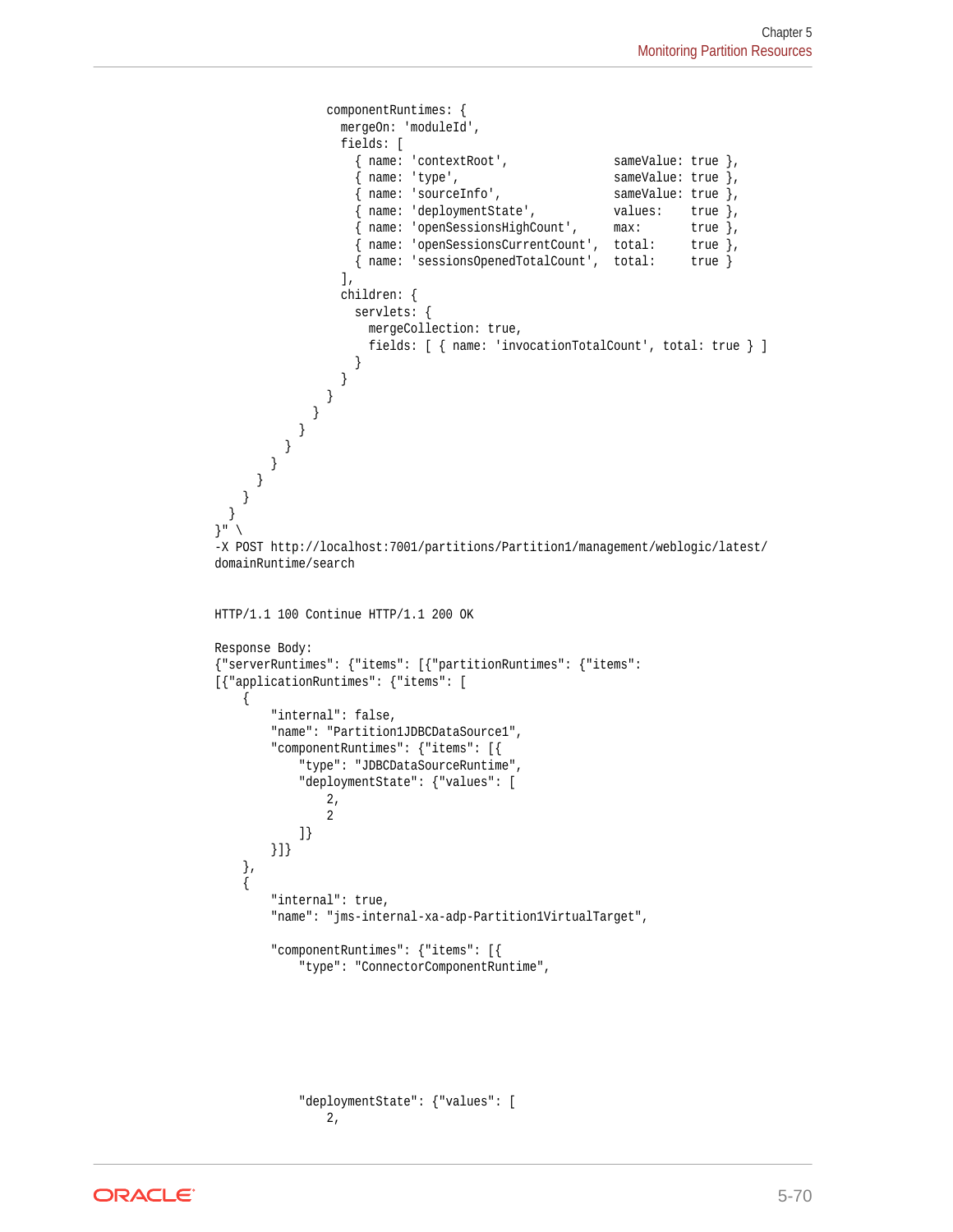```
 }]}
    },
\left\{\right. "internal": true,
         "name": "wls-management-services-Partition1VirtualTarget",
         "componentRuntimes": {"items": [{
             "type": "WebAppComponentRuntime",
             "sourceInfo": "wls-management-services.war",
             "contextRoot": "\/partition1\/management",
             "openSessionsCurrentCount": {
                 "total": 27,
                 "count": 2
             },
             "deploymentState": {"values": [
                \frac{2}{2},
 2
             ]},
             "sessionsOpenedTotalCount": {
                 "total": 27,
                 "count": 2
             },
             "openSessionsHighCount": {"max": 14},
             "servlets": {"items": [{"invocationTotalCount": {
                 "total": 25,
                 "count": 6
             }}]}
        }]}
    },
\left\{\right. "internal": true,
         "name": "jms-internal-notran-adp-Partition1VirtualTarget",
         "componentRuntimes": {"items": [{
             "type": "ConnectorComponentRuntime",
             "deploymentState": {"values": [
                 2,
 2
             ]}
         }]}
    },
    {
         "internal": false,
         "name": "fairShare",
         "componentRuntimes": {"items": [{
             "type": "WebAppComponentRuntime",
             "sourceInfo": "fairShare.war",
             "contextRoot": "\/partition1\/fairShare",
             "openSessionsCurrentCount": {
                 "total": 0,
```
2

]}

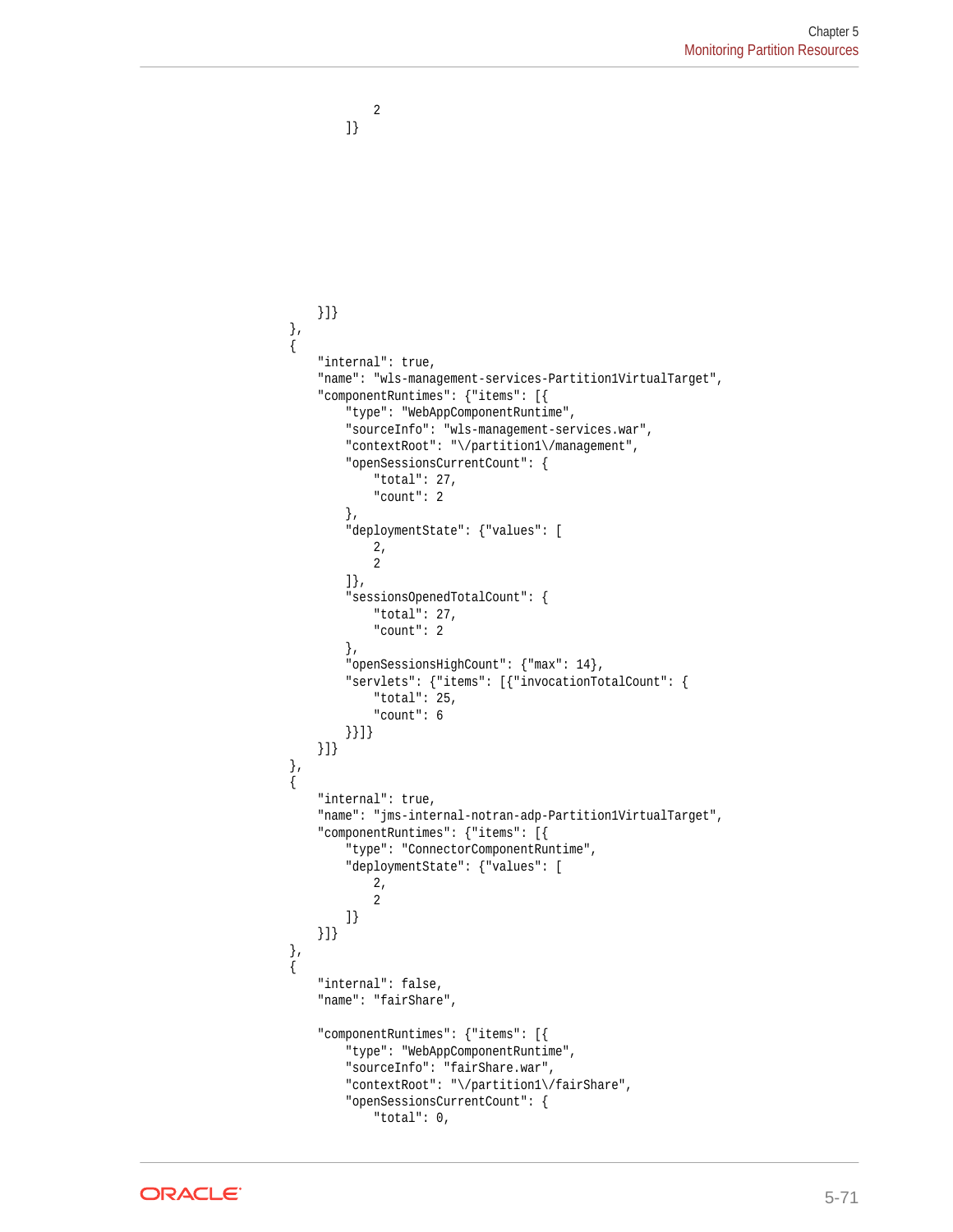```
 "count": 2
             },
             "deploymentState": {"values": [
                2,
 2
             ]},
             "sessionsOpenedTotalCount": {
                 "total": 0,
                 "count": 2
             },
             "openSessionsHighCount": {"max": 0},
             "servlets": {"items": [{"invocationTotalCount": {
                "total": 0,
                 "count": 8
             }}]}
        }]}
    },
    {
        "internal": false,
        "name": "basicapp",
        "componentRuntimes": {"items": [
             {
                 "type": "WebAppComponentRuntime",
                 "sourceInfo": "BasicAuth.war",
                 "contextRoot": "\/partition1\/BasicAuth",
                 "openSessionsCurrentCount": {
                     "total": 0,
                     "count": 2
                 },
                 "deploymentState": {"values": [
                     2,
 2
                 ]},
                 "sessionsOpenedTotalCount": {
                     "total": 0,
                     "count": 2
                 },
                 "openSessionsHighCount": {"max": 0},
                 "servlets": {"items": [{"invocationTotalCount": {
                     "total": 0,
                     "count": 10
                 }}]}
 },
\left\{ \begin{array}{ccc} \end{array} \right. "deploymentState": {"values": [
2, 2
                 ]},
                 "type": "EJBComponentRuntime"
             }
        ]}
    },
    {
        "internal": true,
```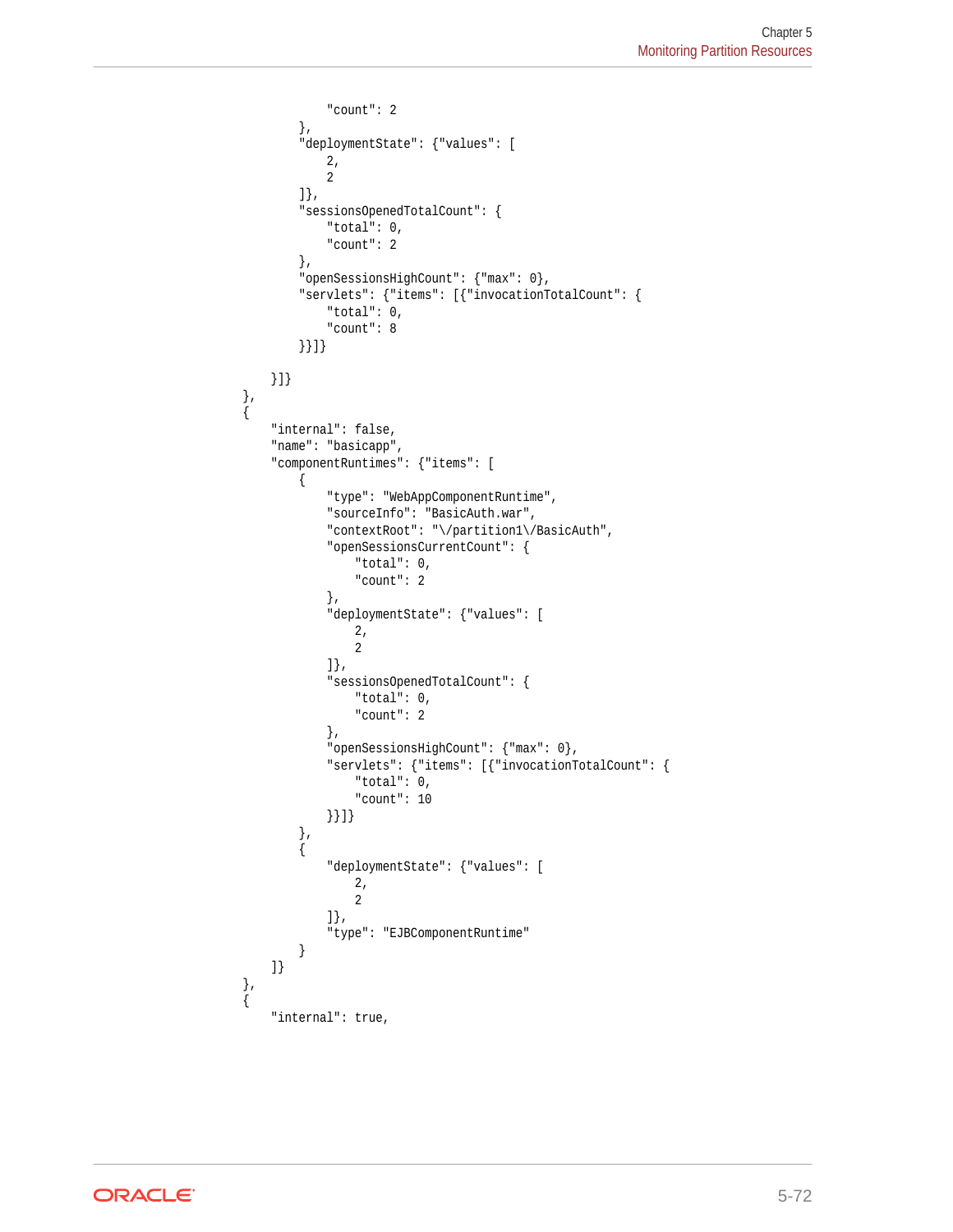```
 "name": "bea_wls_internal-Partition1VirtualTarget",
         "componentRuntimes": {"items": [{
             "type": "WebAppComponentRuntime",
             "sourceInfo": "bea_wls_internal.war",
             "contextRoot": "\/partition1\/bea_wls_internal",
             "openSessionsCurrentCount": {
                 "total": 0,
                 "count": 2
             },
             "deploymentState": {"values": [
                \frac{2}{2},
 2
             ]},
             "sessionsOpenedTotalCount": {
                 "total": 0,
                 "count": 2
             },
             "openSessionsHighCount": {"max": 0},
             "servlets": {"items": [{"invocationTotalCount": {
                 "total": 0,
                 "count": 22
             }}]}
        }]}
    },
\left\{\right. "internal": false,
         "name": "Partition1JMSSystemResource1",
         "componentRuntimes": {"items": [{
             "deploymentState": {"values": [
                 2,
 2
             ]},
             "type": "JMSComponentRuntime"
        }]}
 },
\left\{\right. "internal": true,
         "name": "bea_wls_internal-Partition1-adminVT",
         "componentRuntimes": {"items": [{
             "type": "WebAppComponentRuntime",
```
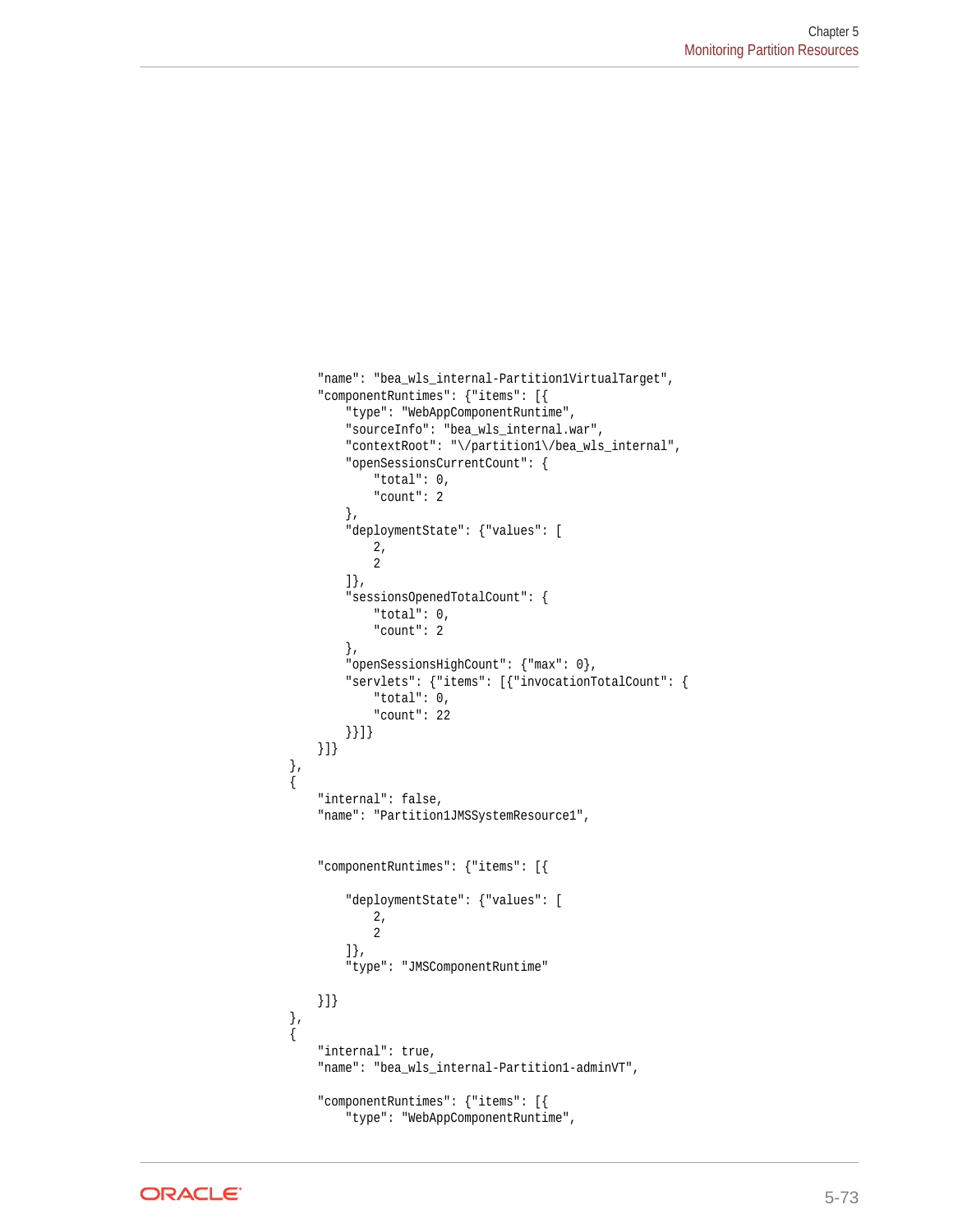```
 "sourceInfo": "bea_wls_internal.war",
             "contextRoot": "\/partitions\/Partition1\/bea_wls_internal",
             "openSessionsCurrentCount": {
                  "total": 0,
                 "count": 1
             },
             "deploymentState": {"values": [2]},
             "sessionsOpenedTotalCount": {
                 "total": 0,
                 "count": 1
             },
             "openSessionsHighCount": {"max": 0},
             "servlets": {"items": [{"invocationTotalCount": {
                 "total": 0,
                 "count": 11
             }}]}
         }]}
    },
    {
         "internal": true,
         "name": "wls-management-services-Partition1-adminVT",
         "componentRuntimes": {"items": [{
             "type": "WebAppComponentRuntime",
             "sourceInfo": "wls-management-services.war",
             "contextRoot": "\/partitions\/Partition1\/management",
             "openSessionsCurrentCount": {
                 "total": 70,
                  "count": 1
             },
             "deploymentState": {"values": [2]},
             "sessionsOpenedTotalCount": {
                 "total": 70,
                 "count": 1
             },
             "openSessionsHighCount": {"max": 70},
             "servlets": {"items": [{"invocationTotalCount": {
                 "total": 69,
                 "count": 3
             }}]}
         }]}
 },
\left\{\right. "internal": true,
         "name": "jms-internal-notran-adp-Partition1-adminVT",
         "componentRuntimes": {"items": [{
             "type": "ConnectorComponentRuntime",
             "deploymentState": {"values": [2]}
```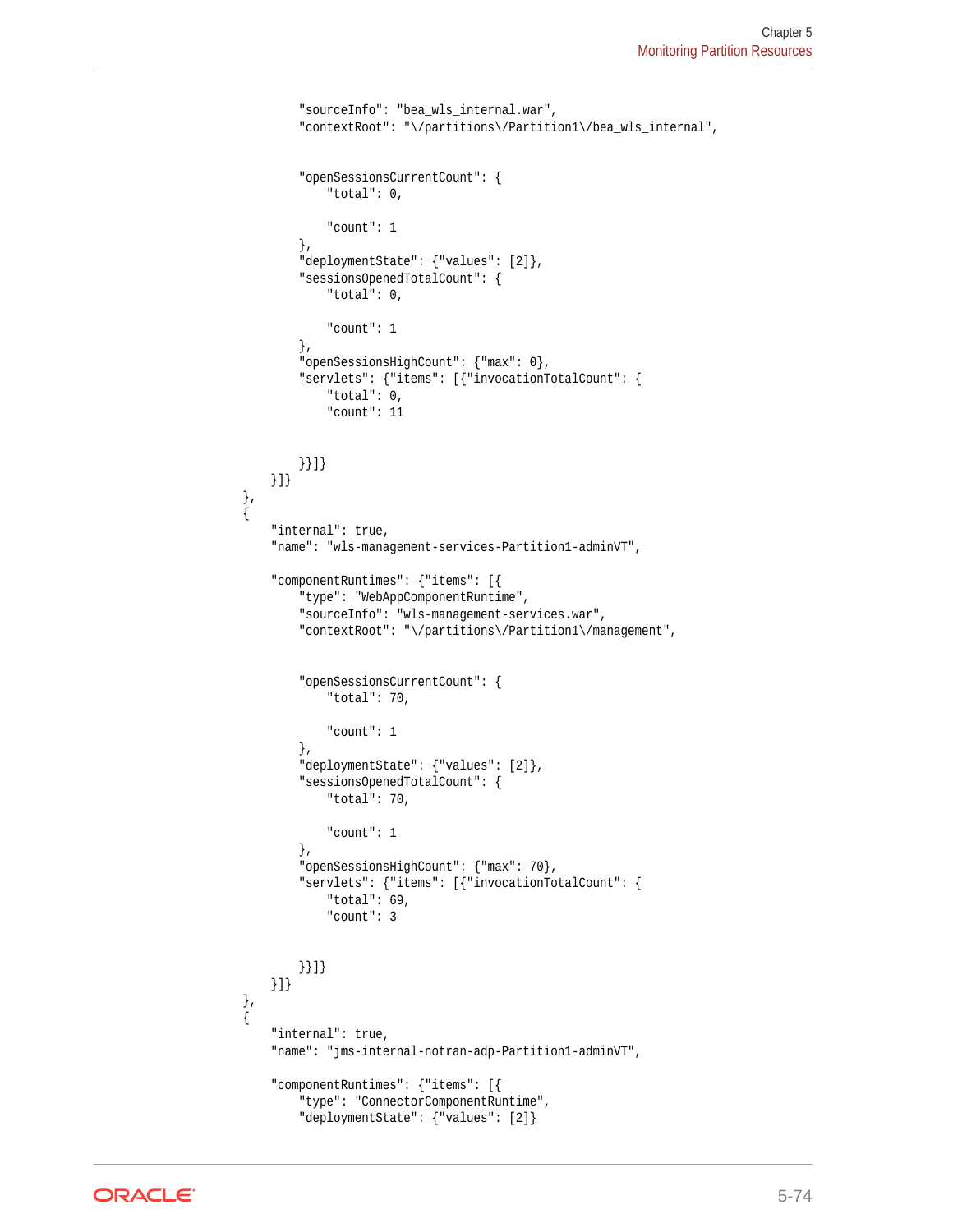```
 }]}
     },
\mathcal{A} "internal": true,
         "name": "jms-internal-xa-adp-Partition1-adminVT",
         "componentRuntimes": {"items": [{
             "type": "ConnectorComponentRuntime",
             "deploymentState": {"values": [2]}
         }]}
     }
]}}]}}]}}
----------------------------------------------------------------------
Monitor the resource manager
----------------------------------------------------------------------
curl -v \backslash--user Partition1Monitor:Partition1Monitor123 \
-H X-Requested-By:MyClient \
-H Accept:application/json \
-H Content-Type:application/json \
-d "\{ links: [], fields: [],
   children: {
     serverRuntimes: {
       links: [], fields: [ 'name' ],
       children: {
         partitionRuntimes: {
           links: [], fields: [ 'name' ],
           children: {
             resourceManagerRuntime: {
               links: [],
               children: {
                 resourceRuntimes: {
                   links: [],
                   children: {
                     triggerRuntimes: { links: [] },
                     fairShareConstraintRuntime: { links: [] }
 }
 }
 }
 }
 }
 }
      }
    }
   }
\left.\begin{array}{c} \end{array}\right\} "
-X POST http://localhost:7001/partitions/Partition1/management/weblogic/latest/
domainRuntime/search
HTTP/1.1 200 OK
Response Body:
{"serverRuntimes": {"items": [
```
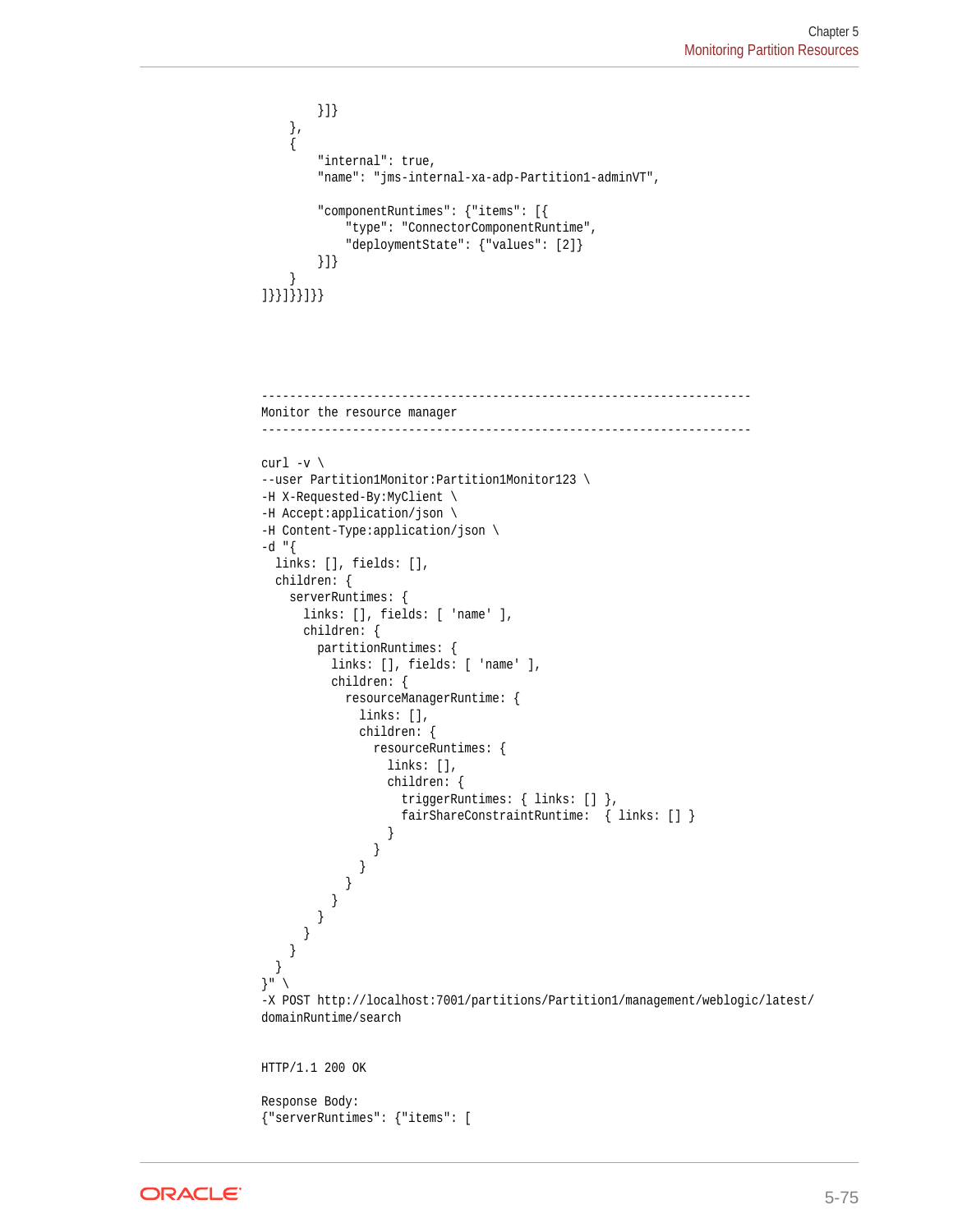```
 "name": "Cluster1Server1",
        "partitionRuntimes": {"items": [{
            "name": "Partition1",
            "resourceManagerRuntime": {
                "identity": [
                    "partitionRuntimes",
                    "Partition1",
                    "resourceManagerRuntime"
                ],
                "name": "Partition1ResourceManager",
                "type": "ResourceManagerRuntime",
                "resourceRuntimes": {"items": [
\{ "identity": [
                            "partitionRuntimes",
                            "Partition1",
                            "resourceManagerRuntime",
                            "resourceRuntimes",
                            "FileOpen"
 ],
                        "usage": 2,
                        "name": "FileOpen",
                        "type": "ResourceRuntime",
                        "resourceType": "file-open",
                        "triggerRuntimes": {"items": [{
                            "identity": [
                                "partitionRuntimes",
                                "Partition1",
                                "resourceManagerRuntime",
                                "resourceRuntimes",
                                "FileOpen",
                                "triggerRuntimes",
                                "NotifyTrigger"
\mathbf{1}, \mathbf{1}, \mathbf{1} "initiated": false,
                            "recourseActionEventsHistory": [],
                            "name": "NotifyTrigger",
                            "lastTimeExecuted": null,
                            "type": "TriggerRuntime",
                            "activated": false
                        }]},
                        "fairShareConstraintRuntime": null
                    },
\{ "identity": [
                            "partitionRuntimes",
                            "Partition1",
                            "resourceManagerRuntime",
                            "resourceRuntimes",
                            "CpuUtilization"
 ],
                        "usage": 1,
                        "name": "CpuUtilization",
                        "type": "ResourceRuntime",
                        "resourceType": "cpu-utilization",
                        "triggerRuntimes": {"items": [
{ } "identity": [
                                    "partitionRuntimes",
```
{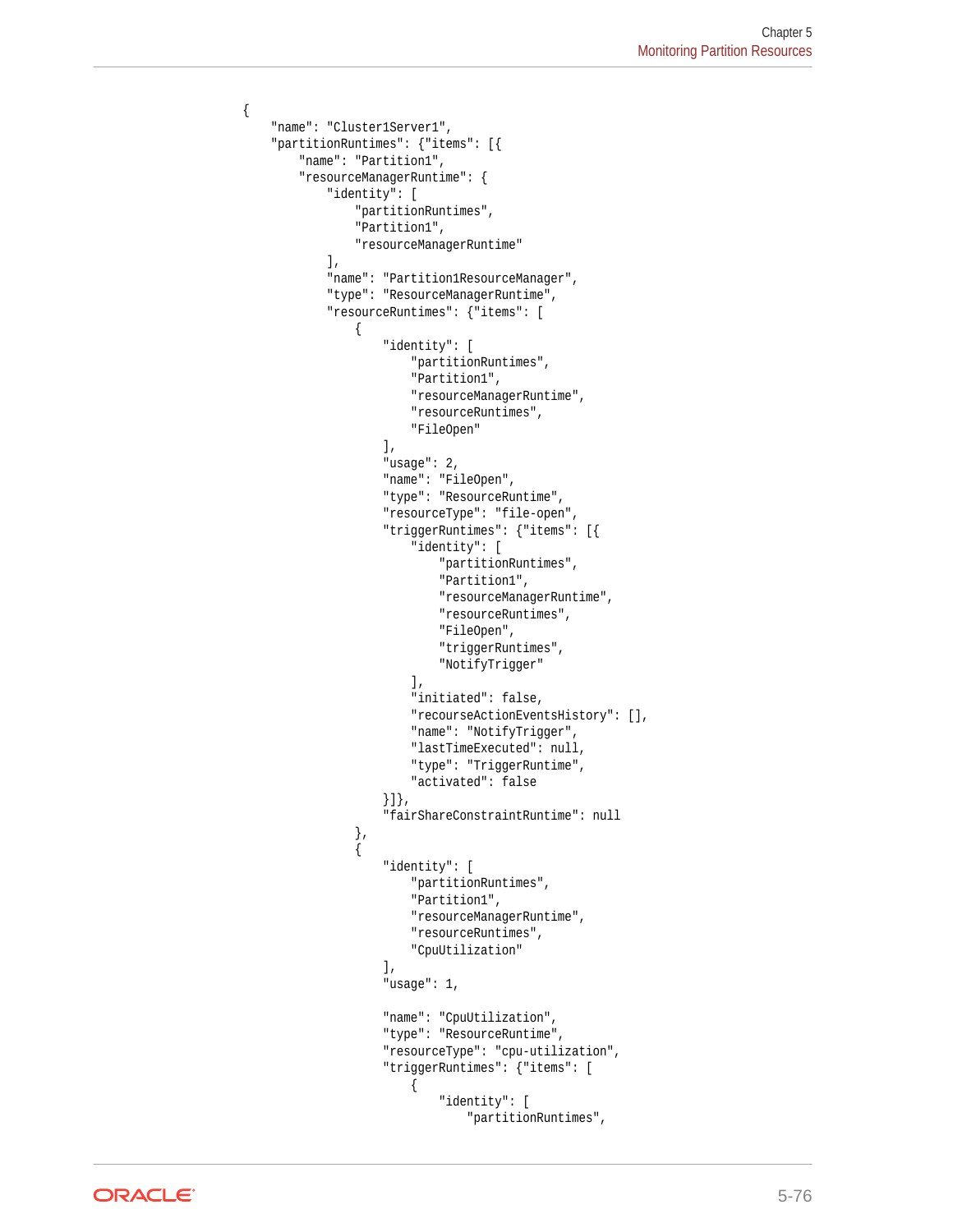```
 "Partition1",
                                      "resourceManagerRuntime",
                                      "resourceRuntimes",
                                      "CpuUtilization",
                                      "triggerRuntimes",
                                      "NotifyTrigger"
\mathbf{I}, \mathbf{I}, \mathbf{I} "initiated": false,
                                  "recourseActionEventsHistory": [],
                                  "name": "NotifyTrigger",
                                  "lastTimeExecuted": null,
                                  "type": "TriggerRuntime",
                                  "activated": false
\}, and the same state \}, and the same state \}, and the same state \}{ } "identity": [
                                      "partitionRuntimes",
                                      "Partition1",
                                      "resourceManagerRuntime",
                                      "resourceRuntimes",
                                      "CpuUtilization",
                                      "triggerRuntimes",
                                      "SlowTrigger"
\mathbf{I}, \mathbf{I}, \mathbf{I} "initiated": false,
                                  "recourseActionEventsHistory": [],
                                  "name": "SlowTrigger",
                                  "lastTimeExecuted": null,
                                  "type": "TriggerRuntime",
                                  "activated": false
 }
                         ]},
                         "fairShareConstraintRuntime": null
                         "identity": [
                             "partitionRuntimes",
                             "Partition1",
                             "resourceManagerRuntime",
                              "resourceRuntimes",
                              "HeapRetained"
 ],
                         "usage": 7,
                         "name": "HeapRetained",
                         "type": "ResourceRuntime",
                         "resourceType": "heap-retained",
                         "triggerRuntimes": {"items": [{
                             "identity": [
                                  "partitionRuntimes",
                                  "Partition1",
                                  "resourceManagerRuntime",
                                  "resourceRuntimes",
                                  "HeapRetained",
                                  "triggerRuntimes",
                                  "NotifyTrigger"
\mathbf{1}, \mathbf{1}, \mathbf{1} "initiated": false,
                              "recourseActionEventsHistory": [],
                              "name": "NotifyTrigger",
                              "lastTimeExecuted": null,
```
},

 $\{$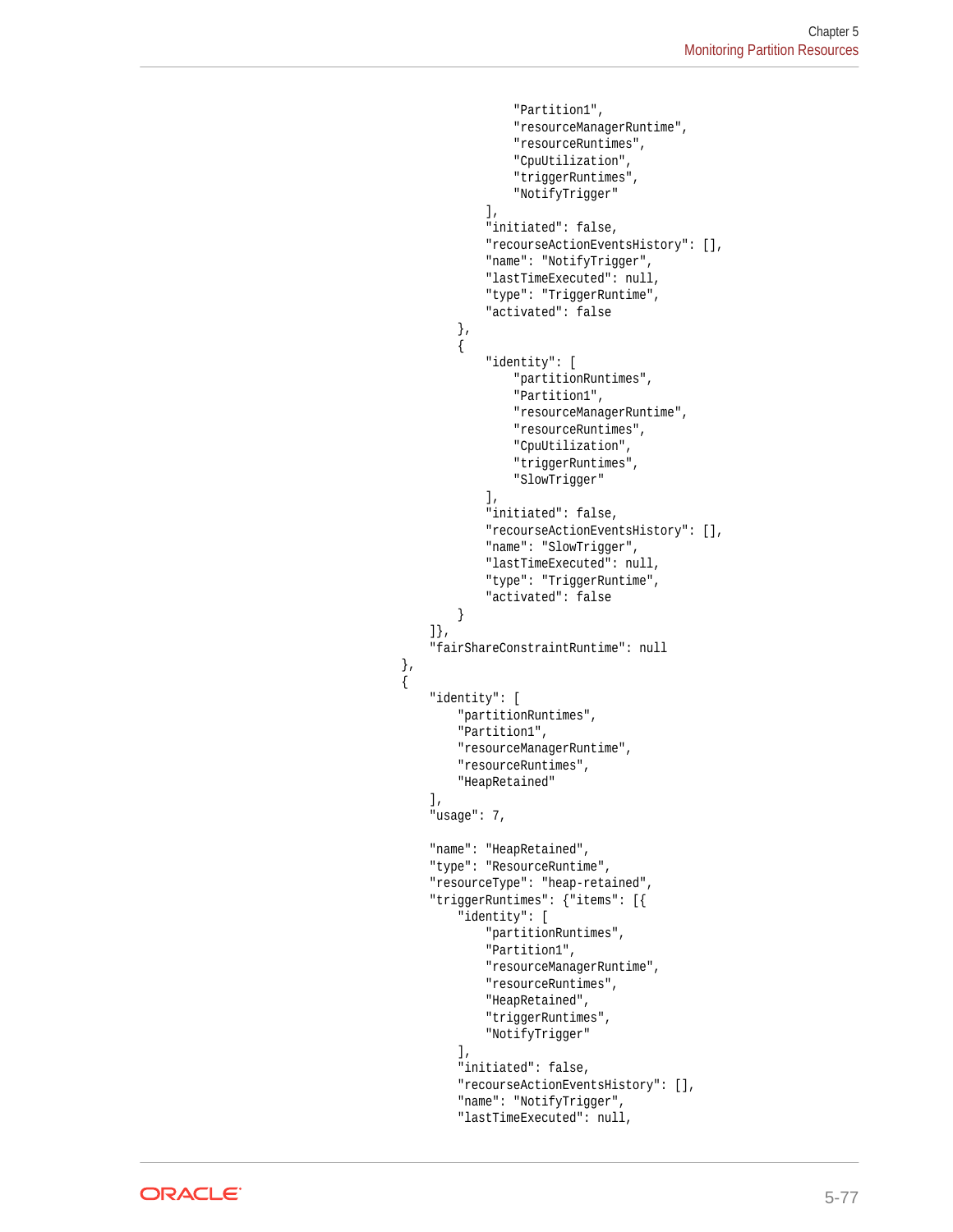```
 "type": "TriggerRuntime",
                           "activated": false
                       }]},
                       "fairShareConstraintRuntime": null
 }
               ]}
           }
       }]}
        "name": "AdminServer",
        "partitionRuntimes": {"items": [{
            "name": "Partition1",
            "resourceManagerRuntime": {
               "identity": [
                   "partitionRuntimes",
                   "Partition1",
                   "resourceManagerRuntime"
              \,],
                "name": "Partition1ResourceManager",
                "type": "ResourceManagerRuntime",
                "resourceRuntimes": {"items": [
\{ "identity": [
                           "partitionRuntimes",
                           "Partition1",
                           "resourceManagerRuntime",
                           "resourceRuntimes",
                           "FileOpen"
 ],
                       "usage": 5,
                       "name": "FileOpen",
                       "type": "ResourceRuntime",
                       "resourceType": "file-open",
                       "triggerRuntimes": {"items": [{
                           "identity": [
                               "partitionRuntimes",
                               "Partition1",
                               "resourceManagerRuntime",
                              "resourceRuntimes",
                               "FileOpen",
                              "triggerRuntimes",
                               "NotifyTrigger"
\mathbf{1}, \mathbf{1}, \mathbf{1} "initiated": false,
                           "recourseActionEventsHistory": [
\{ "initiated": true,
                                  "usage": 5,
                                   "executionDate": "2019-08-08T16:09:21.959-04:00",
                                 "action": "notify",
                                  "active": true,
                                  "actionSuccessful": false
 },
\{ "initiated": false,
                                   "usage": 5,
                                   "executionDate": "2019-08-08T16:09:21.962-04:00",
                                  "action": "notify",
                                   "active": true,
                                   "actionSuccessful": true
```
 },  $\left\{\right.$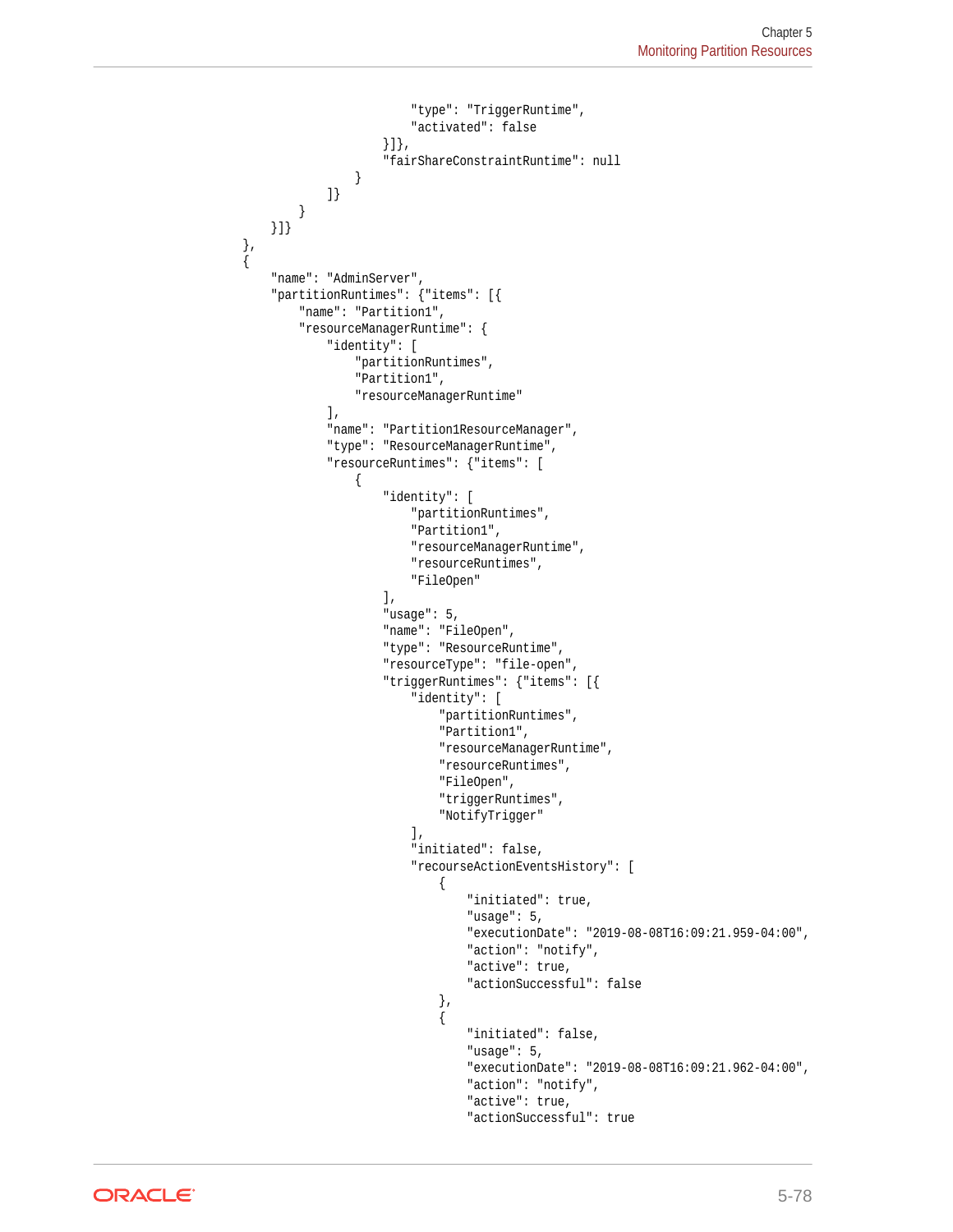```
 },
\{ "initiated": true,
                            "usage": 3,
                            "executionDate": "2019-08-08T16:09:21.966-04:00",
                            "action": "notify",
                            "active": false,
                            "actionSuccessful": false
 },
\{ "initiated": false,
                            "usage": 3,
                            "executionDate": "2019-08-08T16:09:21.967-04:00",
                            "action": "notify",
                            "active": false,
                            "actionSuccessful": true
 },
\{ "initiated": true,
                            "usage": 5,
                            "executionDate": "2019-08-08T16:09:23.571-04:00",
                            "action": "notify",
                            "active": true,
                            "actionSuccessful": false
 },
\{ "initiated": false,
                            "usage": 5,
                            "executionDate": "2019-08-08T16:09:23.571-04:00",
                           "action": "notify",
                            "active": true,
                            "actionSuccessful": true
\}, and the contract of \}, and the contract of \{x_i\}\{ "initiated": true,
                            "usage": 3,
                            "executionDate": "2019-08-08T16:09:23.658-04:00",
                            "action": "notify",
                            "active": false,
                            "actionSuccessful": false
 },
\{ "initiated": false,
                            "usage": 3,
                            "executionDate": "2019-08-08T16:09:23.659-04:00",
                            "action": "notify",
                            "active": false,
                            "actionSuccessful": true
 },
\{ "initiated": true,
                            "usage": 5,
                            "executionDate": "2019-08-08T16:09:28.898-04:00",
                            "action": "notify",
                            "active": true,
                            "actionSuccessful": false
 },
\{ "initiated": false,
                            "usage": 5,
                            "executionDate": "2019-08-08T16:09:28.898-04:00",
```
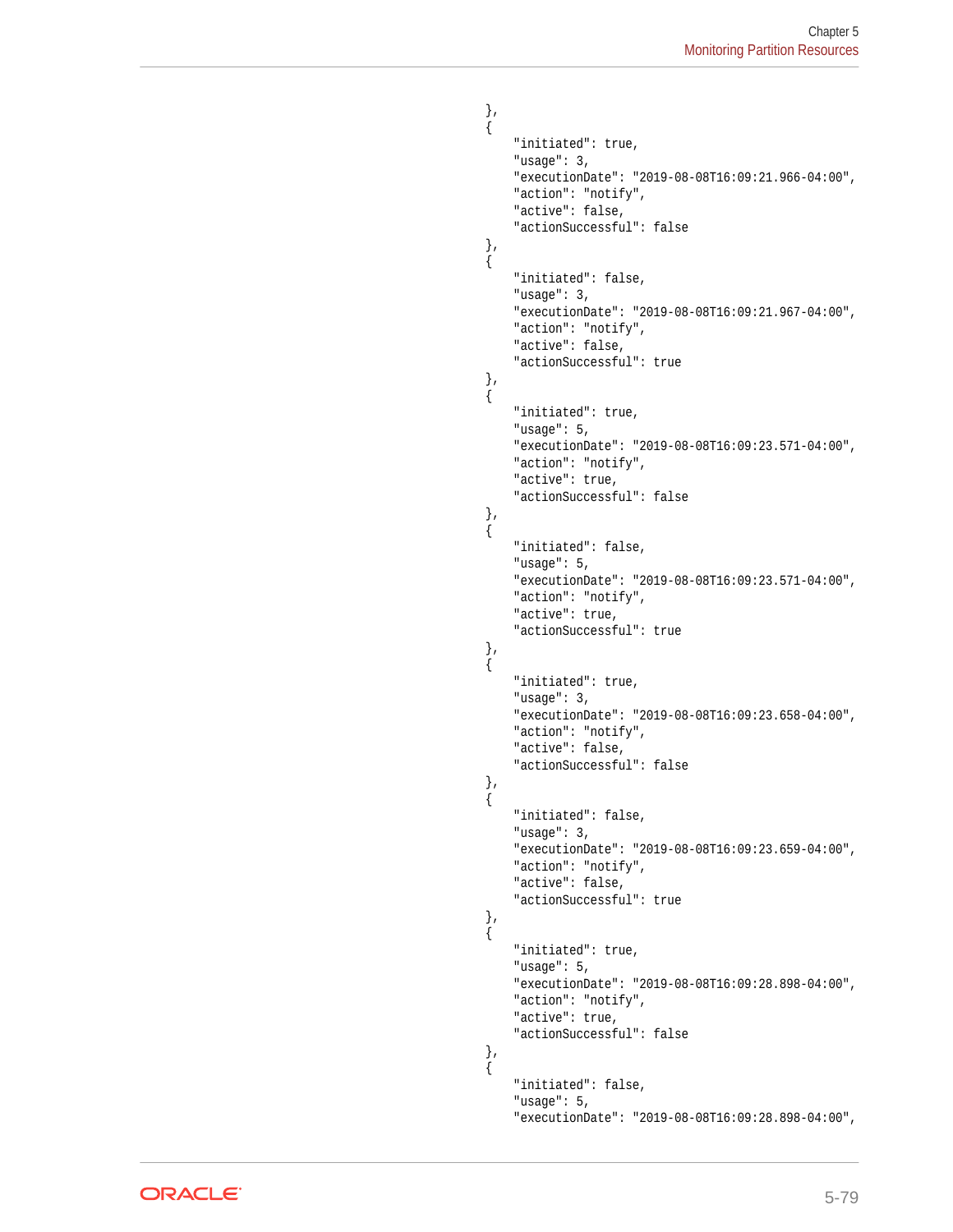```
"action": "notify",
                            "active": true,
                            "actionSuccessful": true
 },
\{ "initiated": true,
                            "usage": 3,
                            "executionDate": "2019-08-08T16:09:28.984-04:00",
                            "action": "notify",
                            "active": false,
                            "actionSuccessful": false
 },
\{ "initiated": false,
                            "usage": 3,
                            "executionDate": "2019-08-08T16:09:28.985-04:00",
                            "action": "notify",
                            "active": false,
                            "actionSuccessful": true
 },
\{ "initiated": true,
                            "usage": 5,
                            "executionDate": "2019-08-08T16:09:31.044-04:00",
                            "action": "notify",
                            "active": true,
                            "actionSuccessful": false
\}, and the contract of \}, and the contract of \{x_i\}\{ "initiated": false,
                            "usage": 5,
                            "executionDate": "2019-08-08T16:09:31.045-04:00",
                           "action": "notify",
                            "active": true,
                            "actionSuccessful": true
 },
\{ "initiated": true,
                            "usage": 3,
                            "executionDate": "2019-08-08T16:09:31.140-04:00",
                            "action": "notify",
                            "active": false,
                            "actionSuccessful": false
 },
\{ "initiated": false,
                            "usage": 3,
                            "executionDate": "2019-08-08T16:09:31.141-04:00",
                            "action": "notify",
                            "active": false,
                            "actionSuccessful": true
 },
\{ "initiated": true,
                            "usage": 5,
                            "executionDate": "2019-08-08T16:09:49.833-04:00",
                           "action": "notify",
                            "active": true,
                            "actionSuccessful": false
 },
\{
```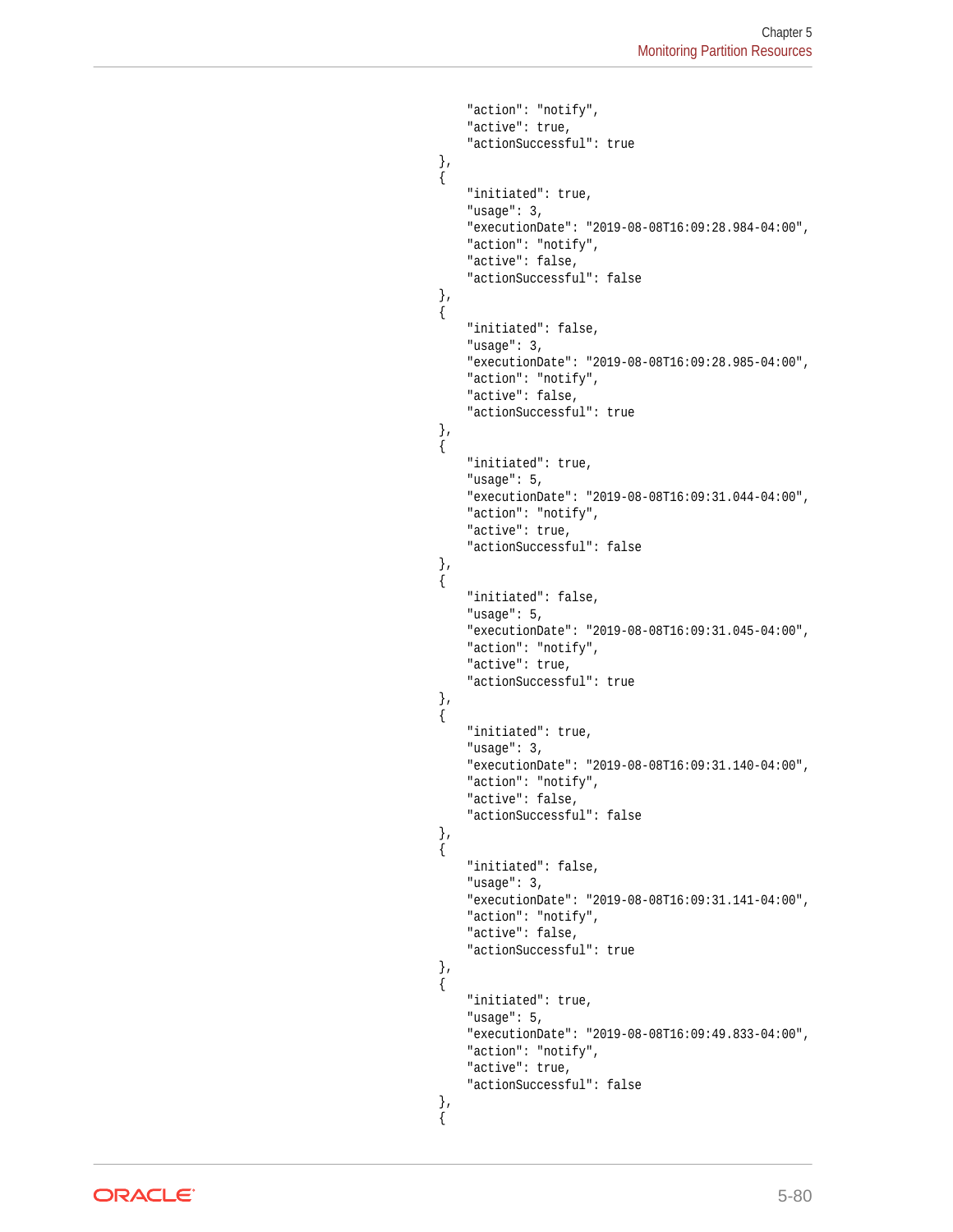```
 "initiated": false,
                                                 "usage": 5,
                                                 "executionDate": "2019-08-08T16:09:49.833-04:00",
                                                 "action": "notify",
                                                 "active": true,
                                                 "actionSuccessful": true
 }
\mathbf{I}, \mathbf{I}, \mathbf{I}, \mathbf{I}, \mathbf{I}, \mathbf{I}, \mathbf{I}, \mathbf{I}, \mathbf{I}, \mathbf{I}, \mathbf{I}, \mathbf{I}, \mathbf{I}, \mathbf{I}, \mathbf{I}, \mathbf{I}, \mathbf{I}, \mathbf{I}, \mathbf{I}, \mathbf{I}, \mathbf{I}, \mathbf{I},  "name": "NotifyTrigger",
                                       "lastTimeExecuted": "2019-08-08T16:09:49.833-04:00",
                                      "type": "TriggerRuntime",
                                       "activated": true
                                 }]},
                                 "fairShareConstraintRuntime": null
                           },
\{ "identity": [
                                      "partitionRuntimes",
                                      "Partition1",
                                      "resourceManagerRuntime",
                                      "resourceRuntimes",
                                      "CpuUtilization"
\mathbf{1}, \mathbf{1}, \mathbf{1}, \mathbf{1}, \mathbf{1}, \mathbf{1}, \mathbf{1}, \mathbf{1}, \mathbf{1}, \mathbf{1}, \mathbf{1}, \mathbf{1}, \mathbf{1}, \mathbf{1}, \mathbf{1}, \mathbf{1}, \mathbf{1}, \mathbf{1}, \mathbf{1}, \mathbf{1}, \mathbf{1}, \mathbf{1},  "usage": 3,
                                 "name": "CpuUtilization",
                                 "type": "ResourceRuntime",
                                 "resourceType": "cpu-utilization",
                                 "triggerRuntimes": {"items": [
{ } "identity": [
                                                 "partitionRuntimes",
                                                  "Partition1",
                                                  "resourceManagerRuntime",
                                                  "resourceRuntimes",
                                                 "CpuUtilization",
                                                 "triggerRuntimes",
                                                 "NotifyTrigger"
\mathbf{I}, \mathbf{I}, \mathbf{I} "initiated": false,
                                            "recourseActionEventsHistory": [],
                                            "name": "NotifyTrigger",
                                            "lastTimeExecuted": null,
                                            "type": "TriggerRuntime",
                                            "activated": false
\}, and the same state \}, and the same state \}, and the same state \{x_i\}{ } "identity": [
                                                 "partitionRuntimes",
                                                 "Partition1",
                                                 "resourceManagerRuntime",
                                                 "resourceRuntimes",
                                                  "CpuUtilization",
                                                  "triggerRuntimes",
                                                 "SlowTrigger"
\mathbf{I}, \mathbf{I}, \mathbf{I} "initiated": false,
                                            "recourseActionEventsHistory": [],
                                            "name": "SlowTrigger",
                                            "lastTimeExecuted": null,
                                            "type": "TriggerRuntime",
```
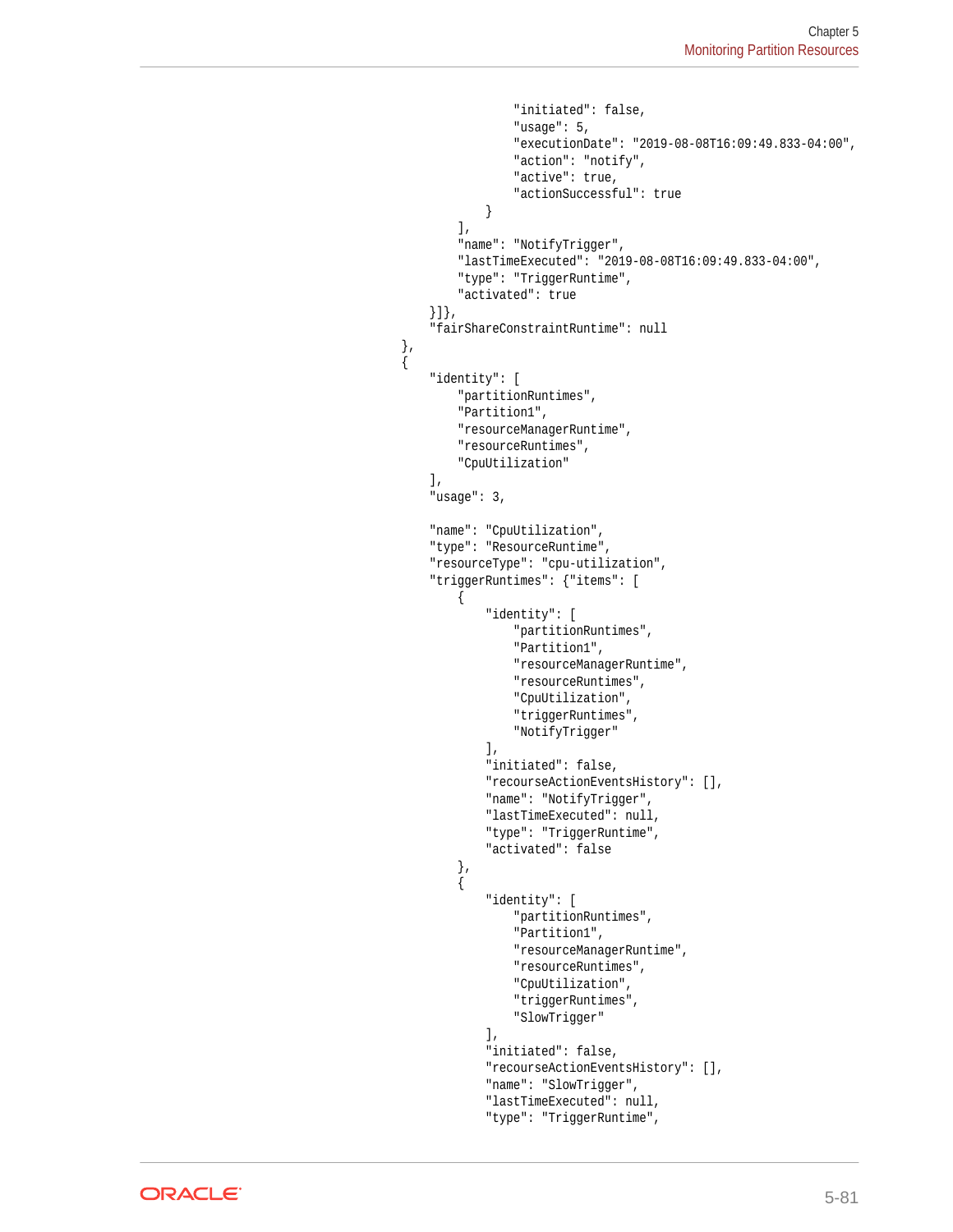```
 "activated": false
 }
                                  ]},
                                   "fairShareConstraintRuntime": null
                            },
\{ "identity": [
                                        "partitionRuntimes",
                                        "Partition1",
                                        "resourceManagerRuntime",
                                        "resourceRuntimes",
                                        "HeapRetained"
\mathbf{1}, \mathbf{1}, \mathbf{1}, \mathbf{1}, \mathbf{1}, \mathbf{1}, \mathbf{1}, \mathbf{1}, \mathbf{1}, \mathbf{1}, \mathbf{1}, \mathbf{1}, \mathbf{1}, \mathbf{1}, \mathbf{1}, \mathbf{1}, \mathbf{1}, \mathbf{1}, \mathbf{1}, \mathbf{1}, \mathbf{1}, \mathbf{1},  "usage": 24,
                                  "name": "HeapRetained",
                                  "type": "ResourceRuntime",
                                  "resourceType": "heap-retained",
                                  "triggerRuntimes": {"items": [{
                                        "identity": [
                                              "partitionRuntimes",
                                              "Partition1",
                                              "resourceManagerRuntime",
                                              "resourceRuntimes",
                                              "HeapRetained",
                                              "triggerRuntimes",
                                              "NotifyTrigger"
\mathbf{I}, \mathbf{I}, \mathbf{I}, \mathbf{I}, \mathbf{I}, \mathbf{I}, \mathbf{I}, \mathbf{I}, \mathbf{I}, \mathbf{I}, \mathbf{I}, \mathbf{I}, \mathbf{I}, \mathbf{I}, \mathbf{I}, \mathbf{I}, \mathbf{I}, \mathbf{I}, \mathbf{I}, \mathbf{I}, \mathbf{I}, \mathbf{I},  "initiated": false,
                                        "recourseActionEventsHistory": [],
                                        "name": "NotifyTrigger",
                                        "lastTimeExecuted": null,
                                        "type": "TriggerRuntime",
                                        "activated": false
                                  }]},
                                   "fairShareConstraintRuntime": null
 }
                       ]}
                 }
           }]}
      },
     \overline{\mathcal{E}} "name": "Cluster1Server2",
           "partitionRuntimes": {"items": [{
                 "name": "Partition1",
                 "resourceManagerRuntime": {
                       "identity": [
                             "partitionRuntimes",
                             "Partition1",
                             "resourceManagerRuntime"
                       ],
                       "name": "Partition1ResourceManager",
                       "type": "ResourceManagerRuntime",
                       "resourceRuntimes": {"items": [
\{ "identity": [
                                        "partitionRuntimes",
                                        "Partition1",
                                        "resourceManagerRuntime",
                                        "resourceRuntimes",
                                        "FileOpen"
```
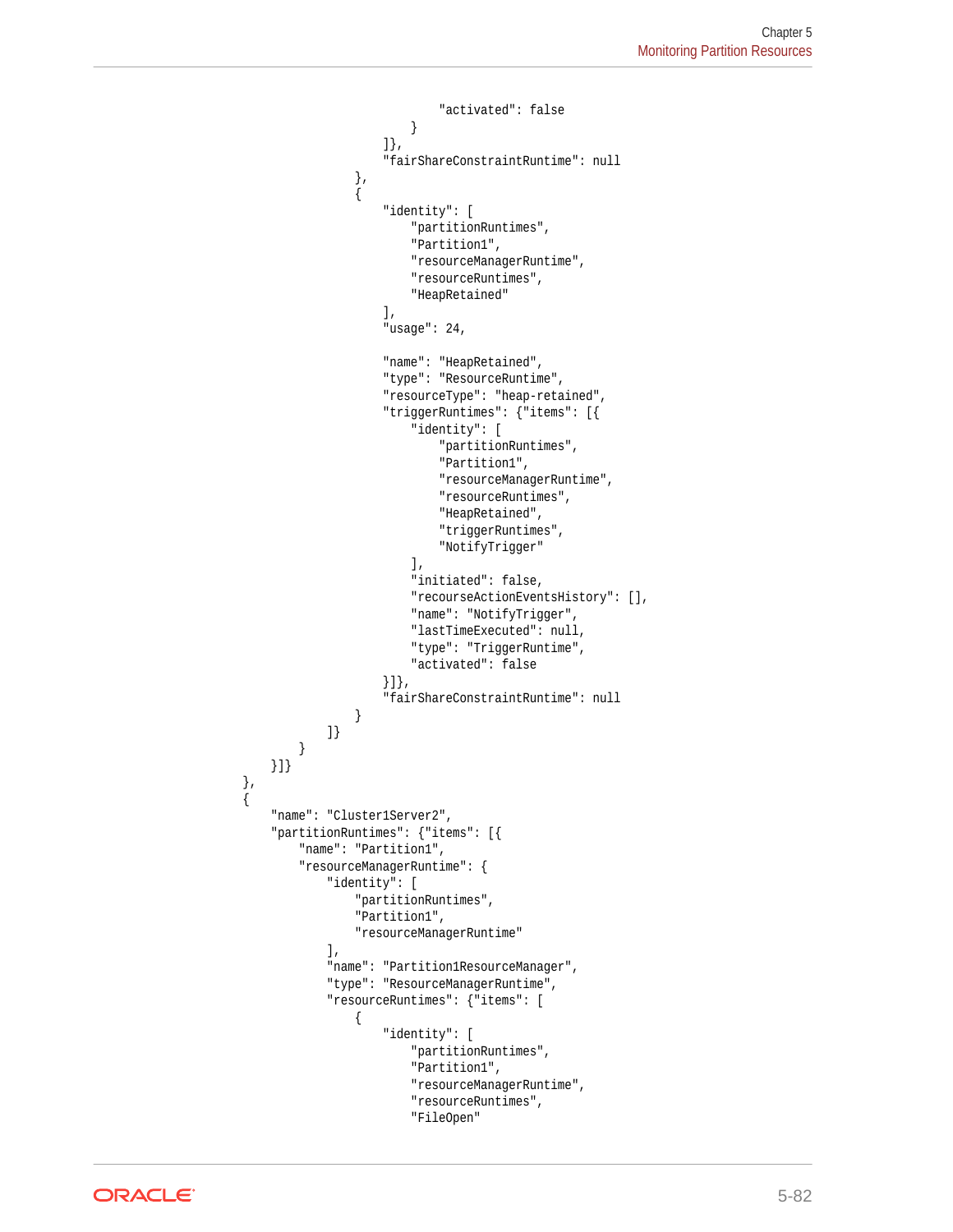```
 ],
                         "usage": 2,
                         "name": "FileOpen",
                         "type": "ResourceRuntime",
                         "resourceType": "file-open",
                         "triggerRuntimes": {"items": [{
                             "identity": [
                                 "partitionRuntimes",
                                 "Partition1",
                                 "resourceManagerRuntime",
                                 "resourceRuntimes",
                                 "FileOpen",
                                 "triggerRuntimes",
                                 "NotifyTrigger"
\mathbf{1}, \mathbf{1}, \mathbf{1} "initiated": false,
                             "recourseActionEventsHistory": [],
                             "name": "NotifyTrigger",
                             "lastTimeExecuted": null,
                             "type": "TriggerRuntime",
                             "activated": false
                         }]},
                         "fairShareConstraintRuntime": null
                         "identity": [
                             "partitionRuntimes",
                             "Partition1",
                             "resourceManagerRuntime",
                             "resourceRuntimes",
                             "CpuUtilization"
 ],
                         "usage": 1,
                         "name": "CpuUtilization",
                         "type": "ResourceRuntime",
                         "resourceType": "cpu-utilization",
                         "triggerRuntimes": {"items": [
{ } "identity": [
                                     "partitionRuntimes",
                                     "Partition1",
                                     "resourceManagerRuntime",
                                     "resourceRuntimes",
                                     "CpuUtilization",
                                     "triggerRuntimes",
                                     "NotifyTrigger"
\mathbf{1}, \mathbf{1}, \mathbf{1} "initiated": false,
                                 "recourseActionEventsHistory": [],
                                 "name": "NotifyTrigger",
                                 "lastTimeExecuted": null,
                                 "type": "TriggerRuntime",
                                 "activated": false
\}, and the same state \}, and the same state \}, and the same state \{x_i\}{ } "identity": [
                                     "partitionRuntimes",
                                     "Partition1",
                                     "resourceManagerRuntime",
                                     "resourceRuntimes",
```
},

 $\{$ 

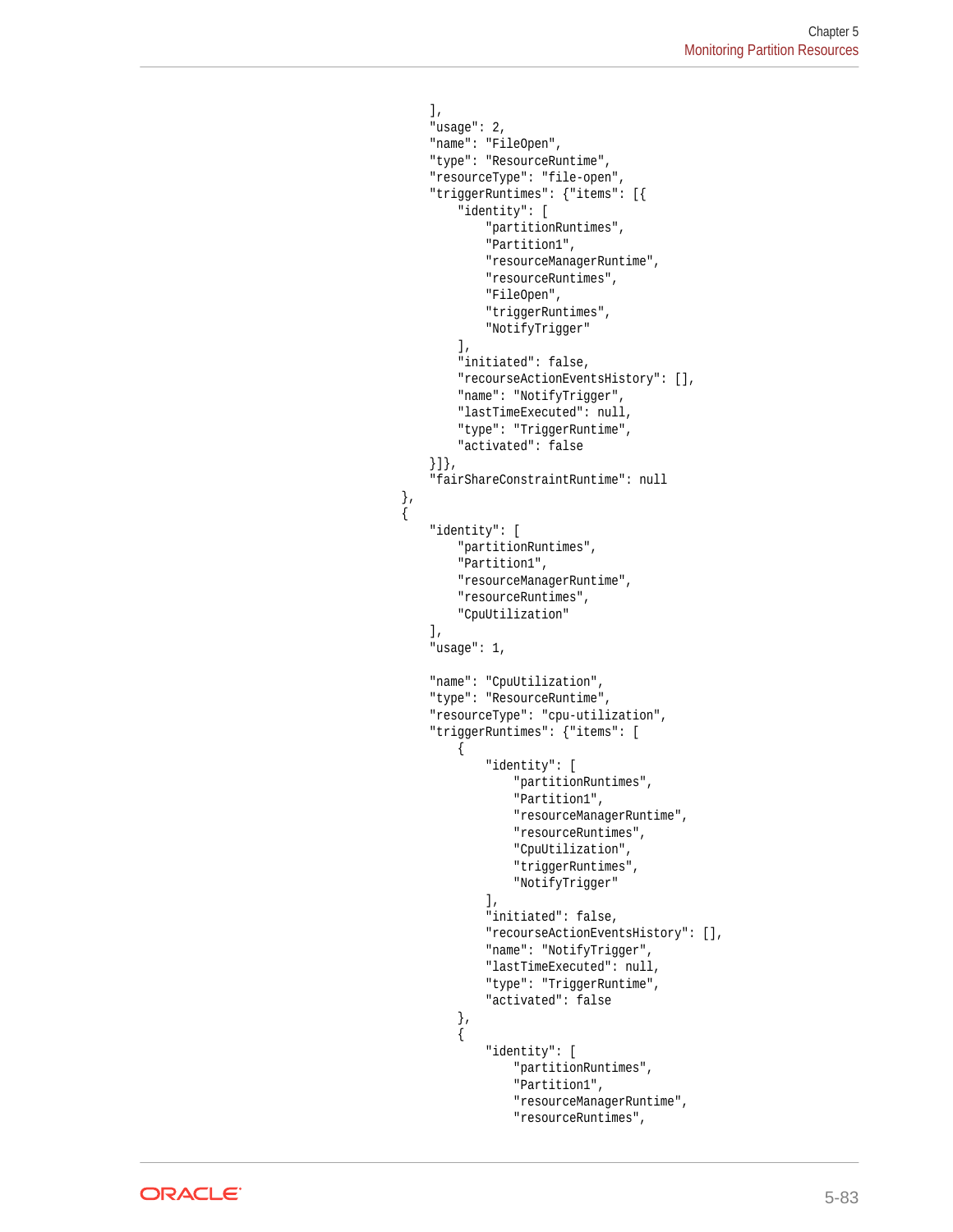```
 "CpuUtilization",
                                    "triggerRuntimes",
                                    "SlowTrigger"
\mathbf{I}, \mathbf{I}, \mathbf{I} "initiated": false,
                                "recourseActionEventsHistory": [],
                                "name": "SlowTrigger",
                                "lastTimeExecuted": null,
                                "type": "TriggerRuntime",
                                "activated": false
 }
                        ]},
                        "fairShareConstraintRuntime": null
                    },
\{ "identity": [
                            "partitionRuntimes",
                            "Partition1",
                            "resourceManagerRuntime",
                            "resourceRuntimes",
                            "HeapRetained"
                        ],
                        "usage": 6,
                        "name": "HeapRetained",
                        "type": "ResourceRuntime",
                        "resourceType": "heap-retained",
                        "triggerRuntimes": {"items": [{
                            "identity": [
                                "partitionRuntimes",
                                "Partition1",
                                "resourceManagerRuntime",
                                "resourceRuntimes",
                                "HeapRetained",
                                "triggerRuntimes",
                                "NotifyTrigger"
\mathbf{1}, \mathbf{1}, \mathbf{1} "initiated": false,
                            "recourseActionEventsHistory": [],
                            "name": "NotifyTrigger",
                            "lastTimeExecuted": null,
                            "type": "TriggerRuntime",
                            "activated": false
                        }]},
                        "fairShareConstraintRuntime": null
 }
                ]}
            }
        }]}
    }
]}}
               -Search the admin server log as the partition monitor, returning the matching records 
as json
                 ----------------------------------------------------------------------
```
curl  $-v \backslash$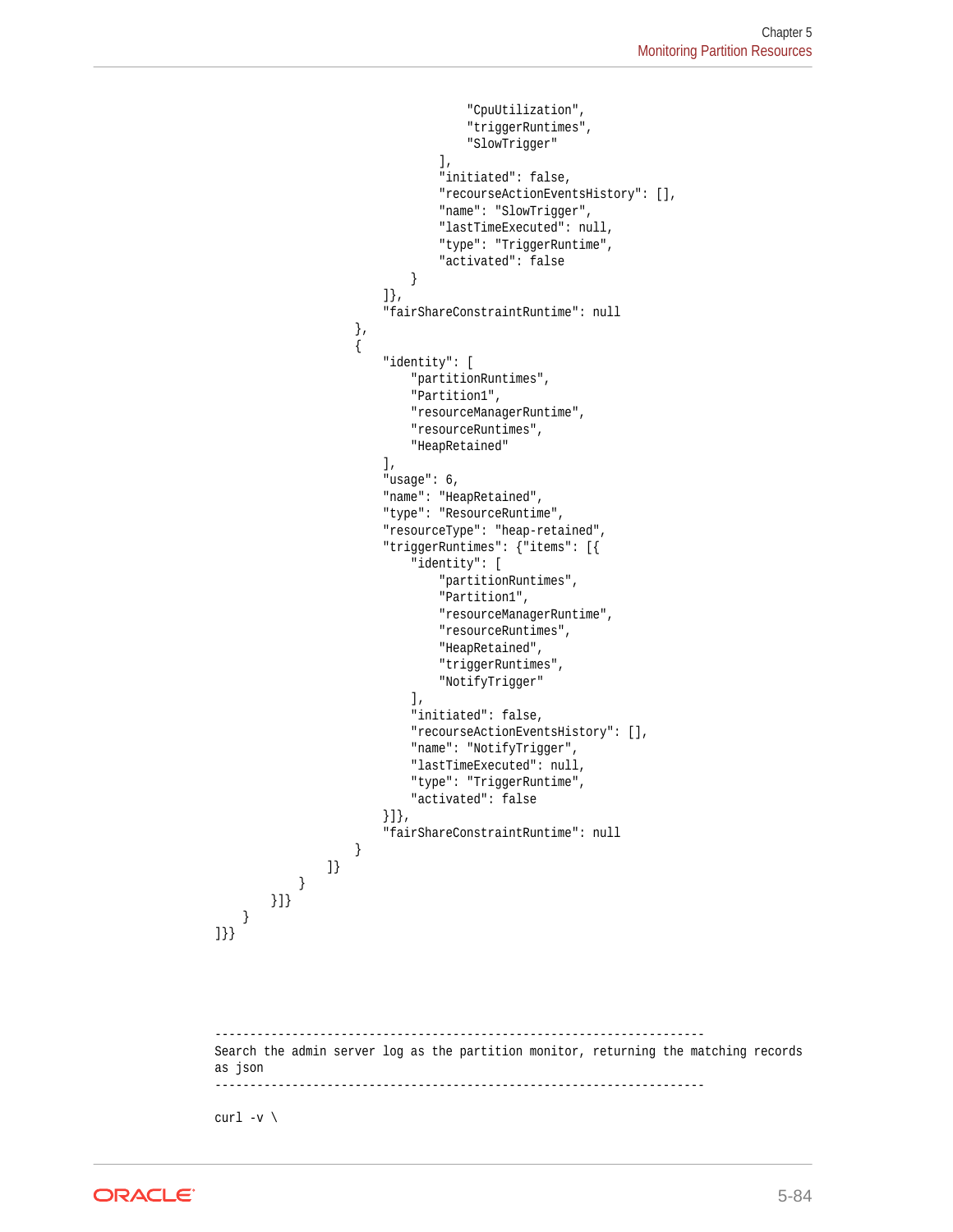```
--user Partition1Monitor:Partition1Monitor123 \
-H X-Requested-By:MyClient \
-H Accept:application/json \
-H Content-Type:application/json \
-d "\{ limit: 2,
   query: 'SEVERITY = \'Info\''
}" \
-X POST http://localhost:7001/partitions/Partition1/management/weblogic/latest/
serverRuntime/partitionRuntimes/Partition1/WLDFPartitionRuntime/
WLDFPartitionAccessRuntime/WLDFDataAccessRuntimes/ServerLog/search
HTTP/1.1 200 OK
Response Body:
{
"records": [
{
   "RECORDID": 1204,
   "DATE": "Aug 8, 2019 4:08:36,669 PM EDT",
   "SEVERITY": "Info",
   "SUBSYSTEM": "Store",
   "MACHINE": "machine1",
   "SERVER": "AdminServer",
   "THREAD": "[STANDBY] ExecuteThread: '7' for queue: 'weblogic.kernel.Default (self-
tuning)'",
   "USERID": "admin",
   "TXID": "",
   "CONTEXTID": "5223de7d-6982-40f3-b528-c59d47985565-00000066",
   "TIMESTAMP": "1565294916669",
   "MSGID": "BEA-280008",
   "MESSAGE": "Opening the persistent file store \"_WLS_EJBTIMER_AdminServer\" for 
recovery: directory=\/domains\/mydomain\/partitions\/Partition1\/system\/store\/
WLS EJBTIMER AdminServer requestedWritePolicy=\"Direct-Write\"
fileLockingEnabled=true driver=\"NIO\".",
   "SUPP_ATTRS": "[severity-value: 64] [rid: 0] [partition-id: 8cc47e77-e543-4ab4-
a963-c75c2cac051e] [partition-name: Partition1] ",
   "SEVERITY_VALUE": 64,
   "PARTITION_ID": "8cc47e77-e543-4ab4-a963-c75c2cac051e",
   "PARTITION_NAME": "Partition1",
   "RID": "0"
},
{
   "RECORDID": 1206,
   "DATE": "Aug 8, 2019 4:08:36,702 PM EDT",
   "SEVERITY": "Info",
   "SUBSYSTEM": "Store",
   "MACHINE": "machine1",
   "SERVER": "AdminServer",
   "THREAD": "[STANDBY] ExecuteThread: '7' for queue: 'weblogic.kernel.Default (self-
tuning)'",
   "USERID": "admin",
   "TXID": "",
   "CONTEXTID": "5223de7d-6982-40f3-b528-c59d47985565-00000066",
   "TIMESTAMP": "1565294916702",
   "MSGID": "BEA-280009",
   "MESSAGE": "The persistent file store \"_WLS_EJBTIMER_AdminServer\" (35565724-
bfc3-4d48-96be-c1cbe4242a14) has been opened: blockSize=512 actualWritePolicy=
```
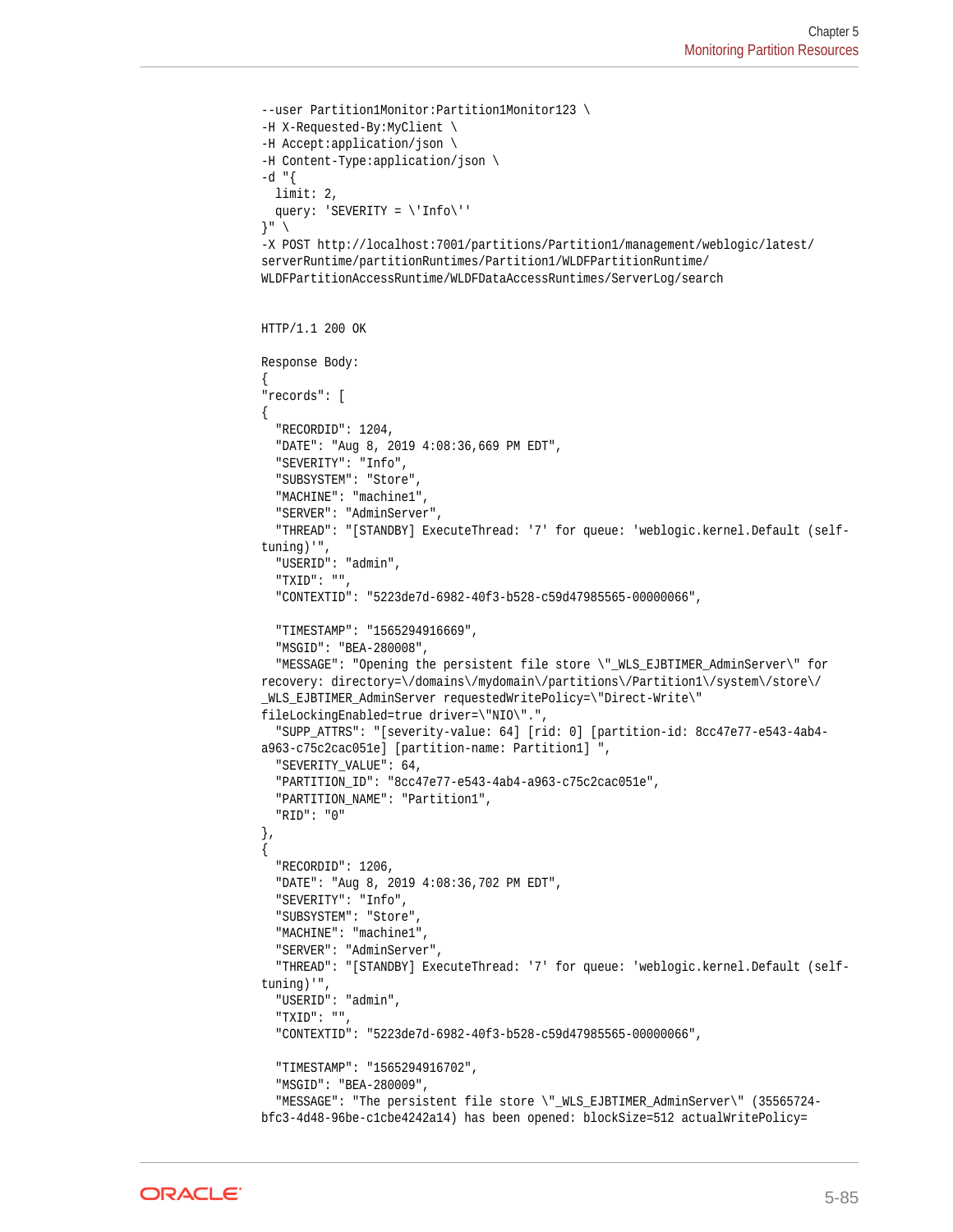```
\"Direct-Write(single-handle-buffered)\" explicitIOEnforced=false records=0.",
   "SUPP_ATTRS": "[severity-value: 64] [rid: 0] [partition-id: 8cc47e77-e543-4ab4-
a963-c75c2cac051e] [partition-name: Partition1] ",
   "SEVERITY_VALUE": 64,
   "PARTITION_ID": "8cc47e77-e543-4ab4-a963-c75c2cac051e",
   "PARTITION_NAME": "Partition1",
   "RID": "0"
}],
"nextRecordId": 1207
}
----------------------------------------------------------------------
Continue searching a log. This example uses the POST method to continue searching 
for records in the admin server log as the partition monitor.
----------------------------------------------------------------------
curl -v \backslash--user Partition1Monitor:Partition1Monitor123 \
-H X-Requested-By:MyClient \
-H Accept:application/json \
-H Content-Type:application/json \
-d "\{ limit: 2,
  fromId: 1207,
   query: 'SEVERITY = \'Info\''
}" \
-X POST http://localhost:7001/partitions/Partition1/management/weblogic/latest/
serverRuntime/partitionRuntimes/Partition1/WLDFPartitionRuntime/
WLDFPartitionAccessRuntime/WLDFDataAccessRuntimes/ServerLog/search
HTTP/1.1 200 OK
Response Body:
{
"records": [
{
   "RECORDID": 1207,
   "DATE": "Aug 8, 2019 4:08:36,801 PM EDT",
   "SEVERITY": "Info",
   "SUBSYSTEM": "JMS",
   "MACHINE": "machine1",
   "SERVER": "AdminServer",
   "THREAD": "[STANDBY] ExecuteThread: '7' for queue: 'weblogic.kernel.Default (self-
tuning)'",
   "USERID": "admin",
   "TXID": "",
   "CONTEXTID": "5223de7d-6982-40f3-b528-c59d47985565-00000066",
   "TIMESTAMP": "1565294916801",
   "MSGID": "BEA-040528",
   "MESSAGE": "Start JMS service for partition [Partition1]",
   "SUPP_ATTRS": "[severity-value: 64] [rid: 0] [partition-id: 8cc47e77-e543-4ab4-
a963-c75c2cac051e] [partition-name: Partition1] ",
   "SEVERITY_VALUE": 64,
   "PARTITION_ID": "8cc47e77-e543-4ab4-a963-c75c2cac051e",
   "PARTITION_NAME": "Partition1",
```
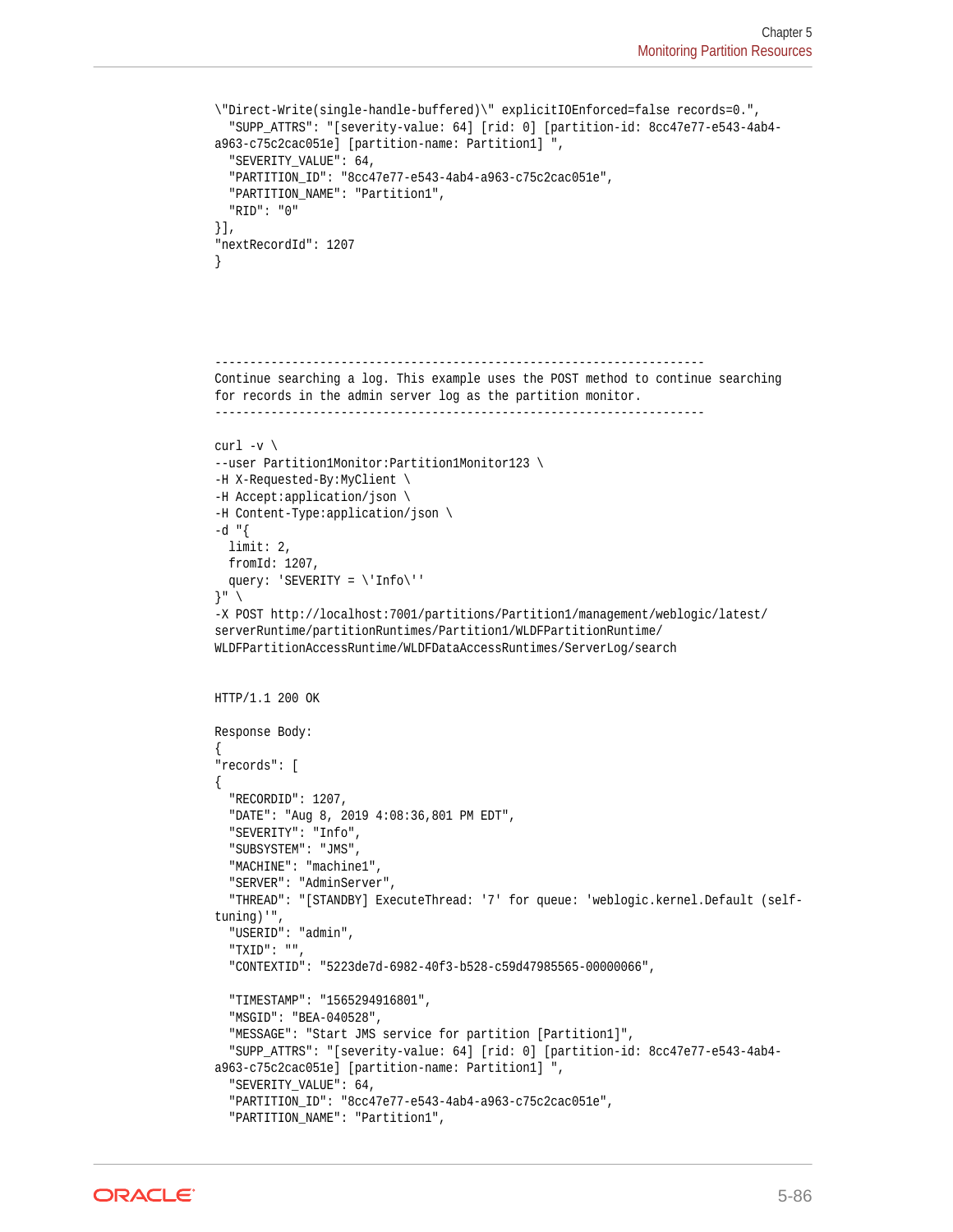```
 "RID": "0"
},
{
   "RECORDID": 1208,
   "DATE": "Aug 8, 2019 4:08:36,820 PM EDT",
   "SEVERITY": "Info",
   "SUBSYSTEM": "JMS",
   "MACHINE": "machine1",
   "SERVER": "AdminServer",
   "THREAD": "[STANDBY] ExecuteThread: '7' for queue: 'weblogic.kernel.Default (self-
tuning)'",
   "USERID": "admin",
   "TXID": "",
   "CONTEXTID": "5223de7d-6982-40f3-b528-c59d47985565-00000066",
   "TIMESTAMP": "1565294916820",
   "MSGID": "BEA-040305",
   "MESSAGE": "JMS service is initialized and in standby mode.",
   "SUPP_ATTRS": "[severity-value: 64] [rid: 0] [partition-id: 8cc47e77-e543-4ab4-
a963-c75c2cac051e] [partition-name: Partition1] ",
   "SEVERITY_VALUE": 64,
   "PARTITION_ID": "8cc47e77-e543-4ab4-a963-c75c2cac051e",
   "PARTITION_NAME": "Partition1",
   "RID": "0"
}],
"nextRecordId": 1209
}
        ----------------------------------------------------------------------
Search the admin server log as the partition monitor, returning the matching records 
as text
    ----------------------------------------------------------------------
curl -v \backslash--user Partition1Monitor:Partition1Monitor123 \
-H X-Requested-By:MyClient \
-H Accept:text/plain \
-H Content-Type:application/json \
-d "{
  limit: 2,
  query: 'SEVERITY = \lin{of'} AND USERID = \land admin\lor',
   lastMinutes: 60
\}" \
-X POST http://localhost:7001/partitions/Partition1/management/weblogic/latest/
serverRuntime/partitionRuntimes/Partition1/WLDFPartitionRuntime/
WLDFPartitionAccessRuntime/WLDFDataAccessRuntimes/ServerLog/search
HTTP/1.1 200 OK
Response Body:
####<Aug 8, 2019 4:08:36,669 PM EDT> <Info> <Store> <machine1> <AdminServer>
```

```
<[STANDBY] ExecuteThread: '7' for queue: 'weblogic.kernel.Default (self-tuning)'> 
<admin> <> <5223de7d-6982-40f3-b528-c59d47985565-00000066> <1565294916669> 
<[severity-value: 64] [rid: 0] [partition-id: 8cc47e77-e543-4ab4-a963-c75c2cac051e] 
[partition-name: Partition1] > <BEA-280008> <Opening the persistent file store 
"_WLS_EJBTIMER_AdminServer" for recovery: directory=/domains/mydomain/partitions/
```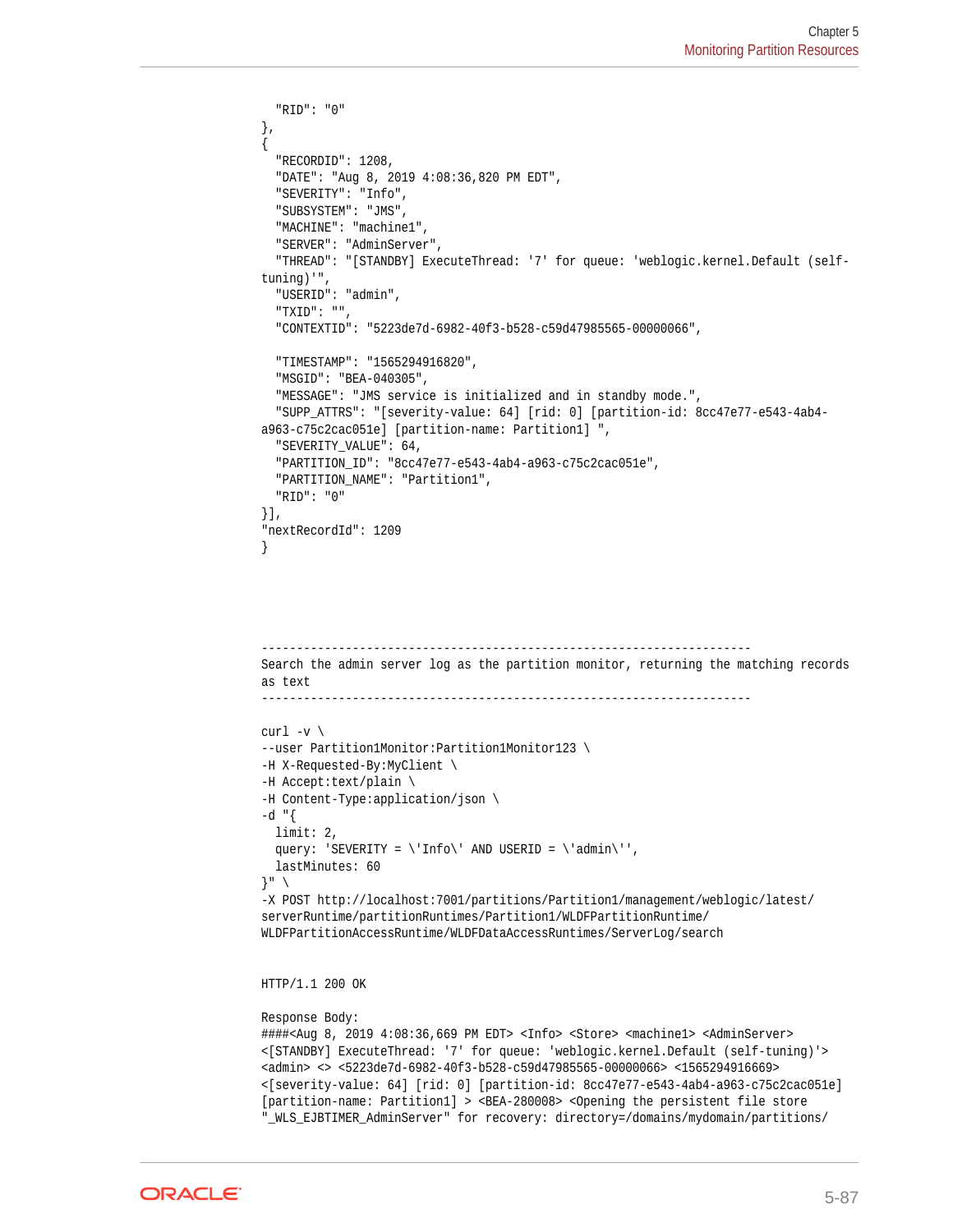```
Partition1/system/store/_WLS_EJBTIMER_AdminServer requestedWritePolicy="Direct-
Write" fileLockingEnabled=true driver="NIO".> 
####<Aug 8, 2019 4:08:36,702 PM EDT> <Info> <Store> <machine1> <AdminServer> 
<[STANDBY] ExecuteThread: '7' for queue: 'weblogic.kernel.Default (self-tuning)'> 
<admin> <> <5223de7d-6982-40f3-b528-c59d47985565-00000066> <1565294916702> 
<[severity-value: 64] [rid: 0] [partition-id: 8cc47e77-e543-4ab4-a963-c75c2cac051e] 
[partition-name: Partition1] > <BEA-280009> <The persistent file store 
"_WLS_EJBTIMER_AdminServer" (35565724-bfc3-4d48-96be-c1cbe4242a14) has been opened: 
blockSize=512 actualWritePolicy="Direct-Write(single-handle-buffered)" 
explicitIOEnforced=false records=0.> 
nextRecordId=1207
----------------------------------------------------------------------
Continue searching a log. This example uses the POST method to continue searching 
for records in the admin server log as the partition monitor.
----------------------------------------------------------------------
curl -v \backslash--user Partition1Monitor:Partition1Monitor123 \
-H X-Requested-By:MyClient \
-H Accept:text/plain \
-H Content-Type:application/json \
-d "\{ limit: 2,
   fromId: 1207,
  query: 'SEVERITY = \langle'Info\langle' AND USERID = \langle'admin\langle'',
\} " \setminus-X POST http://localhost:7001/partitions/Partition1/management/weblogic/latest/
serverRuntime/partitionRuntimes/Partition1/WLDFPartitionRuntime/
WLDFPartitionAccessRuntime/WLDFDataAccessRuntimes/ServerLog/search
HTTP/1.1 200 OK
Response Body:
####<Aug 8, 2019 4:08:36,801 PM EDT> <Info> <JMS> <machine1> <AdminServer> 
<[STANDBY] ExecuteThread: '7' for queue: 'weblogic.kernel.Default (self-tuning)'> 
<admin> <> <5223de7d-6982-40f3-b528-c59d47985565-00000066> <1565294916801> 
<[severity-value: 64] [rid: 0] [partition-id: 8cc47e77-e543-4ab4-a963-c75c2cac051e] 
[partition-name: Partition1] > <BEA-040528> <Start JMS service for partition 
[Partition1]>
####<Aug 8, 2019 4:08:36,820 PM EDT> <Info> <JMS> <machine1> <AdminServer>
<[STANDBY] ExecuteThread: '7' for queue: 'weblogic.kernel.Default (self-tuning)'> 
<admin> <> <5223de7d-6982-40f3-b528-c59d47985565-00000066> <1565294916820> 
<[severity-value: 64] [rid: 0] [partition-id: 8cc47e77-e543-4ab4-a963-c75c2cac051e] 
[partition-name: Partition1] > <BEA-040305> <JMS service is initialized and in 
standby mode.> 
nextRecordId=1209
```
---------------------------------------------------------------------- Capture a diagnostics image. Prevents capturing further images for the configured default lockout period. Note: only an admin is allowed to capture an image. ----------------------------------------------------------------------

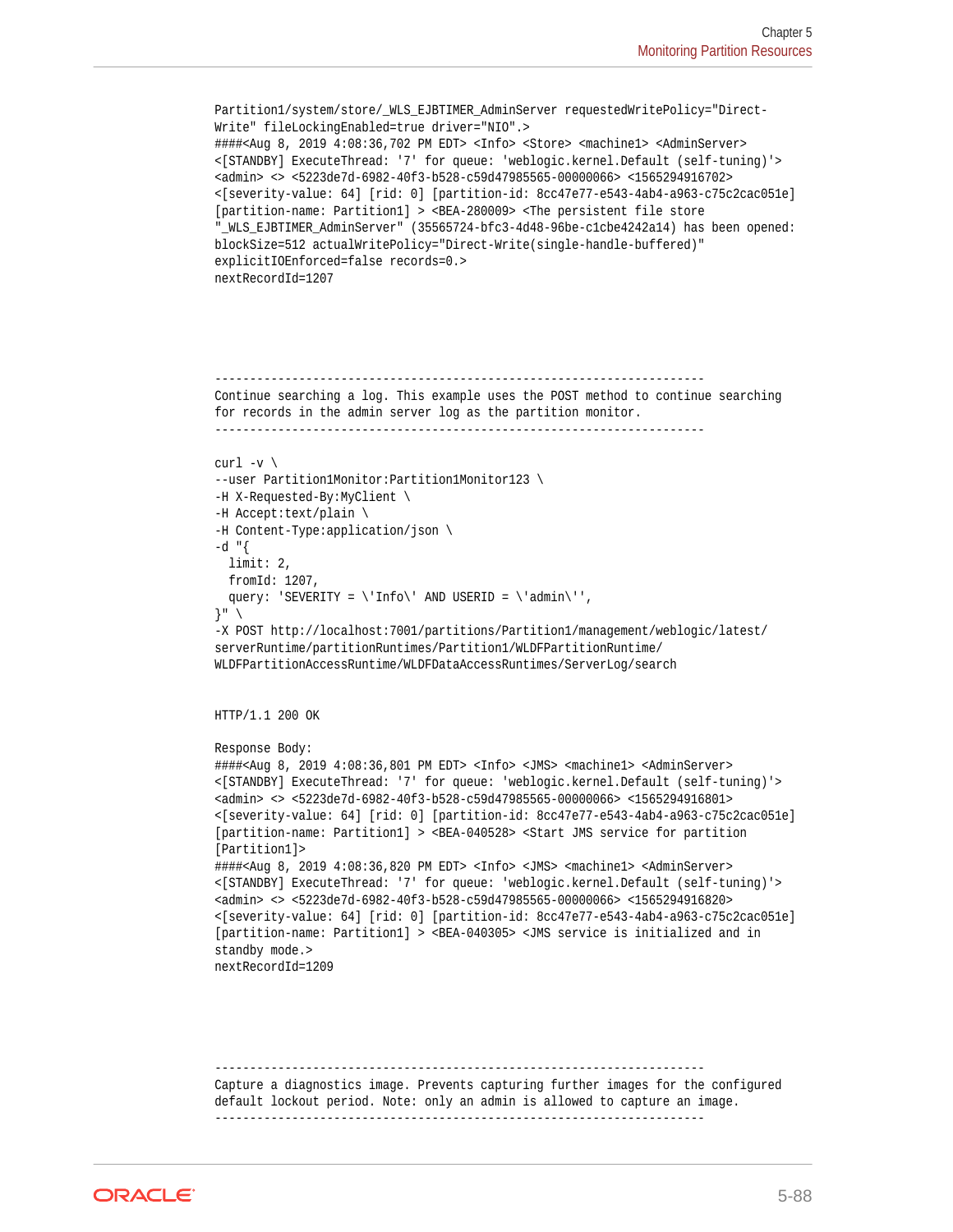```
curl -v \backslash--user Partition1Admin:Partition1Admin123 \
-H X-Requested-By:MyClient \
-H Accept:application/json \
-H Content-Type:application/json \
-d "\{\}" \setminus-X POST http://localhost:7001/partitions/Partition1/management/weblogic/latest/
serverRuntime/partitionRuntimes/Partition1/WLDFPartitionRuntime/
WLDFPartitionImageRuntime/capturedImages
HTTP/1.1 201 Created
Location: http://localhost:7001/partitions/Partition1/management/weblogic/latest/
serverRuntime/partitionRuntimes/Partition1/WLDFPartitionRuntime/
WLDFPartitionImageRuntime/capturedImages/diagnostic_image__Partition1_8cc47e77-
e543-4ab4-a963-c75c2cac051e_AdminServer_2019_08_08_16_10_19.zip
Response Body:
{
     "links": [{
         "rel": "job",
         "href": "http:\/\/localhost:7001\/partitions\/Partition1\/management\/
weblogic\/latest\/serverRuntime\/partitionRuntimes\/Partition1\/WLDFPartitionRuntime
\/WLDFPartitionImageRuntime\/imageCaptureTasks\/DiagnosticImageCaptureTaskRuntime_2"
     }],
     "identity": [
         "partitionRuntimes",
         "Partition1",
         "WLDFPartitionRuntime",
         "WLDFPartitionImageRuntime",
         "imageCaptureTasks",
         "DiagnosticImageCaptureTaskRuntime_2"
     ],
     "running": false,
     "systemTask": false,
     "endTimeAsLong": 1565295020169,
     "imageFileName": "diagnostic_image__Partition1_8cc47e77-e543-4ab4-a963-
c75c2cac051e_AdminServer_2019_08_08_16_10_19.zip",
     "name": "DiagnosticImageCaptureTaskRuntime_2",
     "progress": "success",
     "description": "diagnostic_image__Partition1_8cc47e77-e543-4ab4-a963-
c75c2cac051e_AdminServer_2019_08_08_16_10_19.zip",
     "taskError": null,
     "startTimeAsLong": 1565295019995,
     "type": "WLDFImageCreationTaskRuntime",
     "taskStatus": "Completed",
     "parentTask": null,
     "completed": true,
     "intervalToPoll": 1000,
     "startTime": "2019-08-08T16:10:19.995-04:00",
     "endTime": "2019-08-08T16:10:20.169-04:00"
}
```
---------------------------------------------------------------------- List the captured diagnostics images.

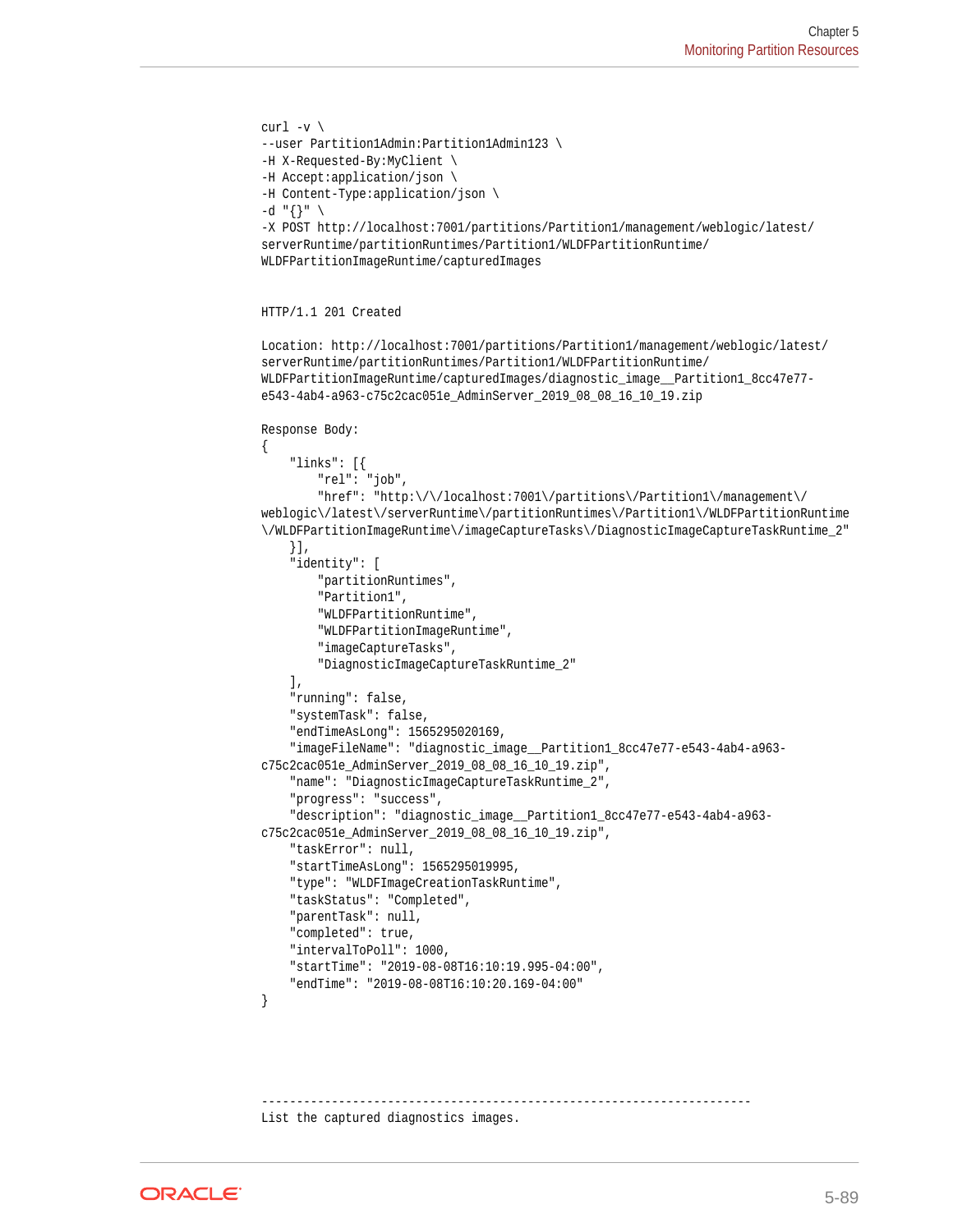```
----------------------------------------------------------------------
curl -v \backslash--user Partition1Monitor:Partition1Monitor123 \
-H X-Requested-By:MyClient \
-H Accept:application/json \
-X GET http://localhost:7001/partitions/Partition1/management/weblogic/latest/
serverRuntime/partitionRuntimes/Partition1/WLDFPartitionRuntime/
WLDFPartitionImageRuntime/capturedImages?links=none
HTTP/1.1 200 OK
Response Body:
{"items": [{"name": "diagnostic_image__Partition1_8cc47e77-e543-4ab4-a963-
c75c2cac051e_AdminServer_2019_08_08_16_10_19.zip"}]}
----------------------------------------------------------------------
Download a captured diagnostics image.
                                        ----------------------------------------------------------------------
curl -v \backslash--user Partition1Monitor:Partition1Monitor123 \
-H X-Requested-By:MyClient \
-H Accept:application/octet-stream \
-o diagnostic_image__Partition1_8cc47e77-e543-4ab4-a963-
c75c2cac051e_AdminServer_2019_08_08_16_10_19.zip \
-X GET http://localhost:7001/partitions/Partition1/management/weblogic/latest/
serverRuntime/partitionRuntimes/Partition1/WLDFPartitionRuntime/
WLDFPartitionImageRuntime/capturedImages/diagnostic_image__Partition1_8cc47e77-
e543-4ab4-a963-c75c2cac051e_AdminServer_2019_08_08_16_10_19.zip/contents
HTTP/1.1 200 OK
Response Body:
wc -c diagnostic_image__Partition1_8cc47e77-e543-4ab4-a963-
c75c2cac051e_AdminServer_2019_08_08_16_10_19.zip
    18808 diagnostic_image__Partition1_8cc47e77-e543-4ab4-a963-
c75c2cac051e_AdminServer_2019_08_08_16_10_19.zip
 ----------------------------------------------------------------------
Remove all of the captured images. Note: only an admin is allowed to remove captured 
images.
          ----------------------------------------------------------------------
curl -v \backslash--user Partition1Admin:Partition1Admin123 \
-H X-Requested-By:MyClient \
-H Accept:application/json \
-H Content-Type:application/json \
```
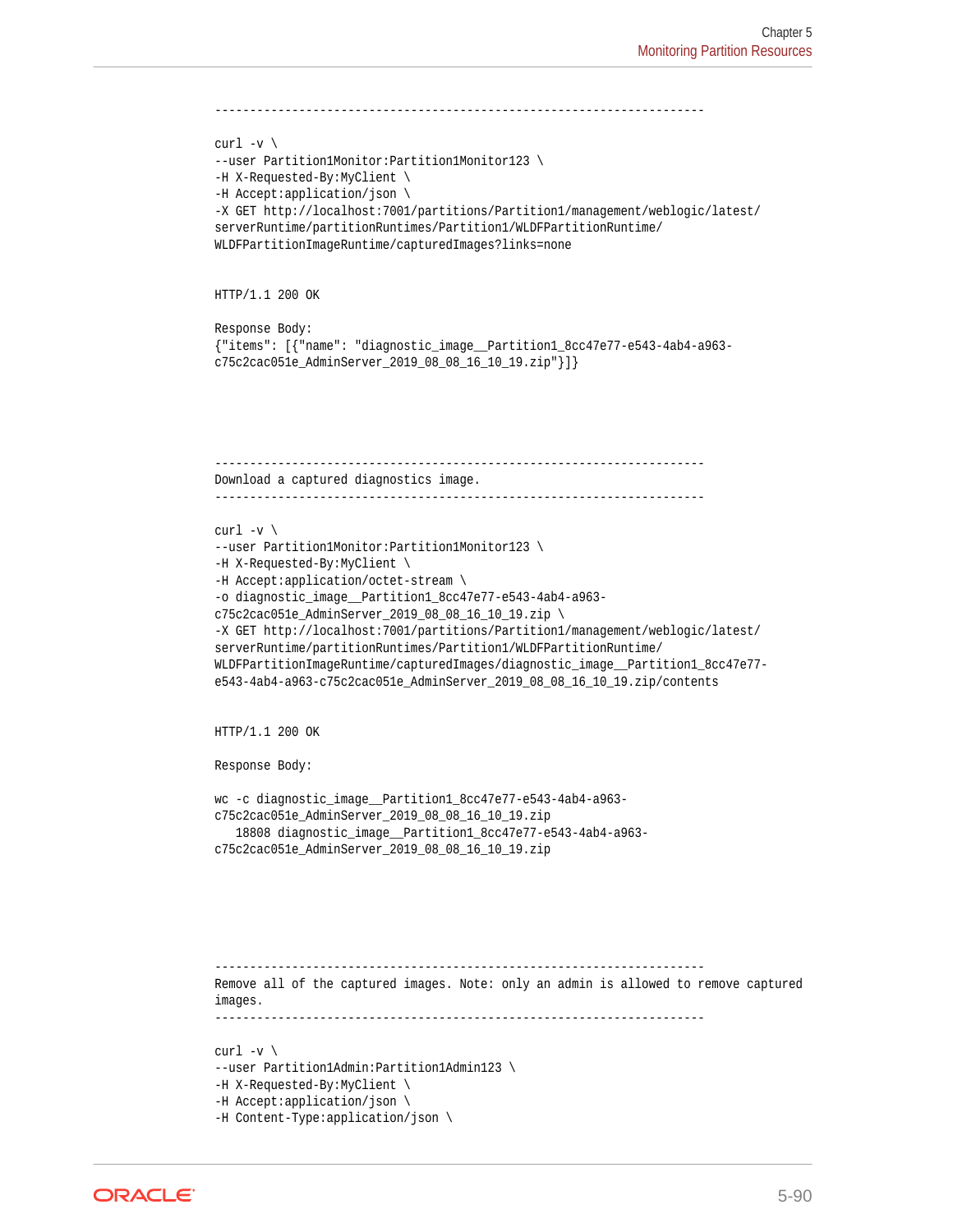```
-d "\{ age: ''
}" \
-X POST http://localhost:7001/partitions/Partition1/management/weblogic/latest/
serverRuntime/partitionRuntimes/Partition1/WLDFPartitionRuntime/
WLDFPartitionImageRuntime/purgeCapturedImages
HTTP/1.1 200 OK
Response Body:
{}
```
## Starting and Stopping Partition-Scoped Applications

Review an example script that demonstrates how an Operator starts and stops partition-scoped applications.

```
Note:
       To view long URLs, use the scroll bar located beneath the section.
            ----------------------------------------------------------------------
Demonstrate a partition operator starting and stopping a partitioned app
       -----------------------------------------------------------------------
Get the app's state on one of the servers in the cluster
----------------------------------------------------------------------
curl -v \backslash--user Partition1Operator:Partition1Operator123 \
-H X-Requested-By:MyClient \
-H Accept:application/json \
-H Content-Type:application/json \
-d "{ target='Cluster1Server1' }" \
-X POST http://localhost:7001/partitions/Partition1/management/weblogic/latest/
domainRuntime/domainPartitionRuntimes/Partition1/deploymentManager/
appDeploymentRuntimes/fairShare/getState
HTTP/1.1 200 OK
Response Body:
{"return": "STATE_ACTIVE"}
   ----------------------------------------------------------------------
Synchronously stop the app
```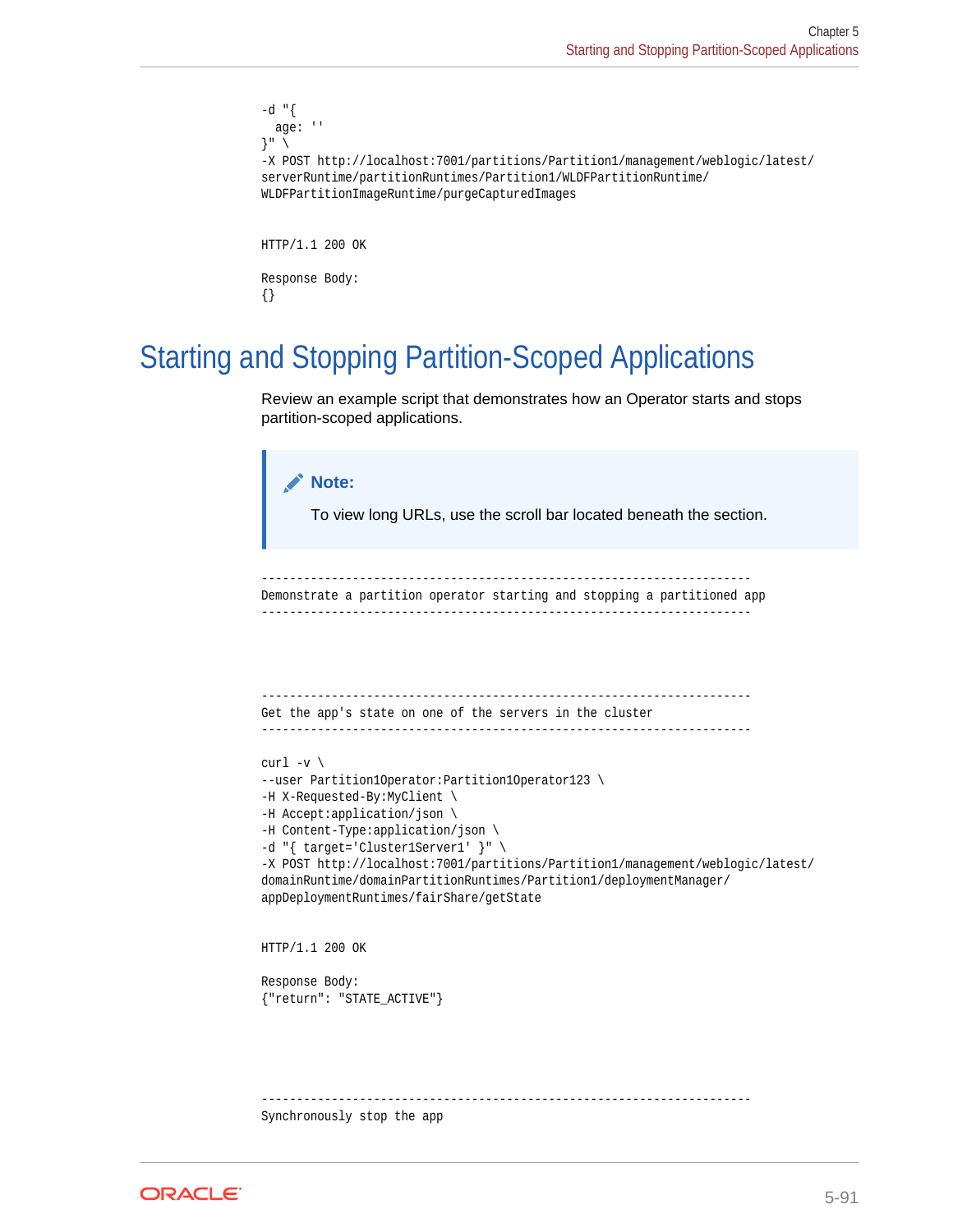```
----------------------------------------------------------------------
curl -v \backslash--user Partition1Operator:Partition1Operator123 \
-H X-Requested-By:MyClient \
-H Accept:application/json \
-H Content-Type:application/json \
-d "{}" \
-X POST http://localhost:7001/partitions/Partition1/management/weblogic/latest/
domainRuntime/domainPartitionRuntimes/Partition1/deploymentManager/
appDeploymentRuntimes/fairShare/stop
HTTP/1.1 200 OK
Response Body:
{
     "links": [{
         "rel": "job",
         "href": "http:\/\/localhost:7001\/partitions\/Partition1\/management\/
weblogic\/latest\/domainRuntime\/domainPartitionRuntimes\/Partition1\/
deploymentManager\/deploymentProgressObjects\/fairShare"
     }],
     "identity": [
         "domainPartitionRuntimes",
         "Partition1",
         "deploymentManager",
         "deploymentProgressObjects",
         "fairShare"
    \cdot "rootExceptions": [],
     "endTimeAsLong": 1565295023264,
     "deploymentMessages": [
         "[Deployer:149192]Operation \"stop\" on application \"fairShare\" is in 
progress on \"Cluster1Server1\".",
         "[Deployer:149192]Operation \"stop\" on application \"fairShare\" is in 
progress on \"Cluster1Server2\".",
         "[Deployer:149194]Operation \"stop\" on application \"fairShare\" has 
succeeded on \"Cluster1Server1\".",
         "[Deployer:149194]Operation \"stop\" on application \"fairShare\" has 
succeeded on \"Cluster1Server2\"."
     ],
     "name": "fairShare",
     "operationType": 2,
     "startTimeAsLong": 1565295023208,
     "state": "STATE_COMPLETED",
     "id": "6",
     "type": "DeploymentProgressObject",
     "targets": ["Partition1VirtualTarget"],
     "applicationName": "fairShare",
     "failedTargets": [],
     "progress": "success",
     "completed": true,
     "intervalToPoll": 1000,
     "startTime": "2019-08-08T16:10:23.208-04:00",
     "endTime": "2019-08-08T16:10:23.264-04:00"
}
```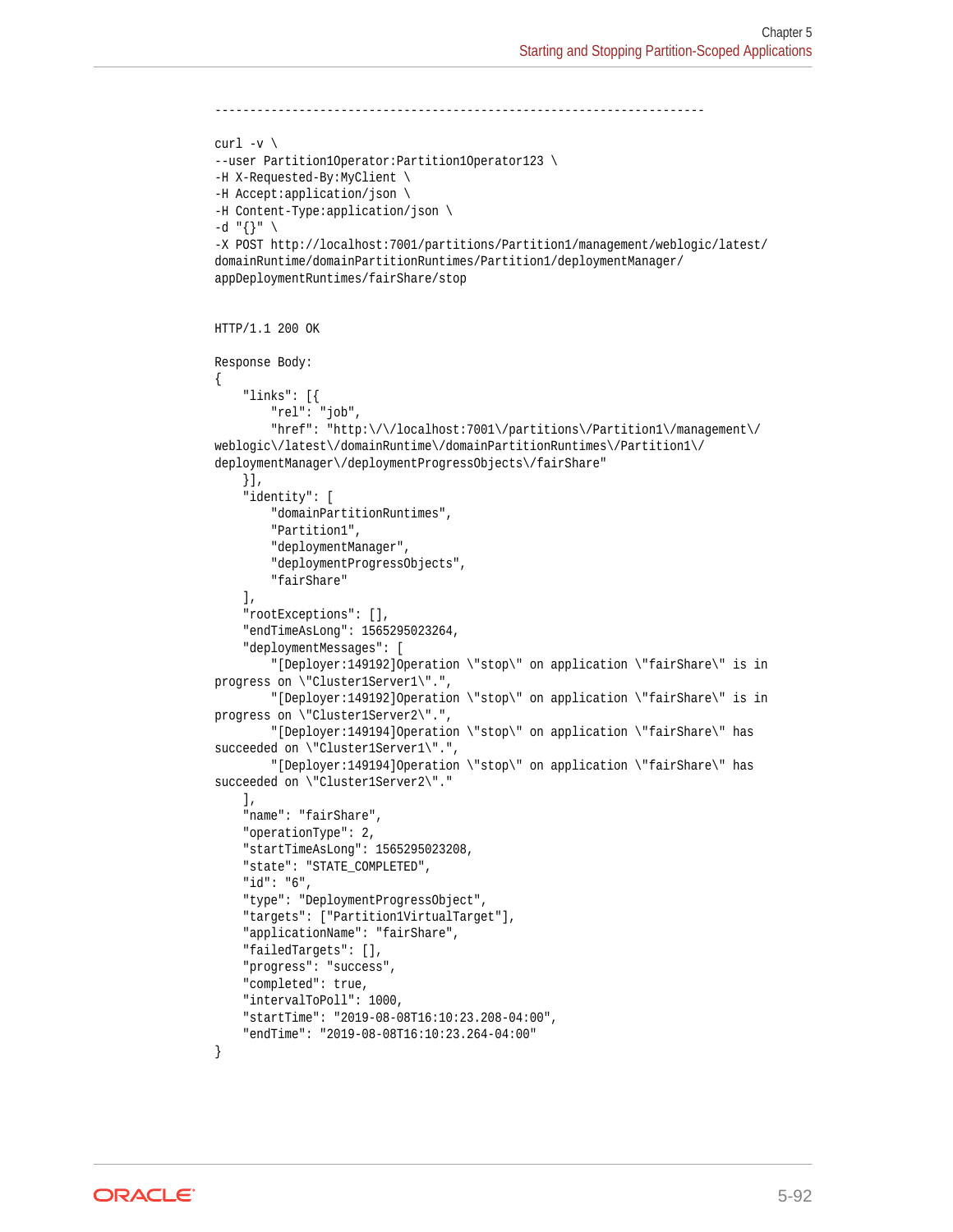```
----------------------------------------------------------------------
Get the app's state on one of the servers in the cluster
----------------------------------------------------------------------
curl -v \backslash--user Partition1Operator:Partition1Operator123 \
-H X-Requested-By:MyClient \
-H Accept:application/json \
-H Content-Type:application/json \
-d "{ target='Cluster1Server1' }" \
-X POST http://localhost:7001/partitions/Partition1/management/weblogic/latest/
domainRuntime/domainPartitionRuntimes/Partition1/deploymentManager/
appDeploymentRuntimes/fairShare/getState
HTTP/1.1 200 OK
Response Body:
{"return": "STATE_PREPARED"}
                            ----------------------------------------------------------------------
Synchronously start the app
                            ----------------------------------------------------------------------
curl -v \backslash--user Partition1Operator:Partition1Operator123 \
-H X-Requested-By:MyClient \
-H Accept:application/json \
-H Content-Type:application/json \
-d "\{\}" \
-X POST http://localhost:7001/partitions/Partition1/management/weblogic/latest/
domainRuntime/domainPartitionRuntimes/Partition1/deploymentManager/
appDeploymentRuntimes/fairShare/start
HTTP/1.1 200 OK
Response Body:
{
     "links": [{
         "rel": "job",
          "href": "http:\/\/localhost:7001\/partitions\/Partition1\/management\/
weblogic\/latest\/domainRuntime\/domainPartitionRuntimes\/Partition1\/
deploymentManager\/deploymentProgressObjects\/fairShare"
     }],
     "identity": [
          "domainPartitionRuntimes",
          "Partition1",
          "deploymentManager",
          "deploymentProgressObjects",
          "fairShare"
     ],
     "rootExceptions": [],
     "endTimeAsLong": 1565295023922,
     "deploymentMessages": [
          "[Deployer:149192]Operation \"start\" on application \"fairShare\" is in
```